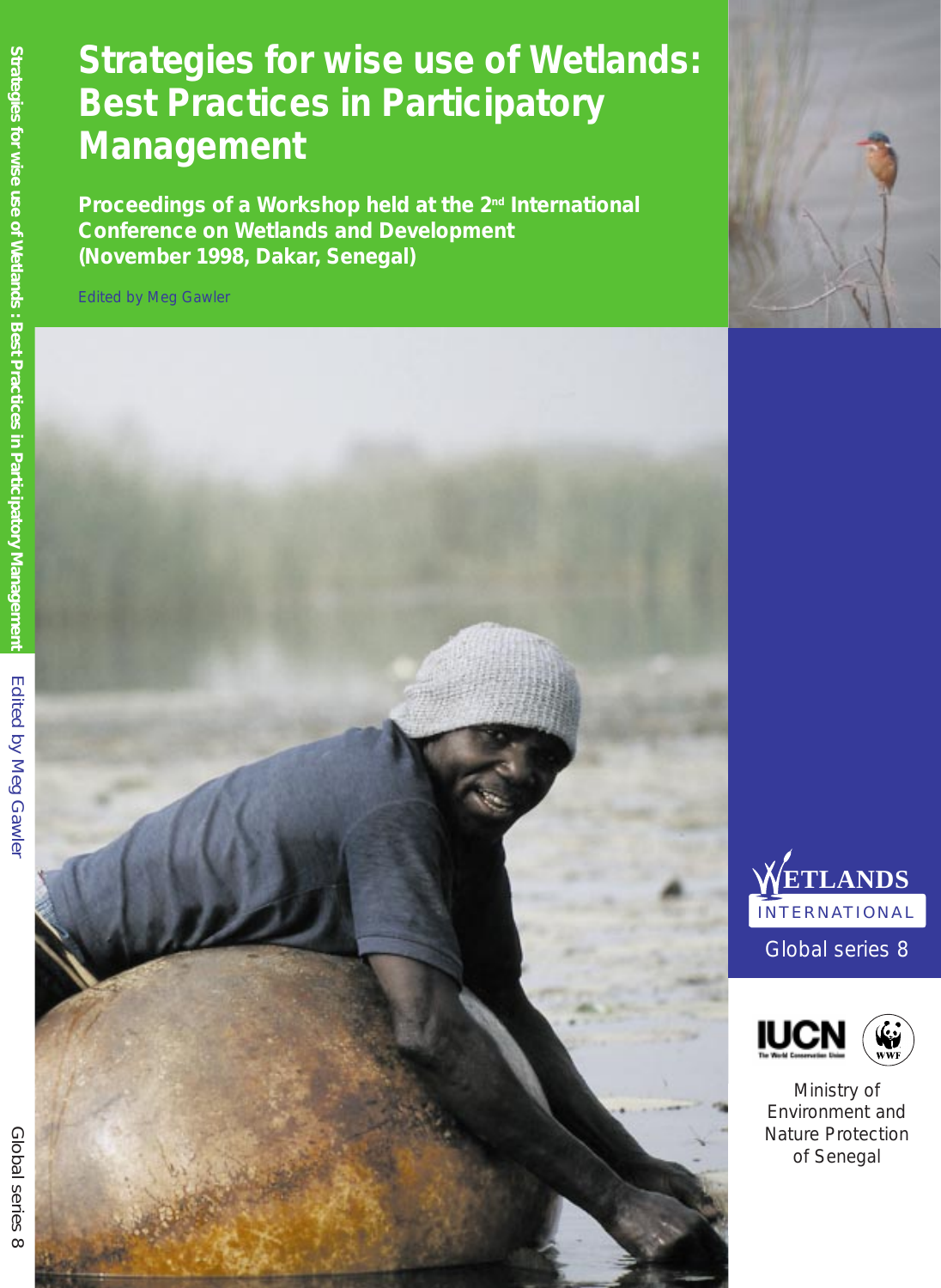# **Strategies for wise use of wetlands: Best practices in participatory management**

**Proceedings of a Workshop held at the 2nd International Conference on Wetlands and Development (November 1998, Dakar, Senegal)**

Edited by Meg Gawler







Ministry of Environment and Nature Protection of Senegal





landbouw, natuurbeheer

en visserij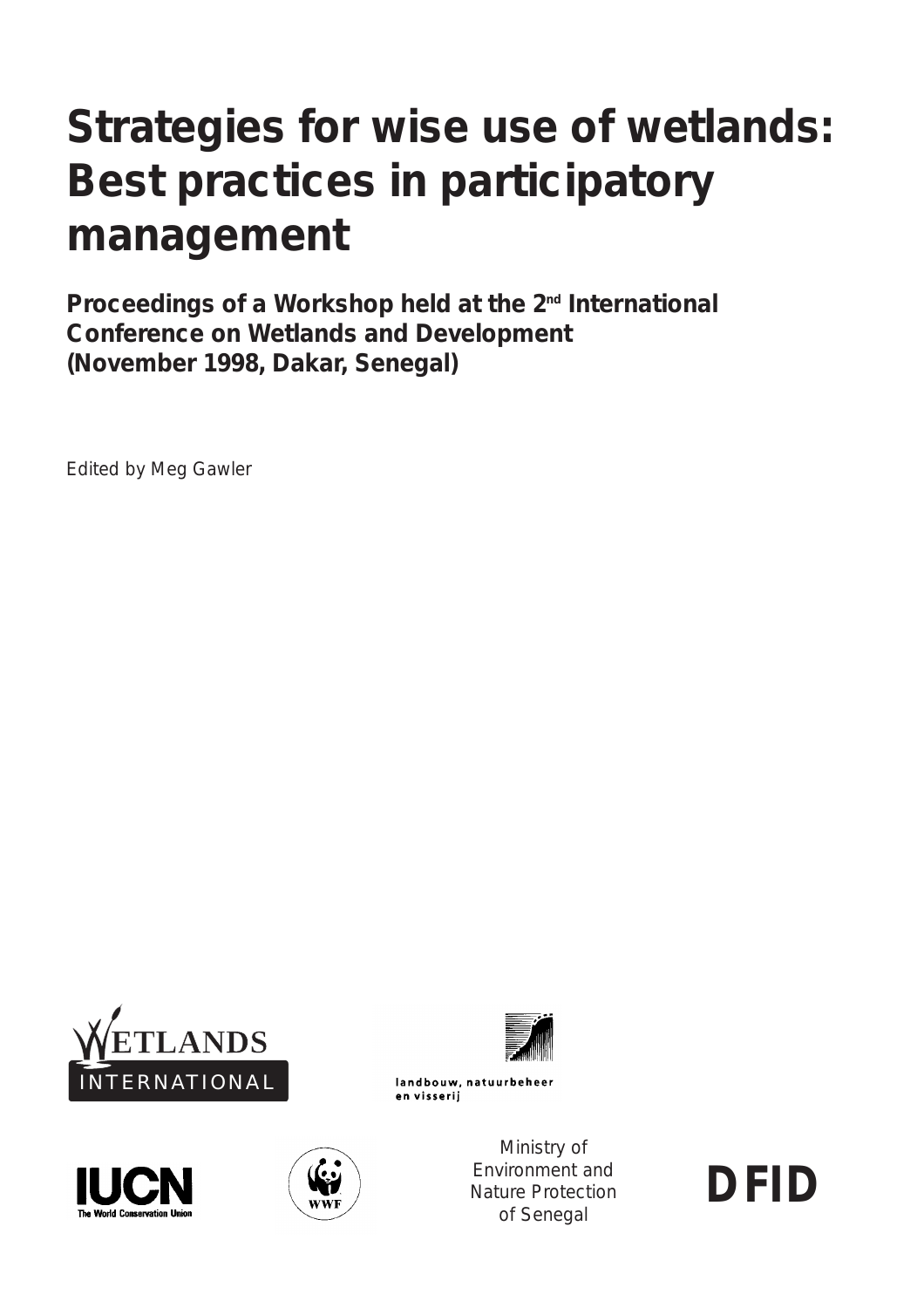Copyright 2002 IUCN - The World Conservation Union / Wetlands International / World Wide Fund for Nature

ISBN 90-1882-0084

Citation: Gawler, M. (ed.) 2002. Strategies For Wise Use Of Wetlands: Best Practices In Participatory Management. Proceedings of a Workshop held at the 2nd International Conference on Wetlands and Development (November 1998, Dakar, Senegal). Wetlands International IUCN, WWF Publication No. 56, Wageningen, The Netherlands.

Published by IUCN – The World Conservation Union (Rue Mauverney 28, 1196 Gland, Switzerland), Wetlands International (Droevendaalsesteeg 3A, 6708 PB Wageningen, The Netherlands) and the World Wide Fund for Nature (Avenue du Mont-Blanc, 1196 Gland, Switzerland).

Cover photograph © Meg Gawler / ARTEMIS Services

Designed by: Sadag Imprimerie - 01203 Bellegarde - France

Printed by: Sadag Imprimerie - 01203 Bellegarde - France

Printed on recycled paper.

The presentation of material in this report and the geographical designations employed do not imply the expression of any opinion whatsoever on the part of IUCN – The World Conservation Union, Wetlands International and World Wide Fund for Nature concerning the legal status of any country, area or territory, or concerning the delimitation of its boundaries or frontiers.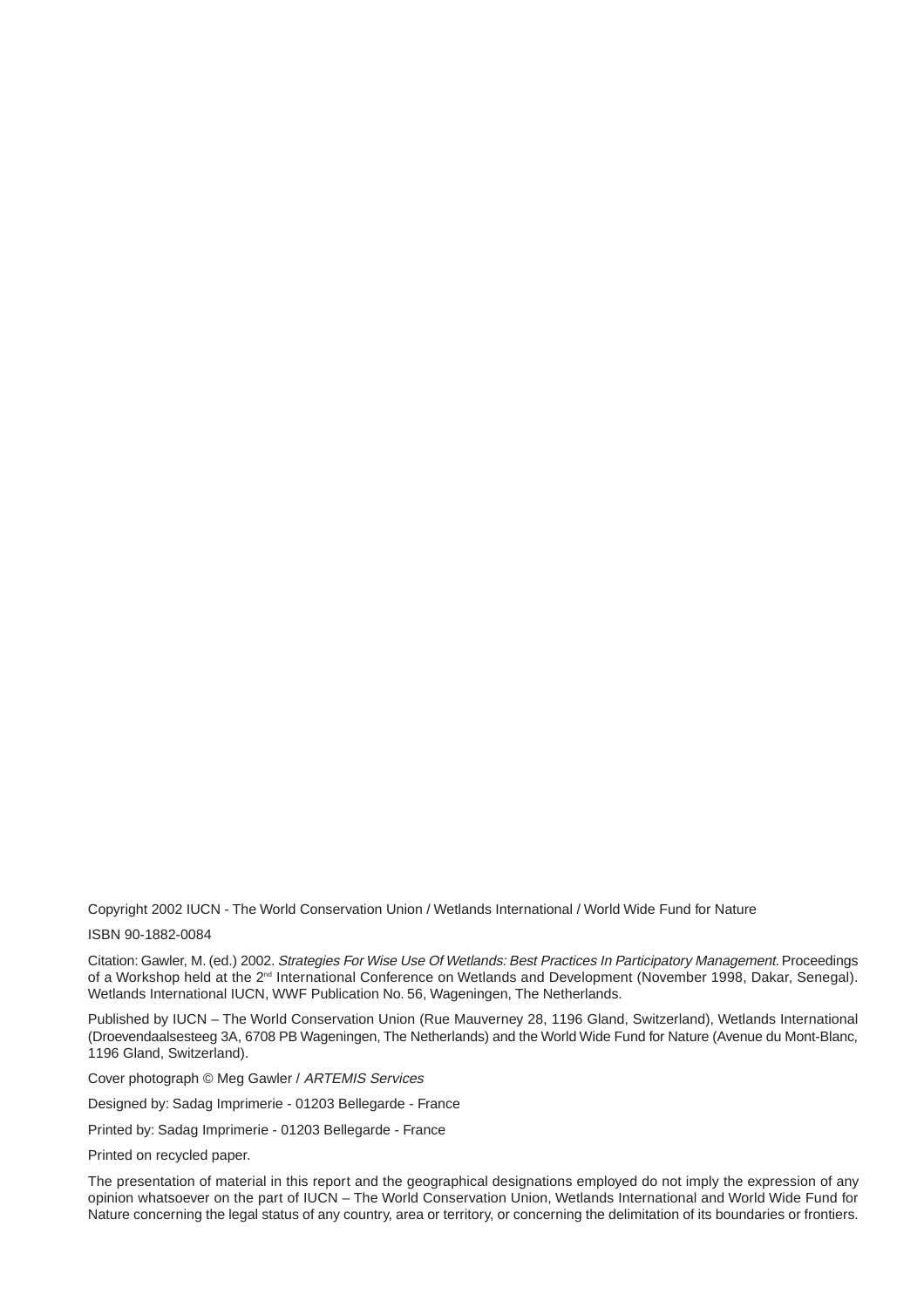# **Contents**

| What Are Best Practices? Lessons in Participatory Management of Inland and Coastal Wetlands<br><b>M.</b> Gawler                                                                                                 |
|-----------------------------------------------------------------------------------------------------------------------------------------------------------------------------------------------------------------|
| ARTEMIS Services - for Nature Conservation and Human Development, 590 route d'Ornex, 01280 Prévessin-<br>Moëns, France                                                                                          |
|                                                                                                                                                                                                                 |
| Djoudj National Park and its Periphery: An Experiment in Wetland Co-management<br>A.M. Diouf                                                                                                                    |
| IUCN - Senegal, BP 3215, Dakar, Senegal                                                                                                                                                                         |
|                                                                                                                                                                                                                 |
| Le Parc National du Diawling: Expérience de co-gestion pour la restauration des plaines inondables<br>A. Ba <sup>(1)</sup> , O. Fall <sup>(1)</sup> & O. Hamerlynck <sup>(2)</sup>                              |
| (1) Parc National du Diawling, BP 3935, Nouakchott, Mauritanie                                                                                                                                                  |
| (2) UICN Mauritanie, c/o Parc National du Diawling, BP 3935, Nouakchott, Mauritanie                                                                                                                             |
|                                                                                                                                                                                                                 |
| Participation of Local Communities in Mangrove Forest Rehabilitation in Pattani Bay, Thailand:<br><b>Learning from Successes and Failures</b><br>P.L.A. Erftemeijer <sup>(1)</sup> & A. Bualuang <sup>(2)</sup> |
| (1) Wetlands International - Thailand Programme, P.O. Box 21, Si Phuwanat, Hat Yai 90113, Thailand<br>(2) Office of Extension and Continuing Education, Prince of Songkla University, Pattani 94000, Thailand   |
|                                                                                                                                                                                                                 |
| <b>Co-managing the Bangweulu Fishery</b><br>J.B. Til(1) & M.G. Banda(2)                                                                                                                                         |
| (1) SNV - Netherlands Development Organisation, P.O. Box 720047, Samfya, Zambia                                                                                                                                 |
| (2) Ministry of Agriculture Food and Fisheries, Dept. of Field Services, Fisheries Extension, P.O. Box 720047,<br>Samfya, Zambia                                                                                |
|                                                                                                                                                                                                                 |
| L'approche participative pour la gestion des pêcheries dans les zones humides du Sud-Bénin<br>L. Akambi                                                                                                         |
| Programme d'Aménagement des Zones Humides, 08 BP 0837 Centre de Tri Postal, Cotonou, Benin                                                                                                                      |
|                                                                                                                                                                                                                 |
| Community Development Including Ecotourism at Tasek Bera, Malaysia's First Ramsar Site<br>C. Prentice, Z. Surut, P.C. Christensen & P. Sinniah                                                                  |
| Wetlands International - Malaysia Programme, 3A37, Block A Kelana Centre Point, Kelana Jaya, 47300 Petaling<br>Jaya, Selangor, Malaysia                                                                         |
|                                                                                                                                                                                                                 |
| Networking in East Africa for Threatened Coastal Wetlands<br>P. Nzioka                                                                                                                                          |
| East African Wildlife Society, P.O. Box 20110, Nairobi, Kenya                                                                                                                                                   |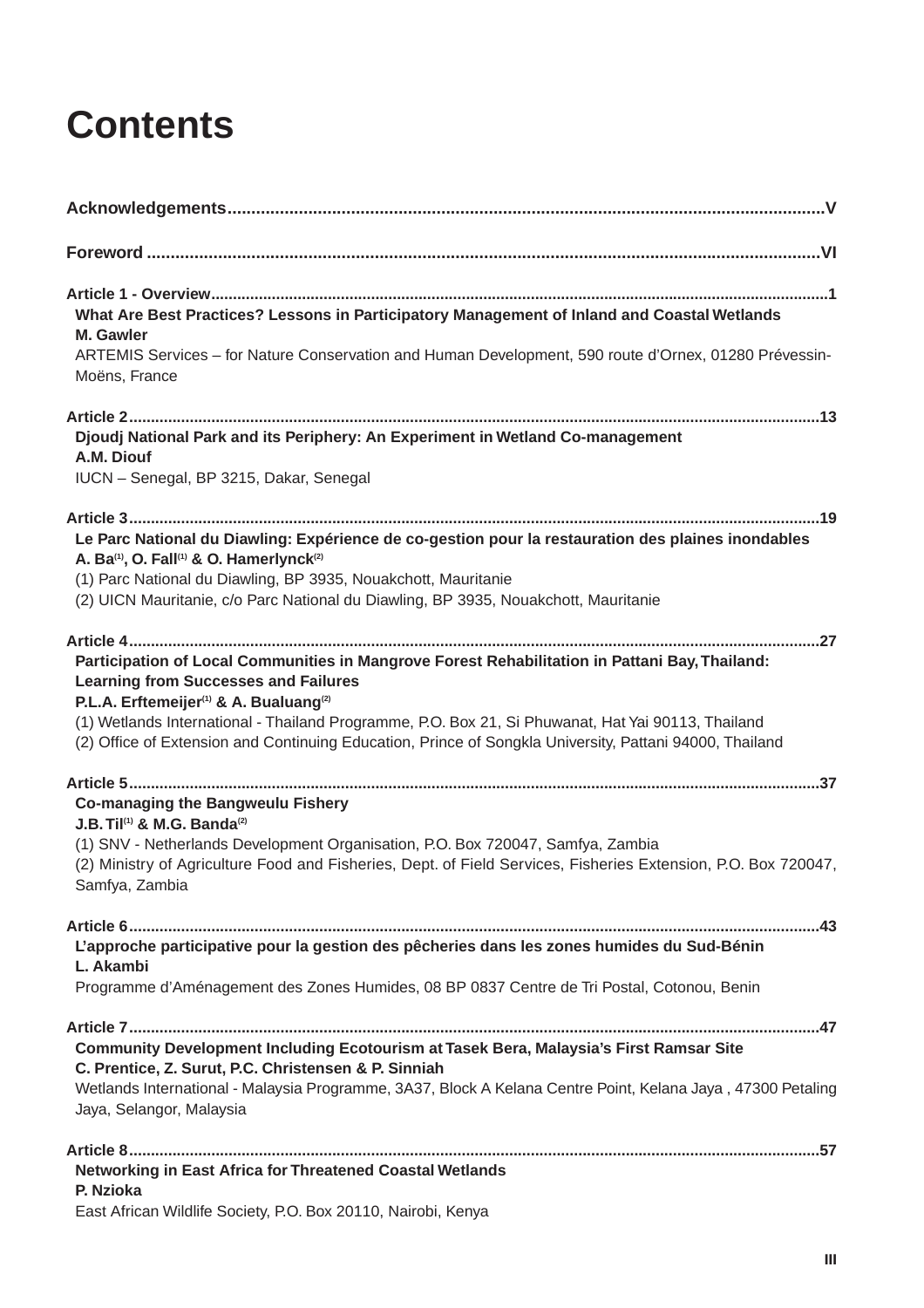| Pêche artisanale et conservation du littoral de la Mauritanie à la Guinea-Bissau<br>P. Campredon                                                             |
|--------------------------------------------------------------------------------------------------------------------------------------------------------------|
| Géosystèmes - UMR 6554 - CNRS, IUEM - UBO, Place Copernic, 29280 Plouzané, France                                                                            |
|                                                                                                                                                              |
| Le processus de cogestion dans le contexte du projet Waza Logone<br>R. Kouokam & D. Ngantou                                                                  |
| Projet Waza Logone, BP 284 Maroua, Cameroun                                                                                                                  |
|                                                                                                                                                              |
| Conservation and Management of Kainji Lake Fisheries: A Community-Based Approach<br>J.S.O. Ayeni & M. Mdaihli                                                |
| Nigerian-German (GTZ) Kainji Lake Fisheries Promotion Project, New Bussa, Nigeria<br>c/o German Embassy, Lagos, Nigeria                                      |
| Sustainable Management of Wetlands in Ethiopia: Local Knowledge versus Government Policy<br>A. Wood, Afework Hailu, P. Abbot, & A.Dixon                      |
| Ethiopian Wetlands Research Programme, Dept of Geographical and Environmental Sciences, University of<br>Huddersfield, Queensgate, Huddersfield, HD1 3DH, UK |
|                                                                                                                                                              |
| Utilisation and Economic Valuation of the Yala Swamp Wetland, Kenya<br>R. Abila                                                                              |
| Department of Zoology, Maseno University College, P.O. Box 333 Maseno, Kenya                                                                                 |
|                                                                                                                                                              |
| Mitigating the Effects of Intensive Agriculture on Wetlands: The Case of Saiwa Wetlands, Kenya<br><b>M. Awer Mohamed</b>                                     |
| Community Based Wetlands Conservation Project, World Wide Fund for Nature, P.O. Box 1340, Kitale, Kenya.                                                     |
|                                                                                                                                                              |
| Who is Watching our Water? Participatory Monitoring by Waterwatch Australia                                                                                  |
| S. Chalkley, B. Edgar & K. Gowland<br>Wetlands Unit, Biodiversity Group, Environment Australia, Nature Conservation House, 153 Emu Bank,                     |
| Belconnen, ACT, 2617, Australia                                                                                                                              |
|                                                                                                                                                              |
| <b>Community Participation in Coastal Resources Management in Ghana</b>                                                                                      |
| I. Olesu-Adjei<br>Ghana Wildlife Society, P.O. Box 13252, Accra, Ghana                                                                                       |
|                                                                                                                                                              |
| Wetland Conservation and Development: The Lake Nakuru Case Study                                                                                             |
| R.J. Thampy                                                                                                                                                  |
| World Wide Fund For Nature, P.O Box 33, Nakuru, Kenya                                                                                                        |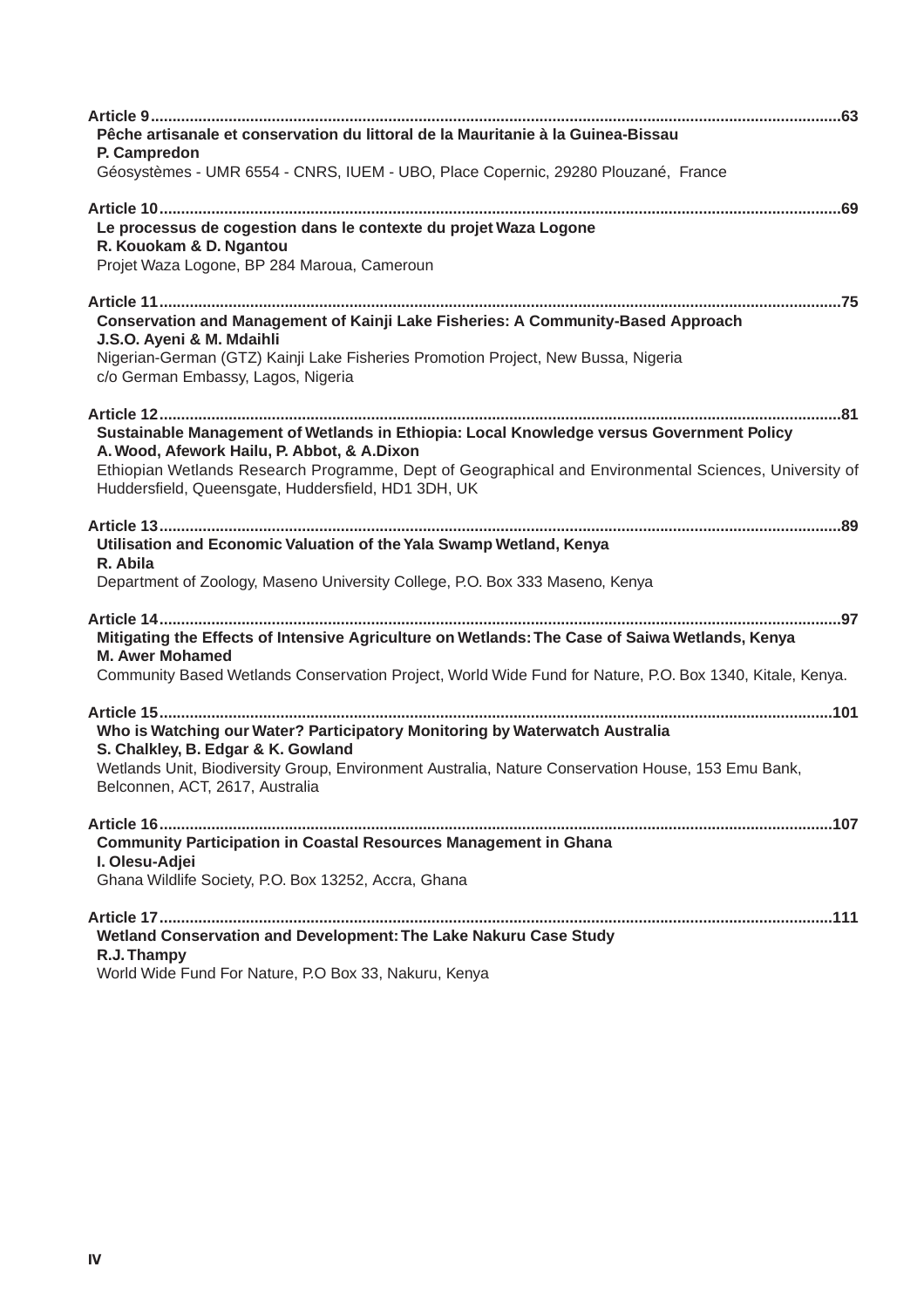# **Acknowledgements**

Many, many people have contributed their insights, good will, and hard work to the process that has resulted in this volume of case studies of best practices in participatory management of wetlands.

The 2<sup>nd</sup> International Conference on Wetlands and Development was organised under the leadership of Wetlands International, together with IUCN - the World Conservation Union, and WWF - World Wide Fund for Nature. This close collaboration of the three organisations was central to defining the broad vision that characterised the conference as a whole.

In particular Marcel Silvius, Jean-Yves Pirot, Biksham Gujja, and Alex de Sherbenin functioned as guiding lights throughout the process of developing Workshop 1 on *Best Practices in Participatory Management*. Ger Bergkamp, Gordon Claridge, Mike Moser, and Gonzalo Oviedo helped to refine the focus of the workshop.

The workshop itself would never have been possible without the tireless and utterly professional commitment of the conference team, including Senegal's Director of National Parks Souleye Ndiaye, and especially the staff of Wetlands International from both the West Africa Regional Office in Dakar and headquarters in Wageningen.

A tremendous debt of gratitude goes to the workshop Chair, Ibrahim Thiaw, whose wisdom and leadership provided the guidance that kept the workshop focused and fruitful, and to the Co-Chair Samuel Kofi Nyame, who skilfully pulled together the key lessons at the end. The three facilitators – Bill Phillips, Alex de Sherbenin, and Aliou Faye – contributed both expertise and provocative questions to ensure productive discussions of the key issues. Irene Kamau and Jean-Paul Taris fulfilled the demanding role of rapporteurs, and Daniel Shaw took care of the logistics with dedication and creativity.

Funding and in-kind support for the workshop were generously provided by Wetlands International and WWF International, and I would like to personally thank Biksham Gujja and Jenny Heap for their support. It took a very long time indeed to secure funding to publish these proceedings; in the end it was the IUCN Wetlands and Water ResourcesProgramme, and in particular Jean-Yves Pirot and Elroy Bos who saved the day.

It has been a privilege and a great pleasure to organise this workshop and to edit the proceedings. Most of all I want to thank the individuals in the communities represented herein, together with the field workers who sought and encouraged their collaboration. These are the people who deserve the real credit – for taking the risks inherent in developing co-management systems, and for their honesty and courage in sharing experiences of the real challenges in participatory wetland management.

> Meg Gawler Workshop Leader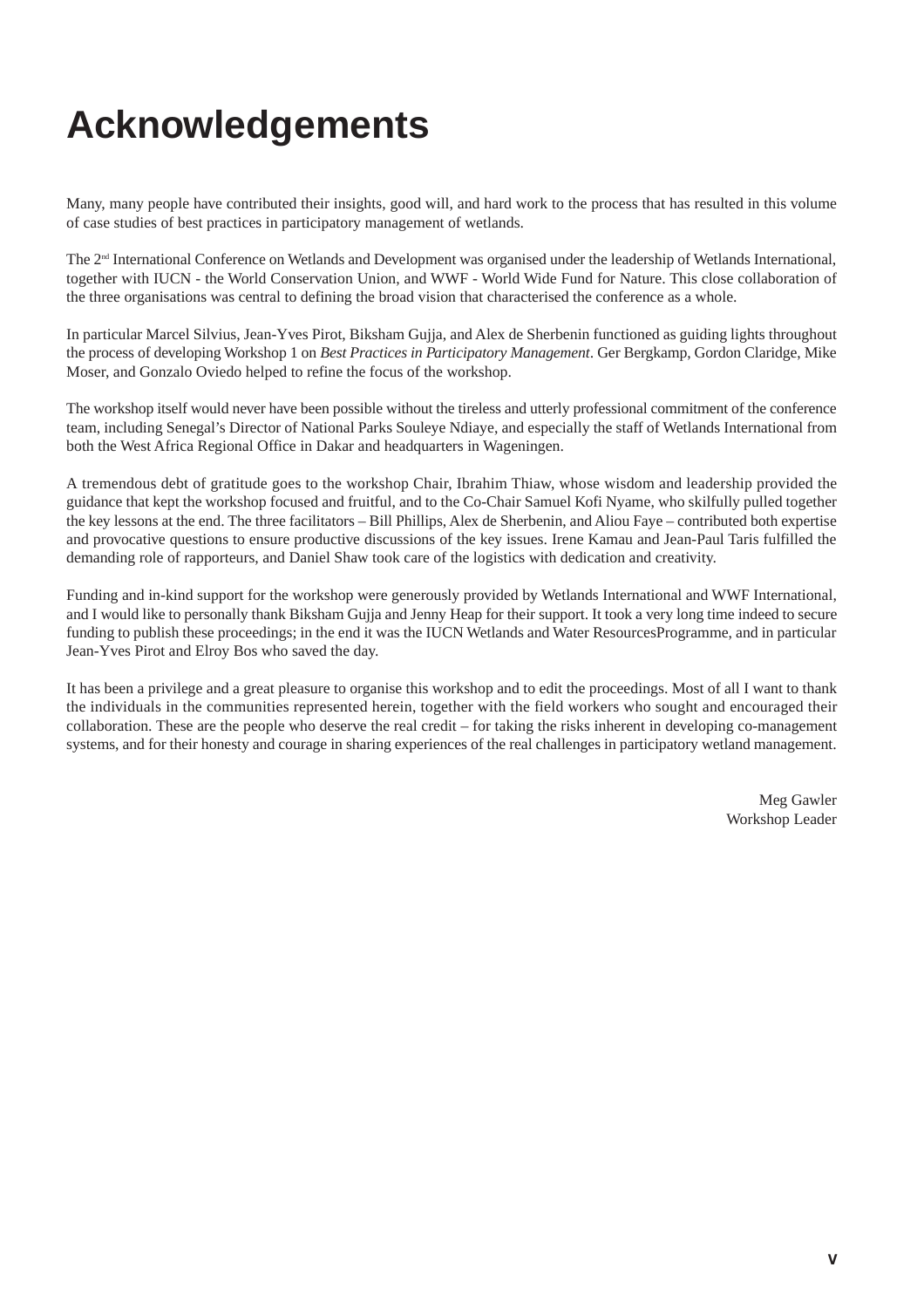## **Foreword**

*Strategies for Wise Use of Wetlands: Best Practices in Participatory Management* was the theme of a Workshop at the 2nd International Conference on Wetlands and Development, held in November 1998 in Dakar, Senegal. Participants learned lessons from interesting case studies and had fruitful and lively discussions on approaches, concepts, successes and challenges in participatory wetland management. Counting on the skillful and committed facilitation and editorial work of Meg Gawler, the Workshop produced valuable outputs which have been finally condensed and published in this volume.

In 1999, the Conference of the Parties to the Ramsar Convention held its Seventh meeting in Costa Rica, and adopted *Guidelines for establishing and strengthening local communities'and indigenous people's participation in the management of wetlands*, the first tool of its kind in the context of international environmental instruments. In the process of drafting and discussing the Guidelines - which were a result of a broad collaborative effort involving indigenous and community organizations, NGOs, and governments, we largely benefited from the case studies, discussions, and notes from the Dakar Workshop reported on in this document. The Workshop and its outcomes were indeed invaluable, immediate antecedents for that landmark resolution of the Ramsar Convention.

The international community has generally come to understand and accept that participatory management is a key factor in successful wetland conservation and wise use. Yet many barriers and problems remain for its effective implementation - ranging from issues of legal and policy frameworks to those of local capacity and institutions. Planners and implementers of wetland management, including communities as crucial local actors, require information on lessons and experiences about what works and what does not, and need to identify where the sources of useful information are. These proceedings significantly contribute to filling that gap, and thus will be of great benefit to all practitioners.

Co-management options, participatory monitoring, win-win scenarios, challenges ahead, actors' and stakeholders' roles, the likely scope of participation, building trust between communities and government agencies, national legislation and governments' interests in co-management of wetlands: these and many others are all important issues addressed in these proceedings. They will no doubt become obligatory reading for all those working on wetland conservation and interested in supporting communities' rights and wellbeing.

> Gonzalo T. Oviedo C. Head, People and Conservation WWF International

> > November 2001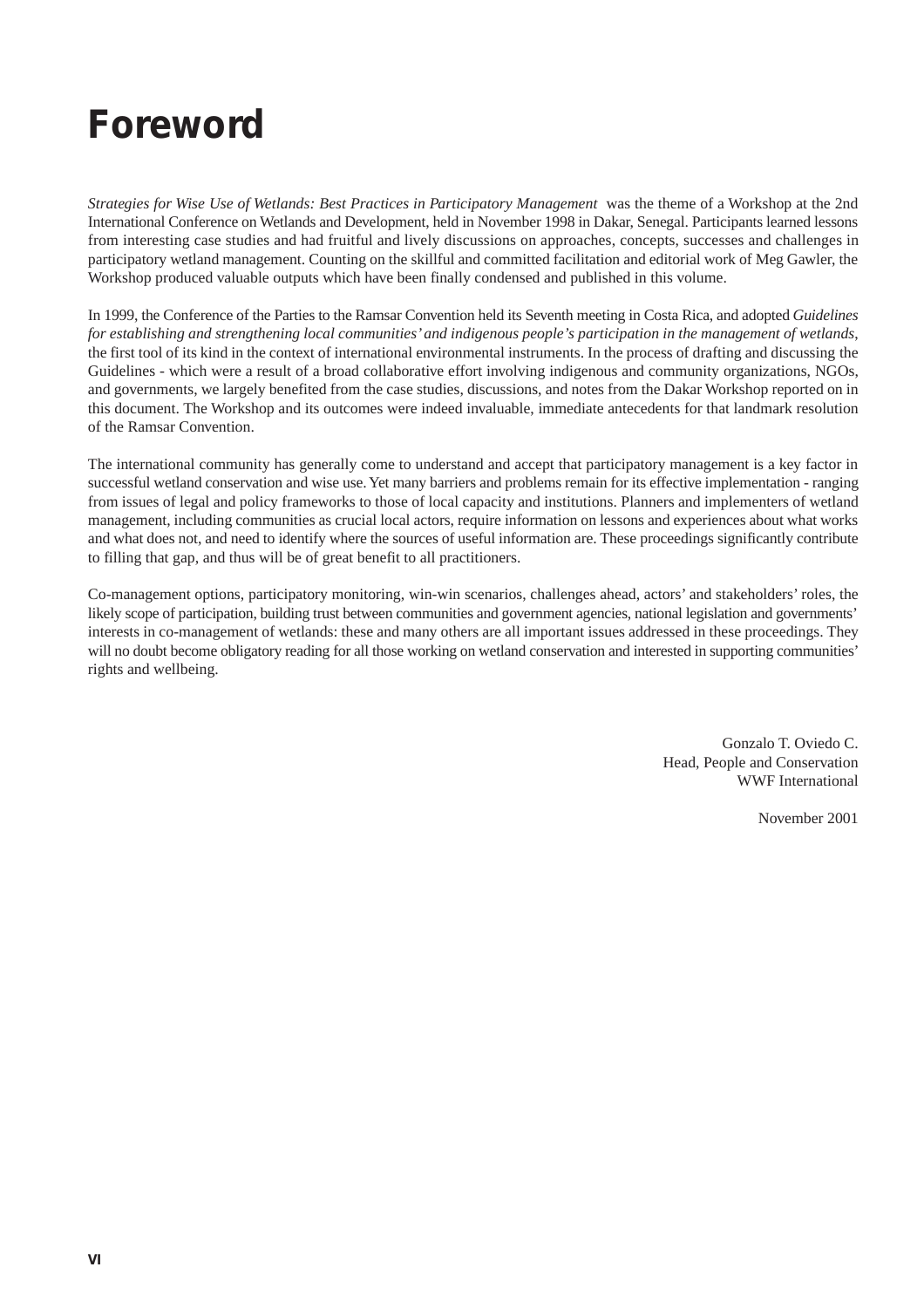## **WHAT ARE BEST PRACTICES? LESSONS IN PARTICIPATORY MANAGEMENT OF INLAND AND COASTAL WETLANDS**

## **Meg GAWLER**

*ARTEMIS Services - for Nature Conservation and Human Development* 590 route d'Ornex, 01280 Prévessin-Moëns, France

KEYWORDS: wetlands, inland, coastal, participation, community, supporting frameworks, local environmental knowledge, economic valuations, gender, participatory monitoring, win-win scenarios

## **ABSTRACT**

This review paper provides an introduction to this volume, bringing together the case studies presented and discussed in a workshop of the 2nd International Conference on Wetlands and Development, held in Dakar, Senegal. Eight co-management themes are highlighted to identify and refine strategies for wise use: supporting frameworks, local environmental knowledge, economic valuations, gender, participatory monitoring, effectively addressing threats to wetlands through co-management, win-win scenarios where socio-economic development has gone hand in hand with wetland conservation, and exit strategies. This paper provides an overview of the lessons from the case studies published in this volume, together with other recent examples from the literature, and highlights best practices in participatory management of both inland and coastal wetlands.

## **INTRODUCTION**

*Strategies for Wise Use of Wetlands: Best Practices in Participatory Management* was organised as Workshop 1 of the 2nd International Conference on Wetlands and Development, held in November 1998 in Dakar. It aimed to address the complexities and challenges of developing and implementing wetland co-management systems with local stakeholders by:

- promoting the exchange of experiences, and strengthening south-south networks, and
- identifying and refining strategies for wise use, and reviewing best practices of participatory wetland management from around the world, particularly from Africa.

This workshop was a follow-up to a previous workshop of the first International Conference on Wetlands and Development held in Kuala Lumpur, Malaysia in October 1995. Planning for the Dakar workshop drew substantially upon the landmark volume that incorporated the proceedings of the first workshop in Kuala Lumpur (Claridge and O'Callaghan (eds.), 1997).

Evidence to date indicates that local people's involvement in wetland management can contribute significantly to maintaining or restoring ecological integrity and community well-being. Building upon the recognition that every successful co-management initiative has the potential to stimulate positive initiatives elsewhere, the Dakar workshop encouraged participants to focus on solutions, and on honest assessments of practical experiences in participatory wetland management.

It also provided an opportunity for "ground-truthing" the guidelines for establishing and strengthening participatory processes to involve communities and indigenous people in wetland management, which were then under development for the 1999 Conference of Parties of the Ramsar Convention on Wetlands (Ramsar Convention on Wetlands, 1999). The Ramsar guidelines summarise five major requirements for successful co-management:

- incentives for local and indigenous people's involvement and wise use: everyone must benefit in the long term
- trust among stakeholders
- flexibility
- knowledge exchange and capacity building, and
- continuity of resources and effort.

Box 1 describes the situations when local and indigenous people *should* be involved in wetland management.

#### **Box 1.**

#### **WHEN IS PARTICIPATORY WETLAND MANAGEMENT ADVISABLE?**

*(Source: Ramsar Convention on Wetlands, 1999, Resolution VII.8)*

Experience has shown that it is advisable to involve local and indegenous people in a management partnesship when:

- the active commitment and collaboration of stakeholdres are essential for the management of a wetland (e.g., when the wetland is inhabited or privately owned);
- access to the natural resources within the wetlands is essential for local livelihood, security and cultural heritage, and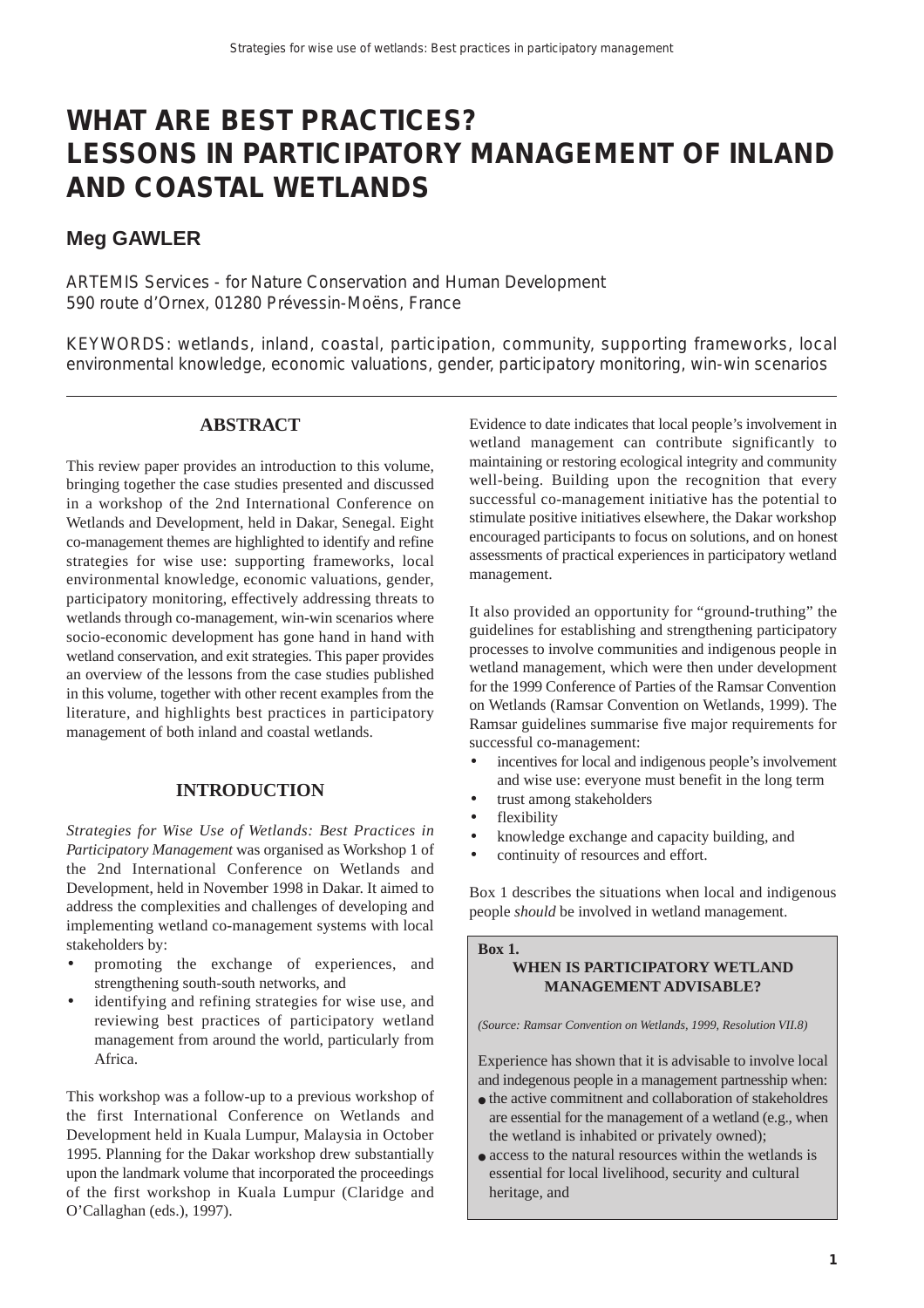● local and indegenous people express a strong interest in being involved in management.

The case for local and indeginous people's involvement is even stronger when :

- local stakeholders have historically enjoyed cistomary/legal rights over the wetland;
- local interests are strongly affected by the way in which the wetlands is managed;
- decisions to be taken are complex or controversial (e.g., different values need to be harmonised or there is disagreement on the ownership status of the land or natural resources);
- the existing management regime has failed to produce wise use;
- stakeholders are ready to collaborate and request to do so, and
- there is sufficient time to negociate among stakeholders in advance of management decisions being made.

The workshop was organised into plenary sessions (with keynote presentations, case studies, and panel discussions), poster sessions, and discussion groups to formulate the conclusions and recommendations to the final plenary session of the conference. Two-thirds of the oral presentations in this workshop concerned co-management of wetlands outside of protected areas. Of the case studies presented in this volume, half address coastal wetlands and half inland wetlands.

The workshop, which functioned as a sounding-board for practitioners, stressed that success must be judged from many different angles, such as stakeholder well-being, government agency satisfaction, and ecosystem health. Eight themes were highlighted in the effort to identify and refine strategies for wise use:

- **1. Supporting frameworks**: appropriate changes in land tenure, resource access, property rights, and the recognition of co-management regimes in national and local policies, legislation, and development plans, and how these have affected local initiatives
- **2. Local environmental knowledge**: co-management systems that have effectively incorporated traditional knowledge and technologies
- **3. Economic valuations**: assessments of the benefits and functions of wetlands that have gone beyond theory, and have been used in management planning
- **4. Gender**: wetlands management systems where women as well as men have a decisive influence on determining management objectives and practices
- **5. Participatory monitoring**: partnerships between management and local people to monitor the ecological character of wetlands, and progress towards the community's own objectives
- **6. Effectively addressing threats** to wetlands through comanagement
- **7. Win-win scenarios**: where socio-economic development has gone hand in hand with wetland conservation, and

**8. Exit strategies**: where co-management initiatives have pro-actively planned for, and then effectively implemented, scaling down and phasing out of external assistance.

## **WHAT IS PARTICIPATORY WETLAND MANAGEMENT?**

Underlying the idea of community-based resource management is the recognition that humans are part of the ecological system, and not separate from it. Today's wetlands, including those considered to be the most pristine, are the result of complex interactions among physical, biological, and human forces over time. Virtually all of the earth's wetlands have been influenced and altered by patterns of – more or less intense – human use. In the case of First Nations, wetland management by local people can have a history of thousands of years.

Now, participatory management is generally defined as:

*a partnership in which government agencies, local communities and resource users, and perhaps other stakeholders, such as NGOs, share the authority and responsibility for management of a specific area or set of resources*.

According to Addun and Muzones (1997), there are five basic principles that are required for community-based resource management:

- 1. Empowerment: the actual transfer of economic and political power from the few to the impoverished many, and the operationalisation of community management and control
- 2. Equity: communities as a whole, rather than a few individuals, benefit
- 3. Sustainability: inter-generational equity, based on the carrying and assimilative capacity of the ecosystem
- 4. Systems orientation: the community functions in the context of other communities and stakeholders, just as resources are ecologically linked to wider ecosystems
- 5. Gender-fair: women are involved in the control and management of community resources, and their practical and strategic needs are addressed.

The degree of community participation in the wise use of wetlands varies with the local context: from high levels of empowerment, to effective partnerships between government authorities and local communities, to situations where government remains firmly in control and stakeholders are consulted on decisions.

There is growing awareness that, in areas where indigenous and traditional peoples live, and have done so for hundreds, or even thousands of years, the authority for resource and ecosystem management must be devolved as much as possible to the local level. All over the world, indigenous peoples are demanding recognition of their rights, and a greater say in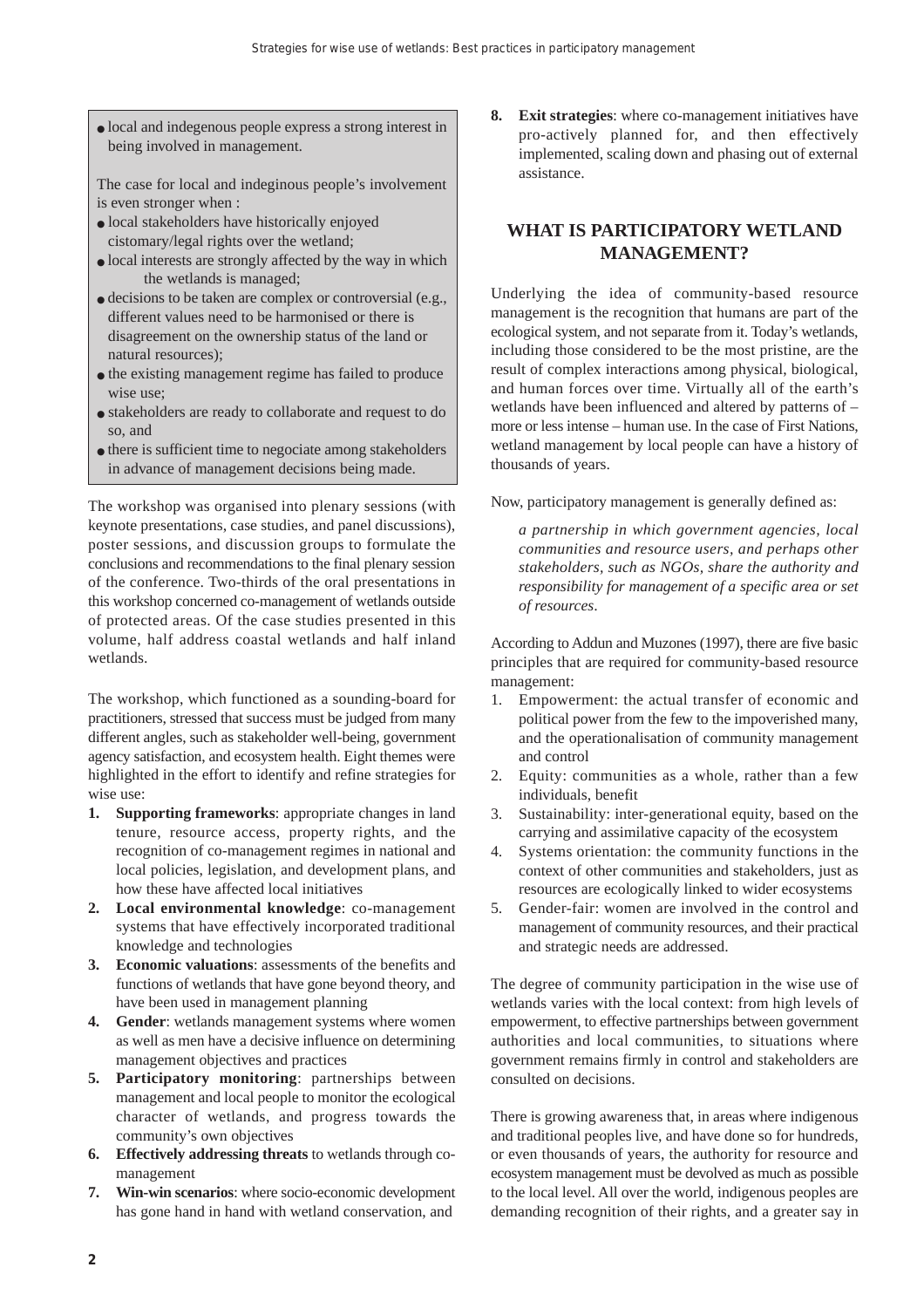decisions affecting their lives. Fortunately, there is a growing understanding that rich biodiversity often coincides with cultural diversity. In these areas, the trend in ecosystem management is increasingly towards systems of collaborative management with indigenous peoples (Oviedo and Brown, 1999).

One clear lesson to date is that, unless a relationship of trust between communities and government agencies can be established and maintained, it is unlikely that even the simplest co-management regime can survive. Unfortunately, in the majority of situations where communities are in a subsistence relationship with resources, their level of trust in government agencies is extremely low or even non-existent, and long periods of dialogue and shared learning are needed to build the trust required for co-management to work (Claridge and O'Callaghan, 1997). Once communication channels are functioning, the best way to build a solid foundation of trust is to ensure that plans and targets – mutually agreed between the communities and the relevant government agencies – are met.

A sufficiently long initial period of analysis and problem identification can help to make sure that resource management plans are developed based, not on token participation, but rather on genuine mutual agreement derived from a clear analysis of the benefits and costs to all stakeholders, in both the short term and the long.

The Ramsar guidelines for establishing and strengthening local communities' and indigenous people's participation in the management of wetlands provide an extremely valuable list of indicators to help measure the extent of community involvement, reproduced here in Boxes 2a and 2b.

#### **Box 2**

## **INDICATORS FOR MEASURING LOCAL AND INDIGENOUS PEOPLE'S INVOLVEMENT IN WETLAND MANAGEMENT**

*(Source: Ramsar Convention on Wetlands, 1999, Resolution VII.8)*

- 1. Local and indigenous people have achieved an economic stake or other interest in the wise use of wetland ressources.
- 2. The government agency has stated policies supporting participatory management.
- 3. Appropriate legal and financial incentives for participatory management are in place
- 4. A more equitable sharing of benefits among stakeholders has resulted from the participatory management process.
- 5. Stakeholders have expressed satisfaction with their involvement in the process.
- 6. There is a clearly stated and widely known policy or legal document that makes a commitment to involving local and indigenous people.
- 7. All key stakeholders (particularly government) acknowledge participatory management as legitimate and desirable.
- 8. Local and indigenous people are now involved in making substantive decisions affecting the wetland resource use and management.
- 9. Local organisations to advance participatory management are respected within the community.
- 10. Representatives of the local and indigenous people are truly representative and accountable to them.
- 11. There are resource use and participation rules that are appropriate to the local situation.
- 12. A management agreement exists between stakeholders (oral or written, formal or informal).
- 13. The management agreement has clearly defined boundaries and membership.
- 14. The management agreement specifically defines stakeholders' functions, rights and responsibilities.
- 15. The management agreement has been approved by at least the resource-using stakeholders and key decisionmaking groups.
- 16. Parties to the agreement meet their commitments.
- 17. Non-compliance with approaches, rules, rights, and responsibilities outlined in the management agreement is deemed to be at an acceptable level.
- 18. Any system of graduated sanctions for infringement of rules has been agreed upon by all key parties.
- 19. There is evidence that resource management controls are being implemented.
- 20. There is the potential for collective modification of the rules relating to ressource use by those affected
- 21. There are "nested" management units (different bodies at different levels).
- 22. There is evidence that the local and indigenous people can influence the speed and direction of change in relation to the ressources with which they are concerned.
- 23. Facilitators/coordinators practice "learning by doing" and adaptive management.
- 24. There is an awareness among stakeholders of new management approaches, rules, rights, and responsibilities.
- 25. There is a two-way flow of information and communication between local and indigenous people and relevant government agencies.
- 26. Information reaches local and indigenous people in a timely and accurate manner, and in a form that is readily understandable
- 27. Local and indigenous people participate in site monitoring and in evaluation of the participatory process
- 28. There is evidence of respect by key government agencies for local human systems and local ecological knowledge.
- 29. Stakeholders are demonstrating necessary skills and empowerment (e.g., capacity to make decisions, monitoring skills, etc.).
- 30. Measurement methods, established by the stakeholders, demonstrate and quantify the degree to which local participation was intented to, and actually has improved or conserved the recognised functions and values of the wetland and its wise use.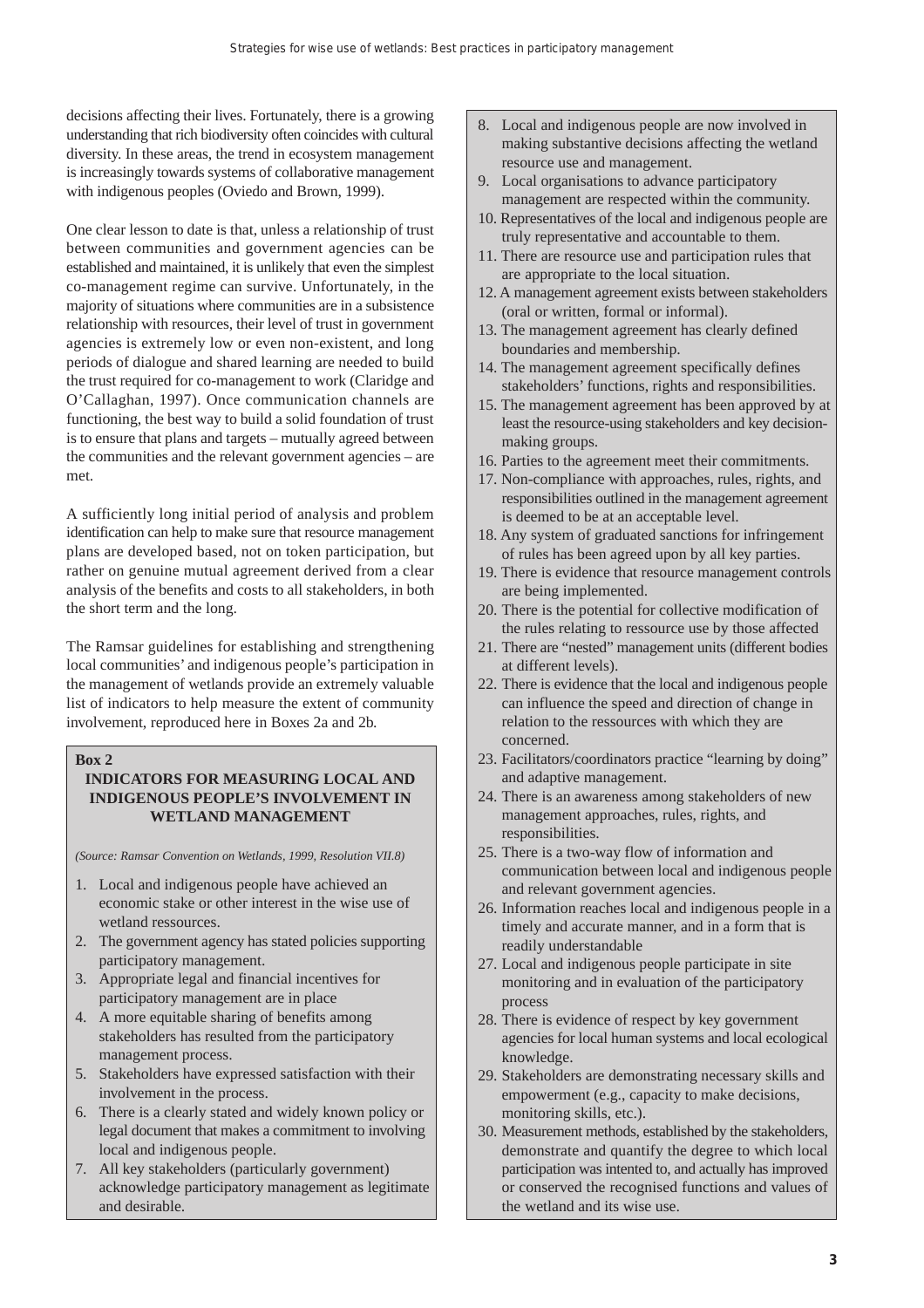- 31. There are one or more organisational structures that facilitate local and indigenous people's involvement (e.g., a council, management body, women's group, etc.).
- 32. A random sample of local and indigenous people are able to identify the community's role in wetland management, and the individuals who are directly involved can accurately describe the objective of their involvement.
- 33. The government agency and its staff have a demonstrated commitment to participatory management, and can accurately describe the objective of local and indigenous people's involvement.
- 34. There is an appropriately long-term source of funding for ongoing participation and resource management.
- 35. Local and indigenous people have provided in-kind support (time, labour, traditional knowledge and expertise) to implement the participatory management agreement.
- 36. Conflict management mechanisms exist, and there is an appeals process in case of conflicts within the management partnership.
- 37. There is integration between local wetland management and management of the entire catchment.

## **SUPPORTING FRAMEWORKS**

A sound legal basis is essential for establishing a participatory management regime. The chances of success are then greatly enhanced by transparent decision-making processes and multi-sectoral planning. A policy and legislative framework that legitimises the involvement of local people in resource management is the basic minimum input from government that will always be required. Issues of tenure, resource access, resource ownership, and co-management itself must be addressed. Lessons from involving people in managing marine protected areas in Belize, Mauritania, Mozambique, and Zanzibar stress the importance of a firm legal basis to support the efforts of the local people (Wells and Gawler, 1999).

In Cameroon (Kouokam and Ngantou, this volume), a law was passed in 1995 legitimizing participatory management of forests and protected areas. In many countries, however, national legislation does not support co-management. Furthermore, many government agencies lack training in participatory management. In many cases, legal, policy and implementation frameworks still need to be revised to allow for genuine models of community empowerment.

In Thailand, the general principle of people's participation in governance, resource management, and development planning has been fully recognised in the newly revised Constitution, adopted in May 1998. Legal recognition alone, however, does not suffice. Erftemeijer and Bualuang (this volume) point out that there still are major cultural barriers to effective grass-roots participation in the strongly stratified, hierarchical Thai society.

An interesting success story of community-based fisheries comes from Japan (Weinstein, 1998). After experimenting with western resource management methods (open access subject to licensing) in the late 19th century, Japan rescinded the new laws, and at the turn of the century returned to traditional community-based management for all inshore coastal fisheries. Exclusive, inalienable rights were granted to local fishing cooperatives. Membership in the cooperatives is based on residency and a period of apprenticeship, and is not transferable. The operational rules (gear, season, fishing areas, etc.) are decided by the cooperatives based on the experience of the fishers. The system provides a powerful form of accountability, as management decisions are made by fishing groups sharing the same fishing grounds, and mistakes are borne by the people who make them. According to Weinstein, Japan's inshore fishery is very healthy, as measured by macro-level indicators of sustainability.

Claridge and O'Callaghan (eds., 1997) noted that government agencies are often slow to embrace participatory wetland management, and their support for co-management may be only lip-service. They concluded that the development of techniques for increasing government acceptance of, and commitment to, co-management was one of the major challenges facing wetland conservation. Although this remains the case in many areas, some case studies from the present workshop provided encouraging examples of effective supporting frameworks.

For example, the Djoudj National Park in Senegal (Diouf, this volume) is implementing a management plan developed in consultation with the neighbouring communities. The plan is endowed with an institutional mechanism based on four committees. The Orientation and Scientific Committees provide oversight, while the Park Management Committee, including village representatives, has a direct role in the implementation of the management plan. In addition, an Inter-Village Conservation Committee maximises the participation of the neighbouring villages, facilitates the exchange of viewpoints and decisions, and coordinates the development work of the various technical committees on ecotourism, replanting, waterways, health, and forestry/pastoralism. Great care went into designing these supporting frameworks for participatory management, with positive results. A climate of trust was built between the people and the park agents, and the number of infractions within the park declined to zero when the participatory management policy began.

Lessons from Pattani Bay in Thailand (Erftemeijer and Bualuang, this volume) provide many valuable insights into identifying and creating conditions for success, as well as the potential pitfalls, of developing supporting frameworks for participatory management.

The paper by Til and Banda in this volume, on the Bangweulu wetland in Zambia, highlights the difficulties of comanagement in a situation characterised by suspicion, mistrust, and outright hostility – between government agents and local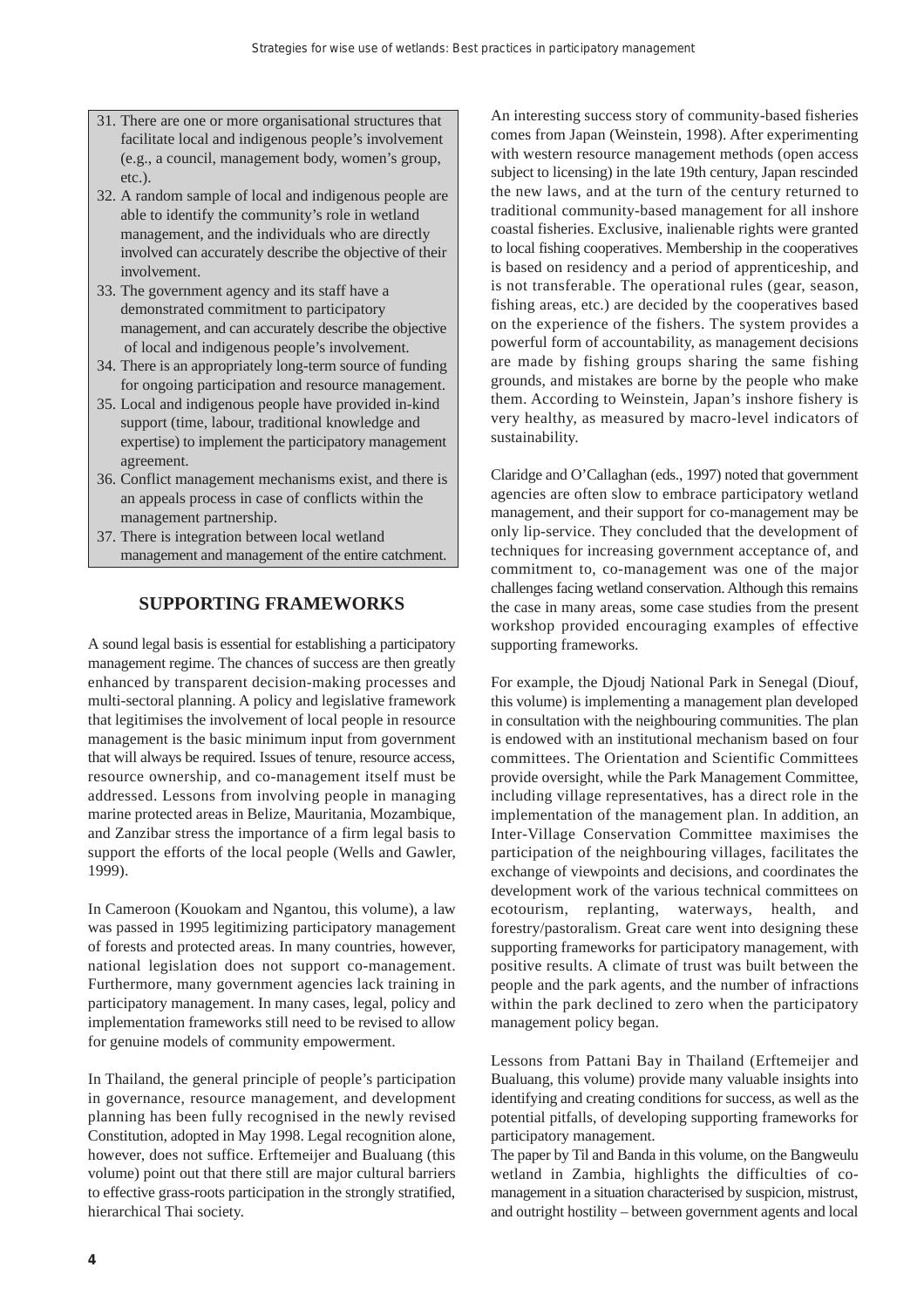people, among different ethnic groups, and even within ethnic groups. They draw attention to the importance of democracy in participatory management, where each and every stakeholder is free to present his or her view, and to be represented. Here, however, the traditional leadership of the chiefs is by no means in the interest of all. A major lesson from the Bangweulu is the importance, in this context, of creating supporting frameworks that effectively control the powers of the traditional chiefs and empower the powerless, while at the same time keeping the chiefs on board with the promotion of democracy and co-management.

Lessons from Zambia and elsewhere highlight the need to take into account customary supporting frameworks provided by traditional kings, queens, chiefs, religious leaders, and healers. These powerful key players (who – it is true – may in some cases need to begin sharing the responsibility for decision-making) must be fully involved in developing strategies for wise use.

Faced with ever increasing threats to its important coastal fishery, Bénin has forged ahead to create a legal basis for participatory management of this key resource (Akambi, this volume). In 1993, the Fisheries Administration began creating Fisheries Committees in the major villages along the coast, which were democratically elected, and charged with ensuring the rational use of the lagoons and their resources. A legal foundation was established in 1996 with the adoption of a management plan for the coastal fisheries, and in 1997 a law was passed legalizing the existence and operations of the village Fisheries Committees. To date, 95 committees have been created to co-manage Bénin's coastal fisheries, and the resulting functional working relationships have created a climate of trust between the fishers and the government authorities.

The Tasek Bera case study in Malaysia (Prentice *et al*., this volume) focuses on the indigenous Semelai people with their close cultural affinity to the wetland, and seeks to develop the role of this disadvantaged group in a new nature-based ecotourism initiative. Initial results indicate that the consultation process was effective in raising awareness, and achieving trust and support.

Pimbert and Gujja (1997) report on issues of trust and equity in wetland management policies in Keoladeo NP in India and the Ucchali wetland complex in Pakistan. They emphasise that participation must be part of a process of dialogue, action, analysis, conflict resolution, and change. Nzioka (this volume) presents two examples of lack of transparency in decisionmaking, concerning the Tana and Rufiji deltas in Kenya and Tanzania respectively. Given the potential threats these developments pose to the delta ecosystems and to the livelihoods of local people, these examples underscore the urgency of appropriate policy frameworks, and in particular, robust integrated coastal zone management plans. Campredon (this volume) emphasises the importance of a regional framework in developing a planned approach to coastal zone management.

The case studies from the Tana and Rufiji deltas also point to the importance of incorporating mechanisms for conflict resolution in supporting frameworks. In situations where there may be a lack of trust between local communities and government institutions, it is important to find ways of overcoming the barriers that may exist, and to balance community ownership of the process with the full involvement of local government. User communities managing wetlands are unlikely to be able to solve problems originating outside the community.

Current trends towards decentralisation can indeed lead to greater reliance on co-management structures, but if the decentralisation of authority is not coordinated, it can result in competing and overlapping jurisdictions, conflicts in wetland policies, or in the worst cases, a total abandonment of responsibility by government agencies.

OECD (1996) provides useful general guidelines for developing supporting frameworks for the wise use of wetlands. In addition, in many situations, promoting participatory management will require changing government attitudes, approaches, policies, and/or legislation. While local projects and local successes may provide convincing arguments for the benefits of co-management, policy efforts must not be neglected in ensuring a legislative basis for collaborative resource management. It should be understood that moving government agencies away from rigid top-down habits to participatory approaches generally takes a sustained effort over a very long time, and development agencies and NGOs should be prepared for a long-term commitment. Resource management policies will need to be harmonised among regional, national, provincial, and local levels, and in addition, between present and future generations. Weinstein (1998) suggests design principles for successful and sustainable management institutions based on common property rights, and these are given in Box 3.

#### **Box 3.**

## **DESIGN PRINCIPLES FOR ENDURING AND SUSTAINABLE COMMUNITY-BASED MANAGEMENT INSTITUTIONS**

*(Source: Weinstein, 1998)*

- Boundaries of the resource systems, and the parties that have use rights are clearly defined.
- Rules for individual resource allocation (or benefits) are tied to local conditions, and to rules for contributions (of labour, materials, cash...).
- Individuals who are affected by the rules, and who have the most information about the environmental and social systems, are involved in making changes to the rules.
- Users monitor physical/biological conditions, and users monitor user behaviour (or they hire people to do the monitoring).
- Users who violate the rules receive graduted sanctions (e.g., warning, then fine, then exclusion) from other users, or from officials accountable to the users, or from both.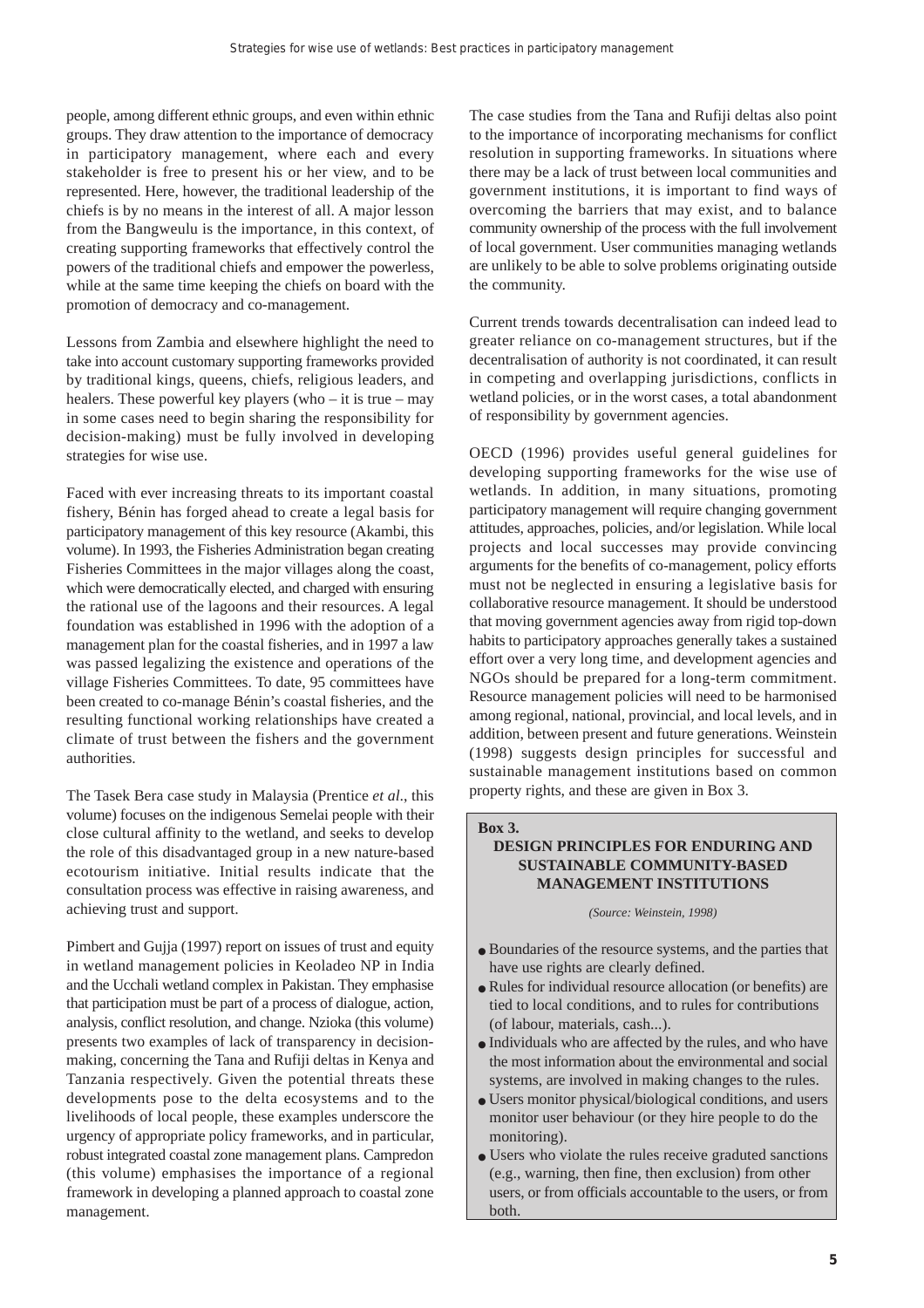- Users have rapid access to low-cost, local methods to resolve conflicts (amoung users, or between users and officials).
- Rights of users to create their own institutions are not challenged or subverted by government authorities or by other resource users.

Another aspect of supporting frameworks is building community capacity for self-organisation. Local groups may need help in acquiring skills in prioritizing identified problems, leading meetings to maximise participation – especially of traditionally under-represented groups, building consensus, literacy, recording agreements, general management and accounting, conflict resolution, ecological and socio-economic monitoring, preparing reports and proposals, etc. Community capacity building is a recurrent theme throughout the papers in this volume.

## **LOCAL ENVIRONMENTAL KNOWLEDGE**

For most of human history, the natural world has been protected from the most disruptive human influences through relatively humble technology, and local laws or cultural or religious taboos preventing overexploitation. The loss of traditional knowledge about resource use is one of the central problems of our times (McNeely, 1993). Local people often have an understanding of wetland ecology in their particular context that is far subtler, and sometimes superior to that of outside "experts". Traditional practices, such as voluntary restrictions on access and use, can be invaluable tools for wetland management. However, traditional practices do not necessarily result in environmental sustainability, and they must be assessed objectively in the light of changing population dynamics and pressures on the resource. Likewise, local explanations for environmental phenomena may need to be reviewed in light of scientific understanding. Rather than simply extracting local knowledge for the benefit of wetlands science, it is critical that researchers working with local people ensure a two-way exchange of information, ensuring that local wisdom is incorporated into management strategies, and feeding back scientific knowledge and data to the communities.

Local environmental knowledge can be a powerful source of authority. The Fisheries Committees in Bénin (Akambi, this volume) are reviving traditional management practices, such as obligatory rest days, and taboos against taking juveniles and against fishing in the strictly forbidden sacred spawning areas.

In the case of Diawling National Park in Mauritania, which suffered from the same disruption of ecosystem functioning as the Djoudj NP across the river, local environmental knowledge provided the cornerstone of the restoration plan (Ba *et al*., this volume). One example of this is the very detailed traditional knowledge of the hydrology of the river and the migratory pathways of the fish that the fishers of Takhridient contributed to the design of the restoration works – with excellent results for the fish, the shrimp, and the local economy. Likewise, since many of the park regulations for resource use are based on their own traditions, the local people around the park take an active role in ensuring the respect of the rules, and inform the park authorities of infractions such as night fishing, using a sickle to harvest perennial grasses*,* etc.

Another spectacular case of floodplain restoration has been carried out in Waza Logone in Cameroon (Kouokam and Ngantou, this volume). Here again, the project design was based on the highly detailed knowledge of the local people with regard to the floodplain vegetation, hydrology, seasonal productivity of the fisheries, the cultivation of floating rice, and the migratory pathways of wildlife. The integration of traditional community knowledge into the restoration design is without a doubt one of the main reasons for the success of this project.

In heavily populated Nigeria, where the demand for fish far outstrips the supply, Ayeni and Mdaihli (this volume) consider that for fisheries management to have a chance of success in the future, it must combine government control with local traditional methods that were once in place, such as taboos on seasons, minimum size, and sacred no-fishing zones. With the introduction of community-based fisheries management in Kainji Lake, management decisions are now taken by representatives of the fishers and their traditional institutions. This has changed the fishers from antagonists to defenders of the regulations.

Wood *et al.* (this volume) report on wetland ecosystems in south-west Ethiopia where government development policies raise questions about sustainability, as they favour more intensive wetland use, in contrast to the less intensive uses based on tradition. In particular, local communities have a wealth of knowledge built up over generations on hydrology and soil dynamics. and they have developed management practices accordingly, which seem to permit the long-term use of these wetlands without degradation. A strong message from this paper is that government policies should be more sensitive to the diversity of local conditions, including specific wetlands and the needs of their associated communities.

Participatory Rural Appraisals carried out in three villages near the Ucchali wetland complex in Pakistan revealed important social and ecological differences among the villages, pointing to the need to integrate the site-specific knowledge and innovations of individual communities with the more general ecological principles on which management plans are usually based (Pimbert and Gujja, 1997).

Incorporation of indigenous and local knowledge, values, and management practices is absolutely critical to the relevance and success of participatory management initiatives.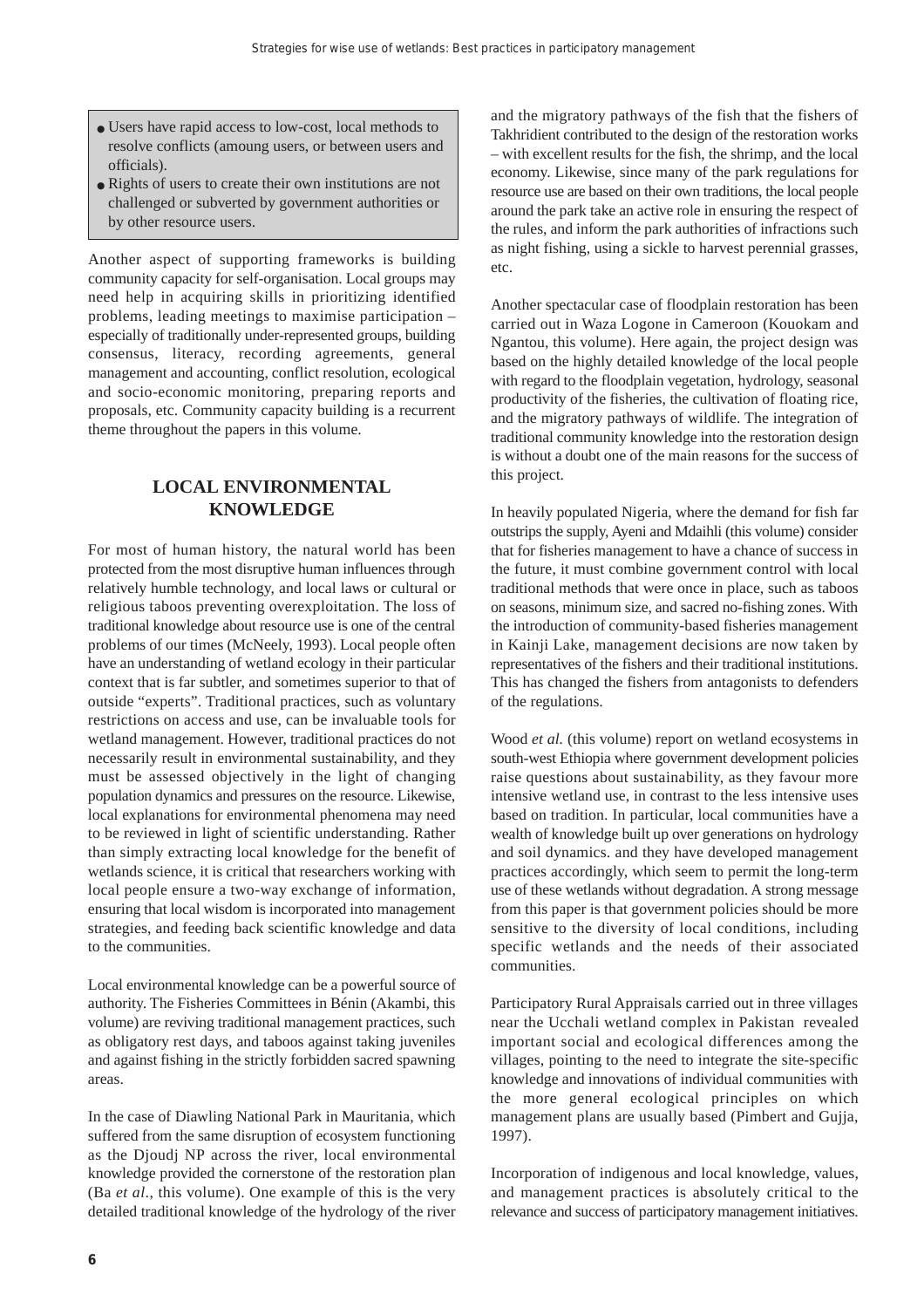Although this is usually recognised in principle, in practice, greater effort is often needed to incorporate local wisdom and especially traditional management strategies — into wetland management plans.

## **ECONOMIC VALUATIONS**

Wetland ecosystems, and particularly the ecological functions they provide (which are not bought and sold in markets), are typically undervalued in development decisions. Economic valuation, by providing a means for measuring and comparing the various benefits of wetlands, requires that all the values that would be gained or lost under each resource use option are weighed objectively. As such, economic valuation offers a powerful tool for ensuring the "wise use" of wetlands. OECD (1996) analyses wetland values in terms of function, products, and attributes for different types of wetlands, and Barbier *et al*. (1997) provides a good guide on economic valuations for planners and policy makers.

In response to proposals for reclamation for commercial agriculture of the Yala swamp in western Kenya, Abila (this volume) determined replacement values for key economic activities of the local communities who depend on the wetland resources. Comparing the replacement values for hunting, fuelwood, brick making, papyrus, and fishing with the costs and benefits of conversion, this study concludes that traditional sustainable uses of the wetland by local people should be promoted over conversion.

The practice of beach seining in Lake Kainji for small freshwater sardines results in substantial by-catch of juveniles of other commercially important species. Ayeni and Mdaihli (this volume) estimated the economic value of the total catch with and without beach seining, and these calculations helped to raise awareness, and build consensus to eliminate beach seines among the different conflicting interest groups. Similarly the Community-Based Wetlands Conservation Project in the Saiwa wetlands in Kenya (Awer Mohamed, this volume) used comparative gross margin analysis to help community groups determine the relative incomes they could expect from alternative enterprises in the wetland buffer zone (agro-forestry, fish farming, beekeeping) in comparison to maize, a more intensive land-use.

These examples all illustrate the use of economic tools to inform decision-making by local actors. Examples can be found in the literature of valuation exercises that have demonstrated the economic value of wetlands in the larger context of development policy. However, according to the experience of the participants in the Dakar workshop, there seem to be few economic valuation studies that have in fact made an impact on wetland policies, especially in developing countries. Lessons to date from economic evaluations of wetlands highlight the need to:

- develop more robust, simple indicators
- use methods that are specific to different wetlands
- ensure that the techniques used are based on a good understanding of the human-resource interface
- ensure that data are then interpreted correctly, and especially
- develop easily applied techniques that can be used by local communities to evaluate what is of benefit to *them*.

Methods that exaggerate the economic value of wetlands should be avoided. In some cases, greatly exaggerated claims have damaged the credibility of this potentially valuable tool for wetland conservation. Greater effort must be made to improve synergies between wetland economists and public relations / communications specialists. Too often decisionmakers and the general public are not aware of the economic value of wetlands and their ecological function. This is an area that should receive priority attention in the future, as many development decisions are made on economic grounds.

#### **GENDER**

Although gender analysis is accepted as a key element in successful natural resource management, gender roles are not always considered when wetland projects and programmes are designed. Despite its recognised importance, the concept of gender is still not well understood by policy and decision makers, planners, and natural resource managers. Matiza (1993) outlined the key issues that need to be addressed for gender to be fully integrated into wetland conservation and management:

- Correct gender perceptions, and increase gender awareness.
- Promote gender roles research in wetland conservation and management.
- Review traditional stereotypes in wetlands resource allocation and utilisation.
- Anticipate potential conflicts between traditional culture and gender roles empowerment.
- Train policy makers, planners, and wetlands resource managers in gender roles analysis.
- Integrate gender issues into national wetlands policies and into wetland projects and programmes at the planning, monitoring, and evaluation stages.

Clearly defined user rights can be a useful first step in facilitating women's participation. Training in conflict resolution may also be necessary. Invariably, in efforts to change unfavourable gender stereotypes, a measured approach – working with both men and women – is required. In traditional societies, the importance of addressing gender issues with sensitivity and patience cannot be overstated. In the Saiwa wetlands in Kenya, for example, men were reluctant at first to let women participate in study tours. However, their perceptions slowly evolved as they saw for themselves the benefits of involving women more fully.

It is important to understand that addressing gender issues with too much enthusiasm and too little sensitivity, can backfire, resulting in project failure. In some cases, deeply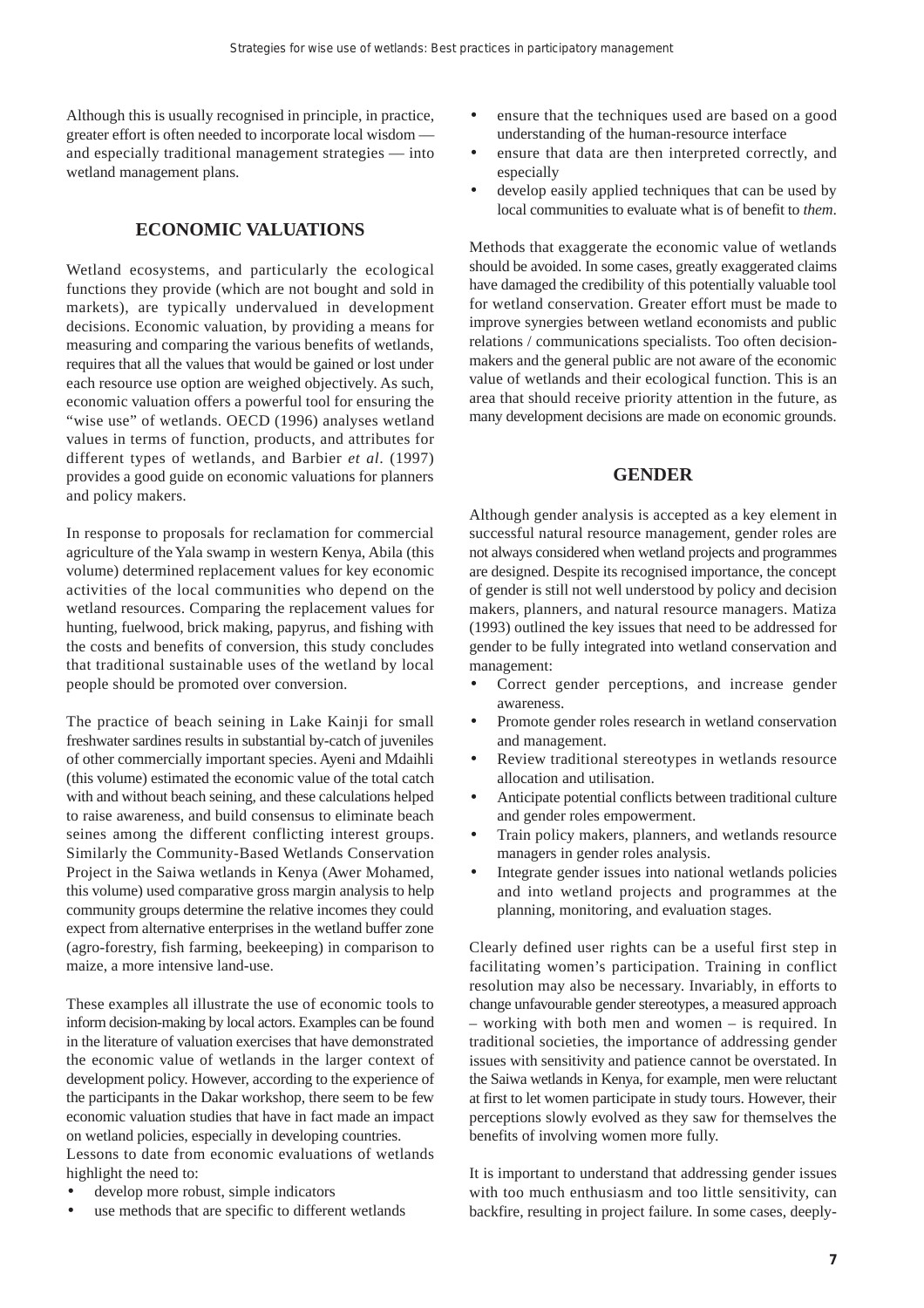rooted traditional stereotypes pose real challenges to gendersensitive development. The Bangweulu swamps in Zambia provide an example of strong resistance to involving women in co-management structures, even though women play a crucial role in the fishing industry. Here co-management is perceived as a political process, and therefore is the domain of men. Thus, there is a risk that the process of comanagement will be monopolised by men, and will have a negative impact on the position and interests of women (Til and Banda, this volume). In strongly traditional societies such as these, concerted and sensitive efforts are needed to ensure the representation of less powerful stakeholders in comanagement regimes.

In the Diawling floodplain, the incorporation of women's knowledge led to a redesign of the artificial reflooding scheme (Ba *et al.*, this volume). The men had suggested releasing the flood waters early to maximise the recruitment of *Tilapia*. The women, however, insisted that the wetland grasses, such as the valuable *Sporobolus*, needed rain before the flooding in order to reach optimum vegetative growth. A compromise solution was tested, which produced extremely positive results for the fish, the perennial grasses, and the local community as a whole.

Although not yet widespread enough, successes have been recorded in many projects, such as the Waza Logone wetland in Cameroon (Kouokam and Ngantou, this volume), where women have proved to be ideal partners in co-management. In this conservative context, the project worked slowly and sensitively, first of all negotiating with the men to allow the women to engage in activities outside their homes. Here, once resistance was overcome, and women were allowed to participate, their contribution was greatly appreciated by the men, and the entire community benefited from revisiting and changing traditional gender taboos. The women of Waza Logone now have the (previously unheard of) rights to acquire land for rice cultivation, to produce and sell goods, to manage revenues, and to participate in mixed decision-making committees. This kind of cultural change is enormous, and requires years of patient, careful work.

Since the importance of engaging both women and men in wise use strategies for wetlands is widely recognised, one must then ask: why is it that, even today, good examples of gendersensitive strategies in wetlands conservation and development initiatives remain the exception rather than the rule?

In order for participatory management to avoid the pitfalls of excluding key stakeholders, wetland initiatives should ensure that:

- 1) gender issues are in integral part of planning, monitoring, evaluating, reporting, and dialogue with partners
- 2) the initiative has adequate expertise on gender issues
- 3) gender issues are incorporated in the Terms of Reference for all studies
- 4) statistics are disaggregated by sex; and
- 5) capacity is built with partner institutions to work with gender issues (ZBWCRUP, in press).

Gawler (1999) provides guidance on assessing whether a project is adequately addressing gender issues in terms of project design, monitoring, and implementation.

#### **PARTICIPATORY MONITORING**

Central to a strategy for sustainability is knowledge about how systems are performing, and what the effects of management efforts actually are. The science of wise use is by necessity an ongoing process of adaptive learning. What works in one place is not necessarily the answer for the neighbouring watershed, or even the neighbouring village. What is needed is a diversity of solutions, based on an evolving understanding of local environmental and cultural conditions. Monitoring by the people to whom the solution matters most is critical to the success and relevance of adaptive management.

Waterwatch Australia provides an exciting example, at a nation-wide scale, of participatory monitoring (Chalkley *et al.*, this volume). Waterwatch is an environmental education and awareness programme that promotes and supports water quality monitoring, in order to create an ownership ethic for catchment-wide land and water management by the Australian people. Since 1993 Waterwatch Australia has grown to include over 50'000 people monitoring over 4000 sites in every state and territory of the country. The Waterwatch method is based on community awareness and ownership, regional facilitators helping community groups, and strong technical support. Waterwatch is now evolving beyond monitoring, and is entering a new era of activism, pressing for solutions to waterway problems.

Local ownership and informed local decision-making have been key to the initial successes in Pattani Bay, Thailand, where a project is facilitating community initiatives to restore severely degraded sites of former mangroves (Erftemeijer and Bualuang, this volume). The project approach emphasises process rather than outputs, and focuses on learning, strengthening community organisation, building environmental awareness, and sharing information. The villagers themselves determined why their initial efforts were not effective, and decided how the rehabilitation work should be re-oriented.

Involving local people in monitoring is not only a costeffective solution, drawing on local knowledge, but it also has many potential positive spin-offs. Participatory monitoring provides a powerful learning element, and a tool for village environmental plans. Just having data can give people a sense of ownership. Communities involved in monitoring see for themselves the impacts of project interventions, and can recommend corrective actions if necessary. Baseline surveys during the planning phase or at the beginning of the intervention can build awareness, and are important so that the communities have a reference point from which to measure progress. A well designed community monitoring programme is one of the most effective ways to enhance skills in resource management.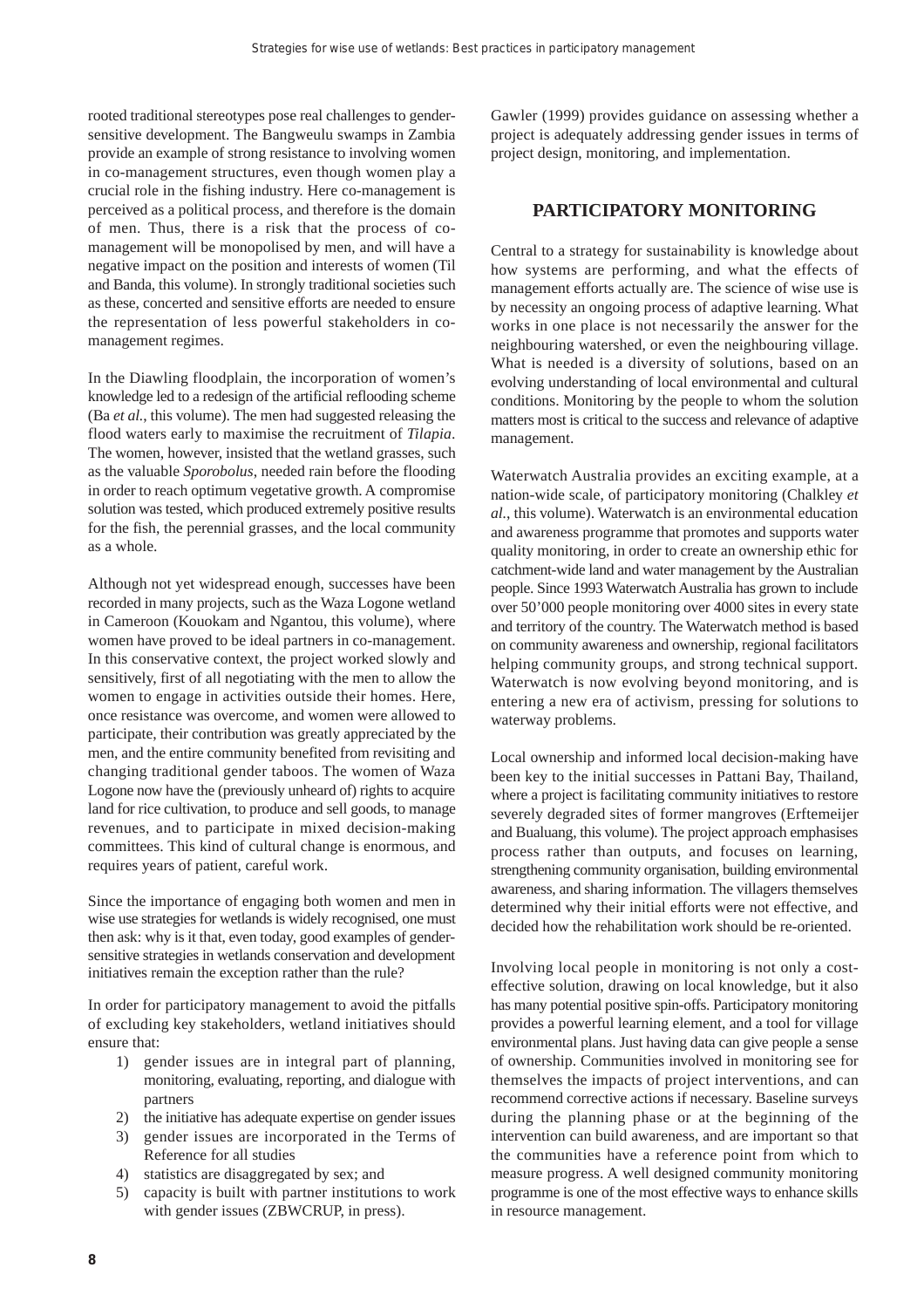Despite the benefits, local people may not wish to volunteer their time for monitoring, particularly if they believe the monitoring is solely satisfying the scientific curiosity of outside stakeholders. In some cases, clear incentives will be needed. Challenges to participatory monitoring include: the need for robust indicators to measure impact or change, the need to secure the continuity of data collection, and ensuring the relevance and quality of the data collected. The capacity of community structures must not be overly romanticised. Experience has shown that in many cases, there will still be a need for outside help to document and disseminate the information collected, while the role of the community in monitoring is gradually increased as they build their capacity.

In many cases, monitoring techniques do not need to be highly sophisticated, and locally chosen indicators – such as "Are there bigger fish catches?" or "Does the water taste better?" – may be most relevant. Marguolis and Salafsky (1998) provide a wealth of valuable suggestions for developing and implementing a community-based monitoring plan, as well as using the results of monitoring for learning and adaptive management.

## **EFFECTIVELY ADDRESSING THREATS**

It must be recognised that even within communities there can be a large diversity of stakeholders. It is important to ensure that the needs of the weaker groups within the community are addressed, and to avoid the risk of over-organizing the community. Threats to wetlands often involve major issues of equity among stakeholders, and addressing these issues can be an effective first step towards resolving the threats to biodiversity. Co-management is an important tool for conflict management and even resolution. Among the great advantages of participatory management is that it opens up dialogue, and increases transparency in decision-making.

Finlayson *et al*. (1998) demonstrate successful strategies for addressing threats to three coastal wetlands in northern Australia, where land tenure systems, resource use, and management structures are vastly different. The common denominators of these successful programmes were that they were: 1) essentially cooperative, and involved genuine local input, and 2) based on formal arrangements that acknowledge the diversity, aspirations, and economic and cultural values of the local communities.

Local communities are increasingly aware of the negative impacts to their resource base of large development projects. More and more, communities are eager to defend their rights to sustain their livelihoods as resource users. However, when faced with a diversity of interest groups, local people do not necessarily have the negotiating skills needed to achieve solutions to the threats of most concern to them. Communities may need to be trained in order to be able to discuss their concerns with government agencies. The capacity building that is necessary to empower communities must be planned for and taken seriously.

With declining government resources on every continent, it is clear that involving local communities as the main actors in wetland management is by far the most promising solution to the ever-increasing threats to the integrity of wetlands. However, co-management must not be an excuse for government inaction. Governments need to set appropriate environmental standards, and to be actively engaged in helping to meet these standards.

Thampy (this volume) argues that decision-makers need to know with more scientific certainty how forces such as migration, urbanisation, rapid population growth, tourism, and high rates of resource consumption affect the natural ecosystems on which life depends. Astute and realistic environmental policies that are compatible with human needs, and that provide incentives will be critical to achieve enduring success in maintaining ecosystem health. It is well known that environmental issues cannot be tackled in isolation of the prevailing economic and social context. The Nakuru case study illustrates that, until the issues of inequity, insecurity, and political instability are addressed, sustainable development and ecosystem health will remain an elusive pipe dream.

De Sherbenin (1998) stresses that access to water is a human rights issue. Water is often captured by powerful economic interests, to the detriment of local communities. Inappropriate (or un-implemented) national policies underlie many of the most severe threats to wetland ecosystems, such as water diversions, agricultural policies, and pollution. A major challenge is to establish effective, integrated coordinating mechanisms for river basin, or transboundary wetland management (Moser *et al*., 1999).

Likewise, the root causes of wetland degradation may be international trade or climate change. This highlights the urgency of accompanying co-management initiatives with the necessary national and international policy reforms. Measures to conserve wetlands for the goods and services they provide may ultimately fail if they are not supplemented by efforts to address water allocations, human demography, pollution, climate change, etc.

## **WIN-WIN SCENARIOS**

In this context, a win-win scenario is where a wetland intervention results in measurable benefits to both humans and nature. When resources become scarcer, people have incentives to regulate use. In the short term, there will often be winners and losers, and losers may need to be compensated. Strategies for wise use mean taking the longterm view, and devising outcomes where all stakeholders can be winners. Experience shows that creative negotiation and trust are vital to create win-win situations.

Olesu-Adjei (this volume) presents an example from Ghana, where the blockage of freshwater corridors leading to the coastal lagoons had resulted in serious degradation of the lagoon vegetation, especially mangroves, and a radical decline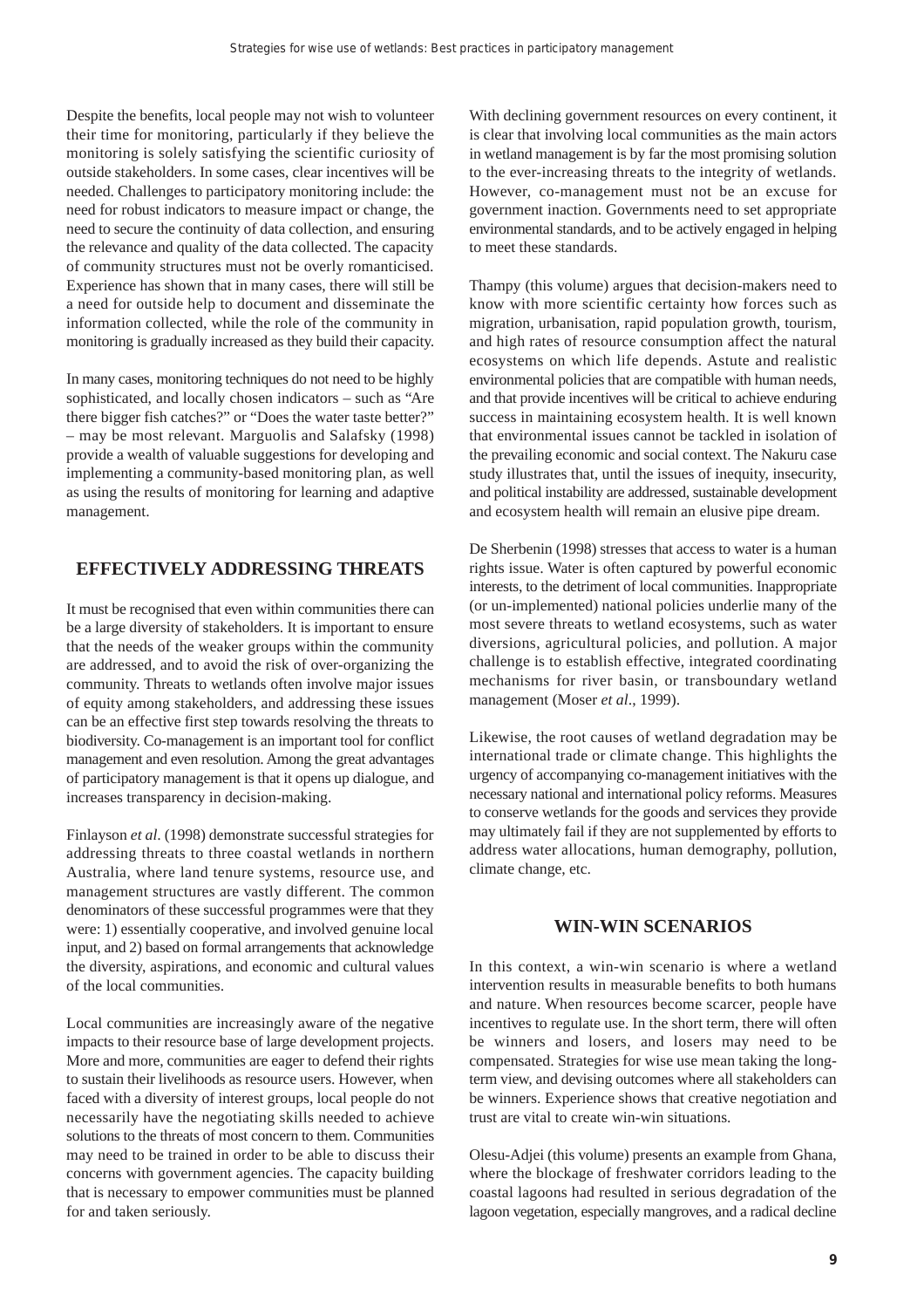in the biodiversity of the assemblages of coastal fishes, in addition to painful consequences for the local communities and their livelihoods. The project provided equipment, and the communities contributed their labour to remove weeds and silt from the freshwater channels, thus restoring mangroves in the lagoons, and a multitude of ecological amenities, such as rice and sugar cane farming along the banks of the channels, fishing, domestic water supply, and boat transport. This experience also helped to foster unity within and among the communities.

As described by Ba *et al.*, the initial results of the restoration of the Diawling floodplain showed dramatic improvements in fish and shrimp abundance, pasture, and vegetation, and this in turn benefited the subsistence and economic activities of both women and men. As a result, local communities are now demanding an extension of the park, as the park's legal mandate provides them with the greatest chance of being able to continue their traditional use of wetland resources.

Floodplain restoration, as illustrated by the projects in the Senegal River delta, and in Waza Logone in Cameroon (Diouf, Ba *et al.*, and Kouokam and Ngantou, in this volume), can provide spectacular examples of successful win-win scenarios. At the scale of an entire river basin, though, harmonisation of competing uses is very difficult, especially with conflicting interests of upstream and downstream users. The risk in these situations, especially in arid areas, is that everyone loses if appropriate water policies are not established and implemented in time.

## **EXIT STRATEGIES**

Effective community participation in wetland management is a long-term process that can only be achieved through an incremental approach. Unfortunately, the development literature is riddled with examples of projects that ultimately failed because appropriate exit strategies were not included in the project design. Building viable participatory management structures requires continuity in effort and resources. Realistic exit strategies must be devised at the beginning of a project, and they must be monitored during the project's lifetime.

One key lesson is that projects should adopt the role of facilitator rather than implementer, and that the role of stakeholders should shift from passive to active. The focus should be on process, and long-term ownership by the communities. As communities become more empowered, support can be decreased. Good results have been achieved when the phase-out is gradual, and project inputs evolve from continuous to part-time support. Scale is important. Sustainability is enhanced when projects start small, building upon what people have already, relying on local institutions, and ensuring that any inputs of equipment and infrastructure can be maintained after external support has ended.

The development of low technology, low cost solutions for wetland management and restoration, based on local environmental knowledge is particularly important for developing countries (Moser *et al.*, 1999). A good example of this approach is the Saiwa wetlands project in Kenya (Awer Mohamed, this volume), which was intentionally designed with a small budget to enhance the prospects for sustainability. The project aimed to develop a land-use system that would simultaneously benefit the resident community and the wetlands, and the project's specific objectives were determined through analysis by the local communities, who identified soil conservation as their major strategic concern. The approach in Saiwa gives reason for optimism, as the farmers themselves now lay out terraces and leave uncultivated strips between their farms and the wetlands, and in so doing they are benefiting economically.

Kouokam & Ngantou (this volume) advance a plan of progressive dis-engagement, including creating a local NGO to carry on as development assistance is phased out and afterwards.

The Lake Nakuru conservation and development project (Thampy, this volume) is another example where examples of exit strategies were incorporated into the re-design of the project. Using a catchment approach to promote the health of the lake ecosystem, the project helped to initiate over 200 tree nurseries, with an annual turnover of 200,000 seedlings. Most of these nurseries are now independently motivated, self-reliant initiatives, which do not receive any material support from the project.

Likewise, the Yadfon Association, a Thai NGO, ensured the sustainability of their work to restore mangroves by gradually expanding their approach over 13 years from a few villages at the outset to over 30 by the late 1990s, and by expanding the scope of their work to the more general aspects of coastal resource management, rural community development, and sustainable fisheries. Now the villagers themselves, without any substantial involvement of Yadfon staff, are promoting community capacity building for self reliance and the wise use of coastal resources to other villages in Trang Province (Erftemeijer and Bualuang, this volume).

In most wetland conservation and development projects, however, more attention must be paid to devising exit strategies as part of the project design, so that gains that are made during the life of the project are not lost when donor funding or outside support comes to a close.

## **CONCLUSIONS**

What are best practices? As noted by Erftemeijer and Bualuang (this volume), there is no single correct way to establish effective local community involvement in wetland resource management. What is crucial is to share with others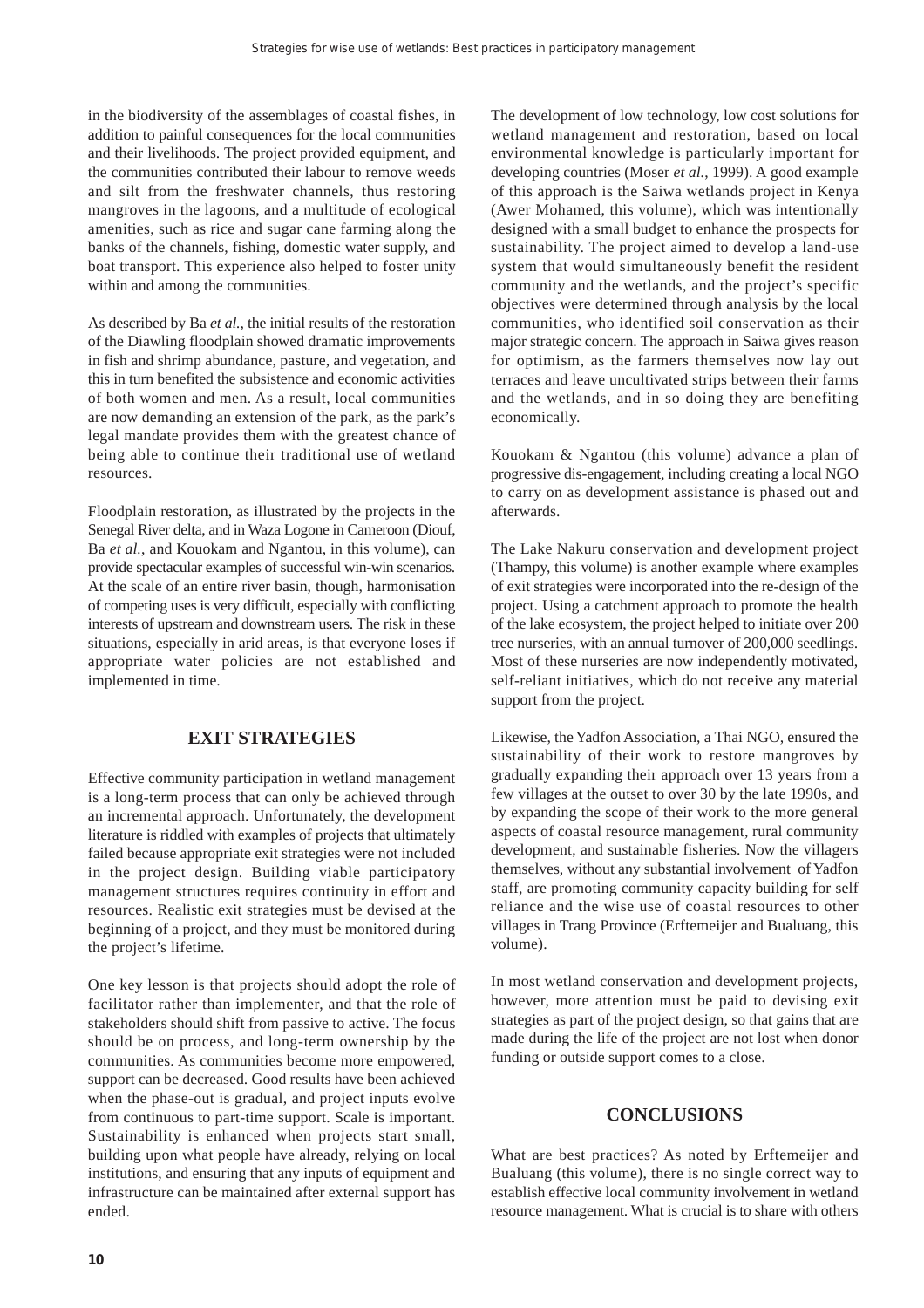working in the same field, experiences of both successes and failures.

Clearly, the emphasis on the process rather than the outputs contributes to a longer-lasting, sustainable change in attitudes towards resource use. At the same time, however, the process approach must be accompanied by clear and measurable indicators of progress – as defined by the target communities. One of the challenges, as mentioned by Erftemeijer and Bualuang, is balancing an open, flexible approach based on local ownership of the process with clear prioritisation of objectives, and weighing the community's desire for immediate benefits with the need for sustainable, long-term solutions.

Best practices in participatory management often take wetland managers far beyond the specific concerns of conservation and wise use, and touch upon some of the most significant aspects of human life: democracy, equity, development, and cultural survival (Borrini-Feyerabend, 1996). Empowerment is about people – both women and men – taking control over their lives: setting their own agendas, gaining skills, increasing self-confidence, solving problems, and developing selfreliance. It is both a process, and an outcome (ZBWCRUP, in press).

It is hoped that this volume, *Strategies for Wise Use of Wetlands: Best Practices in Participatory Management*, will strengthen our collective understanding of the wise use of wetlands by documenting some examples of best practice. Much more, however, needs to be done at all levels – local, national, and international – to learn from co-management experiences, and to develop supporting policies and the capacity to implement them. As emphasised by the  $2<sup>nd</sup>$ International Conference on Wetlands and Development, water and wetlands are the source of life. The papers in this volume do show that important and encouraging lessons on participatory management of wetlands are being learned in a variety of human and ecological settings. There is no room, however, for complacency.

Water and wetlands are the source of life, highlighting the urgency in every country of developing, before it's too late, strategies for the wise use of our source of life.

A key lesson from all of these contributions is that, for a strategy of wise use to be sustainable, it cannot be based solely on a concept developed by government or international experts, but must ensure that it incorporates the priorities and the wisdom of local people.

#### **REFERENCES**

Abila, R. (this volume). Utilisation and economic valuation of the Yala Swamp wetland, Kenya, pp 89-55.

Addun, R.P. and D.M. Muzones. 1997. Community-based coastal resource management (CBCRM): Tambuyog's experience in the Philippines. In: Claridge, G.F. & B.

O'Callaghan (eds.) *Community Involvement in Wetland Management: Lessons from the Field.* Wetlands International, Kuala Lumpur. pp 219-230.

Akambi, L. (this volume). L'approche participative pour la gestion des pêcheries dans les zones humides du Sud-Bénin, pp 43-45.

Awer Mohamed, M. (this volume). Mitigating the effects of intensive agriculture on wetlands: The case of Saiwa Wetlands, Kenya, pp 57-100.

Ayeni, J.S.O. and M. Mdaihli. (this volume). Conservation and Management of Kainji Lake Fisheries: A Community-Based Approach.

Ba, A., O. Fall and O. Hamerlynck. (this volume). Le Parc National du Diawling: Expérience de co-gestion pour la restauration des plaines inondables, pp 19-25.

Barbier, E.B., M.C. Acreman and D. Knowler. 1997. *Economic Valuation of Wetlands: A Guide for Policy Makers and Planners.* Ramsar Convention Bureau, Gland, Switzerland. 127pp.

Borrini-Feyerabend, G. 1996. *Collaborative Management of Protected Areas: Tailoring the Approach to the Context.* Issues in Social Policy, IUCN, Gland, Switzerland. 67pp.

Campredon, P. (this volume). Pêche artisanale et conservation du littoral de la Mauritanie à la Guinea-Bissau, pp63-67.

Chalkley, S., B. Edgar and K. Gowland. (this volume). Who is watching our water: Participatory monitoring by Waterwatch Australia, pp 101-105.

Claridge, G.F. and B. O'Callaghan (eds.). 1997. *Community Involvement in Wetland Management: Lessons from the Field. Incorporating the Proceedings of Workshop 3: Wetlands, Local People and Development, of the International Conference on Wetlands and Development held in Kuala Lumpur, Malaysia, 9-13 October 1995.* Wetlands International, Kuala Lumpur. 278pp.

Claridge, G. and B. O'Callaghan. 1997. Making comanagement of wetland resources work. In: Claridge, G.F. & B. O'Callaghan (eds.) *Community Involvement in Wetland Management: Lessons from the Field.* Wetlands International, Kuala Lumpur. pp 25-66.

De Sherbenin, A. 1998. Water and population dynamics: Local approaches to a global challenge. In: De Sherbenin, A. and V. Dompka (eds.) *Water and Population Dynamics: Case Studies and Policy Implications.* American Assoc. for the Advancement of Science, Washington, D.C., USA. pp 9-22.

Diouf, A.M. (this volume). Djoudj National Park and its periphery: An experiment in wetland co-management, pp 13-17.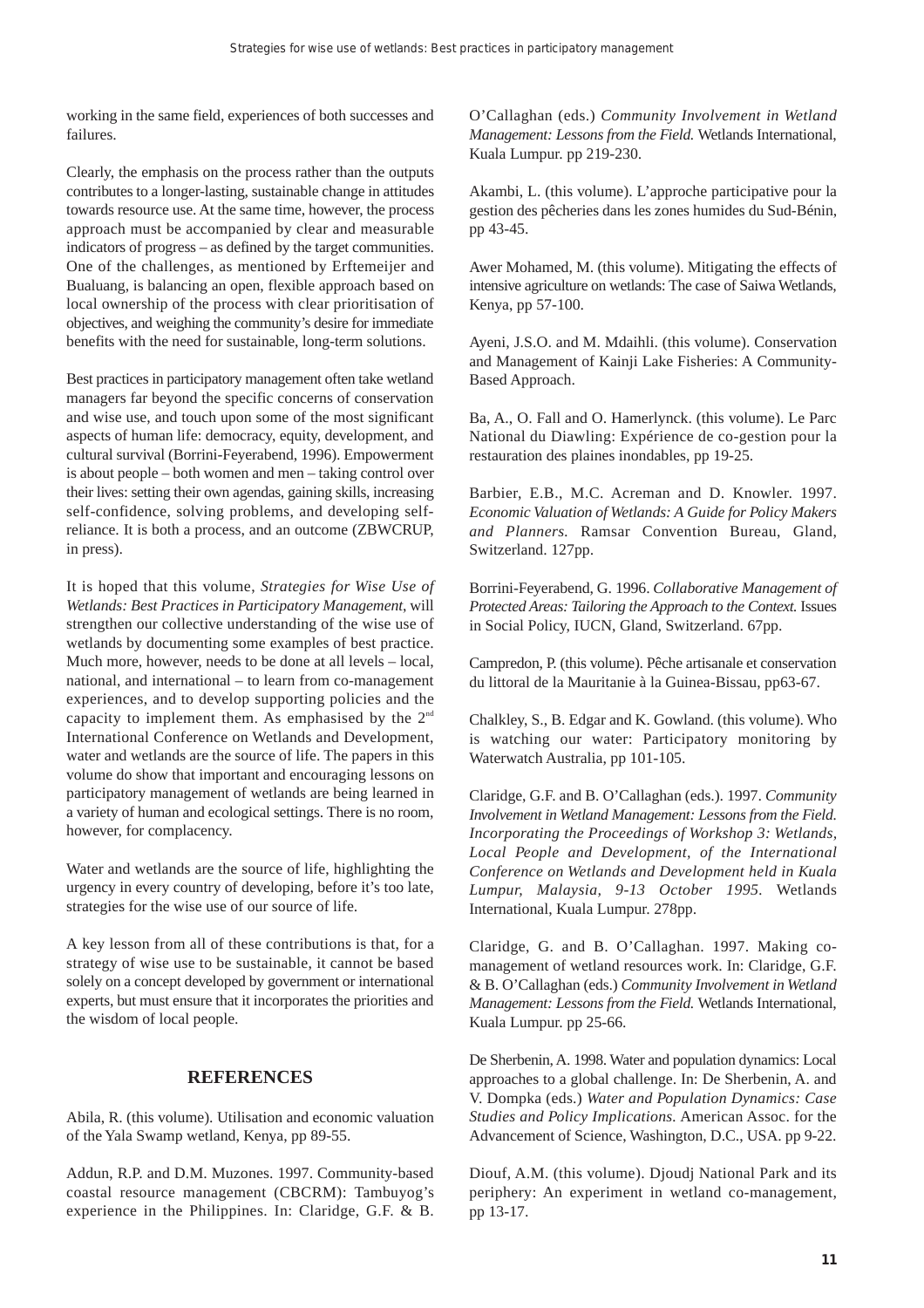Erftemeijer, P.L.A. and A. Bualuang. (this volume). Participation of local communities in mangrove forest rehabilitation in Pattani Bay, Thailand: Learning from successes and failures.

Finlayson, M., L. Thurtell, M. Storrs, R. Applegate, P. Barrow and P. Wellings. 1998. Local communities and wetland management in the Australian wet-dry tropics. In: W.D. Williams (ed.) *Wetlands in a Dry Land: Understanding for Management*. Environment Australia, Biodiversity Group, Canberra. pp 299-311.

Gawler, M. 1999. *Special Emphasis on Women. DGIS-WWF Tropical Forest Portfolio Newsletter, Issue 3.* WWF International, Gland, Switzerland. 4 pp. "Is Your Project Adequately Addressing Gender?" available at: http://www.artemis-services.com/english/home.html.

Kouokam, R. and D. Ngantou. (this volume). Le processus de cogestion dans le contexte du projet Waza Logone, PP 69-73.

Margoulis, R.A. and N.N. Salafsky. 1998. *Measures of Success: Designing, Managing, and Monitoring Conservation and Development Projects.* Island Press, Washington, D.C. 362 pp.

Matiza, T. 1993. Gender and wetlands management: Issues and challenges in Southern Africa. Paper prepared for the Workshop on *Gender and Water Resources Management: Lessons Learned and Strategies for the Future*, Stockholm, Sweden. 20 pp.

Moser, M., M. Silvius, J.Y. Pirot, and M. Gawler. 1999. Wetlands in the balance… at the dawn of the third millenium. In: *Wetlands – A Source of Life: Conclusions of the 2nd International Conference on Wetlands and Development, 10- 14 November 1998, Dakar, Senegal*. Wetlands International, Wageningen, The Netherlands. pp 2-3.

McNeely, J.A. 1993. People and protected areas: Partners in prosperity. In E. Kemf (ed.) *The Law of the Mother: Protecting Indigenous Peoples in Protected Areas.* Sierra Club Books, San Francisco, USA. pp 249-257.

Nzioka, P. (this volume). Networking in East Africa for threatened coastal wetlands, pp 57-61.

OECD. 1996. *Guidelines for Aid Agencies for Improved Conservation and Sustainable Use of Tropical and Sub-Tropical Wetlands.* Organisation for Economic Co-operation and Development, Paris, France. 69pp.

Olesu-Adjei, I. (this volume). Community participation in coastal resources management in Ghana.

Oviedo, G. and J. Brown. 1999. Building alliances with indigenous peoples to establish and manage protected areas. In: S. Stolton and N. Dudley (eds.) *Partnerships for Protection: New Strategies for Planning and Management for Protected Areas.* Earthscan, London. pp 99-108.

Pimbert, M. and B. Gujja. 1997. Village voices challenging wetland management policies: Experiences in participatory rural appraisal from India and Pakistan. *Nature and Resources* 33 (1): 34-40.

Prentice, C., Z. Surut, P.C. Christensen and P. Sinnah. (this volume). Community development including ecotourism at Tasek Bera, Malaysia's first Ramsar site, pp 47-55.

Ramsar Convention on Wetlands. 1999. Guidelines for establishing and strengthening local communities' and indigenous people's participation in the management of wetlands. Resolution VII.8. *Resolutions and Recommendations, "People and Wetlands: The Vital Link", 7th Meeting of the Conference of Contracting Parties to the Convention on Wetlands (Ramsar, Iran, 1971), San José, Costa Rica, 10-18 May 1999.* Ramsar Bureau, Gland, Switzerland. Available at:

http://ramsar.org/key\_guide\_indigenous.htm.

Thampy, R.J. (this volume). Wetland conservation and development: The Lake Nakuru case study, pp 111-116.

Til, J.B. and M.G. Banda. (this volume). Co-managing the Bangweulu fishery, pp 37-42.

Weinstein, M.S. 1998. Pieces of the puzzle: Getting to the solution for community-based coastal zone management in Canada. Key-note address to *Coastal Zone Canada 98*, Victoria, B.C.

Wells, S. and M. Gawler. 1999. Involving people in marine protected areas: Experiences in Central America and Africa. In: S. Stolton and N. Dudley (eds.) *Partnerships for Protection: New Strategies for Planning and Management for Protected Areas.* Earthscan, London. pp 118-125.

Wood, A., Afework Hailu, P. Abbot and A. Dixon. (this volume). Sustainable management of wetlands in Ethiopia: Local knowledge versus government policy, pp 81-88.

ZBWCRUP. (in press). Gender integration strategy. Zambezi Basin Wetlands Conservation and Resource Utilisation Project. IUCN Regional Office for Southern Africa, Harare, Zimbabwe.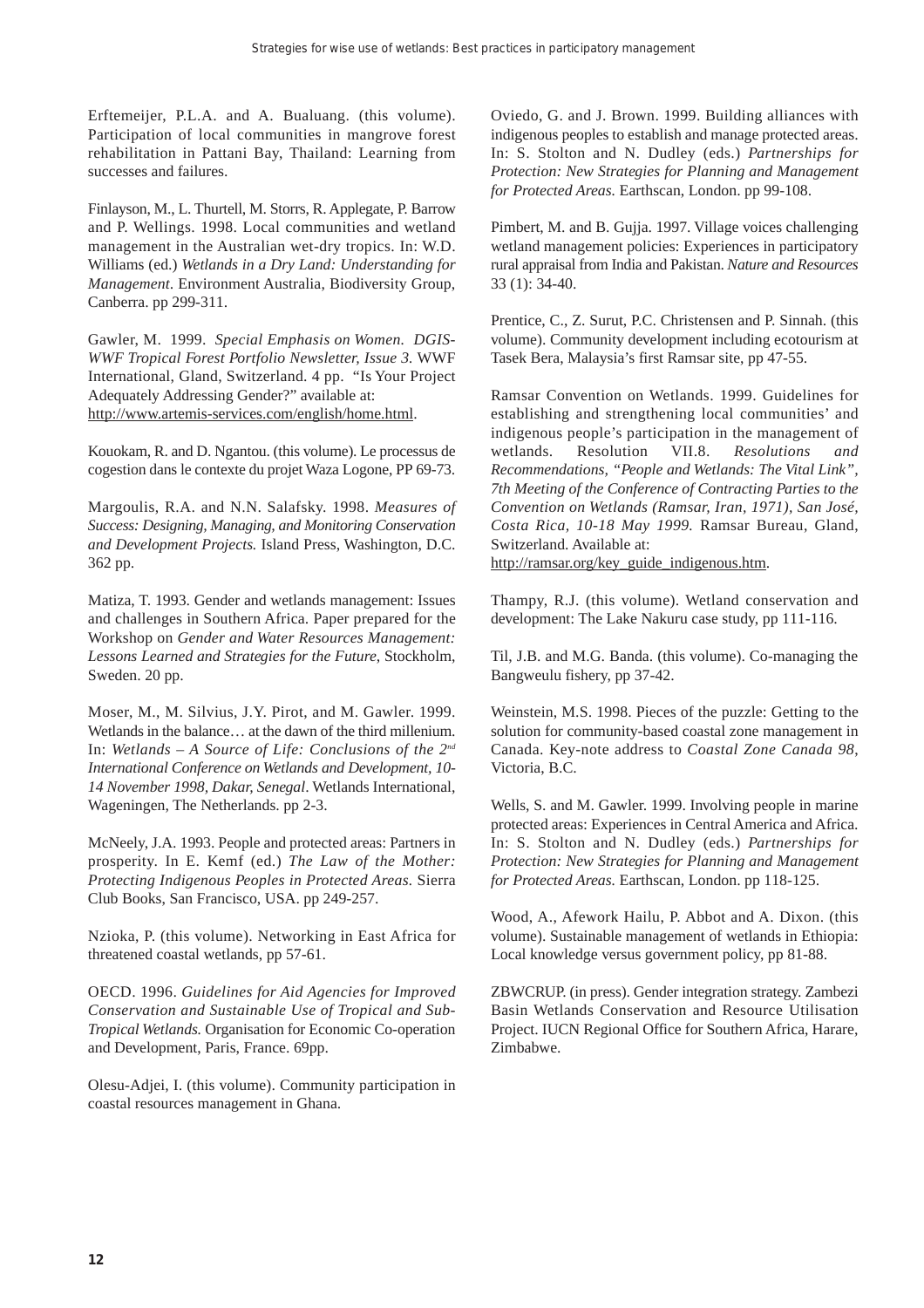## **DJOUDJ NATIONAL PARK AND ITS PERIPHERY: AN EXPERIMENT IN WETLAND CO-MANAGEMENT**

## **Amadou MATAR DIOUF**

IUCN – Senegal, BP 3215, Dakar, Senegal

KEYWORDS: Djoudj, floodplain, restoration, participation, co-management

## **ABSTRACT**

The creation of the Djoudj National Park in the delta ecosystem of the Senegal River valley in 1971 engendered conflict, as the population was removed from their traditional setting. Moreover, the building of the Diama Dam upstream in 1986 for irrigated agriculture and navigation – without environmental studies – severely affected the park and the entire ecosystem. The exclusionary policy of the government and park partners between 1971 and 1994 failed. Since then, however, a policy favouring collaborative management has been implemented. Currently the park is operating under a Five Year Plan for integrated management, developed in collaboration with all stakeholders, including the national government and local communities, whose conflicting interests were revealed by preliminary studies.

The main achievements of the plan are observable today in environmental education, village development, institutional research, and the development of ecotourism. However, the greatest achievement has been the reconciliation between the population and the park authorities on the one hand, and a closer collaboration between researchers and development institutions on the other, together resulting in a new situation, conducive to sustainable co-management.

## **INTRODUCTION**

The National Bird Park of Djoudj (PNOD), created in 1971, is entirely located in the delta ecosystem of the River Senegal, and covers 16'000 ha. It was registered in 1977 in the list of internationally important wetlands of the Ramsar Convention, and in 1981 as a World Heritage site by UNESCO. Situated in the Mid-Delta of the River Senegal, the PNOD is directly influenced by the ecological and socio-economic dynamics of the upper and lower delta. The present situation in the delta results from a complex historical evolution, which has deeply affected and modified the area's ecological and socioeconomic systems. A number of different factors over the last few decades have determined the tensions and conflicts around the park.

In 1964, a dyke was built on the left bank of the River Senegal, stretching for 80 km between Saint-Louis and Richard Toll

to help control the rise of the water level for the development of irrigated agriculture in the delta. The dyke represents the first element of a plan that ended in 1986 with the closing of the Diama dam, which was carried out without an environmental impact study on how it would affect the park and its periphery.

The creation of the National Bird Park of Djoudj in 1971 was accompanied by the forced scattering of the populations who were living in the site. This naturally engendered conflicts, since the people were deprived of access to their original lands, where they had sites of worship, cemeteries, and the natural resources that ensured their livelihoods.

Since the closing of the Diama dam, the park has been subject to the unstable ecological situation of the river, making its management difficult and complex. Qualitative changes of the waters, invasion of the lakes by floating vegetation, and a regression of biodiversity are the main ecological problems facing the park. In addition, there are pressures on the resources linked to agricultural exploitation, human population growth, and the lack of grazing pathways for livestock.

## **THE PEOPLE OF THE DJOUDJ BASIN**

The population of the Djoudj basin is historically characterised by dispersed settlements, due to the natural constraints such as the halomorphous aspect of the soils, and difficult access to drinkable water at certain periods of the year. More recently, changes in settlement patterns (arrival of new migrants, transfer of village sites) have resulted in ecological disturbances such as flooding and drought, as well as socioeconomic changes (hydro-agricultural developments, creation of the park, and the building of the Diama dam).

There are now eight villages around the park (Tiguet, Debi, Rone, Fourarate, Diadem 1, Diadem 2, Diadem 3, and Kheun). These villages have been growing rapidly due to the irrigated perimeters made available by the hydro-agricultural policies in the higher and mid-valleys. The three main ethnic groups are the:

• Wolofs, who are the majority group in the villages of Tiguet, Debi, and Kheun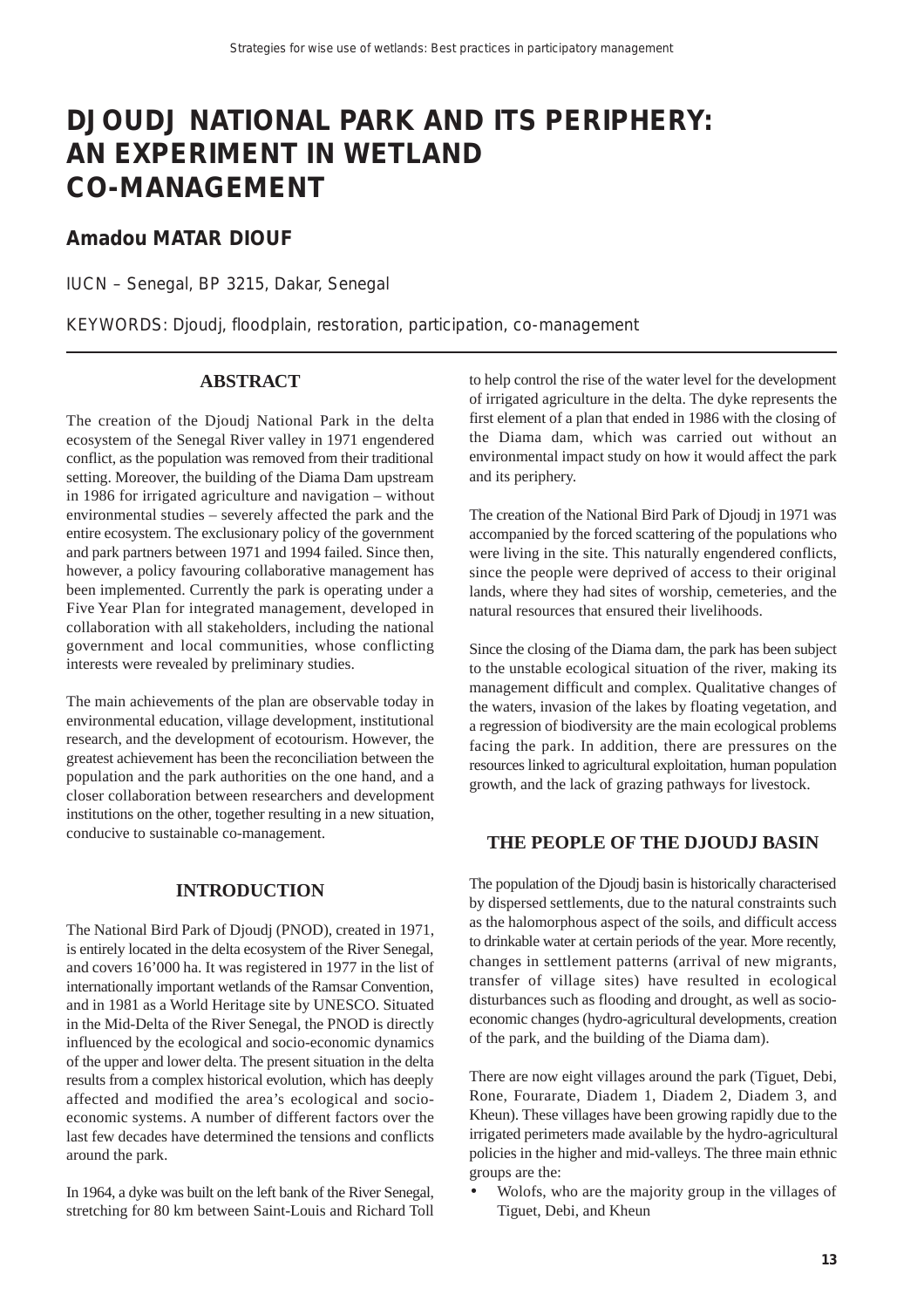- Moors, who are the dominant group in the villages of Rone, Fourarate, and the three Diadem villages
- Peuls, who form a scattered minority.

The main socio-economic activities are raising livestock, agriculture, fishing, handcrafts, trading, and hunting.

All ethnic groups in the Djoudj area raise livestock, an ancient activity that is still important, in spite of the difficulties linked to climatic change. The rapid extension of irrigation works in the buffer zone of the park has closed the traditional transhumance pathways, and has hemmed in the most populated north-north-east area between the river and the park. The incursion of Mauritanian migratory herders on the left bank, increased livestock pressures on the periphery (and sometimes on the park), and was the first source of open conflict between the people and the park agents.

Agricultural methods in the Djoudj Basin have seen profound changes. Before 1965, flood recession agriculture was dominant. Then, with the advent of hydro-agricultural developments, implemented by the state Delta Development and Exploitation Company (SAED), traditional methods were replaced by irrigated agriculture. Now with access to agricultural credit, farmers' organizations (GIE or economic interest groups) are replacing the state company as the spearhead of agricultural activity.

Fishing is confined to the shallow waters outside the park, and generally occurs in the zones where the *Nymphea* lotus is gathered. Traditionally oriented towards domestic consumption, fishing in the Djoudj Basin now supplies markets in Saint-Louis. The income from selling fish, and the loans granted to fishers through community funds, are giving new dynamism to fishing.

Handicrafts are made by women, who produce reed mats (from *Sporobulus* and *Typha*), tanned animal skins, pearlplated and silver-plated jewellery, and domestic goods (pots, teapots, etc.).

Some small shops are set up in the villages for the sale of basic consumer goods, and some villages have stores located in large urban centres such as Dakar and Saint-Louis. Bartering with rice is still a common trading practice.

Generally, the local populations do not practise legal hunting, but work as tourist guides in leased areas managed by the Association of the Hunters and Shooters of Senegal.

In the past, before the transformation of the site into a National Park, the local people lived by subsistence exploitation of the area's natural resources. The system benefited from traditional regulations and prohibitions, and squandering of resources was unknown. Profound changes occurred with the opening of the delta to hydro-agricultural developments, which stimulated the transition to a trading economy and the destructive exploitation of resources.

## **MAIN TRENDS AND EVOLUTION IN THE DJOUDJ BASIN**

Located in the middle of the delta system, Djoudj National Park is subject to the influences and changes affecting the entire area. Irrigated rice growing, introduced in the Djoudj Basin by SAED and then expanded following the building of the dam by private initiatives (GIEs and agroentrepreneurs), has become the dominant agricultural production system around the park. The extension of rice growing has engendered:

- a reduction in pasture areas (especially the dry season grazing pathways)
- the closing of transhumance corridors, and
- the rapid degradation of soil and vegetable resources due to the over-use of chemical fertilisers and pesticides, and to the practice of extensive agriculture.

Together these elements aggravate livestock pressures on the park. In addition, the increase in income from activities such as fishing and handicrafts will likely stimulate a larger human presence in the Djoudj Basin, and thus affect resource exploitation in the future.

The stakes involved are both ecological and socio-economic. The question remains: How to preserve biodiversity and ecosystem functioning in the Djoudj Basin, now marked by the serious constraints of persistent drought, and the modification of hydrological processes resulting from the Diama Dam? To answer this question scientific research is being carried out, to inventory natural resources and to gain a better understanding of the ecology of the river basin.

At the socio-economic level the question is: How to sustainably manage the Djoudj ecosystem? What is needed are management mechanisms which, while preserving natural resources, meet the development needs of the people and take into account the structural changes introduced by regionalisation. Concerted and participatory management provides the best hope of meeting both human and ecosystem needs.

## **RELATIONS BETWEEN THE LOCAL POPULATIONS AND THE PARK**

#### **Early, repressive management systems**

The creation of the park in 1971, and its extension in 1975, were based on authoritarian measures imposed upon the local populations, which resulted in the exclusion of the people from part of their land. These policies created conflictual relations between an administration jealous of its prerogative and determined to enforce the law, and local populations frustrated from being deprived of their resources, and reluctant to conform to the new regulations. Over the years, the park realised that repression, as a mean to ensure the protection of the park, did not achieve the desired results.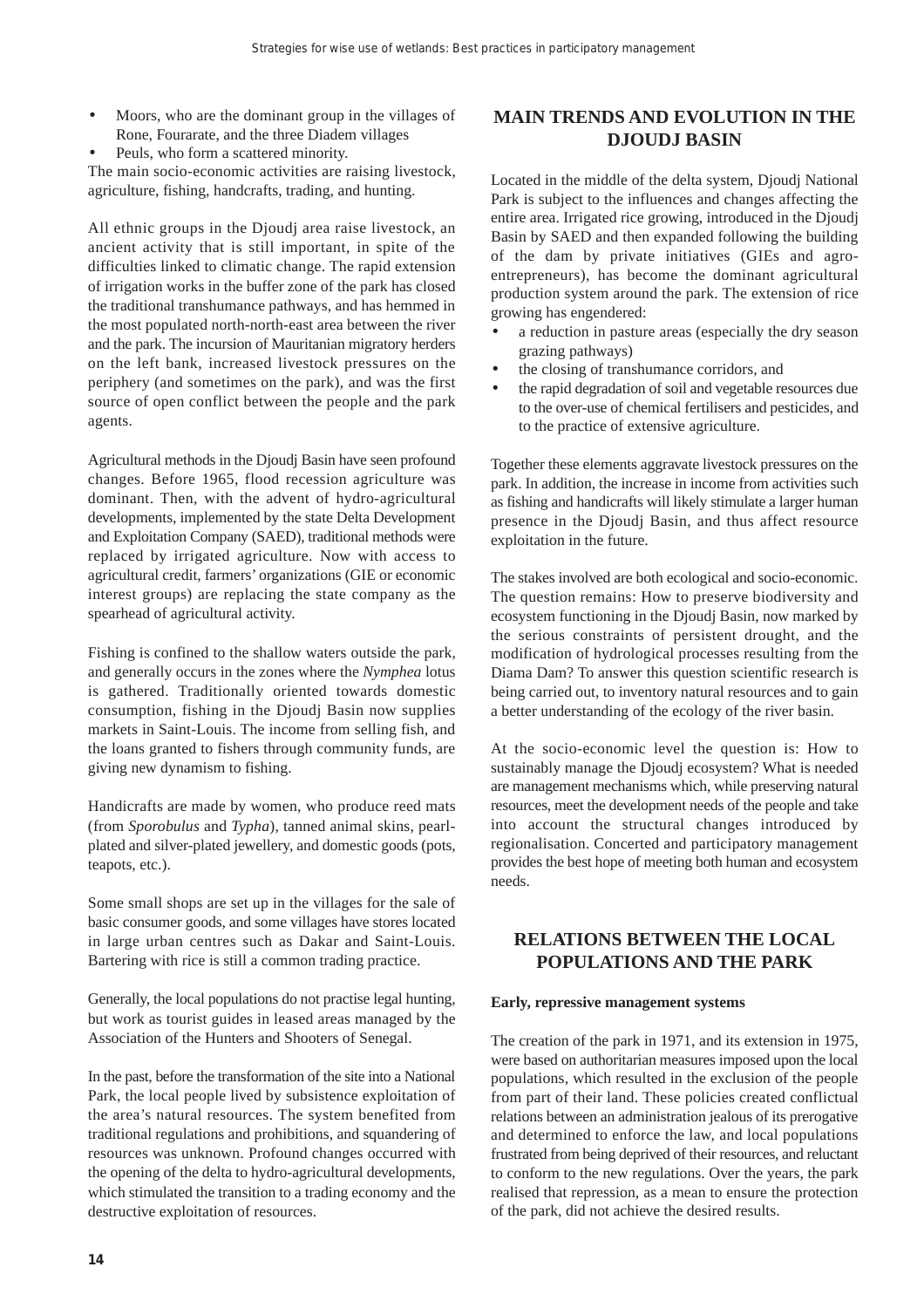The year 1994 marked the beginning of a new policy in natural resource management, based on consultation with the different actors, and particularly with the populations living around the park. The new policy does not mean franchising a part of the park to the populations, but rather aims to:

- give value to defined spaces
- regenerate natural resources, and restore the environment
- define customary law, and
- give value to local environmental knowledge.

The new policy embodies the spirit of the Ramsar Convention and of Biosphere Reserves, and consists of:

- 1) looking for solutions aimed at carrying out activities according to regulations that ensure conservation, and in the definition of which the populations have been associated, and
- 2) improving the institutional foundations of conservation, which requires redefining management processes such that the supervising services are no longer solely responsible for management ("Protection is our business"), but rather become co-managers together with the people ("Protection is our business and that of the people").

This involves a shift from a directive approach to a supportive and participatory approach.

#### **New participatory management**

In 1994, with the development of a five-year integrated management plan, the park began an era of exchange and consultation with the neighbouring communities. This new orientation was designed and implemented the Direction of National Parks with the assistance of IUCN and the support of various partners. During the development of the plan, the administration was concerned about how to minimise destructive behaviour by the local people, and how to promote awareness of the importance of restoring and preserving the park's ecologically weakened environment. At the same time, the populations were seeking ways to better take advantage of the economic benefits of the park. The methodology to develop the plan was based on wide consultations between all the relevant actors (local populations, state technical services, NGOs, research institutes and international partners).

Two types of studies were carried out: scientific studies to measure the ecological values of the park, and to propose appropriate land development measures, and socio-economic studies to analyse the relationships between the site and the priorities of the various actors, including the local populations. The major stakeholders and their priorities are the following:

| <u>Stakeholder group</u> | Priorities                                      |  |
|--------------------------|-------------------------------------------------|--|
| International community  | Migratory birds                                 |  |
| National government      | National self sufficiency<br>(rice production)  |  |
| Local populations        | Daily needs (health,<br>education, water, food) |  |

The integrated management plan was based on three strategic foundations:

- the reaffirmation of the status of the Djoudj National Park as an island of biological diversity in an ocean of rice, and the effective integration of the park in the local institutional environment
- a conservation-development orientation, backed by a real synergy between the park and the local populations, making them partners in the management of the area's biodiversity, and
- a policy of partnership in investments, environmental education, and information in order to rehabilitate the Djoudj Basin ecosystem.

As shown in Table 1, the number of infractions within the park was reduced to zero when the participatory management policy was introduced in 1994.

| Year | <b>Type of Illegal Activity Fined</b>                   | $N^{\circ}$ of Cases | <b>Total Fines (FCFA)</b> |
|------|---------------------------------------------------------|----------------------|---------------------------|
| 1990 | Wandering animals, illegal fishing, illegal settlements | 33                   | 836'000                   |
| 1992 | Wandering animals                                       | 6                    | 220'000                   |
| 1993 | Hunting, wandering animals                              | 5                    | 90'000                    |
| 1994 | none                                                    | 0                    |                           |
| 1995 | none                                                    | 0                    |                           |
| 1996 | none                                                    | 0                    |                           |
| 1997 | none                                                    | $\theta$             |                           |

**Table 1. Infractions in Djoudj National Park, 1990-1997**

*(Source PNOD)*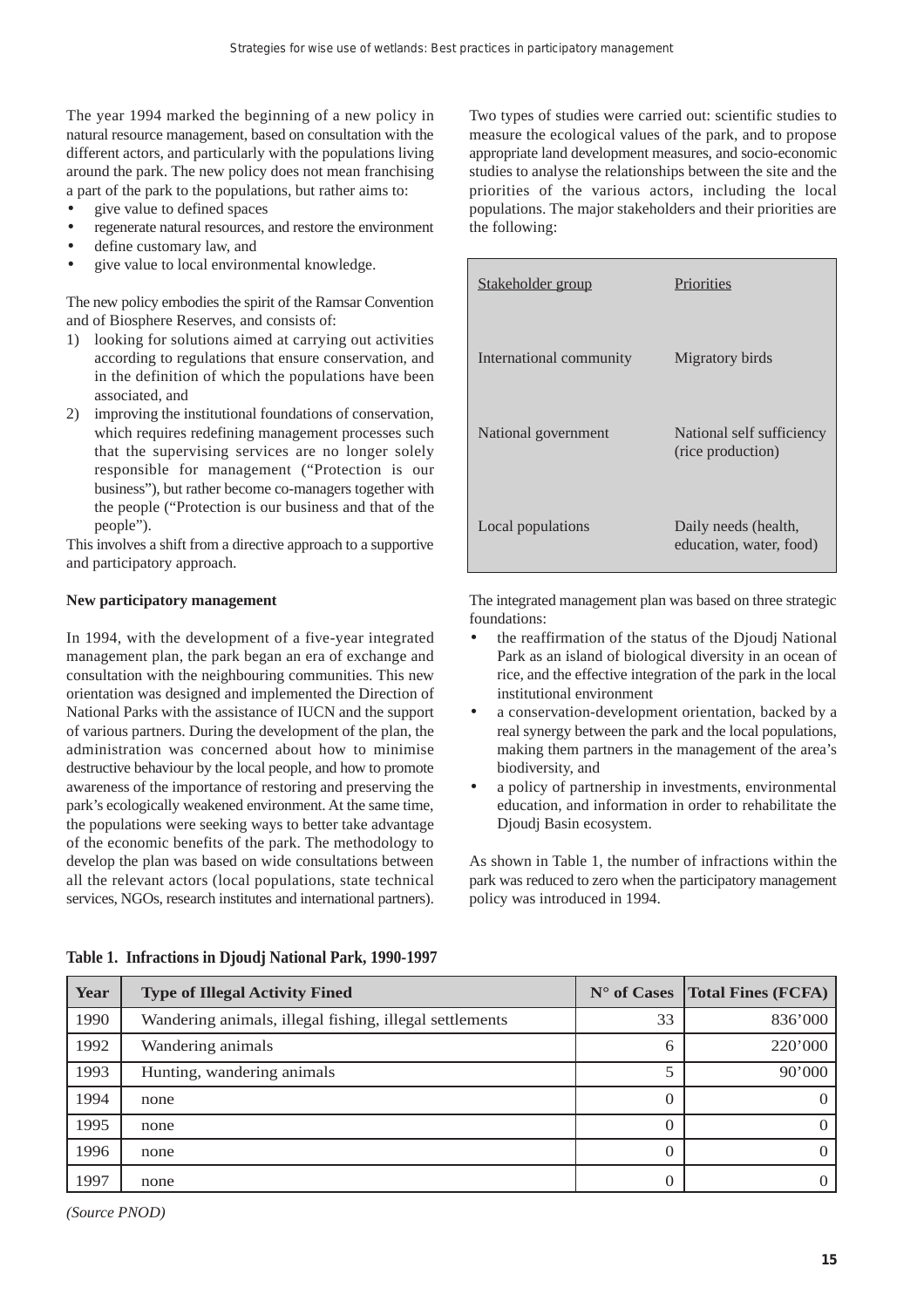#### **Implementation structures**

The plan was endowed with an institutional mechanism for implementation and supervision, based on four committees: the Orientation, Scientific, Park Management, and Village Conservator Committees.

The Orientation and Scientific Committees are consultation structures with an advisory and supportive role to the Direction of National Parks, which implements national policy and directives within the Ministry of the Protection of Nature and Environment. The park's Orientation Committee is responsible for gathering support for the five-year plan, and for adopting the major decisions affecting the park, namely those related to investments within the buffer zone, on the basis of the recommendations of the Scientific Committee. The Scientific Committee prioritises and approves scientific and technical research and investments to be carried out within, and in the periphery of the park.

The Park Management Committee has a direct influence in the implementation of the five-year plan. Its members are the Park Conservator, the Director of the biological station, two representatives of each village in the buffer zone (the head of the village and a representative of the village associations and groupings), one rural council representative, the water and forestry agent, and the representative of the Hotel Union in Saint-Louis. The Conservator is the committee chair, and the IUCN programme officer handles the secretariat.

The participation of the neighbouring villages requires a structure to facilitate the exchange of viewpoints, choices, and decisions. Thus, the Inter-Village Conservation Committee has a central role in the implementation of options in the five-year plan. It coordinates the work of specialised committees on ecotourism, replanting, waterways, health, and forestry/pastoralism. These technical committees steer the execution of activities in the different sectors. For example, the ecotourism committee manages the craft workshop and the eco-museum in collaboration with the craftspeople who exhibit there. The same is true for the committees for cleaning up the waterways, managing the fountains and boreholes, the medicines in the health posts, and some clean-up operations in the villages. Each of these entities coordinates the development activities carried out by the communities living near the park in collaboration with the Park Conservator and the Park Management Committee.

## **SOME INITIAL ACHIEVEMENTS IN THE IMPLEMENTATION OF THE PLAN**

#### **Environmental education**

The main targets of the environmental education programme are youth associations, women's groups, students and teachers in schools neighbouring the park, and junior and high schools in the town of Saint-Louis. Specific tools include:

- the creation of a cadre of 35 volunteer eco-wardens, representing all seven villages of the buffer zone, who raise awareness strike in the villages about the importance of the park and its resources, their various functions, and co-management principles
- dramas, sketches and talks, created by the eco-wardens about the relations between the park and the communities
- a school environment programme in the schools around the park, with the introduction in the syllabus of an environment course on elementary principles of conservation of various species in the park, together with guided tours of the park
- an environmental education bulletin (*Njagabar*, meaning "Pelican") on the park resources and relations with the communities, managed by teachers, students, park agents and local people
- a 30-minute weekly radio broadcast in national languages about the park and the buffer zone development activities, animated by the local people, journalists, park agents, research institutions, and other partners. This broadcast has good ratings throughout the delta, and provides a space for debates and consultation for the general public about the conservation and management of the park and the wetlands of the Djoudj Basin.
- a short film on the park and the experience of comanagement.

The activities of the environmental education section have enlarged the exchanges between the different partners, and have established a mechanism for ongoing consultation. The effects of these activities are noticeable in the collaboration and participation of different actors in exchanging information, which had never been possible before.

#### **Support to community initiatives**

The five-year plan focuses on providing concrete benefits to the local communities, including a community credit fund, drinking water, and medicines.

The community fund was set up to finance small projects proposed by the people, via small loans with very low interest rates. The fund is entirely managed by a managing committee and credit committee set up in the seven villages around the park. A rotating system to distribute loans after repayment was devised to maximize the number of people to receive loans. In 1996, FCFA 5'000'000 financed 21 micro-projects in the seven villages around the park. These credits were totally reimbursed at an interest rate of 7 %. In 1997, the capital was doubled from FCFA 5'000'000 to FCFA 10'000'000, and a village banking system was set up to manage the funds. Presently, seven village-banks are operational, each with 50 beneficiaries. This village bank system was devised in collaboration with CARITAS, an organisation that has been supporting similar systems for over 10 years in Senegal. The activities financed by the banks are mainly fishing, breeding, craft works, and small trade.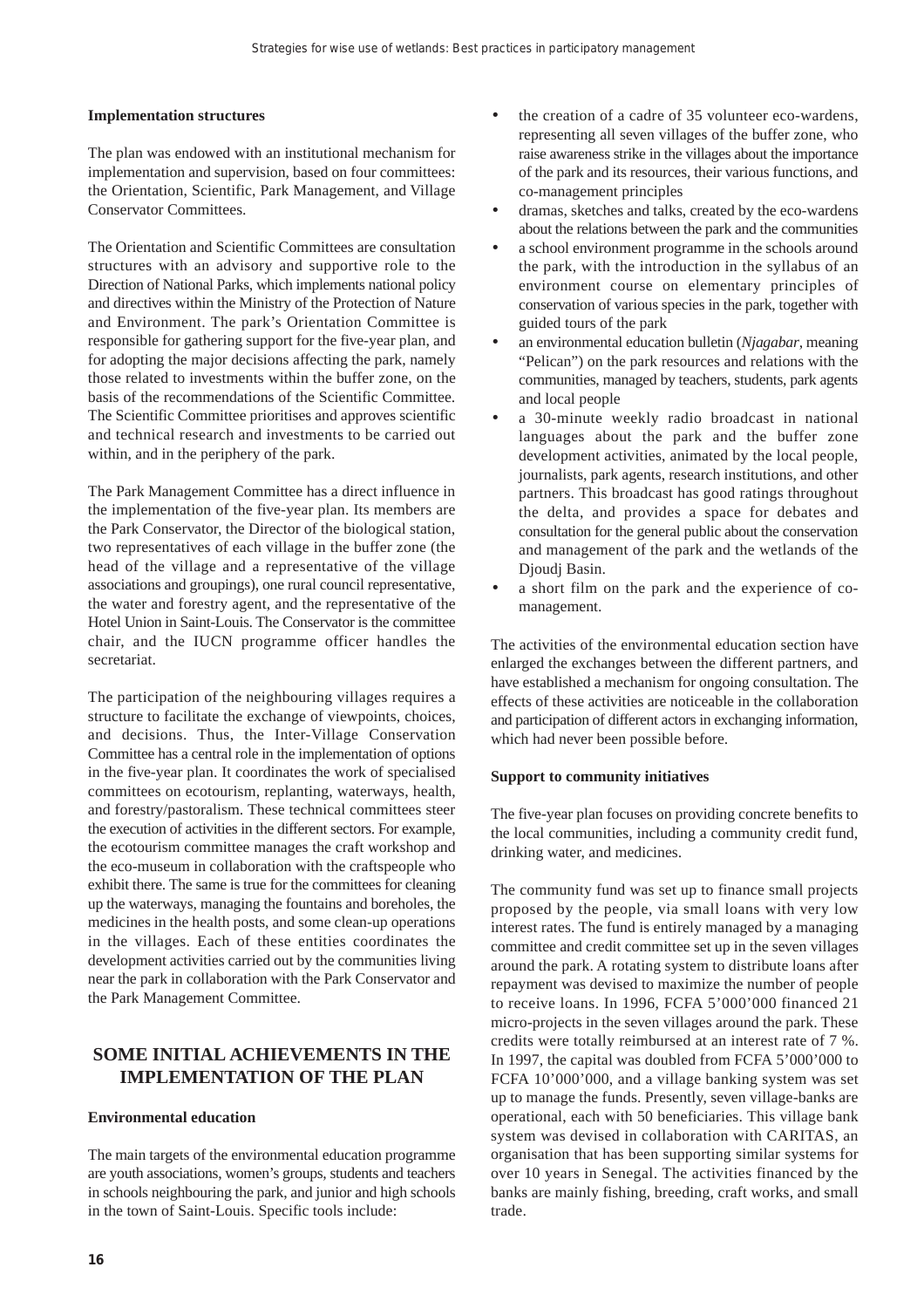In addition to the credit scheme, the local populations identify priority activities to improve their living conditions. Drinking water supplies were improved with the construction of boreholes in the three villages that were the most affected by waterweeds.

Medicines were also supplied to the flamingo health hut and to the health post used by the local populations.

#### **Research and institutional support within the park**

The priority research activities are:

- hydrology, and the quality and quantity of water required for the species of the park
- inventory and monitoring of the fish fauna and vegetation
- wildlife monitoring, and detailed bird counts.

The findings of this research will provide management information to inform decisions by the park managers, the local populations, and the various committees. The research programme hopes to eventually be able to determine sustainable levels of resource use, while maintaining the ecological balance of the system. Resources that are heavily used include fish, fruits, water lilies, and pasture.

Institutional and infrastructure support has included building posts for eco-wardens to improve their living conditions, boreholes, park logistics, and training park agents.

#### **Ecotourism managed by the local populations**

Each year, 30'000 tourists visit the park. In order to create first contact points between the local people and the tourists who come to visit the park, several infrastructures have been set up, including a crafts shop, the eco-museum, and a Moorish tent (*Kha'ma*). These activities are coordinated by the ecotourism committee representing the seven villages around the park.

Traditional crafts and entertainment for tourists are now generating substantial income for the local people. Crafts have long been one of the main activities in the area, but they suffered from a lack of market opportunities. The craft shop, also an exhibition place, is well visited by tourists, and contributing to the development of the craft sector. During the 1996/1997 tourist season, the shop was visited by 1257 tourists, and had a turnover of FCFA 2'650'000 from the crafts sold and the tea service under the Kha'ma.

Discovery tourism is planned for villages surrounding the park, to offer tourists the opportunity to visit the rich cultural heritage of the Fulani, Moor, and Wolof societies.

## **CONCLUSIONS**

A participatory approach to the management of wetlands of international importance has been tested in Djoudj National Park.

Among the most significant results are the closer relationships between the local populations and the park managing authorities. This represents a major change from the early days when the park was created and the people living inside were compelled to remove. This resulted in hatred and permanent conflict between the communities and the park agents, and encouraged illegal exploitation (poaching) of the park resources.

The consultation structures (the Management Committee and Inter-Village Committee) set up under the five-year plan together with the principles for participatory management have facilitated this closer relationship between the local people and the park agents. Today, a corps of volunteer eco-wardens from the villages function as the relays between the village people and the park agents. They also transmit conservation messages to the people via entertainment, and contribute to the surveillance and integrity of the park.

The craft shop and village banks have engendered lucrative work, with more than 135 families finding occupations in these activities. This support to improving people's living conditions strongly contributes to the effective co-management of the area.

Another important result has been the closer relations between researchers, research institutions, and the development structures that work in the park and its surroundings. In the past, these actors used to work in isolation, and it was common to have two or more institutions working on the same subject without knowing it, because they communicated so little. Through the Scientific Committee, the park has developed a forum for exchange between researchers. Now all research and land-development programmes in the park are debated and validated by the Scientific Committee, which ensures that the research contributes to management tools.

The results from the third year of the five-year plan for Djoudj National Park and its environs, based on a co-management approach, affirm the importance and the viability of participatory instruments for conservation.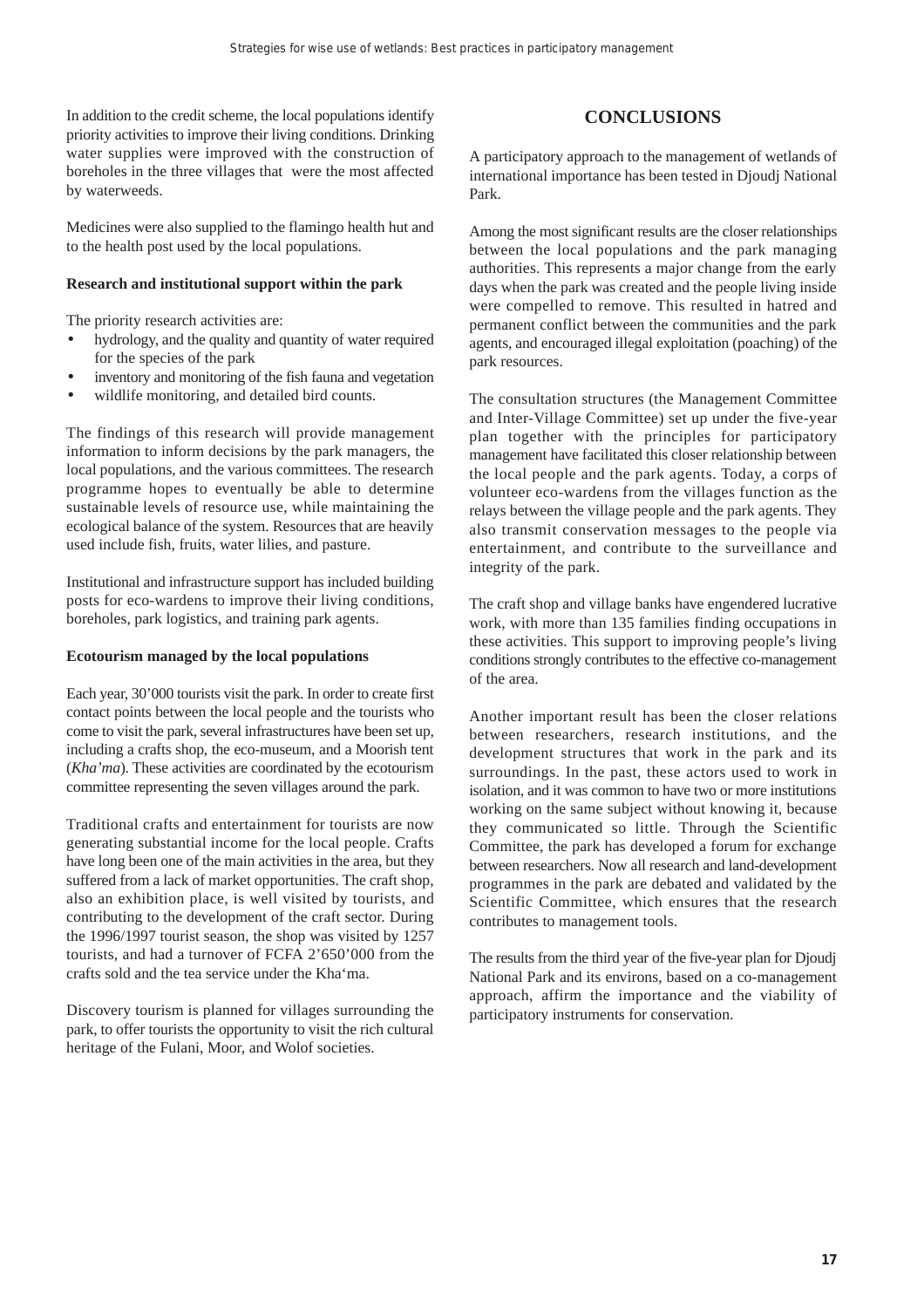Strategies for wise use of wetlands: Best practices in participatory management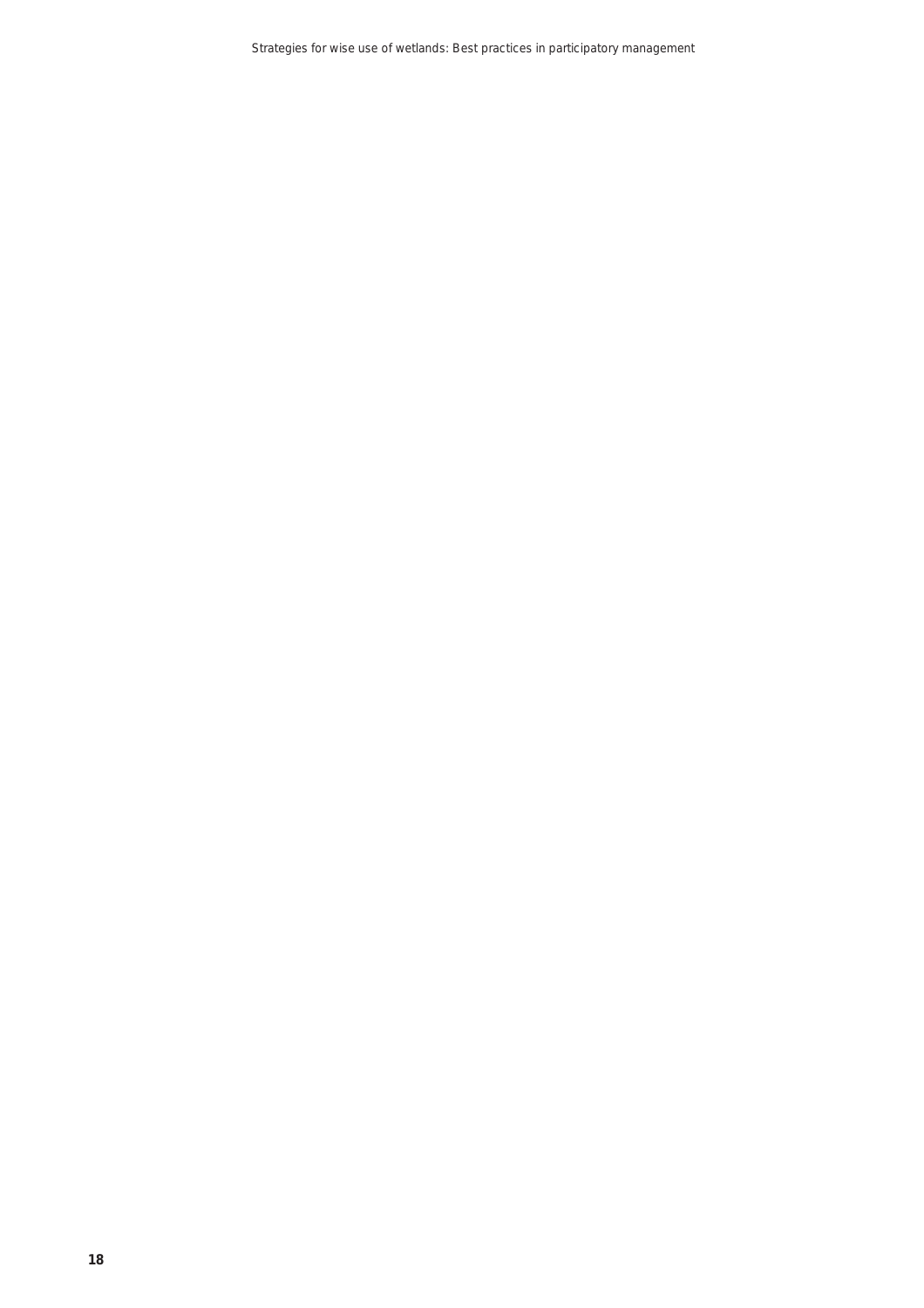## **LE PARC NATIONAL DU DIAWLING: EXPERIENCE DE COGESTION POUR LA RESTAURATION DES PLAINES INONDABLES**

## **Amadou BA1 , Oumar FALL1 & Olivier HAMERLYNCK2**

1 : Parc National du Diawling, BP 3935, Nouakchott, Mauritanie

2 : UICN Mauritanie, c/o Parc National du Diawling, BP 3935, Nouakchott, Mauritanie

MOTS-CLES : Diawling, delta, Diama, participation, restauration, inondation

## **RESUME**

Le Parc National du Diawling est un établissement public créé en 1991 avec comme objectifs:

- la conservation et l'utilisation durable des ressources naturelles d'un échantillon de l'écosystème du bas-delta
- le développement harmonieux et permanent des diverses activités des populations locales
- la coordination des activités pastorales et piscicoles menées sur son territoire.

Il occupe 16,000 ha divisé en trois bassins dont un en permanence sous l'eau et deux pouvant être inondés par des ouvrages sur le fleuve Sénégal. Suite à la sécheresse et la construction du barrage antisel de Diama, la productivité naturelle, qui était la base des activités économiques des collectivités (pêche, élevage, cueillette) a été compromise. Une baisse considérable de la biodiversité avait aussi été constatée.

La réalisation des objectifs assignés au Parc s'effectue d'abord par la restauration des écosystèmes caractéristiques de ses plaines inondables et la création d'un estuaire alimenté de façon artificielle. Ceci a été réalisé par la construction de digues et d'ouvrages sur fonds du gouvernement des Pays-Bas. En collaboration avec les collectivités locales, le Parc, avec un appui technique de l'Union Mondiale pour la Nature (UICN), a élaboré un plan directeur d'aménagement qui a été adopté par le gouvernement mauritanien. Ce plan s'est fixé huit objectifs visant tous à rétablir les conditions écologiques d'avant-barrage, à permettre aux collectivités de poursuivre les activités traditionnelles d'exploitation durable et de favoriser le développement de nouvelles activités compatibles avec l'axe restauration-conservation. Les résultats déjà obtenus poussent à l'optimisme, car plusieurs espèces végétales et animales s'épanouissent à nouveau et que les activités pastorales, piscicoles et artisanales reprennent, favorisant ainsi la fixation des collectivités dans leur terroir.

## **ABSTRACT**

Diawling National Park is a public institution created in 1991 for the following objectives:

- the conservation and sustainable use of the natural resources of a sample of the lower delta ecosystem
- the sustainable and harmonious development of a range of activities by the local population
- co-ordination of the pastoral and fishing activities within its boundaries.

The Park covers 16,000 ha divided into three basins: one permanently flooded, and two others which can be flooded through sluice gates on the Senegal River. Following the drought in the Sahel, and the construction of the Diama dam, the natural productivity of the area, which was the basis of the economic activities of the local population (i.e., fishing, pastoralism, and food gathering), was affected. A considerable loss of biodiversity also occurred.

Achieving the park's objectives requires first and foremost the restoration of the ecological character of its floodplains, and the creation of an artificial estuary. This was done by building embankments and sluice gates, with financing from the Dutch government. In collaboration with the local communities, and with the technical assistance of the World Conservation Union (IUCN), a management plan was established. This plan was approved by the government, and has eight main objectives favouring the re-establishment of the ecological conditions that prevailed before the construction of the dam, thus permitting the local population to resume their traditional management practices, and to develop new activities compatible with the restoration and conservation objectives. The initial results give reason for optimism, as several plant and animal species have made a comeback, and the pastoral, fishing and artisanal activities have increased, thus stemming rural-urban drift.

#### **INTRODUCTION**

La zone d'étude se situe dans le bas-delta du fleuve Sénégal en rive droite entre 16°35'00 et 16°30'00 N. Jusqu'au début des années '60 le bas-delta était une zone d'une extraordinaire richesse biologique tant pour la végétation (Diawara 1997), les poissons (Diagana 1997) que pour les oiseaux (Hamerlynck *et al.* 1997). A l'instar de tout le pays, la zone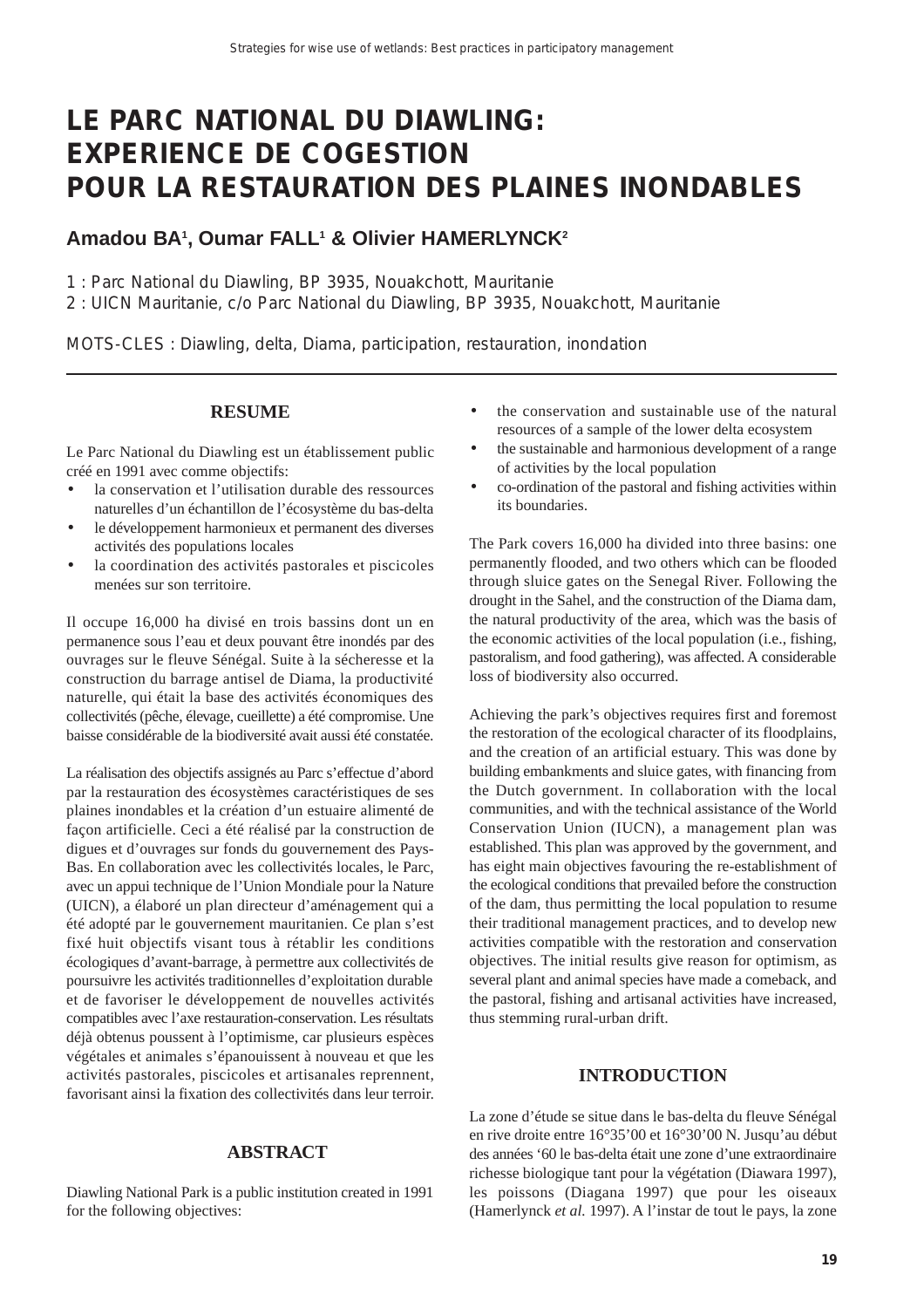a été touchée par une crise écologique depuis la diminution des crues dans les années '60 et les grandes sécheresses des années '70 et '80.

Pour contrer cette péjoration climatique les pays de l'Organisation pour la mise en valeur du fleuve Sénégal (OMVS), regroupant le Mali, la Mauritanie et le Sénégal et soutenus par les bailleurs de fonds, ont mis en place un programme ambitieux de contrôle des eaux du fleuve. Des aménagements hydrauliques réalisés à cet effet, ont fondamentalement modifié le caractère du fleuve Sénégal et du bas-delta. La construction du barrage anti-sel de Diama a réduit de façon considérable la zone estuarienne. Le mode de gestion des barrages de Diama (Sénégal) et Manantali (Mali) a entraîné de nombreux impacts environnementaux et sociaux (Hollis, 1996; Verhoef, 1996; Salem-Murdock, 1996; Vincke, 1996).

## **IMPACTS ENVIRONNEMENTAUX DES BARRAGES**

#### **Caractéristiques hydrologiques de la zone avant la construction des barrages**

La crue annuelle atteignait le delta aux environs de la miaoût, repoussant progressivement les eaux salées et envahissant les plaines d'inondation. Le modèle de l'inondation était extrêmement complexe, avec un mouvement initial essentiellement du sud vers le nord par le N'Thiallakh et, en fonction de l'évacuateur dominant pendant l'année concernée, une inversion du courant dans les principaux chenaux. La hauteur d'eau maximale était généralement atteinte à la mi-octobre, la superficie inondée pouvant alors varier de 3,000 ha (1974) à 100,000 ha (observée en 1950 quand l'Aftout es Saheli, dépression côtière au nord du bas-delta, a été envahie jusqu'à Nouakchott). Selon l'importance de la crue, les niveaux d'eau pouvaient baisser rapidement ou se maintenir élevés pendant un maximum de deux mois lors des crues atteignant 2 m au-dessus du niveau de la mer. A mesure de la décrue l'eau de mer pénétrait progressivement vers l'amont dans le lit du fleuve (atteignant même Podor en 1982, à 300 km de l'embouchure du fleuve) et dans les principaux chenaux de marées. L'eau douce stockée dans les dépressions isolées devenait progressivement saumâtre par contact avec les sols salés.

L'évaporation entraînait l'assèchement des lacs saisonniers entre janvier et mars et créait des conditions hypersalines dans les chenaux de marées (donnant ainsi naissance à un estuaire dit inversé) et des zones lagunaires. Les grandes marées de la fin de la saison sèche (mai et juillet) pouvaient envahir les plaines peu élevées et éventuellement même certaines dépressions, entraînant la formation de croûtes de sel. Au début de la crue, l'eau extrêmement salée du Nthiallakh était repoussée vers le Nord dans les dépressions et contribuait ainsi à augmenter leurs réserves de sel et à former des sebkhas (dépression marécageuse salée) (Baillargeat, 1964).

Les eaux souterraines du bas-delta sont généralement hypersalées et proches de la surface (-1 m par rapport au niveau de la mer). Il y a, sous les dunes, des poches d'eau douce d'importance variable reposant sur les couches profondes plus salées. Il est probable qu'elles étaient essentiellement alimentées lors des crues suffisamment importantes (1,5 m au-dessus du niveau de la mer) pour atteindre les terres sablonneuses des bords des dunes.

#### **Caractéristiques hydrologiques de la zone après la construction des barrages**

Depuis l'achèvement de la construction du barrage anti-sel de Diama et des travaux d'endiguements nécessaires pour la création de la retenue de Diama, l'hydrosystème deltaïque a été fortement modifié. En effet l'ancienne plaine d'inondation a été partagée en une zone qui est en permanence sous l'eau et une autre qui ne peut être alimentée en eau qu'à travers un ouvrage hydraulique. L'inondation par l'aval est ne peut se réaliser que lors de lâchés par le barrage de Diama. Les lâchés de Diama sont en fonction de l'hydrocité sur le plateau de Fouta Djalon et de la gestion du barrage de Manantali. Depuis 1997 des lâchés sont pratiqués pour baisser le niveau de la retenue avant l'arrivée de la crue.

Ces perturbations du milieu naturel ont un impact d'autant plus négatif sur les économies villageoises qu'elles interviennent après une période à péjoration climatique qui a décimé les troupeaux bovins et compromis les cultures pluviales. Les anciennes cuvettes ont eu tendance à évoluer en sebkha. Ainsi la ressource halieutique a fortement diminué, tandis que la végétation estuarienne a quasi disparu (Diawara, 1997).

Parmi les ouvrages hydrauliques nécessaires pour restaurer les inondations et créer un estuaire artificiel, et qui auraient donc dû être en place lors de la fermeture du barrage de Diama en 1986, seule la vanne de Lemer était pleinement opérationnelle en 1994 (année du début de l'exercice de restauration). Malgré les calculs qui avaient montré qu'un débit de 18 m3 s-1 au moins était nécessaire pour repousser les eaux salées vers l'embouchure du N'thiallakh (Gannet Fleming, 1986), les contraintes budgétaires ont limité l'admission d'eau du fleuve dans le bassin de Bell à la vanne de Lemer à 15 m<sup>3</sup>s<sup>-1</sup> et l'écoulement du bassin de Bell au bassin du Nthiallakh à 5 m<sup>3</sup>s<sup>-1</sup> seulement.

#### **Aspects biologiques**

La mangrove (*Avicennia germinans* et *Rhizophora racemosa)* a été réduite à moins de 10% de son étendue de 1960. Seuls quelques spécimens d'*Acacia nilotica* (espèce très importante pour les femmes comme source de tannins pour le cuir utilisé en artisanat) ont survécu sur les centaines d'hectares qu'ils couvraient précédemment. Le *Sporobolus robustus*, une graminée pérenne (utilisée pour la fabrication traditionnelle de matériel de pêche et de nattes), qui couvrait autrefois des milliers d'hectares de la plaine d'inondation, ne se trouvait en 1994 que sur quelques parcelles en bordure des dunes. L'*Echinochloa colona*, une graminée de grande valeur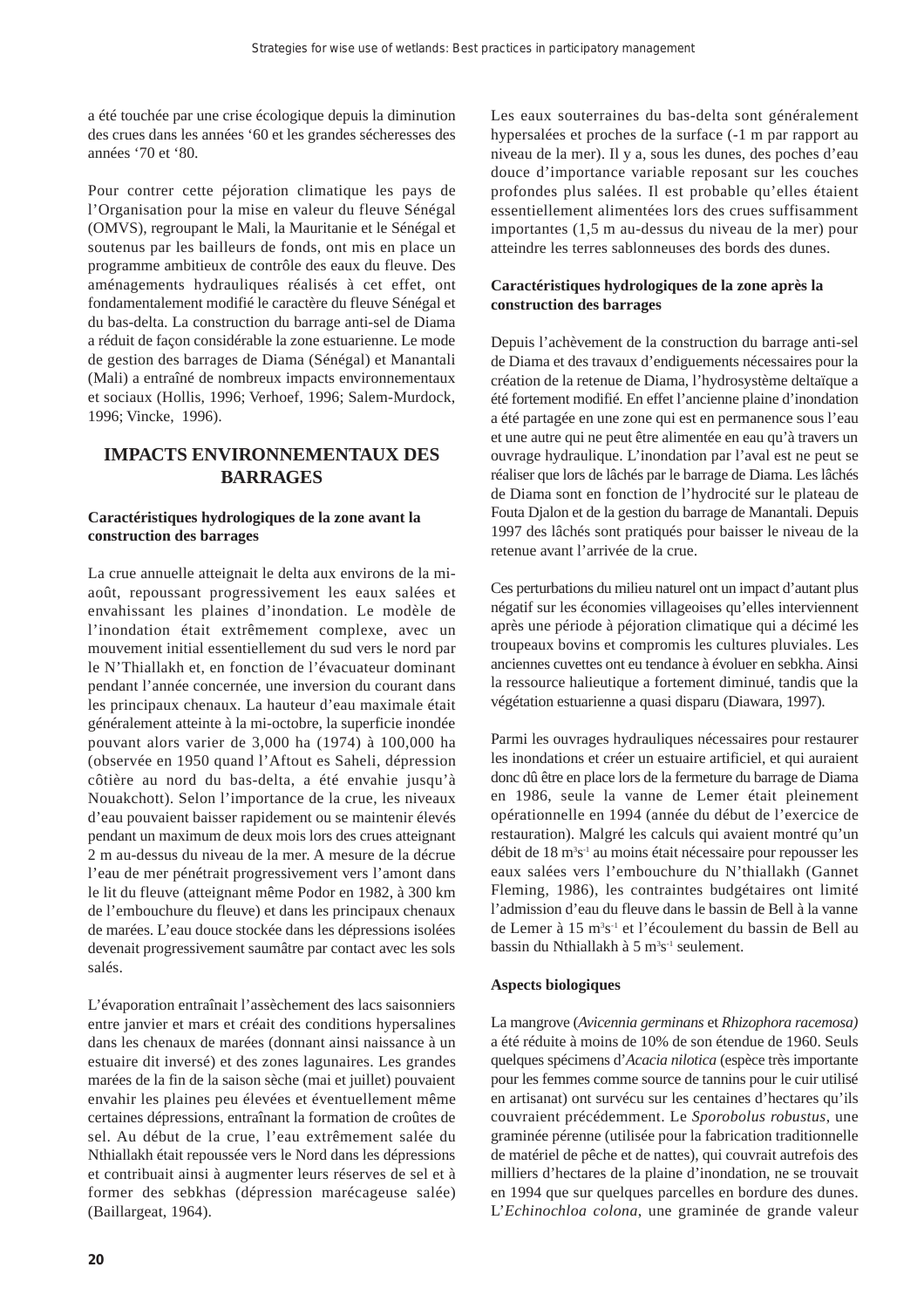fourragère, avait à peine survécu. L'*Oryza barthii,* une forme de riz sauvage, a été éliminé, et le *Nymphea lotus* (une espèce de nénuphar dont les graines étaient employées comme aliment de base remplaçant les céréales) avait virtuellement disparu (Diawara 1997).

La seule amélioration qu'on ait pu observer concernait les pâturages halophiles du type *Salsola* et *Arthrocnemum,* espèces consommées par les camelins quand les autres ressources se font rares. Le lac d'eau douce derrière le barrage a rapidement été colonisé par le roseau massue (*Typha domingensis*) et l'espèce exotique *Pistia stratiotes*, source de nombreux problèmes environnementaux dans le Parc National des Oiseaux du Djoudj, a aussi fait son apparition. Sur les dunes intérieures de Ziré, Birette et Ebden et sur la dune côtière, les zones sablonneuses complètement déboisées et sans aucune couverture végétale occupaient les espaces du détriment des peuplements de plusieurs espèces d'*Acacia.*

Le bas-delta était célèbre pour son exceptionnelle avifaune. D'importantes colonies reproductrices de hérons, d'aigrettes et de cormorans (plus de 10'000 nids au début des années '60) peuplaient les mangroves et les forêts d'*Acacia nilotica* (Naurois, 1969) et la population locale y prélevait de grandes quantités d'œufs et de jeunes oiseaux. Il ne reste aujourd'hui qu'un très vague souvenir de cette richesse dans l'unique grand peuplement de *Rhizophora* à l'embouchure du N'thiallakh. Parmi les autres espèces notables figuraient le flamant rose, le petit flamant et le flamant nain (P*hoenicopterus ruber* et *P. minor),* le pélican blanc (*Pelecanus onocrotalus*) et la grue couronnée (*Balearica pavonin*) - les trois premières espèces nichant essentiellement dans le Sud de l'Aftout durant les années de crue majeure. L'absence d'inondation a facilité l'accès au delta, et le braconnage effectué par les citadins, se déplaçant en véhicules tout terrain, a pratiquement éliminé la grande outarde (*Ardeotis arabs*), espèce qui était encore commune à la fin des années '80.

La sécheresse et la pression de chasse ont conduit à l'élimination des grands mammifères. Le dernier lion (*Panthèra léo*) a été tué en 1970 et la gazelle à front roux (*Gazella rufifrons*) a été observée pour la dernière fois en 1991. Il ne reste que des chacals (*Canis aureus*), quelques phacochères (*Phacochoerus aethiopicus*), des chats sauvages (*Félix sylvestris*)*,* des lièvres (*Lupus capensis*) et des singes (*Erythrocebus patas*)*.* On n'a plus observé de lamantin (*Trichechus senegalensis*) ni de crocodile (*Crocodylus niloticus*) depuis la fermeture du barrage, et l'hippopotame (*Hippopotamus amphibius*) a été vu pour la dernière fois au début des année '60.

#### **Aspects sociaux**

La zone était à l'origine essentiellement peuplée de wolof, mais les maures forment maintenant l'ethnie dominante. La plupart de ces maures ne venaient habituellement dans la région avec leurs troupeaux que pendant la saison sèche, mais ils se sont progressivement sédentarisés depuis les années

'60. On trouve également des halpularen (peulh). Avant la sécheresse, l'économie était basée sur la pêche, l'élevage et l'agriculture de décrue à petite échelle. Il s'agissait essentiellement d'une économie de subsistance, sauf en ce qui concerne les produits de la pêche et les fourrages, qui étaient principalement vendus à Saint-Louis.

La sécheresse a entraîné un important exode rural. La population maure s'est essentiellement investie dans le petit commerce au Sénégal, et ce jusqu'en 1989. Les wolofs sont quant à eux allés grossir les rangs des pêcheurs artisanaux et industriels de Nouadhibou et de Nouakchott. En 1994, la population permanente de la zone était presque exclusivement constituée de femmes, d'enfants et de personnes âgées. On estimait alors qu'elle ne dépassait guère 6'000 habitants. Le revenu principal des résidents permanents provenait de la vente de nattes faites de tiges de *Sporobolus robustus* tissées avec des lanières de cuir. Pour la confection de grandes nattes, les femmes forment des associations coopératives temporaires appelées *twiiza*. Les jardins maraîchers en bordure du réservoir apportaient un supplément de revenus.

## **ELABORATION DU PLAN DE GESTION**

Pour compenser les impacts environnementaux négatifs des barrages de Diama et de Manantali sommairement décrits ci-dessus et compte tenu du fait que la zone est inapte à la riziculture, le Gouvernement a décidé de trancher en faveur de la conservation de cette zone du bas-delta. Ainsi en 1991 fut créé le Parc National du Diawling (PND) couvrant 16'000 ha en bordure du fleuve. Le PND forme une unité écologique transfrontalière avec le Parc National des Oiseaux du Djoudj (PNOD) au Sénégal dont il n'est séparé que par le fleuve.

Le Plan Directeur d'Aménagement du PND et sa périphérie, finalisé en 1996 avec l'appui technique de l'UICN, qui intervient sur le site depuis 1996 sur financement de la Coopération Hollandaise (DGIS), prévoit:

- autour d'un axe "Conservation des Richesses et Restauration des Valeurs Ecologiques Antérieures", la restauration:
- du fonctionnement hydraulique de la plaine inondable et de l'estuaire par la mise en service d'ouvrages hydrauliques de la végétation caractéristique du basdelta des potentialités halieutiques et de la faune sauvage
- autour d'un axe "Eco-développement":
- le renforcement des activités traditionnelles des populations locales, compatibles avec l'axe conservation / restauration le développement de nouvelles activités et l'amélioration de la qualité de vie des populations.

Ces objectifs précisent clairement qu'il convient d'intégrer conservation et développement et de s'assurer de la pleine participation de toutes les parties prenantes de l'ensemble du delta, et non des seuls groupes dont les parcours traditionnels se retrouvaient au sein de l'aire protégée. Pour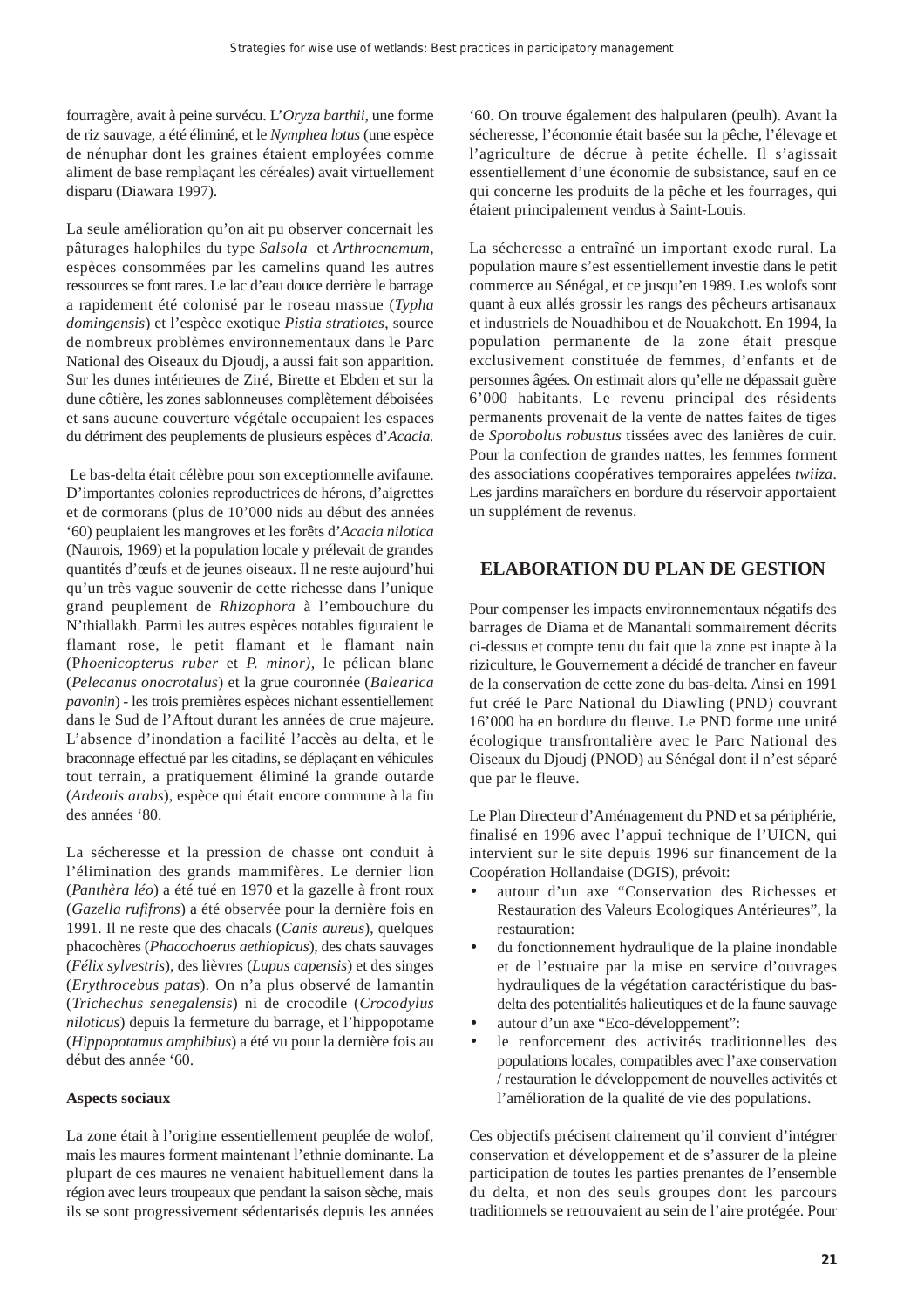soutenir l'approche résolument moderne adoptée par le Gouvernement Mauritanien, l'UICN et ses partenaires locaux et internationaux ont démarré leurs activités en 1994 en organisant des visites de spécialistes des aires protégées, en botanique et de l'écologie estuarienne.

Une approche participative a été privilégiée, afin d'intégrer les opinions de la population locale. Il est immédiatement apparu que cette population détenait d'importantes connaissances du fonctionnement originel du système et que ces connaissances favorisaient l'établissement d'un plan de gestion. L'étude concluait notamment que le premier objectif devait être la restauration du cycle d'inondation d'avant barrages. Le rétablissement de la productivité permettrait à la population locale de reprendre ses activités traditionnelles (dans le bassin de Bell, au centre du Parc, et dans sa zone périphérique) et d'en développer de nouvelles, en particulier dans les domaines de l'écotourisme et du maraîchage.

Une telle évolution devait être accompagnée par des mesures destinées à faciliter les transports (routes d'accès, digues) et à assurer un approvisionnement adéquat en eau potable pour les populations. En 1994 et 1995, des concertations en profondeur ont été effectuées avec la plupart des parties prenantes qui ont conduit à la définition des pistes de recherche. La première version du plan de gestion a ensuite été diffusée au sein des institutions partenaires locales (Faculté des Sciences de l'Université de Nouakchott, Parc National du Banc d'Arguin, Direction de l'Environnement et de l'Aménagement Rural). La deuxième version a été présentée en décembre 1996 devant un large auditoire, constitué des représentants des parties prenantes et des institutions gouvernementales qui a recommandé son approbation par le Ministère du Développement Rural et de l'Environnement. Cette étape fut conclue au début de l'année 1997.

Entre-temps, le programme de conservation des zones humides de l'UICN avait été lancé, grâce à un financement assuré essentiellement par le gouvernement Néerlandais (DGIS). Une première phase de restauration de l'écosystème, de formation et d'équipement des services du Parc a été mis en place à travers de petits projets pilotes en collaboration avec la population. D'autres fonds ont été mobilisés par le Gouvernement de la Catalogne (construction sans bois pour le siège du Parc), par le fonds Ramsar (équipements hydrologiques, station météorologique, consultants locaux) et par la Fondation Internationale du Banc d'Arguin (échelles limnimétriques pour le suivi de la hauteur de l'eau, études scientifiques). Des vannes ont été installées et de nouvelles digues bâties pour restaurer le cycle d'inondation (Hamerlynck & Cazottes, 1998). La mise en œuvre des autres objectifs majeurs du plan de gestion (1997-2000) sera financée conjointement par l'Agence Française de Développement (infrastructures pour l'accès routier, approvisionnement en eau, maraîchage, pêche et tourisme), le Fonds Français pour l'Environnement Mondial (recherche, renforcement des capacités, enrichissement de la diversité biologique) et

l'UICN-DGIS (assistance technique, développement communautaire, construction navale, artisanat, éducation à l'environnement).

## **PREMIERS RÉSULTATS**

#### **Cadre Institutionnel**

Après une présentation des grands axes du plan de gestion et de la mise en place de certains projets pilotes de développement rural intégré, une proposition de création d'un comité de gestion intervillageois, chargé d'assurer la liaison entre le Parc et la population locale dans l'optique d'une gestion conjointe, a été soumise à la Commune. Il était proposé que ce comité comprenne un représentant de chacun des principaux groupes d'intérêt: pêche en eau douce, pêche en estuaire, pâturage, cultures maraîchères, artisanat, etc. La Commune a répondu en proposant une copie conforme du conseil municipal, organe composé essentiellement des chefs de villages. Toutefois, certaines des communautés parties prenantes estimaient qu'elles n'étaient pas suffisamment représentées dans ce conseil municipal, surtout que certains membres connaissaient très mal le fonctionnement de l'écosystème. Cette structure n'a donc pas été très fonctionnelle. Un compromis a alors été trouvé consistant en impliquant à la fois les villages et le conseil municipal.

Aujourd'hui le maire de la Commune de Ndiago est membre du Conseil d'Administration du PND et assiste à ce titre à toutes les délibérations en tant qu'élu des populations concernant la gestion du Parc.

#### **Restauration de l'environnement grâce à la gestion conjointe**

Le retard dans la mise en service des différents ouvrages de prise d'eau (Cheyal) et d'évacuation (Bell) a posé un problème de maîtrise de l'hydrologie du bas-delta. En dépit de ces différents retards, la restauration écologique a pu être lancée. Les inondations des bassins par les fortes crues du fleuve (crue par l'aval) en 1994 et 1995 et par l'ouverture de Lemer depuis 1994 et Cheyal depuis 1997, ont eu des résultats spectaculaires, avec la reprise de végétation, notamment des espèces importantes pour l'exploitation par les collectivités locales comme *Sporobolus robustus* (utilisée pour la fabrication artisanales de nattes), *Nymphea lotus* (utilisé comme couscous), le poisson (87 espèces), les crevettes du fleuve et de l'estuaire, les pâturages de qualité (*Echinochloa* sp.), etc.

De jeunes palétuviers (*Avicennia germinans*) colonisent aujourd'hui les zones basses du bassin de N'thiallakh. Le retour tout à fait spectaculaire des oiseaux (Messaoud *et al*., 1998; Triplet *et al.*, 1995, 1997; Yésou *et al.*, 1997), qui se trouvent au sommet de la chaîne trophique et sont donc des indicateurs du bon fonctionnement de toutes les mailles de l'écosystème, résume assez bien l'évolution. Les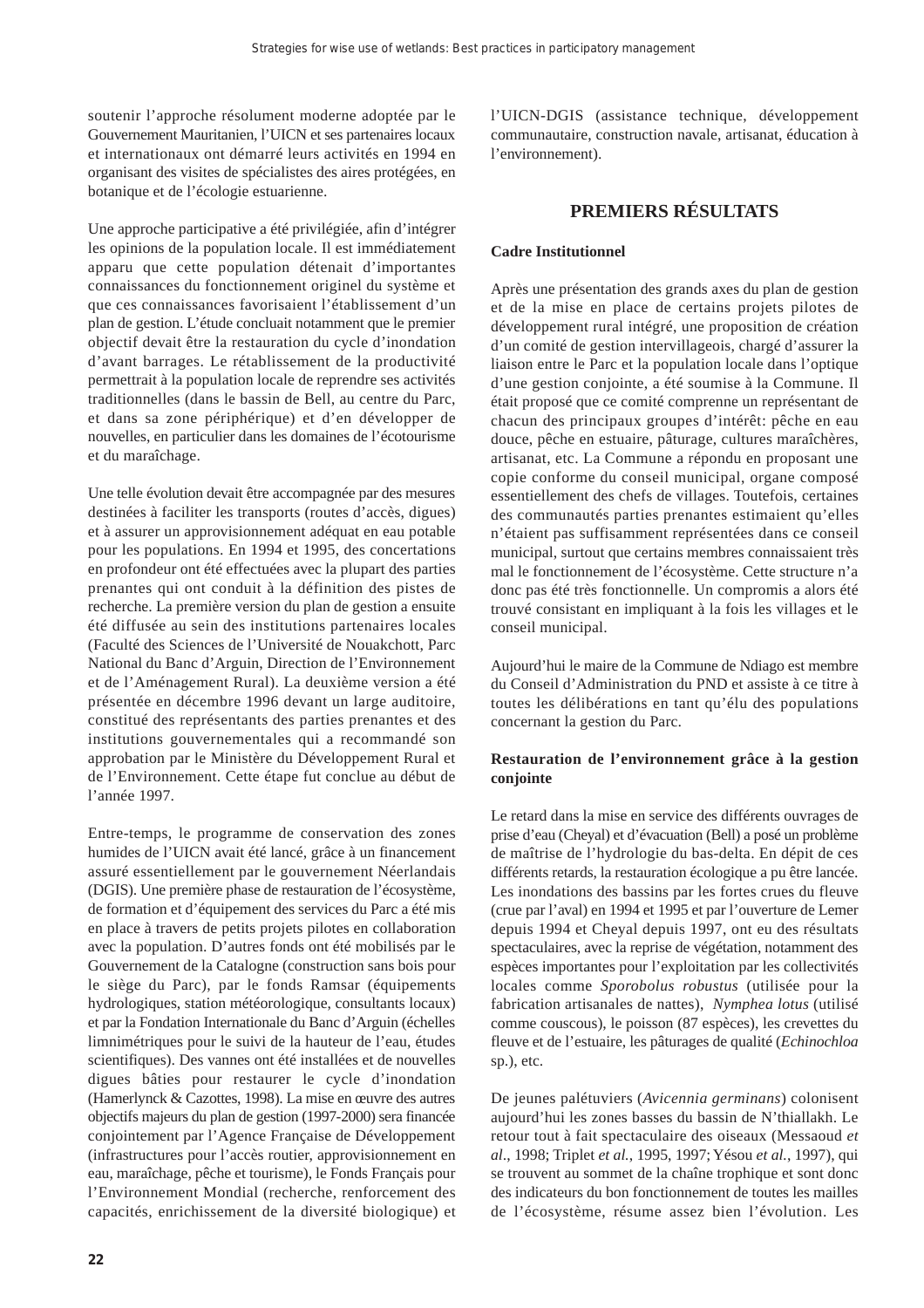collectivités locales initialement hostiles à l'idée d'une aire protégée dans leur zone, commencent à sentir les effets bénéfiques.

#### **Pêche**

Les habitants du village de Ziré Takhridient manifestent un intérêt pour la pêche en eau douce. On admet généralement que cette communauté de pêcheurs, issue d'une tribu guerrière ayant ses racines sur l'île de Tidra dans le Parc National du Banc d'Arguin, constitue le premier des groupes encore présents à avoir occupé le bas-delta. Traditionnellement, chaque Takhridient est "propriétaire" d'une ou de plusieurs unités d'exploitation appelées *mechras*. Normalement les Takhridient ne pêchent pas les poissons lors des migrations vers les zones de frayère. Comme ces pêcheurs avaient une connaissance très détaillée des caractéristiques hydrologiques et des voies de migration et de reproduction des poissons et des crevettes, ils ont suggéré aux autorités du Parc de mettre en place deux ouvrages supplémentaires pour permettre de faciliter la migration entre les bassins du Bell et du Diawling-Tichilitt (pour les poissons) entre ce dernier et le N'thialkh (pour les crevettes). Cette collaboration technique s'est avérée très productive.

Pour relancer l'activité de pêche, les pêcheurs ont été dotés d'un fonds pour l'acquisition de matériel de pêche. En 1997, les prises ont atteint 400 kg par jour, du fait de l'importance des niveaux d'eau (1,25m IGN) et des échanges avec le bassin du Diawling. Ils ont pu commercialiser plus de 90 T de poissons à raison 1US\$/kg. Les prises effectuées après la fermeture des ouvrages au début du mois d'octobre 1998 augurent d'une bonne campagne de pêche. En effet, les prises journalières ont pu dépasser la tonne.

L'année 1997 a aussi été marquée par l'apparition d'une forme intensive de pêche aux crevettes. Cette activité était autrefois pratiquée à petite échelle par la population locale, les crevettes étant ensuite séchées et vendues à Saint-Louis. Mais un homme d'affaires a obtenu en 1997 un permis d'exploitation du Ministère des Pêches. Les prises journalières pouvaient atteindre 300 kg. Les ouvriers pêcheurs locaux étaient payés par cet homme d'affaires à raison 2US\$/kg de crevettes.

#### **Hydrologie**

La mise en place du scénario hydrologique s'est fortement inspirée de la connaissance des populations des caractéristiques hydrologiques du bas-delta. En effet, dès l'achèvement des infrastructures, en 1996, les pêcheurs ont proposé une inondation précoce sachant que les *Tilapia* étaient prêts à frayer dès le début du mois de juillet.

Mais les femmes ont insisté sur le fait que le *Sporobolus robustus* et d'autres graminées avaient besoin de pluie avant l'inondation pour garantir un développement végétatif optimal. Il aurait aussi fallu retarder l'inondation jusque vers le 1er ou même le 15 août, ce qui par contre aurait considérablement raccourci la période de croissance des poissons. Il a donc été décidé de simuler une pluie en laissant une mince couche d'eau recouvrir les zones cruciales de la plaine d'inondation en juillet. Ce compromis a été testé en 1996 et les résultats ont été extrêmement positifs, puisque les femmes ont pu récolter des tiges de graminées de plus 2,5 m de long.

#### **Foresterie et artisanat**

*Sporobolus robustus* est une graminée pérenne, dont les tiges sont utilisées pour la confection des nattes. Cette espèce avait presque disparu dans la zone du bas-delta. Grâce aux efforts de restauration de la végétation caractéristique du bas-delta, *Sporobolus robustus* s'est régénérée de manière spectaculaire. L'exploitation des tiges de cette espèce n'est aisée, car elle s'effectue directement à la main sans faire usage d'un outil tranchant tel le couteau ou la faucille. Les populations locales expliquent qu'un tel usage compromettrait sa régénération. Ainsi l'intervention du Parc est sollicité pour empêcher l'usage de faucille ou de couteau pour couper les tiges de *Sporobolus* par les personnes étrangères à la zone non familières à la technique.

La régénération de *Sporobolus* a permis de lancer un projet pilote en faveur de la production artisanale des nattes tissées avec des tiges et du cuir, une spécialité des femmes maures. En effet, la quasi-disparition de *Sporobolus* pendant plus de dix ans avait fait disparaître de nombreuses compétences en matière d'artisanat. Seules les nattes les plus élémentaires, vendues à 50 US\$ la pièce, pour deux semaines de travail de cinq femmes, étaient encore fabriquées. Le lancement de ce projet a permis d'accroître la valeur ajoutée du produit et de renforcer la collaboration entre les femmes de la zone et le Parc à gérer la ressource.

#### **Pastoralisme**

Le Plan Directeur d'Aménagement du PND et de sa périphérie préconise dans le cadre de la restauration des valeurs écologiques du bas-delta, deux saisons d'inondation. La première dite de contre-saison s'effectue au début du mois d'avril pour contrer la tendance de l'estuaire inversé. En plus elle rend disponible de l'eau douce pour certains villages et favorise le développement des mangroves. Elle permet accessoirement de développer certaines plantes herbacées qui constituent durant la période de soudure un fourrage d'appoint, important pour les 1400 bovidés visitant régulièrement la zone. Cette échéance est toujours attendue avec beaucoup d'impatience par les éleveurs qui n'hésitent pas souvent à demander à l'administration d'anticiper l'ouverture des vannes et ou de vidanger les bassins du Parc afin de les rendre plus accessibles au bétail.

La deuxième inondation dite d'hivernage s'effectue au début du mois de juillet. Elle permet la mise en eau de plusieurs milliers d'hectares où poussent certaines espèces herbacées très appâtées. Durant cette période, qui coïncide avec un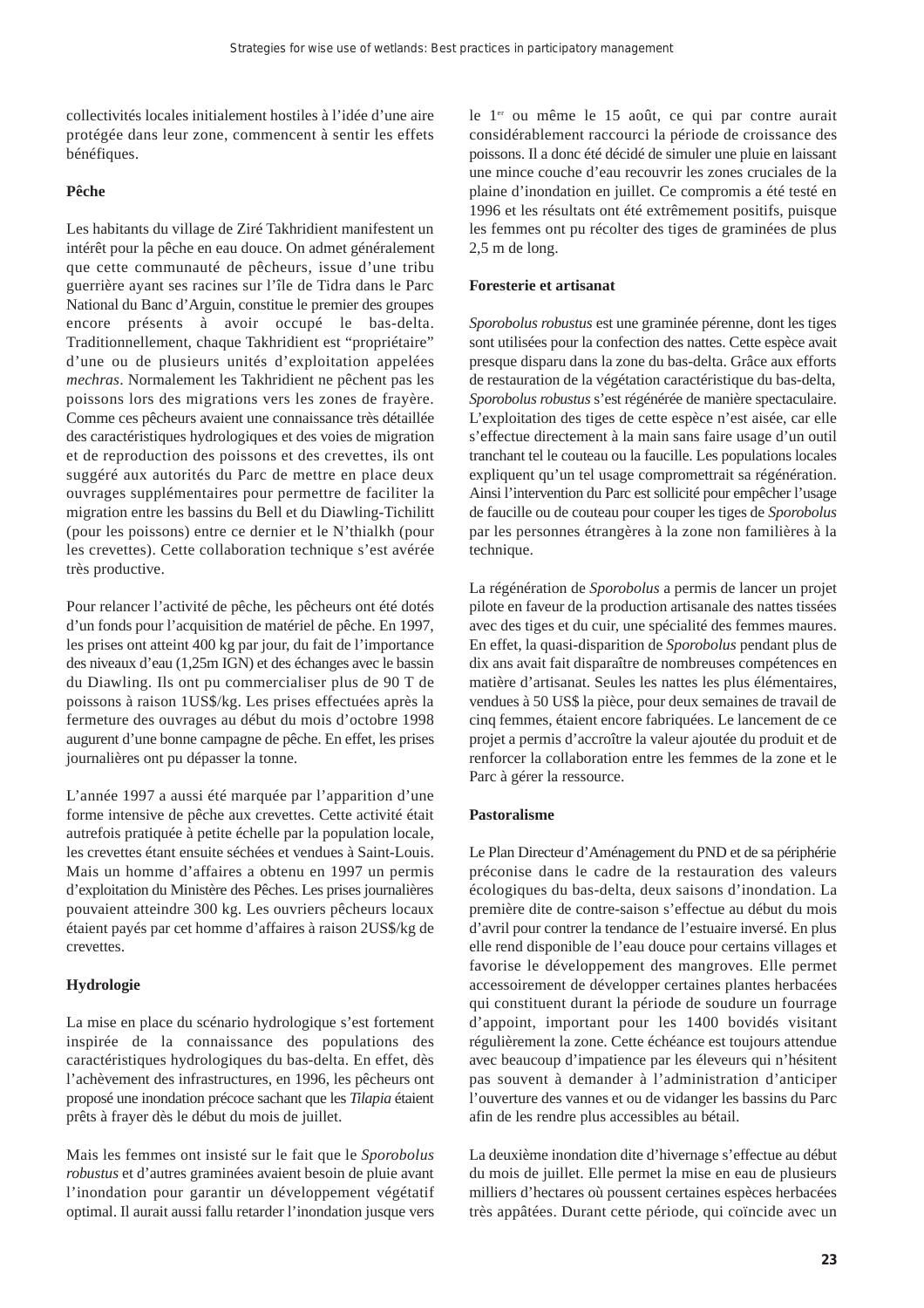mouvement de transhumance vers le nord des troupeaux de vaches fuyant les moustiques, les herbacées sont inexploitées, constituent de vastes prairies vertes. Ainsi à la décrue, comme ce sera le cas cette année, une opération de fauche est effectuée en vue de constituer des stocks de foin pour la période de soudure.

## **QUELQUES NUAGES QUI SE DISSIPENT**

La population du bas-delta réclamait la construction d'un barrage sur le N'thiallakh pour satisfaire deux doléances: l'adduction d'eau potable et le désenclavement. La réalisation de ce barrage est incompatible avec la création de l'estuaire artificiel, indispensable pour le développement de certaines espèces végétales et animales dont la vie est inféodée à l'alternance de l'eau douce et de l'eau saumâtre. Ces doléances trouveront leur solution dans le cadre du projet d'appui au PND qui sera conjointement financé par le Fonds Français pour l'Environnement Mondial (FFEM) et l'Agence Française de Développement (AFD) qui ont fait de cette idée de construction de barrage sur le N'thiallakh une conditionnalité suspensive de leur subvention conjointe.

Les villageois de Ziré Takhridient qui souhaitaient que la digue de Ziré soit carrossable afin qu'elle soit praticable pendant l'hivernage avaient manifesté une certaine hostilité au Parc en menaçant ses employés et en cadenassant l'ouvrage de Berbare. Ce conflit, qui n'a pu être résolu qu'en ayant recours aux autorités administratives, a suscité un certain respect des villageois envers l'administration locale du Parc et relancé leurs relations sur des bases privilégiant le dialogue et la concertation.

Ces mêmes villageois avaient "vandalisé" le grillage et les piquets d'une mise en défens estimant que ceci constitue une tentative d'étendre les limites du Parc. Aujourd'hui, grâce aux succès de certains sites de mise en défens installés dans les abords immédiats des bâtiments du Parc, ces villageois sollicitent le Parc pour favoriser la régénération naturelle de *Acacia tortilis* sur les dunes intérieures.

Plusieurs attitudes négatives à l'égard du Parc ont été réglées grâce aux succès des activités de restauration. Des demandes de mise en défens et de fixation des dunes qui menacent certaines infrastructures parviennent assez souvent au PND. Certaines collectivités demandent même une extension des limites du Parc, sachant que l'aire protégée est la meilleure garantie pour la poursuite de leurs activités extractives traditionnelles.

Aussi, le Parc est alerté par les populations à chaque fois qu'une action non concertée est menée par des personnes résidentes ou étrangères à la zone, notamment, la récolte de *Sporobolus* avec une faucille, la pêche nocturne dans les bassins du Parc, l'utilisation d'engins de pêche prohibés, etc. Cette attitude diminue les besoins en matière surveillance pour l'administration.

## **CONCLUSIONS**

La création d'une aire protégée dans les zones où les ressources naturelles sont limitées constituent assez souvent un sujet controversé. En effet, la création du PND n'a pas échappé à cette règle. Mais la crise écologique qui a sévi dans la zone (sécheresse, barrage, endiguements, mise à sec des plaines inondables) a permis à la population de saisir la portée des efforts consentis par le PND pour restaurer les écosystèmes du bas-delta. Ces efforts, qui ont fini par convaincre plus d'un, ont été dès le départ sapés par des individus le plus souvent étrangers à la zone.

Toutes les sources potentielles de conflit et menaces de dégradation environnementale étaient étroitement liées aux questions de régime foncier et d'accès aux ressources. Les systèmes traditionnels, prévoyant généralement une forme de propriété collective n'ont aucun statut juridique. En principe la législation prévoit que la terre appartient à celui qui l'exploite. Dans le contexte actuel, seule une aire protégée peut garantir à la population locale qu'elle pourra continuer à jouir de ses droits traditionnels. Il en reste pas moins que les 11'000 hectares du Parc, après exclusion du réservoir de Diama, paraîtront bientôt insuffisants pour subvenir aux besoins de toute la population sédentaire locale et de tous les nomades ayant traditionnellement utilisé ces pâturages. L'intégration du PND dans une vaste réserve de biosphère couvrant l'ensemble du bas-delta et la partie du haut delta peu propice à l'agriculture irriguée pourrait être une bonne stratégie pour éviter que le Parc ne soit envahi par des exploitants externes.

## **REFERENCES**

Baillargeat, J. 1964. Hydrologie du Delta du Sénégal. Rive droite du fleuve. Rapport de synthèse des campagnes 1961, 62, 63, entre Rosso et Saint Louis. Sogréah, Grenoble.

Diagana C. H. 1997. Premières observations sur l'écologie du peuplement ichtyologique de la zone inondée et de l'estuaire du Parc National du Diawling (Mauritanie). Dans: Colas, F. (éd. scient.). Environnement et littoral mauritanien. Actes du colloque, 12-13 juin 1995, Nouakchott, Mauritanie. CIRAD, Montpellier: 135- 142.

Diawara, Y. 1997. Formations morphopédologiques et les unités floristiques du bas-delta mauritanien. Dans: Colas, F. (éd. scient.). Environnement et littoral mauritanien. Actes du colloque, 12-13 juin 1995, Nouakchott, Mauritanie. CIRAD, Montpellier: 47- 52.

Gannet Fleming. 1986. Etude de factibilité pour la création d'un estuaire artificiel dans le bas-delta mauritanien. 66 pp  $+ 165$  pp annexes.

Hamerlynck, O. & Cazottes, F. 1998. Le Parc National du Diawling: Infrastructures hydrauliques pour la restauration d'une plaine d'inondation et la création d'un estuaire artificiel. Sud-Sciences et Technologies. Bulletin semestriel de l'Ecole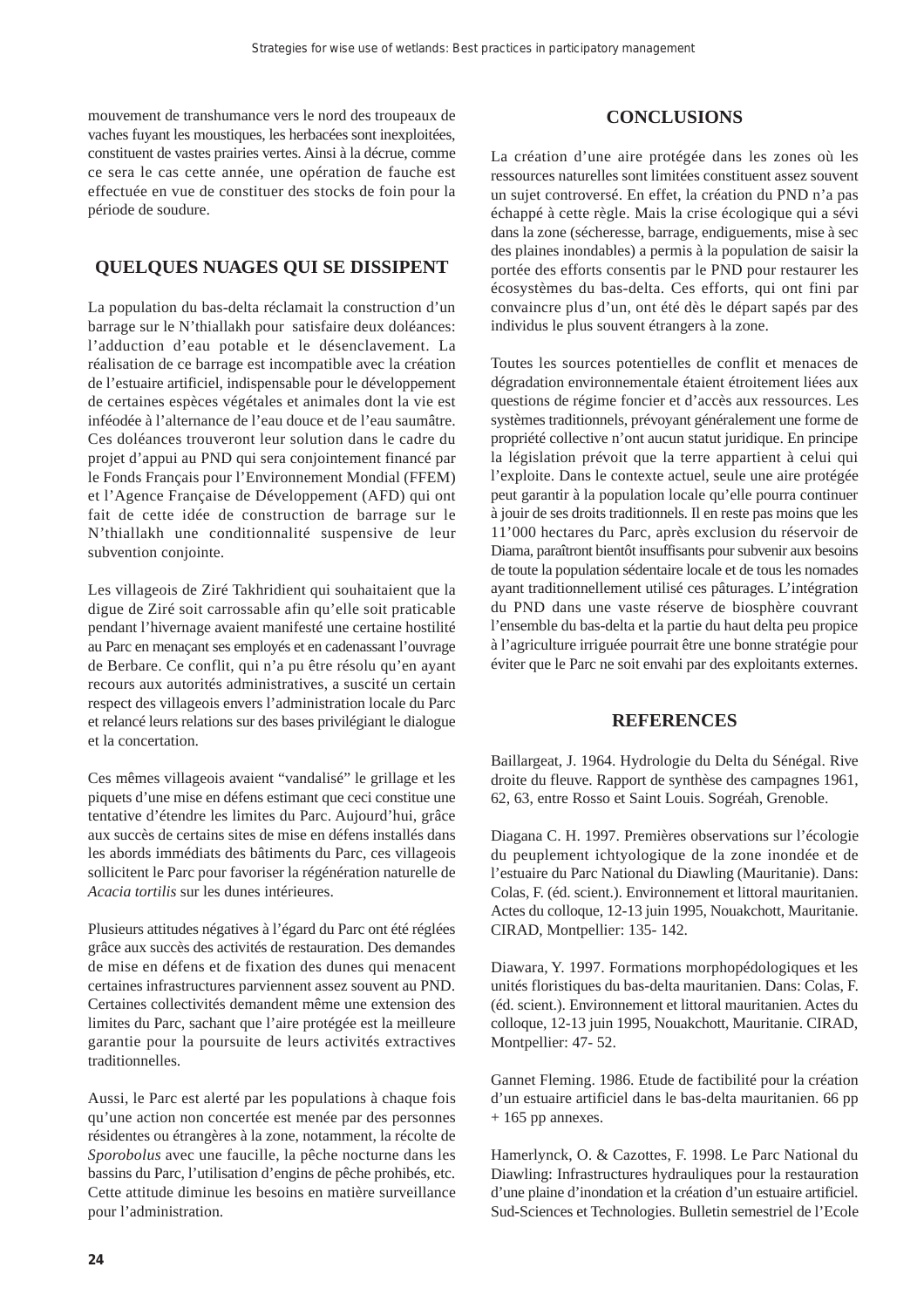Inter-états d'Ingénieurs de l'Equipement Rural, Ouagadougou, 1: 28-38.

Hamerlynck, O., Samba E. ould, Messaoud B. ould & Diagana C.H. 1997. Valeurs ornithologiques du bas-delta mauritanien. Dans Colas, F. (éd. scient.). Environnement et littoral mauritanien. Actes du colloque, 12-13 juin 1995, Nouakchott, Mauritanie. CIRAD, Montpellier: 57- 63.

Hollis, G.E. 1996. Hydrological inputs to management policy for the Senegal River and its floodplain. Dans: Acreman, M.C. and Hollis, G.E., Water management and Wetlands in Sub-Saharan Africa, IUCN, Gland et Cambridge, pp. 75-84.

Messaoud, B. ould, Hamerlynck, O. & Diagana, C.H. 1998. Liste commentée des oiseaux du bas-delta Mauritanien et du Parc National du Diawling. PND - UICN, Nouakchott, 30 pp.

Naurois, R. de 1969. Peuplement et cycle de reproduction des oiseaux de la côte occidentale d'Afrique. Mémoire du Musée d'Histoire Naturelle série A. Zoologie, 57: 1-312. Reizer, C. 1971. Contribution à l'étude hydrobiologique du bas-Sénégal: Premières recommandations d'aménagements halieutiques. Centre Technique Forestier Tropical. 142pp.

Salem-Murdock, M. 1996. Social science inputs to water management and wetland conservation in the Senegal River Valley. In Acreman, M.C. and Hollis, G.E., Water management and Wetlands in Sub-Saharan Africa, IUCN, Gland and Cambridge, pp. 125-144.

Triplet P.,Yésou P., Sylla I, Ould Samba E., Tréca B., Ndiaye A. & Hamerlynck, O. 1995. Oiseaux d'eau dans le delta du Sénégal en janvier 1995. Bulletin Mensuel de l'Office National de la Chasse 205: 8-21.

Triplet, P., Sylla, I., Mouronval, J.-B., Benmergui, M., ould Messaoud, B., Ndiaye, A., Diouf, S., Hamerlynck, O., Hecker, N. 1997. Oiseaux d'eau dans le delta du Sénégal en janvier 1997. Bulletin Mensuel de l'Office National de la Chasse 224: 28-37.

Verhoef, H. 1996. Health aspects of Sahelian floodplain development. Dans: Acreman, M.C. and Hollis, G.E., *Water management and Wetlands in Sub-Saharan Africa*, IUCN, Gland et Cambridge, pp. 35-50.

Vincke, P.-P. 1996. The integrated development programme for the left bank of the Senegal River Valley. Dans: Acreman, M.C. et Hollis, G.E., *Water management and Wetlands in Sub-Saharan Africa*, IUCN, Gland et Cambridge, pp. 145- 153.

Yésou, P., Triplet, P., Sylla I., Diarra, M., Ndiaye A., Hamerlynck, O., Diouf, S. & Tréca B. 1996. Oiseaux d'eau dans le delta du Sénégal en janvier 1996. Bulletin Mensuel de l'Office National de la Chasse 217: 2-9.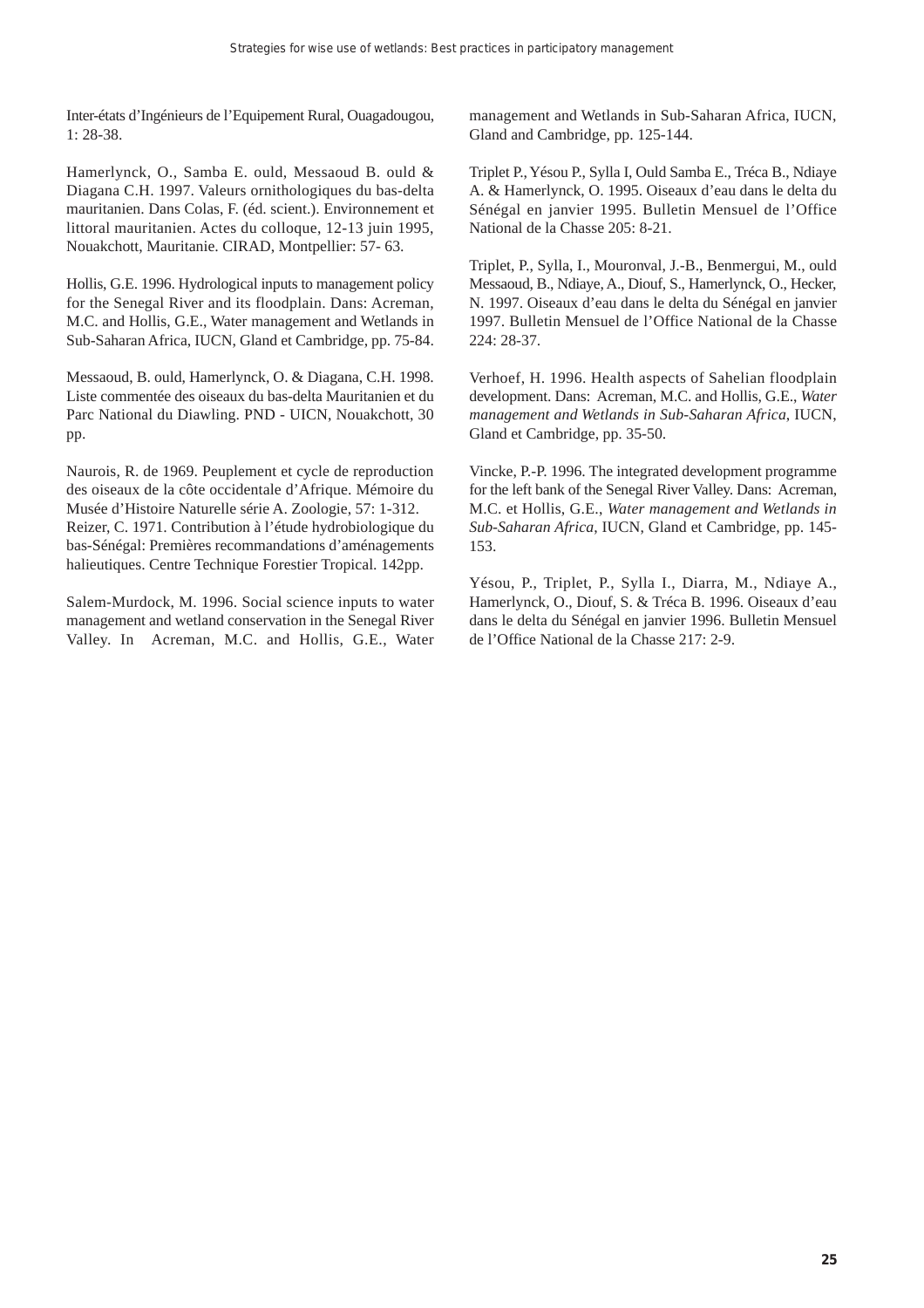Strategies for wise use of wetlands: Best practices in participatory management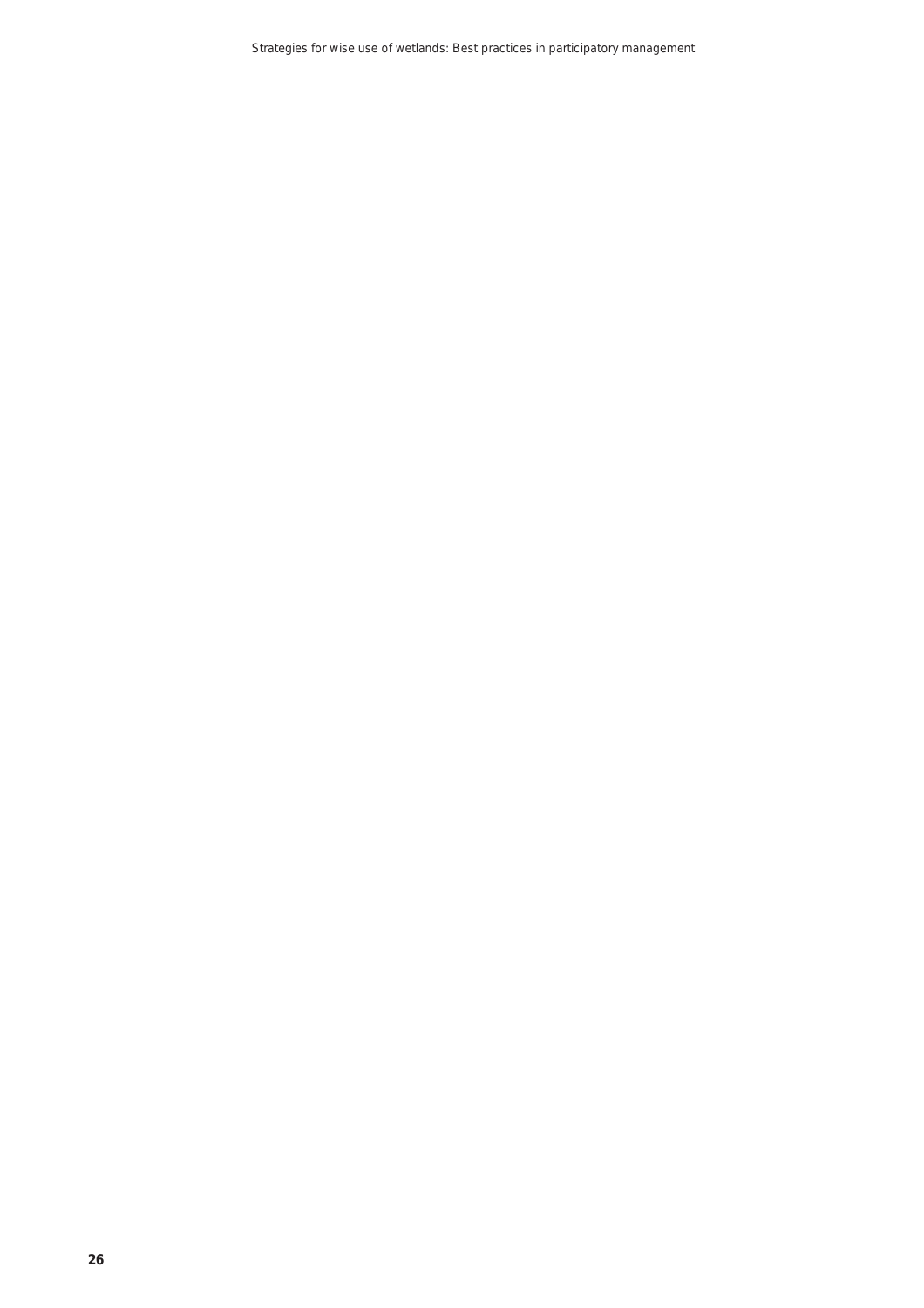## **PARTICIPATION OF LOCAL COMMUNITIES IN MANGROVE FOREST REHABILITATION IN PATTANI BAY, THAILAND: LEARNING FROM SUCCESSES AND FAILURES**

## **P.L.A. ERFTEMEIJER1 and A. BUALUANG2**

1: Wetlands International - Thailand Programme, P.O. Box 21, Si Phuwanat, Hat Yai 90113, Thailand 2: Office of Extension and Continuing Education, Prince of Songkla University, Pattani 94000, Thailand

KEYWORDS: community participation, mangrove rehabilitation, Pattani Bay, Thailand

## **ABSTRACT**

The approach and achievements of a project on community participation in mangrove forest rehabilitation in Pattani Bay, a wetland of international importance in Southern Thailand, are described. By working together with local communities in three villages around the bay, this project aimed to restore severely degraded sites of former mangroves. This three-year project followed an approach of combined environmental rehabilitation and socio-economic improvements, placing greater emphasis on the process than on outputs, and facilitating initiatives of the community, rather than ideas of the project team.

Local ownership of the project and effective community participation were considered crucial to achieve sustainable impacts. The project focussed its main activities on strengthening community organisation, building environmental awareness, mangrove rehabilitation through hydrological restoration and replanting of seedlings, support to alternative livelihood initiatives, and information dissemination. Although far from completely successful, the project has been able to support several income-generating activities of the communities, has successfully enhanced their environmental awareness, and has received their cooperation in the replanting of 30 ha of community mangrove forest for which a community-based management plan has been prepared. The paper discusses the successes and failures during the first two years of project implementation, and draws conclusions from the lessons learned from the participatory process.

## **INTRODUCTION**

Rapid economic development in Thailand during the past three decades has led to widespread environmental degradation, and to marginalisation of rural communities (OEPP, 1997). Along the coast, commercial logging for charcoal, large-scale conversion for intensive shrimp aquaculture, and industrial and urban development have been responsible for the loss of 50% of Thailand's mangrove forests since 1970. At the same time, the fish catch and the income of many coastal fishing communities have drastically declined over this period (Platong, 1998). Logging, shrimp farming and industrial development have brought immediate economic benefits to the country, but much of the mangrove reclamation for land-use conversion has been illegal, as a result of weak law enforcement by the responsible government agencies.

Moreover, the loss of mangroves also represents a grave loss of biodiversity and source of income for thousands of coastal fishing communities which traditionally use mangroves as a source of food, timber and other products on a sustainable basis (Platong and Sitthirach, 1997). The lack of involvement of local communities in land-use planning, issues related to resource ownership and land-tenure rights, the open-access nature of coastal resources, and limited awareness of the benefits and functions of mangroves have all contributed to this problem (Erftemeijer and Sayaka, 1998).

The long-term environmental and socio-economic impacts of the widespread mangrove degradation are now gradually emerging, and the urgent need for rehabilitation of the degraded forests and proper management of the remaining forests is generally recognised. Although detailed information on the techniques for mangrove reforestation is available (ITTO, 1994; Field, 1996), and the government as well as the private sector appear willing to invest substantial amounts of funds into mangrove rehabilitation, the success of these efforts varies greatly, and is often limited in scale and time.

Besides technical, institutional and financial constraints, the success of coastal wetland restoration efforts may be hampered by issues related to:

- land ownership
- multiple land-use conflicts
- poor follow-up after initial replanting
- lack of involvement of local communities, and
- the absence of economic incentives for communitysupport (PMBC, 1998).

Local communities have become increasingly aware of the negative impacts of major macro-economic developments on their resource base, and are now rising up in defense of their user rights or resource ownership to sustain their livelihoods.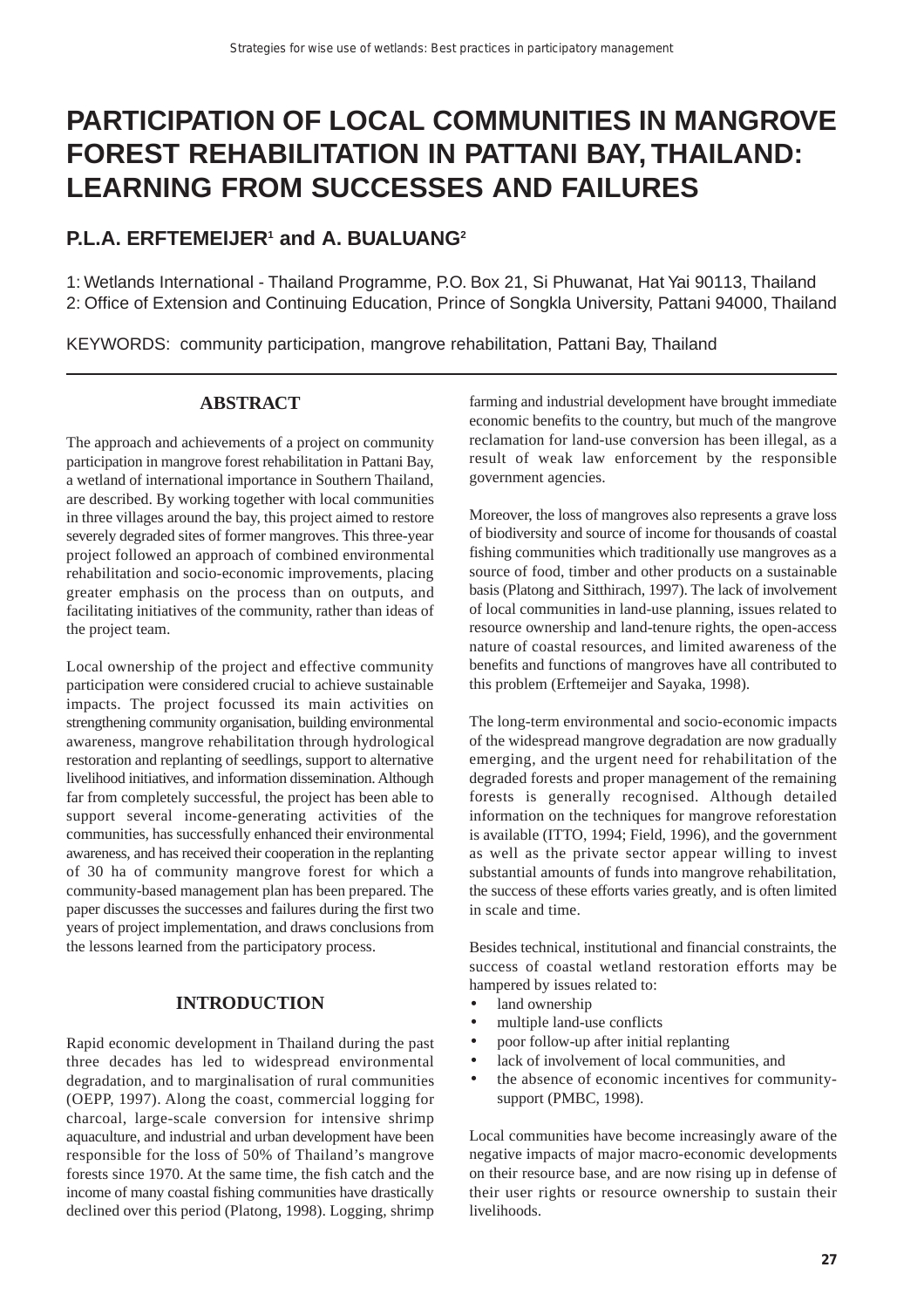In response to the ongoing deterioration of the coastal environment from various forms of unsustainable land use, an increasing number of small but promising initiatives involving local communities in the planning and implementation of mangrove restoration efforts have emerged throughout Thailand. Usually initiated by local NGOs or grassroots organisations, in some cases with external donor funding and technical support from universities, these efforts recognise the user rights of the communities in sharing the benefits of rehabilitation and sustainable management of mangrove forests and their resources. Through the granting of community forest status, these initiatives provide an important incentive for the active involvement of the community in replanting and follow-up, which in turn ensures high rates of survival and success.

The strong emergence of community forestry in Thailand has been more of a people's movement than a governmental programme It has ultimately led to the drafting of a Community Forestry Bill, still under discussion two-and-ahalf years after it was first drafted (Luangaramsi, 1998). Thailand's experience in community forestry has been mostly in dryland forest areas rather than in mangroves, but the general ideas and lessons learned from these efforts can be applied to mangrove forests and other (non-forest) resources as well.

The Yadfon Association in Trang has been among the first non-governmental organisations in Thailand to trigger these grassroots initiatives in mangrove forest areas in Southern Thailand (Rittibhonbhun *et al.*, 1990; Rittibhonbhun *et al.*, 1993; CESVI/Yadfon, 1996; Charnsnoh, 1998). Established in 1985, the association has been operating in coastal villages in Trang Province strengthening people's organisations and self-reliance in local fishing communities as a means to promote a model of sustainable development compatible with the ecological carrying capacity of the ecosystem. Their focus on enhancing community solidarity, establishing savings and credit schemes, and inter-village networking, in addition to community-based resource management and mangrove rehabilitation has proven successful over the years. Although sometimes slow in progress, the process clearly demonstrates the value of community participation in the wise use and sustainable management of coastal wetland resources (Jaipleum *et al.*, 1998).

A similar initiative was started in 1994, in Hua Khao village at the edge of Lake Songkhla (also in Southern Thailand), initiated by the Coastal Resources Institute (CORIN) of the Prince of Songkla University in collaboration with a local NGO (CORIN, 1996; CORIN, 1997). Though following a more academic integrated coastal zone management type of approach, and relying on substantial outside financial support from government and private sector, this project again has demonstrated the potential success of following a communitybased participatory approach in mangrove rehabilitation.

Wetlands International (formerly as Asian Wetland Bureau) and the Prince of Songkla University have been working

together in wetlands conservation activities in Thailand for over 13 years. A substantial proportion of this collaborative work has focused on Pattani Bay in Southern Thailand. The initial work concerned mainly the study of migratory waterbirds and waterbird hunting, and over the years, these studies enabled the staff to build up a good relationship with the local communities around the bay. As the emphasis of the work gradually shifted towards broader environmental problems facing the bay, the friendship and cooperation with the villagers was strengthened (Ruttanadakul *et al.*, 1998). In June 1996, with funding support from the European Community, Wetlands International and the Prince of Songkla University launched a three-year collaborative project on "Community Participation in Mangrove Forest Management and Rehabilitation in Southern Thailand", with emphasis on a case study at Pattani Bay.

The wider goal of this project is to sustain and restore the mangrove forest resources in Southern Thailand through the development of community-based resource management practices and by improving the cross-sectoral coordination of development planning. The project aims to demonstrate, in the case study of Pattani Bay, the ability of mangrove forests to strengthen regional prosperity, particularly for local people, who in turn will be able to manage the mangrove forest resources themselves.

The present paper elaborates on the approach taken in this project, and presents the achievements that were made during the first two years of its implementation. The paper emphasises both successes and failures that were made during the implementation, by illustrating the difficulties and unforeseen circumstances encountered, and by discussing the lessons learned from the process that may be of value to others planning similar initiatives elsewhere in the world.

## **MATERIALS AND METHODS**

The project has been working in a number of villages around Pattani Bay on community participation in mangrove forest management and rehabilitation since June 1996. Activities included: promoting community organisation, mangrove rehabilitation, supporting alternative livelihood initiatives, and environmental awareness and information dissemination.

The rehabilitation project was guided by the following four main principles:

- 1) Environmental and socio-economic improvements should go hand-in-hand.
- 2) Local ownership of the project by facilitating the ideas of the community, rather than those of the project staff.
- 3) Effective community participation is crucial for the sustainability of changes initiated.
- 4) Focus on the process rather than on outputs.

A team of five full-time field workers and six part-time consultants (university lecturers) was employed to carry out the various activities in the target villages according to time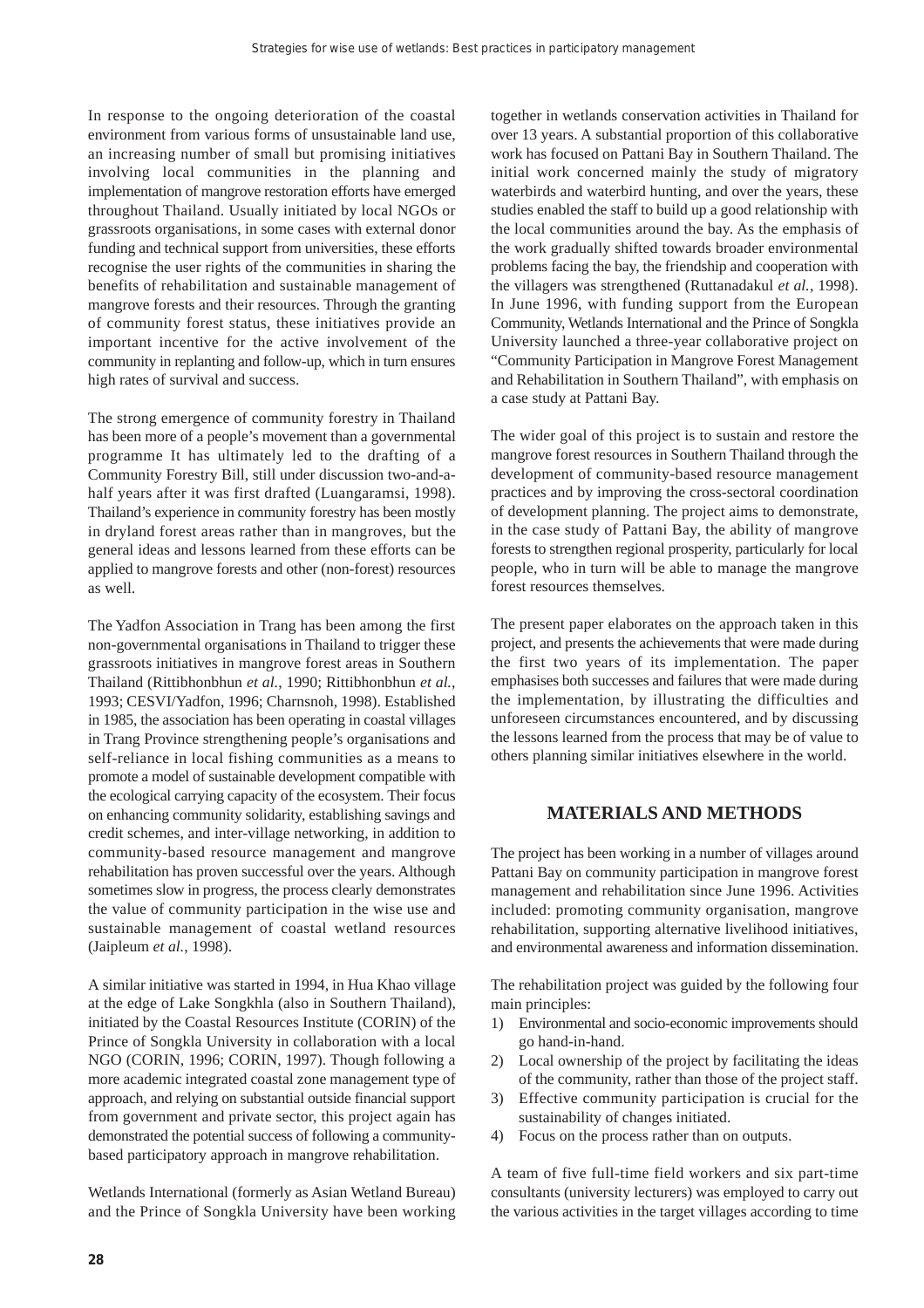schedules agreed in annual workplans. An additional team of four part-time staff and one consultant, based at the university, worked on an intensive information dissemination programme, and facilitated various training activities. Ideas, methods and tools described in the FAO Community Forestry Field Manual (Davis-Case, 1990), and discussions with staff from Yadfon Association and RECOFTC were particularly helpful in giving shape to the field approach of community participation.

The approach followed was one of learning by trial and error, based on building trust and relationships within the community members. From the start, the project involved community members, local environmental NGOs and local government offices in the planning, implementation and review of the project, thereby creating a strong sense of local ownership.

Both the management and the field team made special effort to listen to the comments, criticisms, and suggestions from individual community members, local environmental NGOs, grassroots organisations, and other institutions involved. By taking a flexible approach, the project allowed for changes in objectives, approaches and activities at any stage during the implementation. This was particularly important, as the involvement of local stakeholders in the early stages of needs assessment and project design had been far from adequate.

The project team has encouraged the local communities themselves to come up with ideas for project implementation and reserved a key role for them in the project's decision making process.

The progress and plans of the project have been reviewed and approved by a Project Steering Committee, which meets twice a year and is composed of representatives of major local governmental and non-governmental institutions and three community representatives. Detailed information about the project has been widely and frequently disseminated using various media, as an integral part of the project activity framework. The project was completed in June 1999.

#### **The Study Area: Pattani Bay**

Pattani Bay, situated along the southernmost part of Thailand's east coast along the Gulf of Thailand, is an estuarine wetland of international importance. The bay is protected on the northeast side by a sand spit 12 km long, and covers an area of 74 km<sup>2</sup>. Areas of mangrove forest, salt marsh and mudflat are found along the shores of the bay, interspersed with salt pans, shrimp ponds, and areas of small private holdings. Valuable seagrass beds occur in the northeastern section.

The bay is important in sustaining the region's fisheries production, as well as for thousands of migratory shorebirds and other wildlife. Two major rivers drain into the bay from the south (Pattani River) and the east (Yamu River). It is a shallow bay, with a maximum depth of 5 m at high tide, and

provides the resource base that supports the livelihoods of approximately 80'000 local villagers who live in 14 villages scattered in three districts around the bay.

Threats to the coastal wetlands of Pattani Bay are characteristic of most of Thailand's coastal areas, and include: reclamation for intensive shrimp aquaculture (and related conversion and pollution), major port developments (and related dredging), industrial expansion (and pollution), and destructive fishing by commercial trawling and by boats equipped with pushnets (Ruttanadakul *et al.*, 1993). Most of the project activities were concentrated in three target villages around Pattani Bay (Bang Tawa, Dato, and Tanjung Lulo), which were selected on the basis of formerly established relationships, similarity in socio- and environmental problems, and/or potential for community forest establishment.

### **RESULTS**

#### **Promoting Community Organisation**

A range of initiatives was employed with the intention to organise the local communities in the three target villages for common environmental action. These started with loose gatherings, and informal meetings and discussions in the villages, largely building on existing friendships with individual villagers, which had been established previously in the scope of earlier projects by the university.

Many of these meetings were held for reasons related to specific project activities, such as for discussing and planning the mangrove replanting or alternative livelihood activities, or as part of building the villagers' environmental awareness, but they offered opportunities to group together the community members who had an interest in the project. In the case of the discussions pertaining to alternative livelihood activities, this led to the formation of an (informal) "Alternative Livelihood Activities Committee" in Bang Tawa village in June 1998. For participation in meetings of the project management team and project steering committee, the informal groups of interested villagers had to appoint their representatives, which highlighted the need for self-organisation. The role of the villagers in these committees secured their participation in project management and decision-making.

The team further strengthened the commitment and selfconfidence of interested community members from the three target villages by facilitating their participation in peaceful demonstrations in Bangkok of the *Forum of the Poor*, and in public hearings, seminars and workshops on local and national environmental issues. The team also arranged meetings for the villagers with the Prime Minister, Pattani Governor, Royal Forest Department and Harbour Department officials to discuss environmental threats facing Pattani Bay and its fishing grounds. In addition, the project organised a oneweek study tour (attended by 21 villagers) visiting various good and bad examples of community-based coastal resource management in Malaysia and Singapore.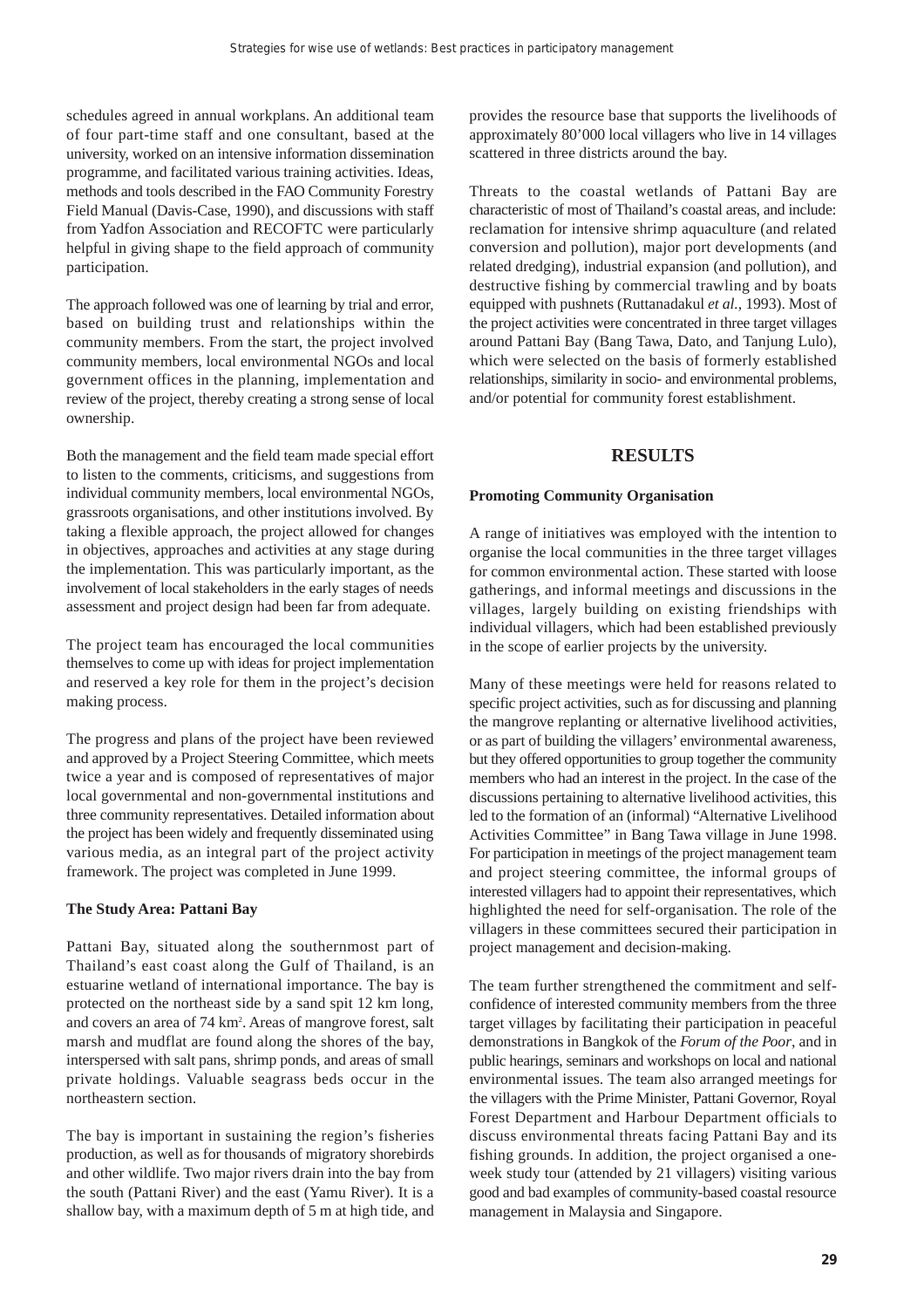Several of the project activities that were identified by the villagers themselves offered opportunities to establish more coherent groupings within the community. An operational group of 13 community members for the protection of the coastal waters was set up in Bang Tawa village to patrol up to 3 km from the shoreline against illegal destructive fishing activities by trawlers and pushnet fishermen. A village development fund that was set up with support from the project was used to purchase a boat and engine for this group. The group received recognition and support from the local government and police, and within the first few months of its existence several illegal fishermen were arrested (in close cooperation with local police officers), and punished for causing environmental destruction. Furthermore, two incomegenerating groups were set up at Tanjong Lulo village, one concentrating on a fish-feeding initiative (five members), and another forming a goat- and sheep keepers cooperative (15 members).

These substantial efforts to promote community organisation for joint environmental action and resource management yielded some success. However, overall progress on this issue was slow, and at times reversed towards disintegration of established groupings. Various factors contributed to the setbacks in community organizing. Against a background of severe national economic problems and the frequently changing political environment, conflicts within the community related to inequity, and political and religious matters also played a considerable role, sometimes further aggravated by inappropriate efforts of intervention by the project team.

The initial approach by the field team of working directly with the villagers clearly underestimated the powers and pivotal role of the existing local administrative structures and government-appointed leaders. A lack of involvement and understanding among the local administrators resulted in a lack of institutional support and poor sustainability of the project's efforts.

Although friendships with selected individual villagers established during earlier projects certainly helped to get the process of village organisation started, this did not necessarily include the key persons of the village. Failure by the largely Buddhist project team to build an understanding and win the support among key Muslim religious leaders and scholars (e.g. imam, ulaman, masjid committee, tadikaa committee) also contributed to the limited progress in community organisation. In addition, opportunities for fruitful cooperation and networking with existing grassroots organisations in the region (e.g. the Southern Thailand Small-scale Fishermen Federation) were missed, largely as a result of personality conflicts.

The project recently addressed some of these problems through training of field workers in conflict resolution techniques and gender aspects at a regional community forestry training centre (RECOFTC). In addition, a renewed and more positive attitude towards the local administration

(now involving them intensively in the implementation and evaluation of project activities), although late in the process, is gradually proving its worth.

In establishing effective participation, therefore, it is not necessary to choose sides with the influential and most powerful persons in the village, but it is crucial to make an effort to ensure they are always informed and aware of why and what the project is doing to gain their understanding, and as such, their indirect support.

### **Mangrove Rehabilitation**

Substantial achievements in mangrove rehabilitation were made in one of the three target villages, Bang Tawa. At this village, an area of approximately 80 ha of severely degraded mangroves, completely clear-felled in most of the area, was available for the community. After discussions with the regional office of the Royal Forest Department (RFD), informal approval was given for the establishment of a community forest. The formal request documents were forwarded to the RFD headquarters in Bangkok, pending the final approval of the proposed Community Forestry Bill.

Initial trials of experimental replanting by the villagers in collaboration with university staff and field workers of an area of approximately 5 ha were largely unsuccessful, with survival rates of the seedlings below 20%. Drought and grazing by goats and sheep were identified by the villagers as the primary causes of this failure.

Learning from these experiences, the project team assisted the villagers in drawing a detailed map of the area, and in designing a thorough land-use and rehabilitation plan for the Bang Tawa Community Forest site. Central to the plan was the decision to improve the tidal flooding of the site (altered by the construction of the shrimp ponds, a road, and a protective sea wall) by digging a meandering channel, for which permission was obtained from local administration and Royal Forest Department. The channel was dug with the use of a backhoe bulldozer rented from a nearby shrimp farm. Meanwhile, mangrove seedlings were grown in nurseries at the Royal Forest Department, the university, and the village for later use in large-scale replanting.

Since then, a total of nearly 30 ha have been planted with seedlings of several mangrove tree species at this community forest site. This time, strong fences were constructed around the replanted plots to keep out the grazing livestock. The establishment of a goat- and sheep-keepers cooperative, initiation of feeding trials within fenced confinements, and training of the members contributed to a better livestock management in the village, further reducing the damage by grazing.

The survival and growth of the replanted mangrove seedlings improved greatly, the best results being achieved with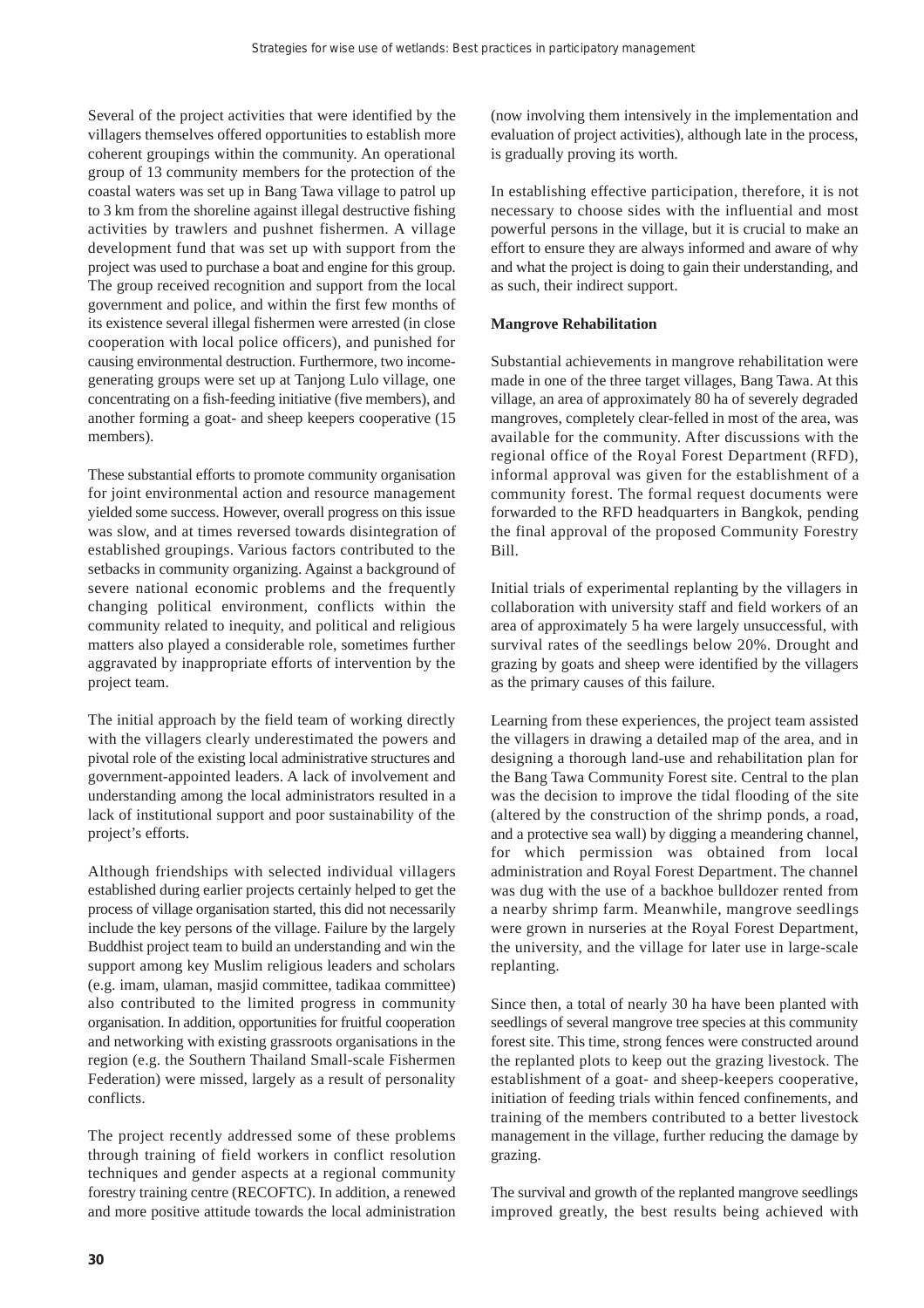*Avicennia marina* (the species most tolerant to high salinity). Some further attempts by the villagers to improve the inundation of the revegetated plots during the dry season, by the construction and use of a windmill (as used traditionally at salt pans in neighbouring villages) were not successful, and after the windmill broke down this initiative was abandoned. Despite the construction of the channel and the efforts with the windmill, most of the mangrove species other than *Avicennia* showed relatively low rates of survival and growth.

More recently, with the advice of an outside mangrove restoration expert, small-scale hydrological improvements were made to the channel and topography of the replanting site. These micro-scale corrections resulted in an improved drainage connection, allowing for increased tidal flushing by seawater, and proper drainage and run-off of rainwater to rinse out the excessive amounts of salt, which had accumulated in the soil after years of seawater evaporation at the site. These improvements are expected to reduce the soil salinity over time, and gradually lead to improved survival and growth of mangrove species other than the high-salinity tolerant *Avicennia marina*.

Besides mangroves, the villagers also replanted several hundred *Casuarina equisetifolium* trees on a nearby sandbar, and planted indigenous plants and fruit trees in small gardens near their houses.

Community participation in mangrove rehabilitation and management has been less successful in the two other villages, because the communities in these villages, plagued by a complex web of local political conflicts, have not yet reached the stage in which they were ready for environmental action and community-based resource management. Some initial trial mangrove replanting of approximately 5 ha was done at Tanjong Lulo in early 1996, but abandoned due to poor success and lack of community support. Most of the project effort in this village has focussed on other project activities (especially awareness, livelihood support, and community organizing).

In Dato village, an area of 44 ha of mangrove forest was replanted by the villagers in 1993 within the scope of a previous university project. This area was informally awarded a community forest status, but there is no plan for comanagement of the area by the villagers and the regional Royal Forest Department (RFD) office. Meanwhile nearly 7 ha of the area have been reclaimed by villagers for housing. Morale, stability and willingness to cooperate was low among the community in this village during the first two years of the project, but have improved recently. Meetings aimed at facilitating the villagers to draw up a co-management plan with the RFD are now scheduled for November 1998.

#### **Supporting Alternative Livelihood Initiatives**

Realizing the discrepancy between the outsiders' long-term interest in wetland rehabilitation and the immediate development priorities of the local communities in the target villages, the project extended its support to more general aspects of community development in addition to its environmental rehabilitation objectives. By improving existing livelihood activities and supporting alternative livelihood initiatives that promoted the community's self-reliance and quality of life, the project placed the emphasis on local benefits for the community. In this way, the project was able to capture their interest and enthusiasm for cooperating in other activities with less immediate (more indirect) benefits associated with the long-term objectives of rehabilitation and sustainable resource use.

Existing livelihood activities (e.g. fish crackers and shrimp paste production) were improved by value-adding processes (chemical-free), and by improving marketing strategies of products and commodities, by eliminating unnecessary middlemen, and expanding the markets to include other towns and cities.

The management of livestock rearing at the village level was improved by the establishment of a goat- and sheep-keepers cooperative, which, through profit-sharing, supported the training of its members in animal husbandry practices, arranged for the vaccination of their goats and sheep against diseases, and initiated feeding trials within fenced confinements.

Alternative income-generating activities included small-scale crab farming by a youth group in Dato village, village gardening (initiating household gardens of vegetables, fruits and flowers) in Bang Tawa, a cooking course on making deserts from seafood products for sale at the market to generate extra income by women, fish-feeding experiments in Tanjong Lulo, and fish-pond culture of catfish at Dato village. Several other ideas have been discussed or proposed but not yet implemented or followed up. All these initiatives were identified by the villagers themselves during meetings and discussions in the villages. A special village development fund was set up with assistance of the project to establish a sustainable source of funding through profit-sharing, and to provide incentives for the initiation of collective community development initiatives.

These alternative livelihood activities have certainly raised the interest of the communities in the project, and, to a moderate extent, raised the communities opportunities of self-reliance. More recently, as a direct spin-off from the increasing involvement of local administrators, some of the other villages around Pattani Bay (Laem Poh and Tala Kapor) – who have followed these developments with great interest – submitted their own proposals for community development initiatives for consideration for support under the project. Although these villages fell beyond the intended scope of the current project, this demonstrates the widespread potential for incorporation of community development initiatives in future environmental conservation projects.

At times, however, the project has fallen short of meeting its objectives, or the villagers' expectations from these activities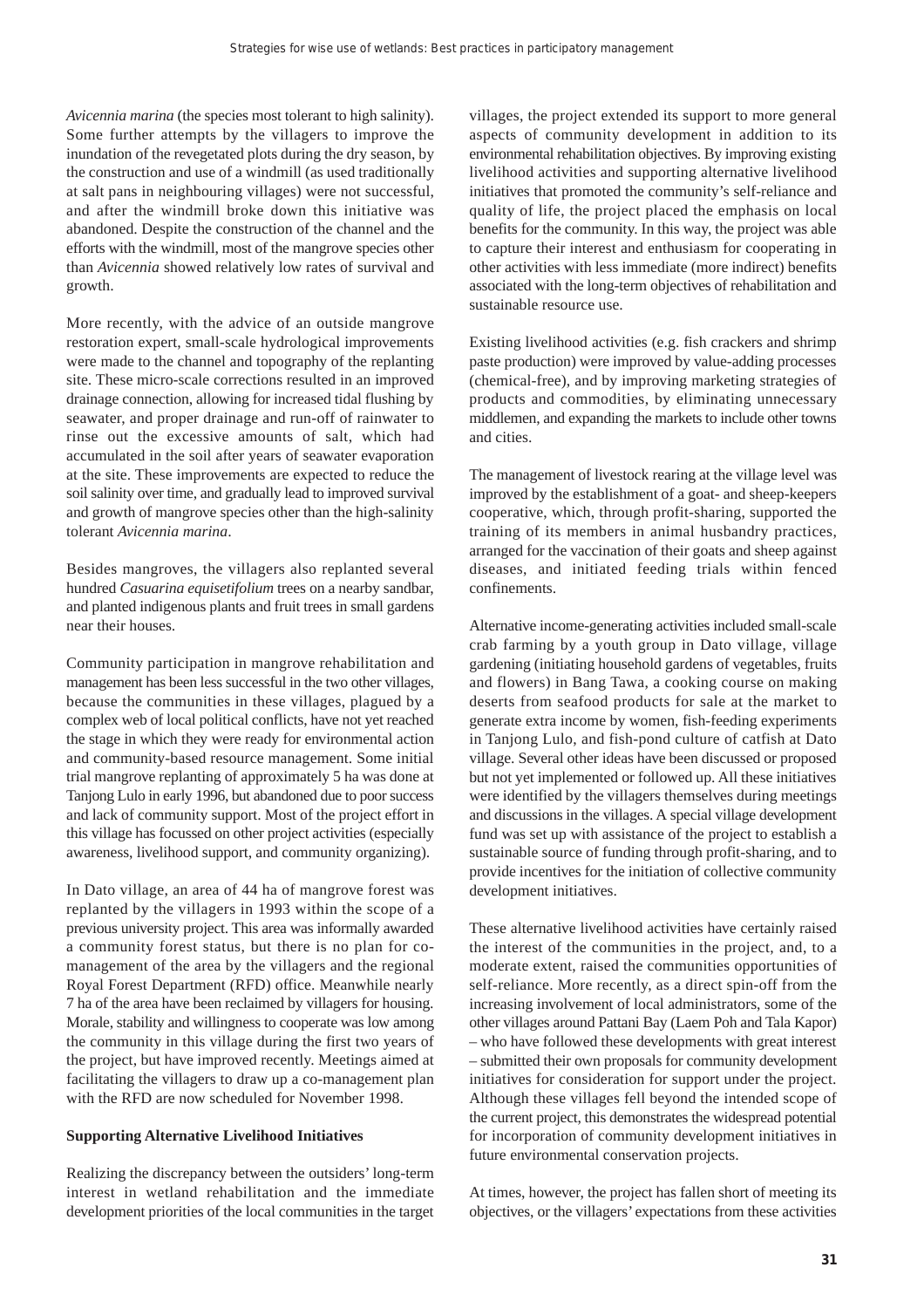and plans, as a result of which, several community members lost interest in the project or trust in the team's capabilities and promises. Early in the third and final year of the project, the project management team, field staff, and community representatives agreed to reduce the number of livelihood activities to selected priority initiatives that showed the most promise, and that were most likely to reach successful results within the remainder of the project duration. This decision has helped to give more focus to this project component, and to maintain the overall balance between community development and environmental rehabilitation in the project.

#### **Environmental Awareness and Information Dissemination**

In order to catalyse the community's interest in the long-term sustainability objectives of the rehabilitation and wise use of the coastal wetland in the wider study area, a large number of environmental awareness and educational activities were developed to run parallel to the other project activities right from the beginning. Awareness was raised through villagerto-villager exchanges of experiences in community-based coastal resource management during study tours to Malaysia/Singapore and Trang. Inventories by the villagers themselves of the natural resources around their villages, and of the fisheries activities in Pattani Bay – with the help of university students, staff of the Department of Fisheries and the National Institute of Coastal Aquaculture – also enhanced the environmental awareness of the villagers.

With help from the field team, villagers made a detailed replica model of Pattani Bay, which has been on display on numerous occasions. Furthermore, well-organised environmental entertainment shows with actors and music (*Dikir Hulu*), interpretation boards on Pattani Bay's natural resources, and production of various awareness materials in Thai language further contributed to the environmental awareness among the target communities. Hundreds of school children from around the bay participated in the mangrove and *Casuarina* replanting and monitoring activities, started an environmental campaign on village cleanliness, and featured in a special environmental edition of the popular youth TV programme *Tung Seang Tawan*. Groups of school children were taken out on field excursions to other wetland sites and to a mangrove education centre. The team also established an informal network for cooperation among schoolteachers and religious Muslim teachers, who were encouraged and assisted to incorporate environmental education into their teaching curriculum. A special teacher's education kit on mangroves is currently being prepared to assist in these efforts.

In addition to these specific awareness-raising activities, the project has been implementing a strong information dissemination component. Regular project newsletters in Thai language (11 issues to date, up to 5000 copies), local press releases, three TV documentaries, and daily radio broadcasts (400 issues to date, reaching out through network stations to 17 Thai provinces) have featured reports on progress and specific information regarding project activities, stories on

local resource use in the target villages, feed-back comments by the villagers on the project, educational information on mangroves, and regional environmental news and events. The newsletter, which also has a special children's column and a summary translation into the local Malay dialect (Yawi), has been distributed widely throughout Southern Thailand. Not only have all these awareness and information dissemination activities generated the interest and support by the communities to participate in the mangrove rehabilitation and other project activities, but they are also expected to contribute to the prevention of further degradation of the mangroves and other coastal resources in Pattani Bay and beyond.

### **DISCUSSION**

The efforts of this project to establish local community involvement in coastal wetland management and rehabilitation in Pattani Bay have not been totally successful, nor have they been a complete failure. Not surprisingly, the project took off with a whole range of different expectations among the participating groups and institutions involved, some of which were unrealistic, or were incompatible with each other.

Over time, however, awareness and understanding have grown, leading to more realistic and compatible attitudes and expectations. It is important to realise that the kind of work presented in this paper is a process of learning by doing – where it is crucial to share with others working in the same field, experiences of both successes and failures (Claridge and O'Callaghan, 1997). There is no single correct way to establish effective local community involvement in coastal wetland resource management. The approach followed in the current project was tailored to the prevailing ecological and socio-economic situation at Pattani Bay, and to the capabilities of the project team members, and to those of participating communities and other stakeholders. It would therefore be an over-simplification to regard the present project as the replication of a model approach established earlier by Yadfon Association in their work in Trang Province.

The emphasis on the process rather than the outputs of the project undoubtedly has its merits, and is expected to contribute to a longer-lasting, sustainable change in attitudes towards the management and wise use of the rehabilitated mangroves at the target villages in Pattani Bay. At the same time, however, the lack of clear and measurable indicators of progress has contributed to some degree of uncertainty, scepticism, and even opposition among the target communities, government officers and academic staff.

The project has taken a flexible and open approach, putting considerable effort into the creation of a strong sense of local ownership of the process and allowing them to play a major role in the planning and decision-making of the project. This has demonstrated clearly to the community that their knowledge, concerns, and ideas are taken seriously, thus strengthening their trust in the participatory process. At the same time, however, this has led to diffusion of the project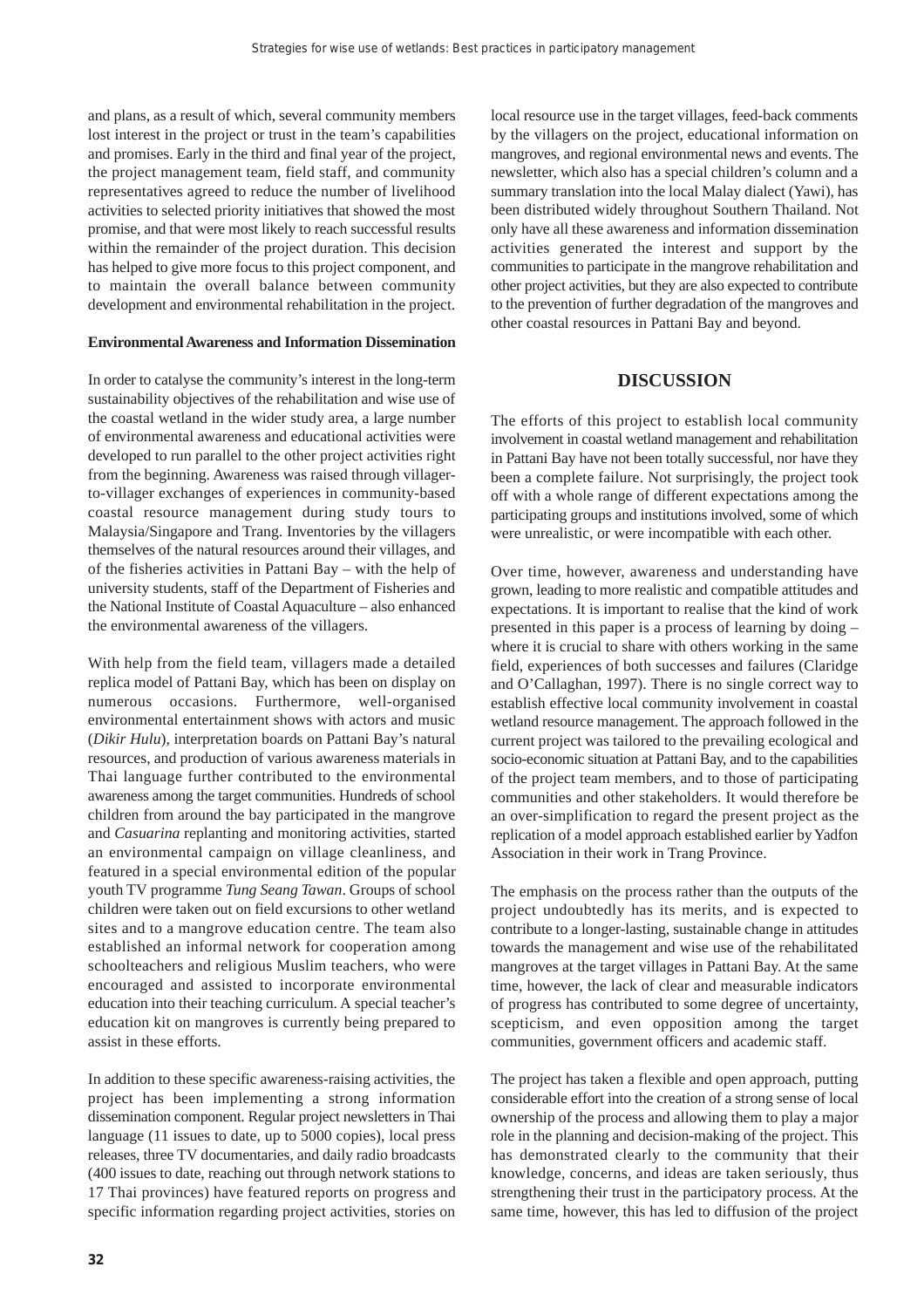objectives, with a lack of clarity on priorities, and a gradual shift in preference towards activities of immediate benefits rather than to broader long-term solutions to the problems. The project has placed perhaps too great an emphasis on the local community (in awareness building, education, participation and management), resulting in a lack of understanding, involvement and commitment from other stakeholders, such as the regional government institutions and the local administration. This is characteristic of the general lack of mutual trust between local environmental NGO workers, and government officials in Thailand.

However, as stated by Claridge and O'Callaghan (1997), user communities managing resources in isolation are unlikely to be able to solve problems that originate outside the community. The project has recognised this, and is currently placing great emphasis on the full incorporation of local administration staff in the project process. The importance of involving local government units in community-based mangrove rehabilitation programmes was also stressed by Primavera and Agbayani (1997), who reviewed four model approaches used in the Philippines.

The general principle of people's participation in governance, resource management, and development planning has been fully recognised in the new revised Constitution of Thailand, adopted in May 1998. There still are, however, major cultural barriers to effective grass-roots participation in the strongly stratified, hierarchical Thai society. Though the concept of participation is generally understood and given lip service support among government officials, whole-hearted acceptance of – and genuine commitment to – community involvement as a basic element of their management approach is rare. However, not all the blame can be placed on the government, as many communities (including in the study area) as well as some of the NGOs that support them, appear sceptical and reluctant to accept government institutions as partners in co-management. Involvement of government agencies in project steering committees and ceremonial replanting events alone, however, will not suffice.

In the present case study, external assistance to the local communities in the development of their capacity to participate effectively in resource rehabilitation and management has come in three different ways. Besides the financial assistance from the European Union, and the technical advice, administration and coordination by senior Wetlands International (WI) staff, the project staff from WI and the Prince of Songkla University have played a crucial facilitation role of support to the communities. They have been an ongoing source of independent advice, ideas, and expertise for developing community involvement in wetland resource management.

The project team has also contributed by acting as intermediate between the government and the local community, by regularly reviewing achievements, and documenting the experiences of the project.

Weaknesses in the facilitation process include:

- the reluctance of academic staff to effectively incorporate the lessons learned from other similar initiatives documented elsewhere in the world
- poor cooperation with some local environmental NGOs and with a network of small-scale fishermen (largely due to personality conflicts and an atmosphere of competitiveness), and
- difficulties in overcoming the wide gaps in expectations and working style between the different stakeholders in the project (from EU via WI, government, and university to villager).

The pace of progress as experienced in the present project has been slower than initially anticipated by the participating institutions and the funding agency. It has become clear that building trust and achieving effective participation takes a considerable amount of time, patience, and flexibility.

One of the key lessons to date is the importance of facilitation, rather than implementation, for the role of the project team. The establishment of sustainable and meaningful community involvement in coastal resource rehabilitation and management cannot be achieved through a single project, which is – inevitably – restricted in scope and area, and which has a limited timeframe and deadlines (Claridge and O'Callaghan, 1997). Rather, effective community participation in environmental and socio-economic rehabilitation and management is a long-term process that can only be achieved through large-scale programmes with an incremental approach. A project, such as the one described in this paper, should be seen as part of a step-by-step process leading in the direction of improvement. Follow-up and continuation of some form of external support is therefore crucial to avoid the gradual collapse of the positive impacts achieved by the project within such a short time.

The building of confidence and understanding within the community may have been time-consuming, and it did hamper immediately measurable progress in mangrove restoration. This investment, however, is expected to pay off in the long term, because it has built a strong sense of ownership and commitment within the community, and therefore increases the chances of the long-term sustainability of the rehabilitation. This was demonstrated clearly by the work of Yadfon Association in Trang Province (Southern Thailand), where 512 ha of mangrove forest that was replanted by the villagers is now successfully managed as community forest (Jaipleum *et al*. 1998). The sustainability of the work by Yadfon Association has been achieved by a process of gradual expansion of their approach over the 13 years of programme operation from a few villages at the start, to 17 villages in the late 80s, and to over 30 villages by the late 90s. The scope of their work also expanded to include more general aspects of coastal resource management, rural community development and sustainable fisheries. Perhaps the best proof of the sustainability of their work is the fact that the villagers themselves are currently promoting the concept of community capacity building for self-reliance and wise use of coastal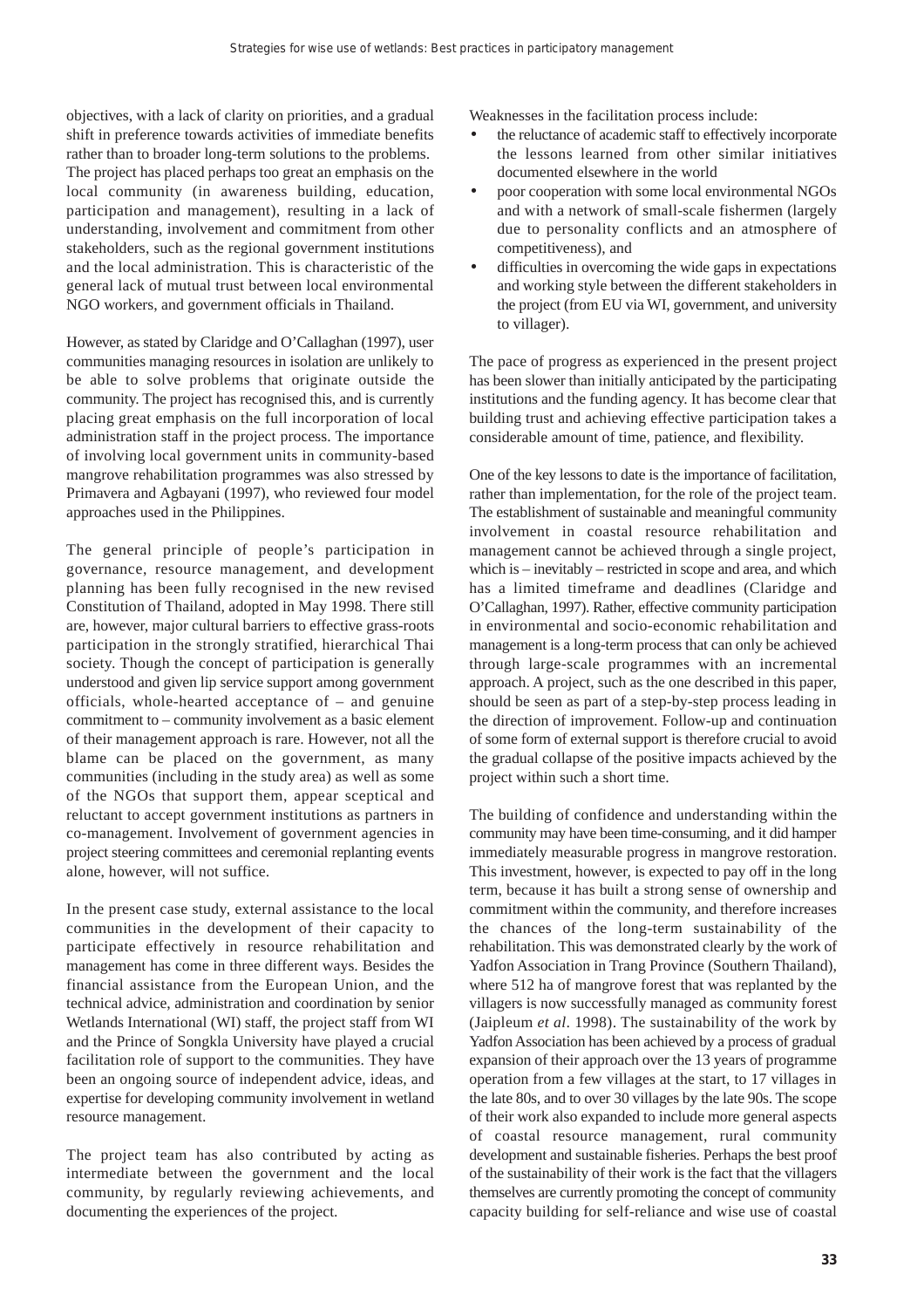resources to other villages in Trang Province, essentially without any substantial involvement of Yadfon staff.

The recent changes in Thailand's Constitution and the proposed Community Forestry Bill (currently under discussion in Parliament) provide further indirect policy support to the sustainability of these and similar initiatives, and are indicative of a growing recognition of the need for people's participation in managing wise use of natural resources in Thailand.

## **ACKNOWLEDGEMENTS**

The authors would like to thank Nukul Ratanadakul, Lamai Manakarn, Dr. Naiyana Srichai, Kua Trakulkumjai, Somsak Laochareonsuk, Somporn Chantadej, Natakarn Muensanit, Mahama Sasalee Leawi, Yusoh Tohman, Mahrudin Yaring, Jaded Siribongrong, Tuedaniya Mueringin, Rosida Pusuk, Zaina Samawee, Naimah Dollah, Sakirah Jaena and Asra Ratkarun for their valuable contributions in the work at Pattani Bay, and for providing detailed information for this paper. Dr. Prasert Chitapong and Dr. Chatchai Ratanachai of the Prince of Songkla University are acknowledged for their support in supervision and coordination of the project. We also thank Marcel Silvius, Bernard O'Callaghan, Mike Ounsted, Navid Anwar, John Howes, Khadijah Ahmad, Faizal Parish and Joost van der Ven and others at Wetlands International in Kuala Lumpur, and Nuantip Mahamongkol, Duangporn Vongsukont and Asae Sayaka at the Wetlands International - Thailand Programme office for their support and assistance. Valuable contributions for this paper were derived from discussions with Pisit Charnsnoh, Jim Enright, Caroline Ochieng, Aziz Samoh, Colin Field and Robin Lewis III. The results achieved in the project and described in this paper would not have been possible without the financial assistance provided by the European Union under the Tropical Forest Budget (Grant No. THA/B7-5041/I/95/027). We dedicate this paper to the villagers of Bang Tawa, Dato and Tanjong Lulo.

### **REFERENCES**

CESVI/Yadfon. 1996. Sustainable development of small scale fisherfolk communities on the Andaman Sea coast of Thailand and support to the local NGO Yadfon Association. Interim Project Review, draft technical report (project 216/EU), November 1996. 42 pp.

Charnsnoh, P., 1998. Saviours of the Sea. Thai Development Support Committee (TDSC), CUSO and DCF, Bangkok. 64 pp.

Claridge, G.F. and B. O'Callaghan (Eds.), 1997. *Community Involvement in Wetland Management: Lessons from the Field.* Incorporating the Proceedings of Workshop 3: Wetlands, Local People and Development, of the International Conference on Wetlands and Development held in Kuala Lumpur, Malaysia, 9-13 October 1995. Wetlands International, Kuala Lumpur, 278 pp.

CORIN, 1996. Mangrove Rehabilitation and Development in Target Areas of Songkhla and Pattani Provinces. Work in Progress - Project Overview. Coastal Resources Institute, Prince of Songkla University, Hat Yai. 19 pp.

CORIN, 1997. Mangrove Rehabilitation and Development in Target Areas of Songkhla and Pattani Province. A Summary Report. Coastal Resources Institute, Prince of Songkla University, Hat Yai. 7 pp.

Davis-Case, D.J., 1990. *The Community's Toolbox. The Idea, Methods and Tools for Participatory Assessment, Monitoring and Evaluation in Community Forestry.* Community Forestry Field Manual 2, FAO, Rome, 146 pp.

Erftemeijer, P.L.A. and A. Sayaka (Eds.), 1998. Towards Better Mangrove Management in Southern Thailand. Summary Report of Two Workshops on Mangrove Forest Management in Southern Thailand, 29-30 September and 27 November 1997, Hat Yai, Thailand. Wetlands International - Thailand Programme/PSU, Publication No. 4, 48 pp.

Field, C.D. (Ed.), 1996. *Restoration of Mangrove Ecosystems.* International Society for Mangrove Ecosystems, Okinawa, Japan. 250 pp.

ITTO, 1994. Proceedings of the Workshop on ITTO Project "Development and Dissemination of Re-afforestation Techniques of Mangrove Forests". 18-20 April 1994, Bangkok, Thailand. ITTO, JAM, Thai NATMANCOM/NRCT. 216 pp.

Jaipleum, N., A. Jaipleum and P. Thongpan, 1998. Second-Year Monitoring and Evaluation Report (1997-1998) on Sustainable Development of Small Scale Fisherfolk on the Andaman Sea Coast of Thailand. Technical Report. Rajamangala Institute of Technology and YadFon Association, March 1998. 16 pp.

Luangaramsi, P., 1998. Reconstructing nature: the community forest movement and its challenge to forest management in Thailand. *In:* Victor, M., Lang, C. and J. Bornemeier (Eds.), 1998: *Community Forestry at a Crossroads: Reflections and Future Directions in the Development of Community Forestry.* Proceedings of an International Seminar, Bangkok, Thailand, 17-19 July 1997. RECOFTC Report No. 16, pp. 45-55.

OEPP, 1997. Policy and Prospective Plan for Enhancement and Conservation of National Environmental Quality, 1997- 2016. Office of Environmental Policy and Planning (OEPP); Ministry of Science, Technology and Environment. Bangkok, Thailand, 92 pp.

Platong, J. (Chulek), 1998. *Status of Mangrove Forests in Southern Thailand.* Wetlands International - Thailand Programme/PSU, Publication No. 5, 128 pp.

Platong, J. (Chulek) and N. Sitthirach, 1997. *Traditional and Current Uses of Mangrove Forests in Southern Thailand.*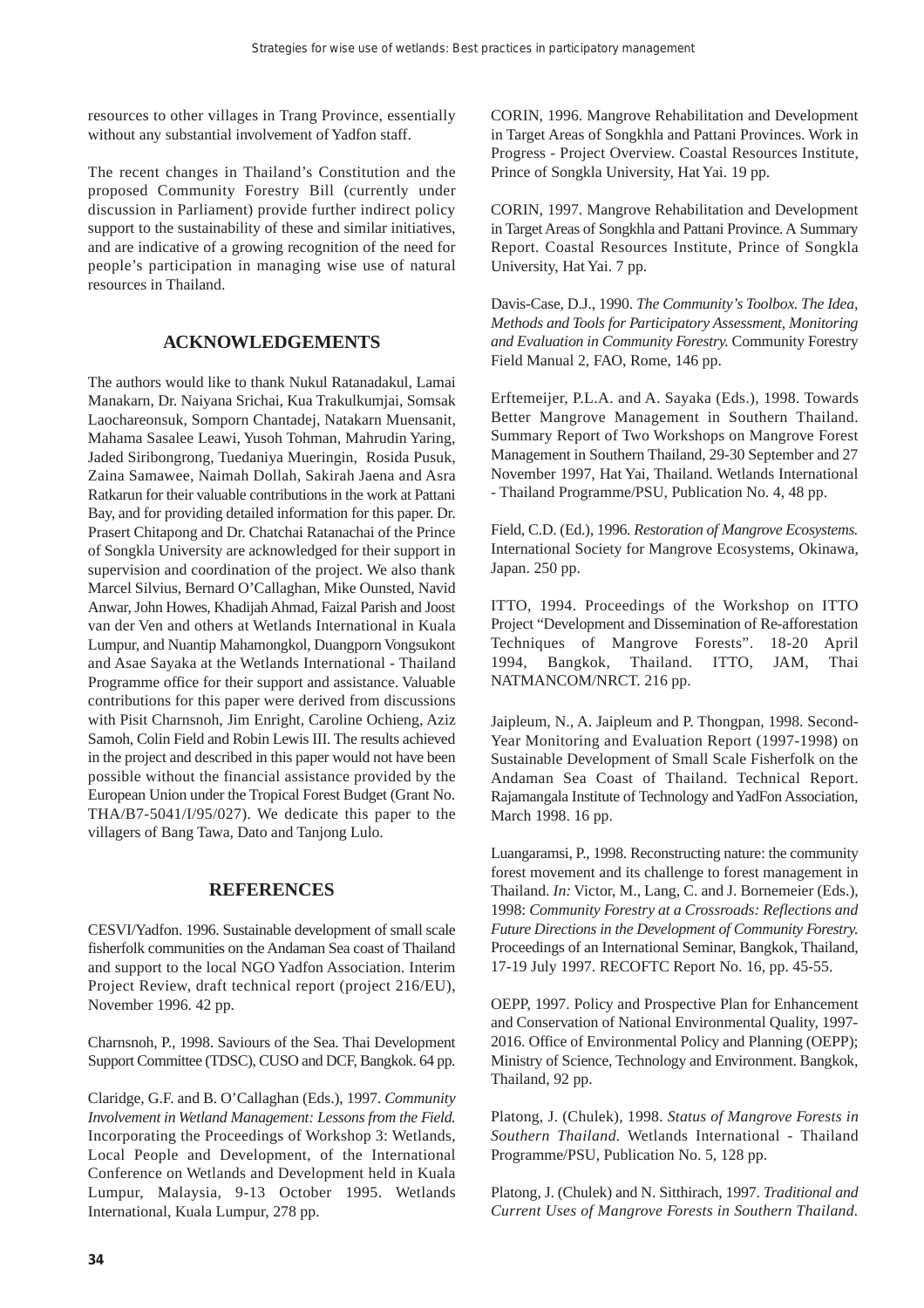Wetlands International - Thailand Programme/PSU, Publication No. 3, 91 pp.

PMBC, 1998. International Workshop on the Rehabilitation of Coastal Degraded Systems. Phuket, Thailand, 19-24 January 1998. Book of Abstracts. Phuket Marine Biological Center (PMBC), Phuket, 56 pp.

Primavera, J.H., and R.F. Agbayani, 1997. Comparative strategies in community-based mangrove rehabilitation programmes in the Philippines. *In:* P.N. Hong *et al.* (Eds.), 1997. *Community Participation in Conservation, Sustainable Use and Rehabilitation of Mangroves in Southeast Asia*; Proceedings of the ECOTONE V, 8-12 January 1996, Ho Chi Minh City, Vietnam. pp. 229-243.

Rittibhonbhun, N., P. Chansanoh, S. Tongrak and R. Suwannatchote, 1990. Management of Mangrove by Village Organization: A Case Study from Trang Province, Southern Thailand. Research Report, November 1990 (Supported by UNCRD/RES/555/90), 42 pp.

Rittibhonbhun, N., P. Chansanoh, S. Tongrak and R. Suwannatchote, 1993. Community-based mangrove rehabilitation and management: a case study in Sikao District, Trang Province, Southern Thailand. Regional Development Dialogue 14 (1): 111-124.

Ruttanadakul, N., S. Chuntadesh and N. Srichai, 1993. Development and conservation issues affecting Pattani Bay, Southern Thailand. Wallaceana 70: 13-90.

Ruttanadakul, N., L. Manakarn, N. Srichai, S. Chuntadej and S. Laochareonsuk, 1998. Community participation in mangrove forest management and rehabilitation around Pattani Bay, Southern Thailand: solutions towards sustainable resource utilization and lessons from the field. Paper presented at the Conference on Asian Wetlands, Indian Environmental Society, New Delhi & Bharatpur, India, 29-31 January 1998 (unpublished).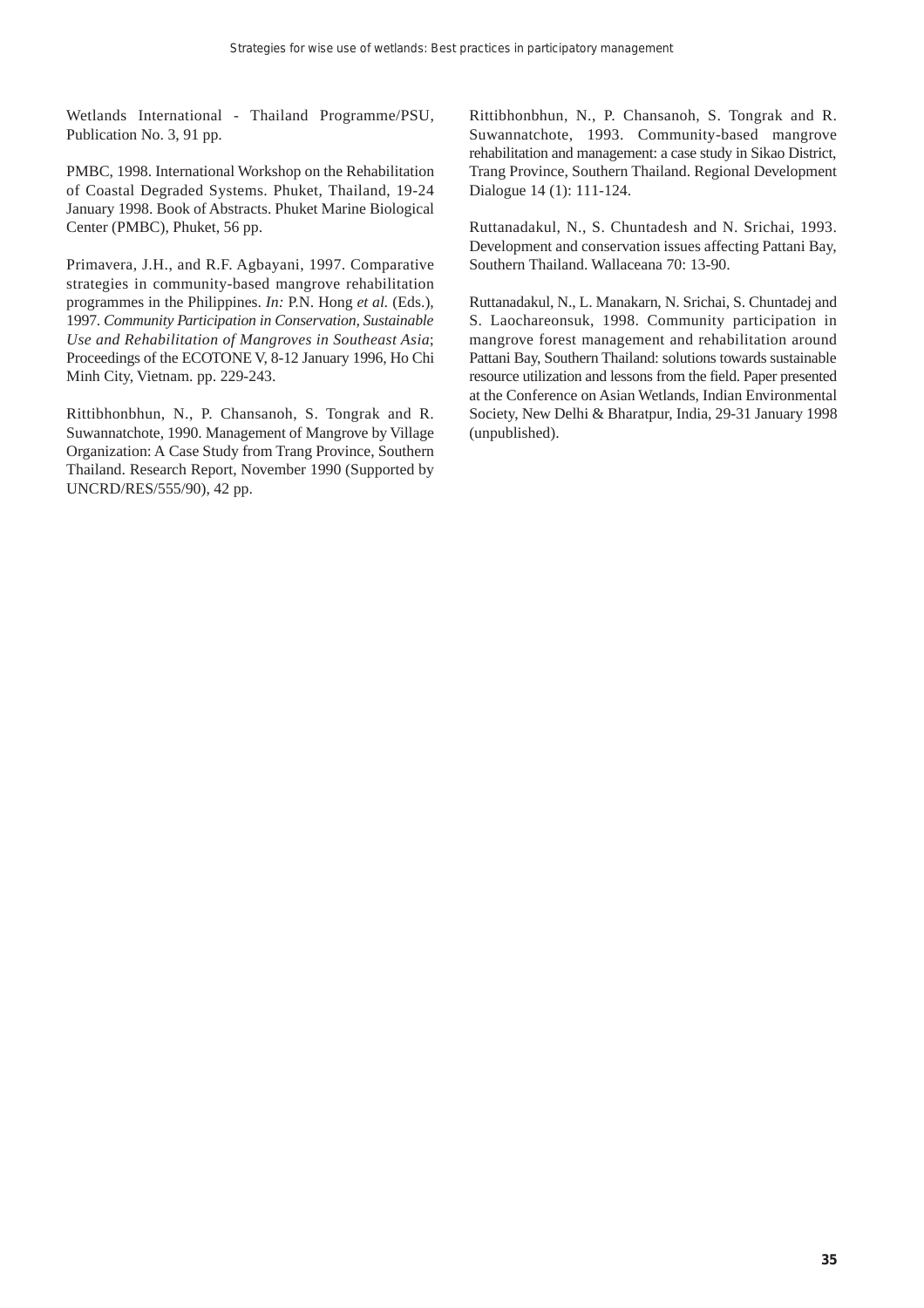Strategies for wise use of wetlands: Best practices in participatory management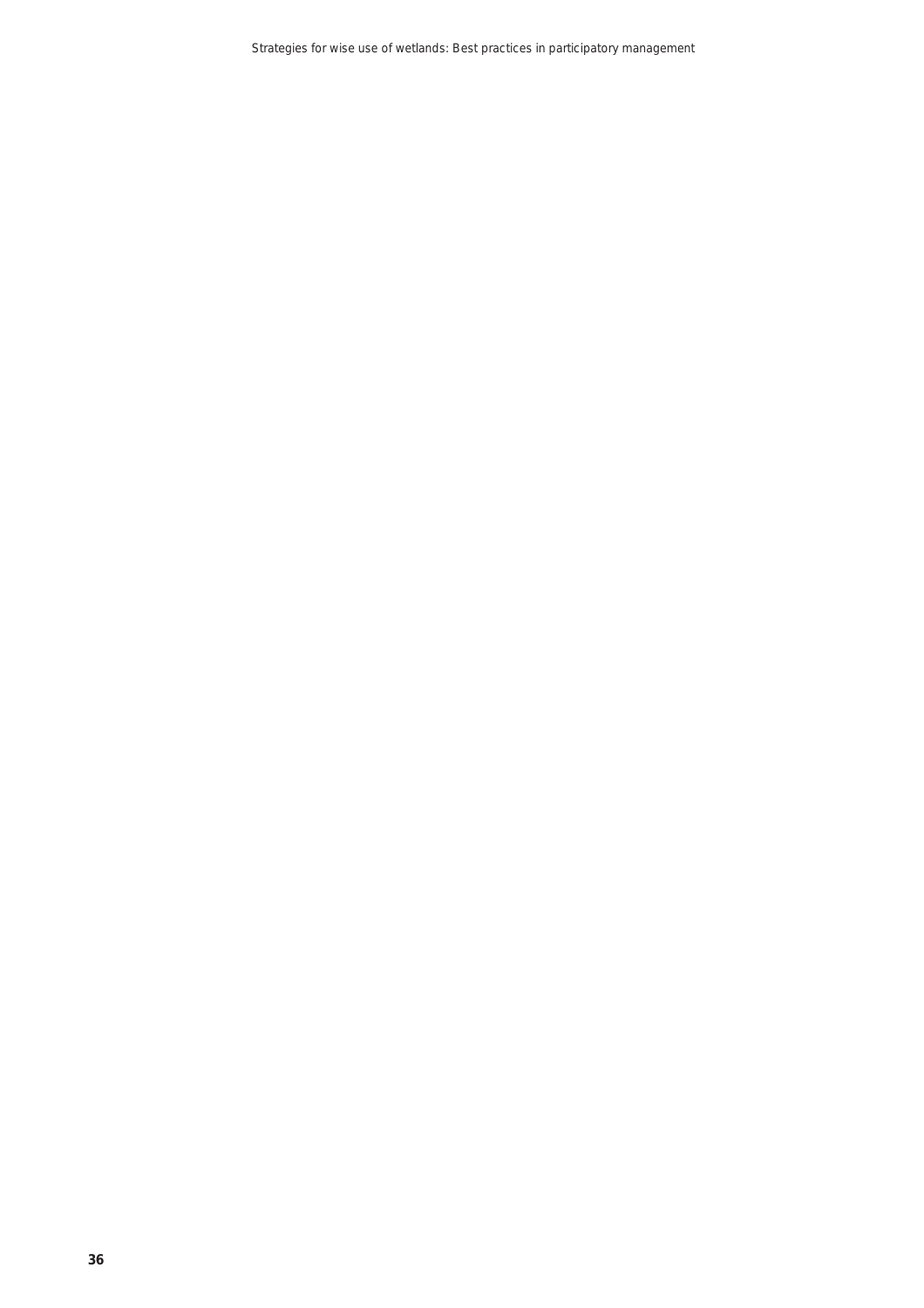# **CO-MANAGING THE BANGWEULU FISHERY**

## **J.B. TIL1 and M.G. BANDA2**

1: (SNV - Netherlands Development Organisation), P.O. Box 720047, Samfya, Zambia 2: (Ministry of Agriculture Food and Fisheries, Dept. of Field Services, Fisheries Extension), P.O. Box 720047, Samfya, Zambia

KEYWORDS: fisheries co-management, Bangweulu, Zambia, case study

### **ABSTRACT**

The Bangweulu fishery, situated in north-eastern Zambia, covers an area of about 7'500 km2 . It consists of five large lakes and a number of smaller ones, together with a vast floodplain system of about 5'000 km2 . The fishery contributes about 10,000 metric tons, or approximately 20%, of the total national fish production. Starting in 1996, the Department of Fisheries realised that involving relevant stakeholders would be necessary for successful management of the fishery, and – together with other stakeholders – put into motion a process to develop fisheries co-management. A series of Participatory Rural Appraisals were carried out, and the concept of co-management is now understood and supported by many.

This paper addresses the problems that have been encountered in developing fisheries co-management in the context of the Bangweulu, i.e.: the essentially political character of comanagement, opposed ethnic interests, undemocratic decisionmaking processes, reluctance of the local government to decentralise some of their powers, limited capacity in the Department of Fisheries in both training and funding, the organisational capacity of many of the stakeholders, the limited economic alternatives, and the difficulty of women to participate.

An important lesson from initial work in the Bangweulu is that in this complex context, the development of fisheries comanagement must be a gradual process for which tangible results must not be expected too soon. Initial developments, however, give reason for optimism.

### **INTRODUCTION**

The Bangweulu is a large swampy area with a few lakes. The area is fed mainly through the Chambeshi from the southeast, and drained by the Luapula River in a southwesterly direction, on to Lake Mweru in the North. The Bangweulu supports a swamp fishery, and a lake fishery of lesser importance. Soils in and around the area are generally acidic and sandy, and therefore unfit for large-scale agricultural production. Annual fish production stands at approximately 10-15 tons (about 20% of the nation's fish production), and – although the size of fish caught has declined and catch composition has changed

– fish production has remained remarkably stable over the years (Ticheler *et al*., 1996).

The population using the resources belong to different Bemba speaking ethnic groups. The Unga and the Twa people from the swamps can be considered full-time fishers. The others, notably Kabende, N'gumbo, Ushi and Bisa, have their homes on the mainland where they practice agriculture from October/November to March/April. However, outside the agricultural season most are involved in fishing, either near their homesteads on the lakes, or in the swamps, to which whole families, including women and children, migrate on a seasonal basis. This seasonal migration to the swamps has been increasing over the last decades, to the point where now during much of the year the autochthonous swamp population is outnumbered by migrant fishers.

The fishery is highly artisanal in the sense that it is characterised by extensive small-scale fishing from dugout canoes. Although fishing licenses are officially required and issued through the Department of Fisheries in Samfya, few of the fishers bother to get one. As there is no traditional access regulation mechanism in place either, the Bangweulu is *de facto* an open access fishery.

Commercial fishing in the Bangweulu is done predominantly by men. Women fish at a subsistence level using baskets, fishing hooks and mosquito nets. Women are also heavily involved in fish processing, fish marketing, and farming. According to estimates, more than 90% of the catch is processed, either through sun drying or smoking. Fish marketing is not centralised. The usual practice is that fish traders, most of whom are women, enter the swamps with goods and foodstuffs to barter for bundles of dried fish. Thereafter these bundles are put on transport for sale in urban centres in the Copperbelt and elsewhere. The population in the swamps is heavily dependent on this barter trade system for essential commodities such as firewood and staple foods.

For every kilogram of fresh or dried fish leaving the fishery, a levy is due to the District Council. As the Council has not ploughed back any of this money for district development, there is massive unwillingness to pay the levy and widespread smuggling of fish. It is estimated that more than 80% of all fish caught does not pass the Council's checkpoints.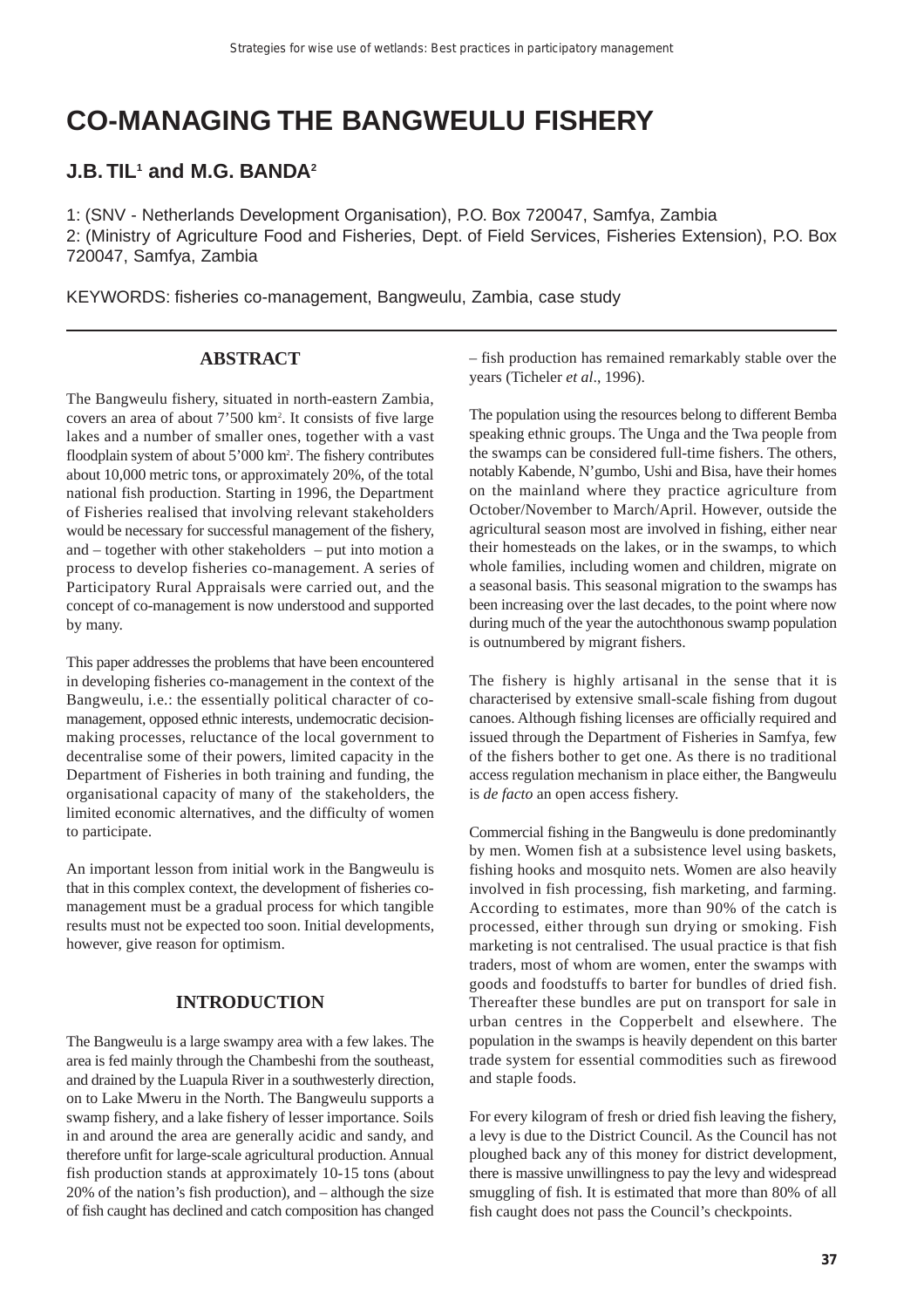In the early sixties the lake fishery came under severe pressure due to the introduction of commercial gill net fishing. Catch per Unit Effort (CpUE) decreased from 9.1 kg in 1961 to 1.9 kg in 1968 at similar levels of production (Evans, 1978). Since then, the fishery has hardly picked up. In 1992, the Department of Fisheries estimated CpUE at 2.1 kg (Ticheler and Chanda, 1992). CpUE for the swamp fishery has remained more or less stable over recent years at around 3.5 kg. According to Ticheler *et al.* (1996) this fishery is not biologically overfished, but can not sustain any more pressure.

Under the present Fisheries Act (Government of the Republic of Zambia, 1974), the Department of Fisheries is solely responsible for the management of fishery resources. However, the only (more or less) effective management measure it has put in place is the annual fishing closure from 1 December to 1 March, when the majority of fish species migrate for breeding. This measure, however, is greatly disliked by the fishing population because it paralyses the barter trade system at a time of food shortages, thus leading to near starvation. A telling illustration of the ineffectiveness of (official) fisheries management is the fact that the huge majority – some say more than 90% – of the fishing gear that is used is illegal; in addition, hardly any fishers are in possession of the required fishing licence.

The recognition of the ineffectiveness of the management system has made the Department change its approach. It came to realise that the only way forward would be a management system in which all stakeholders share the management responsibilities and authority, i.e., a system of fisheries co-management. The new course was begun in 1996, when SNV - Netherlands Development Organisation provided a co-management support project to the Department of Fisheries in Samfya.

## **CHALLENGES IN DEVELOPING CO-MANAGEMENT**

Due to the history of top-down law enforcement, resulting in the highly disliked fishing ban and the regular harassment of fishers, the Department of Fisheries was typically seen as an enemy. As a first step to build a relationship of mutual respect and trust, a series of Participatory Rural Appraisal (PRA) and Rapid Rural Appraisal (RRA) field visits were organised (Dept. of Fisheries, 1997). The purpose was to enter into fruitful dialogue with the fishing community and other stakeholders, to learn about their way of life, to understand their problems, to spread information about the new approach the Department had embarked upon, and to learn about people's views and perceptions. At the same time these appraisals served as a feasibility study from which a number of bottlenecks and lessons surfaced.

#### **Reluctance of the Samfya District Council to decentralise authority and responsibility**

We felt that the Councils are very important stakeholders, and should by all means be involved in any proposed comanagement arrangement. A substantial part of the levies that the Council does not manage to obtain could in fact be collected at the community level. The extra funds thus raised could be shared amongst stakeholders and used to sustain the co-management system, particularly as a means to compensate for short-term losses that may occur in the initial stages.

Unfortunately the Samfya District Council told us straightforwardly that, as far as they were concerned, fisheries co-management was a non-starter. We realised, however, that the position they took was circumstantial, and it could change if a new Council were in place, and efforts were taken to convince them.

#### **Lack of capacity within government institutions**

It became apparent that the staff of the Department was not well equipped to cope with their new role as a process facilitator and equal stakeholder, instead of law-enforcer. A period of almost one year in this new capacity was too short to change the way of enforcing the 1996-1997 fishing ban, i.e., to manage the fishery in a spirit of togetherness. The following reasons, amongst others, were cited:

- Staff felt insecure about new tasks in which they had no experience, and they easily tended to fall back into their old roles.
- 2. Fishers found it difficult to understand that the same person who confiscated their nets and catches yesterday, behaved in a supportive and understanding way today. The new role didn't lead to any immediate results, and was looked upon with suspicion.
- 3. The Department did not immediately embrace the concept of co-management wholeheartedly. Many officers needed more time to fully externalise the old top-down confrontational approach, and did not see the benefits of shared management responsibility, and decentralised decision making.

In addition, we did not receive the back up we would have liked. The head office in Chilanga did not seem to fully understand the concept of co-management, which they considered synonymous with the example from Kariba. We studied the co-management approach in Kariba in 1997, and came to the conclusion that in many respects it would be far from ideal as a model for the Bangweulu. First, in Kariba almost all fishers were aliens, and as such could be controlled fairly easily; the resettlement scheme that was executed in Kariba would be unthinkable in Bangweulu. Second, it seemed that the co-management arrangements were particularly beneficial for the large-scale commercial fishers, and did not sufficiently honour the interests of the smallscale fishers. Third, the Kariba project seemed to rely quite heavily on the traditional chiefs – a situation we think should be avoided in the Bangweulu area. Fourth, we wanted our co-management arrangement in Bangweulu to be less centrist and more participatory. On the other hand, we welcomed the idea of Village Management Committees and Zonal Committees, and noted the advantages of receiving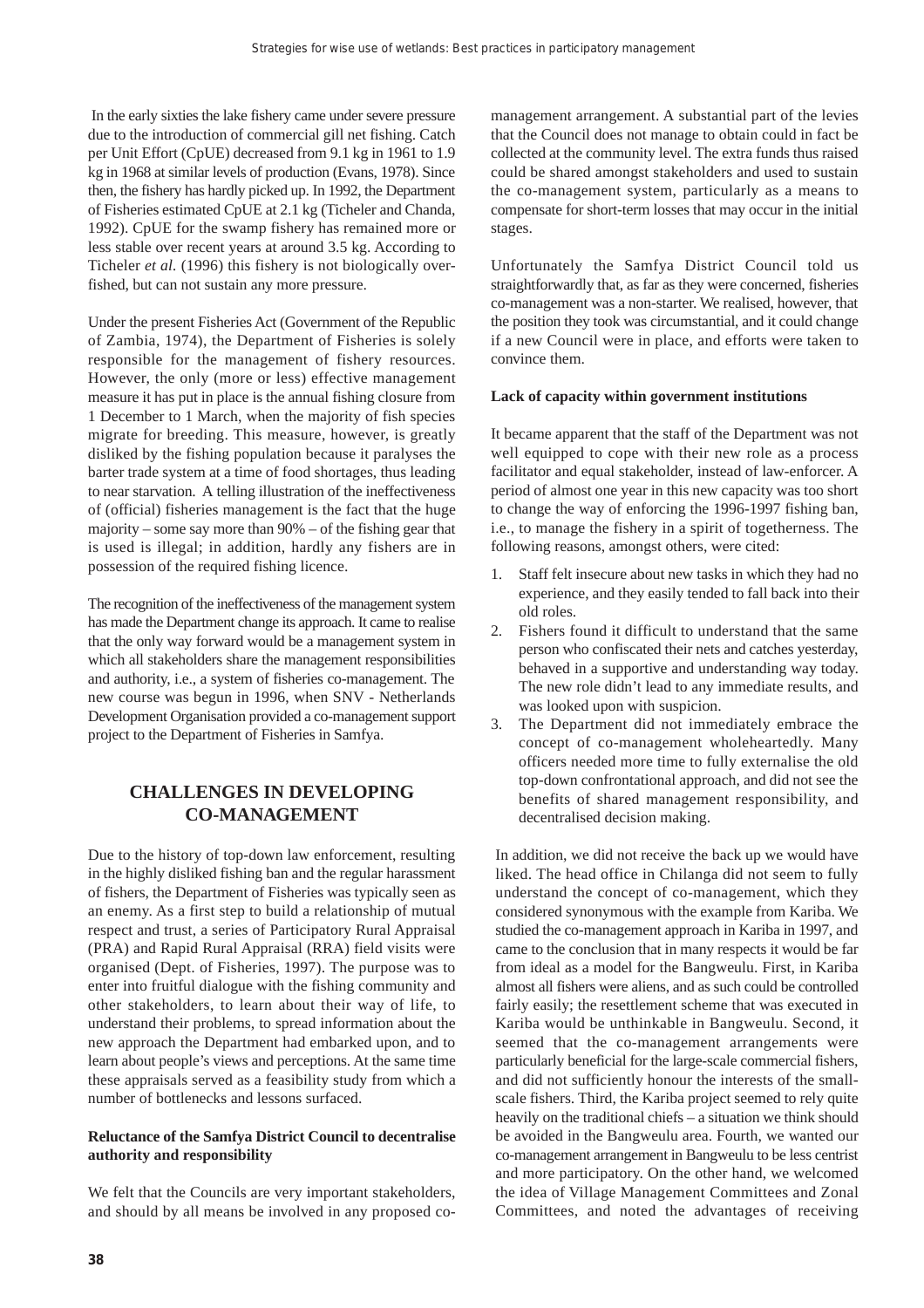substantial funding, in the case of Kariba through the Southern African Development Community (SADC).

#### **Lack of structures**

Most fishers, but also other stakeholders such as processors, traders and transporters, were barely organ**ise**d. Associations and co-operatives, which had existed under the previous United National Independence Party (UNIP) government, generally collapsed, mostly because they lacked a sense of ownership, which often led to irresponsible financial management. Moreover, most of the stakeholders operate in small independent units. Fishing, for example, is done in autonomous units of no more than five people, and solidarity does not generally reach beyond that level, where relations are often character**ise**d by outspoken mistrust, jealousy and suspicion.

On the other hand the traditional political structures seem somehow to be operating in bringing people together, although the Zambian State and Christianity have heavily eroded the powers the chiefs enjoyed in the past. Also, church organisations do not restrict themselves to religious matters only, but constitute important socio-economic binding forces. For example, church groups supply agricultural labour to women farmers in the swamps, when the men have gone out for fishing.

#### **Area to cover too big**

We came to understand that – given the available financial and human resources – it would be impossible to effectively bring about any co-management arrangement at the scale of the whole fishery. A huge part of the area consists of swamps that are hardly penetrable during much of the year, when channels are choked and one has to paddle long distances to get through. Moreover, the fishing population is not concentrated, but scattered over many communities and fishing camps.

#### **Co-management did not enjoy high priority**

Although fishing has very strong cultural roots in the area, and fishers feel responsible for the custody of the fishery and possess extensive knowledge on many elements of the fishery, most did not perceive fisheries management as an urgent need. Fishers were convinced that the fish stocks would remain intact despite high fishing pressure, and were in fact "God given". Declining catches were usually attributed to the increased number of fishers, and less so to declining stocks.

Nevertheless, some fishers definitely real**ise**d the need for sustainable fisheries management. Most of these expressed the wish to play a major role, sometimes to the extent that they wanted the government to completely hand over the responsibility for management to them. Others believed that fisheries management would never work without strong external control, and wanted government to assume that role.

#### **Ethnic division and conflict**

The seasonal migration of fishers from the mainland to the swamps was identified as a major problem. The migrants, who belong to different ethnic groups, were accused of taking the best fishing grounds, making use of bad fishing methods, and lacking respect for traditional customs and beliefs. On the other hand migrant fishers indicated that they would not like to work together with the Unga people, who they consider to be backward and primitive. Thus the real issue –competition over a scarce resource – was wrapped in ethnic terms, which is a potentially volatile situation that needs to be handled with great care and tact. It is clearly quite a task to bring about co-management in such an atmosphere of discord.

#### **Co-management and democracy**

Co-management should be democratic, and each and every stakeholder should be free to give his or her view and be represented properly. In the Bangweulu this principle is not always adhered to. Tradition dictates that important decisions are left to the traditional chief, who is expected to rule in the interest of all. As a result "representatives" are not automatically elected but rather selected. The traditional chief usually establishes his rule through the use of force and by generating fear, and functions rarely as an opinion leader who facilitates and consults. As a result, the traditional leadership is not automatically in the interest of all. It is of the utmost importance, in any co-management arrangement, to ensure that measures are in place to effectively control the powers of the traditional chiefs, and to structurally empower the powerless.

#### **Women's participation in co-management**

Although women – as traders, processors and fishers – play a crucial role in the fishing industry, they are not likely to be involved in discussions on co-management. Comanagement is perceived as an essentially political process, and hence as a male preoccupation. There is certainly a risk that the process of co-management will be monopolised by men, and will have a negative impact on the position and interests of women.

#### **Difficult communication**

It became obvious that communication would be the most essential element in the development of co-management for the Bangweulu Fishery. People would have to come together to sort out their many differences, to agree on management principles, to remove sentiments of suspicion and distrust, and to set up effective and efficient organisational structures that would require continuous monitoring, at least in the initial stages. But effective communication and monitoring are enormous challenges in an area that has hardly any roads, badly maintained waterways, almost non-existent public transport, and very few telephones.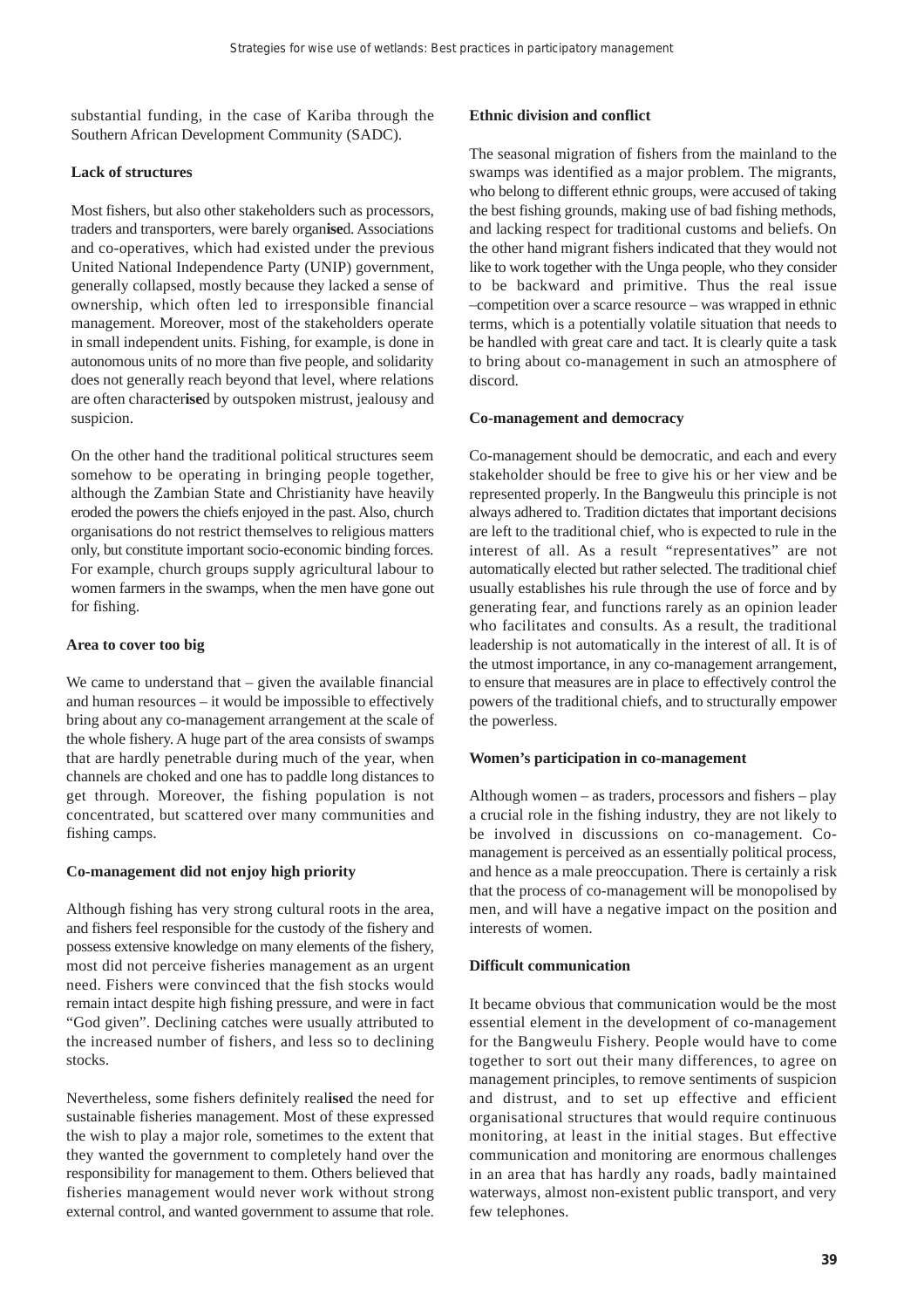#### **Inappropriate legal framework**

The present Fisheries Act (Government of the Republic of Zambia, 1974) does not support the principle of fisheries comanagement and puts all management responsibilities in the hands of the Department of Fisheries. Therefore, there is at present no legal backup for developing fisheries comanagement. Fortunately, the 1974 Act is presently under revision, and the new legislation proposed fully endorses the principle of co-management. In the meantime the project received (oral) assurance from the Ministry that fisheries comanagement could be pursued pending the enactment of the new Bill.

## **THE NEED FOR CO-MANAGEMENT**

All the above challenges and obstacles did not seem to provide a very solid basis upon which to build a co-management system. However, a few considerations made us choose to continue with the process.

First, the financial situation of the Department of Fisheries had worsened, and was not likely to improve in the near future. As the old "top-down" approach had failed already during times of relative fiscal abundance, it was unlikely that the Department would perform better with declining financial means.

Second, the hostile relationship between fishers and Departmental staff had led to the killing of five officers in Mweru-Wa-Ntipa during the 1996-1997 fish ban. This highlighted the urgent need to improve the relationship between fishers and the Department, to start working together to build mutual trust and respect.

Third, it was expected that Samfya District Council would soon be dissolved because of malfunctioning and mismanagement, and this finally happened in February 1998. It was considered likely that a new Council would be more supportive to co-management.

Fourth, and most importantly, the major stakeholders (the fishers) – although badly organised, opportunistic, and divided – highly valued the fishery. Fishing is part of the people's cultural identity, and as such meant much more to them than solely an economic opportunity. We were convinced that once the fishers had become aware of the need for sustainable fisheries management, they could become strong and valuable partners.

## **INITIAL DEVELOPMENTS AND ACHIEVEMENTS**

First of all, it must be pointed out that this co-management project started only 2 years ago. We chose first to strengthen understanding of the social context in the area, in order to avoid implementation by trial and error, which, according to our view, carries great risks. We strongly believe that the development of fisheries co-management for Bangweulu

must be a lengthy, gradual and complex process in which tangible results must not be expected too soon. Initial developments, including some achievements, are the following:

- After the previous District Council was dissolved, a Council Administrator was appointed. Under his administration co-management has become an issue that can be discussed. Now we are awaiting the new Council to be in place to work out modalities of revenue sharing and jointed fisheries management responsibilities.
- Efforts were made to increase the capacity of government institutions with regard to fisheries co-management. Fisheries assistants were trained in participatory extension methods, and were involved, together with personnel of the District Council and the Department of Community Development, in the PRA/RRA exercises.
- The understanding of co-management processes in the Department's headquarters in Chilanga also improved, and we expect more support from the headquarters in the near future. This development is a direct result of headquarters' involvement in the drafting of the new Fisheries Bill (Government of the Republic of Zambia, 1998).
- Another positive development beyond the control of the project has been the materialisation of the new government structure under the Agricultural Sector Investment Programme. This new structure is more receptive to the integrated approaches needed for developing co-management. (Kalyati *et al.*, 1994).
- Stakeholders were encouraged to set up organisational structures for the purpose of fisheries co-management, and Village Management Committees (VMCs) are now established in almost every corner of the project area. The main task of the VMCs is to initiate internal discussions on possible ways to conserve the fishery in their areas, and to develop decentralised co-management regimes. However, in this initial phase, not all VMCs are functioning as they should.
- The institutional basis of the project has been broadened by incorporating a component to specifically support new and embryonic organisational structures. This new component will be executed through the Department of Community Development.
- Although we realise that the fishery should ideally be managed as one inseparable entity, particularly from a biological point of view, we decided to concentrate on a smaller project area comprising approximately one third of the total fishery. Given the limited resources of the project, we were convinced that this was the only way to achieve real impacts, particularly in the sociopolitical realm of co-management, which is most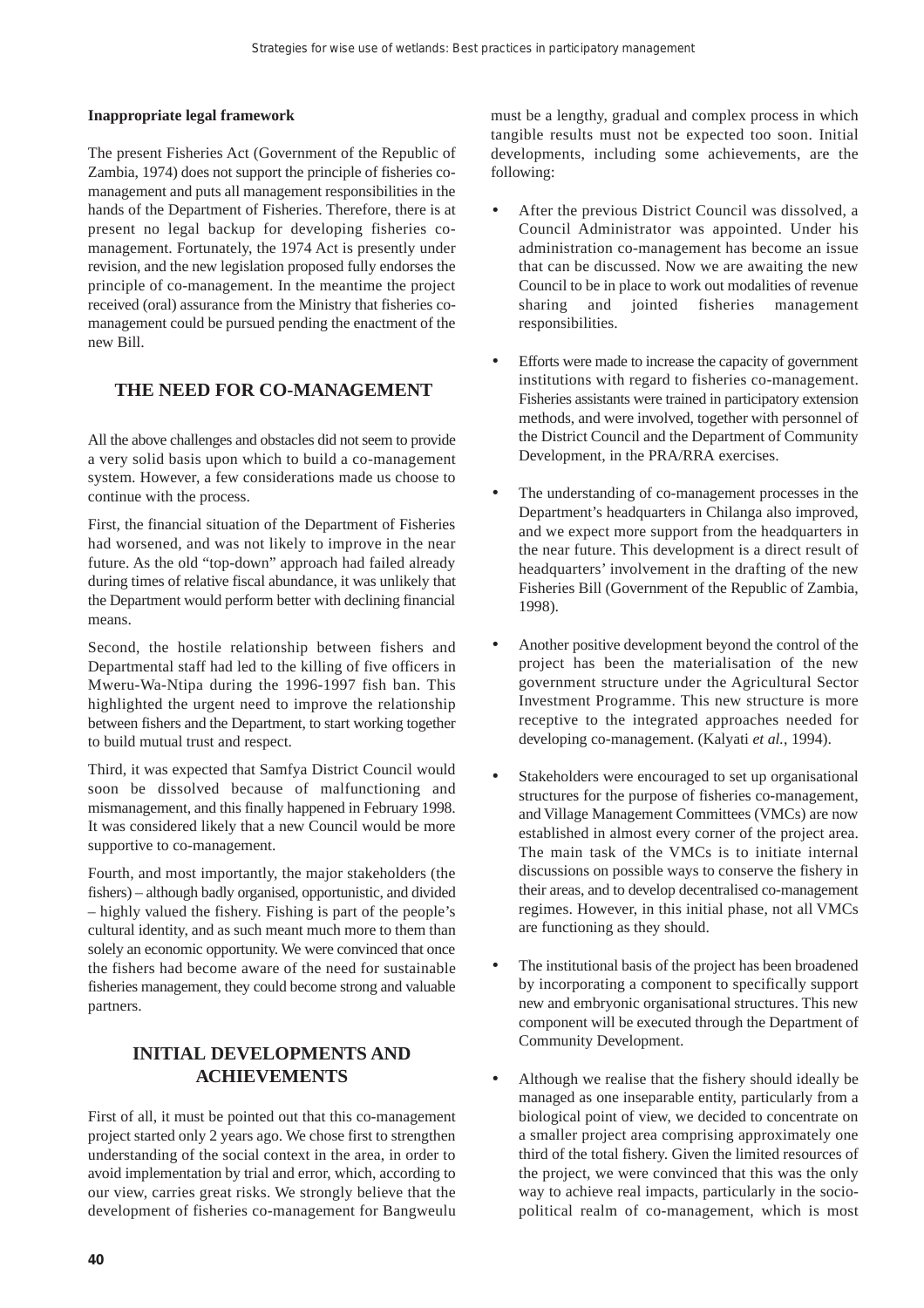important in the initial stages. Other areas will be included in the project as soon as resources allow.

- Since initially co-management was not seen as a priority, an early aim was to raise conservation awareness through regular field visits, workshops, and study tours. Now, after two years, many more people see the need for conservation and proper management of the fishery.
- Ethnic differences, of course, have not been solved. However, in our approach we are continuously aware of their existence, and when they surface they do not take us by surprise. As we continue to develop comanagement, it is likely that ethnic issues will become more and more prominent. Therefore, it is important to recognise and anticipate ethnic issues, and to control them and mediate where possible.
- In order to secure genuine co-management in an area in which democracy is not very well developed, we endeavour to monitor all the election/selection processes that take place within the context of comanagement. For example, in general decision making processes, and in the participants chosen for workshops and study tours. One of the main concerns is to ensure that the traditional authorities do not take too much control. Because of these complexities, developing effective co-management structures will require additional time. This is, however, essential so that the less powerful elements of the community, including women, are properly represented. Although the traditional chiefs in particular at first perceived this with suspicion, the importance of democratic structures is becoming increasingly accepted. People who were silent in the beginning, especially women, have started speaking up, because they feel supported. On the other hand, gaining the support of the chiefs has been difficult, because they thought that they should automatically take the lead. It is a challenge to limit the powers of the chiefs, and at the same time to keep them on board.
- The physical aspects of communications remain extremely difficult: channels are still choked; telephone lines are still either bad or non-existent, and roads are not maintained. On the human side, however, people now sit together and talk over the issue of fisheries management spontaneously, and the Department of Fisheries is approached to facilitate and assist. This represents an enormous leap forward. It would have been unthinkable before the start of the project, when people did not see the need for such meetings, and the Fisheries Department was perceived as an opponent with dubious intentions.
- It seems likely that the new fisheries bill will pass parliament without much difficulty, which will provide the legal basis for the project's endeavours.

## **CONCLUSIONS AND CHALLENGES FOR THE FUTURE**

These initial experiences in developing co-management give reason for optimism. In addition, the mainstream in the Zambian government seems to be moving towards democratisation and decentralisation, and away from centralist top-down approaches. It is important to make use of these favourable developments as much, and as quickly, as possible.

For the near future, the priorities for developing comanagement are to:

- continue with programmes to raise awareness of the need for fish conservation
- incorporate more stakeholders, such as traders and processors in the process, and to expand activities beyond the present pilot area as quickly as possible
- widen the institutional set-up where possible, starting with the District Council, and possibly with an NGO partner such as WWF - WorldWide Fund for Nature
- build up organisational structures for co-management implementation
- further improve communication between stakeholders, through workshops, seminars, meetings, exchange visits and the like
- train all stakeholders, but particularly the weaker ones like poorer fishers and women, to perform as required in the co-management development process
- provide special training for the Department of Fisheries staff, to enable them to play their role properly as conflict mediators and process monitors and facilitators
- integrate a strong biological component in our comanagement approach: fisheries research is particularly needed to complement (or where necessary correct) indigenous knowledge on proper conservation practices, and to empower the Department of Fisheries to become a strong stakeholder itself
- build the capacity of the Department of Fisheries to formulate clear policies, guidelines, and procedures regarding co-management, so that the Department can function as a strong stakeholder representing the national interest
- develop alternative sources of income to compensate for immediate losses that individuals may incur as a result of co-management.

All of these elements require substantial funding, which exceeds the present resources of the Government of Zambia and SNV. Initiating decentralised fish levying could provide some of the required funds, but more will be needed. We hope that a donor will be forthcoming to help with this encouraging and important work.

## **REFERENCES**

Evans, D.W., 1978. Lake Bangweulu: A study of the complex and fishery. Fishery Service Reports Zambia. Fisheries Research Division, P.O. Box 350100, Chilanga, Zambia.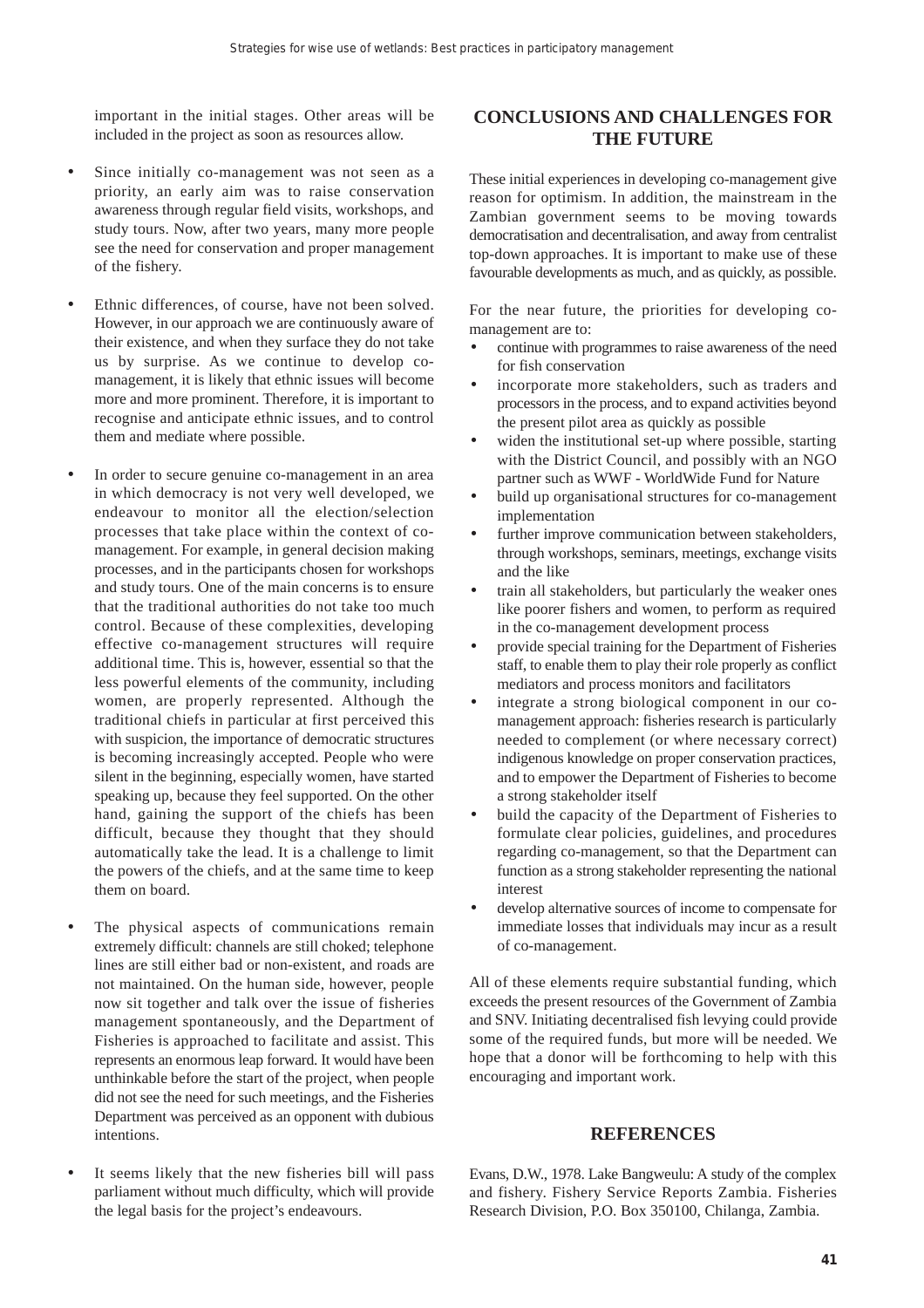Department of Fisheries, 1997. Rapid Rural Appraisals in the Bangweulu Fishery for Community Based Fisheries Management: Results. Department of Fisheries, P.O. Box 720047, Samfya, Zambia.

Government of the Republic of Zambia, 1974. Fisheries Act.

Government of the Republic of Zambia, 1998. Draft Fisheries Bill.

Kalyati, T., H.G. Mudenda, C.T. Maguswi, V.R. Mubanba, E.K.W. Chilimunda, T. Zulu, J.C.K. Maluti and J. Lupikisha. 1994. Agricultural Investment Programme Appraisal, Fisheries Sub-programme. Ministry of Agriculture Food and Fisheries, Zambia.

Ticheler, H.J., J. Kolding, and B. Chanda. 1996. Assessment of the Bangweulu Swamps Fishery. WWF Bangweulu Wetlands Project. WWF Zambia Office, Lusaka.

Ticheler, H.J. and B. Chanda. 1992. Frame Survey of the Bangweulu Fishery 1992. Department of Fisheries, P.O. Box 720047, Samfya, Zambia.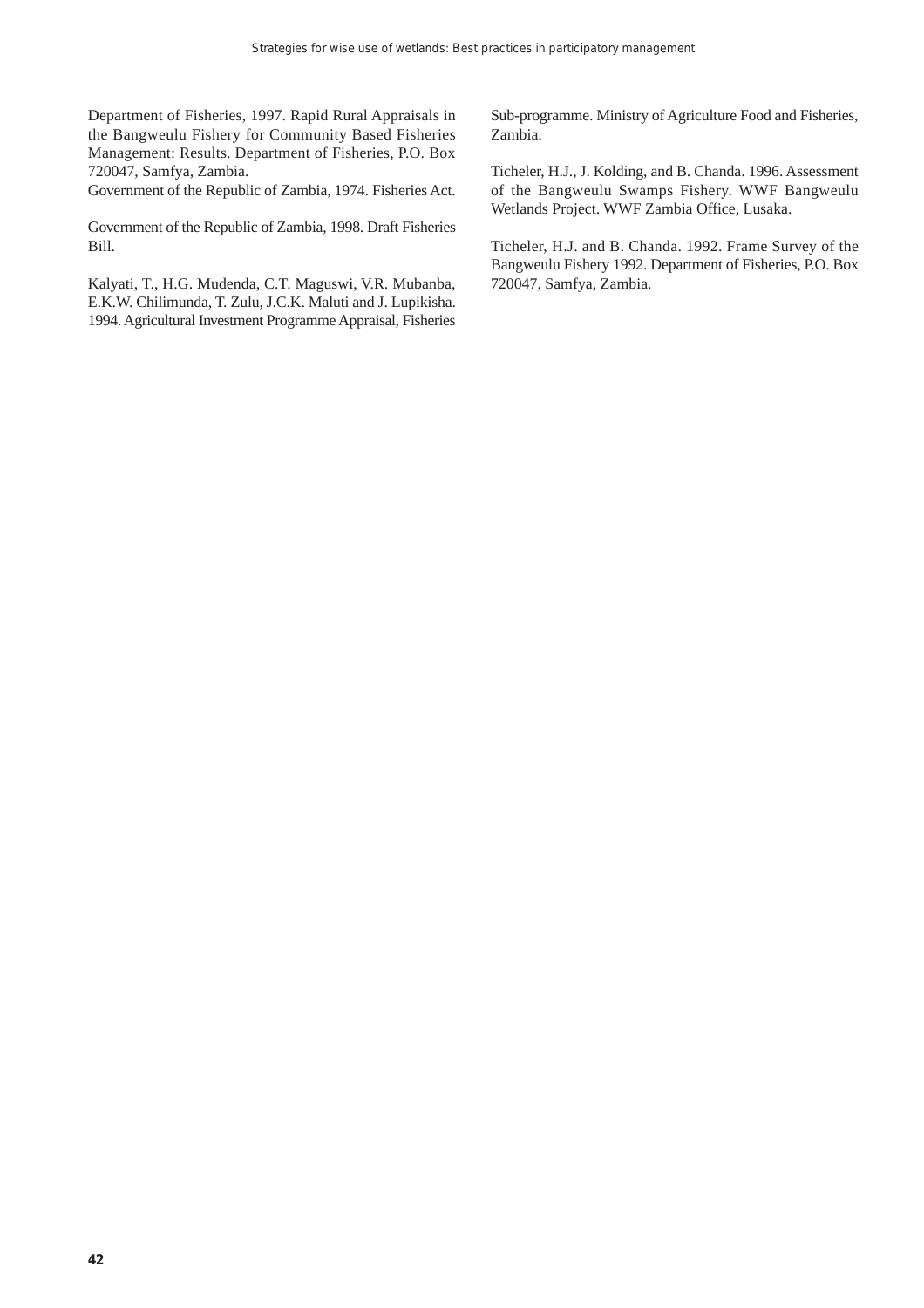# **L'APPROCHE PARTICIPATIVE POUR LA GESTION DES PÊCHERIES DANS LES ZONES HUMIDES DU SUD-BÉNIN**

## **Liamidi AKAMBI**

Programme d'Aménagement des Zones Humides, 08 BP 0837 Centre de Tri Postal, Cotonou, Benin

MOTS-CLES : pêcheries, Bénin, communautés

## **RESUME**

Les pêcheries fluvio-lagunaires du sud-Bénin, bien que très productives, sont confrontées à des contraintes tant écologiques qu'anthropiques, qui menacent gravement leur pérennité:

- La pression de pêche augmente d'année en année.
- Les végétaux flottants (*Eichornia crassipes* et *Pistia stratiotes*) envahissent les plans d'eau, rendant difficiles toutes activités.
- Les frayères naturelles (mangroves) sont détruites.
- L'emploi d'engins et méthodes de capture prohibés s'est généralisé.

Malgré l'existence de textes réglementaires et d'une police de pêche, la gestion des ressources halieutiques reste difficile. Soucieuse de pérenniser la pêche dans les zones humides, l'Administration adopta en août 1996 un Plan de Gestion dont la stratégie de mise en œuvre repose sur l'implication des communautés de pêcheurs. Dans ce cadre, des Comités de Pêche ont été créés dans toutes les localités riveraines des plans d'eau. Ils sont chargés de veiller à l'exploitation des ressources et constituent les interlocuteurs privilégiés des populations vis-à-vis de l'Administration. En 1997, un Arrêté Interministériel portant institution, organisation, attributions et fonctionnement de ces Comités a été pris afin de leur donner une base juridique. A travers l'approche participative, l'Administration des Pêches et les pêcheurs ont désormais des rapports fonctionnels permettant d'entretenir une confiance réciproque.

## **POTENTIALITES HALIEUTIQUES DANS LES ZONES HUMIDES DU BENIN**

Le Bénin est doté d'un dense réseau hydrographique comprenant des fleuves (2'000 ha), des plaines inondables (100'000 ha), des lacs (environ 2'500 ha) et un système lagunaire constitué de deux grands complexes couvrant 40'000 ha. Sur cet ensemble s'est développé une pêche artisanale très active. La valeur exceptionnellement élevée des rendements des plans d'eau du Sud-Bénin est due au fait que:

- les eaux sont chaudes (28-29°C), bien aérées et ont une faible profondeur, ce qui facilite la pénétration de la lumière
- la communication des lagunes avec la mer provoque un enrichissement des eaux intérieures en éléments minéraux et permet d'utiliser les migrations des espèces marines et
- les techniques de capture (*acadja*) employées sont ingénieuses et bien adaptées aux conditions locales.

La pêche sur les eaux intérieures du Bénin joue un rôle socioéconomique capital. Elle est pratiquée par 40'000 pêcheurs professionnels, utilisant 37'229 pirogues monoxyles auxquels s'ajoutent environ 13'000 saisonniers. Elle fait vivre en amont et en aval près de 300'000 personnes (vendeurs de matériels de pêche, fabricants de pirogue, femmes transformatrices et vendeuses de poisson). Le poisson constitue la principale source de protéines animales dans l'alimentation de la population béninoise en général et de celle du sud du pays en particulier. Les captures des pêches continentales représentent 40% de la consommation totale de protéines animales et 66% de la consommation totale de poisson (Tableau 1).

| Tableau 1: Production de protéines animales au Bénin (en tonnes) |            |             |  |  |
|------------------------------------------------------------------|------------|-------------|--|--|
| Pêche maritime                                                   | $= 7000$   |             |  |  |
| Pêche intérieure                                                 | $=$ 39 000 |             |  |  |
| dont pêche lagunaire                                             | $=$ 36 000 |             |  |  |
| Total                                                            |            | 46 000      |  |  |
| Elevage et chasse                                                | $= 50000$  |             |  |  |
| Total protéines animales                                         |            | $= 96000$   |  |  |
| Exportation de viande                                            | 6 0 0 0    |             |  |  |
| Importation viande                                               | $= 3500$   |             |  |  |
| Importation poisson                                              | $= 12000$  |             |  |  |
| Consommation nationale                                           |            | $= 105,500$ |  |  |
| dont: poisson                                                    | $= 58000$  |             |  |  |
| et viande                                                        | $= 47,500$ |             |  |  |
|                                                                  |            |             |  |  |

*Source: Statistiques/Direction des Pêches*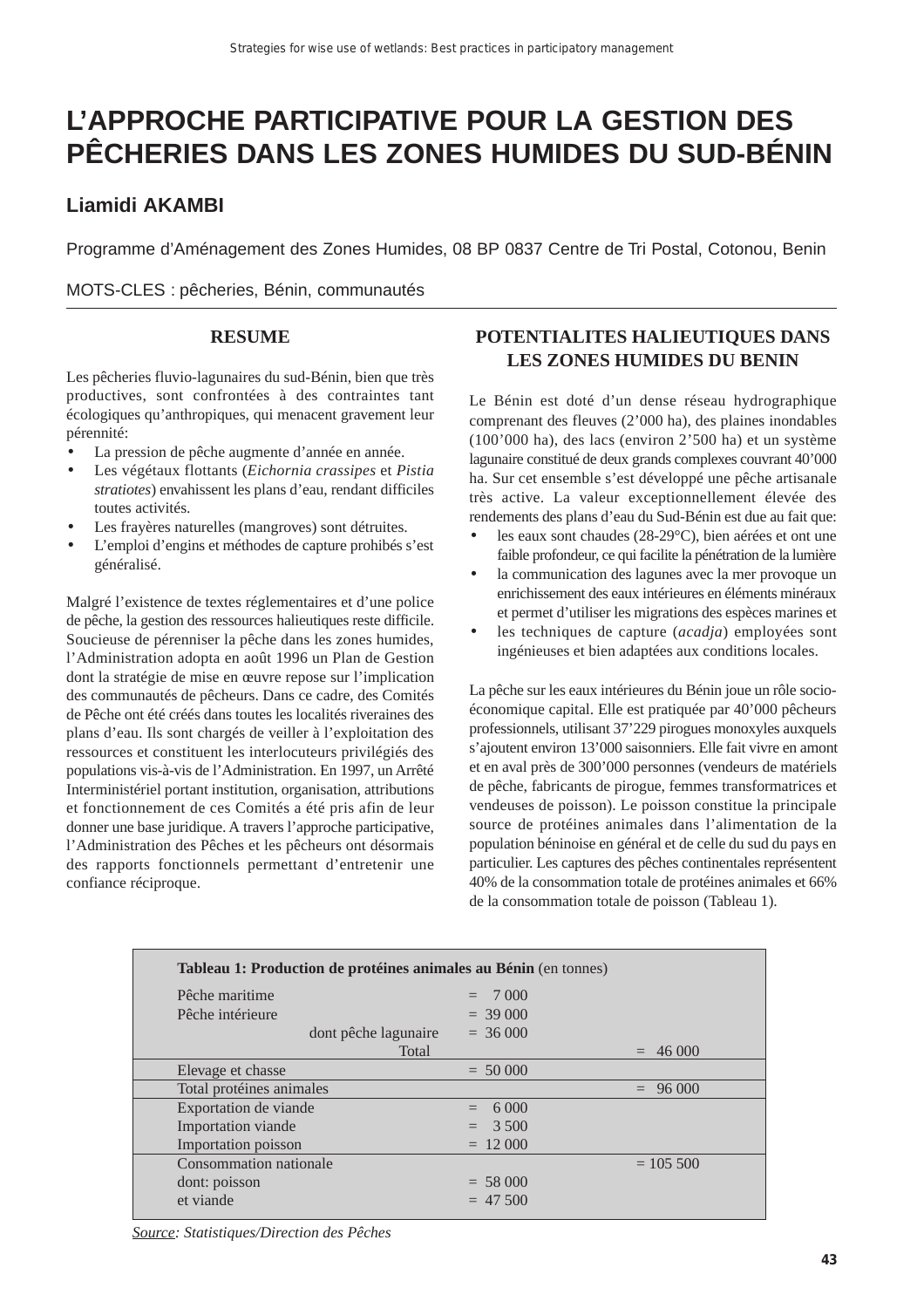La production nationale ne suffit pas à satisfaire les besoins nutritionnels de la population de sorte que le Bénin a importé en 1996, 12'000 tonnes de poisson congelé. C'est dire que l'apport des captures des eaux intérieures à la nutrition des populations à faible revenu décroît.

## **PROBLEMATIQUE DE GESTION DES RESSOURCES HALIEUTIQUES**

Globalement, la contribution des captures des eaux continentales dans la génération des revenus est restée la

même depuis une dizaine d'années. Par contre, les revenus, tirés de la pêche par les pêcheurs pris individuellement décroît d'année en année. Bien que très productifs, les lacs et lagunes du Bénin aient commencé à souffrir de problèmes écologiques et anthropiques menaçant gravement ces écosystèmes ainsi que les ressources vivantes qu'ils recèlent. L'augmentation du nombre de pêcheurs a engendré une augmentation de l'effort total de pêche. Dans les communautés riveraines des principaux plans d'eau du Sud-Bénin, on est pêcheur de père en fils. Une analyse des statistiques des pêches continentales au cours des dix dernières années révèle une stabilisation des captures annuelles autour de 30'000 tonnes (voir figure ciaprès).



Figure 1. **Pêche continentale au Bénin** (captures / an)

Les ressources halieutiques sont en train d'être exploitées à leur maximum d'équilibre (en moyenne 1 t/ha/an). Les principaux facteurs observés sont:

- augmentation du nombre de pêcheurs, donc de l'effort
- stagnation du niveau des captures
- diminution des captures par unité d'effort
- accentuation des conflits entre divers groupes professionnels.

A ces causes, il faut ajouter les contraintes naturelles qui menacent les écosystèmes aquatiques continentales béninoises; il s'agit entre autres:

- du comblement des lacs et lagunes
- de l'invasion des plans d'eau par la jacinthe
- et la dégradation des conditions physico-chimiques de l'eau (pollution).

## **ANCIEN MODE DE GESTION: LA TRADITIONNELLE**

Il y a environ quatre décennies, les pêcheurs respectaient les règles simples de protection du milieu physique et des ressources halieutiques qu'avaient établies leurs aïeux voici plus de trois siècles. Ces règles coutumières basées sur des tabous interdisaient toutes techniques capturant des alevins ou des juvéniles. On observait des jours de repos pendant lesquels nul n'a le droit d'aller sur l'eau pour pêcher sous

peine d'encourir la colère des dieux. Par exemple, il existe encore sur la lagune côtière de Ouidah un secteur dénommé "*VODOUNTO*"1 entre les localités de Hio et de Avlékété, où la pêche est strictement interdite afin de permettre la reconstitution du stock. Cette frayère protégée est sous la garde du grand prêtre féticheur de la région appelé "*DAGBO HOUNON*" qui amende sévèrement tout contrevenant.

Mais avec l'importation des religions exogènes, il y a eu une érosion de l'autorité des chefs traditionnels, ce qui ne permettait plus de maintenir un équilibre entre l'accroissement du nombre de pêcheurs et les ressources halieutiques disponibles. C'est ainsi que les pêcheurs ont perturbé l'équilibre écologique, multiplié la pratique d'engins et méthodes de pêche prohibés, détruit les frayères naturelles et soumis les plans d'eau à une exploitation exagérée. Malgré l'existence d'une police de pêche et de textes réglementaires officiels traçant le cadre juridique pour l'exercice de la pêche, la gestion rationnelle des pêcheries du Bénin est restée difficile.

#### **AUTRES MESURES DE GESTION**

Outre l'implication des pêcheurs à la gestion des pêcheries, les mesures qu'entreprend l'Administration pour améliorer, à court terme, la contribution des captures des lacs, lagunes et fleuves béninoises, peuvent être résumées comme suit:

• appliquer les mesures réglementaires interdisant

*<sup>1</sup> Lagune sacrée habitée par les divinités selon la tradition et qui sert de refuge aux poissons*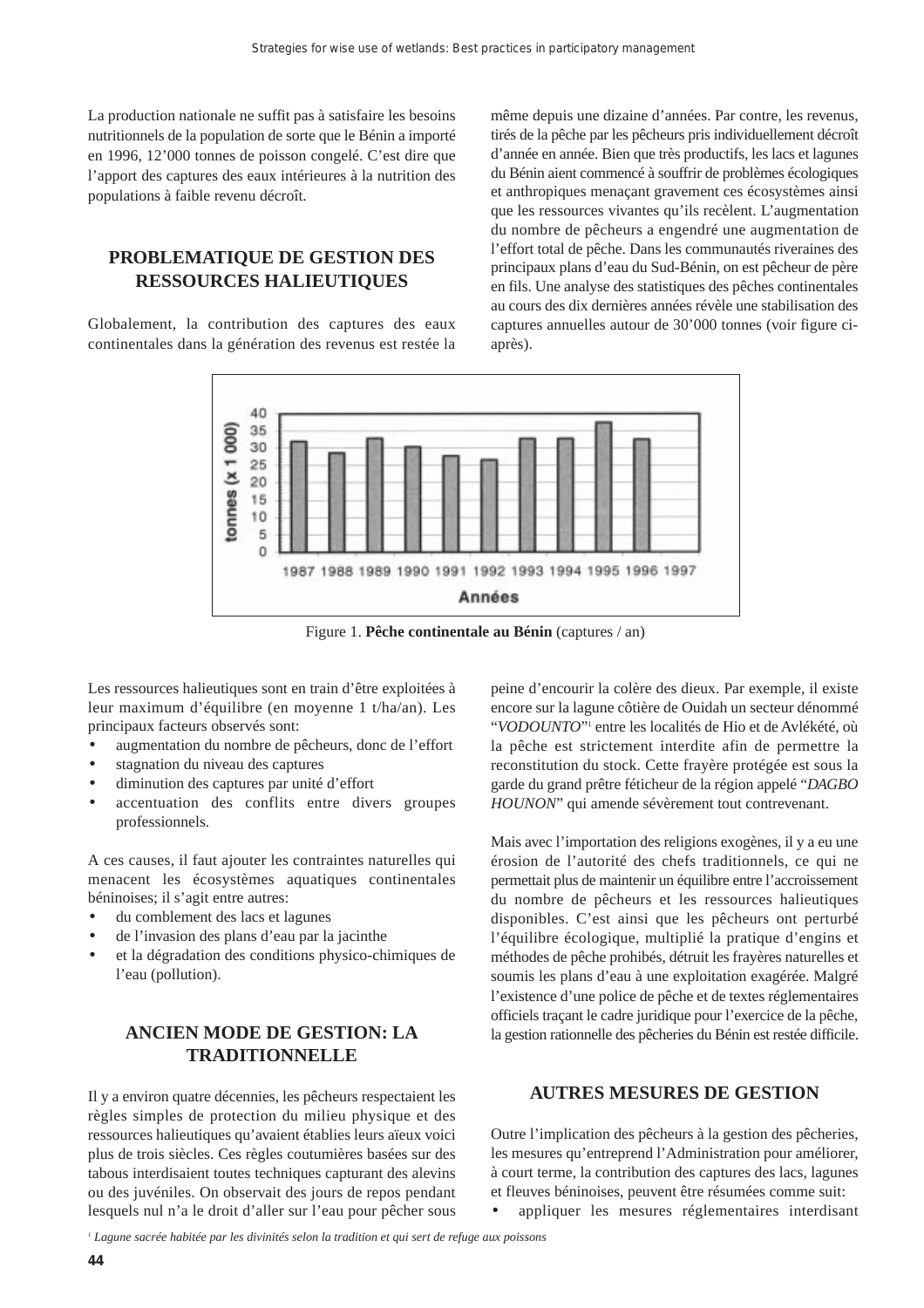l'utilisation des engins de pêche destructeurs des stocks (à cet effet, la Police de Pêche effectue le contrôle et le suivi des activités sur les pêcheries)

- mettre en œuvre des actions visant la protection des frayères naturelles et le reboisement des berges des plans d'eau (un programme de reconstitution de la mangrove est actuellement en cours)
- créer des sources de revenus alternatifs pour les pêcheurs telle que la pratique de la pisciculture extensive en trous à poissons.

A moyen terme, l'Administration Publique envisage de:

- réduire la pression de pêche sur les plans d'eau continentaux en orientant les pêcheurs vers d'autres activités de production telle que l'aquaculture villageoise
- améliorer les conditions de travail des pêcheurs en leur facilitant l'accès au crédit à très faible taux d'intérêt
- réhabiliter les écosystèmes aquatiques (lutte biologique contre les végétaux flottants, restauration des bonnes conditions physico-chimiques de l'eau)
- appuyer les femmes dans l'amélioration de la collecte des huîtres
- améliorer les systèmes de conservation et de transformation des produits de la pêche
- assainir les circuits de distribution et de commercialisation du poisson.

## **EXPERIENCE BENINOISE DE GESTION COMMUNAUTAIRE: L'APPROCHE PARTICIPATIVE**

Au Bénin, l'expérience a montré qu'en matière de gestion des ressources naturelles (forêts, faune), la participation des populations qui les exploitent est un facteur essentiel de succès. Face à la multiplicité et à la gravité des problèmes auxquels sont confrontés les écosystèmes fluvio-lagunaires d'une part et aux limites de l'efficacité de la police de pêche d'autre part, l'Administration des Pêches a initié depuis 1993, l'idée de la gestion participative des ressources halieutiques à travers l'installation de Comités de Pêches dans les villages riverains des principaux plans d'eau du Sud-Bénin.

Chaque Comité est constitué des représentants des pêcheurs démocratiquement élus pour un mandat de trois ans renouvelable par les pêcheurs réunis en assemblée générale sur l'initiative des autorités locales. Pour être membre du Comité de Pêche, il faut être pêcheur professionnel, de bonne moralité et avoir une bonne pratique sociale. La fonction essentielle du comité est de veiller à l'exploitation rationnelle du plan d'eau en vue d'assurer la préservation des ressources et de sauvegarder l'écosystème. A ce titre, le Comité de Pêche est chargé de:

- sensibiliser et informer les riverains sur les dispositions légales et réglementaires en vigueur en matière de pêche
- veiller au respect des pratiques traditionnelles visant la protection des ressources et du milieu aquatique
- faire appliquer, en collaboration avec l'Administration des Pêches, la réglementation ainsi que les décisions

issues de l'Assemblée Générale des pêcheurs

- servir de cadre de concertation, d'analyse et de conciliation pour le règlement des conflits entre pêcheurs
- appuyer les programmes d'aménagement et de gestion des plans d'eau jugés nécessaires par l'Administration.

Les Comités n'ont pas la faculté d'exercer une quelconque répression mais plutôt sont appelés à jouer le rôle de formateur et d'éveilleur de conscience au sein de leur communauté sur les dangers que pourrait engendrer la non-observation de la réglementation des pêches en vigueur. Chaque comité compte entre neuf et quinze membres. Il est dirigé par un bureau exécutif de cinq personnes élues en son sein. Toutes les activités des Comités de Pêche bénéficient de l'appui de l'Administration des Pêches tant qu'elles sont conformes aux dispositions réglementaires. La fonction de membre de comité n'est pas rémunérée. Pour le fonctionnement du Comité, il est institué au niveau de chaque localité de pêcheurs, une cotisation obligatoire minimale de cent cinquante francs CFA (environ 0,30 \$US) par mois et par pêcheur.

Soucieuse de pérenniser l'activité de pêche sur les eaux intérieures du Bénin, l'Administration des Pêches a adopté en août 1996, un Plan de Gestion dont la stratégie de mise en œuvre privilégie:

- la mise en place de mécanismes institutionnels de gestion participative
- la gestion des ressources halieutiques basée sur un cadre juridique approprié
- l'identification et la promotion d'activités destinées à favoriser le développement de sources de revenus alternatifs.

Le but des mécanismes institutionnels de gestion participative des plans d'eau, reste la nécessité et la volonté de l'Administration des pêches d'associer étroitement les communautés de pêcheurs à la gestion des ressources naturelles. Cette approche participative implique pour les comités de pêche les rôles et responsabilités suivants:

- faciliter la participation des populations à la gestion rationnelle des plans d'eau
- veiller à la mise en œuvre et au suivi du plan de gestion
- être l'interlocuteur des populations vis-à-vis de l'Administration des pêches.

Mais ces Comités de Pêches, pour être opérationnels, ont besoin, en dehors des équipements nécessaires à leur bon fonctionnement d'un instrument juridique qui légalise leur existence et leurs activités. Ainsi donc, le 11 septembre 1997, le gouvernement béninois a pris un Arrêté Interministériel N° 312 portant institution, organisation, attributions et fonctionnement des Comités de Pêche en République du Bénin pour donner une base juridique aux Comités de Pêche.

A ce jour 95 Comités de Pêche sont créés pour cogérer les principaux plans d'eau des trois départements du Sud-Bénin. A travers cette approche participative, l'Administration des Pêches et les pêcheurs ont désormais des rapports fonctionnels permettant d'entretenir la confiance réciproque.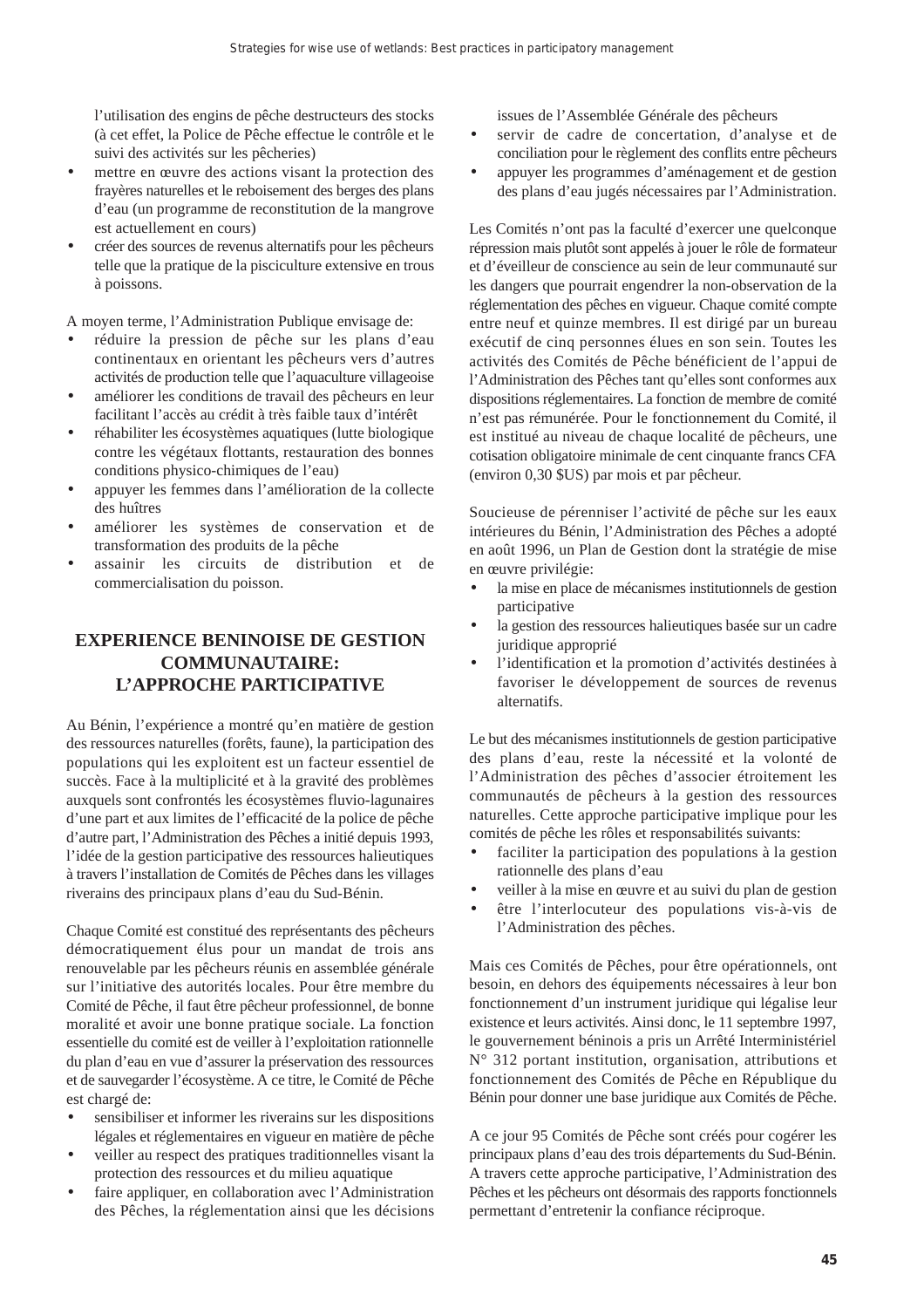Strategies for wise use of wetlands: Best practices in participatory management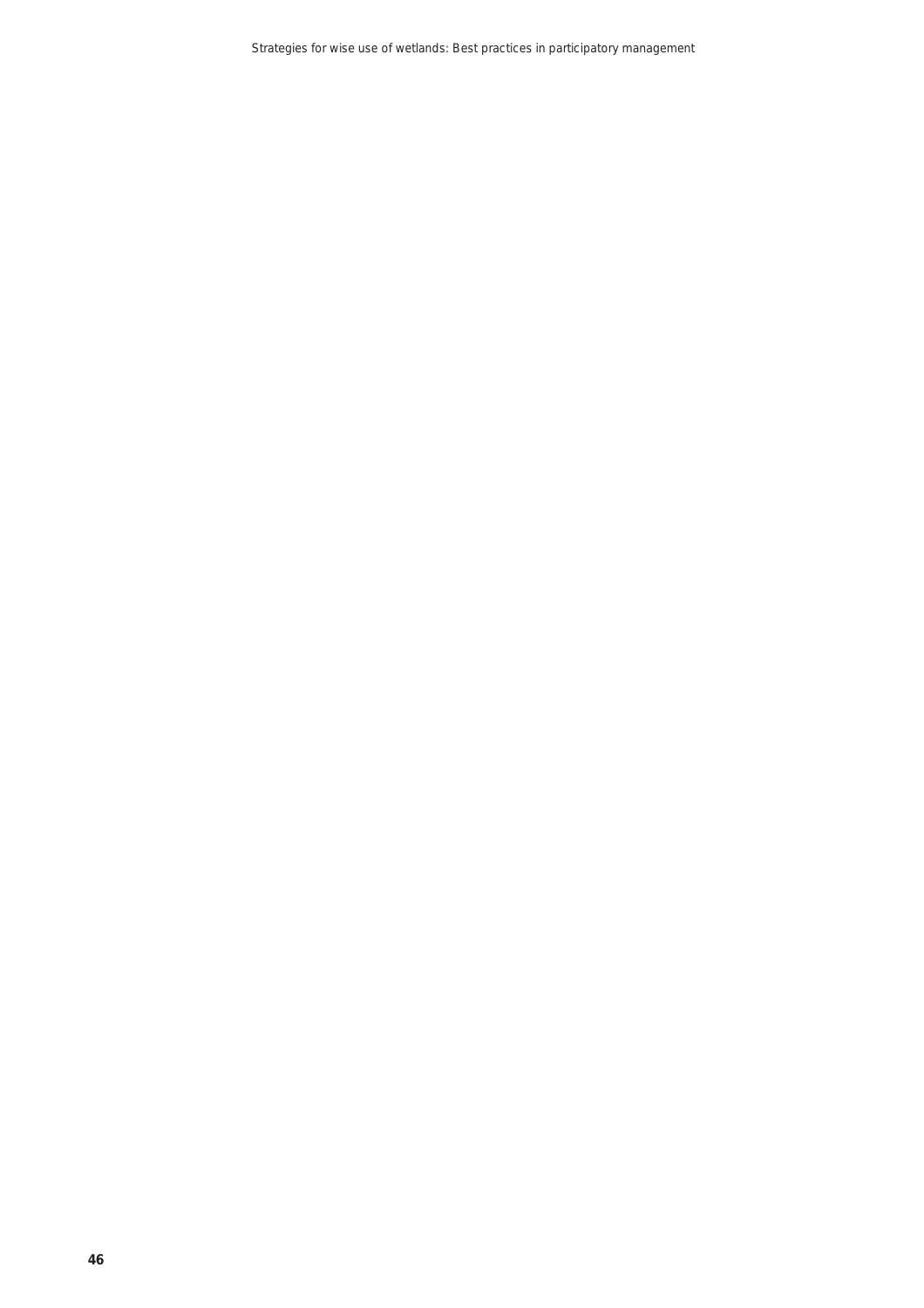# **COMMUNITY DEVELOPMENT INCLUDING ECOTOURISM AT TASEK BERA, MALAYSIA'S FIRST RAMSAR SITE**

## **Crawford PRENTICE, Zaiton SURUT, Per Chrois CHRISTIANSEN and Peter SINNIAH**

Wetlands International - Malaysia Programme, 3A37, Block A Kelana Centre Point, Kelana Jaya 47300 Petaling Jaya, Selangor, Malaysia

KEYWORDS: Tasek Bera, Malaysia, wetland, Semelai, participation, community, ecotourism

## **ABSTRACT**

Tasek Bera is a freshwater wetland system in central peninsular Malaysia, consisting of a mosaic of wetland habitats dominated by peat swamp forest, extensive reedbeds, *Pandanus* stands, and open water bodies. Lowland dipterocarp forest surrounds the wetland, and the catchment has been converted mainly to oil palm and rubber plantations. The indigenous Semelai people have occupied the Tasek Bera area for hundreds of years, and while livelihoods are changing, natural resources still provide a source of supplementary income.

Tasek Bera was designated Malaysia's first Ramsar Site in 1994, and an integrated management project, financed by the Danish government (DANCED), is assisting the government to establish management arrangements. The project aims to integrate the Semelai into site management and tourism services at Tasek Bera through a community development programme.

This process has identified the needs and aspirations of the Semelai population, and proposes a range of actions detailed in a strategic plan. The plan aims to raise the Semelai's capacity for socio-economic development, whilst ensuring the sustainability of natural resource use. This includes the establishment of a mechanism for community participation in site management, training in guiding tourists, and the development of pilot projects on community-based ecotourism and handicraft production.

Issues such as the sustainability of community-based tourism activities, the involvement of women and other local inhabitants, and sharing benefits are being addressed by the project. The project is integrating community development into the site management plan to formalise the involvement of the Semelai people.

## **INTRODUCTION**

#### **Ecological characteristics of Tasek Bera**

Tasek Bera is a lowland freshwater swamp system with an area of approximately 6'150 ha in a catchment of 61'000 ha (Furtado and Mori, 1982). Situated in the central lowlands of the Malay Peninsula, it lies in the basin of the River Pahang, the Peninsula's largest river. The swamp drains northwards into the River Bera, which continues to flow northwards to join the River Pahang, eventually discharging into the South China Sea.

The wetland takes the form of a flooded stream valley system, with narrow sinuous arms linked to a main channel along which lie a series of permanent waterbodies. It extends some 25km at its widest point (east-west) and almost 35km at its longest point (north-south). Tasek Bera consists of a mosaic of wetland habitats, including rivers and streams, open waterbodies, swamps and lowland forest. The swamps can be further subdivided into *Pandanus-Lepironia* swamp, peat swamp forest, freshwater swamp forest on mineral soil, and secondary swamp forest (Giesen, 1998). This habitat mosaic is a result of centuries of disturbance by indigenous Orang Asli people, who have cleared swamp forest, and traditionally burn patches of sedges and *Pandanus* for hunting turtles, and to maintain waterways. This process is ongoing, and is thought to have converted about one third of the swamp forest to open *Pandanus-Lepironia* swamps (Furtado and Mori, 1982). The catchment was largely converted to intensively managed oil palm and rubber plantations in the 1970s and 1980s. However, immediately around the wetland an area of largely disturbed lowland dipterocarp forest remains, and this connects to a large forest block to the north-east, which includes Chini Forest Reserve and Bukit Ibam proposed Forest Reserve.

Open water bodies have an average depth of about 2.5m extending to a maximum of 7m, whilst the extensive littoral areas are about 0.8m deep (Furtado and Mori, 1982). The wetland is hydrologically dynamic, with marked fluctuations in water level according to local rainfall. Average annual rainfall is around 2'000-2'500mm per year, most of which falls in two wet seasons, the pronounced north-east monsoon, which can bring heavy rains between October and January, and April-May. In years of extreme rainfall such as 1971, the fluctuation in water depth can exceed 5m (Furtado and Mori, 1982). The water is slightly acidic with a pH range of 5.6- 6.5, and low conductivity and turbidity (Tong *et al.*, 1997). Although some localised pollution problems occur as a result of agricultural activities in the catchment, the water quality remains generally good (Tong *et al*., 1997), and can be considered mesotrophic in terms of nutrients (Giesen, 1998).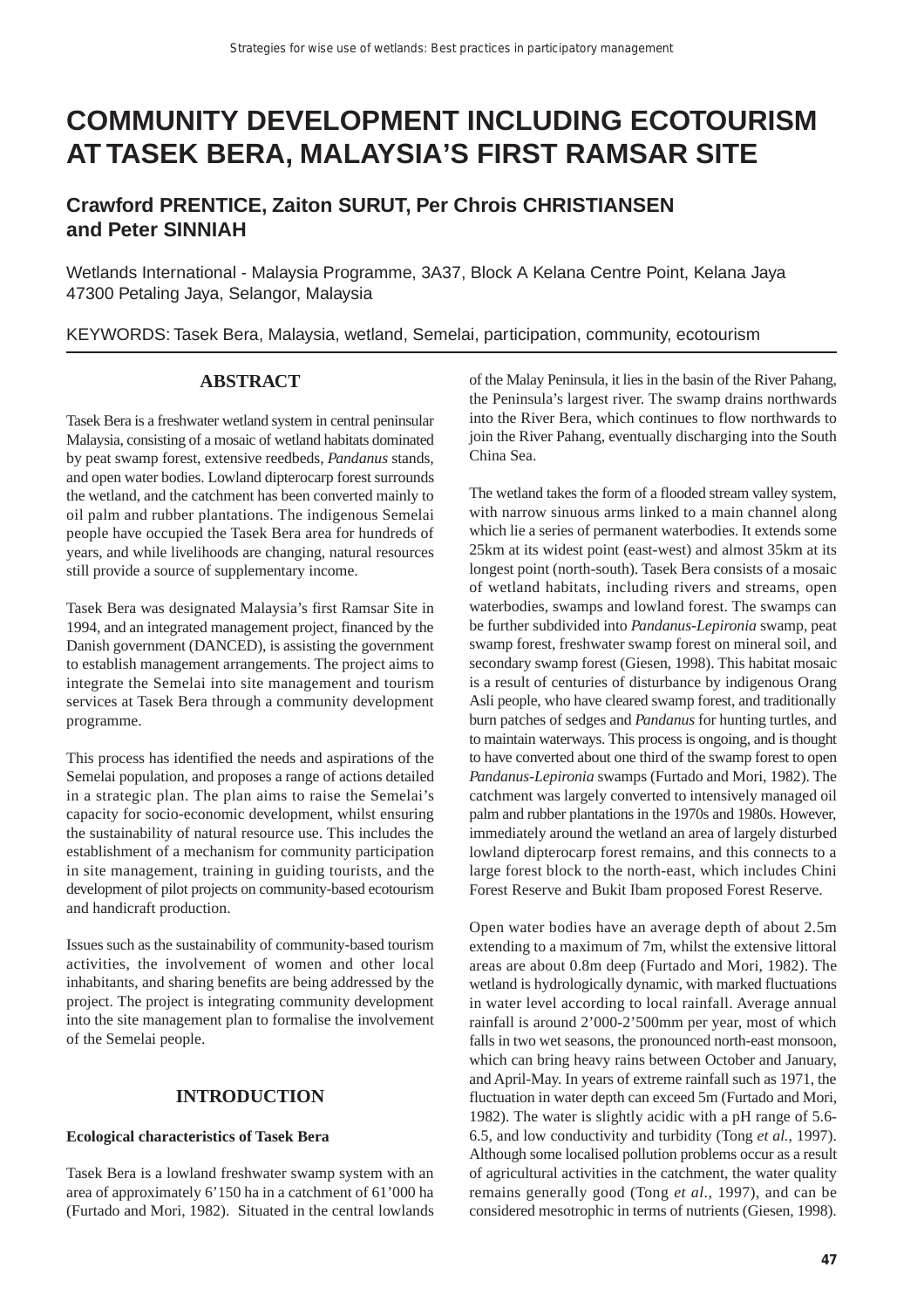The ecology of Tasek Bera was studied in detail in the early 1970s (see Furtado and Mori, 1982), and relatively complete descriptions of the aquatic flora and fauna are available. More recent studies have sought to assess the current flora and fauna present at the site, including: Chong and Lim (1998), Department of Wildlife and National Parks (1998), Forest Research Institute of Malaysia (1997), Giesen (1998), Lim (1998), Lopez (1999), Murugadas (1998), Phang and Murugadas (1997), Simpson *et al*. (1997), and Zakaria-Ismail (1997).

#### **Conservation Values of Tasek Bera**

Tasek Bera was designated as Malaysia's first Ramsar Site in November 1994, when Malaysia became a Contracting Party to the Ramsar Convention, and the conservation values of Tasek Bera are described in the Ramsar Wetland Information Sheet for the site. Tasek Bera is internationally important for a variety of reasons including the following:

- **It is an excellent example of its type of wetland**: Tasek Bera is a natural freshwater wetland system, which is significant in regional terms for the size, variety and quality of wetland habitats represented. Overall, it has a high ecological diversity, and supports a large number of plant and animal species, some which are endangered and/or endemic. Thus the area is of great importance as a gene pool, besides being of interest from scientific, recreational, educational, and socio-economic points of view.
- **Unique habitat**: As far as is known, Tasek Bera's peat swamp forest is unique – its development, structure, and composition differs from other peat swamp forests in Peninsular Malaysia (Giesen, 1998).
- Plant biodiversity: 19 noteworthy plant species have been identified at Tasek Bera, of which seven are wetland species including the aquatic aroid, *Cryptocoryne purpurea*, which may now be restricted to this site, and the rare sedge, *Scirpus confervoides* (Giesen, 1998).
- **Endangered species** that have been recorded from Tasek Bera include the Asian Arowana (*Scleropages formosus*), and the Silver Shark (*Balantocheiros melanopterus*), last recorded here in 1969 (Zakaria-Ismail, 1997). The rare crocodile, *Tomistoma schlegelii*, remains in small numbers, and one critically endangered and four vulnerable turtle species occur. At least three endangered, and seven vulnerable mammal species, together with five vulnerable bird species have been recorded (Lopez, 1999)
- **Endemic species**: Ten plant species have recently been recorded from Tasek Bera that are endemic to peninsular Malaysia (Giesen, 1998). The Dusky Leaf Monkey (*Presbytis obscura*) and Malayan Peacock-pheasant (*Polyplectron malacense*) are also endemic to the Malay Peninsula. Endemism in other taxonomic groups requires clarification, although the majority of fish species at Tasek Bera are indigenous to peninsular Malaysia (Furtado and Mori, 1982).
- **Biodiversity**: At least 94 species of fish, 10 turtles, 19 frogs, 67 mammals, 224 birds, 374 higher plants, and

328 species of algae have been recorded from Tasek Bera to date (see references listed above).

#### **The Semelai at Tasek Bera**

Tasek Bera has been inhabited for over 600 years by indigenous peoples (Furtado and Mori, 1982), and is currently inhabited by the Semelai. The Semelai have a strong cultural attachment to Tasek Bera, and still depend on its natural resources to an extent, although there is a trend of increasing outside employment away from the community. Amongst others Hood Salleh (1978) and Gianno (1990) have studied their culture and traditions, while Mohd Shahwahid and Nik Mustaffa (1991) and Mohd Shahwahid (1996, 1997) describe recent socio-economic studies of the Semelai at Tasek Bera.

The Semelai form one of the indigenous Orang Asli peoples of the Malay Peninsula. They are referred to in earlier ethnological literature as Proto-Malays, and their language has an affinity to Mon-Khmer (Gianno, 1990). A recent government census (unofficial 1996 figures) recorded 238 families or 1'266 individuals at Tasek Bera, living in 12 settlements which can be grouped into five larger villages (Mohd Shahwahid, 1996). The central village is Pos Iskandar, which was established during the Communist Emergency in Peninsular Malaysia in 1948-1960 for security purposes. The population has grown considerably since this congregation occurred. Gianno (1990) quotes Morley (1949), who estimated the population of the Tasek Bera area to be about 200 in 1948.

Prior to the Emergency, and the later large-scale clearance of forests for agricultural plantations, the Semelai lived in scattered communities practising hill rice swidden cultivation, hunting, forest product collection, and fishing. Customarily, the Semelai were widely dispersed and shifted habitation each year as the family followed the agricultural cycle, and they resided in the current year's swidden once the crops were planted. Following congregation at Pos Iskandar, they now have to commute to swidden fields, or live far from the comforts of the main settlements. The swiddens are cultivated for a number of years and then abandoned, allowing the forest to regenerate. Gianno (1990) describes the agricultural traditions of the Semelai in detail.

Following the initial congregation during the Communist Emergency, the Malaysian Government has encouraged the resettlement of outlying villages to the Pos Iskandar area, in order to provide development and welfare assistance to the community. At present, virtually the whole Semelai population at Tasek Bera is resident in three areas set aside for their use by the Government. The Pos Iskandar Resettlement Scheme is a systematic agricultural land development scheme, where the Government provides the basic infrastructure and facilities such as clinics and schools. In the resettlement area, the Rubber Industry Smallholders Development Association (RISDA) has coordinated development of a smallholders' rubber plantation. This consists of two phases, the first totalling 233 ha and the second 564 ha. (Mohd Shahwahid,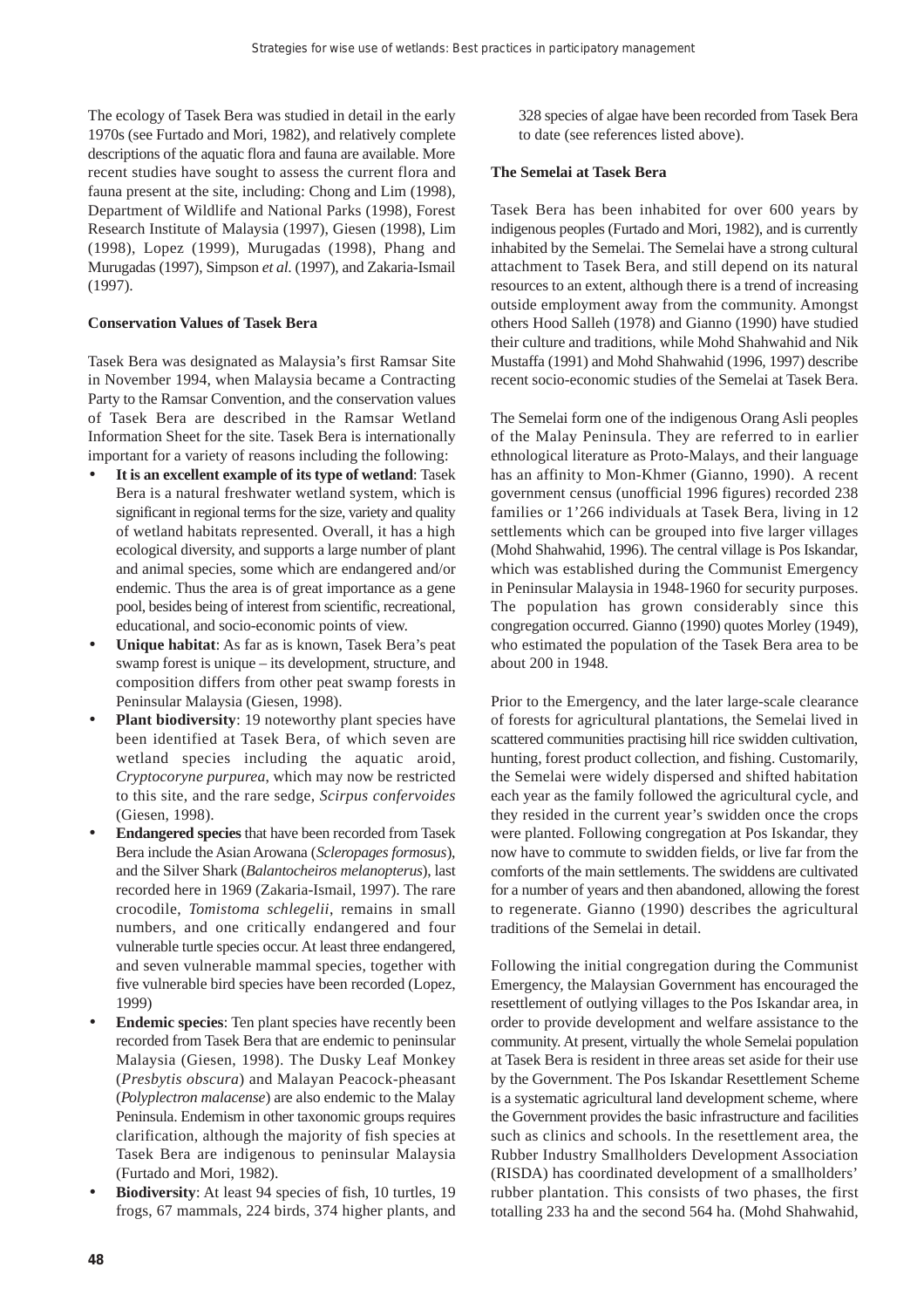1996). The government now plans to allocate 6.25 acre plots of rubber trees to each household in the resettlement scheme, providing a regular source of income for participating families. One third of the scheme's area will be set aside to support future generations.

The level of education is limited, in that in 1996 some 23% had no education, 32% had attended the first 3 years of school only, 30% had completed primary school, 6% had completed secondary school and 3 individuals had attended higher education. The need to leave the area and stay in a hostel to attend secondary school is one constraint. Recent efforts to improve the primary school environment and facilities at Pos Iskandar should help to raising the level of education in the community.

As shown in Table 1, the main economic activities of the Semelai are outside jobs, rubber tapping, and farming. Only a few households (5.2%) now engage in the role of natural resource collecting (forest and wetland products) as an economic activity. This represents a major shift from the results of a similar survey conducted in 1991 (Mohd Shahwahid and Nik Mustaffa, 1991), when 47% were engaged in rubber tapping, 27% collected forest and wetland produce and 11% were involved in farming, while outside jobs and running sundry shops did not figure significantly.

Differences exist between members of the households involved in main economic activities. For instance, the husband of the household tends to be engaged in rubber tapping, outside jobs and farming, while few are involved in collecting natural resources and running sundry shops. Rubber

tapping and farming are important activities for the wives, who are also involved in collecting natural resources. There is a clear trend that the younger generation in particular is looking for work opportunities outside Tasek Bera.

Assessment of supplementary economic activities reveals that collecting of natural resources, fishing and handicraft production are still of considerable importance to the community (see Table 2). Whilst reliance on natural resources has declined as a main economic activity, it remains important as a supplementary activity. This is particularly the case for the more outlying villages. Supplementary economic activities are mainly undertaken by the men, including collecting natural resources, fishing and making handicrafts. Women are involved in farming as well as subsistence and non-commercial activities such as mat and basket-making for domestic use. Sons undertake various activities including collecting natural resources and doing outside jobs.

The households surveyed in 1996 had an average annual income of RM5'593, although this varied among the villages. This is higher than the poverty level of RM4'860 in Peninsular Malaysia, although it is estimated that about half of the households surveyed had incomes below this poverty level. Of this, little is earned by the women, whose income averages RM355 per year. The income earned by the youth varies between villages, but is equal to or exceeds that of the husbands in four villages (Mohd Shahwahid, 1996). In conclusion, supplementary income from natural resources still plays an important economic role in the Semelai community at Tasek Bera, given the low annual income of many households.

| <b>Main economic activities</b> | No. respondents | <b>Percentage</b> |
|---------------------------------|-----------------|-------------------|
| Outside jobs                    | 87              | 41.0              |
| Rubber tapping                  | -62             | 29.3              |
| Farming                         | 39              | 18.4              |
| Natural resource collecting     |                 | 5.2               |
| Shop                            |                 | 4.7               |
| Others                          |                 | 1.4               |
| Total                           | 212             | 100               |

**Table 1. Main economic activities of the Semelai population at Tasek Bera** (after Mohd Shahwahid, 1996)

**Table 2. Supplementary economic activities of the Semelai population at Tasek Bera** (after Mohd Shahwahid, 1996)

| <b>Supplementary economic</b><br><b>activities</b> | <b>No. Respondents</b> | Percentage |
|----------------------------------------------------|------------------------|------------|
| Collecting natural resources                       | 12                     | 25.5       |
| Farming                                            | 12                     | 25.5       |
| Fishing                                            |                        | 17.0       |
| Handicraft                                         |                        | 14.9       |
| Rubber tapping                                     |                        | 10.6       |
| Outside job                                        |                        | 6.4        |
| Total                                              | 4 <sup>7</sup>         | 100        |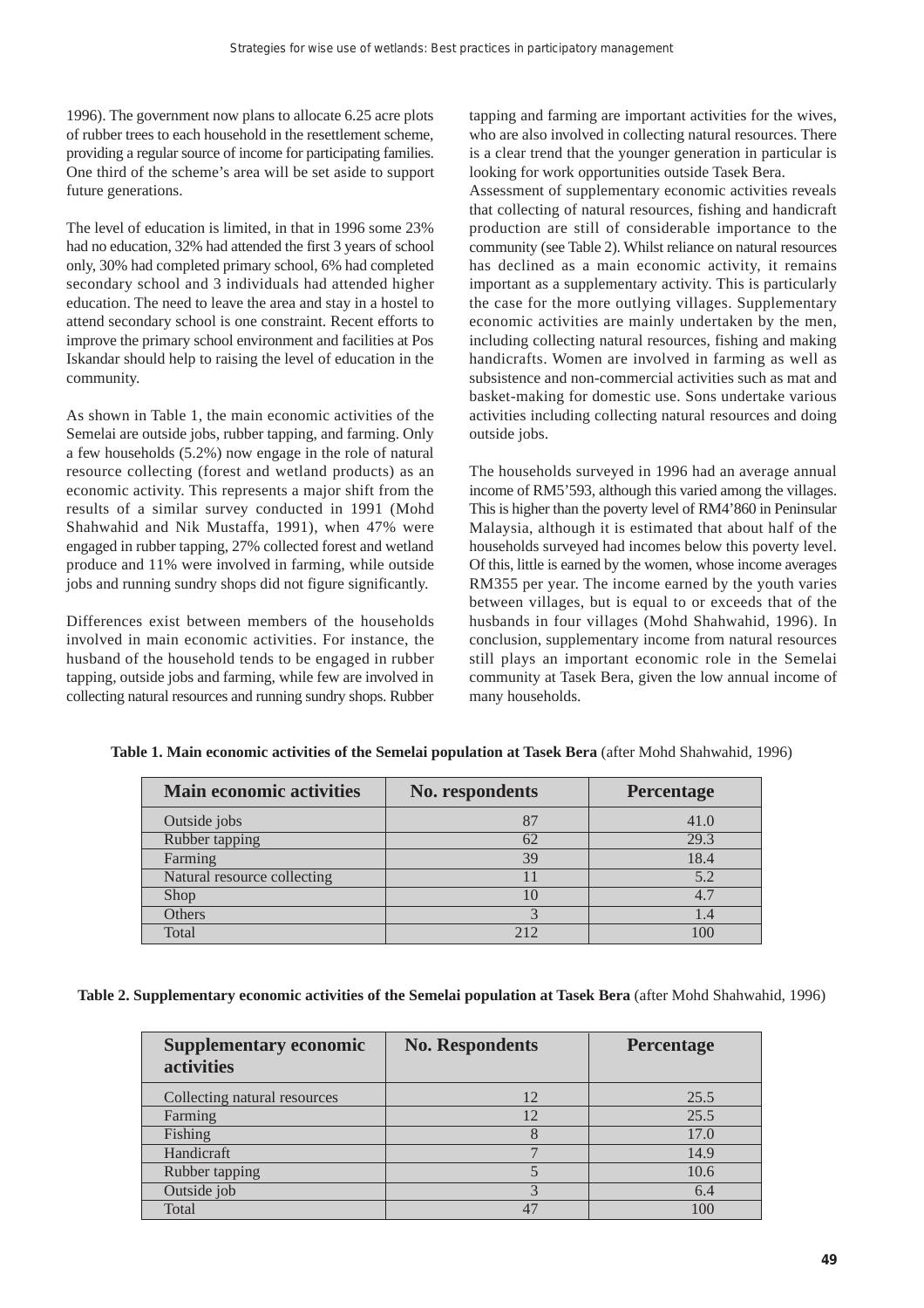#### **The Tasek Bera Project**

The current legal status of Tasek Bera is that the Ramsar Site (*ca* 31'120 ha) is state-owned land that has been identified for gazettement as a Forest Reserve, while a buffer zone (*ca* 77'380 ha), which is currently dominated by cash crops like palm oil and rubber, has been identified for planning purposes in order to maintain the ecological condition of the Ramsar Site. The boundaries are currently being finalised. The buffer zone is also government-owned land, which is managed by FELDA Plantations Sdn Bhd, except for the forest reserve (and proposed forest reserve) land to the north-east of the site, which is under the management of the Forest Department. The three Orang Asli areas, which are currently state-owned land, are also part of the site's buffer zone.

Following Tasek Bera's designation as Malaysia's first Wetland of International Importance under the Ramsar Convention, the project "Integrated Management of Tasek Bera, Support for the Implementation of Obligations under the Ramsar Convention" was started in May 1996. It was established through a Government Project Agreement between the Government of Denmark and the Government of Malaysia. The Pahang State Government is the implementing agency for the project, with technical assistance from Wetlands International - Asia Pacific, and it is wholly financed by DANCED. The Ministry of Science, Technology and Environment is the Malaysian administrative authority for the Ramsar Convention, and is represented on the project steering committee.

The goal of this project is: *to conserve and enhance the biodiversity of Tasek Bera Ramsar Site and its catchment area, and ensure the wise use of its wetland resources*. This is being pursued through a wide range of cooperative activities over the three years of the project, which will prepare the basis for the long term management of the Ramsar Site by the Malaysian Government.

The project includes several components: management planning; training, education and public awareness; applied research; nature-based tourism development; and community development. The purpose of the community development programme is to:

- ensure full and formalised integration of local communities, especially the Semelai, into management, wardening and tourism services
- establish sustainable natural resource use involving the Semelai in particular and
- promote the equitable sharing of benefits from development activities at Tasek Bera.

In order to implement the community development programme at Tasek Bera, a planning process was carried out, using socio-economic surveys, consultation meetings, and the establishment of small pilot projects involving the community. This programme has also participated in training, education and public awareness activities, and has

contributed to baseline surveys concerning local use of natural resources and local environmental knowledge of the area.

## **COMMUNITY DEVELOPMENT STRATEGIC PLAN**

The project has produced a Strategic Plan for Community Development at Tasek Bera to guide community participation and development (Zaiton Surut, 1999).

#### **Aims**

The overall goal of the Strategic Plan for Community Development is:

> *To develop the capacity of local communities, especially the Semelai, in order to enhance their socio-economic status, and ensure their active participation in the management and wise use of Tasek Bera.*

The long term objectives of the Strategic Plan for Community Development are:

- *1. to raise the socio-economic status of local people by developing their capacity for income generation and creating local employment opportunities*
- *2. to ensure the involvement of local people in planning processes concerning Tasek Bera Ramsar Site and its buffer zone*
- *3. to ensure the active involvement of local people in the management of Tasek Bera Ramsar site and its buffer zone*
- *4. to ensure that utilisation of natural resources by local people is ecologically sustainable*
- *5. to promote, sustain and document the Semelai culture and traditions, especially those that support the conservation of Tasek Bera*
- *6. to upgrade the level of education among the Semelai community.*

#### **Scope of the Strategic Plan**

Although there are various local stakeholders at Tasek Bera, the community development programme has focused on the Semelai. This is because of the overall project objectives in the Government Project Agreement, the disadvantaged status of the Semelai in relation to other groups in terms of education level and economic situation, their needs for various forms of development, and their close cultural and socio-economic affinity with Tasek Bera and its natural resources.

The Strategic Plan addresses the needs identified by the Semelai community, and the resource management issues in relation to the conservation of Tasek Bera. It identifies a wide range of measures to uplift the socio-economic status of the Semelai, and proposes a mechanism for their future participation in the wise use and management of Tasek Bera.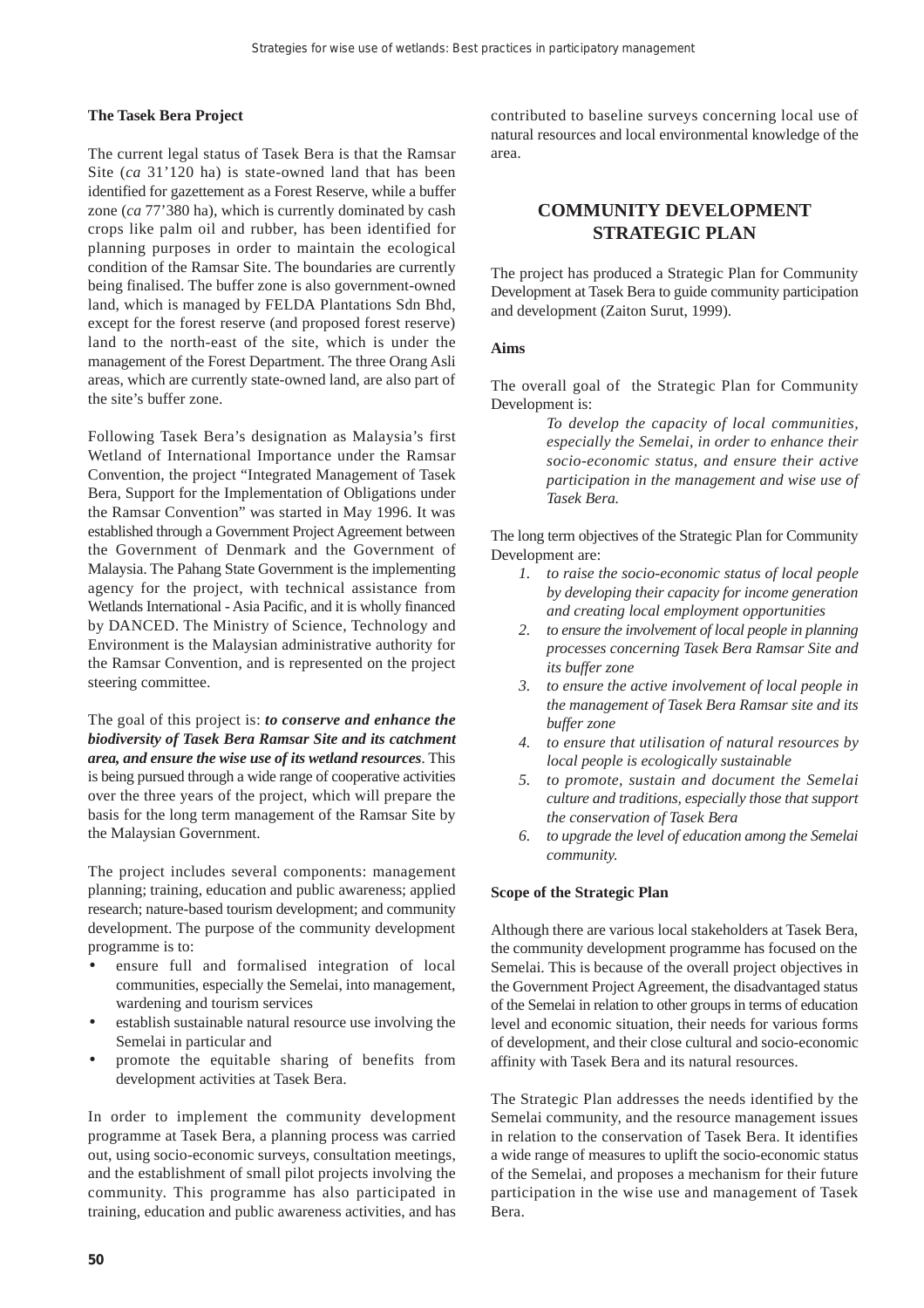#### **Mechanism for community participation in management of the Ramsar Site**

The methodology used for preparation of the strategic plan for community development at Tasek Bera is based on a consultative approach, involving both formal meetings and informal discussions with members of the Semelai community. In addition, consultation workshops were held involving relevant government agencies, NGOs, academic experts, and representatives of the community. The overall process is shown in Figure 1.

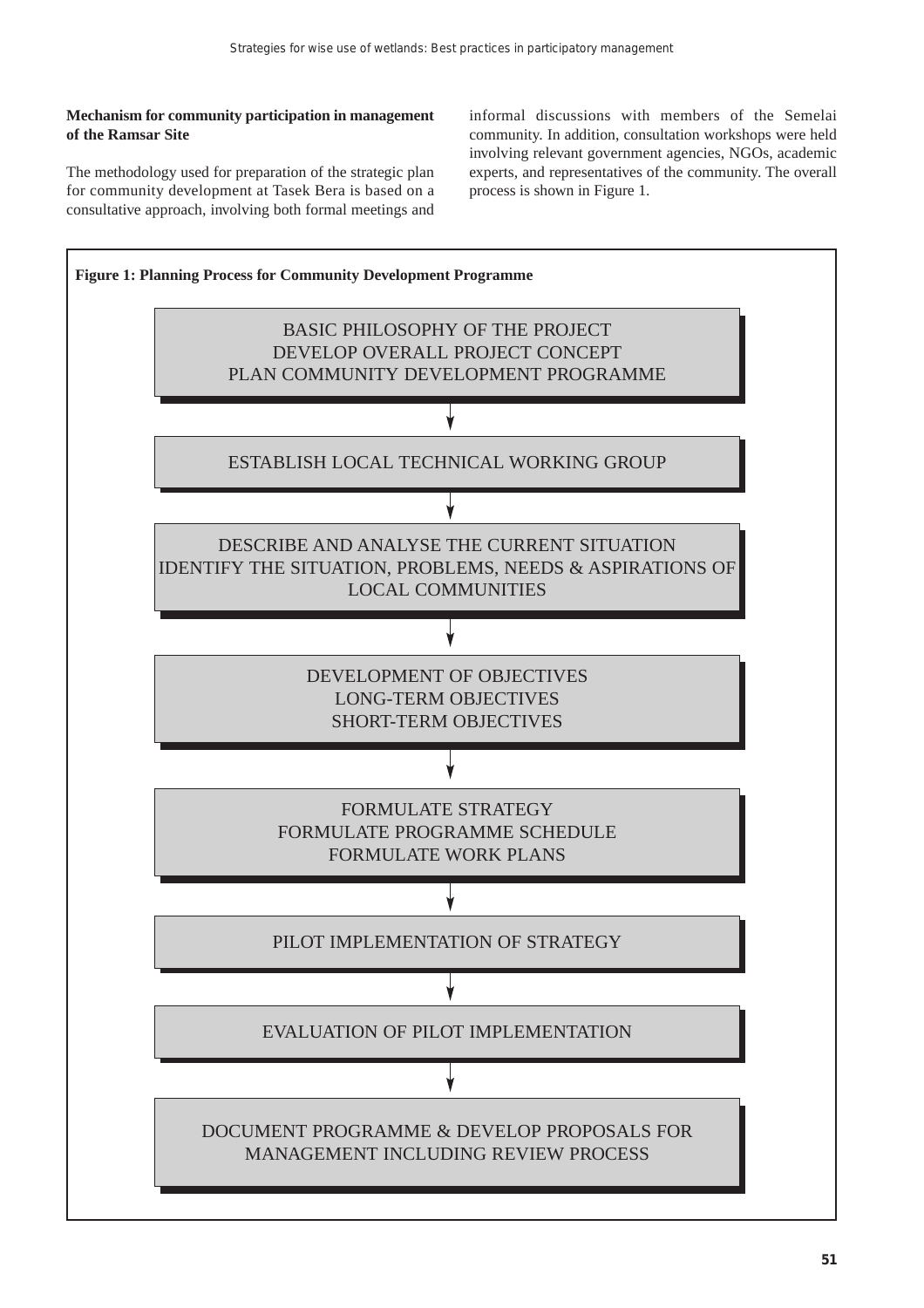Following an extended consultation exercise involving 228 Semelai representing all the villages at Tasek Bera, the community indicated that they wanted to be involved in the decision-making process for the management of the Ramsar Site. The institutional structure proposed for this was the Village Development and Security Committee (JKKK) for Pos Iskandar, which meets every one to two months. This was proposed with the following conditions:

- 1. The chair of the JKKK should be selected from the Semelai who are educated, and can be actively involved in the management of the Ramsar Site.
- 2. The community should elect the members of the JKKK.
- 3. Every village at Tasek Bera should be represented on the JKKK.

The Department for Orang Asli Affairs endorsed this proposal, and recommended that those Semelai stakeholders who are not represented on the JKKK at present could be included as observers.

The role of this committee in the management of Tasek Bera would be to provide a mechanism for problems and issues affecting members of the community to be raised with the community leadership. The JKKK representatives to the Ramsar Site management authority could then raise these issues. Similarly, problems or issues being discussed by the site management authority could be channelled back to the JKKK for further consultation among the community before decisions are taken. The JKKK also has other functions besides its proposed role in the management of the Ramsar Site.

The effectiveness of this mechanism depends on the institutional links between the JKKK and the Ramsar Site management authority. At the present time, this management body has not yet been identified so structures are not in place. One proposal currently under consideration includes the establishment of a consultative committee upon which all relevant stakeholders would be represented. This committee would advise the management authority on site management issues prior to decisions being taken. The project's Technical Working Group is the main forum at present in which the Semelai community is able to participate in local government discussions concerning the management of Tasek Bera.

### **PILOT PROJECTS FOR COMMUNITY DEVELOPMENT**

The project is now implementing a limited number of pilot projects in line with the objectives of the Strategic Plan for Community Development at Tasek Bera, in order to establish and test organisational arrangements, build local capacity, provide benefits to the local community, and be sustainable in the longer term. Two main pilot projects are outlined below, on ecotourism and handicraft production. In addition to these pilot projects, the potential involvement of local people in site management activities such as habitat management, wardening, and monitoring is being assessed, and training

will be provided as appropriate during the remainder of the project.

#### **Ecotourism Pilot Project**

According to the 1996 Malaysian National Ecotourism Plan (NEP), the Malaysian Government's intention is that tourism should be promoted as an industry that contributes to creating new sources of growth for socio-economic development. The NEP was prepared for the Ministry of Culture, Arts and Tourism in order to assist the government in the development of Malaysia's ecotourism potential. The plan is intended to "serve both as an appropriate instrument within the overall sustainable development of Malaysia and economy as a whole, and as an effective tool for the conservation of the natural and cultural heritage of the country (NEP 1996, part 1). The NEP notes that the Sixth Malaysia Plan (1991-5) states that the direct involvement of the local population will be emphasised in the development of tourism. The NEP also recognises that local communities living near ecotourism sites typically have low incomes and limited options for obtaining income. Therefore, ecotourism could represent an important economic option for such people.

The project at Tasek Bera includes the development of a nature-based tourism development plan, which is currently in preparation. This takes a strategic view of tourism development at the Ramsar Site, including identification of suitable tourism markets, and proposals for development of facilities. It also gives full consideration to the role that the Semelai can play in tourism development at Tasek Bera. The potential for tourism at the site has yet to be realised, as there are constraints in terms of access, accommodation, information, and services available. Once these are in place, promotion of the site as an ecotourism destination can proceed.

Following an initial study of the potential for communitybased ecotourism at Tasek Bera (Christensen and Singh, 1998), a pilot project is now being established to provide practical experience. The benefit of involving local communities in both ecotourism and management of wetlands has often been highlighted, but it is important that the involvement is meaningful and appropriate, in order to match the capabilities and characteristics of the community, and of the administrative and ecological situation. To achieve this, it is essential to develop appropriate ideas for communitybased ecotourism enterprises at Tasek Bera.

These should be kept in line with the organisational, financial and managerial skills available in the Semelai community. The aim is to build up capacity and to develop skills so that the community will gradually become able to handle more visitors, offer more sophisticated services, and appeal to a broader spectrum of visitors.

The goal of the pilot project is to develop participatory mechanisms through which the Semelai population around Tasek Bera can benefit directly from the establishment of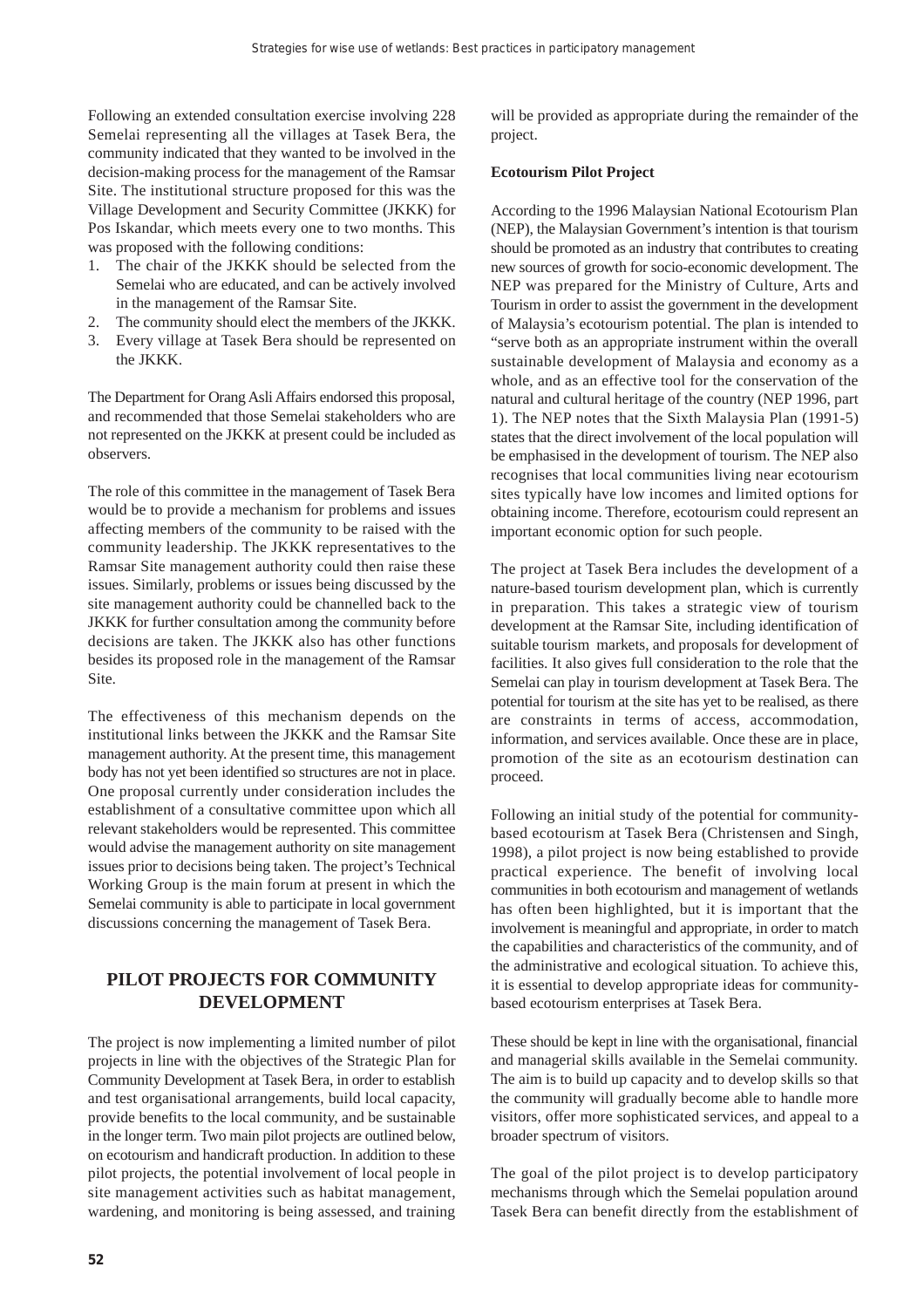ecotourism enterprises in and around their home area. The development of Semelai-run tourism services will improve their socio-economic status, reduce dependency on limited natural resources, and–help compensate for possible loss of revenue from traditional extractive activities, which may be limited by new conservation regulations imposed on the area in line with its status as a Ramsar Site. It is also hoped that this will help to create an awareness of conservation issues and possibly create a constituency for conservation action among the Semelai and potential visitors.

The main objectives of the pilot project are to:

- raise the capacity of the Semelai to participate in the tourism services sector at Tasek Bera
- provide an economic alternative for the Semelai to exploitation of natural resources and encroachment of limited forest habitats in and around Tasek Bera Ramsar Site
- promote the ability of the local population to manage tourism enterprises independently at Tasek Bera in order to become true beneficiaries
- ensure that the Semelai will be able to participate in determining zoning and regulation of tourism activities at Tasek Bera, through adequate representation on management committees
- create motivation and awareness of conservation issues amongst the Semelai
- avoid economic leakage, minimise negative impacts, and concentrate the benefits locally
- secure a sustainable tourist development at Tasek Bera
- ensure that as many Semelai as possible benefit from tourism activities and thus support the conservation of Tasek Bera

The pilot project intends to accomplish the above by establishing a local organisation for tourism services, to be managed by the Semelai themselves. It will build local capacity through study tours and tourist guide training. Different sets of tourist guidelines will be developed to protect the area and the Semelai community, and will be incorporated into relevant plans. Partnerships will be developed with relevant organisations, including external tourism agencies, and options will be determined for distribution of income from ecotourism. Finally, pilot operations will be undertaken to provide experience for the Semelai.

The work has been planned in four phases. The first phase aims to secure the participation of the Semelai in the planning process, by holding meetings with the community, creating workshops, and using a series of rapid rural appraisal (RRA) and participatory rural appraisal (PRA) techniques. Using this approach will give a better understanding of the area and of the different sub-community groups, and will make it possible to decide on which group or groups will be involved in the pilot project. This phase will also allow for discussion of various ideas for tourism development, such as formation of a tourism organisation, guided tours based on Semelai livelihood activities, homestay programmes for visiting tourists, a cultural village, etc. Constraints for tourism

development will be also identified, as well as potential partner organisations.

The second phase will focus on community organisation for tourism services, including the establishment of partnerships, improvement of cooperation amongst the community and a system for sharing benefits. Training will be undertaken based on identified needs (e.g., basic English, boat handling, etc.).

The third phase will develop a visitor programme for the local area, draw up guidelines for tourism operators and guides, and initiate tourism activities in order to test partnerships and provide experience. The fourth phase will evaluate the experience gained, including a seminar for those involved in the tourism activities.

Training of local people as tourist guides has commenced, with about 30 Semelai and other local residents participating in a course organised jointly by the project, the Department of Wildlife & National Parks and the Ministry of Culture, Arts and Tourism. Tourist guide licences are issued to successful participants, allowing them to practise professionally.

#### **Handicrafts Pilot Project**

According to Mohd Shahwahid (1996), a significant proportion of the Semelai community at Tasek Bera have annual incomes below the official poverty level. This pilot project is being undertaken to develop the capacity of the local community to increase their supplementary income through the production and marketing of handicrafts. This is related to the development of tourism at Tasek Bera, as tourists provide a ready market for such products, and the culture of the Semelai is one of Tasek Bera's features of interest.

While the Semelai have a tradition of making household objects, and tools such as mats, baskets, fish traps, animal traps, etc., these have played a very minor role as a source of supplementary income, being mainly used in the home. No marketing system has been developed, and there is no organisation of producers or sellers. Recently, additional products have been developed which are more ornamental than utilitarian, such as model boats and traditional houses. A survey of potential products came up with a list of 73 different items. Consultation with the community has indicated that they would be more actively engaged in handicraft production if a marketing system could be established.

Initial efforts have been made to sell Semelai handicrafts during environmental events such as World Wetland Day in 1997 and 1998, and a national cultural exhibition in September 1998. The successful sale of the handicrafts at these events has indicated that the handicrafts have market potential, and the revenue gained can supplement the income of the Semelai.

The pilot project has established a "handicraft group" currently consisting of 26 women and 19 men, who will be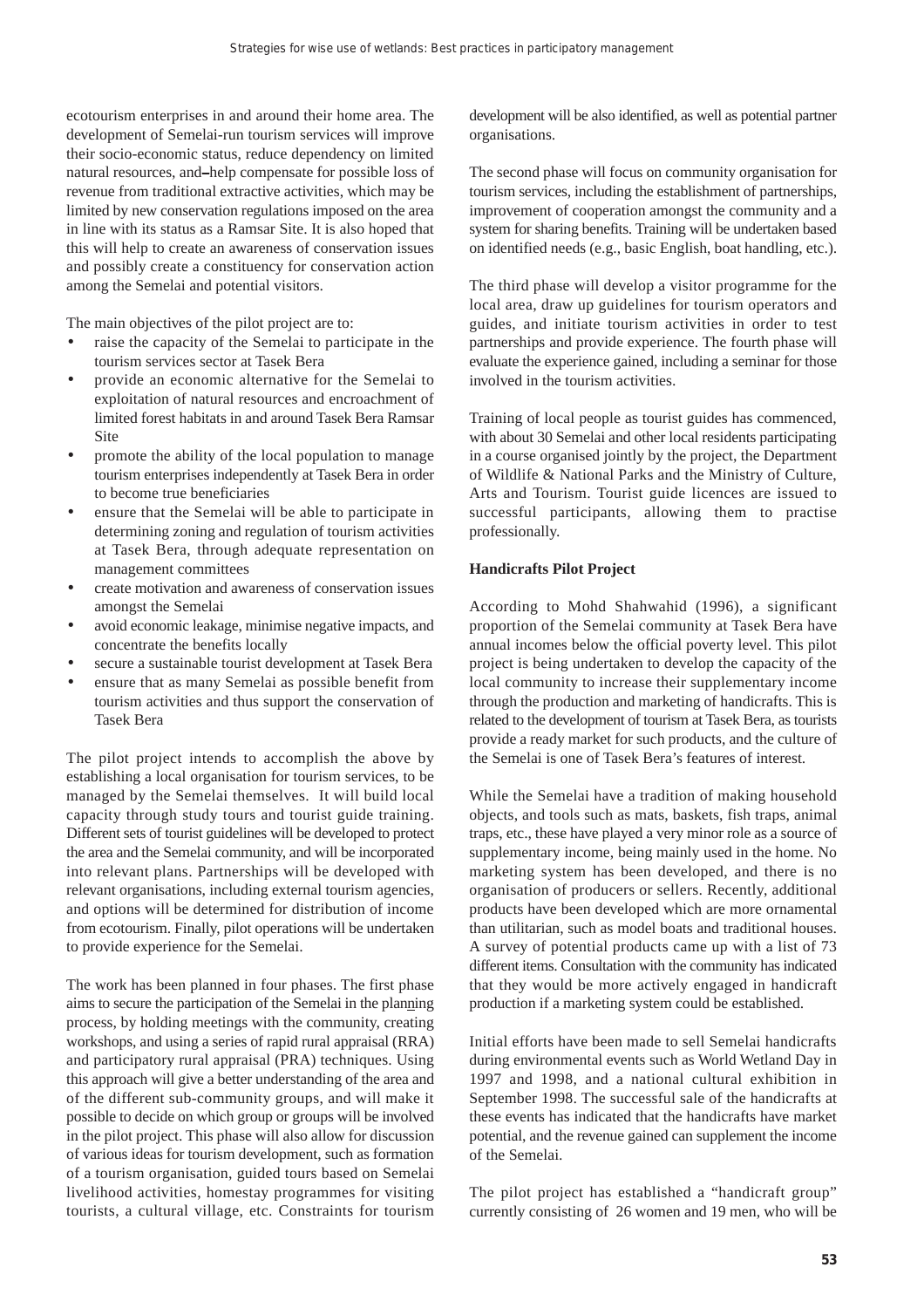involved in the production and marketing of handicrafts. Special attention is being given to the involvement of women, who are already the main producers of certain products such as mats, baskets and recently artificial flowers. Secondly, a "handicraft committee" is being established, which will continue the coordination of the work after the end of the project.

Marketing links are currently being established through retail outlets in Kuala Lumpur that sell handicrafts to tourists, a local tourist resort at Tasek Bera, and through governmentsupported tourism promotion events. Experience so far shows that better sales and prices are possible in the international tourist market than through local sales. Further marketing opportunities are being investigated at present.

A handicraft centre is being established at the site, in order to provide a facility for the storage of stock and materials, and to provide a local sales outlet. Also, training is being organised through relevant local bodies, such as a centre for the blind for the manufacture of rattan products, and the Malaysian Handicraft Corporation for rattan, bamboo and wood handicrafts. It is intended that the selected participants will then provide training to other members of the community in order to raise skill levels.

### **CONCLUSIONS**

The project has operated in a relatively difficult situation, where there is no experience of local communities being involved in protected area management, a top-down government-led approach being the traditional *modus operandi*. The project has, therefore, provided a rare opportunity for local community involvement in the governmental planning process, and has perhaps started to raise awareness of the value of this participatory approach. The management authority for the Ramsar Site has yet to be established, and this has made it difficult to formalise a mechanism for co-management, and to confirm local involvement in future site management. The momentum for the continuation of community development and participation in management of the wetland needs to be assured, by engaging individuals with commitment and ability to work with both the community and the relevant government agencies, as well as to locate funding.

Actual local benefits from the development of the site are required so that expectations are realised; inevitably expectations have been raised during the project period. Benefits should be distributed equitably if possible – but there are difficulties here in terms of the roles of different social groups, and the lack of a prevailing overall sense of community in this kinship-based society.

Successful partnerships with outside companies are essential for tourism and handicraft marketing. However, protection of local interests is important, through mechanisms such as restrictions on the activities of outside tourism operators' on

site, and licensing of local operators.

The project can be considered to be in the early stages of pilot implementation, therefore there are few concrete results to learn from at this stage. However, the work so far in the overall approach has yielded valuable experience and some insights into important factors. Independent assessment has indicated that the consultation process has been effective in raising awareness and understanding of the project's aims, and has achieved both trust and local support for the project.

#### **REFRENCES**

Chong, H.N. and Lim, K.C. (1998). *A Survey of Birds of Tasek Bera.* Integrated Management of Tasek Bera Technical Report Series. Wetlands International - Asia Pacific, Kuala Lumpur.

Christensen, P.C. and Singh, V. (1998). *The Potential of Ecotourism at Tasek Bera*. Report for Wetlands International - Asia Pacific. Unpublished report.

Department of Wildlife and National Parks. (1998). *Baseline Bird Survey at Tasek Bera Pahang.* Integrated Management of Tasek Bera Technical Report Series. Wetlands International - Asia Pacific, Kuala Lumpur.

Forest Research Institute of Malaysia (1997). *Tasek Bera - Forest Cover and Forest Types.* Integrated Management of Tasek Bera Technical Report Series. Wetlands International - Asia Pacific, Kuala Lumpur.

Furtado, J.I. and S. Mori (Eds.) (1982). *Tasek Bera: The Ecology of a Freshwater Swamp.* Dr. W. Junk Publ. The Hague, Boston, London.

Gianno, R. (1990). *Semelai Culture and Resin Technology*. The Connecticut Academy of Arts and Sciences. New Haven, Connecticut. 238pp.

Giesen, W. (1998). *The Habitats and Flora of Tasek Bera, Malaysia: An Evaluation of their Conservation Value and Management Requirements.* Integrated Management of Tasek Bera Technical Report Series. Wetlands International - Asia Pacific, Kuala Lumpur.

Hood Salleh (1978). *Semelai Rituals of Curing*. Unpubl. D.Phil. thesis submitted to St Catherine's College, University of Oxford. 446pp.

Lim, B. L. (1998). *A Baseline Study on the Reptilian and Amphibian Fauna of Tasek Bera*. Integrated Management of Tasek Bera Technical Report Series. Wetlands International - Asia Pacific, Kuala Lumpur.

Lopez, A. (1999). *A Checklist and Conservation Status of the Fauna of Tasek Bera.* Integrated Management of Tasek Bera Technical Report Series. Wetlands International - Asia Pacific, Kuala Lumpur.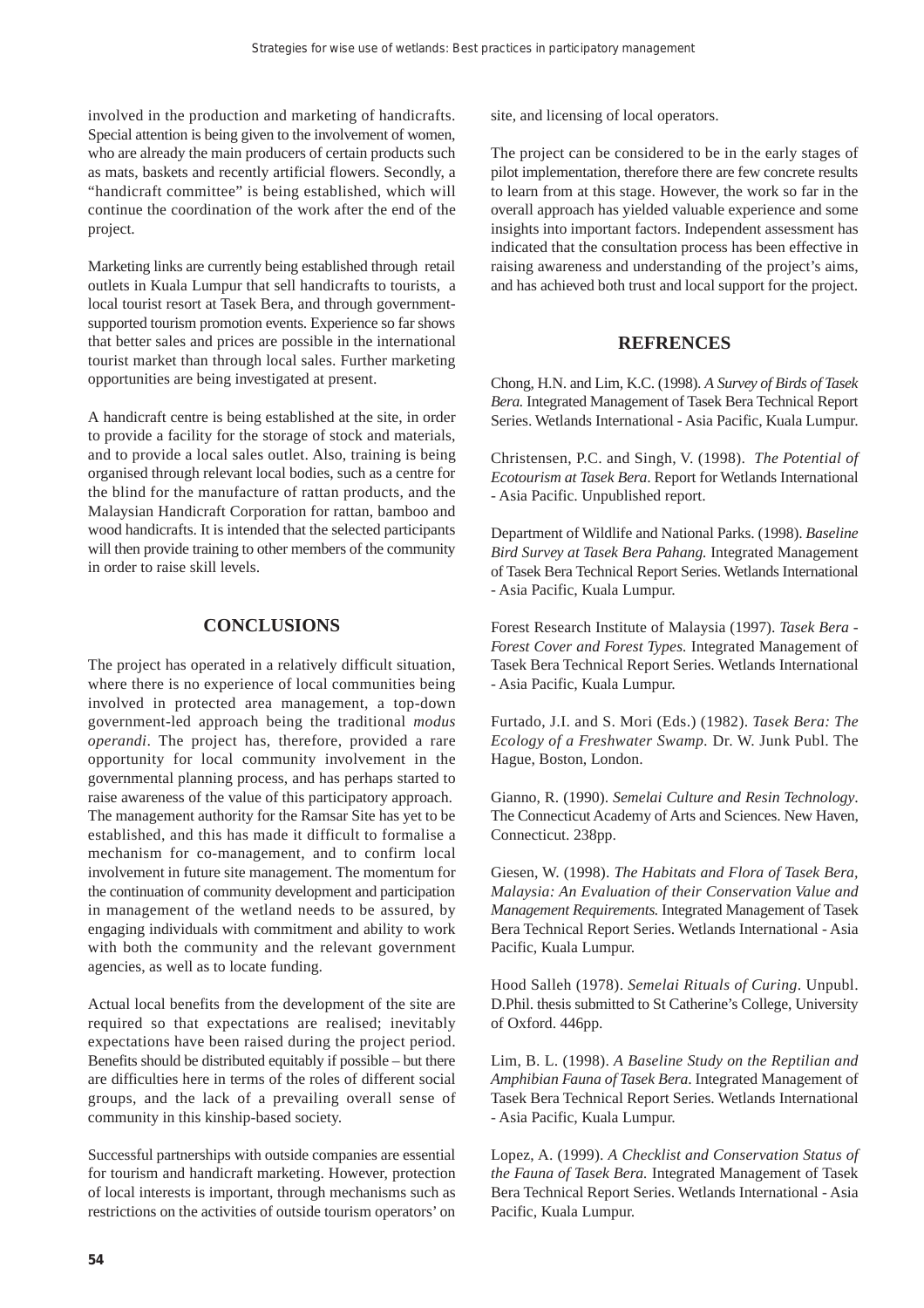Mohd Shahwahid, H.O. (1996*). Community Profile Survey of the Semelai Population at Tasek Bera*. Integrated Management of Tasek Bera Technical Report Series. Wetlands International - Asia Pacific, Kuala Lumpur.

Mohd Shahwahid, H.O. (1997). *Economics of Fishing, Natural Product Exploitation and Shifting Cultivation at Tasek Bera.* Integrated Management of Tasek Bera Technical Report Series. Wetlands International - Asia Pacific, Kuala Lumpur.

Mohd Shahwahid, H.O. and Nik Mustaffa R.A. (1991). *Economic Valuation of Wetland Plant, Animal and Fish Species of Tasek Bera and Residents' Perceptions on Development and Conservation*. AWB publication No. 77, Kuala Lumpur.

Morley, D.C. (1949). Some notes on the health of the Semelai in southern Pahang. *Bull. Raffles Museum* Ser. B. 4:133-34.

Murugadas, T.L. (1998). *Aquatic Macrophytes in Tasek Bera.* Integrated Management of Tasek Bera Technical Report Series. Wetlands International - Asia Pacific, Kuala Lumpur.

Phang, S.M. and T.L Murugadas (1997)*. Phytoplankton and Aquatic Macrophytes in Tasek Bera*. Integrated Management of Tasek Bera Technical Report Series. Wetlands International - Asia Pacific, Kuala Lumpur.

Phillips, S. and R.M. Bustin (1995)*. Accumulation of organic rich sediments in a dendritic fluvial/lacustrine mire system at Tasik Bera, Malaysia: implications for coal*. Department of Earth and Ocean Sciences, University of British Columbia, Vancouver, B.C., Canada, 39 pp. (unpublished report)

Simpson, B.K., Lopez, A., Sharun, A.L. and Alias, M.Y. (1997). *Project Tomistoma: Report on the Malayan False Gharial (*Tomistoma schlegelii*) at Tasek Bera, Peninsular Malaysia.* Integrated Management of Tasek Bera Technical Report Series. Wetlands International - Asia Pacific, Kuala Lumpur

Tong, S.L., Norhayati M.T., and W.H. Kok. (1997). *Water Quality of Tasek Bera, Pahang.* Integrated Management of Tasek Bera Technical Report Series. Wetlands International - Asia Pacific, Kuala Lumpur.

Zaiton Surut (1999). *Strategic Plan for Community Development at Tasek Bera (1999-2004).* Tasek Bera Technical Report Series, Wetlands International - Asia Pacific.

Zakaria-Ismail, M. (1997). *Baseline Fish Survey for the Tasek Bera Project*. Integrated management of Tasek Bera Technical Report Series No.1. Wetlands International - Asia Pacific, Kuala Lumpur.

## **ACKNOWLEDGEMENTS**

The authors acknowledge the financial support of DANCED for the project "Integrated Management of Tasek Bera". Various people have advised and assisted in the implementation of the work presented here, including Prof Hood Salleh, Dr Rosemary Gianno, Dr Mohd Shahwahid Hj. Othman, Dr Wan Zawawi, Mr Romeli Dollah and Ms Rafidah Ariman. The Department of Orang Asli Affairs have provided good cooperation with the project staff and we would like to acknowledge the assistance of Mr Yusof Othman in particular. Mr Azhar Bin Noraini of the Ministry of Science, Technology and Environment Malaysia kindly presented the paper to the conference.

We also acknowledge the support of our colleagues at the Tasek Bera project office and in Wetlands International - Asia Pacific, past and present.

Lastly, we acknowledge the cooperation, support and hospitality of the Semelai community at Tasek Bera.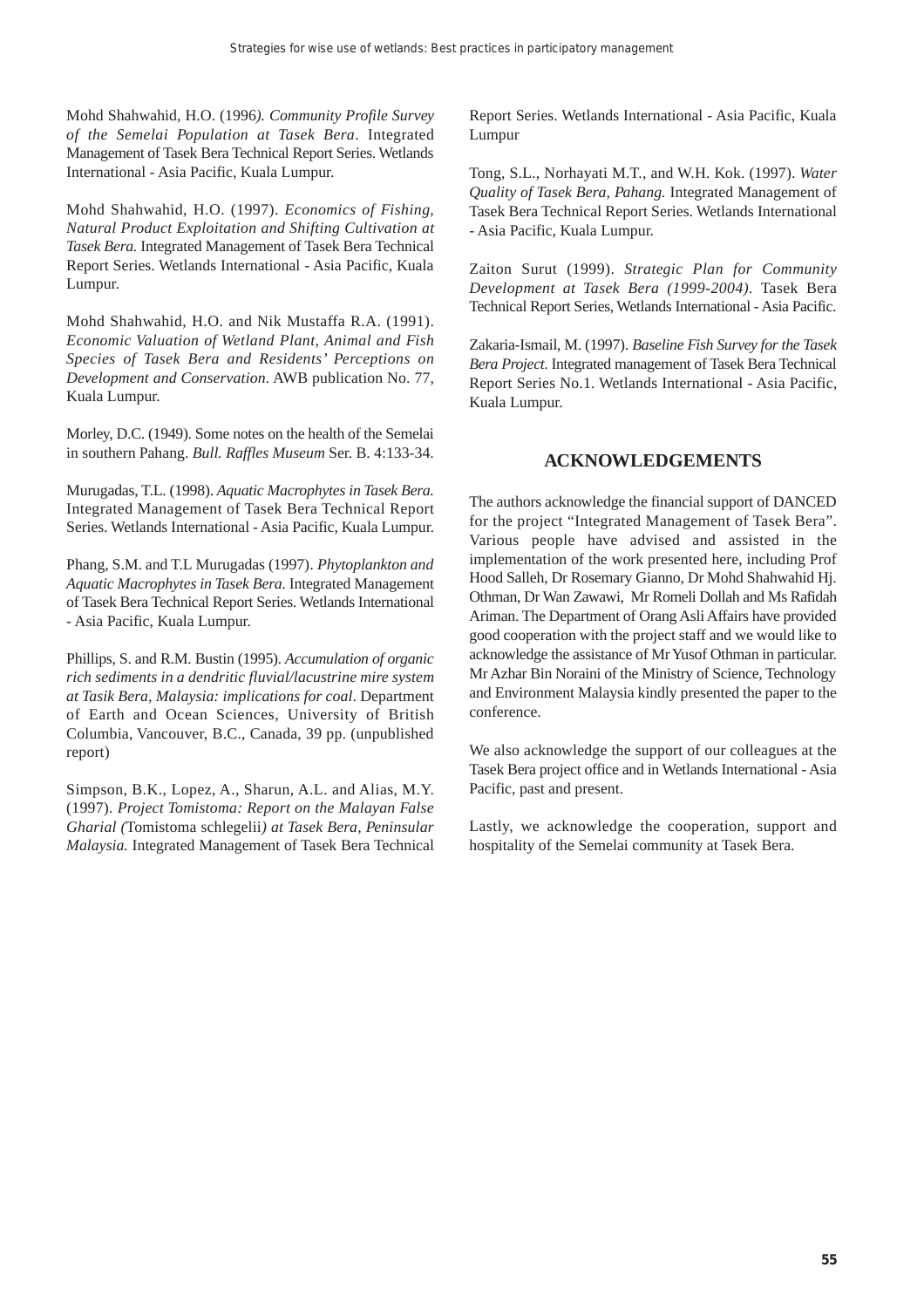Strategies for wise use of wetlands: Best practices in participatory management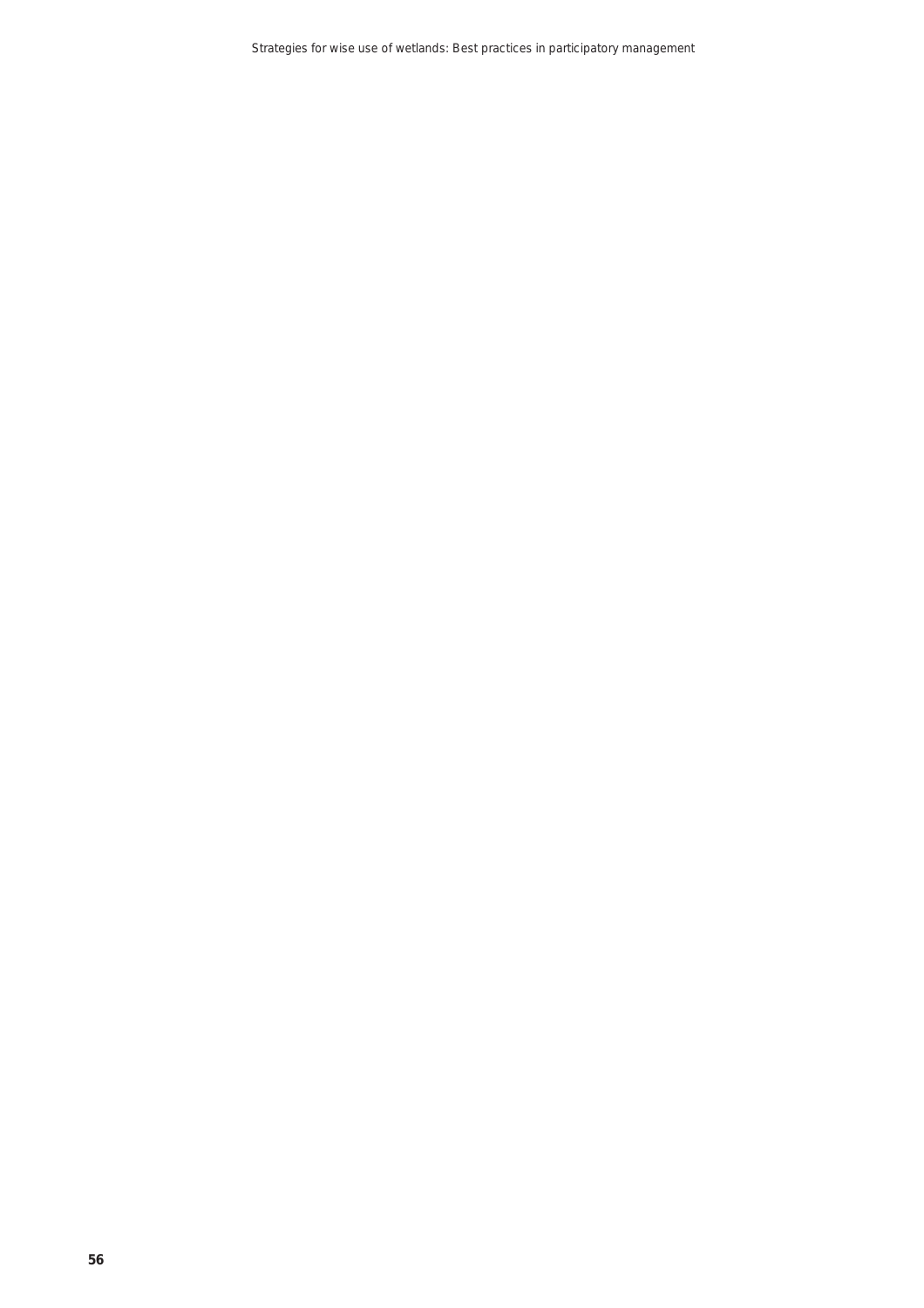# **NETWORKING IN EAST AFRICA FOR THREATENED COASTAL WETLANDS**

## **Patricia NZIOKA**

East African Wildlife Society, P.O. Box 20110, Nairobi, Kenya

KEYWORDS: Rufiji, Tanzania, mangrove, delta, Kenya, community outreach, media

### **ABSTRACT**

#### **INTRODUCTION**

Following a regional workshop convened by the East African Wild Life Society (EAWLS) in February 1998 at Mombasa, the EAWLS was mandated to set up an environmental network to monitor threats to wetlands and coastal resources in Eastern Africa. This network is supporting two advocacy projects aimed at conserving the Rufiji delta in Tanzania:

- mass media campaigns by the Journalists for the Environment in Tanzania (JET)
- community outreach and public education at the Rufiji delta.

This advocacy work was prompted by the approval by the Tanzanian government of an industrial shrimp farm project that will privatise a third of the Rufiji delta. Over 2000 residents of the delta have filed a petition at the high court suing the government, arguing that the decision to develop the project was taken without their involvement. The network has opened dialogue among stakeholders and supporters, including WWF-Tanzania, JET, PREPARE-India, Mangrove Action Project-USA, Lawyers Environmental Action Team (LEAT), EAWLS, and others.

While concentrating on the Rufiji delta, the network is also looking at other programmes working with communities along the coast to promote collaboration in conserving threatened wetlands. One such initiative is the Integrated Coastal Area Management project in Kenya. A multi-institutional planning team in Kenya established this process in 1994 following a pilot study in Mombasa, with the aim of providing a starting point for addressing the urgent coastal issues facing the area, and informing and enriching the dialogue on how to address coastal management problems nation-wide.

The pertinent coastal issues being addressed by this networking include: urbanisation, declines in fisheries production and water quality, shoreline erosion, degradation of coastal ecosystems, and resource use conflicts. The network organised a workshop in Tanzania to involve all stakeholders, to create a consultative forum for governmental institutions, nongovernmental organisations, the private sector, and local communities to discuss the salient issues relating to conservation and development in the Rufiji delta. Dialogue and networking are key factors in conflict resolution, community projects, implementation of government policies, and in ensuring the overall sustainability of any programme.

East Africa – a region that includes the highest mountains in Africa, the three Great Lakes of Africa, the Nile Basin, the Rift Valleys, high rainfall areas, savannahs, arid and semidessert areas, coastal plains, and intertidal systems – has a rich variety of marine, estuarine, soda, and freshwater wetlands. These include: mangroves, sea grass beds, coral reefs, rocky shores, mud flats, estuaries, marine deltas, soda lakes, seasonal lakes, pools, depressions, salt marshes, swamps, springs, soaks, perennial rivers, inland deltas, seasonal streams, waterfalls, riverine flood plains, freshwater lakes and ponds, peatlands, montane wetlands, thicket wetlands, and swamp forests.

The East African Wild Life Society (EAWLS), a nongovernmental organisation based in Kenya, whose mission is to protect and conserve the environment in East Africa, has been extensively involved in advocacy for wetland conservation. This paper addresses the experiences and conservation and development initiatives by the EAWLS at the Tana and Rufiji deltas in Kenya and Tanzania respectively, and highlights its advocacy and networking activities protesting against industrial and unsustainable shrimp aquaculture.

The River Tana, 1000 km in length, is an important river in Kenya, with an average annual discharge of about 5.6 billion m3 /year. Its catchment covers about 17% of Kenya's land area, while the floodplain spreads into a network of channels and tidal inlets, which form a delta 40 km wide. The wetlands have a variety of habitats, which support important wildlife populations, including the Tana River species of topi, waterbuck, zebra, lion, and hyena, as well as providing breeding grounds for crocodiles, amphibians, and fishes. The delta also supports agriculture, fishing, and grazing activities by the local communities, whose livelihoods are closely linked to the dynamics and functioning of the river.

The Rufiji delta in south-eastern Tanzania is one of the largest blocks of mangrove forests in East and Southern Africa, covering an area of 53'255 ha. This largely unspoiled mangrove forest supports a large number of people, as well as aquatic and terrestrial biodiversity. The delta, about 20 km wide and 65 km long, is linked to the interior of the river system by an extensive flood plain, and to Mafia Island to the east through ocean currents and the surrounding coral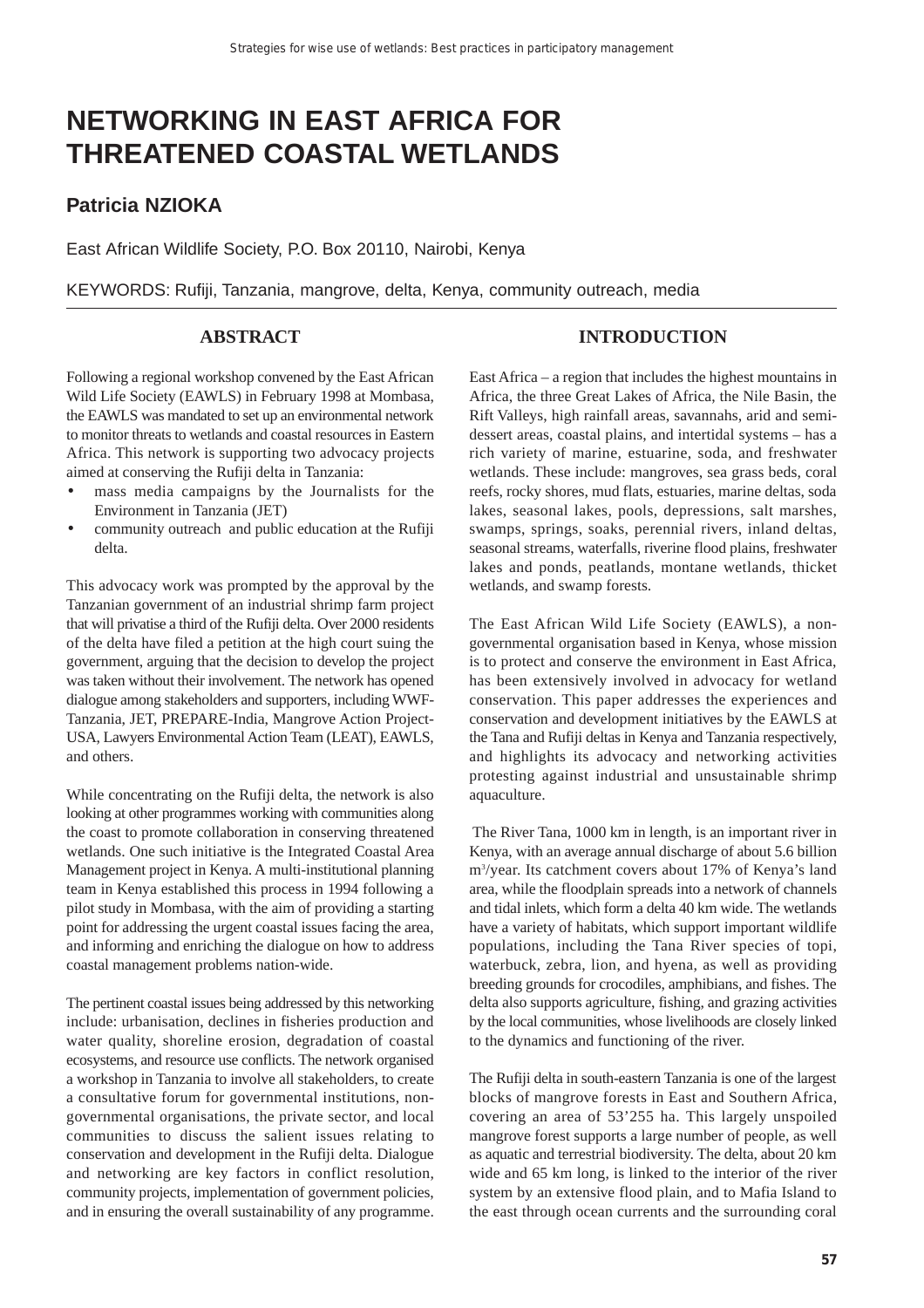reefs. Because of the northerly flow of marine currents, the Rufiji delta is endowed with the greatest fisheries potential along the Tanzania coast, and supports 80% of all the prawn fisheries in the country. It has 20 islands and 31 villages, and has been used for many years by the Rufiji people, who rely on it for fish, mangrove poles, and rice farming.

Although they harbour rich, unique, and highly diverse wetlands, Kenya and Tanzania do not yet have national wetland policies. On the other hand, neighbouring Uganda succeeded in developing a national wetlands policy, which was approved in 1995, and is implemented at national, district and community levels. Kenya and Uganda are signatories to the Ramsar Convention, which mandates governments to maintain the ecological character of wetlands in their territories, and promotes the wise use of these wetlands. Without national wetland policies, land tenure systems, and management plans, threats to these deltas are increasing.

Both deltas are suitable for development, and imbalances in these ecological systems threaten their sustainability. Some of the most significant threats are:

- unplanned human settlements
- upstream development, and
- industrial shrimp aquaculture.

Local communities along the coastal strip do not own the land. In most cases the land is under trust from the government, and the people living in the area can settle anywhere. They do not have identification or ownership of the land they occupy. The government, however, can allocate parts of this land in trust to individuals or organisations, as long as they have entered into a lease agreement, most of which are for 99 years. In the Tana delta, plots at the beach have been allocated to individuals who do not live in the area. Over 26'000 ha have been allocated to the Tana Development Irrigation project of the Tana River Development Authority for commercial rice farms. In 1992 20'000 ha were allocated to the Coastal Aquaculture Company without the consent of the people living in the area. The government of Kenya has declared part of the Tana delta a land adjudication area. In the Rufiji delta, over 10'000 ha have been allocated to the African Fishing Company, again without the consent of the local communities.

Hydro-electric power (HEP) dams can both create and destroy wetlands. Five HEP dams already exist upstream of the Tana delta, and have altered flooding patterns, reduced water levels downstream, and modified the amount and quality of sediments deposited at the delta – thus threatening wetland biodiversity, as well as the local food production systems that depend on the river's annual floods. Proposals to build two more dams, with artificial systems to regulate the flooding of the Tana River, while increasing HEP supply to the country, and offering more employment to the local communities, have recently created controversy. Those in favour of the project consider that artificial flooding and sediment release would repair some of the damage already done, by restoring water and improving agricultural and pastoral activities. Those

against the project are concerned about further altering of the river flooding pattern.

In 1992, 20'000 ha in an ecologically sensitive area of the Tana delta were allocated to a private developer for industrial prawn farming. The government, through a presidential directive, then nullified the allocation, and instructed that a committee be set up to produce a management plan for the area. To date, however, the committee has released no findings or recommendations. The potential threat for industrial shrimp aquaculture is still present, especially since the private developer won the land allocation case, plus two court appeals against the Commissioner of lands.

At the Rufiji delta, the government of Tanzania approved an industrial prawn farm, which would privatise one third of the delta, thus posing irreparable threats to the ecology of the delta, and to the livelihoods of thousands of local fishers and farmers.

Problems known to be associated with industrial shrimp aquaculture include:

- habitat loss due to clearing of mangroves to create prawn ponds
- land and water salinisation
- organic and chemical pollution from chemicals used in the prawn ponds
- loss of land and property of the local communities, causing social dislocation
- depletion of fisheries and reduction of food and income, thus exacerbating poverty
- use of child labour and human rights abuse, including murders of protesters and
- lack of legal access for local fishers to the shores and the sea.

## **NETWORKING FOR THE CONSERVATION OF THE TANA AND RUFIJI DELTAS**

#### **Experiences at the Tana delta**

As an NGO using advocacy as one of its main tools to question policies that could cause environmental degradation, EAWLS believes in collaborating with all stakeholders, interested parties, and supporters, be it local communities, the government, or local and international organisations. The EAWLS led protests against the establishment of the prawn farm at the Tana delta in 1992. The Society gathered relevant information regarding the issue, such as the agreement to the sale of the land by Kondertu Ranch Committee, the Land Policies and Rights Act, effects of industrial shrimp farming, and reports on why the Tana delta should be conserved. This research verified that the land sale had been illegal, in that the ranch committee sold the 20'000 ha without the consent of its members. In addition, industrial prawn farming threatened the endemic flora and fauna of the Tana delta, endangering animal the species, and all species of mangroves found along the Kenya coast.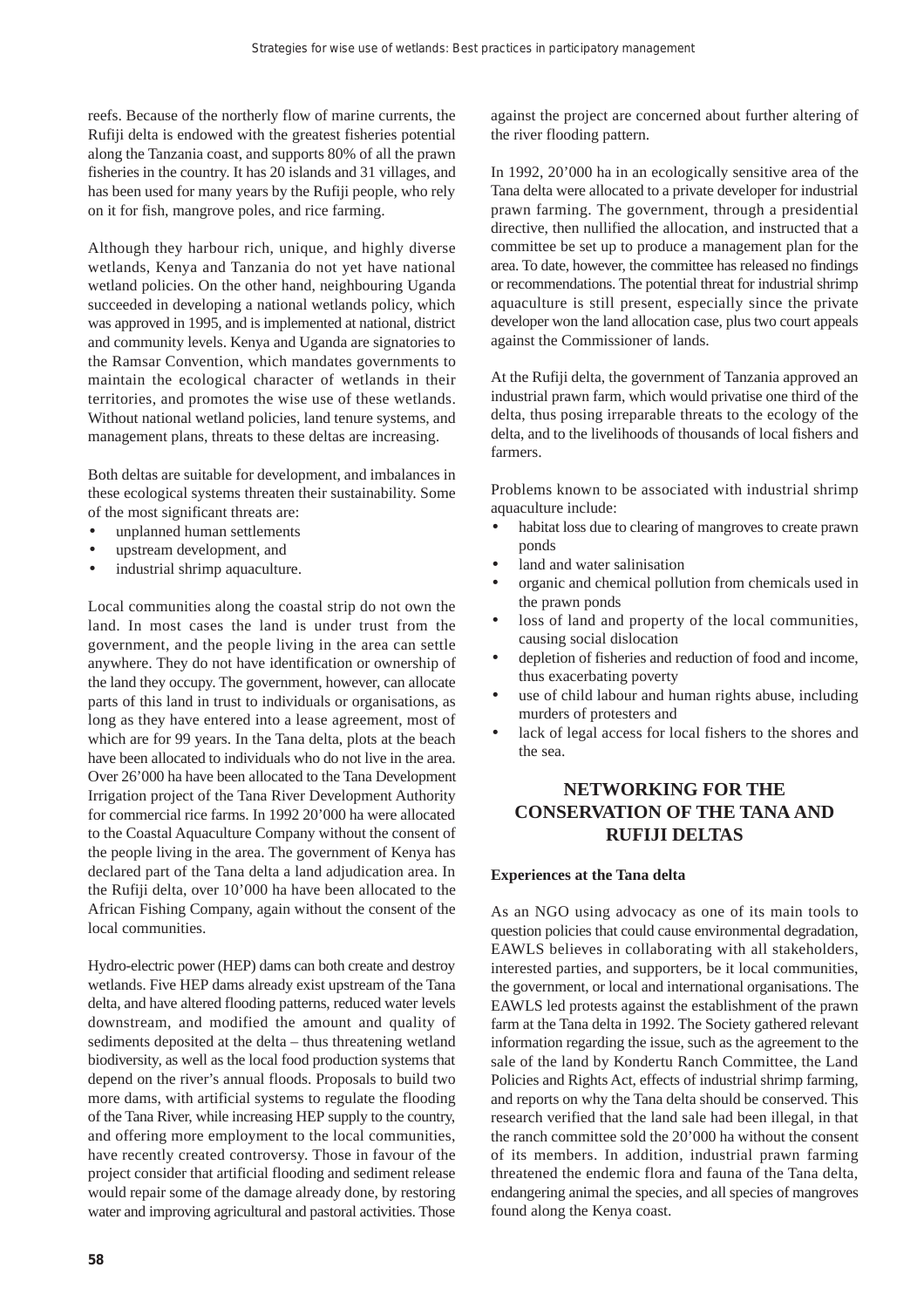The EAWLS tried to solve the issue through negotiations and meetings with government institutions on the land allocation, in collaboration with other conservation organisations such as IUCN, together with professional organisations and committed individuals. In addition, the issue was publicised in the local dailies and other news media like African Wildlife News Service. The EAWLS mobilised the community at Kondertu ranch to oppose this project through:

- awareness meetings with the ranch leaders
- national awareness forums, and
- by visiting the local communities at the site of the proposed project to raise awareness on the effects of industrial shrimp farming, and on the communities' land rights.

In 1992 Kondertu Ranch, with the help of EAWLS, and after consulting with legal experts, filed a suit against the developer for acquiring 20'000 ha illegally. Through a press, EAWLS publicly announced its opposition to the project. This was followed by counter-actions by the developer to verify the land allocation, and the viability and benefits of the proposed industrial shrimp farm. EAWLS wrote an open letter to the Commissioner of lands to express its opposition. Another open letter was targeted at the private developer. The public outcry by local conservationists was backed by that of international conservationists, the media, and consulates in the country.

In response to these concerns, the government of Kenya, through a presidential directive in 1993, nullified the land allocation, and directed that a management plan for the delta be formulated in close collaboration with the local communities. A Tana Delta Wetlands Steering Committee (TDWSC) was formed for this purpose, in which EAWLS was a member. The work agenda was agreed, but to date – despite efforts by TDWSC through visits to the delta and meetings to develop a consensus statement on the land issues – no management plan, findings, or recommendations have been released.

Seeing the need for more public education on environmental conservation, the EAWLS set up a task force to implement a Tana Delta Environmental Awareness Campaign through public meetings and workshops, and by establishing Village Environmental Councils. Despite this, the court ruled in favour of the developer in 1995. Furthermore, the developer also won two court appeals against the Commissioner of Lands. Thus the potential threat of industrial shrimp farming remains very real. In October 1998, EAWLS in collaboration with Kipini Community Conservation & Development Programme (KCC&DP) held a workshop involving all stakeholders and interested parties to define an environmental development strategy for the Tana delta.

#### **Integrated Coastal Zone Management in Kenya**

The Coast Development Authority in Kenya is heading a multi-institutional team including stakeholders and interested parties such as fishers, the Kenya Wildlife Service, hotel owners, local communities, and government departments in

a pilot study on Integrated Coastal Zone Management (ICZM) of part of the Kenya coastline. The aim is to identify the urgent problems the area, together with proposed solutions. Some of the activities of the ICZM study include:

- demonstration projects, e.g., water conservation measures in public institutions and beaches
- capacity building for leaders of the project
- producing media programmes and newspaper articles to highlight coastal management issues in the study area and actions being taken to solve them
- conducting public awareness meetings for various coastal resource user groups, and
- publicising the ICZM strategy through national and international workshops, seminars and other international forums.

#### **Mass Media Campaigns for the Rufiji Delta**

Following the approval by the government of Tanzania of the prawn farm project at the Rufiji delta, mass media campaigns against the project began, led by the Journalists for the Environment in Tanzania (JET). Activists travel to the delta every month for updates on the project, and carry out interviews with the local communities and their leaders. The information obtained is then used for press articles, and distributed to local and regional dailies.

Another strategy has been letter writing campaigns against the project on the Internet. As a result, international pressure against this project is building up. For example, the Swedish Society for Nature Conservation wrote a letter to the President of Tanzania asking him to consider reversing the decision to approve the prawn project. Sign-on letters from Mangrove Action Project (MAP) and Lawyers in Environmental Action Team (LEAT) have been distributed to those interested and affected by this proposed prawn farm.

The East African Wild Life Society publishes a bimonthly conservation magazine, *Swara*, which is sent to over 2,000 people world-wide. Recent issues have featured coastal resource conservation and threats from industrial shrimp aquaculture. Other conservation magazines such as JET News have regularly been publishing articles on the prawn project, and the concerns raised by both local and international organisations.

East Africa's industrial prawn farming issues are new, compared to other parts of the world such as Asia and Latin America. Collaboration with other organisations doing parallel work provides chances to share information and experiences and learn from these, and also strengthens international networks and campaigns against industrial prawn farming developments.

#### **Community Outreach at the Rufiji Delta**

JET and the Southern Regions Development Association – a local organisation, led by and belonging to the local communities – are collaborating in order to increase public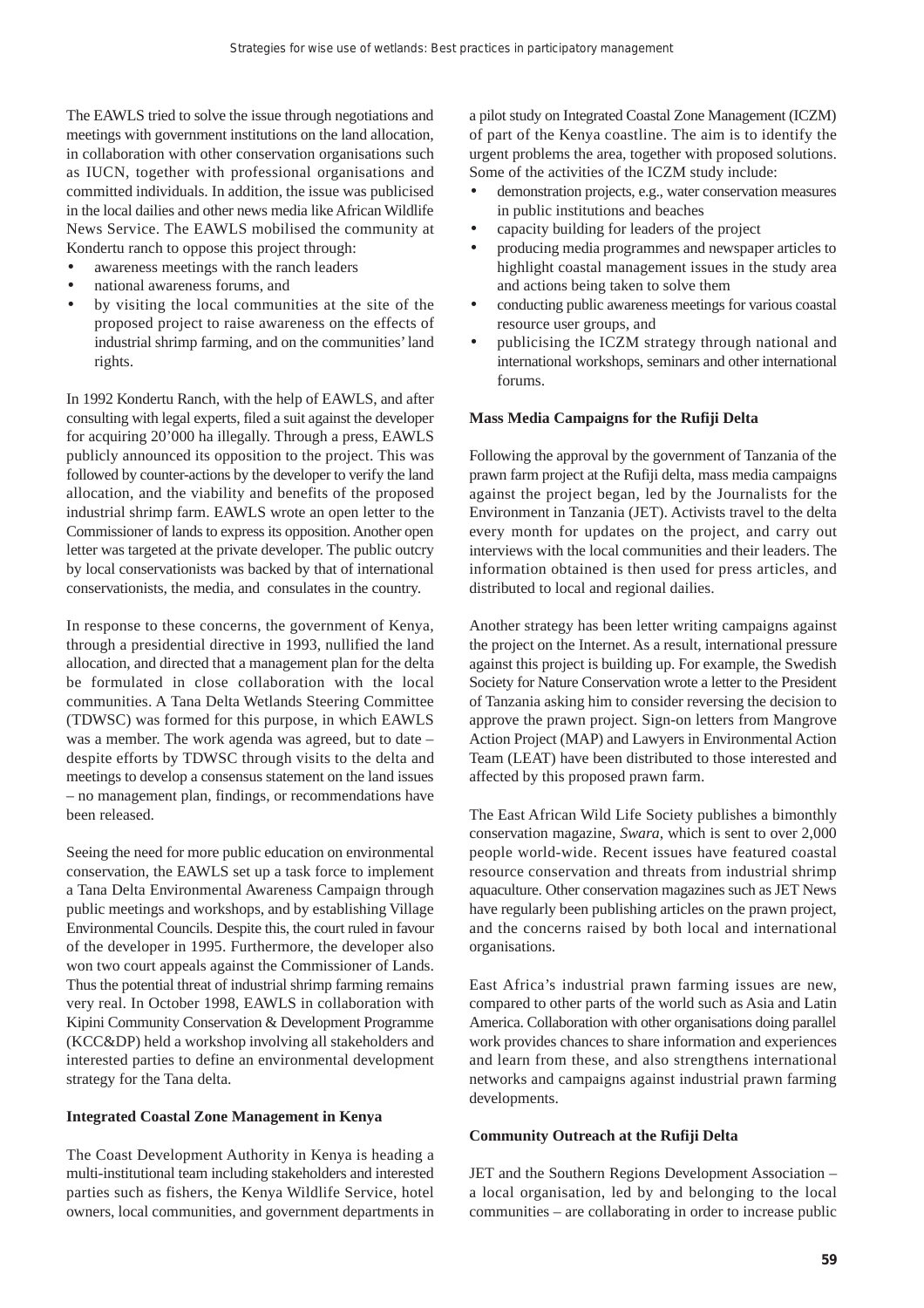awareness on threats from industrial shrimp aquaculture. Awareness strategies include:

- open public meetings at villages in the Rufiji delta, which create a forum where the local communities can ask questions and seek clarification on issues of concern
- videos on industrial shrimp farming from Asia and Latin America, converted to the local language and shown in the villages, thus enhancing the communities' understanding of the repercussions of industrial shrimp aquaculture
- poster campaigns in the local language, though these have not started yet
- a panel discussion on television, bringing together the owner of the prawn project (the African Fishing Company) with JET and LEAT, which provided a good tool for disseminating information on the issue to all parts of Tanzania.

#### **Recent Recommendations**

The EAWLS convened a regional workshop in February 1998 on industrial shrimp farming, and the following declaration emerged.

## **The Mombasa Declaration on Mangrove Conservation and Industrial Shrimp Aquaculture (6 February 1998)**

We, the DELEGATES from East Africa (Kenya, Tanzania), North America and Asia having gathered at Mombasa as participants at the workshop on the Eastern Africa Mangrove conservation and Shrimp Aquaculture, during Feb. 1998, under the auspices of East Africa Wild Life Society (EAWLS), ACKNOWLEDGE that:

- the Governments of Eastern Africa region under the Africa Convention on the Conservation of Nature and Natural Resources in 1968, committed themselves to undertake to adopt measures to ensure conservation, utilisation, development of soil, water, flora and fauna resources in accordance with scientific principles and with due regard to the best interests of the people;
- the Governments of Eastern Africa region at the United Nations Conference on Environment and Development (UNCED) in Rio de Janeiro Brazil 1992, committed themselves to the principals of sustainable development including the protection of coastal environments to ensure sustainable use of natural resources, and
- the Governments of Eastern Africa region committed themselves under the Arusha Resolution in 1993 to promote sustainable development and integrated management of coastal areas for the primary benefit of coastal communities.

WHEREAS our concern over the increasing environmental destruction evident world-wide, and in particular the destruction of mangrove forests, estuaries, sea grass beds, coral reefs and lagoons, in general the conversion of coastal wetlands and areas to industrial shrimp units, an unsustainable activity that is growing in an uncontrolled manner through out the tropics and sub-tropics;

WHEREAS our concern over imminent deprivation, displacement and marginalisation of local communities that depend on coastal wetlands in the event of the establishment of industrial shrimp units in these areas (particularly as proposed for Tana Delta, Kenya and Rufiji delta, Tanzania);

RECOGNIZING the Governments' efforts to alleviate poverty, increase food security and generate revenue;

We therefore RESOLVE and RECOMMEND that:

- 1. the Governments ENSURE that the development and operation of aquaculture, in particular shrimp aquaculture does not in the short, medium or long term adversely affect biotic and abiotic environments and artisanal fisheries and the communities which depend on them;
- 2. the Governments ENCOURAGE sustainable natural and/or traditional shrimp aquaculture which includes an emphasis on the carrying capacity of the environment as well as the real and effective participation of all groups that benefit from coastal resources particularly the local communities;
- 3. the Governments ENHANCE efforts to integrated coastal zone management plans and promulgate appropriate environmental laws with provisions for independent environmental impact assessments;
- 4. the Governments CONSERVE and PROTECT wetland areas in particular mangrove forests, rivers, lagoons, inlets, bays, estuaries, swamps, marshes and tidelands through a joint management system with the local communities;
- 5. East African Wild life Society (EAWLS), together with local, regional and international Non-Governmental Organisations (NGOs), ESTABLISH an Alert Network System to monitor destruction of coastal habitats especially through industrial shrimp aquaculture.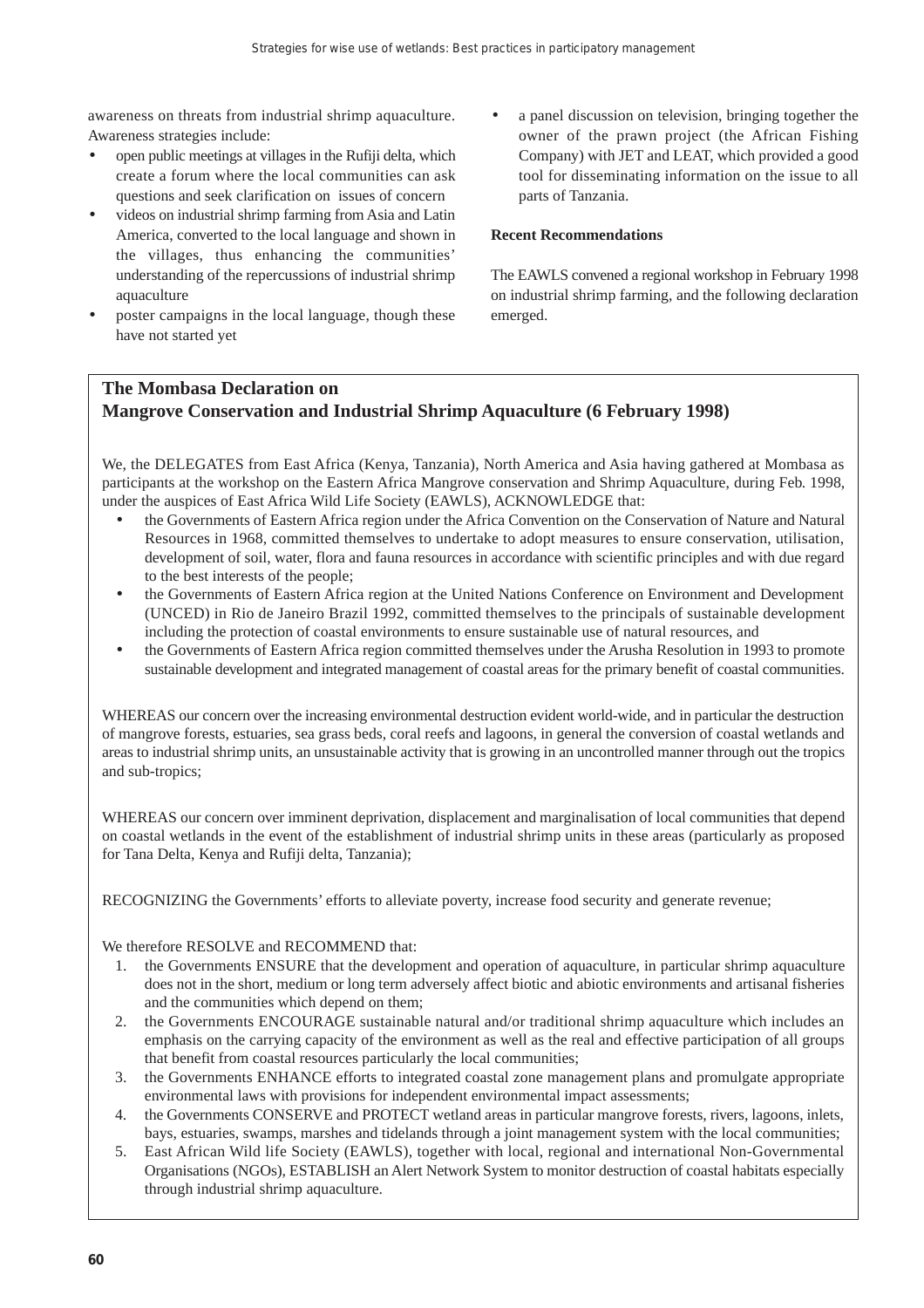FURTHER, we the participants wish to:

- APPEAL to the government of the United Republic of Tanzania to RECONSIDER the decision to approve the proposed large scale industrial shrimp aquaculture project in the Rufiji delta;
- URGE the Government of the United Republic of Tanzania together with a consortium of local and international individuals and agencies to CONSIDER commissioning an independent Environmental Impact Assessment Team to conduct a comprehensive EIA with special emphasis on environmental, social, cultural and economic considerations for the Rufiji delta;
- ENCOURAGE the local, regional and international NGOs to sustain a campaign among the local communities and other stakeholders, and to promote the wise use of coastal ecosystems and the governments' commitment to sustainable development.

We UNDERTAKE by signing this DECLARATION to provide support and encouragement to all of the actions required in order to successfully execute the MOMBASA DECLARATION.

The following organisations support this declaration: Kipini Community Conservation Programme, East African Wild Life Society, Mangrove Action Project USA, Society for the Protection of Environment in Kenya, WWF - Kiunga Project, PREPARE India, Jomvu Women Project, Journalists Environmental Association of Tanzania, Forest Action Network, Ngomeni Prawn Farm Malindi, Moi University Eldoret, National Museums of Kenya, Tsunza Conservation Programme.

The EAWLS, in collaboration with Kipini Community Conservation & Development Programme, organised a workshop on defining an environmental development strategy for the Tana delta in October 1998, which involved all stakeholders and interested parties. Some of the recommendations from the workshop were that:

- 1. The Tana delta should not be made a Ramsar site or a national reserve; instead, the local communities and all stakeholders should be its custodians.
- 2. The Chair to the Tana Delta Wetlands Steering Committee should be held by a neutral organisation.
- 3. While planning the management for the delta, upstream development should also be taken into account.
- 4. Since it has diverse flora and fauna, the delta should be considered for ecotourism activities, to provide income generating activities for the local communities.

5. Dialogue and collaboration with the local communities should be the key means to implement the recommendations of this workshop and the management strategies.

In Tanzania, a similar workshop was held in the November 1998 with the aim of creating a consultative forum for governmental organisations, the private sector, and local communities to discuss the pertinent issues on conservation and development of the Rufiji delta.

As a next step, the proposed management plan for the Tana delta, and the workshop document for the Rufiji delta will be circulated and publicised.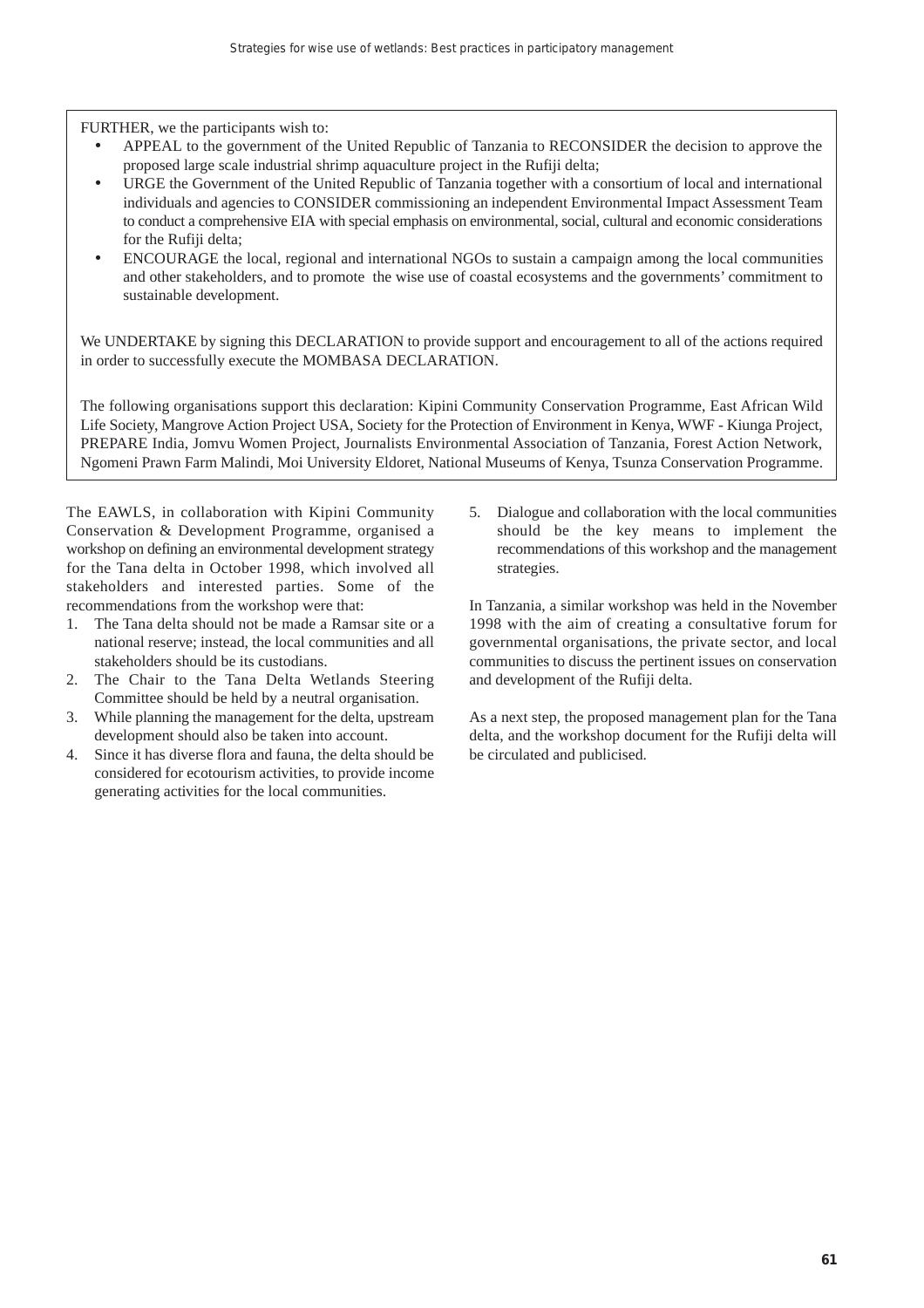Strategies for wise use of wetlands: Best practices in participatory management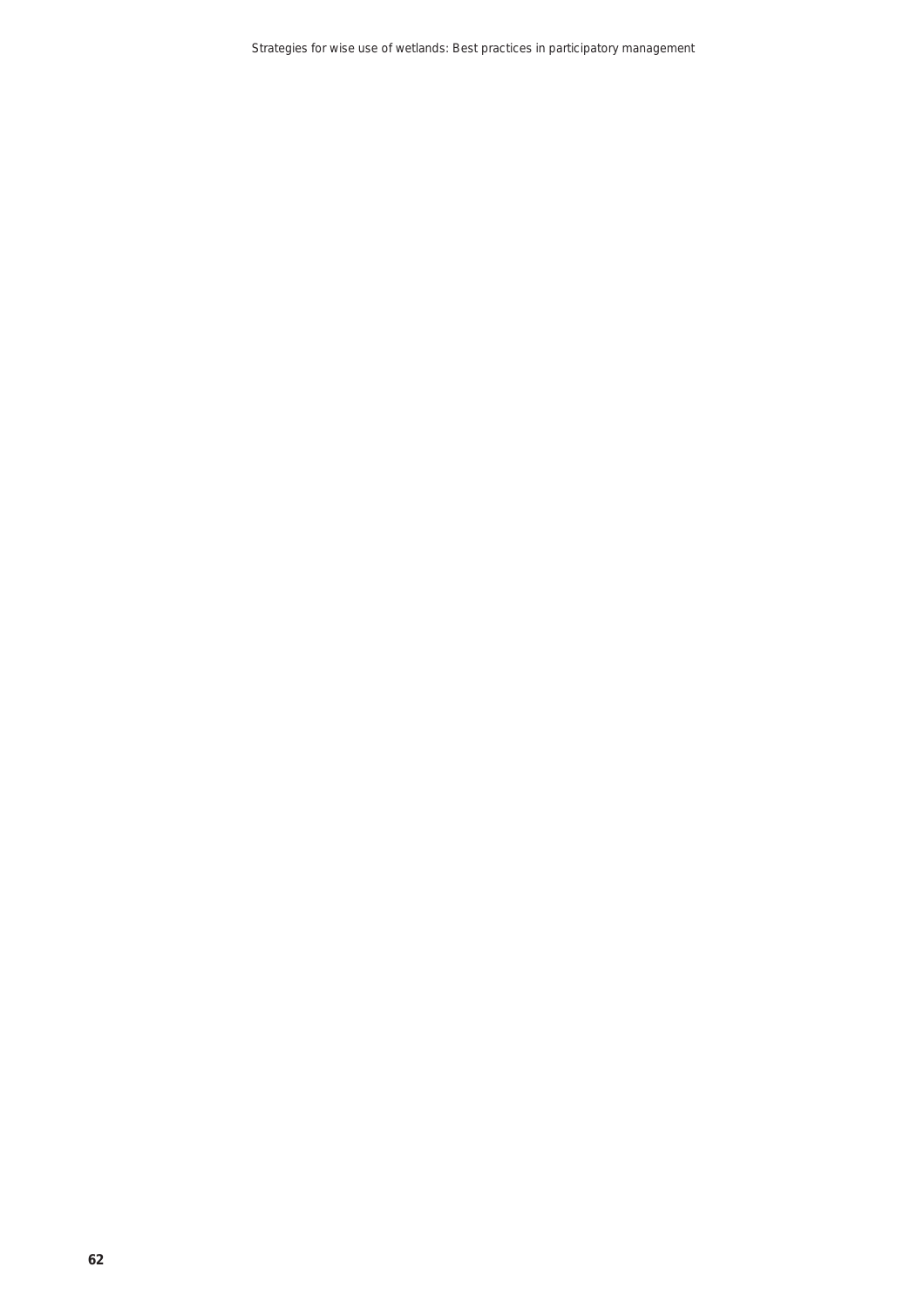# **PECHE ARTISANALE ET CONSERVATION DU LITTORAL DE LA MAURITANIE A LA GUINEE BISSAU**

## **Pierre CAMPREDON**

Géosystèmes - UMR 6554 - CNRS ; IUEM - UBO, Place Copernic, 29280 Plouzané, France

MOTS-CLES : pêche, artisanal, littoral, Mauritanie, Guinée Bissau

### **RESUME**

L'influence exercée par la pêche artisanale sur l'évolution de la zone côtière et de ses ressources s'est considérablement accrue depuis une vingtaine d'années, l'utilisation du moteur et du froid permettant de mieux maîtriser l'espace et le temps. A une époque où l'on comprend mieux le rôle stratégique des zones côtières vis à vis de la conservation et du développement dans des pays tels que la Mauritanie, le Sénégal, la Gambie et la Guinée Bissau, il paraît nécessaire d'évaluer la nature et l'intensité de l'impact exercé par la pêche artisanale. On remarque que les efforts de développement consentis par les communautés, le secteur privé, les gouvernements et les agences de cooperation ont souvent abouti à des situations de pénurie, de conflits ou de dégradation des zones de reproduction et de nurserie. Aux problèmes propres au secteur de la pêche artisanale viennent s'ajouter ceux qui sont provoqués par les interférences de la pêche industrielle et par la dégradation progressive de l'environnement côtier. La présente communication évoque quelques unes des initiatives les plus marquantes pour tenter de mieux adapter l'impact de la pêche artisanale par rapport à l'ensemble des fonctions du littoral dans le cadre d'une approche planifiée – et si possible régionale – de la zone côtière.

### **INTRODUCTION**

En Afrique comme ailleurs, les pêcheurs artisans représentent une des principales catégories d'utilisateurs de l'espace littoral. Bien que certaines ethnies de la côte ouest-africaine possèdent des traditions anciennes en matière de techniques de pêche, d'embarcations ou de migrations, la pêche artisanale était jusqu'à une époque récente essentiellement une activité saisonnière, de subsistance et de proximité géographique. Depuis une vingtaine d'années des transformations profondes sont intervenues, notamment en relation avec la généralisation des moteurs hors-bord et une utilisation plus large de la refrigération, à bord des embarcations comme à terre, entraînant ainsi une plus grande maîtrise de l'espace et du temps. Il est donc intéressant aujourd'hui de chercher à mieux comprendre les relations entre la pêche artisanale et les ressources de la zone côtière, de la Mauritanie à la Guinée-Bissau, et d'analyser l'impact de quelques unes des initiatives en cours visant à encourager une utilisation durable de ces ressources.

### **DESCRIPTION DU LITTORAL**

Les eaux côtières d'Afrique de l'ouest sont influencées par l'existence du courant froid des Canaries et la présence d'un *upwelling* permanent, notamment en Mauritanie, à l'origine d'une importante production planctonique. D'autre part les eaux plus chaudes du courant sud-équatorial accompagnent le front intertropical de convergence jusqu'au Cap Blanc de façon saisonnière. La présence successive de ces masses d'eau explique la rencontre au niveau de la Mauritanie d'espèces appartenant à des aires biogéographiques distinctes aussi bien au niveau de la végétation que chez les poissons, les cétacés ou les oiseaux.

Le Nord du littoral océanique mauritanien est constitué de côtes à falaises où vit encore la seule colonie de Phoques moines (*Monachus monachus*), considérée comme viable à long terme, et dont les effectifs sont passés de près de 300 individus à une centaine d'individus suite à une mortalité massive, probablement consécutive à un *bloom* d'algues toxiques en mai et juin 1997. Au large du Cap Blanc et jusqu'au Cap Timiris s'étend le Banc d'Arguin où la houle vient briser et en arrière duquel on remarque une vaste zone de hauts fonds abrités, tapissés d'herbiers aquatiques à *Zostera* et *Cymodocea,* bordés par endroits des mangroves les plus septentrionales de la côte occidentale africaine, avec *Avicennia germinans* comme espèce unique. La présence d'une quinzaine d'îles permet à des colonies d'oiseaux, représentant environ 50'000 couples (*Pelecanidae, Phalacrocoracidae, Ardeidae, Treskionithidae, Phenicopteridae, Laridae* etc.) de se reproduire. Près de 400 km2 de vasières intertidales accueillent par ailleurs plus de deux millions de limicoles paléarctiques en période d'hivernage, considérée comme la plus grande concentration mondiale de ces espèces. La présence de ces oiseaux et de cétacés, particulièrement le Dauphin à bosse (*Sousa teuszii*), le Grand dauphin (*Tursiops truncatus*) et l'Orque épaulard (*Orcinus orca*), traduit l'abondance des ressources halieutiques, le Golfe d'Arguin constituant dans la région la principale zone de reproduction et de nurserie pour de nombreuses espèces de poissons d'intérêt commercial. Ces caractéristiques sont à l'origine de la création, en 1976, du Parc National du Banc d'Arguin, classé site du Patrimoine Naturel Mondial par l'UNESCO et qui, avec 11,700 km<sup>2</sup>, constitue le plus vaste parc marin d'Afrique. Une communauté de pêcheurs de près de 1000 personnes, répartie en huit villages le long du littoral, réside à l'intérieur du parc.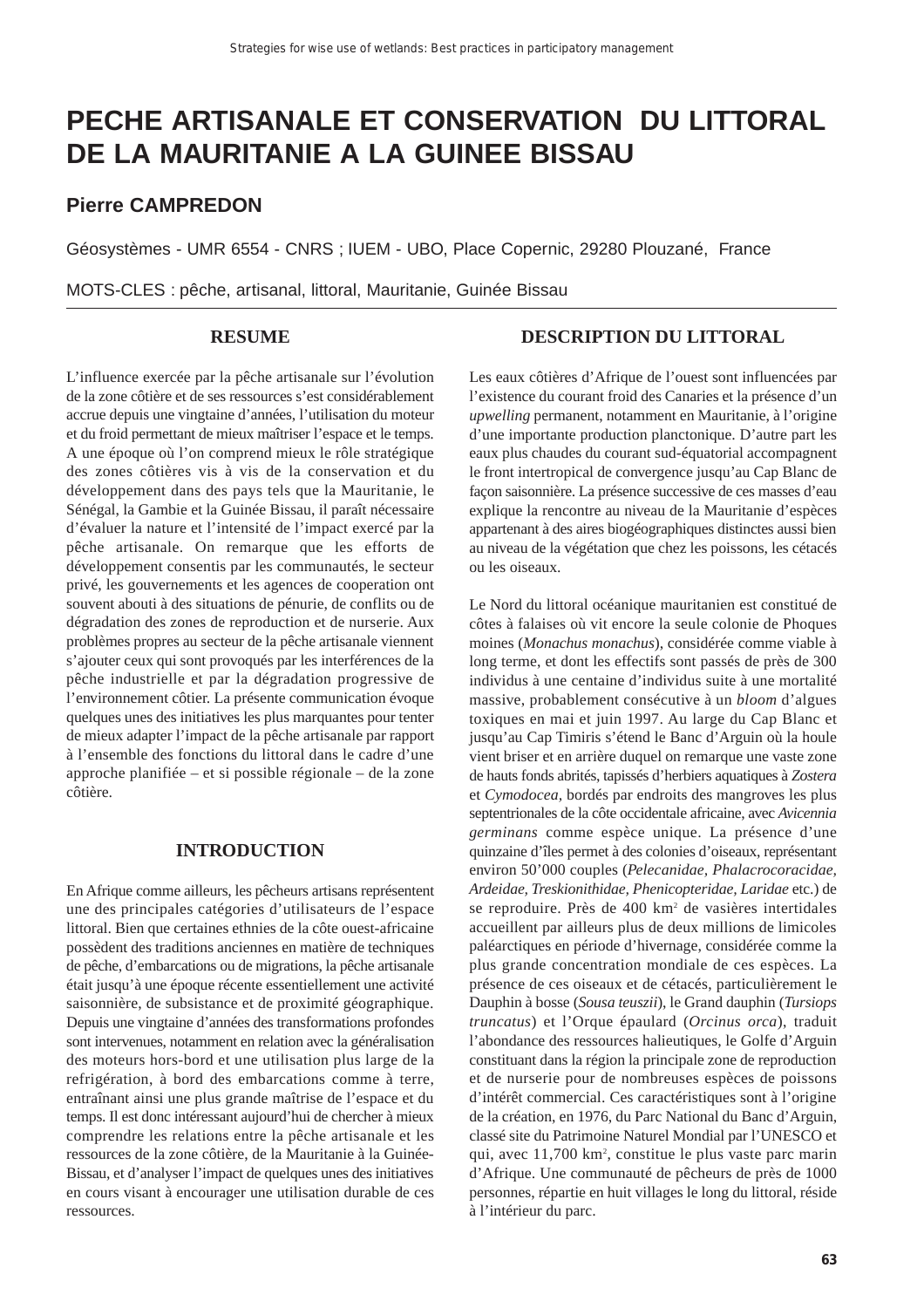Au sud du Cap Timiris les eaux sont plus profondes et moins abritées et le littoral, bordé de plages sableuses, de dunes et de sebkhas, s'étend de façon à peu près rectiligne jusqu'au delta du Sénégal. L'écologie du bas-delta dépendait autrefois directement de la pluviométrie du massif du Fouta Djalon, en Guinée, considéré comme le "château d'eau" de la région. En période de déficit des pluies, les eaux marines pouvaient remonter jusqu'à 300 km de l'embouchure, tandis que de fortes précipitations provoquaient des crues inondant tout le bas delta. La construction du barrage anti-sel de Diama, achevée en 1985, a profondément altéré la dynamique estuarienne (voir aussi Diouf et Ba *et al.*, ce volume). Les effets cumulés des ouvrages hydrauliques, des activités humaines et de la sécheresse ont exercé un impact considérable sur les sols, la végétation et la faune. La réduction des échanges d'eau douce et marine a entraîné une diminution drastique des ressources halieutiques en termes d'abondance et de diversité. Des aires protégées, l'une en Mauritanie et deux au Sénégal ont été implantés dans le bas delta: le Parc National du Diawling, d'une superficie de 35'600 ha situés sur la rive droite, couvre des milieux principalement halophiles; le Parc National des Oiseaux du Djouj, d'une superficie de 16'000 ha, accueille d'importants peuplements ornithologiques en période de reproduction (*Pelecanidae, Ardeidae, Anatidae*) ou d'hivernage (*Phenicopteridae, Anatidae*) ; plus au sud, dans la partie la plus marine du delta, les 2000 ha du Parc National de la Langue de Barbarie accueillent une avifaune composée essentiellement de Laridés.

Au sud du delta du Sénégal le littoral est constitué d'une plage battue jusqu'à la presqu'île du Cap Vert, puis à nouveau, mais sur un mode plus abrité et présentant des zones de nurserie, jusqu'au delta du Saloum. Ce dernier marque le début du littoral des "Rivières du Sud" comme l'ont dénommé les Portugais au XV°, qui s'étend jusqu'à la Sierra Leone et se compose essentiellement de rias bordées de mangroves à *Avicennia* et *Rhyzophora*. Le régime hydrologique du Saloum, comme de la Casamance, dépend des précipitations au niveau local, contrairement au fleuve Gambie qui prend sa source dans la zone très arrosée du Fouta Djalon, en Guinée. Le déficit pluviométrique actuel conjugué aux aménagements hydro-agricoles a entraîné une forte élévation des salinités, le Saloum et la Casamance fonctionnant désormais comme des estuaires inverses, avec une salinité qui croît de l'aval vers l'amont. L'impact sur les mangroves et sur les ressources halieutiques, tortues marines et Lamantins (*Trichechus senegalensis*) inclus, s'avère particulièrement négatif. Une partie du delta du Saloum, principalement du côté sénégalais, a été érigée en Parc National (76'000 ha) au sein d'une Réserve de la Biosphère (180'000 ha), tandis que du côté Gambien 4'940 ha du delta étaient classés, auxquels viennent s'ajouter les 11'000 ha du Parc de Kiang west plus en amont.

Le littoral de Guinée Bissau est profondément découpé par une succession de rias bordées de grandes superficies de mangroves qui couvrent environ 250'000 ha, soit 7% du territoire national. L'étendue considérable du plateau continental et la morphologie du littoral sont à l'origine de marées et de courants relativement forts, tandis que les apports de sédiments et de matières organiques expliquent la turbidité des eaux. Au large on note la présence de l'Archipel des Bijagos déclaré Réserve de la Biosphère en 1996. On y trouve le plus grand site de ponte de Tortues vertes (*Chelonia mydas*) de l'Afrique de l'ouest, avec une population reproductrice comprise entre 5'000 et 10'000 femelles et, comme sur l'ensemble du littoral du pays, des populations encore relativement abondantes de Dauphins à bosse*,* Lamantins, Hippopotames (*Hippopotamus amphibius*) qui vivent en eau salée dans les bras de mer, Loutres à joues blanches (*Aonyx capensis*) et Crocodiles (*Crocodylus niloticus* et *Osteoleamus tetrapsis*).

#### **LA PECHE ARTISANALE**

Jusqu'à une époque récente, la pêche artisanale sur le littoral mauritanien était pratiquée uniquement par les Imraguen du Banc d'Arguin. Ces derniers entreprenaient la pêche à pied avec des filets en fibre végétale, pour capturer les bancs de Mulets jaunes (*Mugil cephalus*) en migration, qu'ils faisaient sécher ensuite pour les conserver. Cette pêche, qui se déroule parfois en collaboration avec les Grands dauphins, existait déjà au XV° siècle comme en attestent les témoignages des explorateurs portugais.

L'exploitation des Mulets jaunes s'effectue aujourd'hui à une échelle semi-industrielle avec l'utilisation de filets tournants par des pirogues sénégalaises, lorsque les bancs quittent le Parc National vers les lieux de ponte situés plus au sud. Les captures annuelles sont ainsi passées de quelques centaines de tonnes dans les années 1980 à 7000 tonnes en 1994. De plus, seuls les oeufs sont conservés pour être commercialisés vers l'Italie sous forme de *poutargue*, tandis que les carcasses de poissons sont abandonnées derrière la plage où elles pourrissent dans d'immenses charniers. Ce mode de pêche, interdit par arrêté ministériel suite à l'échouage en décembre 1995 de 130 dauphins (*T. truncatus*, *S. teuszii* et *Delphinus delphis*), puis à nouveau autorisé, a donné un coup d'arrêt presque définitif à la pêche traditionnelle des Imraguen.

Par ailleurs, il est probable que le delta du Sénégal constitue un lieu de ponte principal pour ces mulets, que le barrage de Diama rend aujourd'hui en partie inaccessible. Les pêcheurs Imraguen se sont donc progressivement tournés vers la capture d'autres espèces, encouragés en cela par l'établissement d'infrastructures frigorifiques à Nouakchott et le passage régulier de commerçants, rendu possible par la généralisation des véhicules tout terrain. Simultanément le développement du marché des ailerons de raies et de requins, dont le prix de vente dépasse 100\$US/kg à Hong Kong ou Singapour et peut atteindre 550\$US/kg, a encouragé les Imraguen à cibler leurs activités sur ces espèces au point de les menacer gravement. En effet, la stratégie démographique des Elasmobranches, qui se caractérise par un faible taux de recrutement, ne se prête guère à une pêche intensive. De plus l'utilisation de filets à grandes mailles a augmenté de manière considérable les captures de tortues (estimation de 300 tortues par jour à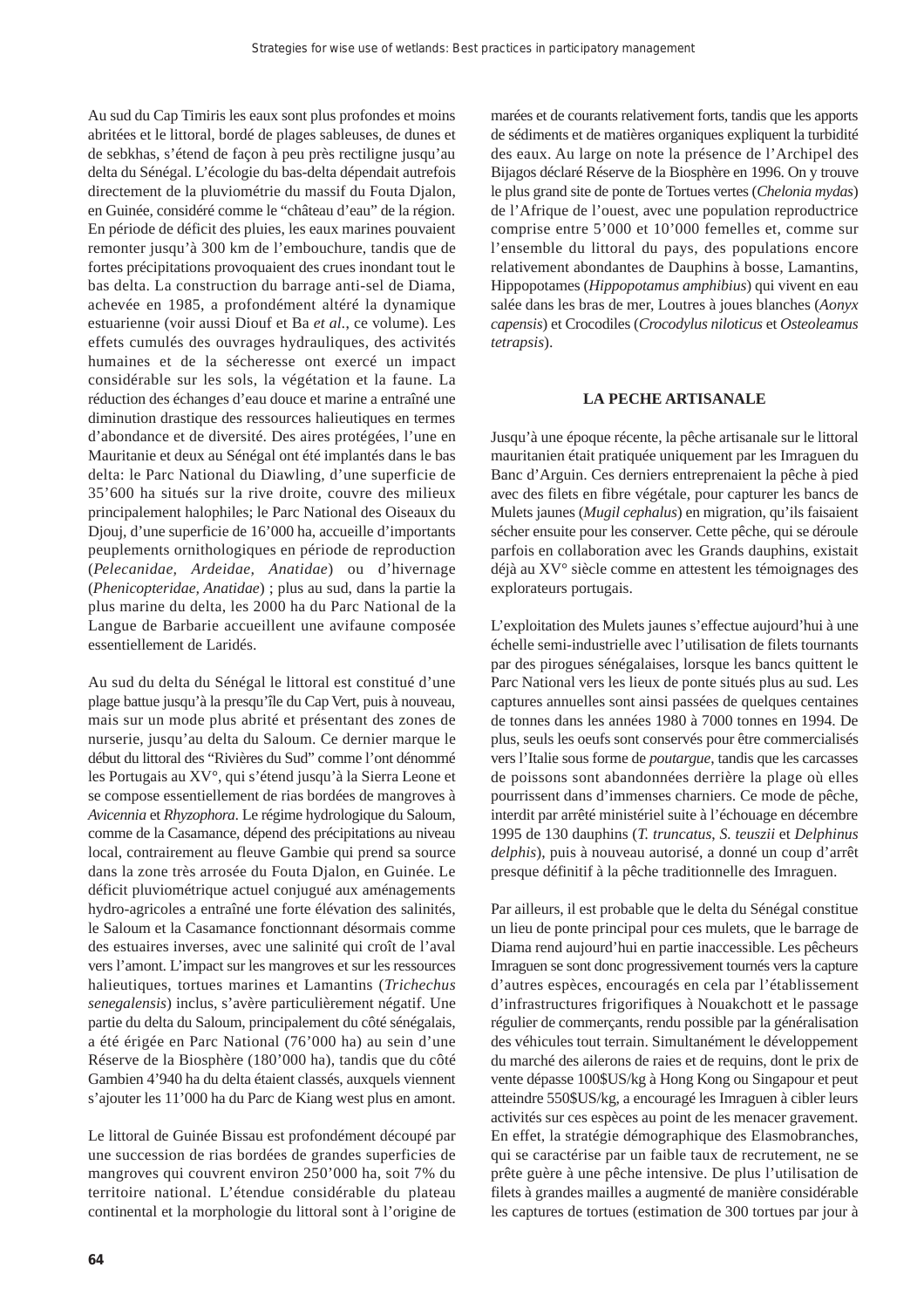certaines périodes) et de dauphins à l'intérieur même du Parc National.

En dehors des limites du Parc, la pêche artisanale s'est considérablement développée depuis une vingtaine d'années. Il s'agit essentiellement de pêcheurs venus du Sénégal avec des pirogues motorisées dont le nombre dépasse aujourd'hui 2'750 embarcations. L'épuisement des ressources en poissons démersaux, provoqué en grande partie par les chalutiers industriels, a conduit les pirogues à s'orienter vers la capture de céphalopodes à l'aide de filières de pots cylindriques en matière plastique, à l'origine de nombreux conflits avec la pêche industrielle et d'une pollution durable des rivages. La pêche pratiquée par les pirogues en bordure immédiate des falaises du Cap Blanc peut représenter de son côté une menace à l'égard des Phoques moines, soit directement par compétition alimentaire, soit indirectement par la présence de nombreux filets dans leur espace vital. L'augmentation rapide du nombre de pirogues simultanément à l'épuisement des ressources démersales est à l'origine des pressions de plus en plus fortes exercées sur le territoire maritime du Parc National du Banc d'Arguin qui, en tant que zone de reproduction et de nurserie, représente pourtant la dernière garantie de vitalité du secteur de la pêche en Mauritanie.

Au Sénégal et en Gambie la pêche artisanale est pratiquée depuis des temps reculés et constitue une véritable tradition pour des ethnies telles que les Lébous de la presqu'île du Cap vert ou les Nhominkas du Saloum. Un recensement réalisé en 1989 fait apparaître la présence de près de 7'500 pirogues motorisées sur cette portion du littoral. La pêche pratiquée dans le bas delta du Sénégal connaît une récession importante simultanément à la mise en service du barrage de Diama, le potentiel de ressources halieutiques exploitables ayant diminué d'environ 75% par rapport aux années 1970.

Cette baisse des captures s'est vérifiée, mais dans une moindre mesure, dans les estuaires situés plus au sud et en général tout le long du littoral pour des raisons de surexploitation et de dégradation des conditions environnementales. Elle est associée à une perte de la valeur commerciale des prises par la diminution des tailles, notamment des crevettes, et par un appauvrissement du nombre d'espèces. Cette situation, loin de limiter la progression du parc piroguier, pousse à des comportements extrêmes tels la pêche à la dynamite pratiquée au large de Dakar, et conduit la pêche artisanale à étendre sa zone d'intervention vers le large et vers les pays limitrophes. Au Sénégal les pirogues contribuent ainsi pour 90% des débarquements des espèces pélagiques, surtout la Sardinelle ronde (*Sardinella aurita*) et plate (*S. maderensis*), pourtant traditionnellement exploitées par la pêche industrielle. Inversement les chalutiers pénètrent régulièrement dans la zone des six miles réservée à la pêche artisanale commettant des dégâts considérables à l'écologie des fonds, entraînant la destruction d'engins de pêche et de nombreux conflits avec les pirogues.

Des conflits sont également apparu avec d'autres secteurs d'activité tels que le tourisme balnéaire, difficilement compatible avec le traitement du poisson qui s'effectue sur les plages, ou encore la conservation des derniers massifs forestiers convoités pour la fabrication des pirogues. Conflits enfin entre différentes ethnies, surtout en Casamance où les Diolas, pêcheurs de subsistance occasionnels, voient désormais des pêcheurs originaires du nord venir prélever avec une efficacité supérieure des ressources déjà surexploitées, provoquant des affrontements qui font parfois des victimes.

La Guinée-Bissau présente une situation différente dans la mesure où les populations de la zone côtière n'ont qu'une faible tradition de pêche. Il s'agit le plus souvent de pêche pratiquée en dehors des saisons agricoles, soit à pied avec des éperviers, des harpons ou des nasses, soit à bord de pirogues monoxyles qui ne s'éloignent guère du rivage. Dans les zones de mangrove et dans l'archipel des Bijagos, la contribution des mollusques pêchés par les femmes, surtout les huitres sauvages (*Crassostrea gasar*), qui s'effectue parfois en coupant les racines aériennes des *Ryzophora*, les arches (*Anadara senilis*) et les murex (*Murex* sp.), dépasse largement celle de toutes les autres sources de protéines dans le régime alimentaire. Il existe en outre une tradition ancienne de migration saisonnière de la part de pêcheurs Nhominkas, qui viennent du Sénégal pour installer des campements temporaires sur le littoral des îles Bijagos pendant la saison sèche, et retournent vers le Saloum pendant les pluies pour la culture du riz. Ainsi, traditionnellement, la pêche intervenait peu à la saison des pluies qui correspond aussi à la saison de reproduction d'un grand nombre d'espèces de poissons.

Depuis une dizaine d'années ces campements ont tendance à se développer et à devenir permanents et les pêcheurs se consacrent de plus en plus à la capture des raies et des requins uniquement pour leurs ailerons. L'usage des filets à requins entraîne aussi la capture d'un nombre conséquent de tortues marines et de lamantins. L'abondance relative des ressources de cette portion du littoral a encouragé d'autre part la venue et l'installation dans le sud du pays de pêcheurs originaires de Guinée-Conakry, qui pratiquent également la pêche aux Sélaciens. Les témoignages et les recherches concordent pour constater la disparition presque totale de certaines espèces comme les Poissons-scie (*Pristis* spp.) et les Requins marteau (*Sphyrna* spp.). Ces mêmes pêcheurs exploitent les dernières forêts denses à la recherche de grands arbres pour la construction de pirogues, principalement les Fromagers (*Ceiba pentendra*), ainsi que les mangroves pour le fumage des carcasses d'élasmobranches et des ethmaloses (*Ethmalosa fimbriata*), ou l'approvisionnement en bois des villages de Guinée-Conakry.

#### **LA RECHERCHE DE SOLUTIONS**

En Mauritanie, l'un des problèmes qui se pose vient de la différence de pression exercée sur les ressources entre l'extérieur et l'intérieur du Parc du Banc d'Arguin: les quelques 2'750 pirogues prélevant à l'extérieur du Parc des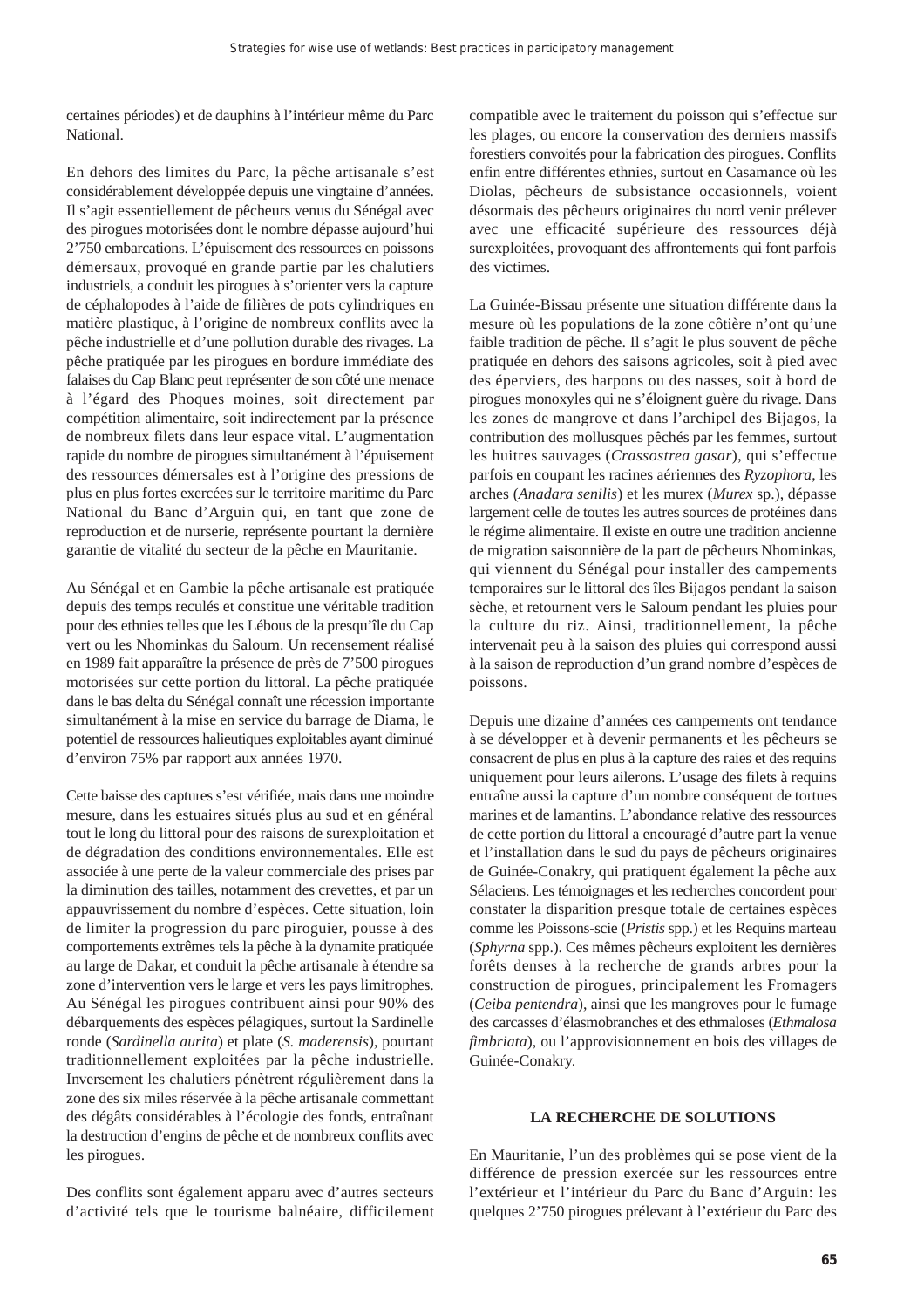ressources déjà épuisées sont irrésistiblement attirées par les 6,000 km2 de territoire maritime du Parc, où seuls les Imraguen avec une centaine de lanches à voile sont autorisés à pêcher. L'identification de ces deux ensembles se fait précisément au niveau des embarcations, celles des Imraguen ne fonctionnant qu'à la voile tandis que les pirogues sont équipées de moteurs hors-bords. Le vieillissement des voiliers, hérités des Canariens depuis plus de 50 ans, a failli se traduire pour les Imraguen par l'acquisition de pirogues motorisées, faute d'alternative. Or, non seulement les moteurs sont interdits dans le Parc, mais il deviendrait alors impossible de faire la distinction entre les Imraguen et les autres pêcheurs, et donc d'exercer un contrôle efficace.

Depuis 1988 le Parc du Banc d'Arguin, avec l'appui de la Fondation Internationale du Banc d'Arguin (FIBA), de l'Union Mondiale pour la Nature (UICN) et de l'aide bilatérale hollandaise, a mis en oeuvre un programme de restauration de la flottille et de construction de lanches neuves. Le programme avec ses différents volets – création d'un chantier naval et d'une coopérative des pêcheurs, formation des femmes à la voilerie et de charpentiers navals – est couplé à d'autres activités telles l'élaboration du nouveau plan directeur et la révision de la législation du Parc, ainsi que la mise en place de patrouilles de surveillance maritime. Ces dernières activités, financées par le WWF - Fonds Mondial pour la Nature, ont été réalisées avec la participation directe des Imraguen, ce qui a permis notamment de fixer le nombre maximum de lanches admissibles et les modalités d'exploitation des ressources. Cette participation leur a permis de mieux défendre leurs droits d'exclusivité de pêche dans le Parc, et de défendre *ipso facto* la plus importante zone de nurserie du pays. En d'autres termes le Parc a été amené à développer la force et l'identité de la communauté Imraguen, symbolisée par les lanches à voile, pour qu'elle puisse mieux faire valoir ses droits traditionnels vis à vis des ressources du Banc d'Arguin. Ce faisant le Parc s'est constitué des alliés directs qui, en protégeant leur zone de pêche, protègent en conséquence son territoire. Tous les problèmes ne sont pas résolus pour autant, loin s'en faut, car la pêche artisanale et industrielle continue à venir pirater les eaux du Parc, et parce que les Imraguen eux-mêmes exercent une pression excessive sur les Sélaciens et les tortues marines. La restauration des lanches permettra probablement de diversifier leurs activités à travers le développement de l'écotourisme, et ainsi d'alléger la pression sur les ressources.

Une autre initiative intéressante, conduite par le Ministère du Développement Rural de la Mauritanie en collaboration avec l'UICN et avec l'appui des aides bilatérales hollandaise et française, vise à restaurer en partie le fonctionnement de l'écosystème du bas-delta du Sénégal dans le cadre du Parc National du Diawling. Les activités sont orientées vers la reconstitution artificielle des mécanismes de crues du fleuve à travers des ouvrages hydrauliques. En dépit des difficultés de maîtrise de l'eau liées aux impératifs de gestion du barrage de Diama et, plus en amont au Mali, du barrage de Manantali, des améliorations sont déjà observées: les surfaces occupées

par les mangroves d'*Avicennia germinans* se sont étendues, des peuplements de poissons estuariens (*Mugil* spp*.*, ethmaloses) et de crustacés (*Penaeidae, Carcinidae*) ont pu regagner d'anciens lieux de frayère et de ponte, entraînant une augmentation sensible des captures opérées par les pêcheurs, ainsi que le retour de peuplements d'oiseaux d'eau (*Pelecanidae, Ardeidae, Phalacrocoracidae*) beaucoup plus abondants. La crue artificielle montre ainsi qu'il est possible de restaurer, au moins partiellement, les fonctions de l'estuaire tant au bénéfice de la pêche artisanale que de la conservation.

En Guinée-Bissau, dans le cadre du programme de Planification Côtière réalisé par divers partenaires nationaux avec l'aide de l'UICN et l'appui financier de la Suisse, le Rio Grande de Buba a été choisi comme site pilote pour la gestion des ressources halieutiques. Le site présente en effet un ensemble de caractéristiques qui englobent la plupart des problèmes auxquels la pêche artisanale est confrontée dans la région: c'est un important lieu de reproduction, notamment pour les Barracudas (*Sphyraena sphyranea*), que des pêcheurs étrangers viennent exploiter alors que les pêcheurs résidents, disposant de peu de moyens, se limitent à leurs besoins de subsistance.

Un programme de recherches et d'enquêtes, couplé à un processus de formation continue, a été mis au point avec le Centre de Recherches du Ministère des Pêches, pour comprendre le fonctionnement de la zone sous l'angle des ressources halieutiques afin de définir des mesures de gestion permettant leur exploitation durable. Un comité regroupant les pêcheurs résidents a été constitué et a formulé des propositions à l'intention du Ministère des Pêches, fixant les périodes et les modes de pêche ainsi qu'un quota de pirogues, et stipulant que les pêcheurs non-résidents n'ont accès à ce quota que si les pêcheurs résidents ne l'ont pas épuisé. Ces différentes propositions ont pour la plupart été acceptées et ont fait l'objet d'un arrêté ministériel. Elles confèrent donc aux pêcheurs résidents un droit d'accès prioritaire aux ressources. Comme chez les Imraguen, "l'appropriation" de l'usufruit des ressources (à la nuance qu'elle est ici prioritaire et non exclusive) est censée créer un sentiment de responsabilité vis à vis de leur devenir à long terme, et introduire ainsi le principe de la gestion. Parallèlement, des actions de développement sont entreprises, qui visent d'une part à améliorer progressivement la capacité de capture des pêcheurs résidents, tout en les associant aux enquêtes de débarquement et à la surveillance de la zone, et d'autre part à renforcer la capacité des femmes dans le traitement et la commercialisation du poisson à travers un système de crédit villageois. Grâce à l'esprit de collaboration qui règne entre les pêcheurs et les différentes institutions impliquées, notamment le Ministère des Pêches, cette initiative connaît déjà quelques succès: on assiste depuis trois années à une augmentation des peuplements de Barracudas, de leurs captures et des revenus générés par la pêche. L'expérience montre ici, comme sur le Banc d'Arguin et le Diawling, qu'il peut y avoir conjonction d'intérêts entre la pêche artisanale et la conservation.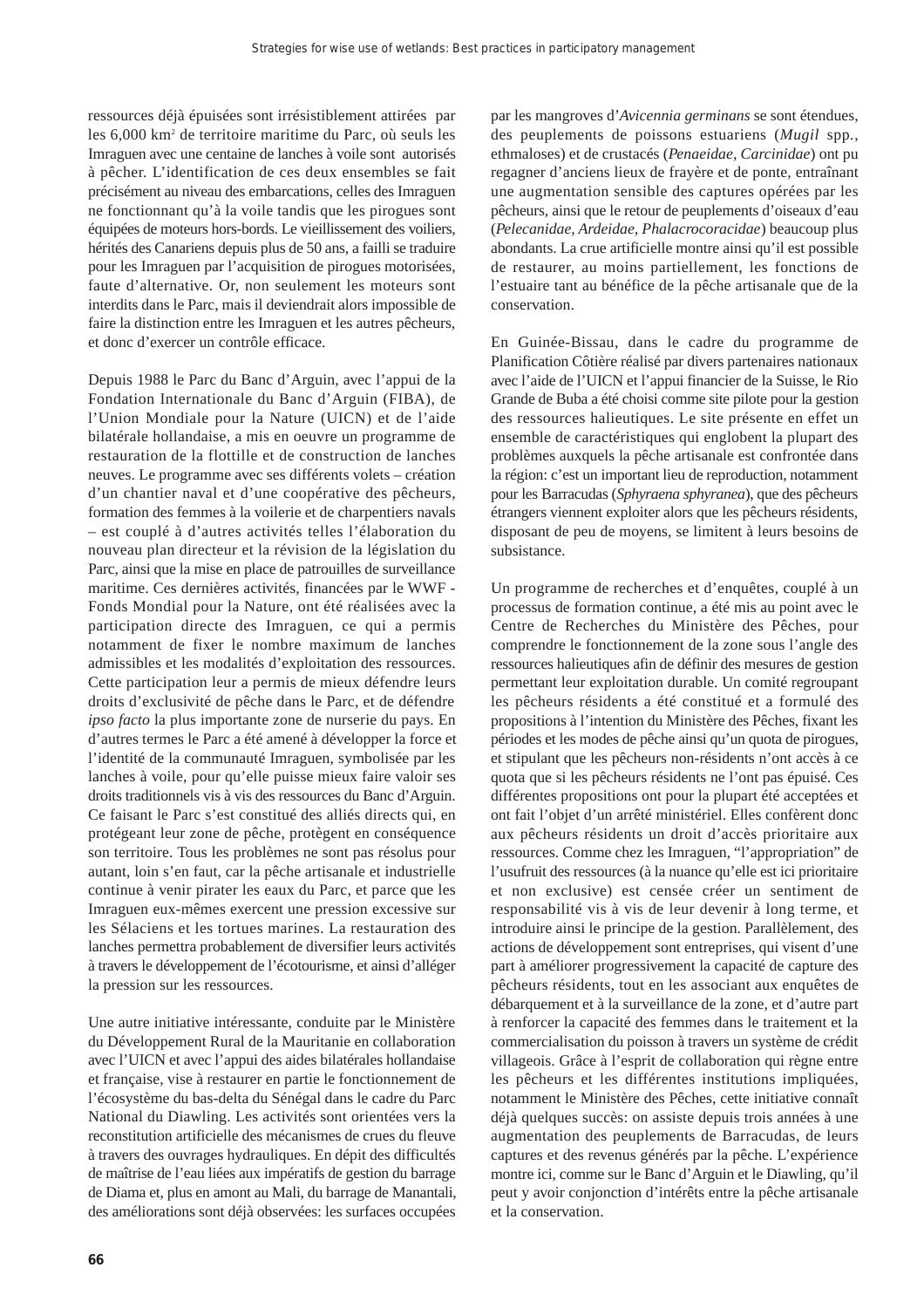### **CONCLUSIONS**

Un ensemble de facteurs d'ordre social, économique et environnemental a conduit la pêche artisanale à la situation qu'elle occupe aujourd'hui. La surexploitation des ressources sur certaines portions du littoral a entraîné certains pêcheurs à étendre considérablement leurs zones d'intervention, en partie grâce à l'utilisation généralisée des moteurs. La nécessité de rembourser des crédits et l'implantation rapide de l'économie de marché ont poussé les pêcheurs à rentabiliser leur activité à court terme à partir de ressources renouvelables communes: l'exploitation des sélaciens uniquement pour leurs ailerons, des mulets pour leurs oeufs ou des barracudas pendant la période de reproduction sont révélateurs de cette situation. Toutefois, en dehors des espèces les plus sensibles (sélaciens, tortues, lamantins ou Phoques moines), la pêche artisanale provoque relativement peu de dégâts en comparaison avec les chalutiers démersaux qui pénètrent dans les zones réservées à la pêche artisanale et détruisent les fonds.

L'expérience acquise dans quelques pays d'Afrique de l'ouest permet de tirer un certain nombre d'enseignements concernant la gestion des ressources du littoral en relation avec la pêche artisanale:

- Les pêcheurs migrateurs ont une stratégie offensive, de conquête de nouvelles zones de pêche et de maîtrise des circuits de distribution. Ils sont beaucoup plus efficaces, et souvent destructeurs, que les pêcheurs résidents qui s'inscrivent dans une logique d'exploitation communautaire des terroirs. Cette stratégie de conquête entraîne des conséquences graves quand elle s'exerce aux dépens des zones de reproduction et de nurserie. L'expérience montre que dans cette situation il est efficace d'accorder des droits d'accès particuliers aux pêcheurs résidents qui, en défendant "leurs" ressources, défendent en même temps les fonctions écologiques de ces zones. Il est nécessaire simultanément d'appuyer les pêcheurs résidents dans le développement de leurs capacités afin qu'ils soient en mesure d'occuper leur zone, tout espace laissé vacant ayant pour effet d'attirer les pêcheurs étrangers.
- Il faut travailler en concertation étroite avec les administrations et les agences de coopération pour les sensibiliser aux contraintes écologiques et biologiques incontournables, aux spécificités propres aux ressources renouvelables, à la nécessité d'avoir une gestion spécifique des zones de nurserie, ce que même certains

centres de recherche océanographiques de la région semblent ignorer, pour les amener à mesurer les conséquences des choix politiques, des emplacements et caractéristiques des infrastructures, puissance des moteurs, incitations fiscales etc. Les agences de coopération en général, et le Japon en particulier, devraient jouer un rôle plus exemplaire en la matière.

- La pêche artisanale s'inscrit dans un ensemble d'activités qui s'exercent sur la zone côtière: pêche industrielle, tourisme, agriculture, transports, urbanisme, conservation. Il est essentiel, pour une cohabitation plus harmonieuse de ces activités, d'adopter une approche intégrée à travers des exercices de planification côtière. Cela est en cours dans plusieurs pays de la région, notamment en Guinée-Bissau. Il est nécessaire non seulement d'encourager ces travaux, mais de leur permettre de s'étendre à une échelle régionale compte tenu de la nature des problèmes et de la mobilité tant des ressources que des pêcheurs. La création récente d'un réseau ouest-africain de planification côtière, sous l'impulsion de l'UICN, vise précisément à favoriser cette approche régionale.
- Par leur présence permanente dans la zone côtière et leur connaissance intime du milieu, les pêcheurs artisans sont des acteurs essentiels du littoral. Il convient de les considérer comme les gestionnaires les plus directs des écosystèmes littoraux et de leurs ressources, et ce n'est qu'en travaillant avec eux, et en contribuant à répondre à leurs préoccupations, que l'on pourra mieux gérer le littoral dans l'intérêt commun et réciproque des pêcheurs et de la conservation.

#### **REMERCIEMENTS**

Cette synthèse a été rendue possible par le travail de nombreux chercheurs dans les pays concernés. Qu'ils soient remerciés ici au nom de leur institution, notamment le Parc National du Banc d'Arguin, le Parc National du Diawling et le Centre National de Recherche Océanographique et des Pêches (Mauritanie), le Centre de Recherches Océanographique de Dakar-Thiaroye (Sénégal), le Centre de Recherches Appliquées des Pêches (Guinée Bissau). Dans ces pays les bureaux de l'UICN ont largement contribué à fournir de la documentation sur leurs activités dans les milieux et domaines concernés. Mathieu Ducrocq, Luc Hoffmann et Jean-Yves Pirot ont bien voulu relire le manuscrit et faire de nombreuses et utiles suggestions.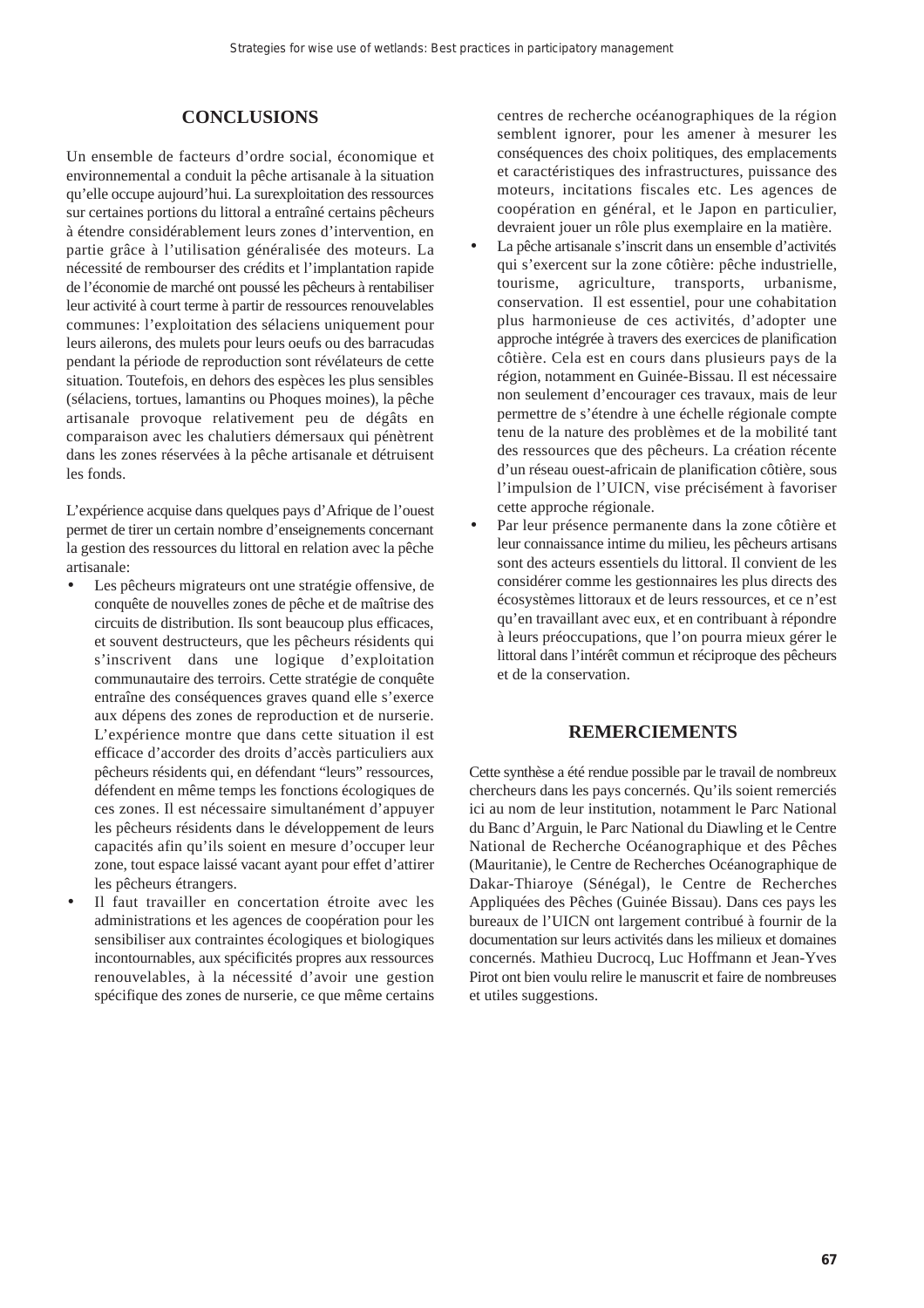Strategies for wise use of wetlands: Best practices in participatory management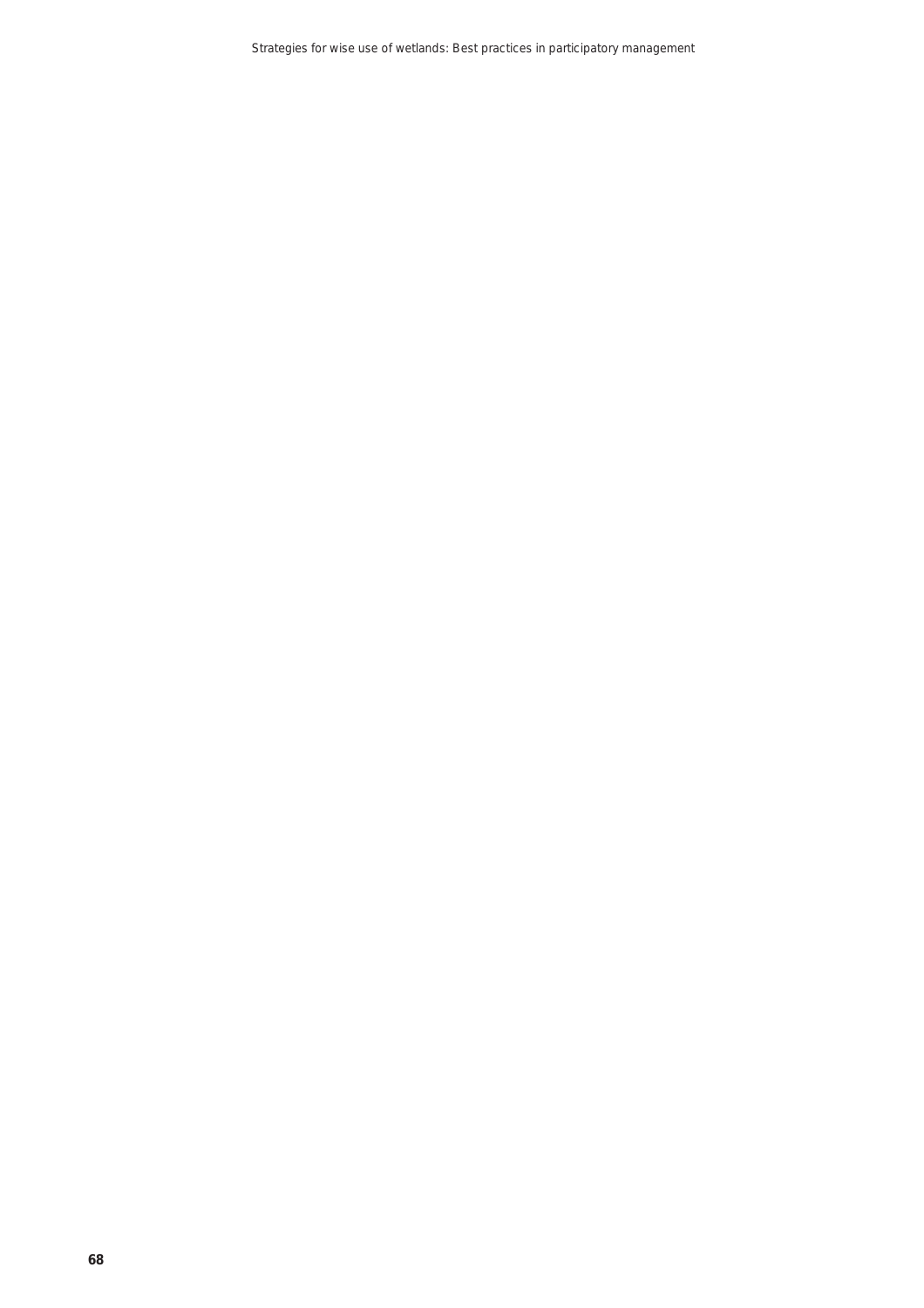# **LE PROCESSUS DE COGESTION DANS LE CONTEXE DU PROJET WAZA LOGONE**

## **Roger KOUOKAM et Daniel NGANTOU**

Projet Waza Logone, B.P. 284 Maroua, Cameroun

MOTS-CLES : Waza Logone, cogestion, Cameroun, plaine d'inondation, restauration

### **RESUME**

Le Projet de conservation et de développement de la région de Waza-Logone (PWL) a été mis sur pied dans le but de réhabiliter écologiquement et socio-économiquement une zone d'environ 800'000 ha à l'extrême Nord du Cameroun. L'un des objectifs du projet est de développer des systèmes d'exploitation durable des ressources aptes à maintenir la biodiversité des différents sous-zones (plaine d'inondation, parcs nationaux, surfaces boisées ou arides). Jusqu'à présent, le projet a déjà franchi plusieurs étapes prévues dans le processus de cogestion, notamment les études exploratoires; l'élaboration d'un modèle de structure de gestion incluant des parties prenantes; l'organisation de plusieurs ateliers de travail avec les parties prenantes; l'élaboration d'un plan cadre de gestion. La mise en place des comités de gestion est en cours. Le Projet Waza-Logone s'est inscrit entièrement dans la mouvance des responsabilités partagées et le respect de toutes les parties prenantes dans leur culture, leur pouvoir et parfois leur exigence. La plaine est en cours de restauration et les performances déjà réalisées ouvrent la voie sur les perspectives en vue d'une amélioration de la mise en œuvre de processus de cogestion.

# **INTRODUCTION**

L'objectif de cette communication est de décrire le processus de gestion participative dans la plaine d'inondation de Waza Logone au nord du Cameroun et de présenter les leçons apprises pour ceux qui sont ou seront impliqués dans un même travail. La gestion participative est un processus d'apprentissage et une étude de cas supplémentaire ne peut qu'enrichir les enseignements des études existantes. Par ailleurs, la cogestion est reconnue comme étant une solution pour l'utilisation durable et équitable des ressources naturelles. La présente étude de cas s'inscrit dans cette logique.

La plaine de Waza Logone occupe dans la cuvette du Lac Tchad une superficie d'environ 8,000 km2 . Elle est délimitée à l'est par le fleuve Logone et ses bourrelets, au sud par le grand cordon dunaire Limani-Yagoua, à l'ouest par la frontière avec le Nigeria et au nord par l'El Beid, cours d'eau servant de vidange des eaux de la plaine vers le Lac Tchad. Il y a vingt ans, la plaine de Waza Logone recevait les eaux en provenance des Monts Mandaras et les débordements du Logone. Ces eaux, combinées à celles des précipitations provoquaient une inondation temporaire de la plaine. A cause de l'absence de pente, on notait les phénomènes d'accumulation et de stagnation des eaux. C'était une zone propice à:

- l'élevage transhumant grâce à ses pâturages riches et variés
- la pêche que le dépôt de débris organiques drainés par les eaux rendait chaque année captivante et
- l'agriculture traditionnelle pratiquée sur les terres alluvionnaires très fertiles.

Les populations riveraines, sans être fortunées, trouvaient de quoi se nourrir et subvenir aux autres besoins. Ainsi, les systèmes de gestion développés à travers les siècles étaient les plus aptes à l'écologie de la région.

En plus, cette plaine regorgeait d'une faune très diversifiée concentrée pour la plupart dans le Parc National de Waza et qui attirait environ 7'000 touristes chaque année. Il était facile d'apprécier le spectacle d'une avifaune riche dont le gros de la bande venait d'Europe pour traverser la rude période hivernale.

Dans le souci d'assurer davantage le bien-être des populations de la région, et surtout leur autosuffisance alimentaire, le gouvernement Camerounais a mis en place à Maga un projet de développement (SEMRY) dont le support principal est le barrage hydro-agricole supporté par une digue longue de 27 km, qui retient de l'eau pour l'irrigation des périmètres rizicoles situés en aval. En même temps, une série de digues a été édifiée pour empêcher aux eaux de crue du Logone d'inonder les casiers de riz.

L'effet du barrage et le déficit pluviométrique cumulé enregistré ces dix dernières années, en réduisant considérablement les quantités d'eau qui s'écoulaient vers la plaine, ont contribué à la dégradation écologique de la plaine d'inondation, traduite par:

- la baisse des stocks de poisson
- la rareté de bons pâturages en saison sèche
- la nette régression de l'agriculture traditionnelle
- l'émigration des populations locales vers des zones plus propices pour la pêche et l'élevage et
- la sortie de la faune sauvage du Parc National de Waza à la recherche des pâturages et de l'eau – hors de son habitat naturel, la faune est régulièrement menacée de braconnage et elle détruit les cultures, les habitations et porte parfois atteinte à la vie humaine.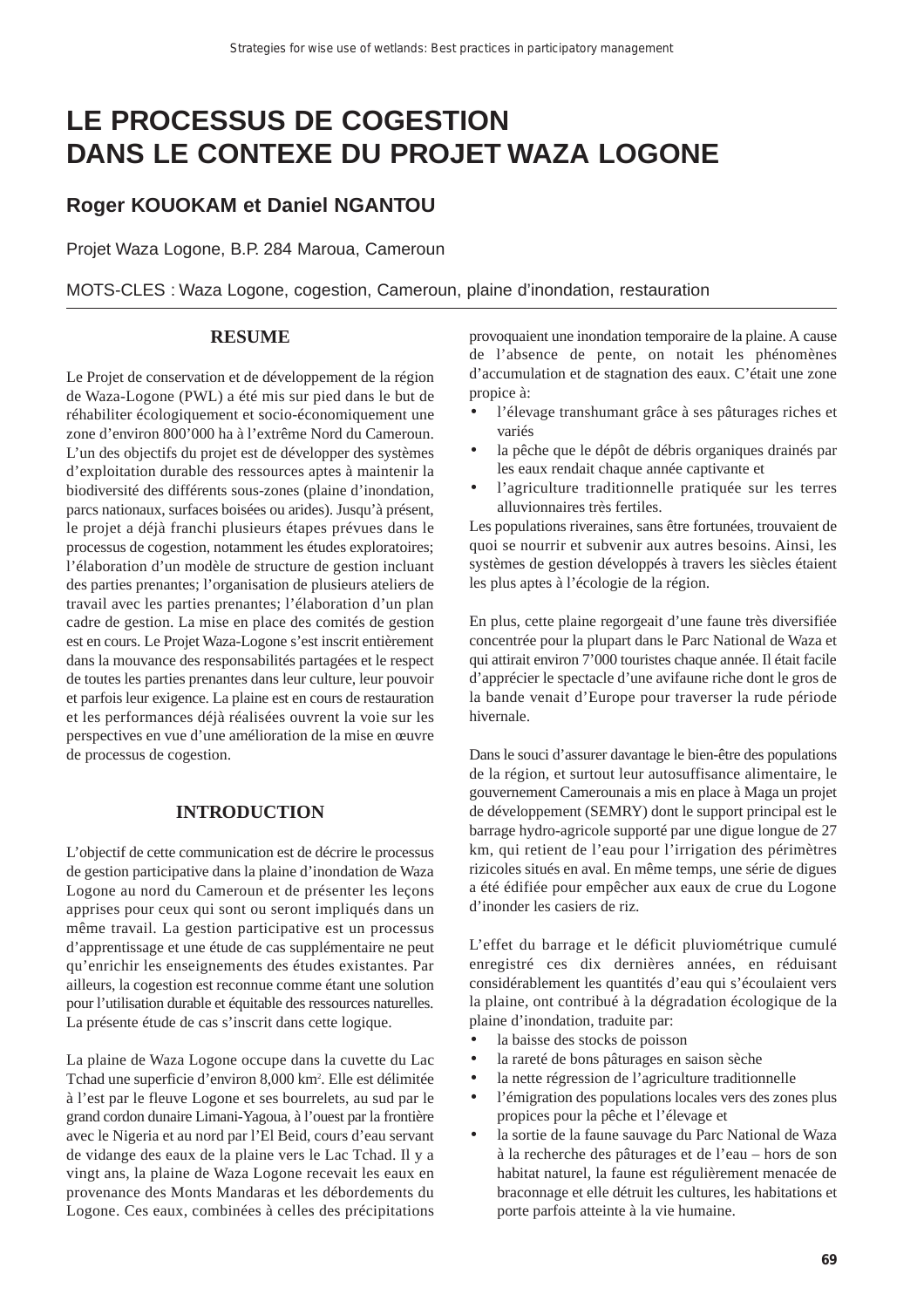La situation de la plaine était devenue préoccupante. C'est dans ce contexte que le projet Waza Logone a été mis en place pour assurer la restauration de la région sérieusement perturbée. Pour éviter les erreurs des projets qui excluent la contribution des bénéficiaires, le projet Waza Logone a opté pour une démarche à responsabilité collective. Les différents intervenants dans le projet sont: le Gouvernement Camerounais, la Coopération néerlandaise (NEDA), l'Union mondiale pour la Nature (UICN), l'Organisation néerlandaise pour le développement (SNV), et le Fonds mondial pour la nature (WWF).

L'étude de faisabilité pour la restauration de la plaine du Logone a été faite en 1988 et les activités sur le terrain ont démarré en 1992. Actuellement, le projet est à sa troisième phase, qui couvre la période 1999-2000. L'objectif global du projet est de concilier la conservation de la biodiversité de la zone avec le développement durable des populations qui y vivent. L'un des objectifs spécifiques est de développer des systèmes d'exploitation durable des ressources, aptes à maintenir la diversité biologique des différentes sous-zones: la plaine d'inondation, les parcs nationaux et surfaces boisées ou aride autour des parcs. Pour atteindre cet objectif, le projet Waza Logone s'est mis sur la voie de la cogestion. Il a constitué un groupe pour démarrer le processus de cogestion, à partir de l'équipe multidisciplinaire du projet, composée de socio-économistes, d'écologistes, d'hydrologues, d'experts en développement rural, etc.

Il convient de souligner que l'idée du projet a été acceptée par toutes les autorités traditionnelles de la zone et les Communautés Rurales sinistrées qui ont offert sans contrainte leur disponibilité à l'analyse diagnostique des problèmes de la plaine. Les populations et les autorités de la zone d'action avaient confiance aux actions du projet car l'un de ses objectifs principaux, à savoir restaurer l'inondation de la plaine, avait reçu un écho favorable auprès des bénéficiaires. En plus, le projet avait les ressources financières et humaines nécessaires pour démarrer une gestion participative. Fort de ces atouts, le projet Waza Logone a commencé le processus de cogestion, qui comporte les étapes itératives ci-après:

- 1. préparation du partenariat
- 2. mise au point de l'accord de gestion
- 3. exécution et révision de l'accord de gestion.

## **PRÉPARATION DU PARTENARIAT**

#### **Analyse du milieu**

L'analyse du milieu a consisté en la collecte des informations sur les ressources naturelles en jeu, les systèmes de gestion existants, les groupes d'utilisateurs et les conflits de gestion latents ou ouverts. Pour faire ce travail, le projet a utilisé les outils tels que la Méthode accélérée de recherche participative (MARP), les enquêtes, les inventaires, les ateliers, les réunions, etc. Ce premier travail a permis d'identifier ou de connaître:

- les ressources naturelles
- les formes d'utilisation des ressources naturelles
- les procédures d'accès aux ressources
- les origines de la pression sur les ressources
- les conflits latents et ouverts.

Il est important de noter que l'analyse du milieu s'est faite avec la participation accrue des communautés rurales. En effet, depuis 1998, année au cours de laquelle les études de faisabilité du projet ont été effectuées, ce sont les éleveurs, les agriculteurs et les pêcheurs de la zone de Waza-Logone qui ont guidé les chercheurs du projet sur le terrain. Décrivant avec intelligence et expérience l'état de la végétation, les périodes prospères de la haute production halieutique, la disparition malheureuse de la culture du riz flottant et l'occupation anarchique des voies migratoires de la faune sauvage, ils ont soutenu inlassablement l'identification du projet.

Les communautés rurales ont participé à la planification et l'exécution de la plupart des études programmées. Les travaux topographiques et la reconstitution du réseau hydrographique de toute la zone ont été faites avec l'appui constant des communautés rurales dont l'état de connaissance a impressionné tous les experts impliqués sur le terrain. De dépression en dépression, de canal en canal, de butte en butte, les populations ont participé à l'élaboration d'une nouvelle carte topographique et hydrographique dont tous les hydrologues se servent actuellement.

Les informations fournies par les communautés riveraines du parc et les éleveurs nomades et transhumants ont permis de mesurer l'ampleur du braconnage et de la dégradation des pâturages. La planification et l'exécution de toutes les études de base ont été réalisées avec la participation remarquable et surtout l'implication profonde des communautés rurales. L'intérêt d'intégrer le savoir écologique traditionnel des communautés de la zone d'intervention dans la conception du projet constitue sans nul doute l'un des points forts du projet Waza-Logone.

#### **Analyse des parties prenantes**

Les résultats obtenus de l'analyse du milieu ont permis de faire ensuite une analyse des parties prenantes à l'aide des enquêtes spécifiques et des réunions avec chacune. Cette analyse recherchait:

- les réponses aux questions liées aux titres et au pouvoir des parties prenantes
- les intérêts des parties prenantes
- leurs critères de distinction
- leur organisation et
- le choix des représentants de chaque partie prenante.

L'analyse des parties prenantes a conduit à des résultats spécifiques qu'il convient de présenter en fonction de la zone d'action. Pour le Parc National de Waza et sa zone périphérique, les parties prenantes sont:

les populations sédentaires de la zone riveraine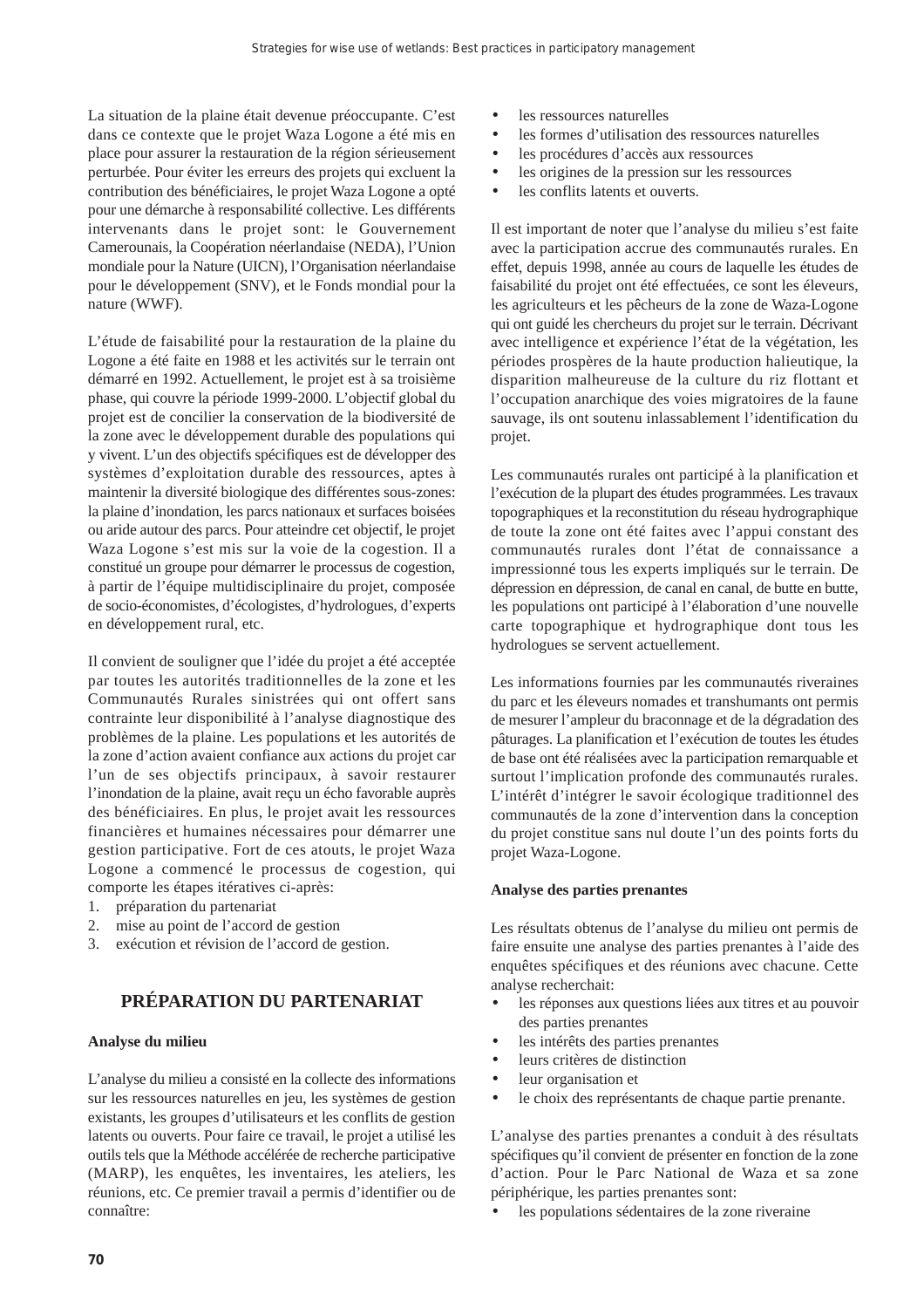- le service de la conservation du Parc
- les éleveurs nomades
- les éleveurs transhumants
- les autorités traditionnelles et municipales
- le projet Waza Logone.

Pour la plaine d'inondation, les parties prenantes sont:

- les populations sédentaires
- les éleveurs nomades
- les éleveurs transhumants
- les commerçants
- les pêcheurs transhumants
- autorités traditionnelles
- autorités municipales et services techniques de l'État
- le projet Waza Logone.

La leçon principale tirée de cette analyse était que la majorité des parties prenantes n'était pas bien organisée, d'où la nécessité de planifier le travail lié à leur organisation dans les activités du projet. Avant de démarrer le travail d'organisation des parties prenantes en vue de les préparer aux prochaines étapes du processus de cogestion, une petite étude de faisabilité a été faite pour s'assurer que les conditions minimales étaient remplies pour avancer dans le processus de cogestion.

Cette étude a permis d'obtenir des résultats satisfaisants sur les plans socioculturel, légal/politique, institutionnel et économique. Sur le plan socioculturel il existe un besoin réel d'implication des parties prenantes dans la gestion des ressources naturelles, car les actions de gestion doivent être harmonisées. Les parties identifiées ont exprimé leur consentement à participer à la gestion des ressources naturelles. Il existe dans la zone d'action du projet Waza Logone, une tradition de gestion partenariale, notamment en matière de pêche artisanale. Les parties prenantes expriment un très grand intérêt pour le poisson, l'eau, et les pâturages, qui sont des ressources de grande valeur économique.

Le contexte légal et la stabilité politique du pays favorisent la cogestion. En effet le gouvernement Camerounais a signé

#### **Etude de faisabilité**

#### **L'étude de faisabilité pour démarrer un processus de cogestion**

L'étude a consisté en la recherche des réponses aux questions fondamentales ci-après :

#### *Socioculturelle*

- ❑ Y a-t-il un besoin d'implication des parties prenantes dans la gestion?
- ❑ Les parties prenantes consentent-elles à participer dans une structure de gestion, compte tenu de l'incapacité à gérer unilatéralement les ressources?
- ❑ Existe-t-il une tradition de gestion partenariale dans la zone? (question difficile dans les sociétés trop hiérarchisées et non démocratiques)
- ❑ La communication, est-elle facile entre les différentes parties prenantes?
- ❑ Les parties prenantes donnent-elles de la valeur ou alors ont-elles des intérêts sur les ressources à gérer?
- ❑ Quel est le poids d'une décision prise par un représentant d'un groupe d'utilisation des ressources?

#### *Légale et politique*

- ❑ Le contexte légal favorise-t-il la cogestion?
- ❑ La situation politique permet-elle d'avancer dans le processus?
- ❑ Y a-t-il une volonté politique de partager la gestion des affaires publiques?
- ❑ Existe-t-il des intérêts politiques commerciaux, industriels ou urbains opposés à la gestion participative?

#### *Institutionnelle*

- ❑ Les parties prenantes sont-elles suffisamment organisées?
- ❑ Les agences gouvernementales sont-elles capables de discuter et de négocier avec les autres?
- ❑ Existe-t-il des autorités capables de mettre en exécution les règles et les mesures de gestion?
- ❑ Existe-t-il des espaces de discussion et de communication sur les initiatives pertinentes?
- ❑ Existe-t-il des conflits d'ordre institutionnels pouvant affecter la gestion?

#### *Economique*

- ❑ Existe-t-il des financements pour démarrer le processus de cogestion (études, réunions, communication facilitation)?
- ❑ Les besoins économiques des acteurs sont-ils compatibles avec les besoins de conservation?
- ❑ Y a-t-il suffisamment de fonds pour financer les investissements?
- ❑ Les populations locales ont-elles confiance pour investir dans les activités génératrices de revenus?

(Adaptée de Grazia Borrini-Feyerabend)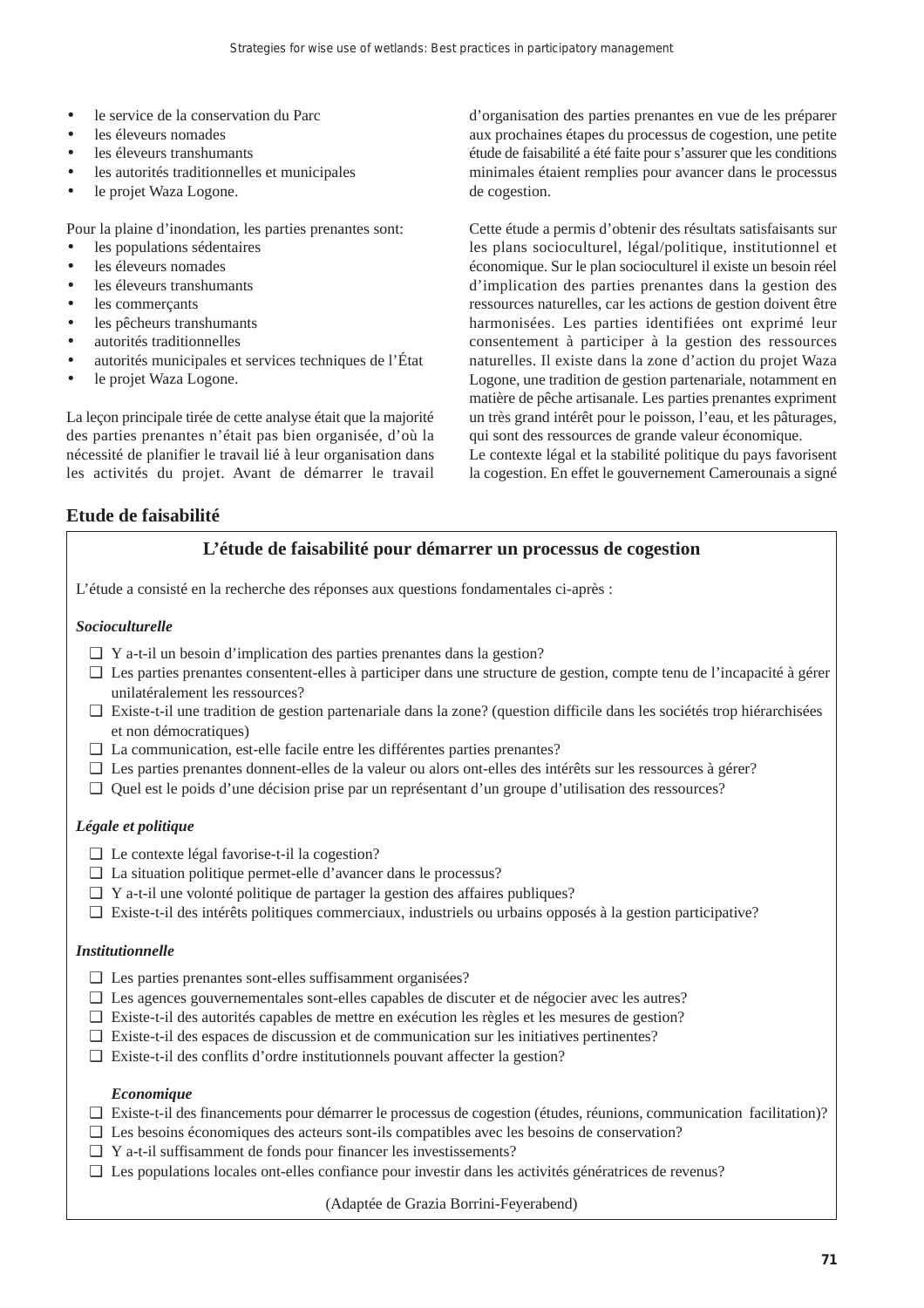le décret N° 95/466/PM du 20 juillet 1995 pour mettre en application la loi forestière  $N^{\circ}$  94/01 du 20 Janvier 1994. Cette loi ouvre la voie sur la gestion participative des forêts et des aires protégées.

Sur le plan institutionnel, il y a un grand travail à faire sur la sensibilisation et l'organisation des parties prenantes. Sur le plan économique, le budget du projet Waza Logone lui permettait de démarrer le processus. Par ailleurs la volonté des bailleurs de fonds de soutenir les projets de gestion des ressources naturelles était considérée comme un atout. L'étude de faisabilité a montré que les conditions minimales étaient remplies pour poursuivre le processus de cogestion. A cet effet, le projet Waza Logone a démarré le travail de sensibilisation et d'organisation des parties prenantes.

#### **Organisation des parties prenantes**

Il convient de distinguer deux pôles d'intérêt pour les utilisateurs des ressources de la zone d'action du projet: le Parc National de Waza et sa zone périphérique, la plaine d'inondation. L'intérêt écologique, économique et touristique du parc a été montré aux parties prenantes, qui se sont engagées à protéger les ressources de cette réserve de biosphère. Sur la base du type d'activité mené par les populations résidant dans la zone périphérique, quatre comités de sous–zone ont été constitués et des représentants élus pour chaque comité. De même les éleveurs nomades et transhumants qui exploitent les pâturages de la zone périphérique ont été organisés et leurs représentants élus. Au niveau du Ministère de l'environnement et des forêts, des représentants ont été désignés. Les grands chefs traditionnels (*Lamido*) et les autorités municipales ont été admis comme des membres sans droit de vote. Toutes ces parties prenantes ont formé le "Comité Parc", comité de concertation et gestion pour le Parc National de Waza et sa zone périphérique.

Dans la plaine d'inondation les utilisateurs des ressources sont souvent en conflit, lié à l'accès aux pâturages, à l'eau et au poisson. Il existe localement une commission de règlement des litiges agropastoraux. L'action du projet a consisté en la mobilisation et en l'appui de cette commission pour gérer les conflits latents ou ouverts. En général la commission adopte, en concertation avec les parties en conflit, des règles de gestion à respecter par tous les groupes d'utilisateurs des dites ressources. La vision du projet est de faire de cette commission un bon arbitre des conflits et de restaurer l'autorité des chefs traditionnels, qui ont un pouvoir indéniable sur de gestion des ressources naturelles. Ils sont capables de faire respecter les règles de gestion et de punir les utilisateurs indélicats. Par contre, ils peuvent ruiner tout le système s'ils ne sont pas bien impliqués.

Les populations ont également été organisées autour de certaines activités telles que l'approvisionnement en eau potable, la riziculture et l'embouche bovine.

# **MISE AU POINT DE L'ACCORD DE GESTION**

La mise au point de l'accord de gestion décrite ici concerne surtout le cas spécifique du Parc National de Waza et sa zone périphérique. Elle a été facilitée par le projet Waza Logone, qui a d'abord fait de la consultation active pour rassembler les idées des différentes parties prenantes sur le plan cadre de gestion. Toutes ces idées ont permis d'élaborer une ébauche de plan cadre d'aménagement du Parc National de Waza.

Ensuite une première réunion a été organisée entre toutes les parties prenantes pour discuter du contenu du plan cadre de gestion. Au cours de cette réunion, des amendements ont été faits, notamment l'abandon de l'idée de création d'une zone tampon autour du parc, au profit de la zone périphérique dans laquelle les populations déjà installées continueront à mener leurs activités traditionnelles compatibles avec la conservation. Le plan cadre de gestion définit clairement la représentativité des parties prenantes, les procédures de légalisation des accords spécifiques de gestion, et de légalisation du Comité Parc, qui est la structure de gestion du Parc National de Waza et de sa zone périphérique.

Une deuxième réunion entre les parties prenantes s'est tenue pour définir les procédures de fonctionnement interne du Comité Parc, et la composition de l'institution de cogestion, qui est le bureau du Comité Parc. La troisième réunion entre les parties prenantes a permis de définir un programme annuel d'activité du Comité Parc pour l'année 1998/1999. Toute cette démarche a permis de jeter des bases solides nécessaires à la conduite du processus de cogestion. Cependant le projet devait encore appuyer le processus en renforçant le système de communication, en particulier la transmission des informations allant du Comité Parc jusqu'aux populations des villages riverains et vise versa.

Le projet devait également renforcer la capacité des femmes à jouer pleinement leur rôle de représentantes. En ce qui concerne la représentativité des femmes, il faut reconnaître qu'un travail de fond a été déjà fait pour négocier leur participation auprès des hommes, qui sont en général paternalistes à l'égard des femmes. En effet, lors des études de milieu dans les villages de la zone périphérique du parc, les équipes en charge de ces études ont négocié et obtenu des séances de travail dissociées avec les femmes et les hommes, et des séances de travail regroupant les deux. En plus, le projet a négocié auprès des hommes de chaque village pour que les femmes choisissent elles-mêmes leurs représentantes.

Le Comité Parc est une structure déjà mise sur pied et le processus de cogestion doit suivre son cours. Les étapes futures du processus concernent l'exécution et la révision de l'accord.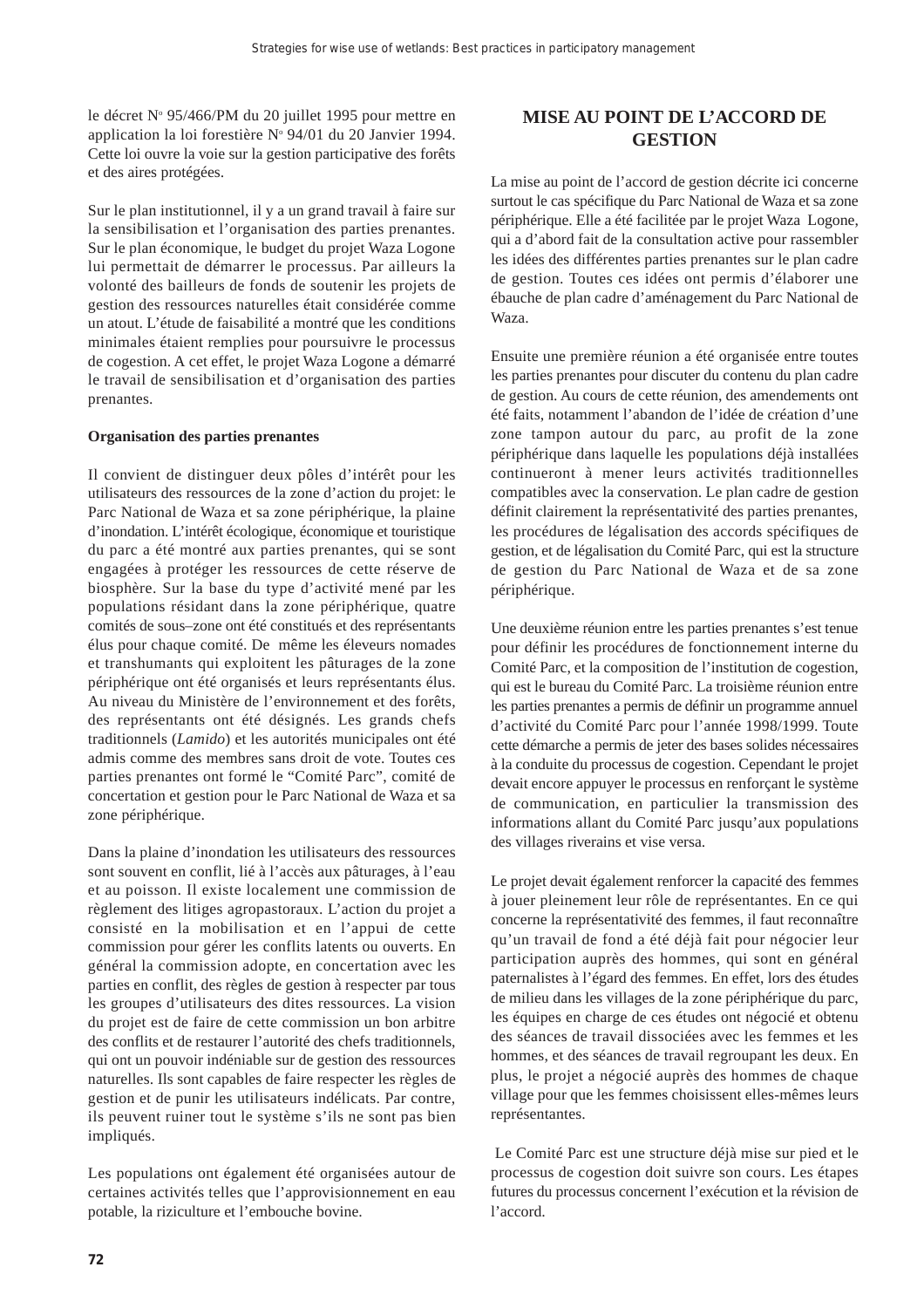## **EXECUTION ET REVISION DE L'ACCORD**

Les étapes citées ci-après seront exécutées par le Comité Parc, appuyé par un facilitateur:

- l'élaboration et la signature d'une convention cadre de gestion, qui permettra aux parties prenantes de s'engager à respecter les clauses du plan cadre d'aménagement du Parc National de Waza
- des accords spécifiques liés à l'apiculture et à la collecte de la paille dans le parc, en cours de préparation
- l'exécution, le suivi et l'évaluation des accords spécifiques.

Une autre étape sera la révision des accords spécifiques de gestion en fonction des changements écologiques et sociopolitiques. La révision du plan cadre de gestion sera la dernière étape de ce processus itératif. Le processus de cogestion nécessite un suivi. Les indicateurs ci-après de suivi/évaluation ont été retenus pour le cas spécifique du Parc National de Waza et sa zone périphérique:

- le nombre de sessions du Comité Parc tenues
- les accords ("packages deals") négociés, signés et respectés
- le nombre de problèmes de gestion résolus.

L'expérience du projet Waza-Logone est assez intéressante mais il faut éviter tout triomphalisme. Des habitudes et valeurs acquises depuis longtemps ne peuvent être balayées d'un revers de la main. Pour que les acquis du projet en matière de gestion participative soient maintenus et renforcés, il faudra être très attentif aux points suivants:

- le respect des droits de l'homme
- le respect des critères démocratiques
- la prise en compte des groupes défavorisés
- l'accélération de la décentralisation du pouvoir constitutionnellement acceptée au Cameroun
- le soutien technique et financier des bailleurs
- le développement d'un mécanisme d'autofinancement des structures de gestion.

## **LES LEÇONS APPRISES**

Cette participation développée dans la plaine d'inondation de Waza Logone a été jusqu'ici rendue favorable par :

- le respect du savoir-faire local qui a été longtemps bafoué
- la flexibilité qui offre la possibilité des changements utiles
- le respect des institutions locales et des personnes qui les incarnent (chefs traditionnels et leurs différents notables)
- l'appui financier des partenaires internationaux.

L'expérience du projet Waza Logone permet aussi de cerner quelques leçons apprises, notamment liées à l'inertie de certaines parties prenantes à partager le pouvoir de gestion, au genre et au temps nécessaire pour financer et faciliter le processus de cogestion. Du fait qu'il a longtemps assuré la gestion sans partage de la réserve, il y a une propension du service de la conservation à garder le pouvoir de gestion. En plus, la population a été écartée de la gestion dès la création de la réserve. Il y avait donc une difficulté d'amener l'administration à la table de négociation. Néanmoins, après plusieurs réunions et débats, elle entre timidement dans le processus.

Il y a aussi d'importantes contraintes liées au genre. Le principe d'implication de toutes les populations (hommes et femmes) est un acquis, mais dans la pratique deux faits sont constatés. Les hommes sont essentiellement paternalistes à l'égard des femmes et si on veut un changement radical, il y a risque de perturber les rapports sociaux. Il y a également la tradition religieuse qui n'autorise pas aux femmes à participer activement aux activités menées hors de la maison d'habitation, d'où la difficulté de travailler avec ce groupe. Néanmoins, la prise en compte du genre a ouvert la voie royale aux femmes pour accéder aux ressources et aux bénéfices. L'acquisition des parcelles de terre rizicoles, la production, la vente et la gestion du revenu sont des symboles d'un changement social heureux et inattendu dans ce milieu fortement conservateur. L'intégration des femmes et jeunes à des postes de décision dans les comités mixtes (hommes et femmes) renforce davantage l'idée d'institutionnalisation d'une responsabilité collective au bénéfice de tous.

La cogestion est un processus assez lent, car non seulement les aspects techniques (tels que la mise en place des structures et des activités d'accompagnement) prennent du temps, mais il y a aussi les aspects culturels (acceptation et mise en œuvre du genre, surmonter les barrières de la religion, etc.) dont le temps nécessaire pour les changer dépassent largement la durée d'un projet.

Un désengagement progressif allant de la phase actuelle du projet Waza Logone à l'appropriation des acquis par les communautés rurales et d'autres parties prenantes primaires est la voie souhaitée pour une gestion durable des ressources naturelles réhabilitées. L'idée de la mise en place des ONG locales de relève, essentiellement soutenue par les agents recrutés et formés dans la zone d'intervention, garantie une consolidation effective des différents comités de gestion encore fragilisés face à d'autres acteurs plus puissants et plus possessifs.

Les différents groupes d'utilisateurs des ressources étant accrochés à leurs intérêts, il faudra veiller dans le processus participatif engagé que les points communs soient toujours plus forts que ceux qui divisent des acteurs et que le consensus prévale à toute décision qui entraîne les changements notables dans la vie des populations.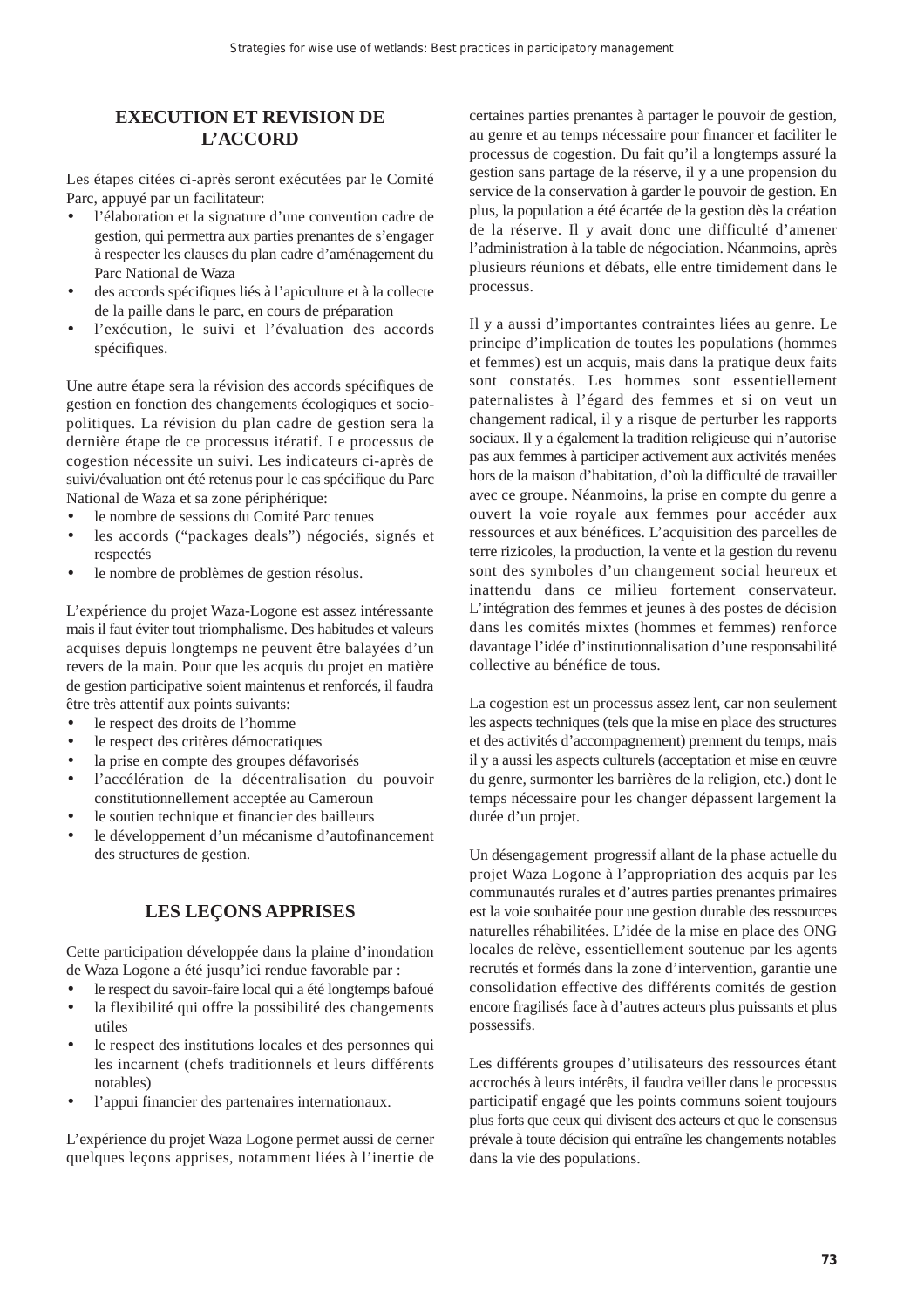Strategies for wise use of wetlands: Best practices in participatory management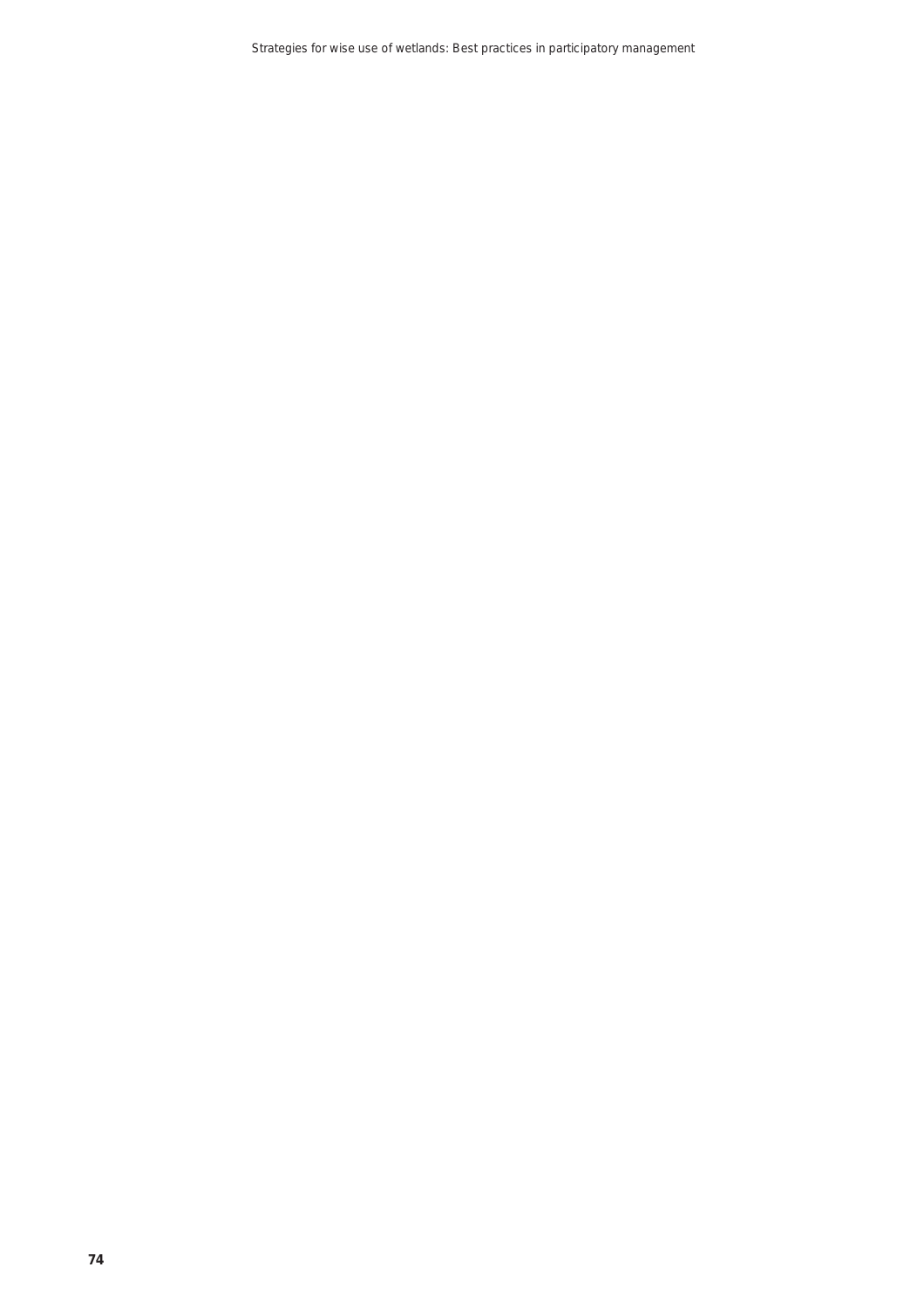# **CONSERVATION AND MANAGEMENT OF KAINJI LAKE FISHERIES: A COMMUNITY-BASED APPROACH**

# **J.S.O. AYENI and M. MDAIHLI**

Nigerian-German (GTZ) Kainji Lake Fisheries Promotion Project, New Bussa, Nigeria c/o German Embassy, Lagos, Nigeria

KEYWORDS: Kainji, Nigeria, fisheries, community-based

### **ABSTRACT**

Today there are approximately 12,000 fishers exploiting the fisheries of Lake Kainji, Nigeria's first artificial lake. The annual catch is approximately 30,000 to 40,000 tonnes. The Nigerian-German (GTZ) Kainji Lake Fisheries Promotion Project began in 1993 with the objective of achieving sustainable exploitation of the resources of the lake, and a fisheries management plan is now being implemented. From the beginning, the project aimed at mobilizing the self-help potential of the fisherfolk in order to manage the lake resources on community-based principles. To achieve this the Kainji Lake Fisheries Management and Conservation Unit (KLFMCU) was established by Government Decree. Membership in the KLFMCU includes the traditional institutions around the lake, fisher representatives, the Fisheries Divisions of the States bordering the lake, and the National Institute for Freshwater Fisheries Research. The KLFMCU has the mandate to decide on all matters related to fisheries management in Lake Kainji, and has succeeded in licensing about 80% of the fishing entrepreneurs.

This paper describes parts of the management plan for the Kainji Lake fisheries, and first steps of its implementation in participation with the fishing communities around the Lake. Two major problems have arisen during the implementation of the management plan, and both have found solutions thanks to the involvement of resource users in the decision-making process. According to a new Fisheries Edict, the use of beach seines for catching small freshwater sardines (clupeids) was banned because this fishing method also catches large proportions of juveniles of the most commercially important fish, thus threatening the entire fishery of the lake. The KLFMCU successfully mediated and facilitated agreements between the conflicting interest groups of beach seiners and non-beach seiners. Infestation of Lake Kainji by the water hyacinth posed another serious problem for exploiting the lake's resources. Again through communal efforts – and without pay – it has been possible to keep the lake relatively free of the weed since 1995.

## **INTRODUCTION**

Kainji Lake, the first artificial lake in Nigeria, was created by damming the River Niger for electricity generation in 1968, and is located between latitudes 9°50' and 10°55'N, and longitudes 4°25' and 4°45'E. It lies within the Northern Guinea Savannah, with its northern limits extending into the Sub-sudanian vegetation zone. The lake has a maximum depth of 60 m, with surface area of approximately 1,300 km2 at full volume, when the water level of the lake reaches an altitude of 142 m above mean sea level. The lowest water level occurs in August, and the lake refills between September and March. A survey of the lake in 1997 recorded a total of 5'772 fishing entrepreneurs and 7,136 fishing assistants. The total fish yield was 38'246 tonnes in 1996, and 28,753 tones in 1997, and the gross income from the lake fishery was estimated to be approximately Naira 846 million in 1997 (KLFPP, 1998).

Since 1993, the Nigerian-German (GTZ) Kainji Lake Fisheries Promotion Project (KLFPP) has been preparing, testing, and implementing a fisheries management plan for the sustainable exploitation of the lake's fisheries resources. The project hopes to contribute to an improvement of the socio-economic well being of the fishing communities around the lake.

#### **The Traditional Fisheries Management Approach**

The essence of management of renewable natural resources such as fisheries is to balance the rate of use (catch) with that of renewal (recruitment). Historically, in Nigeria as in the rest of Africa, the traditional institutions appointed water chiefs (in Hausa: *Sarkin Ruwas*), who had authority over the use of resources from lakes, rivers and seas. This social class, along with the supporting religions that evolved in intimate relationship with water use, was largely responsible for the rational utilisation of aquatic resources in pre-colonial Africa.

Many taboos existed as to the sizes of fish that could be caught, and when fishing could start or end in small rivers and water impoundments along seasonal rivers. Indeed fishing was never an open-access activity in much of Africa, rather it was traditionally restricted to certain tribes and families within the society. Shrines, coves, and "no go" areas offered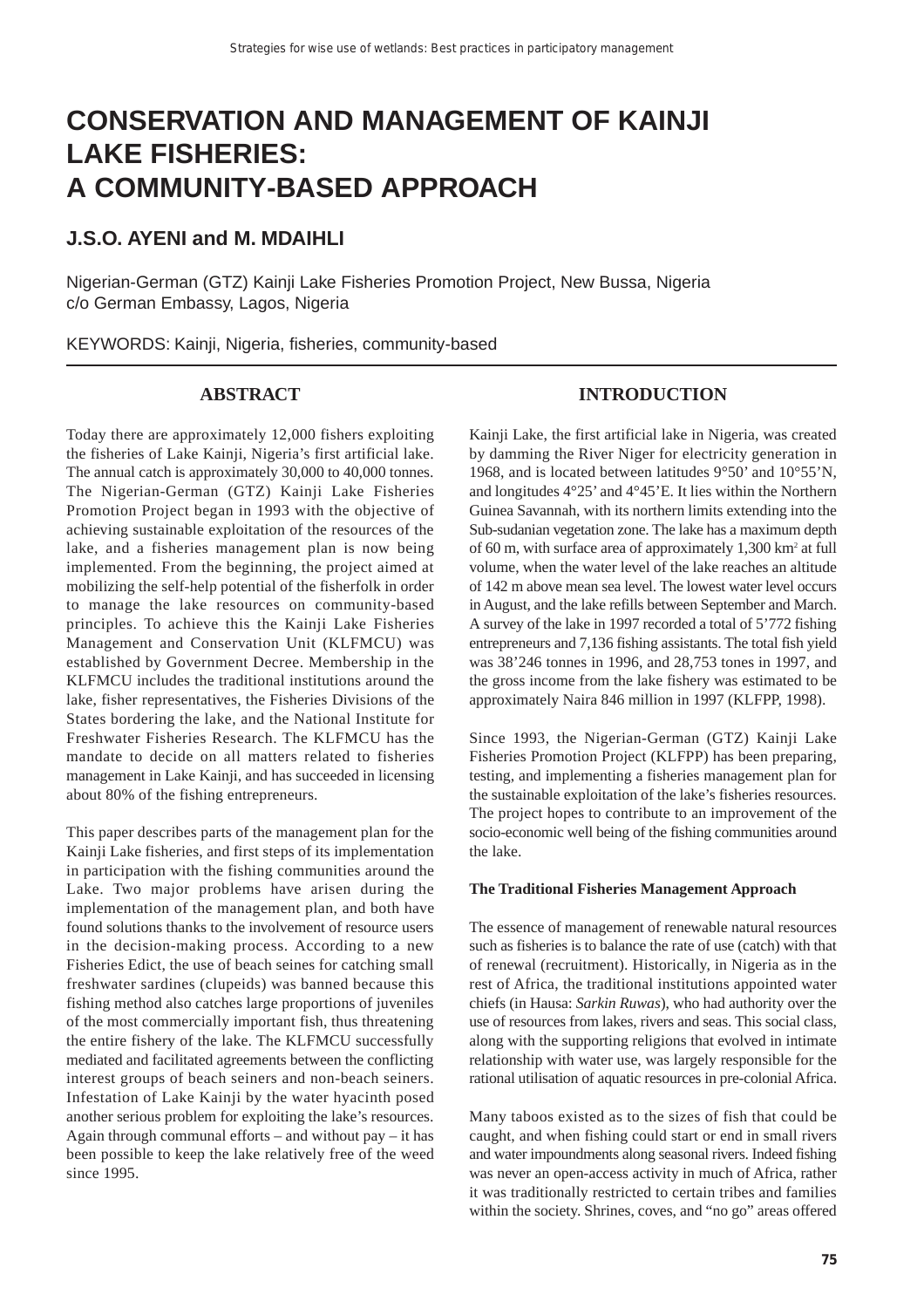protection for fish breeding grounds and medicinal aquatic plants, and wetland biodiversity was conserved through the ages by culture and tradition through well understood "Do's" and "Don'ts".

#### **The Approach since Independence**

In Nigeria, with its ever-increasing population, the demand for fish far outstrips supply. In the aim to increase the output from fisheries, traditional management systems were discouraged, and trials were undertaken to replace them with "modern", government controlled fisheries management techniques. Some management measures proposed by fisheries scientists were adopted by the authorities of the States and the Federal Government in the hope of narrowing the gap between supply and demand. Such management measures include regulation through gear restrictions, gear selectivity, seasonal and area closures, control of fishing effort, mesh size regulations, economic control, and resource allocation through territorial rights (Panayotou, 1992). Previously, traditional authorities had successfully implemented some of these management measures.

In most cases the measures listed above had to be implemented (entirely or partly) through policing by uniformed staff of the Fisheries Departments applying state and federal laws and local government by-laws. After about four decades of independence, it is clear that this "police" enforcement approach has largely failed, as the gap between fish supply and demand grows. The failure of "modern" fisheries management can be attributed to the fact that, in fisheries, the emphasis of management programmes had been on managing the resource, rather than managing the people who make use of the resource. Clearly, such a biotechnical emphasis does not solve the social and anthropological problems confronting fisherfolk in rural areas. Reasons for the failure of government-based enforcement strategies in Nigeria, as in many other countries in Africa, include:

- inadequate area coverage of enforcement infrastructures
- lack of motivated and well trained human resources at technical and sub-technical levels for enforcement
- low budgetary allocations by government to the fisheries sector
- corruption of law enforcement agents, due in part to the lack of financial resources for enforcement
- lack of fisheries data upon which to base management decisions – too often, there is not even a database, or data are fabricated in the data recorder's office instead of through visits to the landing sites, and
- alienation of the resource owners, the fisheries communities (Ayeni, 1997).

#### **Community-based Fisheries Management Approach**

In the search for a solution to the problem of fisheries management it became obvious that some of the traditional systems were indeed useful. At the very least, they involved people very close to the resource users at all steps in the process. For fisheries management to have a chance of success

in future, it must combine governmental control with traditional methods that were once in place. Communitybased management has many facets, and each region and cultural setting has to develop its own approach.

An ideal community-based fisheries management approach requires that:

- the ownership or user rights of fisheries resources is vested in the community
- the views and the support of the community are enlisted from the beginning of the management planning process, and
- the community share in the revenue derived from the exploitation of the managed resources (Ajayi, 1996).

It should be noted that the situation differs from country to country and from region to region, and it may well be that none of the above requirements are available to the fisheries managers.

## **COMMUNITY-BASED FISHERIES MANAGEMENT IN KAINJI LAKE**

The Kainji Lake fisheries management approach was developed by the Nigerian-German (GTZ) Kainji Lake Fisheries Promotion Project. When the project started, intensive research was carried out to better understand the fishery, and especially the main actors, i.e. the fishing communities. It soon became clear that:

- the traditional hierarchical structure in the villages is still very strong
- the village heads, and their group of elders, including the Chiefs of Water (*Sarkin Ruwas*) are still very powerful, and
- the traditional rulers (Emirs) in the area have a lot more authority than, for example, the local or state government authorities.

The traditional system is extremely stable, with appointed Chiefs staying in their positions almost for life, in comparison to government authorities, who change almost bi-annually. Also, the traditional authorities are "sons of the soil", and as such much more interested in the economic development of their respective areas.

However, in Kainji, the existence of a functioning traditional hierarchical system did not imply that the fishery was managed using traditional control mechanisms. The fact that the River Niger fishery was turned into the Kainji Lake fishery in 1968 when the reservoir was created, and the subsequent migration of many northern river fishers to the area, explains the lack of traditional fisheries management. In addition, in the years after the creation of the lake, management emphasis was shifted to "modern" government–based measures.

For the Kainji Lake Fisheries Promotion Project it became clear, that the existing structures in the villages could be used for fisheries management, especially when combined with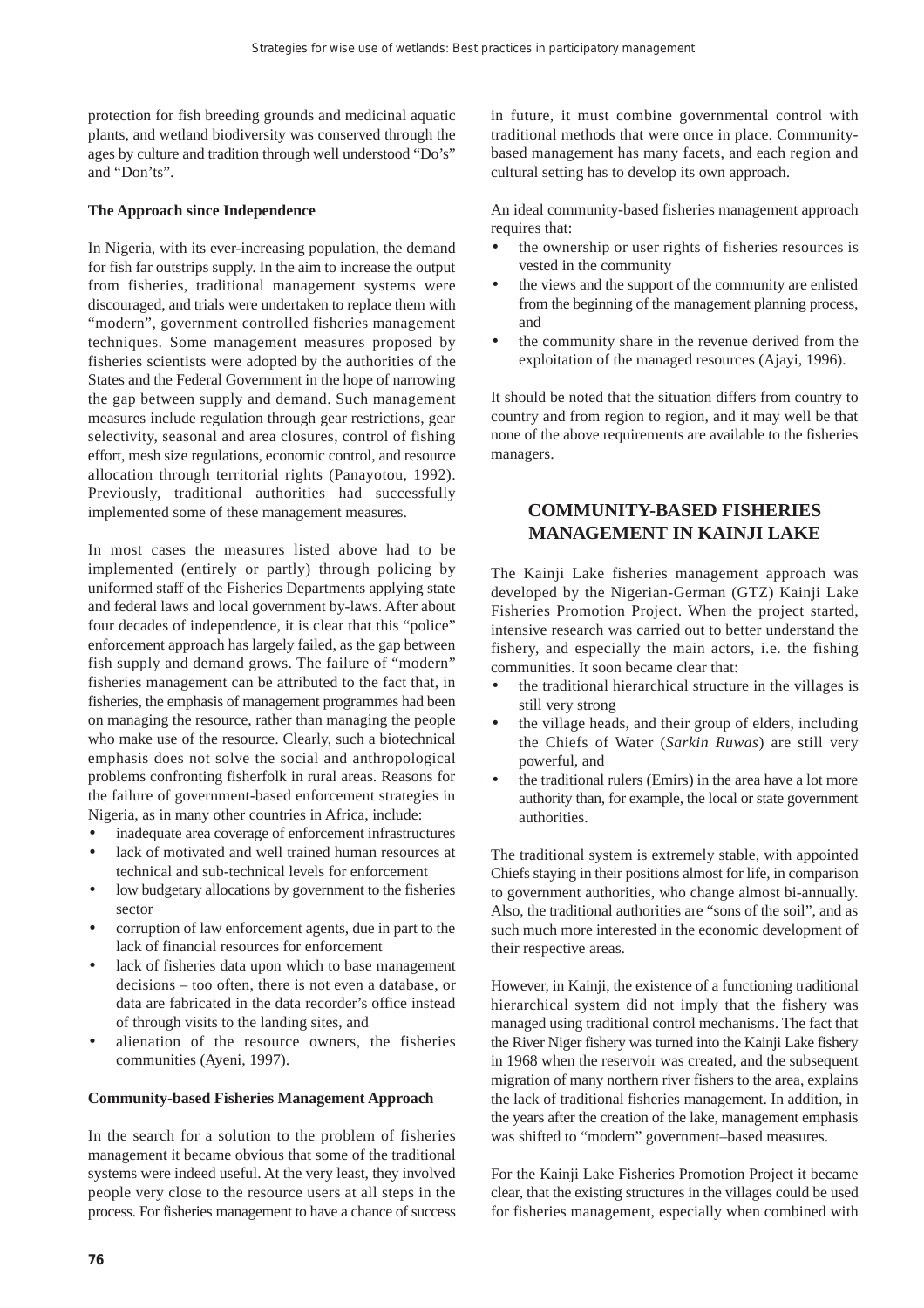some governmental effort. The involvement of fishing communities in the planning and implementation of fisheries management was guaranteed through the membership of their representatives in the Kainji Lake Fisheries Management and Conservation Unit (KLFMCU), which was established by Government Decree in 1997. Other members of the Unit come from the Fisheries Divisions of Niger and Kebbi States, and the traditional institutions around the lake. The secretary of the Unit represents the Federal Ministry of Agriculture through the National Institute for Freshwater Fisheries Research.

As mentioned above, the Kainji Lake was primarily formed for electricity production to enhance industrial development of Nigeria. Today the Kainji Dam provides a substantial proportion of the electricity needed in the country and also exports energy to Nigeria's neighbours. The Kainji Lake is, and (because of its strategic importance) will remain, the property of the Federal Government of Nigeria. The Kebbi and Niger State Governments are mandated to manage the lake fisheries. Right-of-use of the water for fishing is vested in the fishing license holders.

The fact that the decisions concerning the management of the Kainji Lake are taken by representatives of the fishers and their traditional institutions within the framework of the Kainji KLFMCU has changed the fishers from antagonists to defenders of the management measures introduced. According to the Fisheries Edict of Niger and Kebbi States, the representatives of the local fishing communities are not only part of the decision-making process, but their leaders can also be authorised to implement management measures, using the traditional hierarchical system in the fishing villages. Fishers around the lake have far more confidence in traditional leaders than they do in the (often corrupt) system of government agents.

#### **Introduction of a new License System**

Kainji Lake had an open access fishery, although the previous Fisheries Edict made it compulsory for fishers to obtain a license. However, prior to the start of the project, only a few fishers had ever bought a license because: 1) nobody came to collect the license fees, 2) license fees when collected disappeared into the pockets of the fisheries agents, or 3) the State Fisheries Authorities, who are charged with license fee collection, were considered enemies. After one year of license fee collection by the KLFMCU, fishers believe that they now have improved status, and a better say in fisheries matters when they pay license fees.

When the approach was developed, several options were considered to license fishing operations, namely licensing

**Table 1: Proportion of fishers with licenses in 1998**

the fishing craft, the fishing unit, the gear, or the fishers themselves (owners of the unit and/or crew). The option of licensing the fishing vessel did not appear practicable on Kainji Lake because the Local Government Councils already collect (transport) canoe fees. Since distinguishing between fishing and transport canoes would be difficult, licensing fishing canoes appeared as double taxation. Also, some fishing units require more than one fishing canoe for operation (driftnetting), while others (gillnetting) use only one canoe, or even none if fishing from the shoreline.

Ideally, licensing should be based on fishing gear, the key indicator to determine fishing effort on the lake. However, considering the fact that there had never been a functioning licensing system on Kainji Lake, and that the new method should be easy and easily acceptable by the fishers, licensing the various gear types appeared cumbersome. Licensing the fishing entrepreneur was finally adopted as the most practicable option. The entrepreneurs were thereafter held responsible for payment of fishing license fees of their assistants.

Given the number of fisherfolk mentioned above, the potential revenue from license fees collection for the two States was estimated at Naira 1.5 million. Previously not more than 5% of this revenue had ever been collected by Government. However after the introduction of a system of co-management, almost 80% of the fishers paid their license fees in 1998 (Table 1).

About 10% of the revenue derived from license fees was retained by the Kainji Lake Fisheries Management and Conservation Unit (KLFMCU) within the fishing communities for administration of license fees, and improvement of fishing infrastructure etc.

The registration and licensing of the fisherfolk suddenly gave status and voice to their leaders, as well as improving their access to alternative income opportunities, loans, inputs, and better infrastructure in the villages. Fishers also use the license proudly as an identity card whenever they travel to distant places.

#### **Ban on Beach Seines**

Beach seining is increasingly practised on Kainji Lake, and the number of nets has risen from 570 in 1993 to 820 in 1996 (KLFPP, 1998). Commercially it is the most profitable fishing technique currently practised on the lake (Olapade and Mdaihli, 1999). Beach seines are designed for fishing clupeids (small freshwater sardines). The average annual biomass of the clupeids in the lake was estimated at approximately

| <b>STATE</b> | Fishing entrepreneurs (%) | Assistants $(\%)$ | Revenue (Naira) |
|--------------|---------------------------|-------------------|-----------------|
| Niger State  | 80                        | 60                | 700'000         |
| Kebbi State  | 74                        |                   | 600'000         |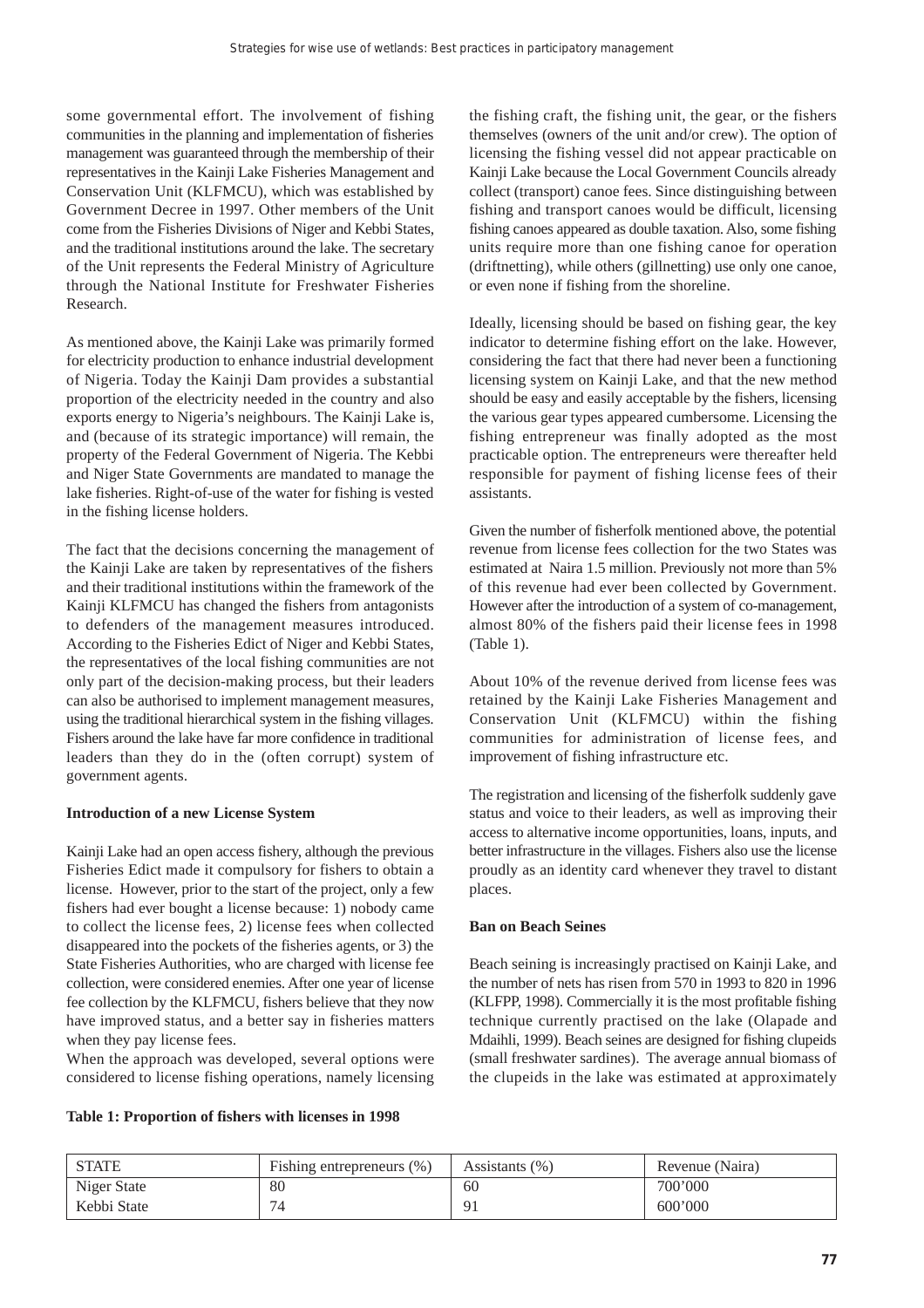36,800 tonnes, with a maximum sustainable yield (MSY) of 11,700 tonnes (Omorinkoba *et al.*, 1997) The smaller species, *Sierrathrissa leonensis*, made up about 97% of the total clupeid population in the lake, and occurred at a shallower depth than the larger species, *Pellonula afzeliusi* (Otobo, 1977).

The average mesh sizes of beach seines is 3.2 mm, and the average length of the gear is 130 metres (KLFPP, 1998). Since beach seines operate in shallow waters that are also breeding and nursery areas, the by-catch (up to 60%) especially between September-December, consists largely of undersized, immature fish, thus endangering the recruitment of commercially important fish species such as *Citharinus citharus*, *Synodontis membranaceous*, *Alestes baremose*, *Eutropius niloticus* and *Lates niloticus*. Clearly, the development of this fishery poses a serious danger to the continuity of stocks (Omorinkoba *et al.*, 1997).

From the clupeid production statistics in 1996, it is estimated that the MSY is already overshot by 34%; therefore, about 698 beach seines instead of the present 810 would be sufficient for sustainable exploitation of the clupeid stocks (Omorinkoba *et al.*, 1997). There was a dramatic decline in the landings of clupeids in 1997, and the reason for this could be attributed partly to the fluctuation in the abundance level of the stocks, since the decline in the number of beach seines was not as dramatic. Furthermore, as stated above, operating the clupeid fishery above the MSY in 1996 must have had a negative effect on the reproductive capacity of the stock, hence the decline in the 1997 landings.

Because of the substantial by-catches of the beach seines, this fishing method was banned from Kainji Lake in 1996. The losses arising from beach seine fishery ban was estimated as follows:

- a) The total catch value of Kainji Lake fishery in 1995 was Naira 796 million for 35'000t of fish; of this 17'000t (valued at Naira 16/kg) was contributed by beach seines, and 18'000t (valued at Naira 29/kg, or a total of Naira 524 million) by other, less damaging fishing methods.
- b) If beach seines were not operated on the lake anymore, the fishery would lose the economic benefits of 48% (by weight) or 34% (by value) of the annual fish catch, or a total of Naira 272 million.
- c) On the other hand, if beach seines were banned, and the fish of the anticipated by-catch were allowed to grow for approximately one year, this would contribute an additional catch value of Naira 450 million (15'000t at Naira 30 per kg) .

The ban of beach seines is supported by the majority of fishers, who actually do not own beach seines, and consider their use on the lake as a serious threat to maintaining the fish stocks. The KLFMCU is presently mediating between the different lake users with conflicting interests. Recently, an agreement was reached between beach seine operators and non-beach seiners to eliminate beach seines from the Lake within the next five months. Apparently, the beach seine users have realised that their fishing behaviour is detrimental not only to

the economic well-being of their non-beach seining colleagues, but also to the future livelihoods of their own children. Over the long run, priority is being given by the KLFPP to the development of an open water seine, which is at the same level of exploitation as the beach seine and requires similar cost to acquire. In the absence of an alternative fishing method, the practical implication of the ban is that a substantial amount of clupeid will remain unexploited.

#### **Water Hyacinth Control Efforts**

Infestation of water bodies with water hyacinth (*Eichhornia crassipes*) is an aquatic problem worldwide, causing damages to cultivated crops estimated at \$ 24 million annually in West Bengal, India, and \$ 110 million each year to crops and range in the United States of America (Baruah and Singh, 1984). Several different control approaches have been employed in many countries, with varying degrees of success.

An important economic concern for controlling water hyacinth on Lake Kainji is the insidious loss of water through evapotranspiration. According to Baruah and Singh (1984) and Kusemiju (1994), water loss by evapo-transpiration from a lake surface covered with water hyacinth is up to approximately 10 times higher than evaporation from open water. Water hyacinth also reduces the water storage capacity of reservoirs by displacing large volumes of water. On this basis, Gopal and Sharman (1981) estimated that 405 ha of water hyacinth displaced  $1.2x10<sup>6</sup>$  m<sup>3</sup> of water in Lake Rio Lempa, in El Salvador. The water thus displaced represents a deficit of that needed for electricity generation and fish production.

Local fishers consider the water hyacinth on Lake Kainji to be harmful in many ways: e.g., preventing navigation, "sending away fish", dislodging gill nets, colonizing fishing grounds and fish breeding sites, and killing the livestock that eat it. The water hyacinth control programme for Kainji Lake relies on a combination of manual, biological and mechanical control efforts (Ayeni, Daddy, and Mdaihli, in press). Awareness about the nature of the problem and possible solutions was promoted through extension campaigns involving traditional institutions. Manual control is done through the efforts of the fishing communities who clear the weed from their beaches on a regular basis. To further enhance motivation, a competition was established, and prizes were given to the best performing communities. In addition, interest was sustained through weekly radio broadcasts by the project.

This approach was successful because the communities identified the problem, and therefore were motivated to act without relying on the government. Since 1995, over 1 million metric tonnes of water hyacinth were manually removed each year through community efforts, and without cash compensation.

In support of this community-based efforts, both the Federal Government and the German Technical Aid Programme (GTZ) were approached to support the communities'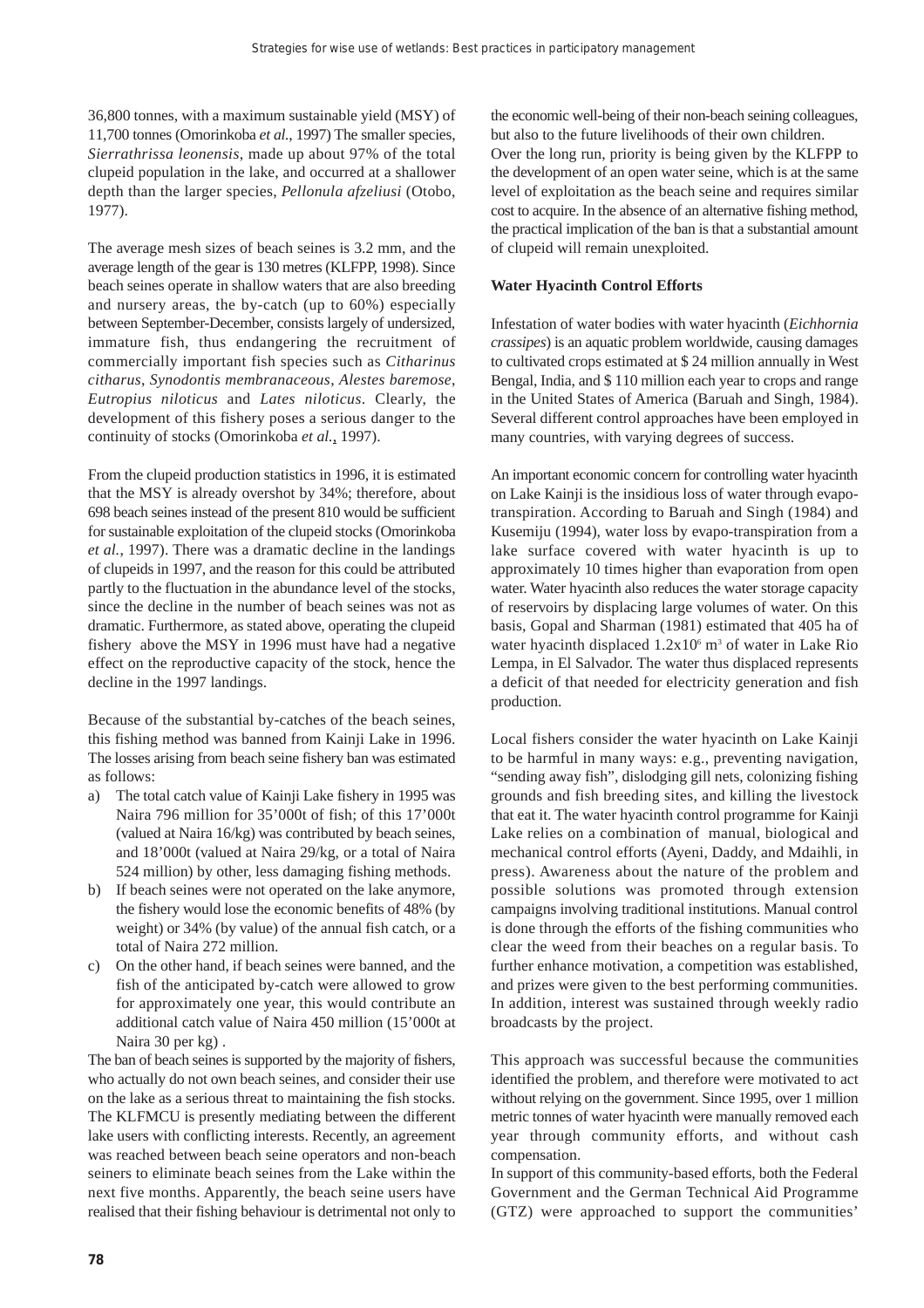endeavours. The Federal Government of Nigeria (FGN) made a contribution of Naira 5 million annually for five years to the National Institute for Freshwater Fisheries Research, one of the executing agencies of KLFPP, to pursue the physical removal of the hyacinth arriving in the lake with flood waters from neighbouring Niger and Mali. The German contribution to the KLFPP provided the funds to import weevils for biological control of the water hyacinth, and to meet the cost of constructing a water hyacinth barrier across the River Niger to prevent fresh plants from entering the lake. In addition, the FGN recently provided counterpart funds for back-up maintenance of the barrier, and to ensure removal and safe disposal of the water hyacinth retained by the barrier.

#### **CONCLUSIONS**

Although a community-based fisheries management approach worked successfully on Lake Kainji, it may have to be modified for application in other areas (especially urban) where respect for old values and traditional institutions may have diminished. Nevertheless, this approach should serve as a model in other rural areas in Nigeria, and possibly throughout most of rural Africa's fishing communities. The major lesson from the Kainji Lake project is that the key to sustainable resource management is to solicit and obtain the cooperation and participation of resource users from the very start.

## **REFERENCES**

Ajayi, O. 1996. A review of fisheries law applicable to Kainji Lake and proposals for their amendment. GTZ. 23pp. Olapade, K. and M. Mdaihli. 1999. Analysis of the profitability of different fishing methods on Kainji Lake. KLFPP Technical Report, New Bussa, Niger State, Nigeria. Ayeni, J.S.O. 1997. Management and sustainable exploitation of lakes and reservoirs. First Public Lecture, FISON, Lagos, Nigeria.

Ayeni, J.S.O., F. Daddy and M. Mdaihli. (in press). Water Hyacinth on Kainji Lake, Nigeria – integrated control efforts. Entwicklung und laendlicher Raum, DES/ZLE,GTZ,DLG, Eschborn.

Barua, J.N. and H.D. Singh, 1984. An environmentally sound scheme for the management of water hyacinth through its utilisation. In: Proceedings of International Conference on Water Hyacinth, Hyderabad, India, February 7 -11, 1983. Gopal, B. and K.P. Sharma, 1981. Water hyacinth, Hindasia, New Delhi.

KLFPP. 1998. Fisheries Statistical Bulletin, Kainji Lake, New Bussa, Niger State, Nigeria.

Kusemiju, K., 1994. Control of water hyacinth in the River Niger. Report submitted to National Institute for Freshwater Fisheries Research, New Bussa, 23p.

Omorinkoba, W.S., M.D.B. Seisay, T.A. Du Feu and M. Mdaihli, 1997. Preliminary Report on Resource Appraisal Survey of Clupeids in Kainji Lake, Nigeria. KLFPP Project Report. New Bussa, Niger State, Nigeria.

Otobo, F.O., 1977. The biology of the Clupeid fishes in Kainji Lake, Nigeria. A thesis submitted for the degree of Doctor of Philosophy (Ph.D.) of the University of Ife, Ile-Ife. 272p.

Panayotu, T., 1992. Management concepts for small-scale fisheries: economic and social aspects. FAO Fisheries Technical Paper (228), 53pp.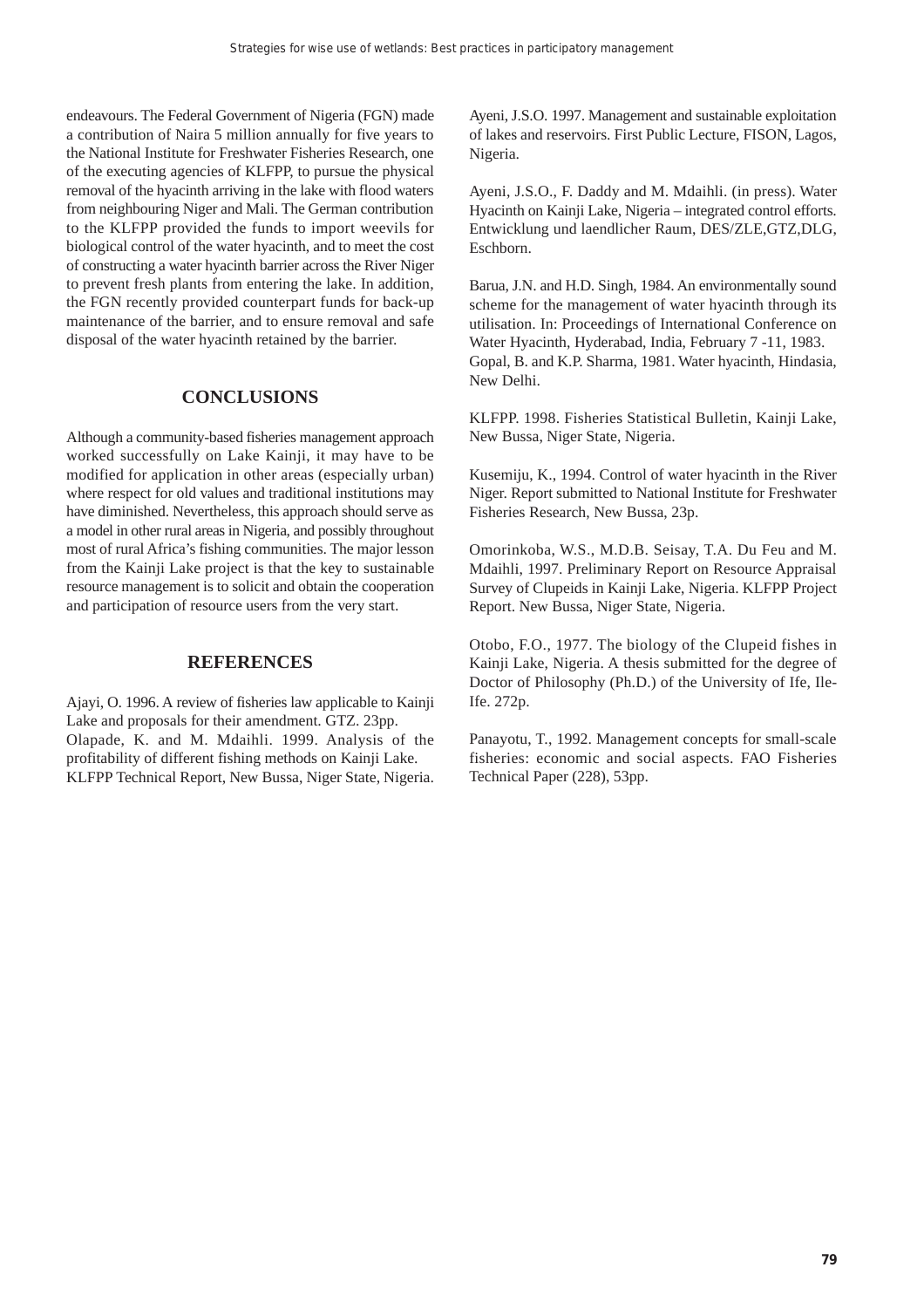Strategies for wise use of wetlands: Best practices in participatory management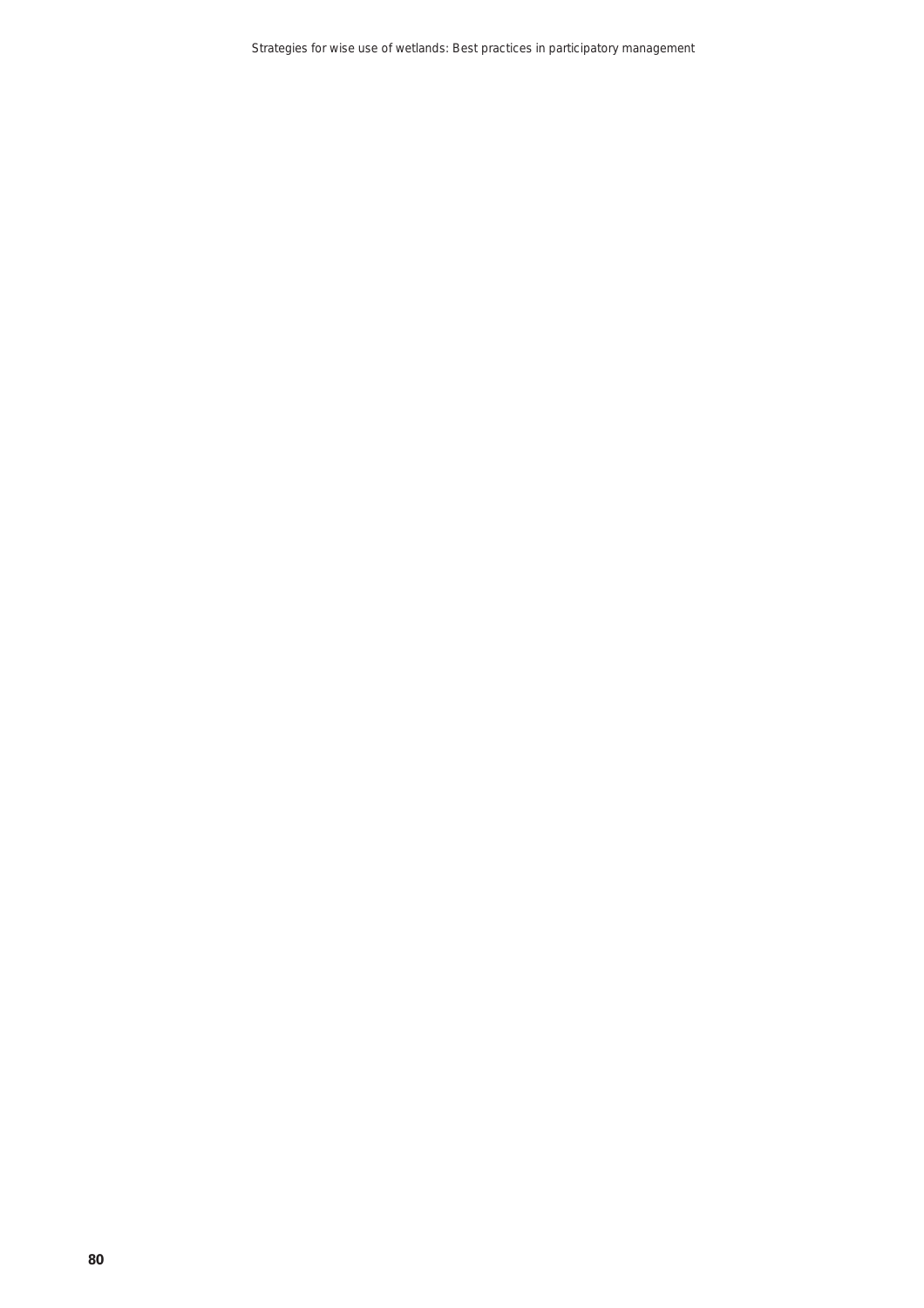# **SUSTAINABLE MANAGEMENT OF WETLANDS IN ETHIOPIA: LOCAL KNOWLEDGE VERSUS GOVERNMENT POLICY**

# **Adrian WOOD, AFEWORK HAILU, Patrick ABBOT, and Alan DIXON**

Ethiopian Wetlands Research Programme, Dept of Geographical and Environmental Sciences, University of Huddersfield, Queensgate, Huddersfield, HD1 3DH, UK

KEYWORDS: wetland, Ethiopia, local knowledge, community

#### **ABSTRACT**

This paper reports the initial findings of a research project exploring the sustainability of wetlands in the highlands of south-west Ethiopia. The main focus is the interaction between local knowledge of wetland management and government development policies. It reviews the range of experience of wetland use built up by communities over generations. In particular, the study shows how communities understand the hydrology and soil dynamics associated with wetland drainage and cultivation, and how they have developed management practices that appear to permit the long-term use of these areas without degradation.

A great variety of government development policies have impacted upon wetland use in this area, encouraging wetland use directly or indirectly. As a result, more intensive use of these areas has been developing, contrasting with the less intensive uses based on local knowledge, and raising questions about sustainability. The current interaction between local knowledge and government policies is explored, and suggestions are made about the need for more participatory policy development, given the considerable understanding of wetland dynamics that local communities have.

#### **INTRODUCTION**

There is increasing evidence from different parts of Africa that the sustainable use of wetlands is often endangered when government development and natural resource management policies are insensitive to the wetlands and to the communities who use them (Dugan, 1990; Dries, 1991; Gichuki, 1992; Olindo, 1992; Hollis *et al.*, 1993; Mafabi, 1993; Katerere, 1994). There are often conflicts between national policies, where goals are determined by the interests and priorities of the state or central government, and local policies and actions determined by the communities who use wetlands. Often this conflict is between short-term, single–use, productionmaximising goals of governments, and long–term, sustainable and multiple-use objectives of local communities. Where the state imposes its priorities and policies upon rural communities, there may be negative impacts on local management practices that have ensured the sustainable use

of wetlands over many decades, if not centuries through the build up of local knowledge. As a result, the sustainable use of wetlands may be undermined.

These problems are explored through a case study of wetland cultivation in south-west Ethiopia where, during this century, but especially since the mid 1970s, a number of government policies have affected the communities who use wetlands. The paper concludes that certain actions on the part of both the government and the local community can improve the chances of ensuring the sustainable use of wetlands in this area. The lessons from this case study would seem to have wider implications, and may offer guidance for the future, as wetlands appear to be the new agricultural frontier in many parts of the developing world.

## **CONTEXT**

This paper draws on research undertaken by the Ethiopian Wetlands Research Programme (EWRP) which is working in the Illubabor Zone of the Oromiyaa Region in southwestern Ethiopia (Wood, 1996a). Illubabor Zone, which forms part of the southwest highlands of Ethiopia, consists of a moderately dissected plateau at an altitude of 1600-2000 m above sea level. The area has the highest rainfall in Ethiopia: up to 2000 mm over the ten-month rainy season. The natural vegetation is tropical montane rainforest, with an understorey, which includes wild coffee (*Coffea arabica*), and some spices, notably cardamom.

The undulating plateau surface is underlain mainly by basalt rocks, and is drained by an extensive network of streams and rivers, which include wetlands at various points along their courses. These wetlands vary in size from less than 5 ha to over 400 ha, although small wetlands of less than 30 ha are by far the most common (Dixon, 1997). Spring-fed, valleyhead swamps are the most common smaller wetlands, followed by mid-valley ones. The latter exhibit hydrological characteristics similar to the large floodplains, of which there are several examples in Illubabor. The sedge *Cyperus latifolius* dominates all of the wetlands, while the swamp palm *Phonex reclinata* fringes the larger wetlands. The larger wetlands remain inundated for most of the year, while the smaller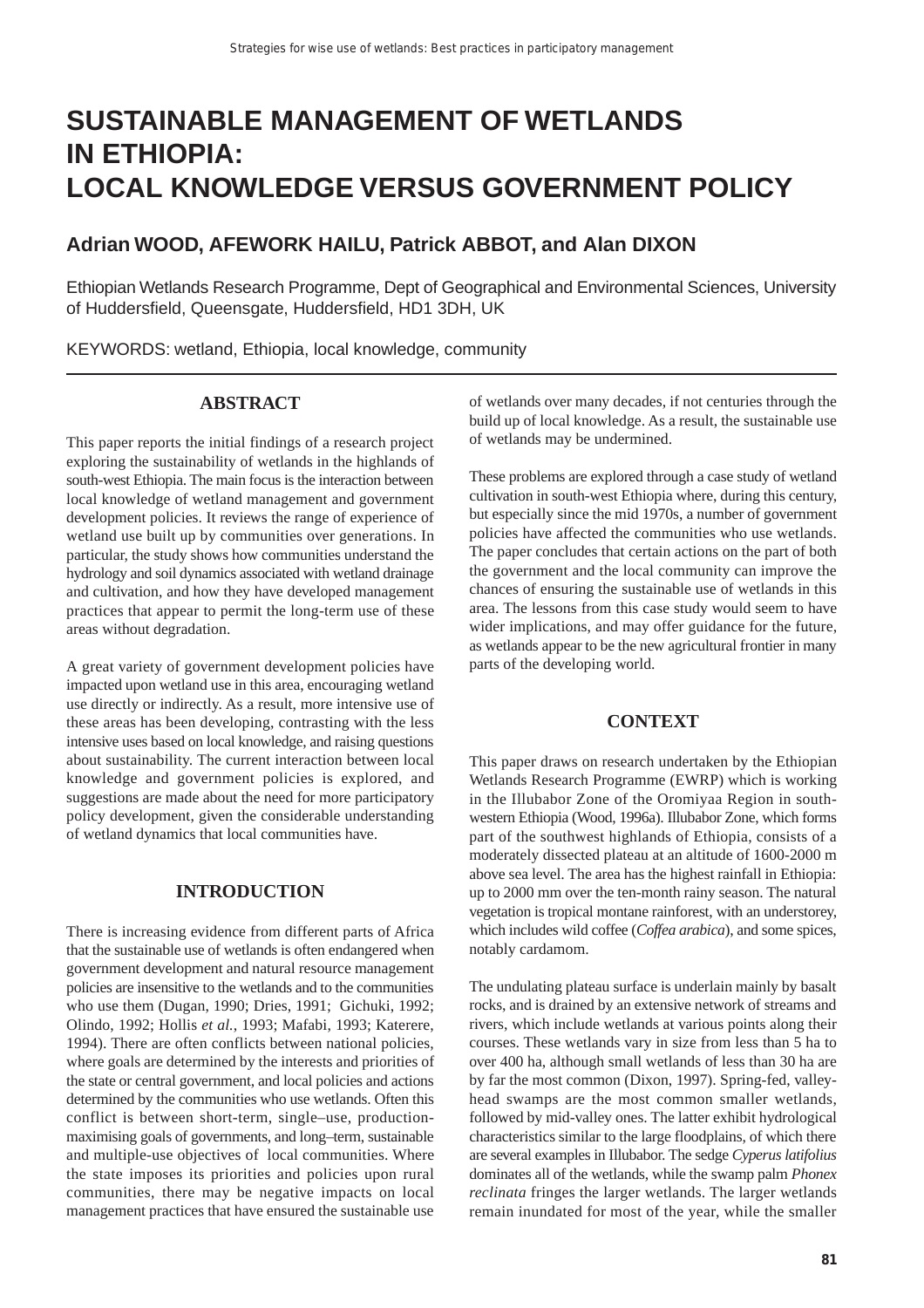valley-head and mid-valley wetlands are inundated for varying lengths of time, usually for at least four months during the rainy season (Dixon, 1999).

Illubabor zone, some 450-700 km from Addis Ababa, is one of the more remote parts of Ethiopia. Until the 1960s there was no all-weather road to this area, and it was only in the 1970s and 1980s that two all-weather roads were built traversing the zone from east to west and north to south. The area is relatively sparsely settled by Ethiopian standards (ca 60 persons / km2 ) (MoA, 1994), and approximately a third of the surface is still forested. However, this forest is being disturbed as a result of human use, notably for arable cultivation and coffee production under a thinned forest canopy. Illubabor can be seen as a resource frontier, which to varying degrees has been brought into the economic life of the country since the 1950s, particularly as a result of coffee production and spice collection, but also through spontaneous in-migration, resettlement, and market-oriented smallholder agricultural development. As the population has increased, forest clearance for agriculture has taken place on the interfluves. Where land has become scarce, or where food shortages have occurred, especially in the early rainy season, the margins of wetlands and then the whole of some valleyhead and mid-valley wetlands, have been brought into cultivation for green maize. Despite the market orientation of coffee production and some sales of cereals and vegetables to the urban market, most people in Illubabor are still primarily subsistence farmers with limited involvement in market-oriented activities.

The Ethiopian Wetlands Research Programme is undertaking a pioneering study to identify the dynamics of wetland use in southwest Ethiopia. It follows a participatory approach, trying to understand these wetlands from the perspective of the rural communities who use them, complemented by a multi-disciplinary scientific approach to identify the changes in soils, biodiversity and hydrology that occur with wetland drainage for cultivation and grazing. The EWRP is also identifying the ways in which past and present government policies and socio-economic factors impact upon wetland use and the people who use wetlands. The aim of the project is to identify lessons that can help strengthen the sustainable

**Table 1: Wetland Uses and Beneficiaries in Illubabor**

management of wetlands by rural communities. This includes informing government policy makers so that they can become more sensitive to the direct and indirect impacts of policies upon wetlands, and the wider implications that can result from these changes.

## **USES AND BENEFICIAIRIES OF THE ILLUBABOR WETLANDS**

Wetlands are a small but significant part of the resource base in Illubabor Zone. Although they only account for some 2% of the zone, virtually every household uses them in one way or another (Afework Hailu, 1998). This is shown by the estimates given in Table 1, which are based on data obtained through a year of participatory rural appraisal (PRA) and other research activities in the study area.

Use of wetlands for some of the benefits listed above probably goes back to the start of human settlement in this area. However, the health hazards of wetlands for humans and animals have meant that settlement has tended to be located away from wetlands, and the presence of people and cattle in these areas has been minimised. In particular, a recent survey found that wetland agriculture has been practised for over 250 years in some localities, while in other locations over 80 years of almost continual cultivation is recorded (Afework Hailu, 1998). A special word *bonee*, derived from *bona* meaning dry time, exists to describe wetland cultivation, and this tends to confirm that wetland farming is a dry season activity of long standing.

Wetlands are used for a variety of purposes with reed, medicinal plant and water collection the most common in terms of the number of wetlands having these uses, followed by dry season grazing and maize cultivation, which are practised at a smaller number of sites. Within a single wetland there may be a variety of on-going uses, and this may lead to rotational patterns, with parts of the wetland drained for cultivation in one year, and then returned to the normal flooding regime in another, allowing the sedges to recolonise the area completely.

| <b>Wetland Uses Estimated</b>           | <b>Proportion of Households Benefiting</b>            |
|-----------------------------------------|-------------------------------------------------------|
| Social /ceremonial use of reeds         | 100% (including urban dwellers)                       |
| Medicinal plants                        | 100% (mostly indirectly by purchase from collectors / |
|                                         | traditional doctors)                                  |
| Domestic water from springs             | 50%-100% (depending on the locality)                  |
| Thatching reeds                         | 85% (most rural households)                           |
| Temporary crop guarding huts of reeds   | 30%                                                   |
| Dry season grazing                      | most cattle owners, ca 30 % of population             |
| Water for stock                         | most cattle owners, ca 30 % of population             |
| Cultivation                             | 25%                                                   |
| Craft materials (palm products & reeds) | 5%                                                    |

*Source: Ethiopian Wetlands Research Programme, Field Records.*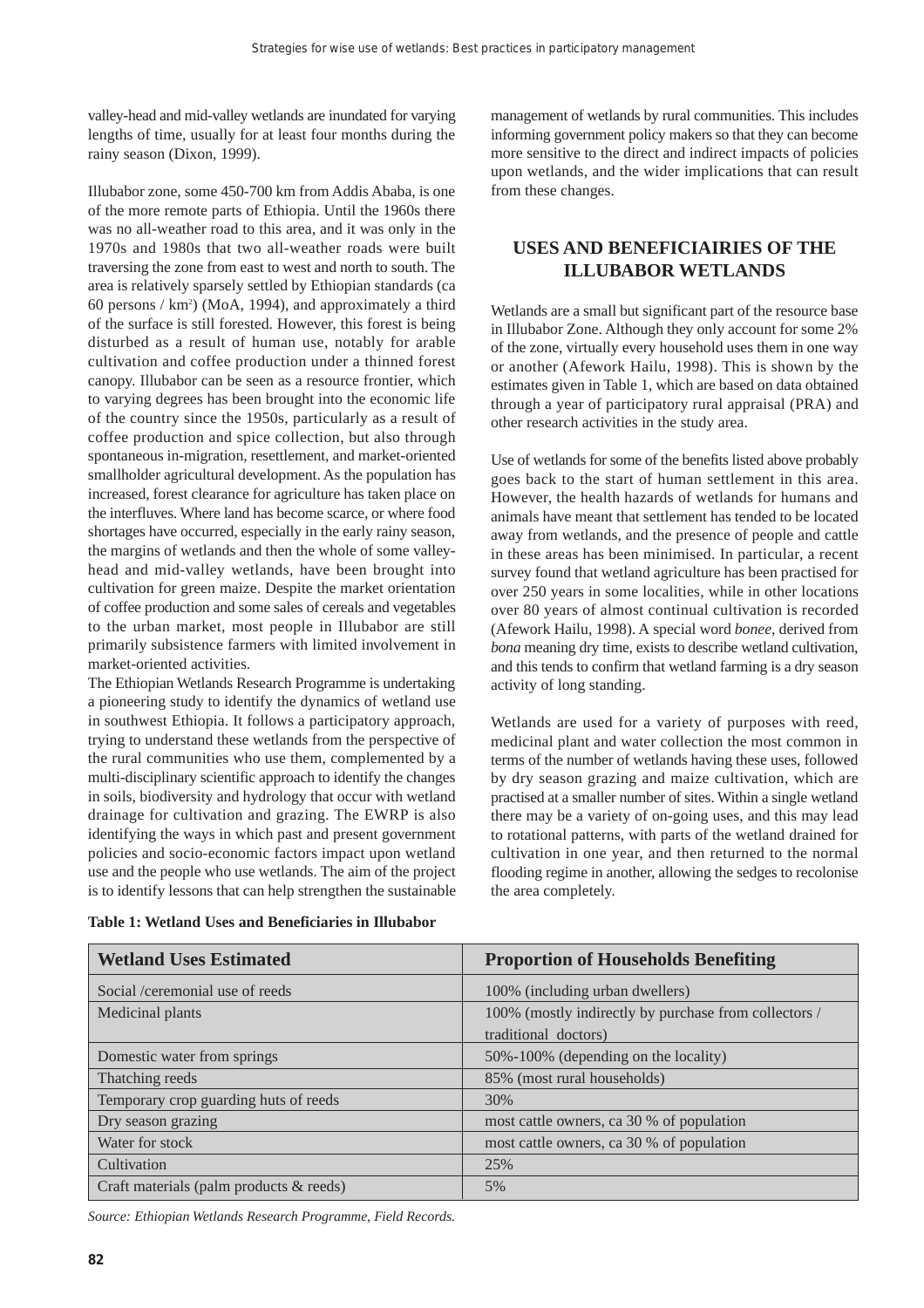Wetland cultivation has varied in importance during this century in response to a variety of influences. In general drainage technology has developed, which has allowed cultivation to expand from the margins of wetlands to the whole of the smaller valley-head and mid-valley wetlands. Wetland cultivation was reported to be most extensive during the latter part of Haile Selassie's reign (1950s and 1960s).

During the subsequent Derg regime<sup>1</sup>, there were developments associated with new crops such as potatoes and other vegetables, which were grown in response to the urban market. Since the overthrow of the Derg in 1991, there has been some reduction in the use of these wetlands for cultivation.

#### **LOCAL KNOWLEDGE**

Research based on PRA and other social science methods has indicated that through generations of wetland use a considerable body of knowledge has been built up (Dixon, 1997; Abbot & Afework Hailu, 1998, Tegegne Sishaw, 1998). This local knowledge concerns how to manage wetlands in order to meet local goals which include the long-term, sustainable use of these areas, in order to provide a variety of products and benefits in perpetuity (see Table 1).

With respect to reeds for thatching, farmers report that the quality of the reeds varies depending upon the maturity of the sedge plants. Where the wetlands have been disturbed for grazing or cultivation, the reeds for thatching are poor, and will only last for one or two years. In contrast, reeds taken from more mature sedges will last for several years (Afework Hailu, 1998). This experience, as well as local shortage of reeds as a result of the cultivation and drainage of wetlands, has led some communities to create local by-laws which protect areas of established sedges and limit the extent of cultivation and grazing in the wetlands (Tegegne Sishaw, 1998).

Farmers involved in wetland cultivation have developed considerable knowledge of the pedology and hydrology of these areas. From soil colour and texture, farmers can identify areas which will be suitable for drainage and cultivation in terms of fertility, moisture storage, and ease of drainage. There are also plant indicators, which farmers use to identify areas of wetland that appear to have adequate fertility to make drainage for cultivation worthwhile (Abbot and Afework Hailu, 1998). Maize yields are also used as an indicator of changing soil fertility; from this farmers can identify when an area of wetland should be abandoned and allowed to recover.

Hydrological knowledge amongst wetland cultivators is very detailed. As well as having a clear understanding of the seasonal rainfall and flooding regime, farmers know how to manage the water levels in wetlands in order to allow cultivation. This involves making decisions about the pattern

and density of drains, their depth and width, and their management. Mapping of the drains and recording their management shows that these drainage practices are carefully adjusted to the type of soil and water conditions in different parts of the wetlands and the sources of water, such as springs, which locally affect the water table (Dixon, 1999). Farmers report that when wetland cultivation first began there was a process of experimentation, as the density and layout of channels had to be adjusted to ensure that crops could be grown (Tegegne Sishaw, 1998). In general, experimentation in this area seems to have been successful, and there appears to be a sound body of local knowledge concerning the layout and size of the channels that are required to drain wetlands of different types. Farmers also have extensive knowledge about the management of the drainage regime and the channels, with the lead-in times before cultivation well understood, as well as the need to block channels and raise the water table at certain times, especially just before sowing, when it helps ensure germination.

Local knowledge of water management is not always adequate, however, and in some cases there has been overdrainage, leading to wetland sites being abandoned from cultivation. This sort of problem may sometimes be the result of a lack of adaptation of local knowledge to specific sites or changes in environmental conditions to which this knowledge is applied. In other cases it may be the result of incomplete transfer of knowledge from community to community.

Farmers also recognise that flooding of the wetlands is important for the viability of agriculture, because of the way in which this helps maintain soil fertility and control soils processes, such as oxidation associated with drainage. Channels are blocked once the crop is harvested in order to assist flooding, and this in turn helps the decomposition of crop residues, the control of weeds, and the recovery of the sedge vegetation. The re-establishment of the natural swamp vegetation is seen as an indicator of the recovery of the wetland to a state where further cultivation can be practised. Blocking the drains is also seen to help ensure the retention of upland wash / erosion which, during the rains, brings nutrients from the surrounding catchments into the wetlands (Tegegne Sishaw, 1998; Dixon, 1999).

#### **LOCAL INSTITUTIONS**

The drainage of whole wetlands, rather than small-scale and local drainage of margin sites, has led farmers to coordinate their actions, especially in terms of constructing or repairing the central drain. Co-ordination is also needed in terms of crop guarding, as wetlands are often some way from the main areas of cultivation and settlement and are prone to attack by wild pigs, porcupines, baboons and vervet monkeys.

Groupings to coordinate such activities have been found in many areas. In general they are relatively recent, being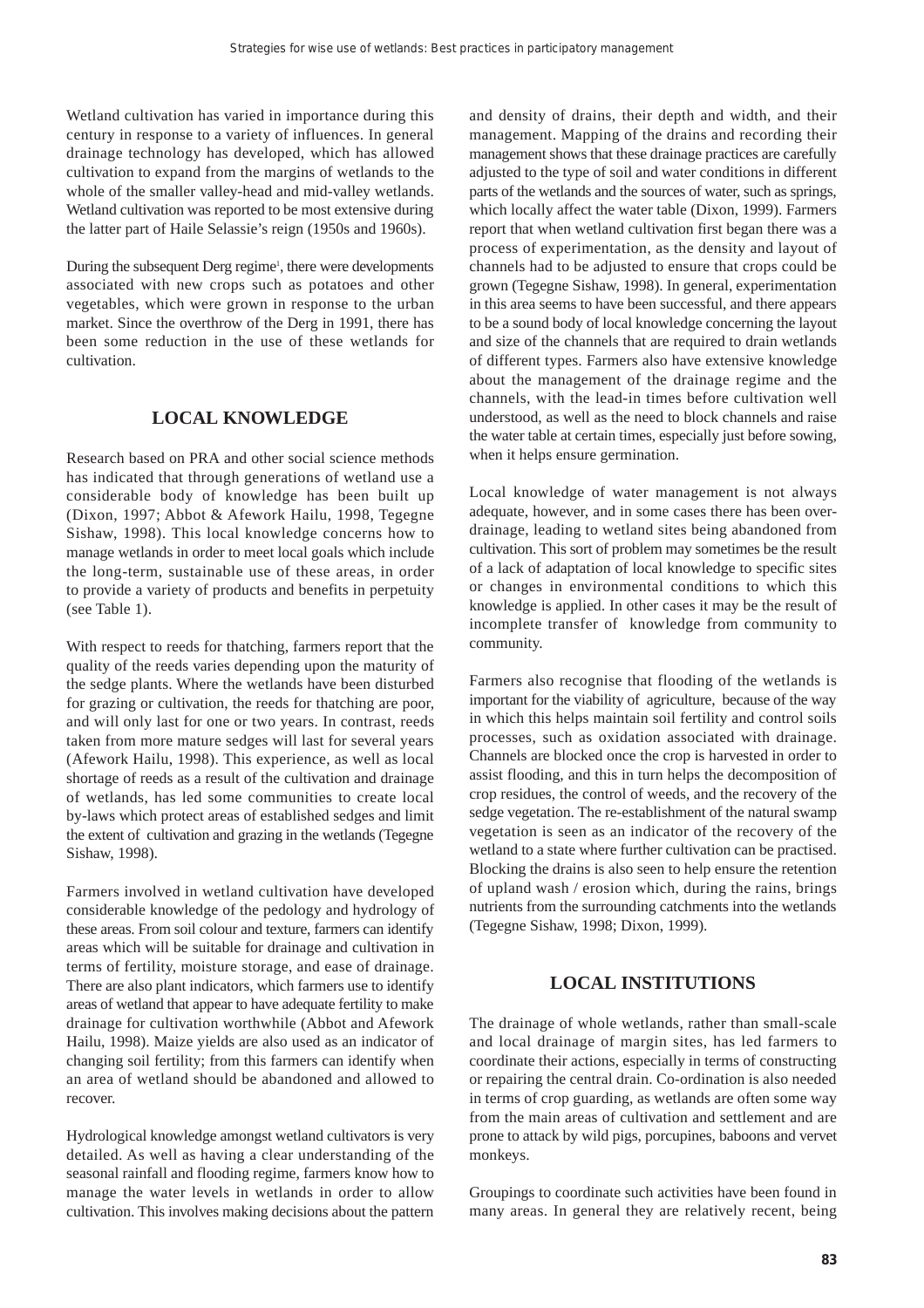associated with the expansion of wetland cultivation since the 1950s. However, investigations show that there are traditional institutions for wetland management in some parts of Illubabor that have long histories. In the Tulla system of community administration developed by the Oromo after they invaded the area in the 17th century, one of the community elders was appointed as an Abba Laga, or father of the water. This person was traditionally responsible for coordinating the use of the wetlands for a variety of purposes including drainage agriculture. He had powers to organise drainage and guarding, but could also remove farmers from the wetlands if they were not farming appropriately (Afework Hailu, 1998).

Since the 1975 Land Reform Proclamation, natural resource management has been the responsibility of the community administration, initially the Peasant Associations established by the Derg, and since the mid 1990s the Kebeles and Sub-Kebeles (Shennies), which have replaced them under the present government. Sub-committees of these institutions have continued the work of the Abba Laga and have formulated local regulations on a number of aspects of wetland use. These include:

- restrictions on agricultural expansion in wetlands in order to protect areas for reed production and dry season grazing
- controls to prevent over-drainage which impacts upon crop cultivation directly through lack of water, and indirectly through soil changes
- limits on reed cutting and drainage in order to maintain the quality and supply of reeds
- coordination of drainage in order to make this work more efficient and effective
- coordination of guarding in order to protect the wetland crops, and
- resolving wetland management disputes when farmers fail to complete tasks allocated to them, such as drainage.

Thus wetland cultivation has stimulated considerable institutional development by local communities, in terms of both group formation and by-laws. The Abba Laga system was clearly more of a grassroots institutional form, while the more recent institutional developments connected with wetland management are at a higher level, and are more topdown in nature. Nonetheless, the latter have led to institutional arrangements being established that are based on farmers' perceived needs.

## **GOVERNMENT DEVELOPMENT POLICIES AND WETLANDS**

The wetlands of Illubabor have been subject to a range of influences from outside the local community for many decades, and these influences have increased since the mid 1970s. The nature of these external influences and the pressures that they create upon the wetland users is probably one of the most important factors affecting the sustainable use of these areas. The earliest recorded government demands for wetland cultivation came from the first two decades of the 20th century

when the Governor in Illubabor, Dejazmach<sup>2</sup> Ganeme, exhorted the landlords to encourage their tenant farmers to cultivate the wetlands in order to overcome famine. In some localities this was the start of almost annual wetland cultivation, and methods permitting the sustainable use of these areas for cultivation were developed through trial and error.

After the Italian occupation (1936-41) and associated road construction, which improved communications to the southwest, there was further encouragement of wetland cultivation by the then Governor, Dejazmach Tasaw. He is reported to have seen wetlands as a way of releasing land on the uplands or interfluves for coffee cultivation. However, farmers report that this use of wetland had to be enforced by landlords, as wetland cultivation is harder than upland cultivation, and will only be undertaken by farmers if it is necessary (Tegegne Sishaw, 1998).

Food security and coffee production have continued to be reasons for wetland cultivation up to the present. After the 1984 drought and famine in the north of the country, the Derg introduced a policy which required all regions to become self-sufficient in food, even if, as in Illubabor, cash crop surpluses (coffee) were used to "import" grain from surplus regions. In the north this policy was linked to micro-irrigation, but in the well watered southwest highlands this was inappropriate, and an alternative policy had to be developed (Kloos, 1991). With forest land officially subject to protection by the Peasant Associations and also by the Ministry of Tea and Coffee Development, the wetlands seemed to be one land resource that could be developed without attracting criticism. More important, however, was the fact that food can be produced from wetlands in the hungry season, which precedes the normal harvest, and during which grain prices are high. Hence drainage, rather than irrigation became the technology encouraged by the agricultural department in this area to meet their responsibilities towards the national policy (Wood, 1998). Indeed, wetland cultivation is still seen as a contributor to the search for food security after a poor harvest, and on such occasions the regional administration sets up a Wetland Task Force in each district to encourage cultivation in the following dry season (Afework Hailu, 1998).

Since coffee remains an important source of foreign exchange for Ethiopia, there have been continuing efforts to increase production through a variety of government measures and projects. One policy pursued in the southwest since the 1960s has been to encourage farmers to plant coffee in the forest near to their cleared farm land. This restricts the "normal" expansion of cultivation by forest clearance as the population grows and as soil fertility declines on established fields. In order to overcome this problem there have been further recommendations that wetlands should be drained to provide alternative land for food cultivation (Wood, 1996b).

A number of other Derg policies put particular pressure upon the wetlands. Following the 1984 famine in the north of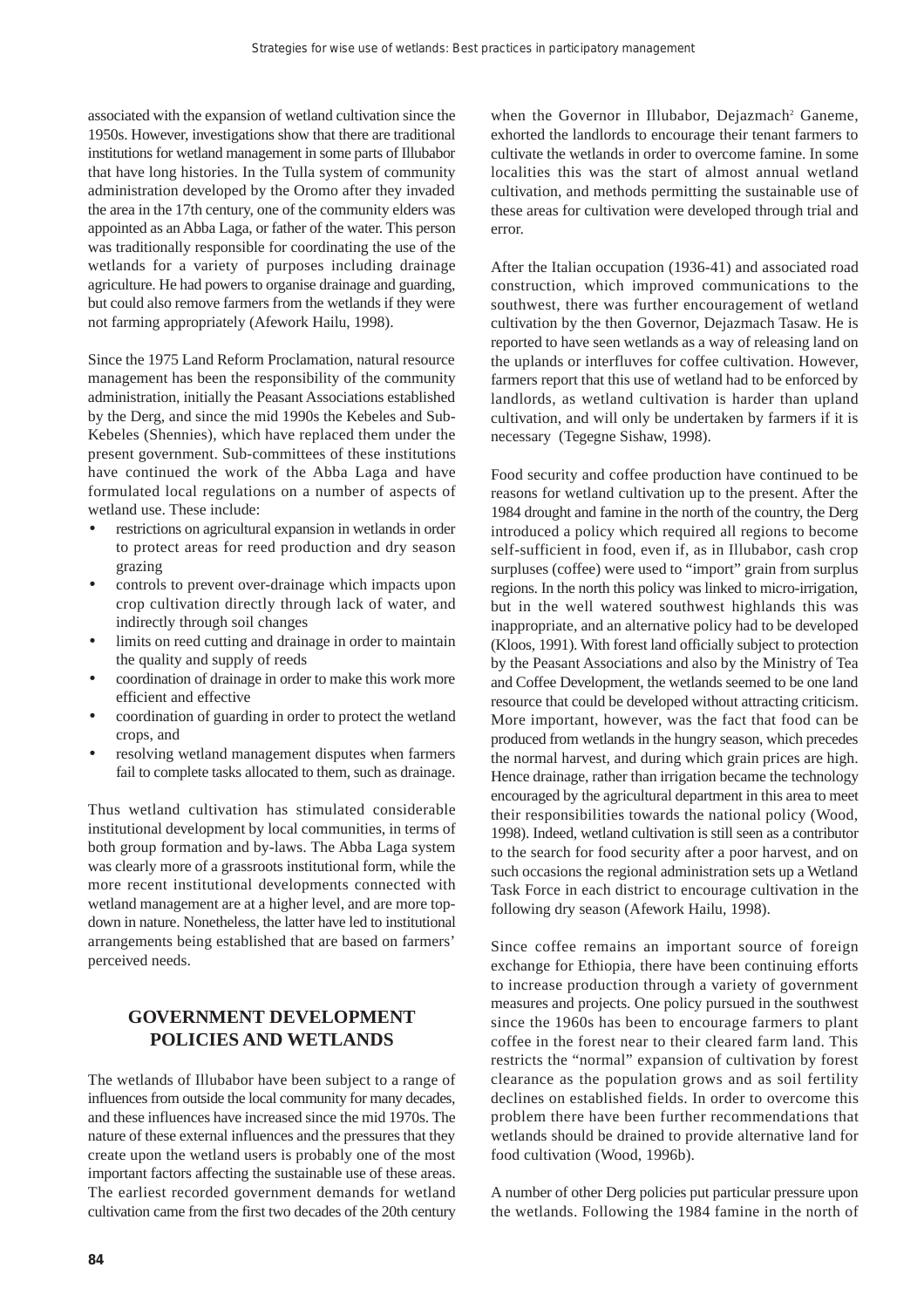Ethiopia, the government decided to resettle half a million people from that part of the country to the better watered areas in the south (Alemneh Dejene, 1990). In Illubabor integrated resettlement was practised, whereby settlers were linked to established communities who were expected to allocate them land, and also provide some support to ensure their survival. Sometimes the established communities allocated wetlands to the settlers as these lands were less valuable than the alternative forest margins near to their existing fields. As a result wetland cultivation increased during the late 1980s, although much of this has been abandoned with the return north of many settlers following the change of government in 1991.

In the late 1980s, the process of "villagisation", through which the Derg regime tried to concentrate the dispersed rural population into villages, also had impacts upon wetlands. This policy created new concentrated settlements in areas where farmers had previously lived separately in dispersed settlements (Alemneh Dejene, 1990). The sudden need to replace most of the homesteads led to a major demand for building materials, including reeds. This created intense pressure upon the wetlands nearest to the sites of the new villages and many reed beds were seriously reduced in quality for a number of years. In other cases the relocation of people away from wetlands led to a decline in wetland cultivation as the distance to travel to these plots became excessive and their isolation made them difficult to guard.

Government agricultural development policies have also affected wetland use in a variety of ways. The introduction, during the late 1960s, of new short season maize varieties from Kenya made the cultivation of wetlands much easier, as the earlier maturation of the maize improved the chance of a harvest before the flood rose too high and killed the maize (McCann, 1995). In addition, as part of national efforts to increase output in (what were termed by the Derg) "surplus producing areas", government exhortations to increase crop production led to support for wetland cultivation through the provision of seeds and fertilisers. These areas of government attention continue today, and are used to encourage wetland cultivation.

## **IMPACTS OF INSTITUTIONAL AND SOCIAL POLICIES ON WETLAND MANAGEMENT**

The interventionist nature of the Derg regime not only affected wetlands through its development policies, but also through the institutional changes that were imposed. The most important of these was the formation of Peasant Associations, which administered areas of 800 ha on average. The Peasant Associations were responsible for political, social and economic development – including the protection and management of the natural resources in their area. As a result, they replaced the traditional Tulla system with the Abba Lagas, and took over responsibility for the management of the wetlands. This meant that wetland management was now

the responsibility of a government imposed institution, rather than an indigenous one, which in turn led to state, rather than community, interests dominating their use. It is questionable to what extent this top-down approach undermined indigenous support and capacity for wetland management, but the local sensitivity in wetland management may have declined as national pressures became more dominant, and as the Peasant Association system operated at a higher level than the Tulla system.

Under the Derg, with its emphasis upon a socialist mode of production, there was encouragement to communal and cooperative activities. In this situation, wetland cultivation, with its need for cooperation in drainage and guarding, was encouraged as an appropriate communal activity. This was in contrast to upland cultivation which, being undertaken individually for the most part, did not merit such encouragement, but rather was seen as in need of reforming into new communal forms – an action that was never introduced in Illubabor Zone (Dessalegn Rahmato, 1990).

The emphasis upon communal activities in the wetlands was facilitated by the redistribution of land, which took place through the Derg's land reform measures. In an attempt to ensure equal access to land, there was a redistribution of all land used for cultivation. In Illubabor this meant that wetlands, as well as cleared uplands, were redistributed among the farming households to ensure equal–sized holdings. In this way more households than in the past obtained access to wetlands.

However, it was not just a question of access to wetlands and the importance of communal activities that encouraged wetland cultivation during the Derg regime. Another part of the Derg's policy was that land had to be redistributed on a regular basis in order to ensure equality. At such times any land given to a household but left unused would be reallocated to another household. Hence it was essential for a household to use all the land allocated to it, however poorly this was done, just to ensure that they retained rights to that land. This meant that wetlands that were cultivated were used completely, if not so intensively, just to prevent their loss during the redistribution process.

The state intervention in crop pricing during the Derg regime also affected wetland cultivation. With coffee prices and grain prices held down, vegetables and cattle, items beyond the control of the state marketing system, became relatively more attractive. Hence, farmers increasingly used wetlands to expand these enterprises.

# **CONFLICTS AND CONFLICT RESOLUTION IN WETLAND MANAGEMENT**

This experience in Illubabor Zone shows that government policies of a developmental, socio-economic and politicoinstitutional nature have affected wetland use and organisation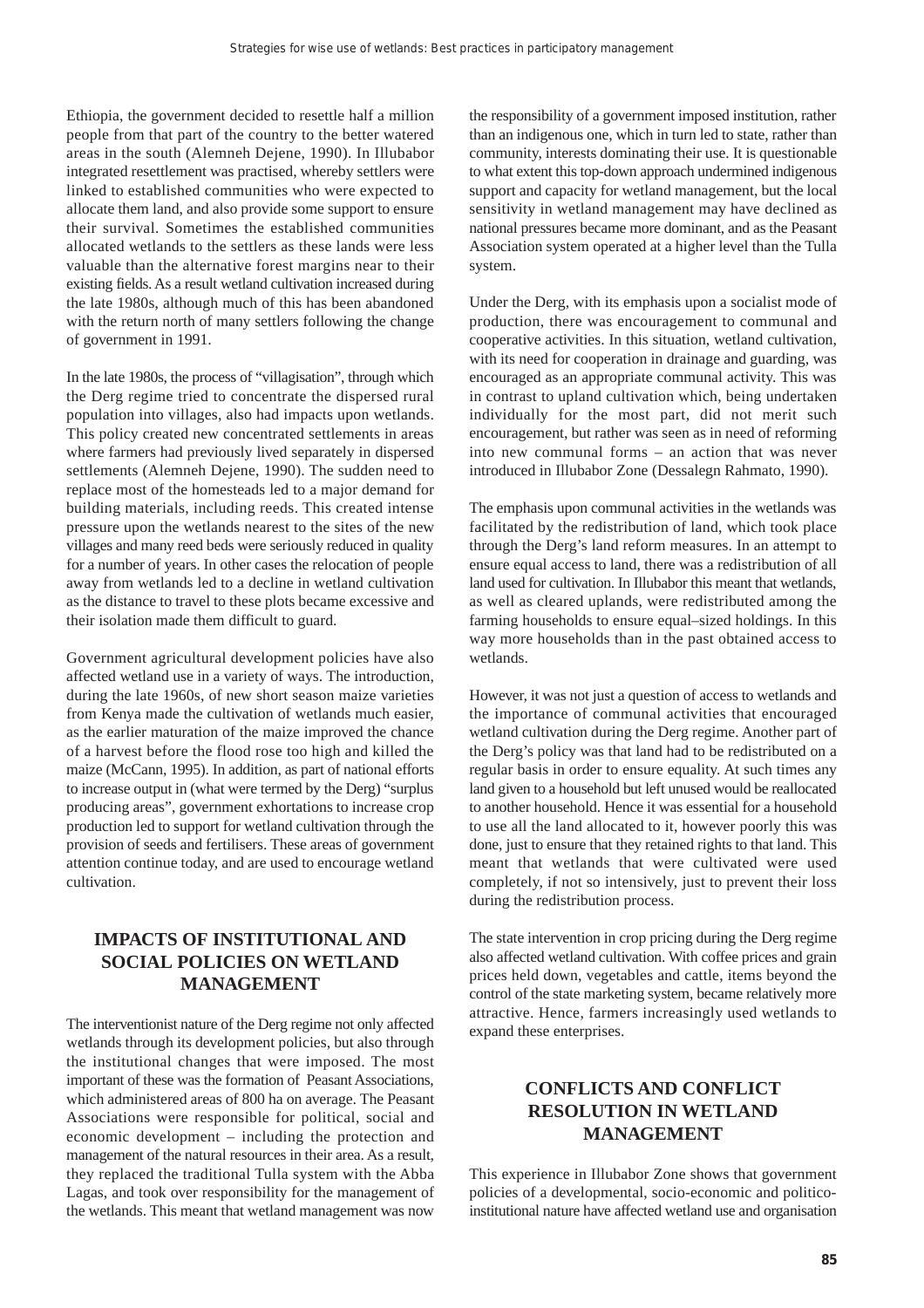both directly and indirectly. For instance, increased coffee production led to the displacement of cultivation into wetlands, while wetland cultivation has been seen as a way of achieving national food security and supporting socialist style modes of production. In other cases, wetland cultivation has been encouraged in response to general government policies, such as land redistribution and the pricing of coffee, while local institutions involved in the management of wetlands have been replaced by state developed ones.

In general, wetland cultivation has been stimulated by central government policies which were developed to meet national goals. The implementation of these policies focused solely on the achievement of the national interests and, as is common with national policies, there has been little attention given to the varying impact of these policies in different parts of a diverse country, and to the need for flexibility. Certainly there has been no consideration of the impact of the policies upon wetland ecology or sustainability, nor on the ways these areas contribute towards the variety of local goals. Nor has there been any attention given to the way in which these policies have interacted with, and perhaps undermined, local knowledge by encouraging more intensive use of wetlands that may not be sustainable. In addition, these national goals are not necessarily the priorities of the local communities, and so increased wetland cultivation may have been undertaken by the rural communities not solely or primarily because it was in their interests, but rather because of circumstances and the pressures put upon them.

On the other hand, the traditional wetland management practices of the communities in Illubabor are designed to meet their own goals and objectives. The households that make up these communities pursue wetland use strategies that are relevant to their resource situations and to the microenvironments to which they have access. These local strategies of wetland use are not designed with a view to contributing to national goals but rather seek to meet the various goals of the individual households, which include long-term security. In some cases these may coincide with national priorities but in other cases they may not. For instance farmers' abandonment of wetlands in order to allow regeneration in a year of national, but not local, food shortage may be seen by the government as perverse, if not subversive.

Hence there is a potential for conflict between the state's interests in the achievement of national goals, such as increased production through wetland use, or social change through cooperative activities, and the interests of the local communities, who seek multiple benefits through the sustainable use of their wetlands, optimum returns on their labour, and advancement towards their socio-cultural goals. Some manifestation of this conflict may be seen in the wetland degradation that occurred in some parts of the study area since the early 1980s. While some expansion of wetland cultivation during this period has been achieved in an apparently sustainable manner, in other cases there has been degradation of the wetlands through over-drainage, cattle trampling, and soil fertility changes, leaving these areas as rough grazing rather than productive farmlands. The probable causes of this degradation include the excessive external pressures that have been placed upon communities to use wetlands. As a result, wetland cultivation has expanded too rapidly preceding the development, or dissemination, of appropriate management technology and the adaptation of existing local knowledge. It might also be suggested that this problem has occurred because of inappropriate external advice, or because of a lack of concern by farmers when wetland cultivation has been undertaken without any real interest, for instance when purely seeking to keep access to land.

To resolve the conflict between these two different perspectives and goals, and to maintain the sustainable use of wetlands whilst contributing to national goals, a series of proposals can be made for actions by both the government and the local communities.

With respect to the government it may be suggested that policies should be made more sensitive to the diversity of local conditions, including the specific wetland conditions and the needs of their communities. National policies need to be implemented more flexibly so that they can be adjusted to ensure that there is no degradation of the country's resource base, including wetlands. These objectives may be achieved through a number of actions including:

- respecting local communities' rights to wetlands
- recognising the range of contributions and benefits which wetlands produce, and making an economic assessment of the value of these, so that uncultivated wetlands are not seen just as wastelands
- developing sensitivity to local knowledge concerning sustainable wetland management, and incorporating this knowledge in policies and practices for wetland use which should be designed in a participatory manner
- undertaking strategic environmental impact assessments of policies in order to determine their environmental impacts on wetlands, and the possible need for adjustment of the policies, and
- recognising the long-term, sustainable, and multiple-use goals of local people and balancing these against the short-term goals of the state.

At the same time, wetland-using communities need to recognise their position in the state, and understand that as political and commercial pressures grow, they have to defend their interests and rights whilst making their contribution to national development. This will involve increased inputs by local communities into the planning and development process, which is one of the stated goals of the present government in Ethiopia. Actions by wetland-using communities to support this may include:

- recognising that they have rights to the wetlands they use and that they should be involved in any discussions and policies which concern these wetlands
- emphasising the value, both monetary and otherwise, of the various uses of wetlands in discussions with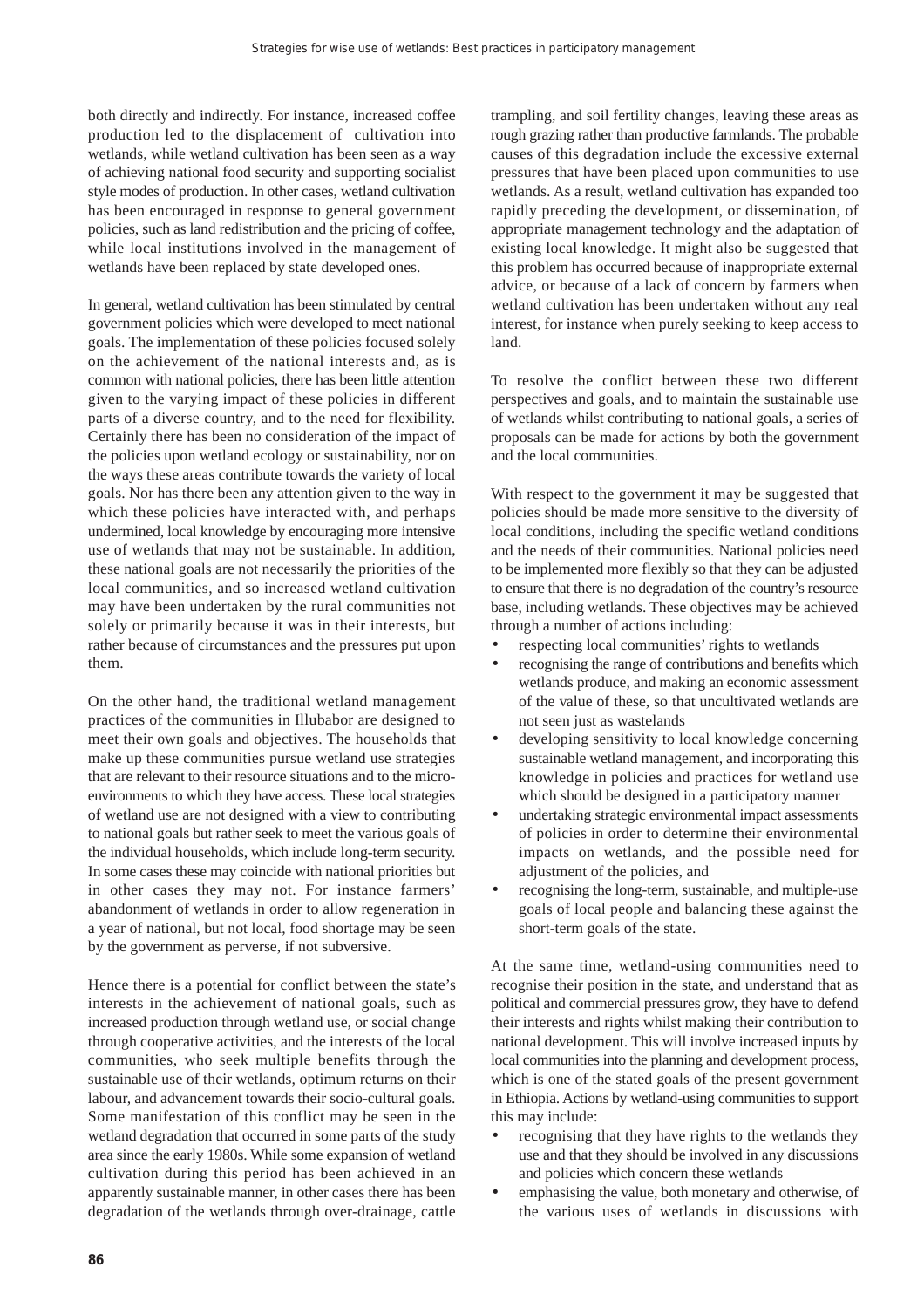government officials so that all parties recognise the values of the diverse benefits that come from wetlands

- ensuring that their local knowledge is recognised and valued appropriately, and perhaps formalised to some degree so that it can be more easily used in debates concerning the use of wetlands (but not formalised to the extent that the knowledge becomes alienated from the communities)
- identifying local management skills and capacity, and seeking their enhancement (rather than undermining them) through outside contacts with government extension services
- ensuring that the goals of the local communities, especially the long-term sustainable use goals, are recognised and considered in these discussions, and
- empowering local communities so they can take on new responsibilities and roles through participatory research, and
- developing simple monitoring systems with key indicators to enhance the communities' ability to ensure the sustainability of wetland use.

Overall it can be urged that for both parties, the sustainable use of wetlands should become a priority. This, however, needs to be seen within a wider, ecologically sensitive perspective that recognises the contribution of wetlands to the broader environmental responsibilities of the state and to the communities. In this way, it should be possible to ensure the continued functioning of the life support systems of which wetlands are a part – such as the hydrological cycle and biodiversity maintenance – and to enhance, in a sustainable manner, socio-economic welfare at the local and national levels.

## **TOWARDS THE FUTURE**

It must be recognised that wetlands will not be retained or maintained by local communities or the state if they are not valued. This is especially true in poor countries where food security and poverty eradication are more urgent priorities than environmental sustainability. While some preservation of critical wetlands may be achieved in protected areas, the majority of wetlands will remain outside such areas, and will be used by rural communities. For the survival of wetlands in this situation, it is essential that they produce long-term benefits for both the local community and the state, so that they are valued, and their sustainable management becomes a common goal.

In some instances sustainable management may involve little alteration of wetlands from their natural state, but in other cases some drainage and rotation of land uses may be desirable. The latter should not be ruled out as long as it is undertaken in ways that ensure sustainable production and the continued contribution of the wetlands to ecological functioning through the hydrological cycle and biodiversity maintenance. In this way wetland utilisation may fulfil, in a complementary manner, the goals of the local communities and the state.

To achieve this, however, it is necessary to develop a better understanding between local communities and the state, based on the recognition of the ecological functions of wetlands and the range of benefits that they produce for both parties. Excessive pressures by the state to develop wetlands must be controlled, but at the same time sustainable use mechanisms need to be developed, building on local knowledge and institutions, to ensure the long term survival and contribution of wetlands to local and national development, and to ecological security.

#### **ACKNOWLEDGEMENTS**

The Ethiopian Wetlands Research Programme is a collaborative programme of Huddersfield University, Addis Ababa University, and the East African Regional Office of IUCN - the World Conservation Union.

This work was achieved with the financial contribution of the European Union Environment in Developing Countries Budget Line (B7-6200). The authors are solely responsible for all opinions expressed in this paper, which does not necessarily reflect the views of the European Union.

### **REFERENCES**

Abbot, P.G.A. and Afework Hailu, 1998. Report of a PRA Training Course. EWRP, Mettu.

Afework Hailu. 1998. Woreda survey of wetland use in Illubabor, 1998. EWRP, Mettu.

Alemneh Dejene. 1990. *Environment, famine and politics in Ethiopia. A view from the village*. Lynne Reinner, Boulder, Colorado, USA.

Dessalegn Rahmato. 1990. Co-operatives, state farms and smallholder production. In: S. Pausewang, Fantu Cheru, S. Brune and Eshetu Chole (eds.) *Ethiopia: Rural development options*. Zed Press, London, pp. 100-110.

Dixon, A. 1997. Sustainable hydrological management of wetlands in Illubabor, Ethiopia. Transfer Report, Dept of Geographical and Environmental Sciences, University of Huddersfield, UK.

Dixon, A. 1999. Sustainable hydrological management of wetlands in Illubabor, Ethiopia: the role of local knowledge. Draft Thesis, Dept of Geographical and Environmental Sciences, University of Huddersfield, UK.

Dries, I. 1991. Development of wetlands in Sierra Leone: farmers' rationality opposed to government policy. *Landscape and Urban Planning* 20: 223-229.

Dugan, P.J. (ed.) 1990. *Wetland conservation. A review of current issues and required action*. IUCN, Gland,.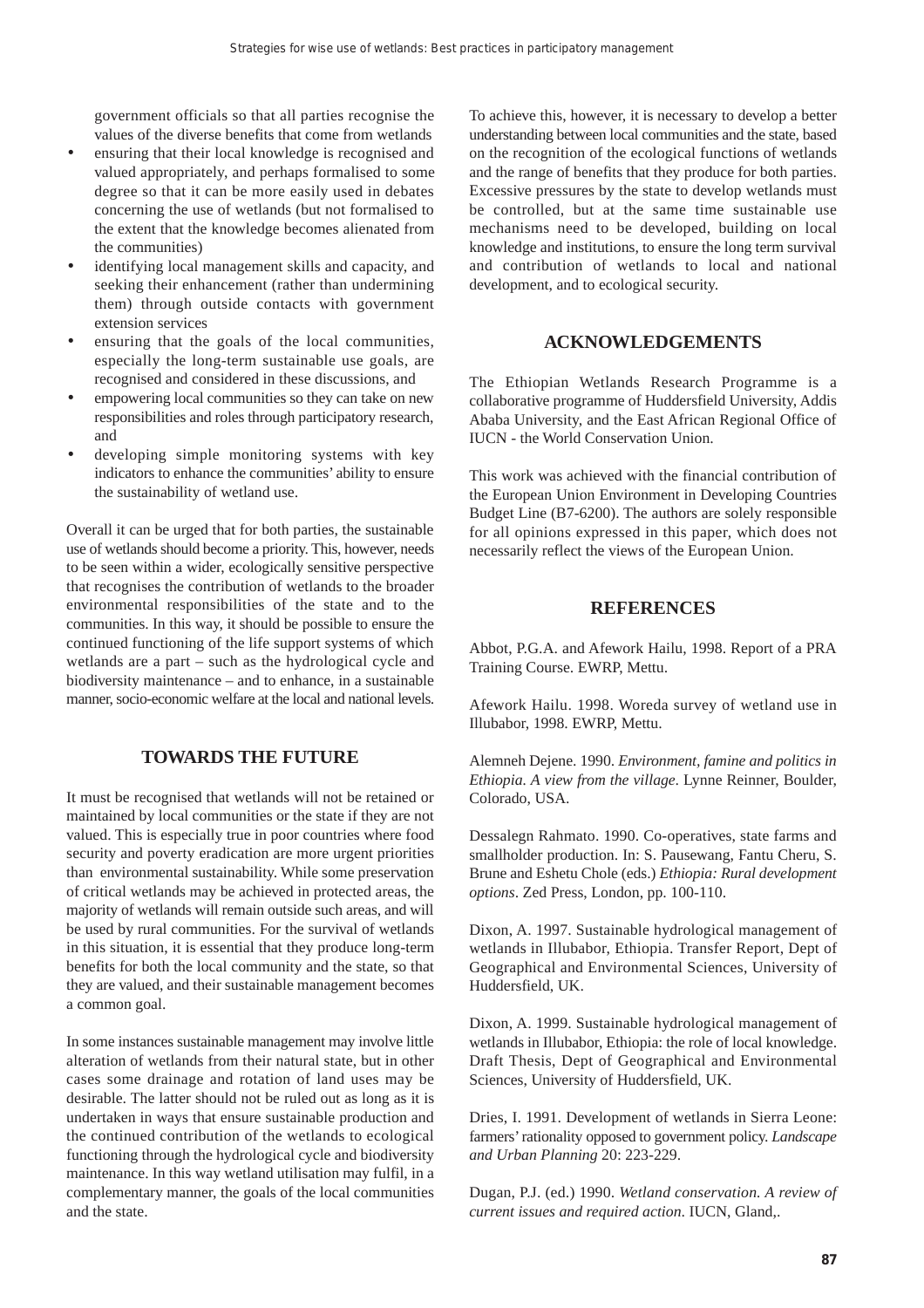Gichuki, F.N. 1992. Utilisation and conservation of wetlands: an agricultural drainage perspective. In S.A. Crafter, S.G. Njuguna and G.W. Howard (eds.) *Wetlands of Kenya*. IUCN, Gland, Switzerland. pp. 173-174.

Hollis, G.E., W.M. Adams, and M. Aminu-Kano 1993. *The Hadejia-Nguru wetlands. Environment, economy and sustainable development of a Sahelian floodplain wetland*. IUCN, Gland, Switzerland.

Katerere, D. 1994. Policy, institutional framework and wetlands management in Zimbabwe. In: T. Matiza and S. Crafter (eds.) *Wetland ecology and priorities for conservation in Zimbabwe*. IUCN, Gland, Switzerland. pp. 129-136.

Kloos, H. 1991. Peasant irrigation development and food production in Ethiopia. *The Geographical Journal* 157: 295- 306.

Mafabi, P. 1993. Policy development for wetland management. In: G.L. Kamukala and S.A. Crafter (eds.) *Wetlands of Tanzania*. IUCN, Gland, Switzerland. pp. 139- 144.

McCann, J.C. 1995. *People of the plow: an agricultural history of Ethiopia, 1800 - 1990*. University of Wisconsin Press, Madison, WI, USA.

MoA (Ministry of Agriculture) 1994. *Profile of Illubabor zone.* MoA, Mettu, Ethiopia.

Olindo, P. 1992. Food policy and wetlands. In: S.A. Crafter, S.G. Njuguna and G.W. Howard (eds.) *Wetlands of Kenya*. IUCN, Gland, Switzerland. pp. 173-174.

Tegegne Sishaw 1998. Agriculture and land use in and around the wetlands of Wangegne and Beke Chora Peasant Associations in Illubabor Zone. M.Sc. Thesis, Dept. of Geography, Addis Ababa University.

Wood, A.P. 1996a. Sustainable wetland management in Illubabor zone, south-west Ethiopia. Research Proposal submitted to European Union, B7-6200 Environment Budget Line.

Wood, A.P. 1996b. Wetland drainage and management in south-west Ethiopia: some environmental experiences of an NGO. In: Reenberg, A., Marcussen, H.S. and Nielsen, I (eds.) *The Sahel, Proceedings of the 8th Danish Sahel Workshop*. Dept. of Geography, Copenhagen University, Denmark. pp. 119-136.

Wood, A.P. 1998. Policy impacts upon wetland utilisation. First year research report. EWRP, Huddersfield University, UK.

<sup>&</sup>lt;sup>1</sup> The Derg regime is the committee-based military government established after the overthrow of Haile Selassie in 1974, followed by the government of Mengistu Haile Mariam from 1975 to 1991.

<sup>&</sup>lt;sup>2</sup> "Dejazmach" is a politico-military title given under the Imperial regime to senior administrators and leaders of troops.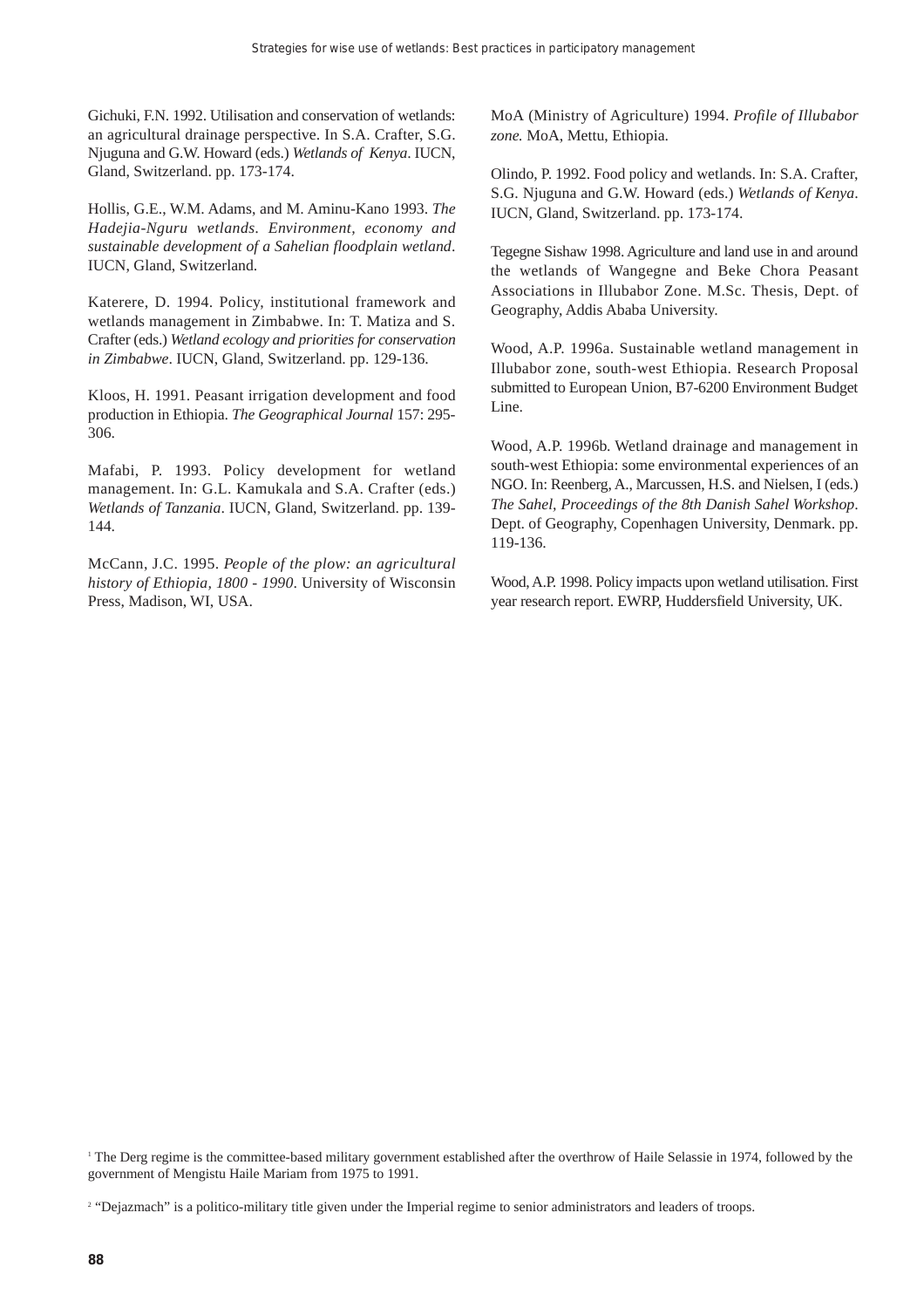# **UTILISATION AND ECONOMIC VALUATION OF THE YALA SWAMP WETLAND, KENYA**

# **Romulus ABILA**

Department of Zoology, Maseno University College, P.O. Box 333 Maseno, Kenya

KEYWORDS:Yala, swamp, wetland, Kenya, economic valuation

### **ABSTRACT**

The Yala swamp is an extensive wetland in western Kenya, covering an area of 17'500 ha. The wetland, together with its three lakes, is an important site for biodiversity conservation. The local community has been associated with the wetland for a long time, and they obtain key resources from it. To date, however, 2300 ha of the wetland have been reclaimed for agricultural production, and there are fresh proposals for further reclamations.

The aims of this paper are to describe the patterns of utilisation of the wetland, including a preliminary economic valuation of the resources, and compare these with the costs and benefits of conversion. Surveys, interviews, and participant observation were used to obtain information. Direct economic values were calculated for fisheries, water transportation, agriculture, building materials, fuelwood, grazing, hunting, mat making, salt licks, and tourism. Indirect values include medicinal plants, vegetables, flood control, and wildlife habitats. The wetland also has existence and option values, which will be lost if the swamp is converted.

Comparing these values with the short-term gains, and the cost of conversion, and considering soil degradation and disruption of the socio-cultural situation, it is suggested that the wetland provides valuable economic resources to support the population, and should not be converted. Instead, traditional sustainable uses of the wetland should be promoted for the benefit of the local people.

## **INTRODUCTION AND BACKGROUND INFORMATION**

This paper is part of a wider research programme that has been initiated in the Yala swamp to study community utilisation, perception, and conservation of the wetland. The results will be used to initiate a community-based conservation programme. To achieve development, resource exploitation is necessary. The widespread lack of sustainable use of wetlands can be attributed to a lack of recognition of traditional values of these wetlands, and the desire for modernisation. Thus there is a compelling need to enhance traditional wetland uses through integrating them into modern management concepts. As rural African societies depend heavily on natural resources for their livelihood, conservation and rural development should be pursued jointly.

The Yala swamp is one of the few extensive wetlands found in western Kenya. The wetland covers an area of 17,500 ha and contains three freshwater lakes, Kanyaboli, Sare, and Namboyo. The swamp vegetation is mainly papyrus (*Cyperus papyrus*) and *Phragmites* reeds. This wetland is nationally important in that it is one of the few habitats where the threatened Sitatunga antelope (*Tragelaphus spekeii*) is found in Kenya. The associated lakes contain some critically endangered haplochromine fish species, some of which are no longer found in Lake Victoria (Kaufman and Ochumba, 1993).

Lake Kanyaboli has suffered as a consequence of land reclamation. In 1970, inflow into the lake from the Yala River, the lake's only major inlet, was stopped, by the construction of a diversion canal, 8 km long, to convey the river water directly into Lake Victoria. At present the only inlets into the lake are through River Rapudo, a small stream flowing from the east and through some broken dykes.

The wetland is important for biodiversity, but also has great socio-economic value to the local communities, for whom the wetland has long been a source of fish, vegetables, medicinal plants, building materials, and agricultural land. Since the wetland is not protected, it is vulnerable to overexploitation. Currently there are fresh proposals supported by the local politicians to fully reclaim the wetland for agroindustrial sugar cane and rice plantations (Okondo, 1989). Its future cannot therefore be taken for granted.

The Yala swamp wetland is thus important to three different, and sometimes conflicting constituencies:

- 1) to the local people, who use it for agriculture, fishing, grazing, brick making, papyrus exploitation etc.
- 2) to development planners, for whom it represents a potential area where agro-industrial exploitation could lead to economic development
- 3) to conservationists and traditionalists, for whom it represents a unique area, important in its own right.

This situation raises some important issues:

To which of the three broad uses – community-based resource management, agro-industrial development, or biodiversity conservation – should the wetland be put, in order to yield maximum benefits?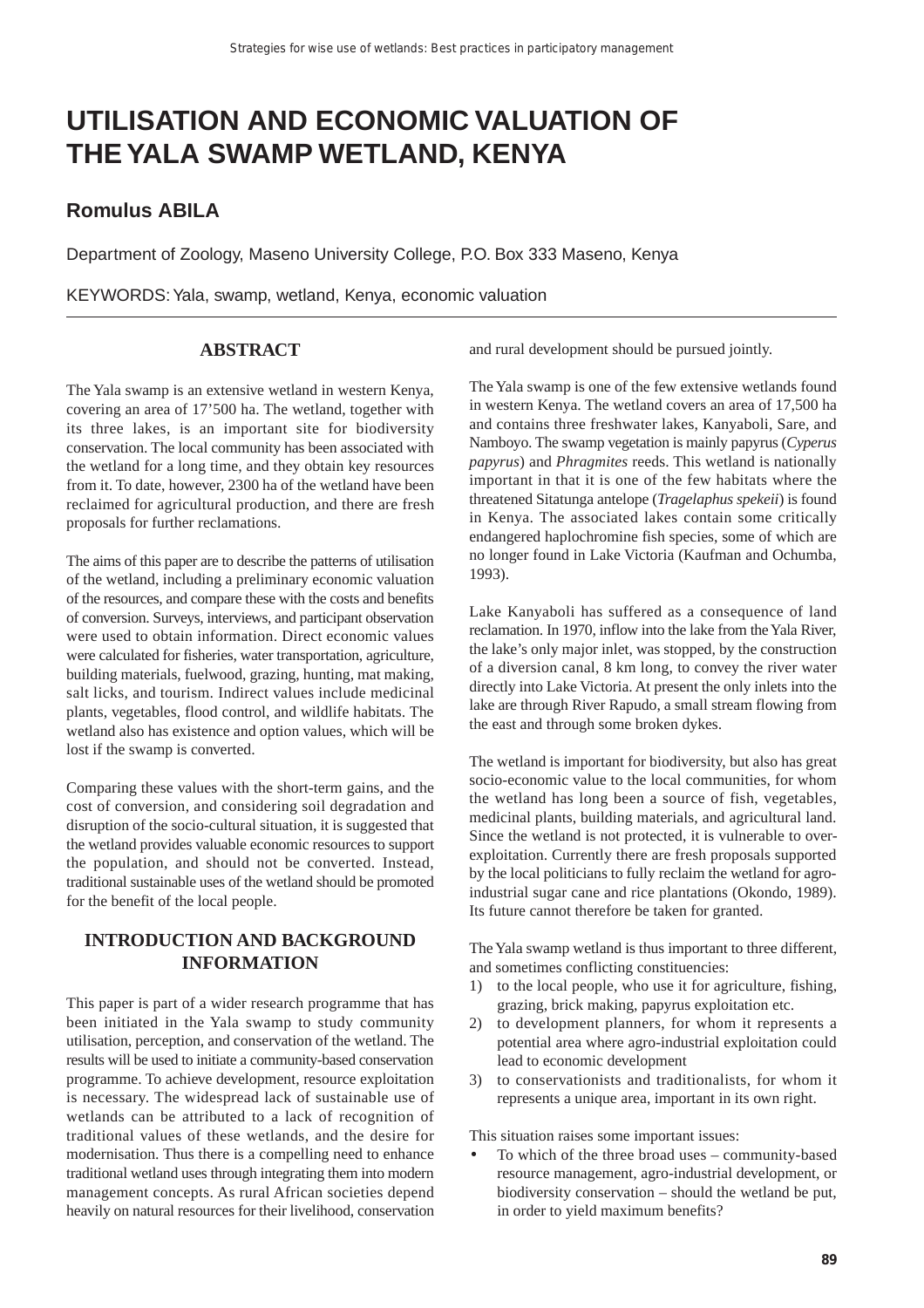- What management practices could be adopted to ensure that the three conflicting uses of the wetland could be pursued to yield maximum economic gains to the local people?
- Is conversion of the wetland the most effective and economical use of the wetland?

While reclamation has received immense political support, evidence on the ground shows that past attempts were not well received. This was because the local people were displaced, and they were not even given access to the agricultural produce.

This study addressed these issues by pursuing the following research activities:

- elucidating the economic dependency of the local community on the swamp
- describing the patterns of utilisation of the wetland resources
- estimating the replacement value of economic activities that would no longer be possible if the wetland were converted.

Critical examination and analysis of the findings of this research will inform the basis of future activities in this wetland in collaboration with the local communities.

The study area was divided into three regions reflecting differences in socio-economic status and land uses:

- **Area 1. Usigu-Lake Sare area.** This area lies in the south-western part of the Yala swamp in the Yimbo administrative division, and includes two lakes, Namboyo (2 km2 ) and Sare (5 km2 ). This area borders Lake Victoria, and fishing forms a major economic activity. This area is occupied primarily by the Luo people; 200 interviews were conducted.
- **Area 2. Yala swamp complex / Lake Kanyaboli area.** This area houses the Yala Swamp reclamation field station, and several reclamation experimental farms are found here. This is the area where 2300 ha had been reclaimed. The main economic activities are subsistence farming, brick making, papyrus harvesting, and fishing in Lake Kanyaboli. This area is also occupied primarily by the Luo tribe; 150 people were interviewed.
- **Area 3. Sumba-Usonga area.** This area lies in the northern part of the swamp in the Uranga administrative division. A large expanse of the wetland is used for drought grazing. Subsistence agriculture as well as rice farming are predominant. Unlike the other two, this area is inhabited by the Luhya tribe; 150 people were interviewed.

In each of the three areas, wetland residents living within a radius of about 5 km responded to open-ended questionnaires. Information was obtained on: residents' activities in the wetland, role of these activities in wetland destruction, degree of dependence, socio-cultural values, role of economic activities and other factors in species decline, and conservation needs of the wetland. Surveys were done in the local markets to establish the prices of wetland products.

## **ECONOMIC DEPENDENCE ON AND VALUATION OF THE WETLAND**

The research revealed that the local community is highly dependent on the wetland's resources. These resources are either consumed directly, used as materials in production, or sold. While almost all resources are exploited at subsistence levels, some of them are also exploited commercially. Fully 84% of the respondents indicated that if access to these resources is removed, then their lives will be affected, while only 11% indicated that their lives would not. Only 24% would have alternatives, whereas 69% said that they would not have alternative economic activities (the difference from 100% in each case represents those who did not respond).

To estimate the total economic value of the wetland, we calculated the use value of the various products. In the case of commercial goods such as harvested fish, we calculated the 'willingness to pay' value by computing the net benefit of the product to the consumer and to the producer. However, in attempting to produce an economic value of the wetland, we are aware of the intricacies of trying to assign a quantitative value to wetlands (Folke *et al.* 1993). Secondly, due to the difficulty of obtaining accurate quantitative information, a quantitative evaluation was not feasible, and we opted for descriptive, qualitative valuation.

The valuation of these commodities and services for purposes of wetland management is complicated by the difficulty of computing a common denominator for the various values of wetlands against human economic systems (Mitsch and Gossenlink, 1993). Table 1 provides a summary of the main economic activities found in the Yala swamp wetland, and the computed average monthly incomes from each.

## **PATTERNS OF WETLAND UTILISATION**

**Fisheries:** In the satellite lakes, the main method of exploitation is by use of gill nets. As fish sizes decline, the mesh sizes used are correspondingly reduced. The consequence of this is that the sizes of the fish caught are getting smaller and smaller – a clear indication of overexploitation. Imposition of regulations by the fisheries department and a local NGO have met with resistance. However, through the establishment of fisheries co-operatives, the fishers, through their officials, are beginning to understand the need and importance of closed seasons. Other methods of fishing include use of long lines, and, in areas bordering Lake Victoria, seine nets. Fish is the most important wetland product, and 98-100% of the respondents are dependent on the fish, either commercially or for subsistence. The average income per day per fisher is about Ksh 143 (1\$=Ksh 60 at the time of research; 1\$=Ksh 75 in September 1999). Other commercial activities, such as net repairing, are indirectly associated with fishing. The net repairers earn Ksh 100 per person per day.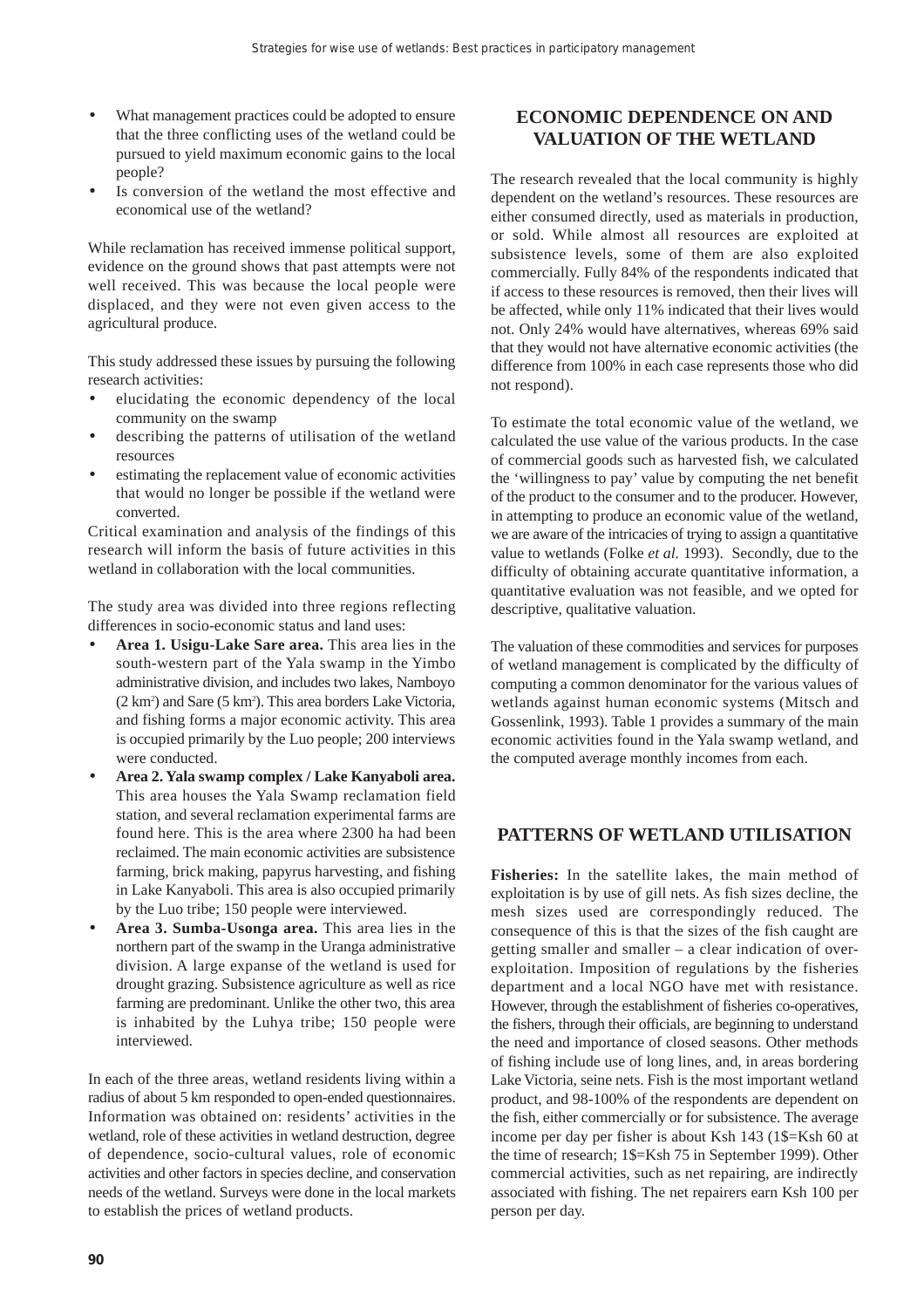**Hunting:** Traditional spears, trapping, and use of dogs are employed. No guns are used. Hunting is irregular, is carried out to augment food requirements, and is usually done by individuals, rather than groups. Animals hunted include sitatunga, impalas, squirrels, hedgehogs and wild pigs. Since hunting is illegal, most people were reluctant to divulge information. The actual number of people involved in hunting, and hence its economic contribution, is undoubtedly higher than the data presented here. Only 14% of the respondents around Lake Kanyaboli said they are dependent on hunting. None admitted to being involved in hunting as a commercial activity. Around Lake Sare 46% of the respondents admitted they are dependent on hunting. The average prices for some of the target animals are: sitatunga (Ksh 1000), duiker (Ksh 500), hare (Ksh 200), waterfowl (Ksh 120), Guinea fowl (Ksh 250) and harlequin quail (Ksh 20-50).

**Grazing** is carried out in the swamp, which is a free access property, and so grazing is not controlled. The wetland is particularly important for grazing during droughts. Of the people living around Lake Kanyaboli and Sare, 68% and 80% respectively depend on the wetland as a grazing ground. A special kind of clay containing minerals required by animals, and found only at particular spots, is used by cattle as a salt lick.

**Agriculture**: A number of crops are grown in the wetland, as shown in Table 2. Agriculture takes place on privately owned farms, based on traditional methods of land cultivation, with little use of fertiliser or biocides.

**Fuel** is provided by firewood or charcoal; no biogas production takes place. In the area around Lake Kanyaboli, 78% of the people are dependent on fuelwood, for either commercial or non-commercial purposes.

**Building materials:** Papyrus and grass are used as roofing materials. The papyrus is sold in bundles costing Ksh 70 each, and 30 bundles are required to build an average sized house (Ksh 2,100 for the roof of a 13x20-foot house). To build a similar house using iron sheets for roofing would cost Ksh 11,500. This then is the replacement value of papyrus as a building material. The wetland also provides clay and trees as building materials. Traditional houses in the wetland area are made of clays, sand, wood and papyrus, and 86% of the respondents are dependent on the wetland for building materials. Around Lake Kanyaboli, 12% earn direct income from selling building materials, while in the Lake Sare area this is 44%. Around Lake Kanyaboli 54% gather their own building materials, while 35% buy the building materials. Around Lake Sare, the figures are 14% and 42% respectively. The wetland further provides wood and clay that is used to construct and plaster the walls of houses. If these wetland products are no longer available, bricks would have to be used as a substitute and the cost of the bricks needed to make an average sized house would be Ksh 21,600. Bricks are made by baking the special clay from the wetland in earth furnaces. The Yala wetland is an important source of building materials.

**Mats, seats and basket making**: Papyrus reeds are cut and used to make a variety of products, either for sale or for personal use. Mats are used both as bedding materials or drying surfaces, and also have potential as roof ceiling materials. Mats of various sizes, ranging from 3x3 to 9x10 feet, are made from papyrus, and are sold for Ksh 100-350. Papyrus is also used for making chairs and roof cover.

**Water** from the wetland is used for domestic purposes such as washing, cooking, and building. The waters are also a medium of communication from one point to another. In addition, boat owners earn Ksh 3000-3300 per month for ferrying passengers.

## **CONCLUSIONS AND RECOMMENDATIONS**

The above survey of direct use values suggest that the Yala swamp wetland provides the local population with a variety of economic benefits, and indicates that the wetland has enough economic potential to support its population.

Proponents of reclamation have argued that conversion of the wetland would improve incomes. We examined this argument by calculating the replacement value of each activity. Replacement value is defined as the cheapest way of replacing a value obtained from the wetland by some technology (Folke *et al.* 1993). For example, the cost of a water purification plant would be the replacement value of the wetland for maintaining drinking water quality. Some of the replacement values of the wetland to be calculated are as shown in Table 3. It is likely that the replacement values of substitution activities – when possible – will be much higher than the activities currently taking place. Conversion of the wetland would bring an end to, or greatly reduce, these economic activities, and thus it is unlikely that it would be economically justified to drain the area.

We also noted that, in addition, conversion would lead to the loss of important ecological and socio-cultural values, listed in Figure 1.

Conversion of the wetland, while it may give short-term gains, will lead to long-term economic, social, and environmental problems such as inflated costs, and reduction or loss of yields after irreversible soil fertility exhaustion. Examples of this pattern are known from elsewhere, e.g., in Uganda's Kibimba Rice Scheme, yields fell from 4.9 T/ha in 1986 to 1.7 T/ha in 1988 (Denny and Turyatunga, 1992). Other problems resulting from conversion include resettlement, compensation, siltation, eutrophication, and loss of habitat for animals. Since reclamation of the wetland will likely result in numerous and severe problems, we recommend that it should not be undertaken. Instead, present economic activities should be enhanced and their wise use promoted.

Possible sustainable development programmes that should be pursued would include: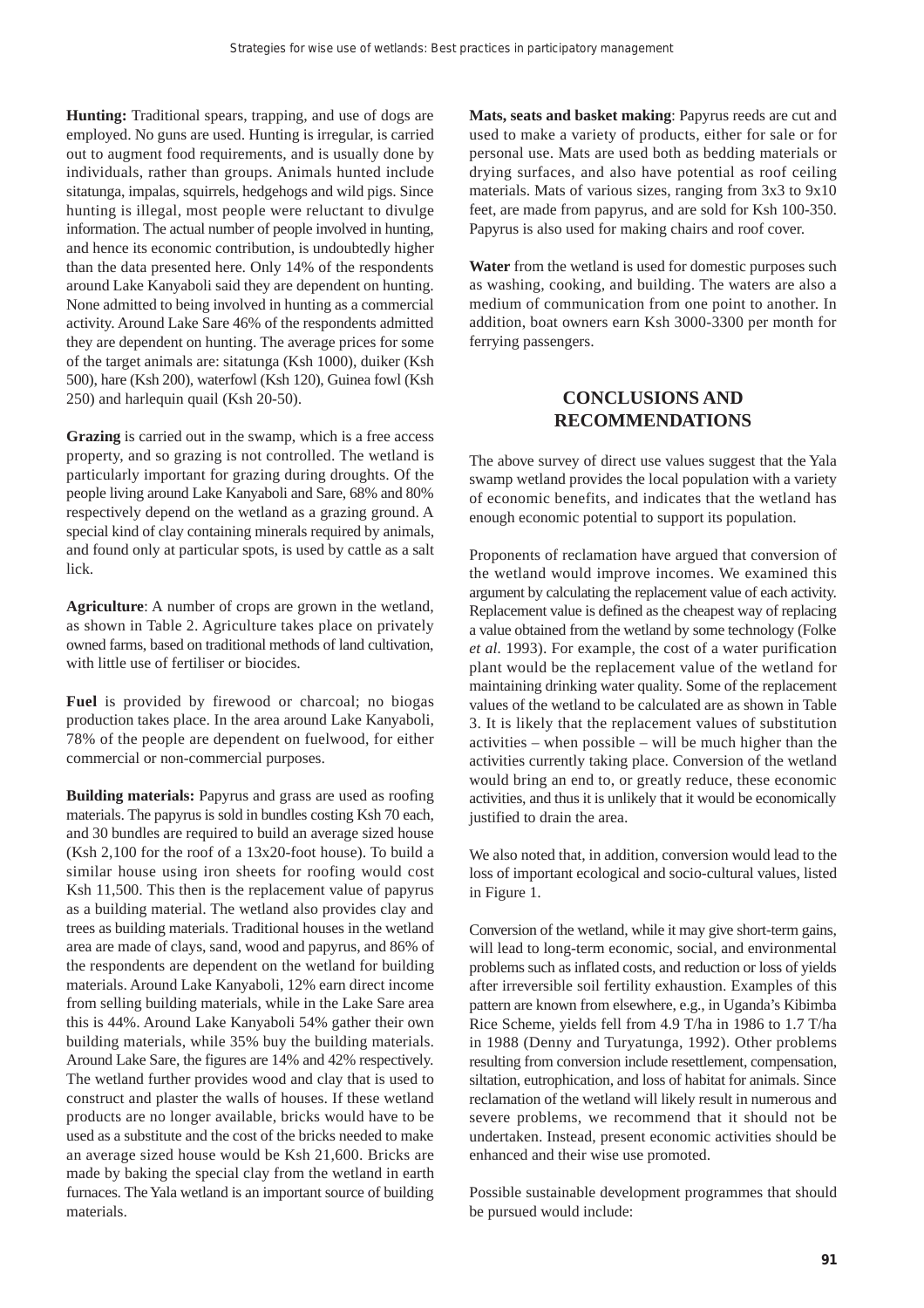- a) Papyrus industry. This could involve formation of groups to make mats, baskets, seats etc. NGOs could be consulted in order to improve the technology and the quality of the products, to help develop other innovative papyrus products, and to explore better marketing strategies.
- b) Brick making. Again groups could be formed to be develop brick-making activities.
- c) Aquaculture. At present, this is not practised in the wetland at all. Aquaculture could be developed by cutting wide channels into the swamp at right angles to the shore, as proposed by Denny and Turyatunga (1992) for Ugandan Lake Victoria wetlands. The soil removed from the channels would be heaped between the channels to form raised beds. These channels could be used to raise *Clarias* and *Tilapia*, while the fringe of the ponds could be used to cultivate papyrus. Furthermore, aquaculture development would reduce pressure on the satellite lakes.
- d) Tourism. This is the least developed activity at present, and it holds the greatest promise. Potential tourist attractions include birdwatching, sportfishing, boating, and viewing animals. Further income could be obtained by charging scientists visiting the wetland. The wetland could be aggressively promoted as a locally controlled, people-centred tourist destination, and included in Kenya's "western circuit".
- e) Energy. To reduce pressure on trees, the use of papyrus as a source of renewable energy through harvesting and briquetting, or through biogas plants, should be encouraged.

Although it is not possible to give a single robust figure that states the total economic value of the wetland, this study strongly indicates that the wetland has enough economic values to sustain the population, if resources are used sustainably. In addition, inclusion of value-added data on commercial use value would further increase the wetland's value. The total value of the wetland is even higher if we take into account the non-use values illustrated in Figure 1. To

get a complete picture of the total value of an economic benefit, such as fishing or agriculture, one must look at the whole chain from harvest to end-market. Taking these and the entire range of values of the Yala wetland into account, it is recommended that conservation and wise use, rather than conversion of the wetland should be pursued.

#### **REFERENCES**

Mitsch, W. and J. Gossenlink. 1993. *Wetlands*. Von Nostrand Reinhold. 539 pp.

Okondo, P. 1989. The Yala swamp is useless. *Resources* 1: 11-14.

Folke, C., C. Perromgs, J.A. McNeely, and N. Myers. 1993. *Biodiversity conservation with a human face: Ecology, economics and policy. Ambio 22(23): 62-63.*

Denny, P. and F. Turyatunga. 1992. Ugandan wetlands and their management. In: E. Maltby, P.J. Dugan and J.C. Lefeuvre (eds.). *Conservation and Development: The Sustainable Use of Wetland Resources,* IUCN. Gland, Switzerland. pp 77-84.

Kaufman, L. and P.B.O. Ochumba. 1993. Evolutionary and conservation biology of cichlid fishes as revealed by faunal remnants in Northern Lake Victoria. *Conservation Biology,* Vol. 7 (3): 719-730.

### **ACKNOWLEDGEMENTS**

Initial funds for the project were provided by the BP Conservation Programme, Cambridge. The following individuals are acknowledged for assisting in the fieldwork: Florence A. Adhiambo, Rachel A. Okeyo, Denis Ochieng and Arthur Otieno. Renske Jansen and Kirsten Schuijt assisted in qualitative analysis of the data.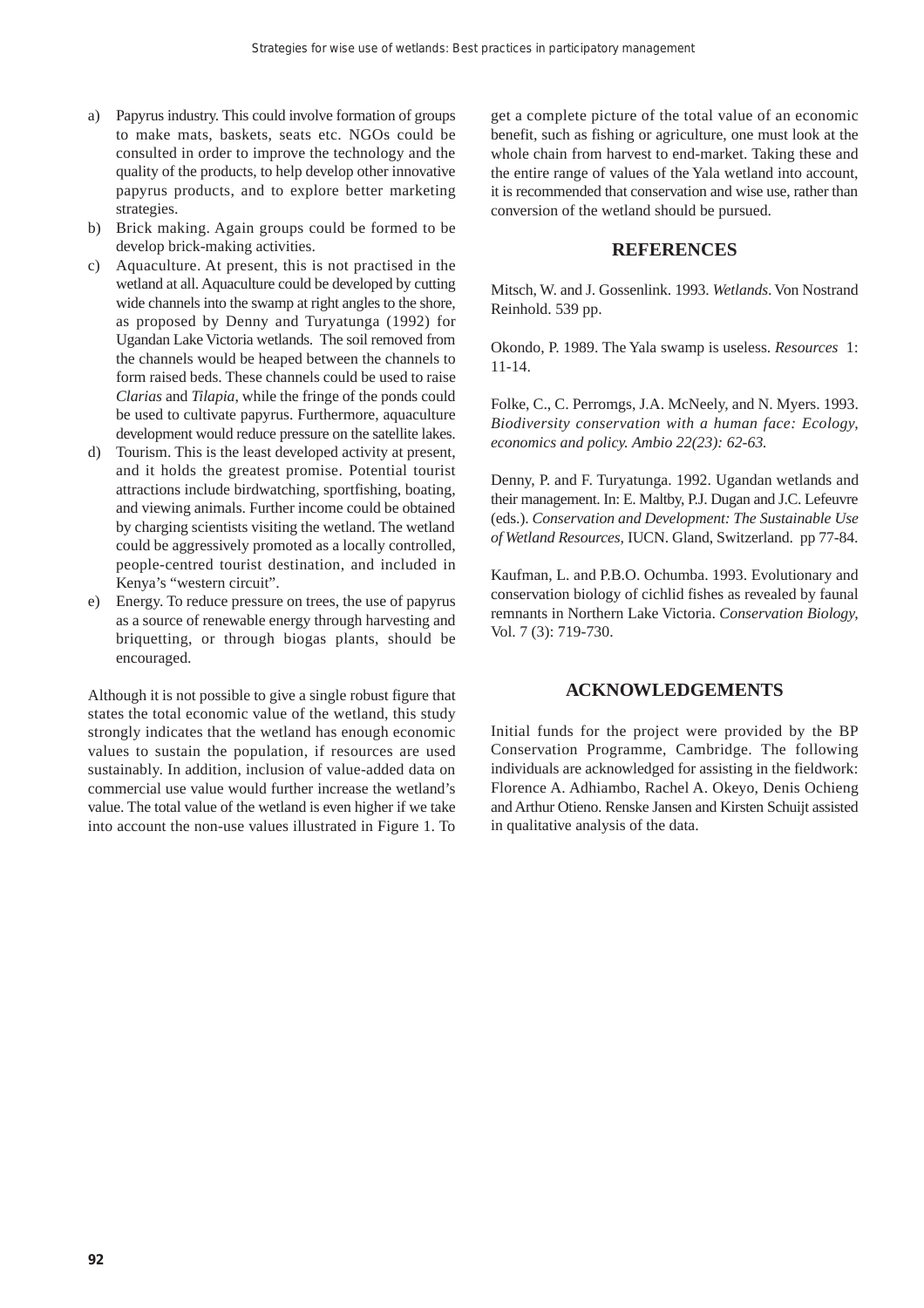| <b>Activity</b>              | % people involved | <b>Mean monthly</b><br>income (Ksh)<br>(Commercial) | <b>Subsistence</b> |
|------------------------------|-------------------|-----------------------------------------------------|--------------------|
| Grazing <sup>1</sup>         | 49.3              | 300                                                 | ✔                  |
| Hunting                      | 11.2              | 150                                                 |                    |
| Fishing                      | 80.6              | 5015                                                |                    |
| Tourism                      |                   |                                                     |                    |
| Fuel wood collection         | 66.15             | 984                                                 |                    |
| Papyrus                      | 21.0              | 1000                                                |                    |
| Exploitation <sup>2</sup>    |                   |                                                     |                    |
| Agriculture <sup>3</sup>     | 89.53             | 1263                                                |                    |
| Salt lick                    | 35.0              |                                                     |                    |
| Water for domestic use.      | 97.0              |                                                     |                    |
| <b>Transport</b>             | 70.0              | 3000                                                |                    |
| Brick making                 | 5.58              | 2000                                                |                    |
| Building materials (papyrus) | 28.00             | 2100                                                |                    |

# **Table 1. Patterns of exploitation of the Yala Swamp Wetland**

1- Sale of milk only (meat not included)

2- Chair, mat making

3- Mean for all crops

## **Table 2. Income from agricultural crops grown in the Yala Swamp Wetland**.

| <b>Crop</b>                | % people involved |                    | Income (Ksh/month) |
|----------------------------|-------------------|--------------------|--------------------|
|                            | <b>Commercial</b> | <b>Subsistence</b> | (commercial)       |
| Sorghum                    | 1.6               | 36.0               | 210                |
| Cassava                    | 1.3               | 47.0               | 290                |
| Maize                      | 5.8               | 52.0               | 552                |
| Peas                       |                   | 5.5                |                    |
| Yams                       | 2.3               | 9.1                | 55                 |
| <b>Beans</b>               | 1.3               | 21.7               | 148                |
| <b>Tomatoes</b>            | 14.0              | 10.0               | 1466               |
| Onions                     | 1.9               | 1.6                | 196                |
| Cotton                     | 12.0              |                    | 5000               |
| Kales                      | 15.8              | 42.4               | 2197               |
| Sweet potatoes             | 2.6               | 28.8               | 300                |
| Rice (only in area 3)      | 10.6              | 2.7                | 7000               |
| Fruits (oranges, pawpaws,  |                   |                    |                    |
| bananas, mangoes)          | 1.6               | 10.4               | 1500               |
| Others (sugarcane, sesame, |                   |                    |                    |
| groundnuts)                |                   | 5.0                |                    |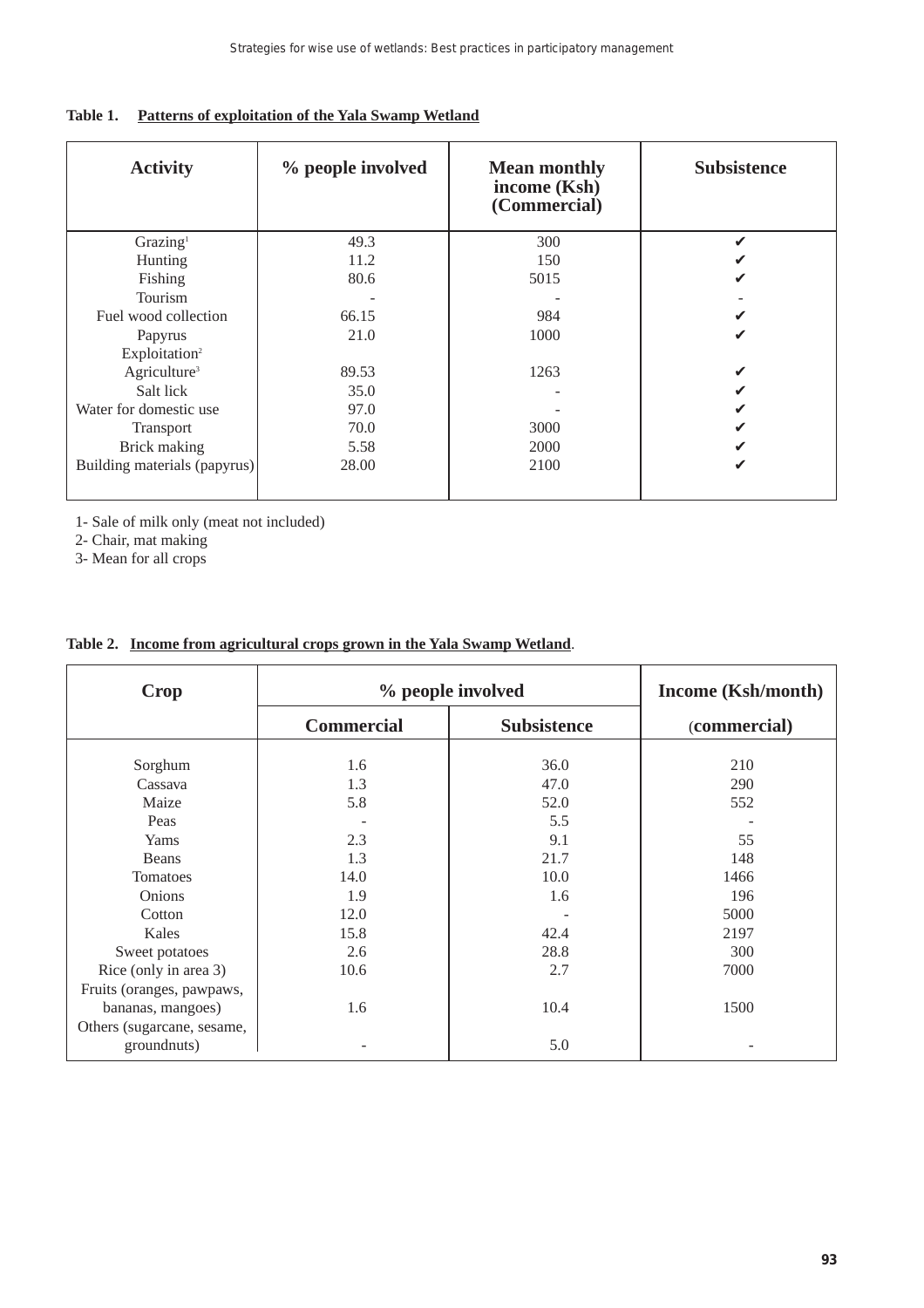| <b>Economic activity</b> | <b>Replacement Technology</b>                        | <b>Replacement value</b>                                                                         |
|--------------------------|------------------------------------------------------|--------------------------------------------------------------------------------------------------|
| Grazing                  | Replacement not possible                             | None                                                                                             |
| Hunting                  | Cost of meat bought                                  | None                                                                                             |
| Fishing                  | Replacement not possible                             | Cost of buying fish from the<br>wetland                                                          |
| Tourism                  | Replacement not possible                             | None                                                                                             |
| Fuel wood collection     | Installation of energy sources                       | Cost of installation, cost of fossil<br>fuel                                                     |
| Agriculture              | Reclamation                                          | Cost of reclamation, cost of<br>compensation                                                     |
| Brick making             | Block making factory and<br>other building materials | Cost of blocks purchased from far                                                                |
| Papyrus exploitation     | Replacement not possible                             | Value of other building materials<br>e.g. iron sheets                                            |
| Salt lick                | Replacement not possible                             | Coast of commercially produced salt<br>licks                                                     |
| Water for domestic use   | Water treatment plant<br>Water quality inspection    | Coast of installing the plants,<br>purchase of chemicals, water<br>transport, maintenance coasts |
| <b>Transports</b>        | Building bridges and roads<br>round the wetland      | Coast of bridges and roads;<br>maintenance costs                                                 |

|  |  | Table 3. Replacement values of some Yala Swamp Wetland Resources. |
|--|--|-------------------------------------------------------------------|
|  |  |                                                                   |

Some calculated replacement values:<br>1. Hunting: Ksh 50 per family per

- 1. Hunting: Ksh 50 per family per day<br>2. Fuelwood collection: Ksh 300 per m
- 2. Fuelwood collection: Ksh 300 per month per family on charcoal. Ksh. 1000 per month per family on gas.<br>3. Brick making: Ksh 30 per block. Ksh 30,000 for a whole house
- 3. Brick making: Ksh 30 per block. Ksh 30,000 for a whole house<br>4. Papyrus exploitation: Ksh 11,550 to build a whole house.
- Papyrus exploitation: Ksh 11,550 to build a whole house.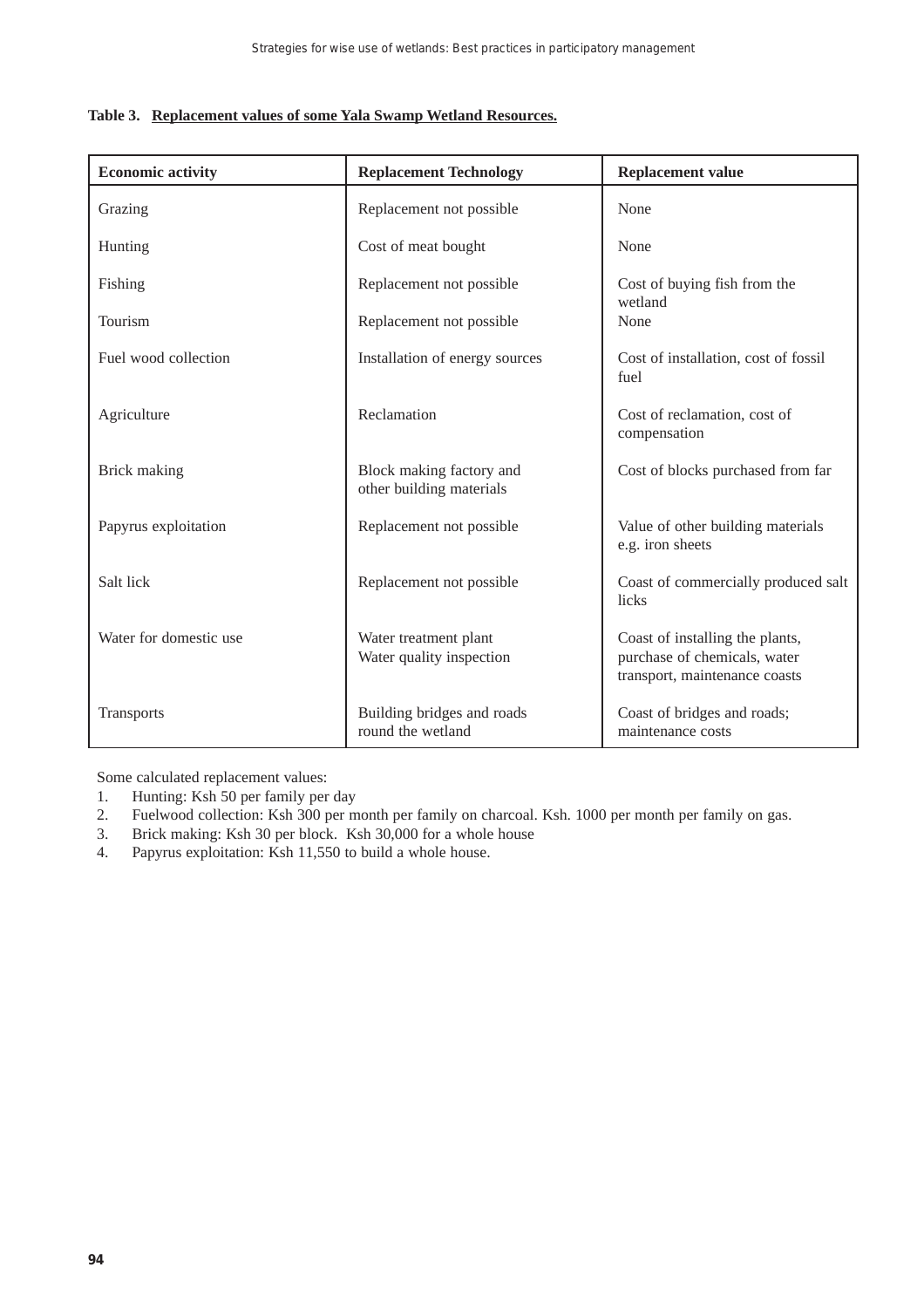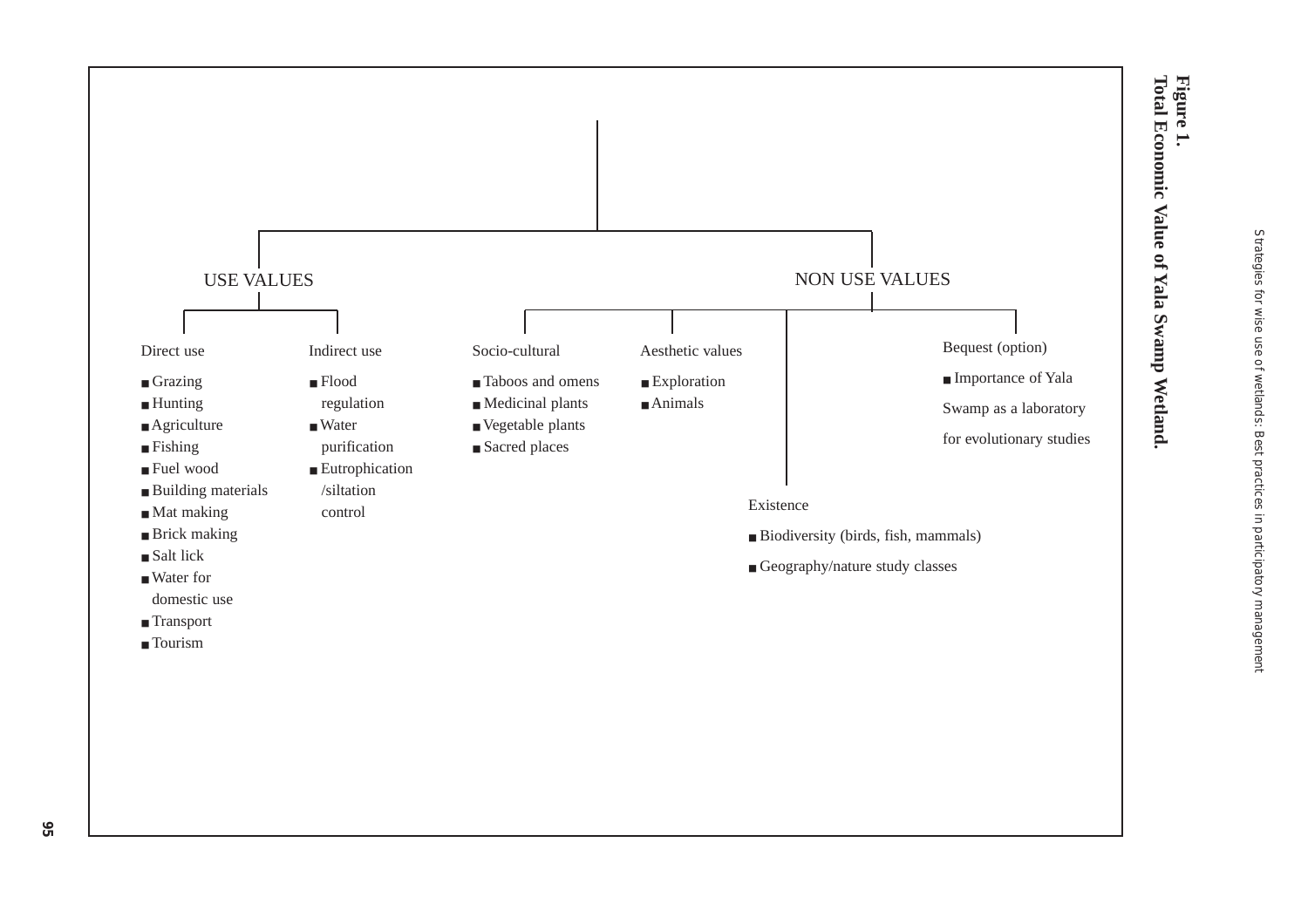Strategies for wise use of wetlands: Best practices in participatory management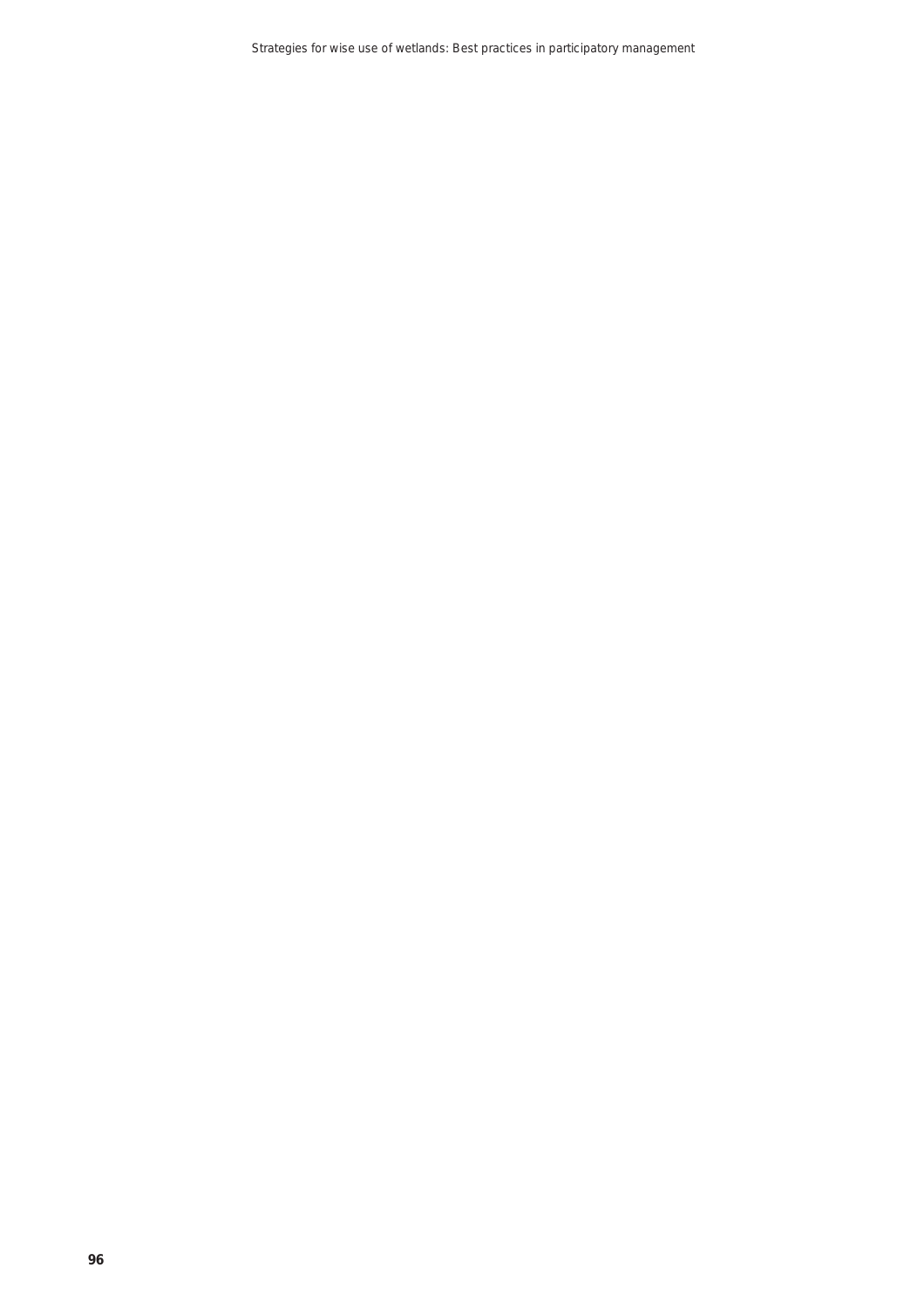# **MITIGATING THE EFFECTS OF INTENSIVE AGRICULTURE ON WETLANDS:THE CASE OF SAIWA WETLANDS, KENYA**

## **M. AWER MOHAMED**

Community Based Wetlands Conservation Project, World Wide Fund for Nature, P.O. Box 1340, Kitale, Kenya

KEYWORDS: Saiwa, wetlands, intensive agriculture, soil conservation, land use, sitatunga (Tragephalus spekei)

## **ABSTRACT**

The Saiwa wetlands are located in the Trans-Nzoia District in the Western part of Kenya. Part of these wetlands form Saiwa National Park (SNP), which is the smallest park in Kenya, with an area of 3.1 km<sup>2</sup>. The wetlands host important biodiversity, but are threatened by intensive agriculture carried out in the catchment area. Threats include inputs of agricultural chemicals transported by runoff from the adjoining farms, and encroachment by farmers neighbouring the wetlands. The major impacts of these changes include the erosion of the banks of the two rivers (Sinyerere and Kapenguria) that feed into the wetlands, and the succession of the native *Typha* vegetation by elephant grass.

WWF - WorldWide Fund for Nature initiated the Community Based Wetlands Conservation Project to work on mitigating these problems in the Saiwa wetlands. The project used a combination of Participatory Rural Appraisal (PRA), ecological management principles, and economic tools to help promote a sustainable land use system for the Saiwa wetlands. A soil conservation scheme was implemented in Kipsoen. With technical support and training, the community elected a Catchment Committee, responsible for advising and ensuring progress on the soil conservation schemes. The aim of the scheme is to benefit both the people – through alternative land use practises – and biodiversity, by reducing chemical loading of the wetlands, thus improving habitat. This paper examines the main issues in the resolution of resource use conflicts, and the management of the wetlands. The case of the Saiwa wetlands points to a win-win comanagement scenario, where both people and nature benefit.

### **INTRODUCTION**

Since the beginning of the 20th century more than half of the wetlands in the world may have disappeared (Barbier, 1991 and 1993; Micheli, 1992). While most of this loss has occurred in developed countries, wetland loss is on the rise in the developing world, especially in the tropics. Most of these wetland conversions are for agricultural lands, fishponds, and urban settlements (Farber and Constanza, 1987).

The Saiwa wetlands, located in the Trans-Nzoia District about 400 km west of Nairobi, are threatened by intensive agricultural practices that, if not checked, may have severe ecological impacts. These are productive wetlands, suitable for various land uses, including agriculture, forestry, livestock production, and to some extent ecotourism. They are also host to important plant and animal species. The suitability of these wetlands for various types of use has led to conflicts between competing interests: particularly the local communities who are concerned with maximizing productivity, and conservation groups who are concerned with conserving the wetlands.

Two rivers, the Sinyerere and the Kapenguria feed the Saiwa wetlands. River Sinyerere originates from Mt Elgon, and has a catchment area of 2500 km<sup>2</sup>. River Kapenguria originates from Cherangani hills, and has a catchment area of 1125 km<sup>2</sup>. In 1974, part of the wetlands was gazetted as Saiwa National Park. The park is the smallest in Kenya, covering an area of 3.1 km2 . The wetlands host a diversity of species, including 26 species of mammals, 370 bird species, and about 480 plant species. Noteworthy are the sitatunga (*Tragephalus spekei*), which is endemic to the wetlands, and crowned cranes, a well-known flagship species in the area. The vegetation in the park consists of three communities: gallery forest (39%), open grassland (24%) and wetland vegetation (37%). The principal wetland vegetation consists of large stands of bulrush (*Typha domingensis*), reeds and sedges such as *Cyperus latifolius*, and tall swamp grasses such as *Echinochloa pyramidalis* and *Pycreus lankecus*, interspersed with extensive patches of low vegetation, mainly *Hugrophila spiciformis*, *Ranunculus multifidus* and *Polygonum setulosum*. The wetland vegetation is bordered by remnants of tropical gallery forest composed of a variety of trees and shrubs including *Ficus* sp., *Phyllanthus* sp., *Acacia* sp., *Albizia* sp., *Termanalia* sp., *Syzigium* and *Hibiscus* sp. The gallery forest gives way to grassland community in the lesser water zone, with species such as *Chloris gayana*, *Sporobolus africanus* and *Setaria* sp.

Various ethnic groups have emigrated from other parts of Kenya to benefit from the settlement schemes in Trans-Nzoia District, and now inhabit the area surrounding the wetlands.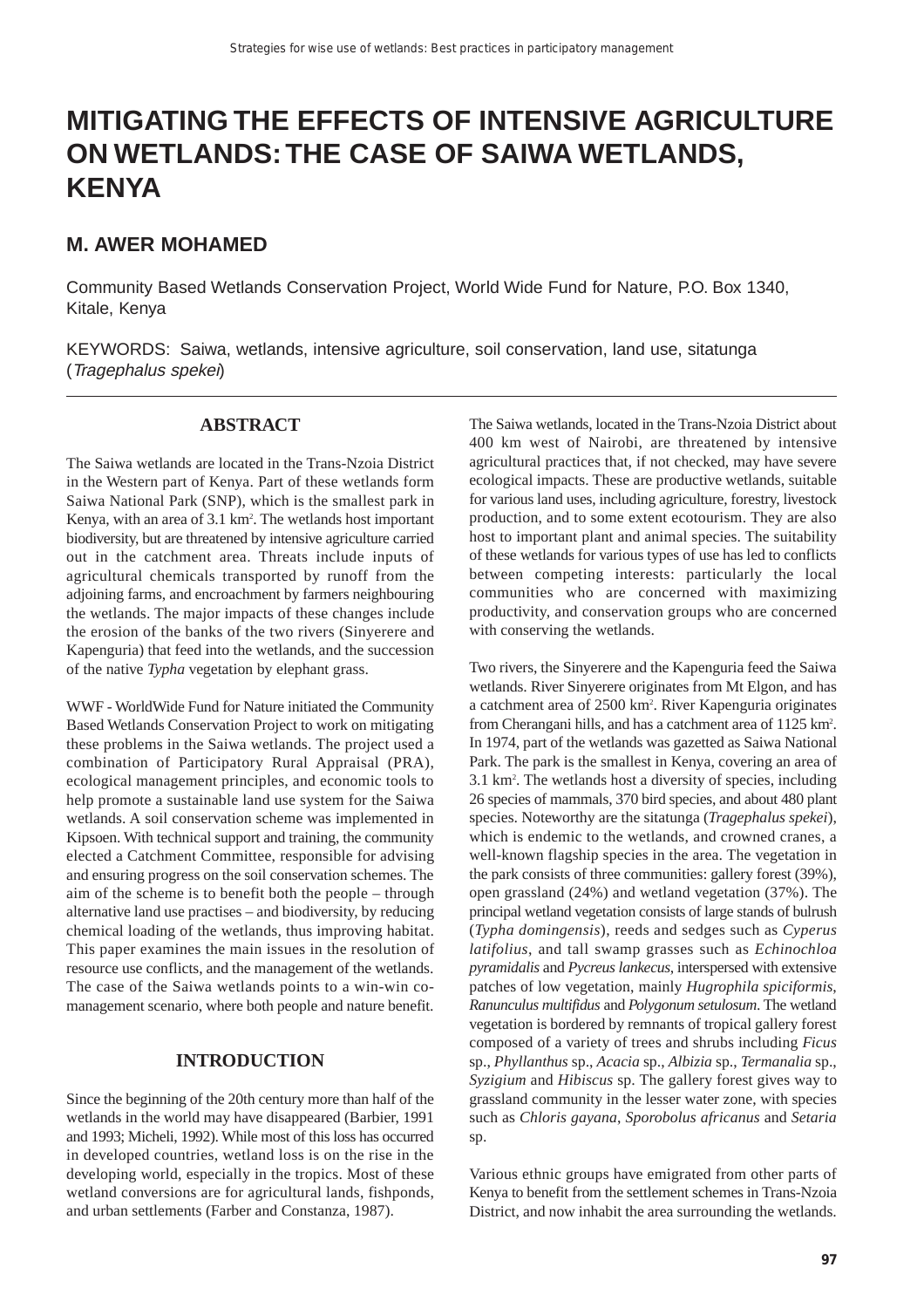As a result of this migration, the population of Sinyerere (the area encompassing Saiwa wetlands) has grown from 600 settlers at the time of independence, to an estimated 30'780 people in 1996. The government settlement programme marked a turning point in 1969, when former white farms were transferred to local people. The population of the Sinyerere area, and population density trends are shown in Table 1 below.

The growth in human populations has resulted in substantial impacts on the Saiwa wetlands, particularly in the increased demand for wetland resources. Common practices that affect the wetlands include sub-dividing family farms, draining wetlands, and renting out wetlands (Kamugisha *et al.*, 1997). People have settled in or near wetlands, and cultivate areas close to the riverbanks. Wetland encroachment has resulted in riverbank erosion of the Sinyerere and Kipsaina Rivers.

Intensive agricultural activities are a major threat to the Saiwa wetlands and their biodiversity. Most farmers in the area, in order to increase their yields, use agro-chemicals, which then are carried by runoff to the wetlands, thus changing the water chemistry, and triggering vegetation succession (elephant grass has displaced the native *Typha* vegetation), and other ecological changes. The decline in the population of sitatunga in Saiwa National Park is attributed to the elephant grass, which impedes the sitatungas' movements. Furthermore, the population of breeding crowned cranes has decreased from 24 pairs recorded in 1992, to 14 pairs recorded in 1998. It is thought that the decline in the crane population is due to deterioration of the wetland habitat because of unwise agricultural practices in the catchment area (Gichuki, 1998).

### **METHODS**

Most of the Saiwa wetlands lie outside Saiwa National Park, and are not protected by Kenya Wildlife Service, and the Community Based Wetlands Conservation Project adopted

**Table 1.**

a catchment approach as the most appropriate mechanism for conserving the wetlands and mitigating the adverse impacts of agricultural development. The major strategic concern for the project is to maintain the ecological integrity of the Saiwa wetlands without precluding the economic development of the resident communities. Several methodological frameworks were combined to meet this challenge. The first steps were an examination of the existing situation through participatory rural appraisals, review of the existing literature, and examination of pertinent policies and legislation. The next step was the ecological characterisation of the different wetland zones along a land use suitability gradient. Thirdly, economic valuation tools were used to determine the comparative advantages of various land use types, through gross margin analysis for various enterprises.

Three broad land use types for the sustainable management of the Saiwa wetlands were subsequently identified and promoted. The first zone consists of the body of water and its associated vegetation, which would be left intact as habitat for wildlife, particularly sitatunga and water birds. The outer zone is the agricultural zone, where farmers grow crops based on appropriate and sustainable farming principles. In between these two zones is the interface zone, the limits of which zone were determined based on the agricultural act that restricts farming on areas adjacent to watercourses up to a width equal to the width of the stream. In this zone, the project promotes wise use livelihood support initiatives, such as fish farming, beekeeping, poultry production, and fruit trees.

## **RESULTS**

The WWF Community Wetlands Conservation Project targeted four major result areas:

- soil conservation in the catchment
- alternative sustainable land use practices on the edges of the wetlands
- community conservation education
- institution building.

| <b>Year</b> | <b>Population</b> | <b>Population Density</b><br>(Persons / km2) | $\%$ Change in<br>population |
|-------------|-------------------|----------------------------------------------|------------------------------|
| 1960        | 600               | 2                                            |                              |
| 1969        | 6'487             | 18                                           | order of magnitude           |
| 1979        | 13'493            | 38                                           | 108                          |
| 1984        | 18'486            | 53                                           | 37                           |
| 1989        | 24'541            | 70                                           | 33                           |
| 1994        | 28'848            | 83                                           | 18                           |
| 1996        | 30'780            | 89                                           |                              |
| 1999        | 31'703            | 96                                           | 3                            |
| 2001        | 32'654            | 102                                          | 3                            |

**Source:** Trans-Nzoia District Development Plan 1997-2001. (The figures for 1999 and 2001 are projections based on a growth rate of 3% per annum.)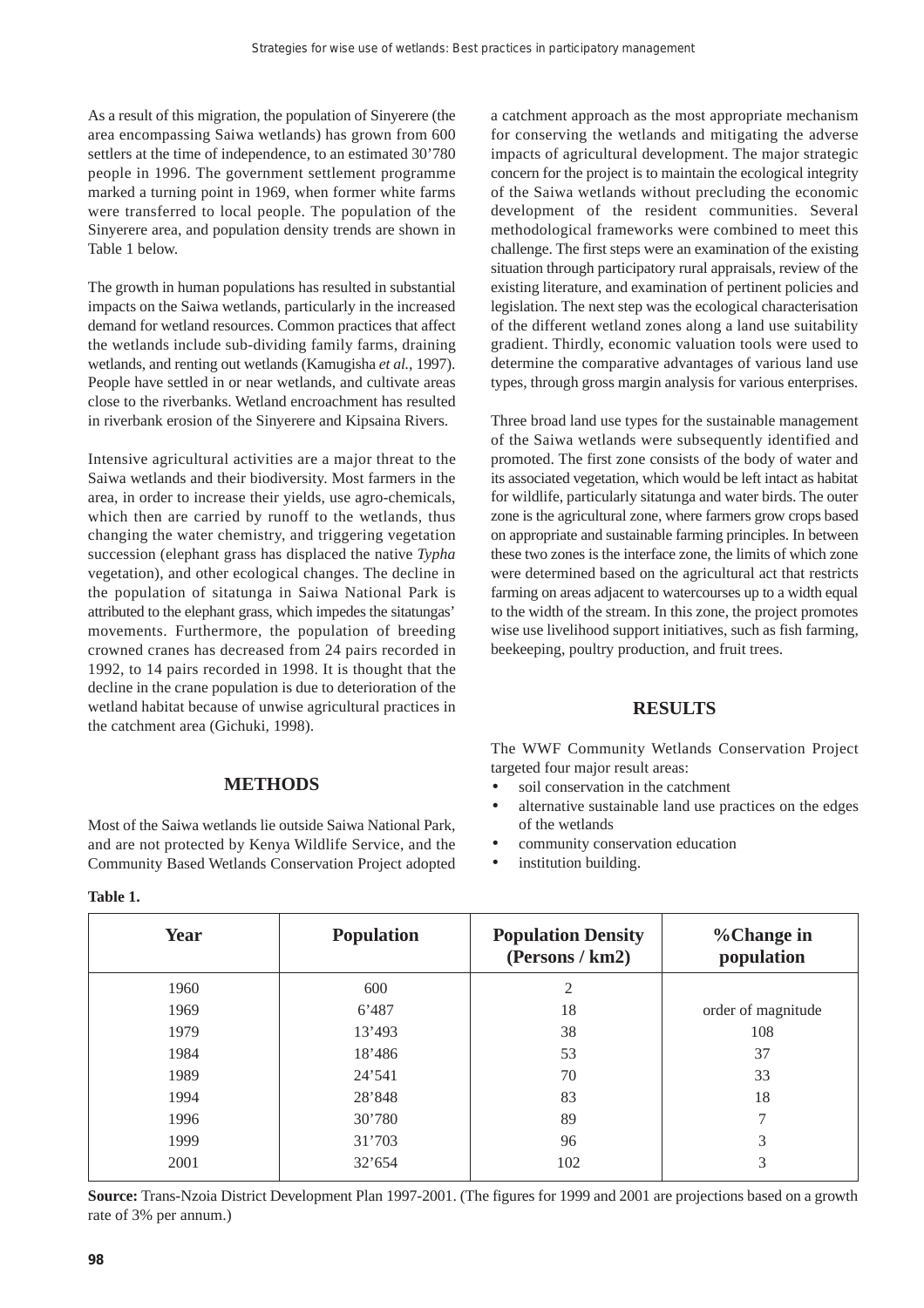During the first step of project implementation – community consultation through PRA – the communities identified the various threats and possible interventions, and wetland conservation issues were raised. The local people identified soil erosion as a major problem, and the project intervention, a catchment-based soil conservation programme, was a direct response to that. One of the four settlement schemes, Kipsoen, has been covered with soil conservation structures, including terraces on 102 farms, and cut-off drains at the end of these terraces. Three group nurseries, each producing about 50'000 seedlings annually, have been set up in this scheme, and 60 home nurseries established in individual farms. The seedlings raised in these nurseries will be transplanted in the catchment. Two severely degraded sites have been rehabilitated by the local people, and are showing remarkable improvement, through the regeneration of indigenous vegetation. Local communities have been trained in basic soil conservation techniques so that they can participate fully in the scheme. In addition, the project team recently assisted other members of the local community in rehabilitating two degraded sites near Saiwa wetlands on Rivers Kapenguria and Kipsaina.

As human populations grow in the small areas around the wetlands, pressures on the wetlands increase. People encroach on the wetlands because they have few or no livelihood alternatives. Most of the encroaching farmers are either secondgeneration owners with small farms (usually less than two acres), or land leasers who wish to maximise their returns by growing vegetables during the off-crop seasons, when supply is low and prices are high. Wetlands provide good sites for growing vegetables when other places are dry, and thus attract encroachment. In order to reduce pressures on the wetlands, while meeting the livelihood needs of the resident people, the project, jointly with a few model farmers, initiated some alternative land uses. The project supports nine community groups around Saiwa with alternative micro-enterprises, including fish farming, beekeeping, and sheep and poultry production. Based on comparative gross margin analysis, it has been found that these alternative enterprises provide a higher gross margin than does maize. For instance, in 1997 the Afya Youth Group earned KSH 90'000 from a quarter acre agro-forestry nursery near the wetlands. In comparison, the gross margin for maize would have been only KSH 30'000. The Afya Youth Group has since expanded its activities to include fish farming and beekeeping, which will further increase the gross margins from these mixed enterprises.

A major focus has been conservation education, targeted at all categories of the resident communities to explore whether the proposed conservation activities are in their long-term interest. Educational methods include cultural activities, lectures, video shows, and information about wetland management. The project supported construction of a resource centre at Saiwa National Park, where local communities are given opportunities to share conservation ideas with the project staff and wildlife personnel.

The project also initiated institution-building initiatives, which will be critical to ensure the long-term sustainable

management and conservation of the Saiwa wetlands. The Catchment Committee, formed and trained by the project during the implementation of the Kipsoen soil conservation programme, has transformed itself into the Saiwa Wetlands Conservation Committee.

#### **DISCUSSION**

The project aims to benefit both biodiversity and people. The catchment conservation measures undertaken in Kipsoen are designed to reduce chemicals runoff from farms and deposited in the wetlands. Since the sitatunga have suffered from vegetation changes due to nutrient enrichment from runoff, and since the decline of the crowned cranes is thought to be related to pesticide runoff, it is hoped that these soil conservation measures, in addition to benefiting the farmers, will also help to reverse the trends of declining numbers of sitatunga and cranes. The local people have directly benefited from the soil conservation work and related activities. Through the alternative land use systems, the community in Kipsoen increased their incomes and diversified their economic activities, thus reducing agricultural risks.

In participatory management, it is important that all elements of the communities are involved, and the project staff worked to ensure gender equity in all project supported activities. It was important to deal sensitively with the issue of gender in the context of the local culture. One effective way of promoting gender equity was to support incomegenerating projects that benefited women. The project vision is that, through economic empowerment, all community groups will have a role to play in the management of the wetlands.

The Saiwa experience provides a useful test case for WWF's freshwater strategies. All three of WWF's strategic approaches – intervening at the catchment level, using a holistic approach to freshwater management, and involving local communities – have been applied in this project.

### **CONCLUSIONS**

This project attempts to combine science, policy and livelihood realities in order to mitigate the adverse impacts of intensive agriculture on the Saiwa wetlands. The project started the process with community consultation, and together with the local people, developed a land use system that benefits the resident community and at the same time protects the wetlands. Encouraging results have been achieved in terms of soil conservation, and a new local institutional base has been developed. These results have all been achieved through a joint management strategy.

The test of success will be whether the local people continue with the land use system after the close of the project. We believe there are two reasons for optimism: (1) the people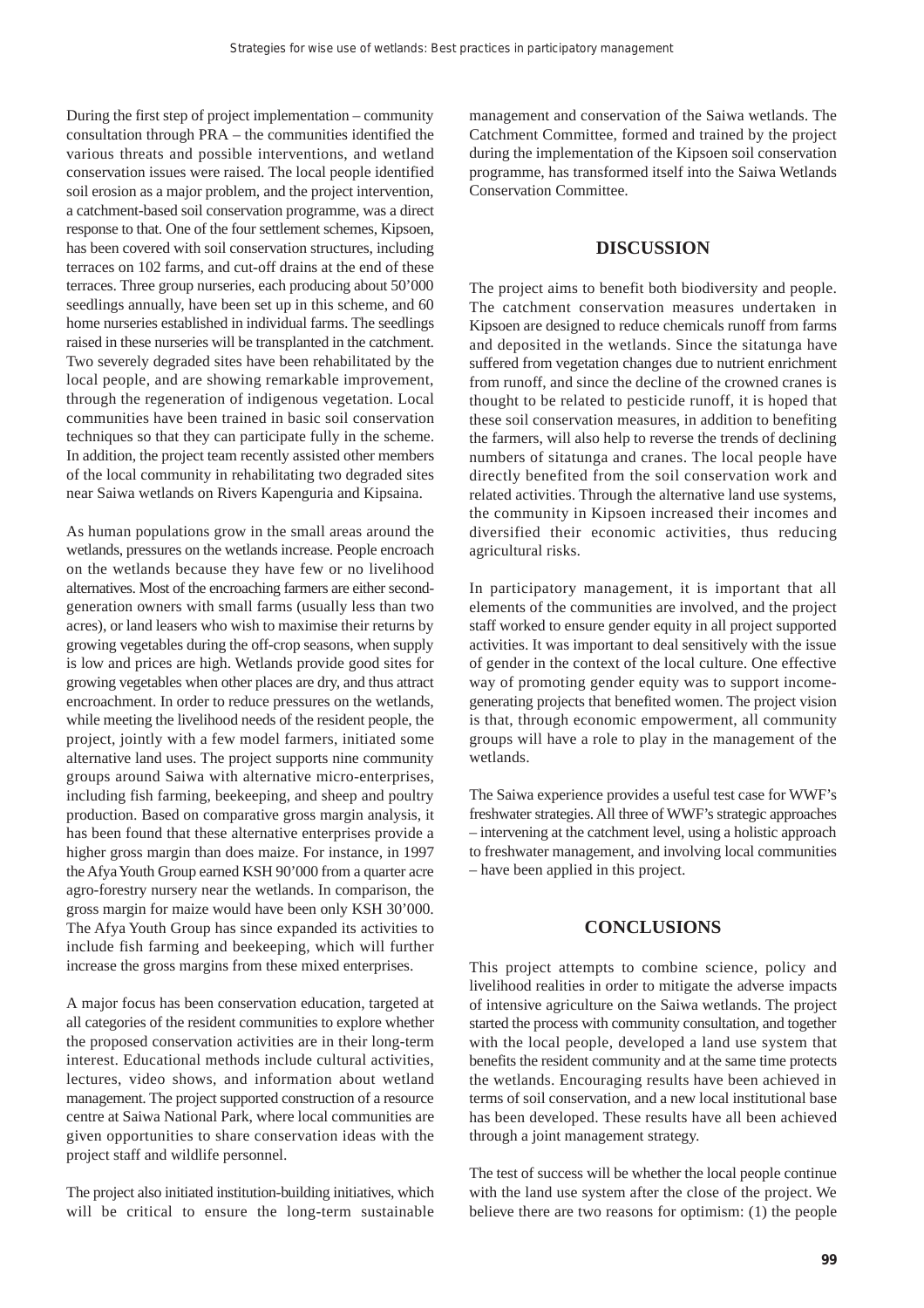derive real benefits from this initiative, and (2) the foundation has been laid for local institutional capacity. Now local farmers lay out terraces, and leave uncultivated strips between their farms and the wetlands, and are maintaining or increasing their real income. The project interventions hope to provide a win-win scenario for both people and biodiversity.

#### **REFERENCES**

Barbier, E.B. 1991. Environmental degradation in the Third World. In: Pearce, D. (ed.) *Blueprint 2: Greening the World Economy*. Earthscan, London.

Barbier, E.B. 1993. Sustainable Use of Wetlands Valuing Tropical Wetlands Benefits: Economic Methodologies and Applications. *The Geographical Journal* 159 (1): 22-32. Farber, S. and Constanza, R. 1987. The Economic Value of Wetland Systems. *Journal of Environmental Management* 24: 41-51.

Gichuki, N. 1998. *Status of Birds in Saiwa Swamp National Park, Kenya*. National Museums of Kenya, Nairobi.

Kamugisha, J.R. *et al*. 1997. *Parks and People – Conservation & Livelihoods at the Crossroads: Four Case Histories*. RSCU, Nairobi.

Micheli, E.R. *et al.* 1992. Is Wetter Better: Roundtable. *Bioscience* 42 (1): 58-61.

WWF. 1998. WWF Wetlands Conservation Project FY'98 Annual Report. WWF East Africa Regional Programme Office, Nairobi.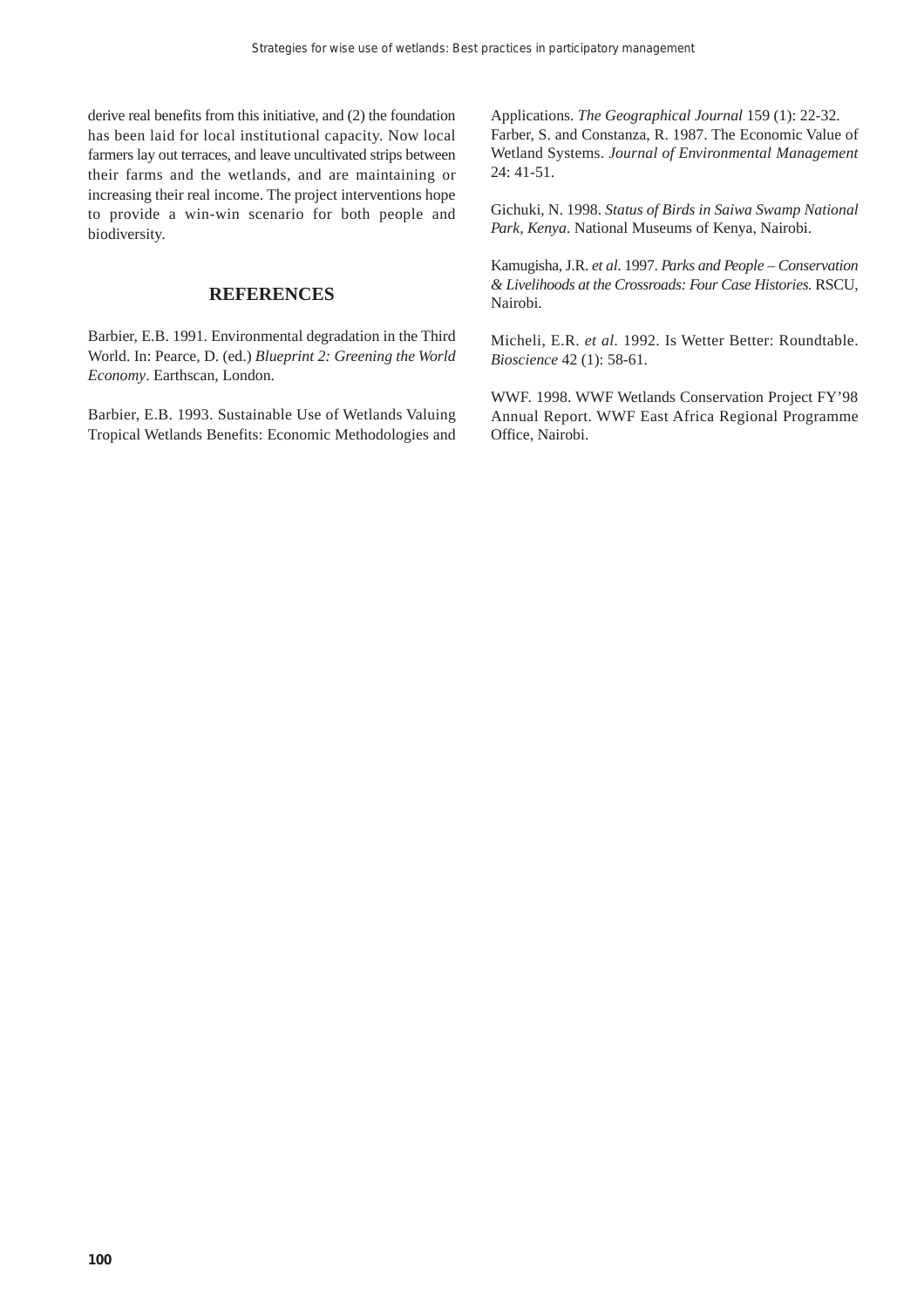# **WHO IS WATCHING OUR WATER? PARTICIPATORY MONITORING BY WATERWATCH AUSTRALIA**

## **Sarah CHALKLEY, Brendan EDGAR and Kate GOWLAND**

Wetlands Unit, Biodiversity Group, Environment Australia, Nature Conservation House, 153 Emu Bank, Belconnen, ACT, 2617, Australia

KEYWORDS: Waterwatch, community, water monitoring, water quality, catchment

## **ABSTRACT**

Waterwatch Australia is a national community waterway monitoring programme, operating in every state and territory throughout Australia. Waterwatch was initiated by the Federal Government in recognition of a growing concern for water quality, triggered by major issues such as salinisation, clearing of riparian vegetation, and blooms of blue-green algae. It was recognised that these issues reflect a much broader problem: the declining health of catchments throughout the country. In the wake of these problems, Australian communities have developed a strong impetus to explore and address catchment degradation. Through monitoring local waterways, communities are motivated to take action to address water quality issues, and to work together to protect and rehabilitate waterways.

The vision for Waterwatch Australia is "Healthy Waterways", and its goal is for community groups and individuals to be active in the protection and management of waterways. Those involved in Waterwatch build pictures of the health of their waterways and catchments through biological surveys and chemical tests. The programme seeks to create links among communities, local and state governments, school children, parents, the business sector, and other community organisations.

## **INTRODUCTION**

Australia is the flattest and driest continent on the earth, and the health of its river systems, creeks, billabongs, flood plains and wetlands is vital to the well being of all Australians. The impact of European settlement on Australia's river systems has been severe: many are suffering from unsustainable levels of water extraction, destruction of aquatic and riverbank habitats, weed growth from nutrient enrichment, and rising levels of salinity, silt and pollutants. The message of Waterwatch is that: "The way we treat our natural assets must change and, as community members, we must learn to tread lightly and take responsibility for what ends up in our waterways."

Water quality is a fundamental gauge of environmental health, and can help to direct the energies and actions of concerned communities. Species of frogs, fish, invertebrates, and waterbirds can indicate declining water quality, and monitoring them can help communities to pin-point problem areas within a catchment.

Programmes such as Waterwatch have been very successful at reaching the broader community and informing them about the need to protect water quality, by promoting awareness that everything that feeds into the community's drains, sinks, gardens, streets, and paddocks ends up in the area's streams and lakes. In parallel to the growing awareness about waterway health, there has been an increase in community participation in environmental conservation and management. The general public is becoming more active in the nomination of significant wetlands as protected areas, and community members are encouraged to have greater input into local planning reviews. As a result, there is increased community involvement in the protection, monitoring and management of Australia's waterways and wetlands.

Waterwatch is about communities caring for catchments. It is an environmental education and awareness programme that promotes water quality monitoring, in order to create an ownership ethic for catchment-wide land and water management by the Australian people. Those involved in Waterwatch have built pictures of the health of their waterways and catchments through the biological and chemical tests they perform. Over the years, Waterwatch has grown to involve more than monitoring, and is now entering a new era of action to find solutions to waterway problems.

## **THE HISTORY OF WATERWATCH**

The Waterwatch Australia Program was conceived in 1992 following a workshop organised by the Federal Government and involving government agencies, community groups and individuals. The development of the programme was the consequence of a growing concern of the Australian people to improve water quality, triggered by major issues such as salinisation, blooms of blue-green algae, and the destruction of aquatic and riverbank habitat. Since 1993 Waterwatch Australia has grown from 200 groups monitoring in 16 catchments, to nearly 1800 groups monitoring in more than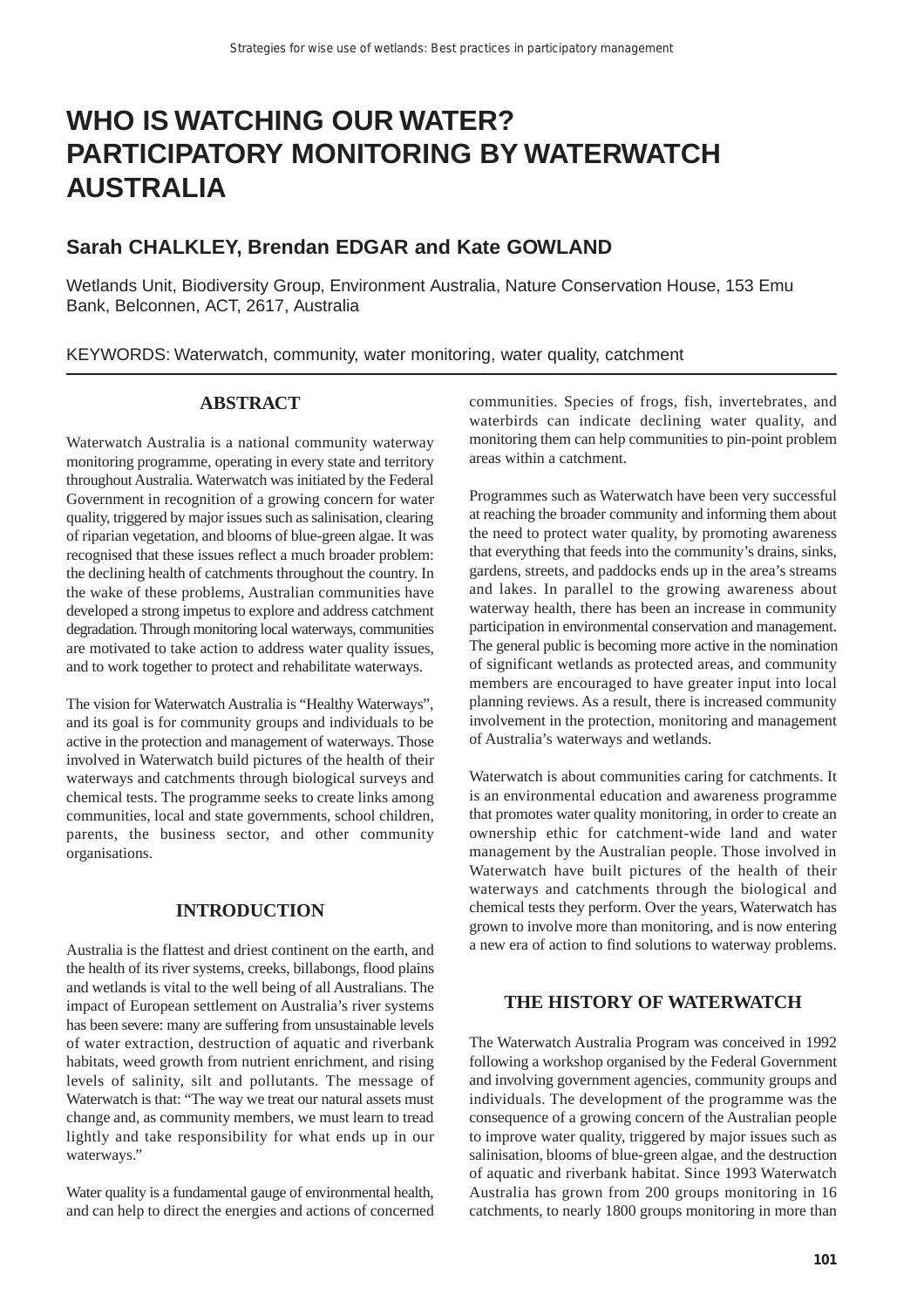150 catchments. It is estimated that there are now over 4000 Waterwatch sites being monitored by over 50'000 people from across Australia. Waterwatch Australia is established in all states and territories, and is now operating in a coordinated and strategic manner. Catchment by catchment expansion is being planned by state/territory-based steering committees that have strong community representation.

At present more than 120 regionally-based coordinators are supported to varying degrees by Waterwatch Australia. These community employees are training others to get involved in Waterwatch and to "read" the results of their monitoring so they can design projects to tackle the problems they detect. The programme has evolved to include a State Facilitator in each state and territory, and a National Facilitator in the national office, based in Environment Australia in Canberra. A Waterwatch Australia Steering Committee has also been established to provide overall direction and support for the programme, and to make policy decisions on behalf of the network. Over the past five years, the Federal Government has invested AU\$8.2 million in Waterwatch Program in support of over 80 projects across Australia, the vast majority of which continue to be community–based.

The Natural Heritage Trust commits AU\$1.25 billion to environmental action, funding projects that directly address pressing environmental issues. The Waterwatch Australia Program is funded under one such initiative funded by the Trust (Edgar, 1998). The Commonwealth's Natural Heritage Trust aims to increase the level of community understanding and involvement in waterway management and rehabilitation. As Waterwatch Australia has been successful in encouraging communities throughout the country to be actively involved in monitoring and managing their local waterways, the Federal Government now views the Waterwatch Program as the cornerstone of this activity of the Natural Heritage Trust. The Natural Heritage Trust represents a new era in environmental responsibility, enabling every Australian to be involved, and bringing together the efforts of individuals, communities and governments to target environmental problems at the source. Through programmes such as Waterwatch, local communities now have a greater opportunity to participate in conservation by identifying sites for environmental action, and applying for funding to conserve, protect, monitor, rehabilitate, and better manage local areas.

Further information about Waterwatch can be obtained from its website at: http://www.waterwatch.org.au.

### **OBJECTIVES**

Waterwatch Australia coordinates and supports community monitoring of waterways, focusing on water quality and aquatic biodiversity. Being a community–based programme, Waterwatch can deliver outcomes that governments alone cannot achieve. The goals of the programme include:

raising community awareness of the consequences of people's actions on water quality

- improving community understanding of the importance of planning and managing for catchments
- instilling the ethic of wise use of water resources
- providing communities with information and resources to implement concrete actions to improve water quality
- strongly encouraging governments to respond to water quality issues, and
- maintaining a large monitoring network.

Waterwatch seeks to create links among communities, community organisations, school children, parents, local government, and the business sector. The principal mechanism of support is to partially fund state and catchment-level facilitators, who orchestrate expansion of the programme on the ground, provide training, infrastructure support, and feedback, and create links among participating groups within each catchment. Community groups are encouraged to raise their own funds where possible, or to gain sponsorship from local government or the private sector. This strengthens community links and ownership of the projects at the local level.

#### **TECHNICAL STANDARDS**

With over 50'000 people in the field collecting waterway monitoring data, it has been important to develop efficient systems and standards, in order to correctly record and interpret the information gathered. Community participation in data collection for educational and management purposes will continue only if the data are accurate and of high quality. The aim of the programme is to collect robust data that can be used by both the community and government to guide management decisions. Waterwatch encourages correct procedures and techniques for data collection. Whilst it is not always necessary to collect data to a fine degree of precision, it is important that the methods used result in accurate, reliable, good quality data. Data must also be collected at the level of precision for the purpose for which they are to be used. Not everyone, however, will want to collect information to the same standard. Waterwatch recognises that, with groups of different ages, different technical abilities and different objectives, there will be different technical levels in the collection and analysis of data.

Waterwatch has a strong environmental education focus and has targeted the involvement of the general community and school students. The main purpose of primary school involvement in Waterwatch is to explain concepts such as protecting and measuring water quality, and to develop the children's general awareness of catchment issues. In this case, it is the educational aspects of collecting the data, rather than the data itself that are important. For university and senior secondary classes, where monitoring is incorporated into the curriculum, it is important to collect more scientific data. In some cases, students conduct regular physical and chemical testing in conjunction with local governments, water authorities or catchment management boards, whilst others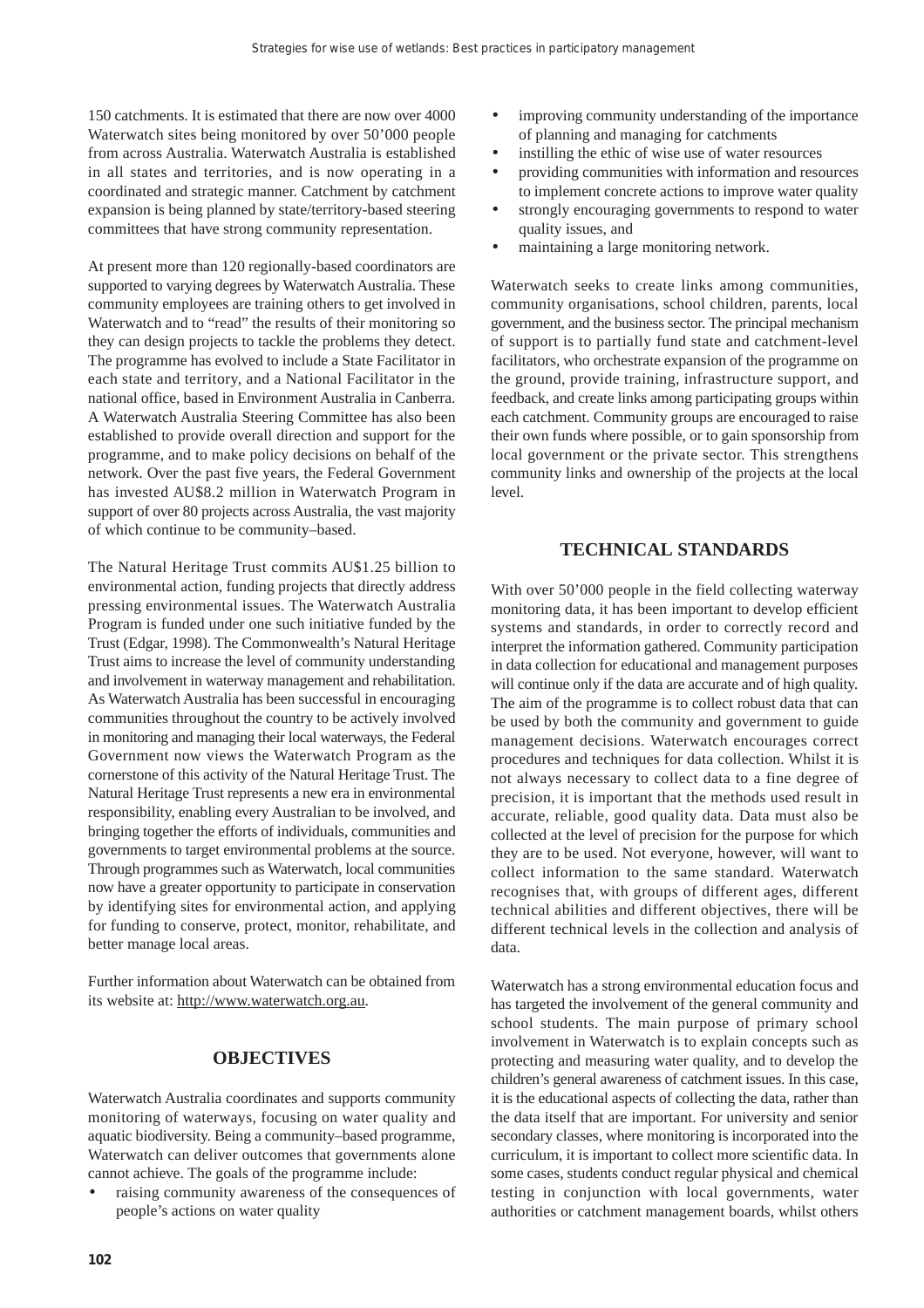are involved in macro-invertebrate surveys or biological research projects.

Some Waterwatch groups collect data that feed into state and national scientific monitoring programmes. Here, it is important that Waterwatch provide training and build capacity to collect credible data. Unfortunately there are some scientists who continue to question the value of information collected by communities, even though the scientific community comprises only a small percentage of environmental monitoring in Australia. One great advantage of communitycollected data is that geographical coverage can be greatly extended, and the process involves many more people, who can then translate monitoring into action.

The Waterwatch Australia Steering Committee is currently finalising a National Technical Manual to provide standards, techniques and equipment for collecting data on a number of water quality and biodiversity parameters, such as aquatic macro-invertebrates and riparian vegetation. Developing access to a Waterwatch database is a growing component of the programme. The most important level of data sharing and data ownership is among local groups. The data storage system has been developed on the basis that it is the community who own the data, and it is the community who need to be able to analyse and interpret the data.

# **SELECTING WATERWAY MONITORING SITES**

Waterwatch monitoring sites are selected by the community groups involved, often in conjunction with their Regional Coordinator. In some circumstances, sites are chosen as a result of a local issue or water quality concern. Some are selected as a result of advice from a Catchment Coordinating Committee, local government organisation, or a state agency.

The Waterwatch network develops monitoring regimes to measure two types of impacts: point source, and nonpoint source pollution. To measure point source pollution, monitoring sites are located upstream and downstream of a known source of pollution into a waterway, such as a stormwater drain or a wastewater outlet. To measure nonpoint source pollution, monitoring sites are located strategically throughout the catchment, or upstream and downstream of a waterway, to enable data from the chosen parameters to be collected throughout the catchment. A nonpoint source monitoring programme shows patterns and trends in the context of the known issues within the catchment.

# **WATER QUALITY INDICATORS**

The current key set of water quality indicators recommended by Waterwatch Australia (Table 1) is internationally accepted as reflecting changes in water quality resulting from land use practices and disturbances within the catchment. Waterwatch's underlying rationale is to use water quality as the main indicator of catchment health, based on the premise that nearly everything that happens in the catchment is reflected in the water.

# **HOW WATERWATCH DATA ARE USED**

In most cases volunteer monitoring is driven by a particular need for information. Requests for information may come

**Table 1. Waterway Monitoring Parameters used by Waterwatch Groups**

| Physical and chemical water quality parameters | <b>Biological habitat assessment</b>      |
|------------------------------------------------|-------------------------------------------|
| Turbidity                                      | Macroinvertebrate abundance and diversity |
| Stream conductivity                            | <b>Bank</b> vegetation                    |
| pH                                             | Verge vegetation                          |
| Dissolved oxygen                               | Bank erosion and stability                |
| Temperature                                    | Stream cover                              |
| <b>Total Dissolved Solids</b>                  |                                           |
| <b>Total Phosphorus</b>                        |                                           |
| <b>Reactive Phosphate</b>                      |                                           |
| Nitrate (Nitrogen)                             |                                           |
| Flow                                           |                                           |
| Faecal coliforms                               |                                           |
| Chlorophyll a                                  |                                           |
| Groundwater conductivity                       |                                           |
| Groundwater level                              |                                           |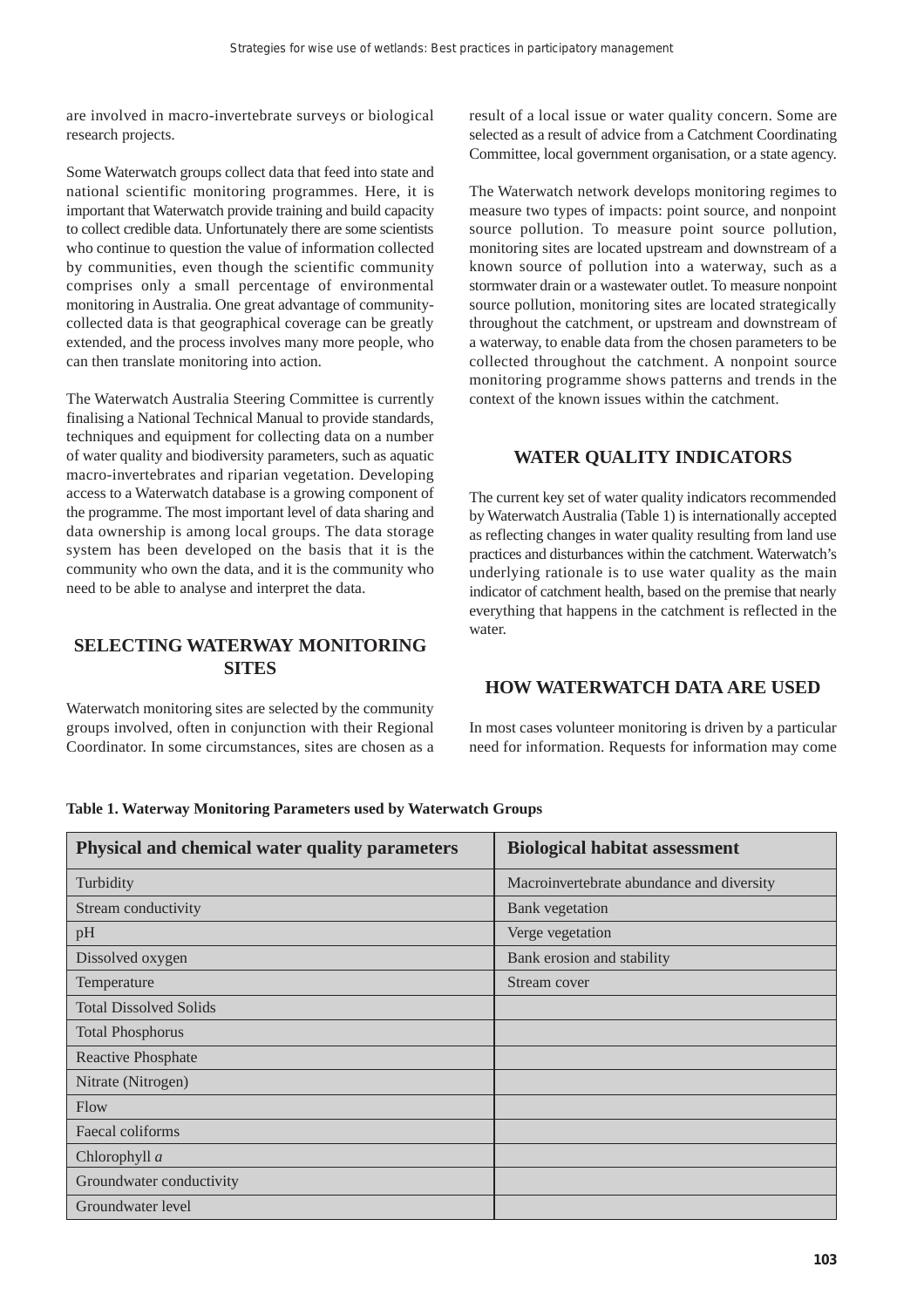from local government authorities, catchment committees, water authorities, or state governments, and people react to local environmental concerns in the waterways or wetlands in their area. Information is collected, and feeds into the system through the regional infrastructure. As a result, the Waterwatch network feels empowered to take action, and the local authorities have waterway monitoring evidence to work with. Stakeholders get together to address the issues raised by the data collection. In some cases, a direct relationship between the indicator and the landuse or disturbance becomes clear. In other cases, it is harder to trace the cause, but the motivation has been generated to discover the reasons for the water quality problem. Sometimes, waterway monitoring results are printed in the newspaper, which allows the wider community to keep an eye on the changing results, and paints an objective and accessible picture of what is happening in the local waterways.

Other ways in which Waterwatch data are currently used includes:

- state of the environment reports at local, state and Federal Government levels
- environmental impact statements
- catchment management reports and strategies
- identification of priorities where community action is required
- as a component of school curricula
- in Ramsar wetland reports
- in local planning studies.

#### **A Case Study: Use of Maroochy Waterwatch Data**

In Maroochy Shire, with Australia's fastest growing population, extensive pressures have been put on the remnant native vegetation, agricultural land, and local waterways, making this a critical area in which to monitor water quality, undertake biological surveys, and test other waterway parameters. Maroochy Waterwatch involves the community in monitoring and identifying potential water quality problems, and in seeking solutions and managing water resources co-operatively with other water users and regulatory authorities. When it was proposed that water quality tests undertaken by the group be used by the Department of Transport for an environmental impact statement, sections of the Queensland Department of Environment were sceptical about using data collected by the community.

After several years of monitoring, the Maroochy Waterwatch group was faced with the challenge of government acceptance of its data. The group boasts 55 volunteers, including agricultural scientists, teachers, farmers, social workers, surveyors, a fish breeder, and environmental scientists. When the Queensland Department of Environment scientifically replicated the Waterwatch samples and data, the results of the Department of the Environment were consistently within one per cent of the Waterwatch findings. As a result, the Department of Environment decided to use Waterwatch data in the environmental impact statement (EIS). This was the first time that community-collected data had been used as part of an official government EIS in Queensland. Official state government recognition of the veracity of the data was an important achievement for Maroochy Waterwatch.

# **WHAT MAKES THE WATERWATCH PROGRAM SUCCESSFUL?**

The success of Waterwatch can be measured in different ways. The fact that the programme is becoming more widely known, and that community interest in water quality, waterway use and catchment management is becoming more widespread, can be partly attributed to Waterwatch. The programme now operates in every major metropolitan centre across Australia, as well as in the bush, and this is another indicator that waterway environmental education is moving beyond the school setting, and into the broader community. The spread of Waterwatch promotes links and mutual understanding between urban and rural dwellers resulting in greater cooperation and action on the ground. One of the best indicators of the success of the programme is the extent to which Waterwatch data are used by government agencies and the private sector.

Strategies that have contributed to achieving the objectives of the Waterwatch Australia Program include:

- the development of state and National Technical Manuals to guide and teach Waterwatch volunteers about waterway testing techniques
- National Waterwatch guidelines, policies and procedures that direct the programme and ensure consistency and a high standard of delivery across the country
- the State Facilitators and Regional Coordinators, who provide technical support, training, advice, and maintain enthusiasm and motivation
- the standardisation of sampling, calibration procedures, units, and data entry across Australia, which in turn ensures the data collected are of a high standard
- national unity within the programme, and
- strengthening community capacity to engage in decision making processes.

## **INTERNATIONAL LINKAGES**

Community–based waterway monitoring originated in the United States with the Global Rivers Environmental Education Network (GREEN), which now operates in 120 countries around the world. In 1995 an international GREEN conference was held in Sydney, with a number of the GREEN coordinators coming from countries in Africa, Asia and central Europe. In many of these countries, support for monitoring is strong, but government support, unfortunately, is limited. Another similar international programme is the River Watch Network, which operates in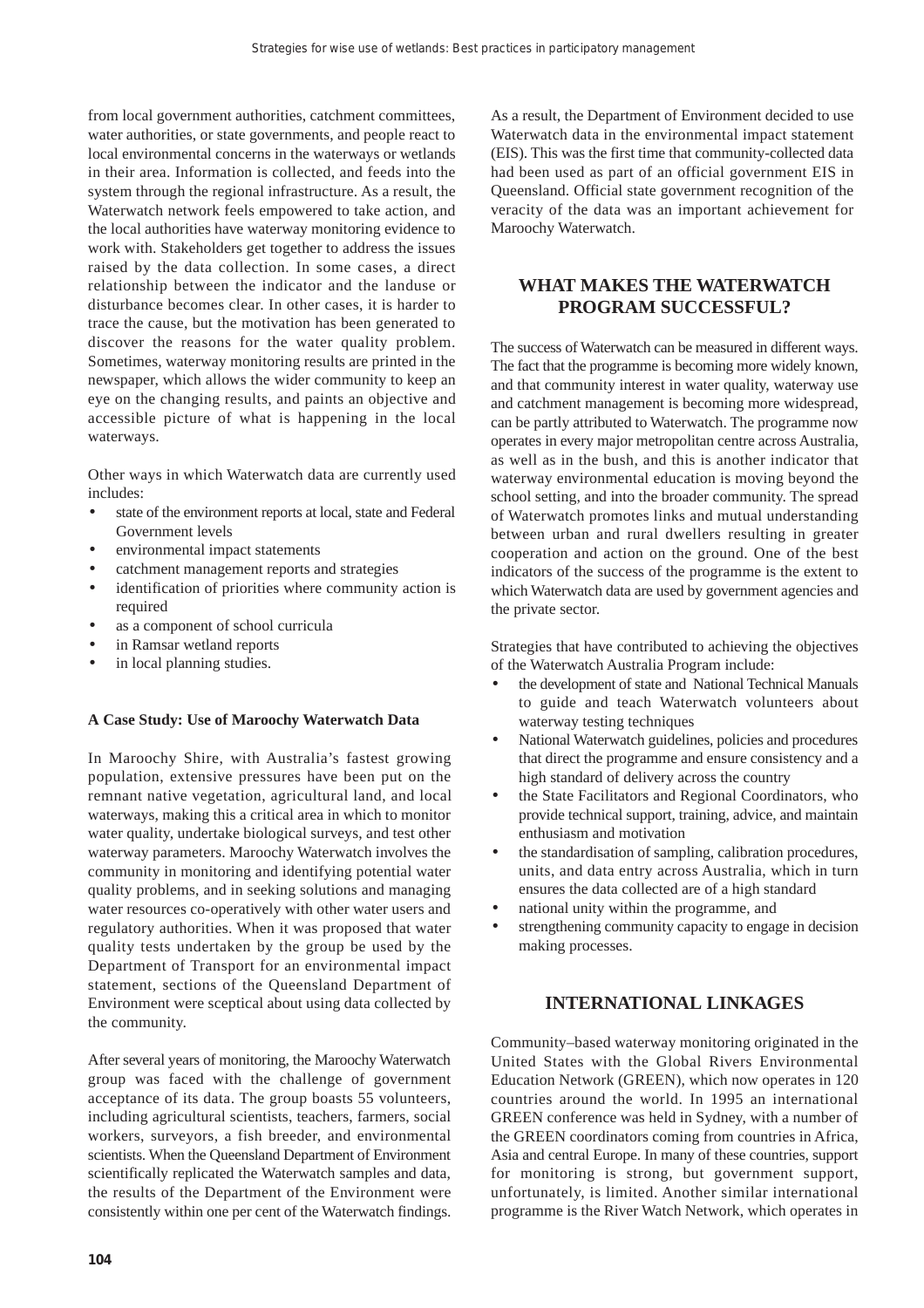countries such as the United States, Canada, Mexico and Hungary. This network is a national and international nonprofit organisation that works with community groups to create and sustain citizen-based river monitoring and protection programmes.

Other countries in the Asia-Pacific region have shown an interest in how Waterwatch operates, and how it was established. There is also a strong demand for technical manuals and technical equipment. Many of the practical tools used by Waterwatch, such as the turbidity tube, could be applied to advantage in places where community–based action may be the only feasible option for monitoring water quality. Waterwatch Australia has the potential to provide a model for community-based water quality monitoring around the world. The guiding principles of community awareness and ownership, regional facilitators helping community groups, and strong technical support have relevance and applicability elsewhere in the world where declining water quality is a serious concern.

# **CONCLUSIONS**

To ensure its long-term future, and to remain relevant to government and community expectations, Waterwatch needs to remain vigilant with regard to challenges and opportunities such as:

- meeting community demands
- maintaining and increasing resources to the programme
- continuing to provide strong support to the Waterwatch Network
- maintaining a strategic direction for the programme
- establishing effective communication
- further developing technical standards, equipment and manuals
- promoting Waterwatch internationally.

Australia is a big country, with catchments that encompass deserts, mountains, tropical and temperate rainforests, wetlands, prime agricultural land, and large cities. The condition of these catchments varies from wild and pristine, to highly modified and polluted. In a country as vast and diverse as Australia, it is an enormous task to preserve the pristine, to manage the impacts, and to reclaim the polluted. The exciting aspect of Waterwatch Australia is the true community nature of the programme, resulting in a rich diversity of activities. Inherent in this network is strong community representation at all levels, and across the nation (Gowland and Foster, 1997).

Ultimately, everything that happens in a catchment can have downstream effects. To correct problems, communities – be they rural or urban – must work together throughout the catchment. Australia's natural environment will be protected only if the whole community is involved in land and water management. In line with this vision, Waterwatch Australia provides a premier environmental education and awareness programme to help all Australian communities achieve a harmonious relationship with, and respect for, the country's unique natural environment.

## **REFERENCES**

Edgar, B. 1998. *The Natural Heritage Trust*. Proceedings from the "Getting Better at Getting Wet" National Waterwatch Conference, Roseworthy 1998.

Gowland, K. and Foster, D. 1997. Waterwatch Australia - Environmental Education for the Whole Community. In: *Earthlinks '97*. Proceedings of the 9th Biennial National Conference of the Australian Association for Environmental Education and the Marine Education Society of Australasia. AAEE, Tasmania 1997.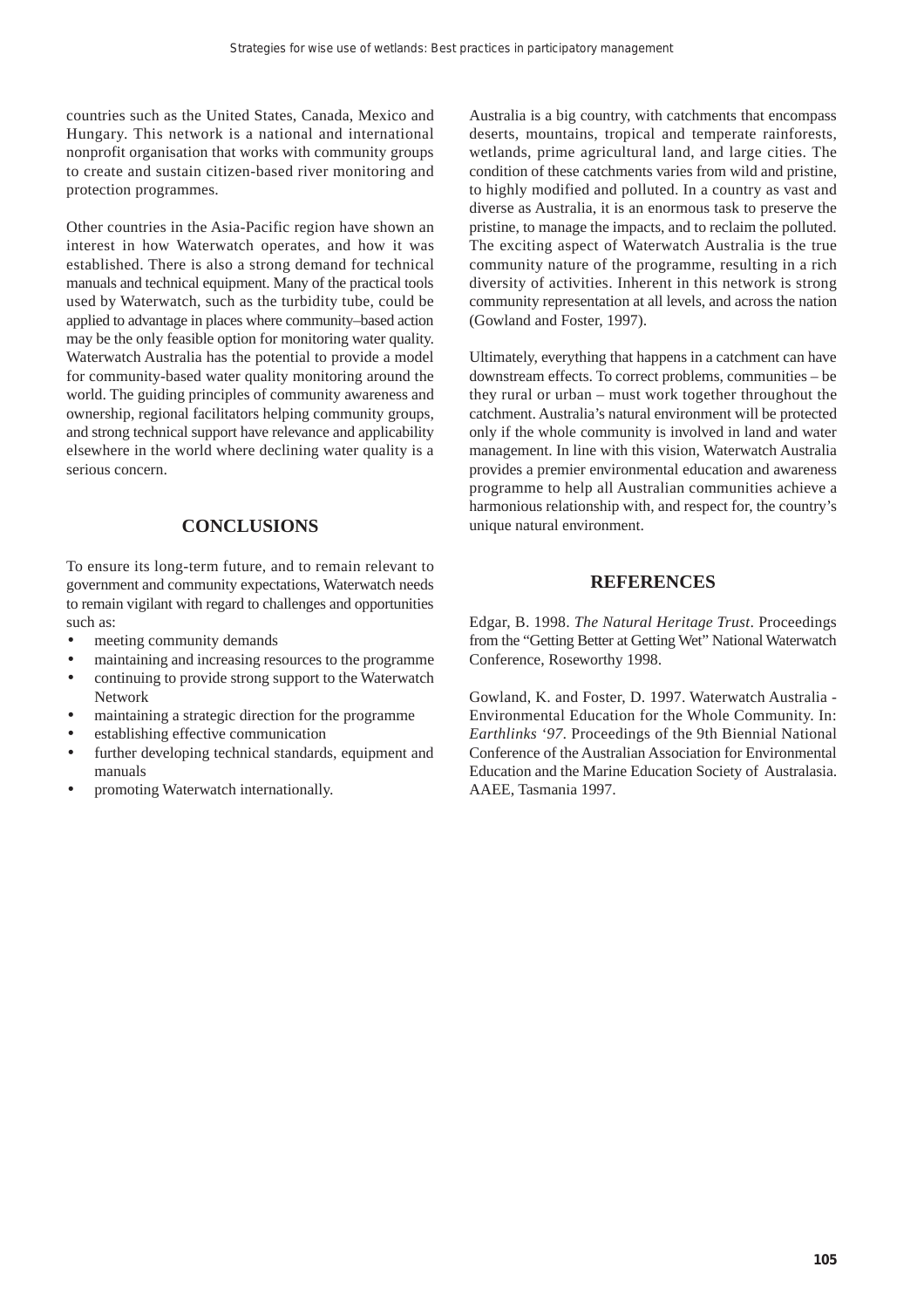Strategies for wise use of wetlands: Best practices in participatory management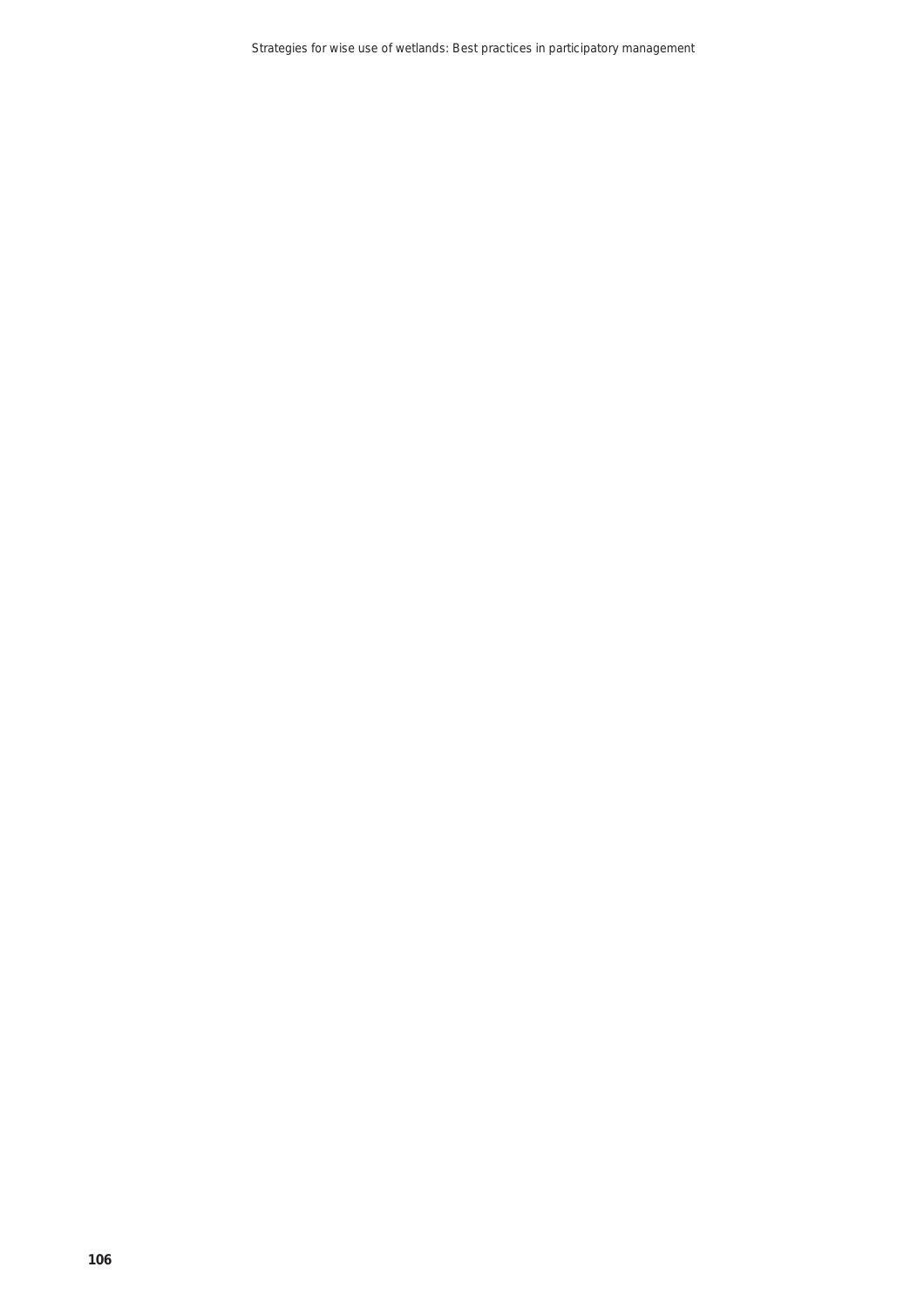# **COMMUNITY PARTICIPATION IN COASTAL RESOURCES MANAGEMENT IN GHANA**

# **Isaac OLESU-ADJEI**

Ghana Wildlife Society, P.O. Box 13252, Accra, Ghana

KEYWORDS: coastal, wetlands, Ghana, Ramsar, community, participation

## **ABSTRACT**

The Coastal Wetlands Management Project (CWMP) was formulated as a component of the Ghana Environmental Resource Management Project, which was developed for the effective implementation of the country's National Environmental Action Plan. The CWMP aims to protect the ecological integrity of five lagoons designated as Ramsar Sites to enhance the benefits derived by local communities. Based on the growing awareness of the positive role of local communities in the conservation of natural resources, the CWMP advocated the active participation of the local people, who depend on the wetlands, in the management of these sites. The local communities contributed to the management of the wetlands in different ways:

- the active involvement in decision making and financial contribution of the District Assemblies
- participation in Site Management Committees, which play a major role in identifying local environmental problems and solutions, and a forum for the exchange of ideas and knowledge
- direct participation, including the contribution of labour and land for the construction of sanitation facilities, stream channel clearing, marine turtle conservation, and community tree planting

This paper highlights the direct and indirect participation of local communities in the implementation of the CWMP, and the possibilities for win-win situations, where both people and nature benefit from community participation in wetland management. The paper offers lessons for the design and implementation of integrated community development and conservation projects, especially in the developing world.

## **INTRODUCTION**

Ghana, like many countries, is faced with numerous environmental problems that pose a threat to sustainable development, including land and forest degradation, pollution of water, soil, and air, degradation of wetlands and coastal resources, and the development of unplanned settlements, with concomitant sanitation problems, especially in urban areas. In an effort to balance national economic development with rational exploitation of the natural resource base, the government of Ghana initiated a National Environmental Action Plan (NEAP) in 1990. The objective was to define a set of policy actions, related investments, and institutional strengthening to make the country's development strategy more environmentally sustainable. For effective implementation of the NEAP, the Ghana Environmental Resource Management Project was developed in 1993. One of the main components of this is the Coastal Wetlands Management Project (CWMP).

The CWMP was formulated to conserve five major lagoon sites designated as wetlands of international importance under the Ramsar Convention because of their global importance as habitats for migratory birds. The five Ramsar Sites covered under the CWMP are Keta, Songor, Sakumo, Densu and Muni. These coastal wetlands are ecologically important because they provide feeding and roosting grounds to over 250'000 water birds, and because of their mangrove forests. The Ramsar Sites in Ghana are of immense socio-economic value to the local people living in and around them. The local people depend on the wetlands for fishing, salt, farming, livestock grazing, fuelwood harvesting, and reed collection for mat weaving.

The CWMP seeks to protect the ecological integrity of the wetlands so as to enhance the benefits derived by local communities. The specific objectives of the project are to:

- ensure biodiversity conservation within the coastal ecosystem
- create awareness about environmental conservation in the coastal zone
- improve community infrastructure within the coastal wetlands areas
- ensure the wise use of the wetlands resources
- offer financial assistance to support poverty alleviation ventures, and
- identify development options that are compatible with the conservation of wetland resources.

The CWMP is funded by the Global Environment Facility through the World Bank, and is implemented by the Wildlife Department. The Ghana Wildlife Society (GWS), an environmental NGO, is assisting the Department by carrying out the education and public awareness component of the project.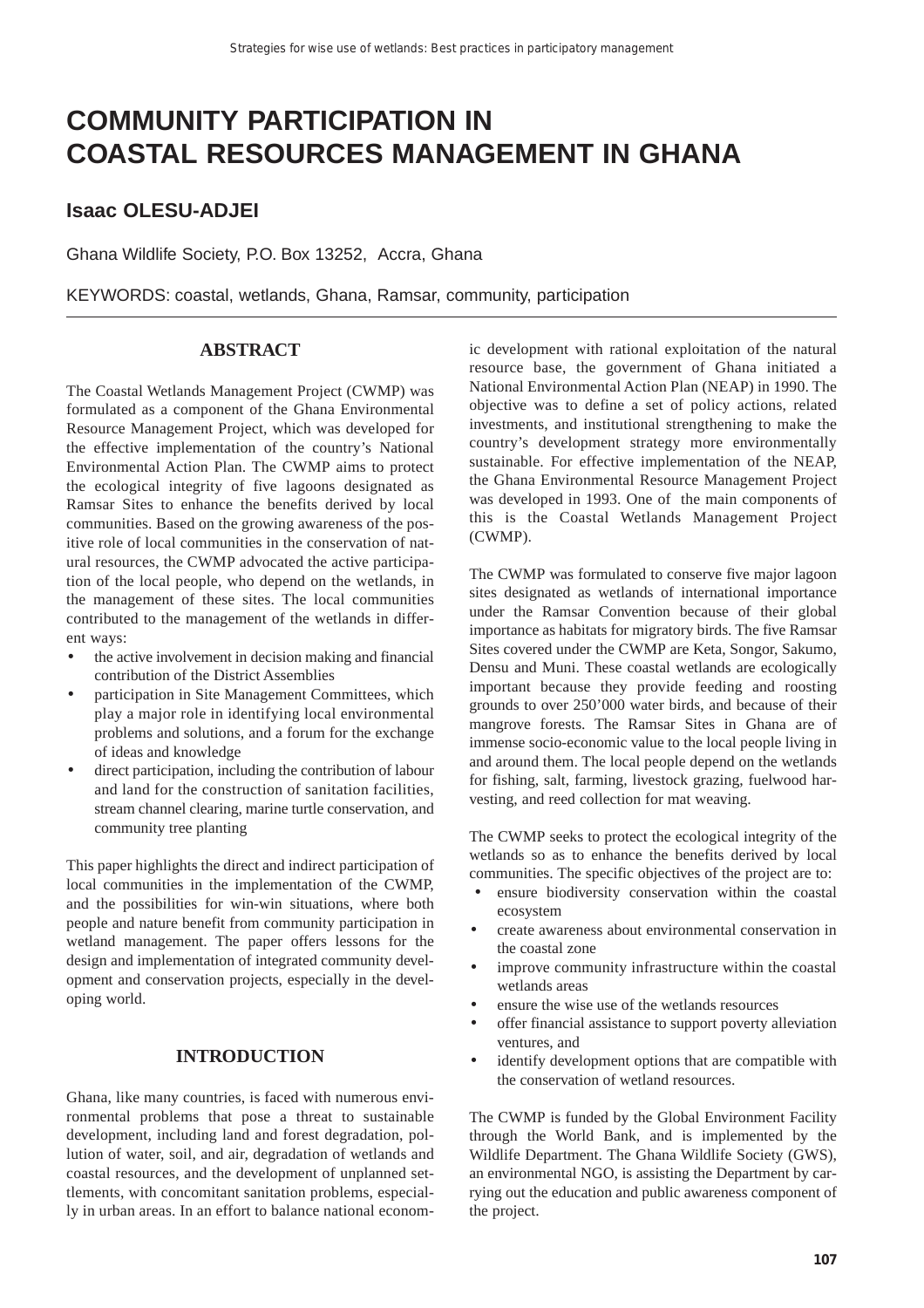There is growing awareness worldwide of the positive role and contribution of local communities in the conservation of natural resources, based on the recognition of the rights of local communities to the natural resources on which their livelihoods depend, and on the value of traditional local knowledge in resource management. Policies are being formulated in Ghana to institutionalise this concept of local community participation in the country's conservation efforts. The 1994 Forest and Wildlife Policy emphasises that "the government will increase public awareness and involvement of local communities in conservation of forest and wildlife resources, particularly where they directly affect the livelihood of communities and the stability of the environment".

These policy initiatives represent a significant departure from the past, when conservation approaches often excluded and alienated local communities. In some instances, communities were negatively affected by the management of national parks and reserves. The current emphasis on community participation is compatible with the concept of "wise use" of the Ramsar Convention on Wetlands, which allows for options of sustainable use and development. In defining the institutional arrangements of CWMP, the crucial role of local communities has been highlighted.

The management of each of the Ramsar sites under the CWMP is facilitated by field staff of the Wildlife Department and the Ghana Wildlife Society (GWS). The Wildlife Department is responsible for carrying out habitat improvement activities, boundary maintenance, and monitoring ecological changes in the wetlands areas. The GWS, on the other hand, is responsible for publicizing the aims and objectives of the CWMP, mobilizing local communities for conservation activities to solve identified environmental problems, and liaising with the District Assemblies (the local political authority) for their support. At the site level, local communities have participated directly and indirectly in decision–making, and in the implementation of the options chosen to solve local environmental problems.

# **INDIRECT PARTICIPATION OF LOCAL COMMUNITIES IN CWMP**

#### **Involvement of District Assemblies**

Local communities have participated indirectly in the CWMP through the involvement of District Assemblies. The active involvement of the District Assemblies in decision–making, and their contribution to the implementation of most project activities, such as provision of sanitation facilities, is one form of local participation. The District Assembly is essentially made up of representatives who have been democratically elected by the local people to take decisions on their behalf. The District Assemblies are contributing both financially and materially towards the construction of toilet units and refuse management in all the Ramsar Sites.

#### **Establishment of Site Management Committees**

The local people are also participating indirectly in the project through the establishment of the Site Management Committees (SMC) at the Ramsar Sites. The SMC is made up of representatives from the local communities, identifiable local groups or associations, the traditional authority, relevant government departments, and the District Assembly. The SMC is a conduit for transferring information from the project to the local people and vice versa. It has also played a major role in the identification of local environmental problems, and the local needs and concerns that should be addressed by the CWMP.

# **DIRECT COMMUNITY PARTICIPATION APPROACHES IN CWMP**

#### **Construction of Sanitation Facilities**

When studies were being carried out prior to the preparation of the CWMP, the local people in the wetland areas were consulted, and they provided information on a number of issues. One of the key problems identified in the Ramsar sites was the lack of sanitation facilities, such as toilets. People were using the beaches, the banks of the lagoons and steams, and the bushes for their intimate needs. The communities, who provided land free of charge for the purpose, took the decisions on the location of the toilets. The communities also contributed labour for the construction of the toilets, and upon completion, the communities accepted responsibility for maintaining them as their own.

An evaluation survey carried out recently in the communities where the toilets had been built showed that they are helping, to a very large extent, to improve sanitation in the wetland areas. People are no longer using the beaches and bushes, as they formerly did when they had no alternatives. The local people expressed appreciation that they were invited to participate in the effort to solve the sanitation problems, and they talk about their involvement with pride. The involvement, commitment, and ownership of the communities have been the key to success in improving sanitation in the wetlands.

#### **Clearing of Stream Channels**

Another major problem at almost all the Ramsar sites in Ghana is the blockage of freshwater corridors leading to the lagoons. Freshwater discharge into the lagoons is thus very limited, resulting in high salinity, which has affected the growth of vegetation (especially mangroves) in most areas, such as Totope, in the Songor Ramsar site. Also, due to the high salinity, most of the lagoons can no longer support a wide variety of fish, and *Tilapia* is now the most abundant species in the coastal lagoons.

In addition to the ecological impacts of the blockage of freshwater channels, the socio-economic activities of com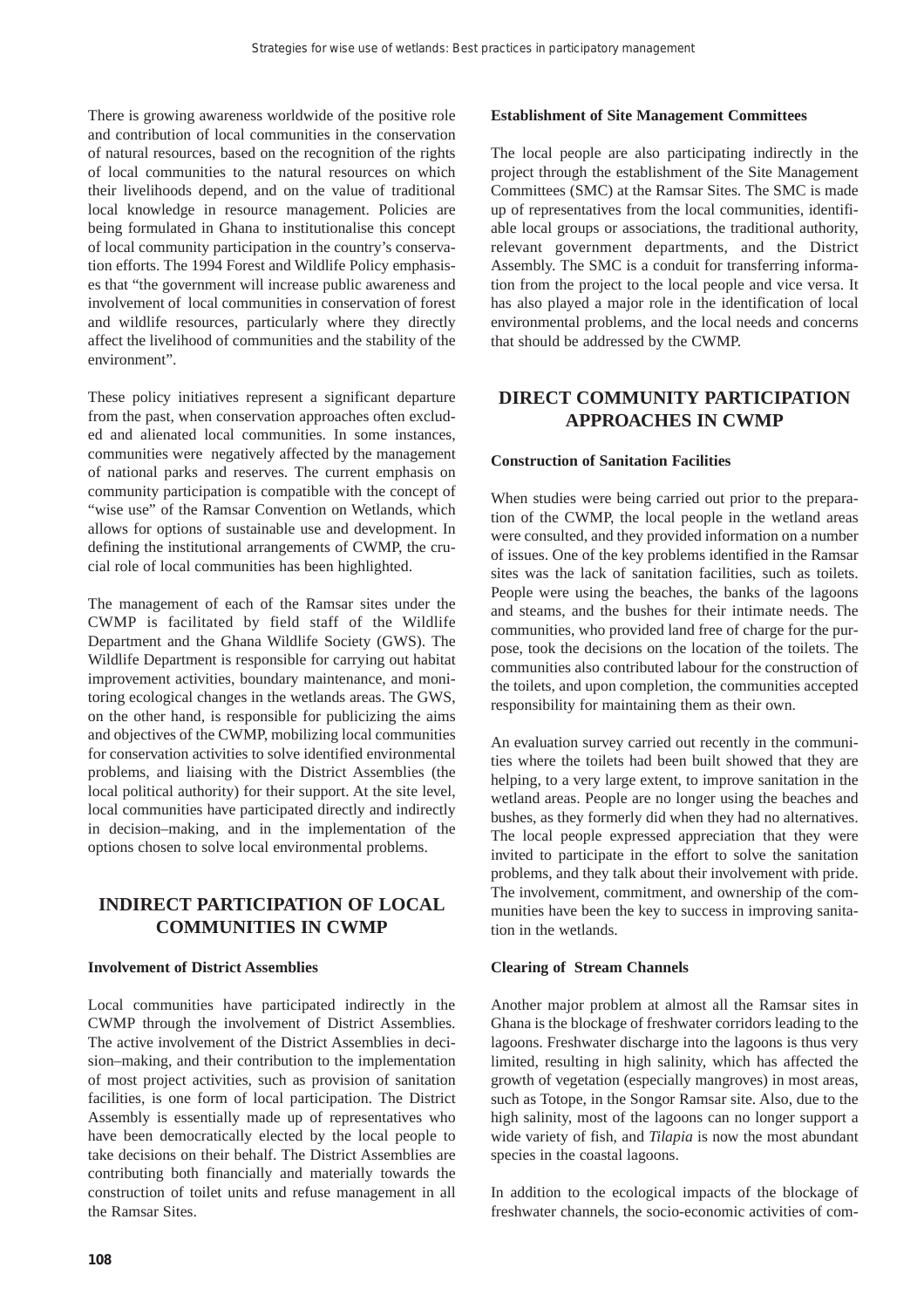munities living along these streams have been seriously affected. Commercial fishing, one of the major economic activities of the local people, has become virtually impossible because the growth of aquatic weeds that prevent the use of fishing nets. In addition, water from the stream can no longer be used for domestic purposes, since these streams, which used to be free flowing, have now become stagnant and unwholesome. In addition, local people can no longer use the streams to transport their produce to marketing centres, and commuting between villages has become difficult. Farming activities have also been affected because of the difficulty accessing water.

The project held consultative meetings with the communities to involve them in identifying problems and solutions. At Songor, the communities along the Luwe stream pointed out the blockage of freshwater channels as a major environmental problem that affected their livelihoods. The communities were unanimous on the need for clearing weeds from the channel and desilting it. They offered to provide the labour, while the CWMP assisted by providing the materials required: boats, tools, cutlasses, shovels, ropes, chain saws, boots, and protective clothing. Approximately 10 km of the stream has been effectively cleared through communal labour, and the communities are already benefiting in the following ways:

- The volume of water flowing through the stream has increased, and the occasional flooding of the banks has been restored, thus favouring mangrove restoration and farming of crops such as rice and sugar cane.
- Fishing in the stream, which was virtually impossible until now, has restarted.
- Domestic water supply has improved because a lot more fresh water now flows from upstream. Before, the impeded flow of fresh water resulted in high salinity and the decomposition of organic matter, giving the water a bad odour, taste and colour.
- The open water channel can now be used to transport people and goods, and the stream provides a convenient alternative to walking for the communities, which are not connected by roads suitable for motor vehicles.
- The project has also helped to foster unity within and among the communities. Opinion leaders from the participating communities now meet regularly to discuss development and other issues affecting them.

#### **Marine Turtle Conservation**

All species of marine turtles are threatened or endangered and have been listed in the IUCN Red Data List. The Ghana coast is noted as a favourable nesting ground for three species of marine turtles: olive ridley (*Lepidochelys olivacea*), leatherback (*Dermochelys coriacea*), and green (*Chelonia mydas*) turtles*.* On the Ghana coast these turtles are threatened by a number of factors. A major threat is the predation of eggs and juveniles by domestic animals, especially pigs and dogs. Human exploitation is also a significant factor in the decline of turtle populations in Ghana. Female turtles that come to the beaches to lay eggs are often ambushed and killed as soon as they start laying. When a turtle succeeds in laying the eggs, local people follow the tracks and dig out the eggs. Special fishing nets are also used for trapping turtles by local fishers. Turtle meat and eggs are eaten, or traded for cash income. Other threats include coastal erosion, beach development, and dumping of rubbish, particularly plastics, which can injure or kill turtles that mistake them for edible jelly fish.

In Ghana the NEAP and the Biodiversity Strategy legally guarantee the protection of marine turtles. They are also protected by the Wildlife conservation regulation L.I. 680 of 1971, under which the hunting, capture or destruction of marine turtles is absolutely prohibited. However, national policies and regulations have had little impact on reducing the threats to marine turtles along the Ghanaian coast. In view of this, a marine turtle conservation programme was initiated under the CWMP in partnership with the local coastal communities. In this partnership, the coastal communities are recognised as the key stakeholders, who play a central role in the turtle conservation efforts.

A national workshop was organised by the GWS in 1995 to develop strategies for the participation of local communities in the project. As recommended by the workshop, a community turtle task force was formed, made up of community volunteers, who were selected with the assistance of community leaders. The role of the turtle task force is to:

- educate the communities about the status of marine turtles in the country and the need to stop the killings and eggs collection
- identify important nesting sites, and protect nests from predators and natural hazards, such as erosion
- liaise with fishers to release any turtles caught accidentally in fishing nets
- assist in the collection of scientific data needed for the management of marine turtles
- take the lead in mobilizing people in the community projects to enhance marine resource conservation.

The involvement of local communities in the project has proved to be very successful, as the communities are being empowered to take responsibility for protecting the turtles. The level of awareness has increased appreciably, and the task force has reported that fishers often invite them to come and witness the release back into the sea of turtles caught accidentally. Before the project the turtles would have been killed instantly for food or for sale.

#### **Community Tree Planting**

At all of the five Ramsar sites in Ghana, wetland vegetation is under heavy pressure from the local communities, who exploit different tree species for domestic and commercial purposes. These include ecologically important species such as the mangrove, which is used for fuelwood,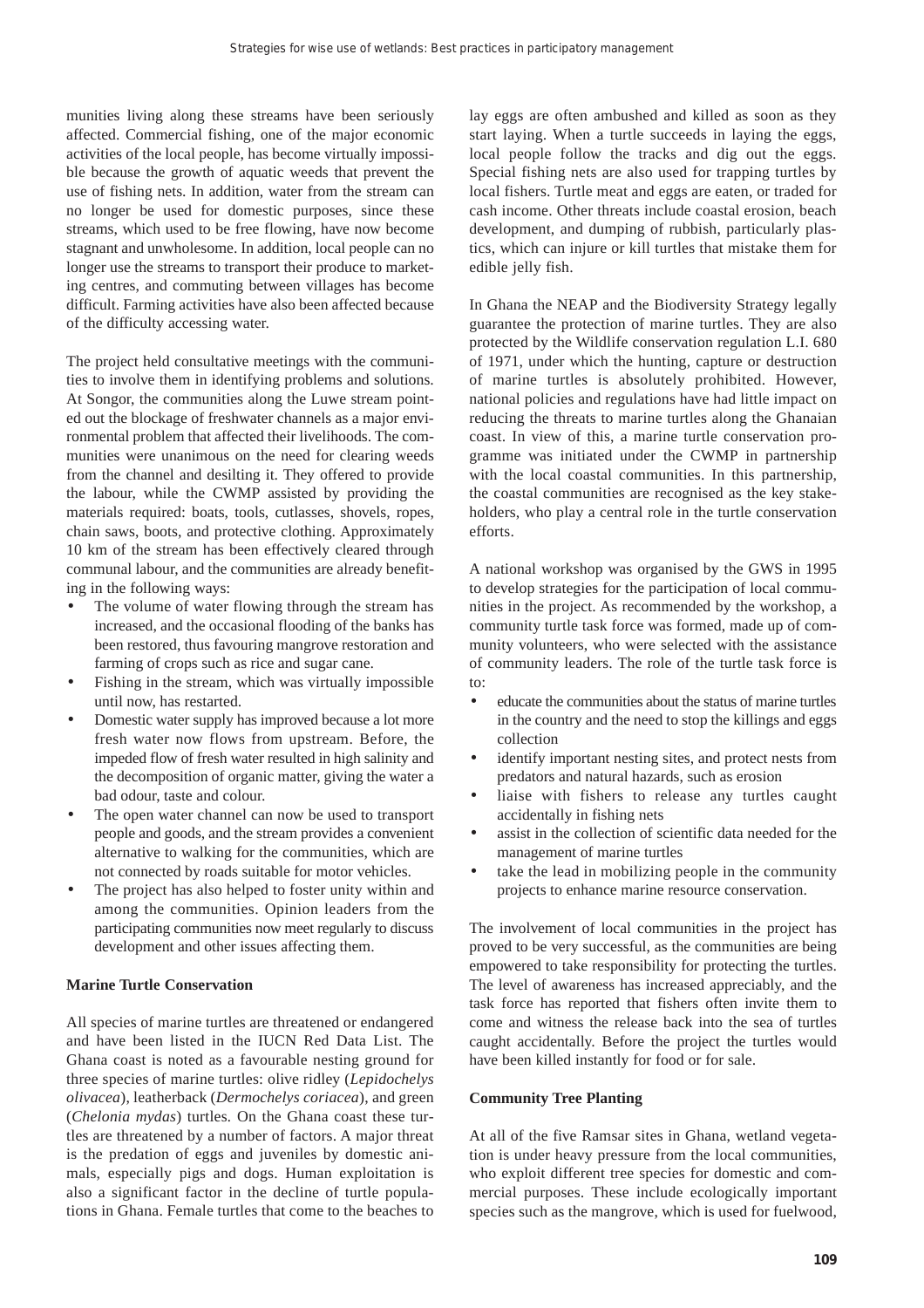building, fishing etc., especially at the Keta Ramsar site. The increasing demand for fuelwood has led to an alarming rate of degradation in most areas. The problem is exacerbated by the lack of alternative energy sources, and the lack of awareness of the need for replanting depleted areas.

Under the habitat improvement component of the CWMP, attempts are being made to assist communities to establish woodlots, and to undertake mangrove restoration projects at the Ramsar sites. The communities are contributing to this programme by making land available, by providing labour for planting the seedlings, and by maintaining and weeding the areas planted. The Forestry Department supplies the seedlings, while the CWMP provides financial assistance for preparing the land. The community tree planting programme is thus a collaborative effort involving the communities, the CWMP, and the Forestry Department. In recognition of the success of this community tree planting programme, the Matsekope communities at Songor were selected for a national award in 1997.

## **CONCLUSION**

The success of the Coastal Wetlands Management Project with regard to community participation has not come about by coincidence. Having realised the need for the support and cooperation of the people, the project made a conscious effort to encourage the involvement of local communities. This was done through an intensive programme of public education and awareness building, which involved a series of seminars, workshops, community meetings, and consultations. Local communities are unlikely to join forces with any project if they are not sure of the benefits they could derive.

A key lesson from this project is that resource conservation must be relevant to local needs. It is well known that poverty is a major root cause of excessive exploitation of natural resources. In developing countries, poverty alleviation is obviously the first priority of local communities, and conservation must be seen to be addressing this problem to win local support and cooperation. To this end, a particularly valuable tool has been a community investment support fund operated under the CWMP, which is aimed at improving the socio-economic conditions of coastal communities in the Ramsar sites.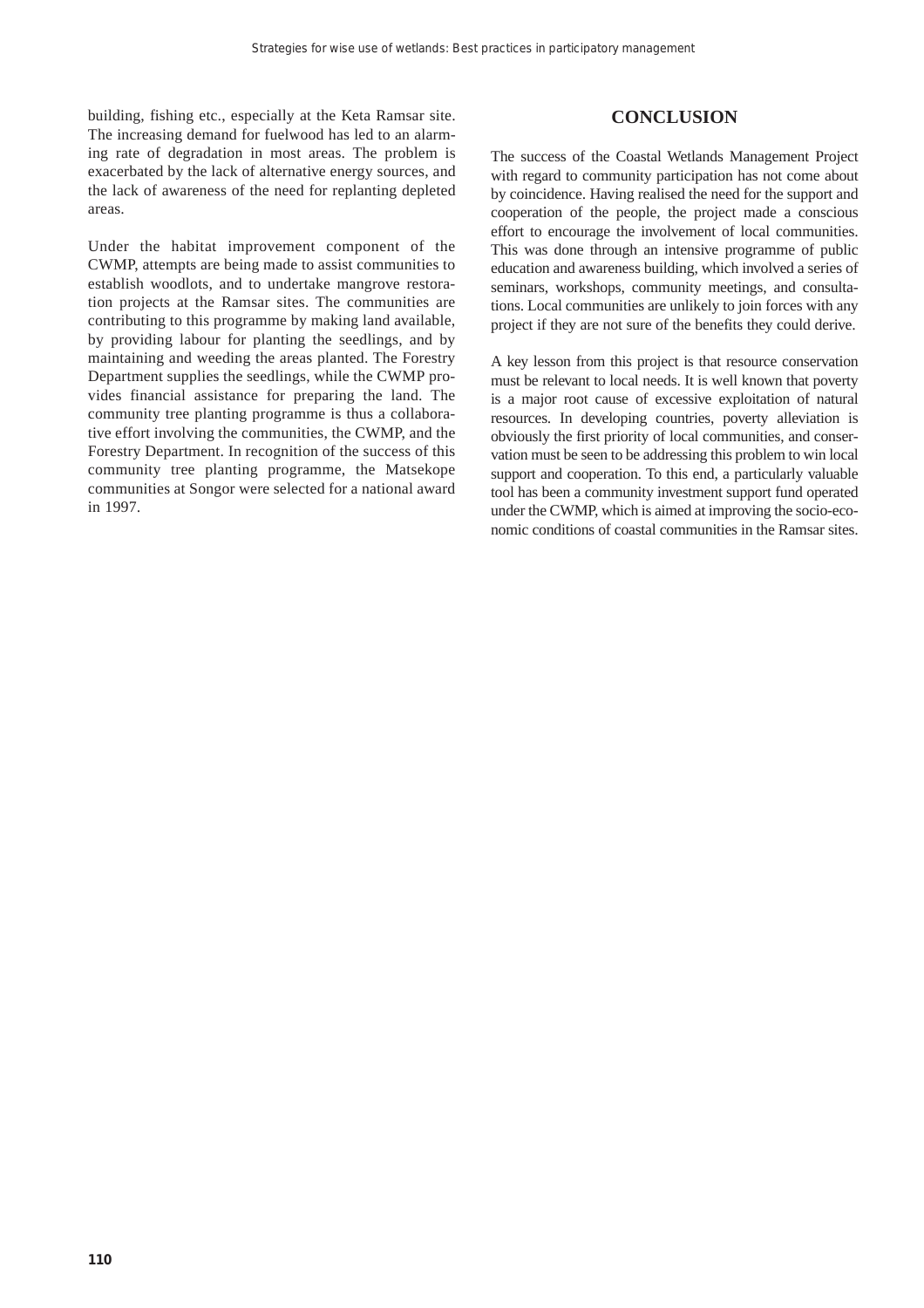# **WETLAND CONSERVATION AND DEVELOPMENT: THE LAKE NAKURU CASE STUDY**

# **R. J. THAMPY**

World Wide Fund For Nature, P.O Box 202440, Nairobi, Kenya

KEYWORDS : Lake Nakuru, land use, environmental impact, sustainable development, ecosystem health

# **ABSTRACT**

Lake Nakuru, designated as Kenya's first Ramsar site in 1991, is a shallow hyper-eutrophic saline-alkaline lake on the floor of the Rift Valley, and is well known for its spectacular concentrations of Lesser Flamingos. The lake lies at the bottom of a catchment basin that has witnessed a relentless intensification of land use over the last three decades. The major threats to the lake originate from human activity in the catchment, resulting in alterations in the water balance and water quality. There is growing evidence that these changes in land use are linked to the frequent and prolonged dry outs of the lake, resulting in alterations in the primary producers and the morbidity and mortality of endemic bird and fish populations. The key to the conservation of Lake Nakuru hinges on the management of human activity within the watershed. A balance must be struck between conservation and meeting the needs and aspirations of the resident human populations.

This paper focuses on four areas:

- Lake Nakuru National Park, a unique and richly endowed wetland ecosystem under stress
- the recent history of human activity in the catchment basin, which has resulted in the park's present predicament
- the nature and scope of past and present conservation measures in the catchment area, and
- ecosystem health, a unifying paradigm to bring about improved understanding of, and countermeasures for, a wide range of negative impacts of human societies on ecosystems.

## **LAKE NAKURU**

Lake Nakuru is one of a chain of endorheic, hypereutrophic, alkaline-saline lakes in the eastern arm of the Rift Valley in Kenya. It is a shallow lake and an extreme ecosystem in which intervals of complete dryness alternate with periods of flooding and high water. The biota of the lake is depauperate, although persistent populations of the cyanobacteria, *Spirulina platensis* occur, forming the base of the food chain and supporting large concentrations of lesser flamingos (*Phoeniconaias minor*). The only fish species in Lake Nakuru

is the filter feeding cichlid, *Sarotherodon alcalicum grahami,* introduced from Lake Magadi in 1953 to combat mosquito breeding. The introduction of fish substantially increased the diversity of the lake ecosystem by extending the food chain to over 30 species of fish-eating birds. Other organisms, found in varying abundance, include a copepod (*Lovenula africana*), a chironomid (*Leptochironimus deribae*), three species of rotifers (Brachionus *dimidiatus, B. plicatilis*, and *Hexartha jenkinae*), and three species of water bug (*Micronecta jenkinae, M. scutellaris* and *Sigara hieroglyphica kilimanjaronis).*

Lake Nakuru occupies an area of 44 km<sup>2</sup>, and is surrounded by a buffer zone, which together with the lake constitutes Lake Nakuru National Park. The park is a popular destination for local and international tourists, and receives approximately 200'000 visitors annually. Although the park provides habitat for over 50 species of mammals and 500 floral species, it is best known for its bird life, and for the spectacular assemblages of lesser flamingos that congregate on the shores of the lake. Lesser flamingos account for approximately 78% of the world's total flamingo population, and the alkaline lakes of southern Kenya regularly hold between one quarter and one half of this population.

Until recently, the high primary productivity of Lake Nakuru made it a key feeding ground for this species. Since 1993, however, frequent dry-outs, accompanied by decreased primary production, have rendered the lake unsuitable for feeding, resulting in the migration of lesser flamingos to healthier systems such as Lake Bogoria, located 70 km to the north. The consequences of this increased utilisation, and competition for resources at Lake Bogoria have yet to be determined. Apart from the flamingos, over 51 species of waterfowl and water-associated birds inhabit the lake and its littoral fringe, and a further 350 terrestrial bird species inhabit the buffer zone. The lake is also a staging site and wintering ground for several species of Palearctic ducks and geese.

Lake Nakuru occupies the lowest point in a catchment basin of 1,800 km2 . Apart from direct precipitation and subsequent runoff, it receives surface flow from five seasonal streams and several springs along its northeastern shoreline. The origin of these streams in the escarpments north, south and west of the lake delineate the boundaries of its drainage basin, and define the area in which its fate will be decided. Ground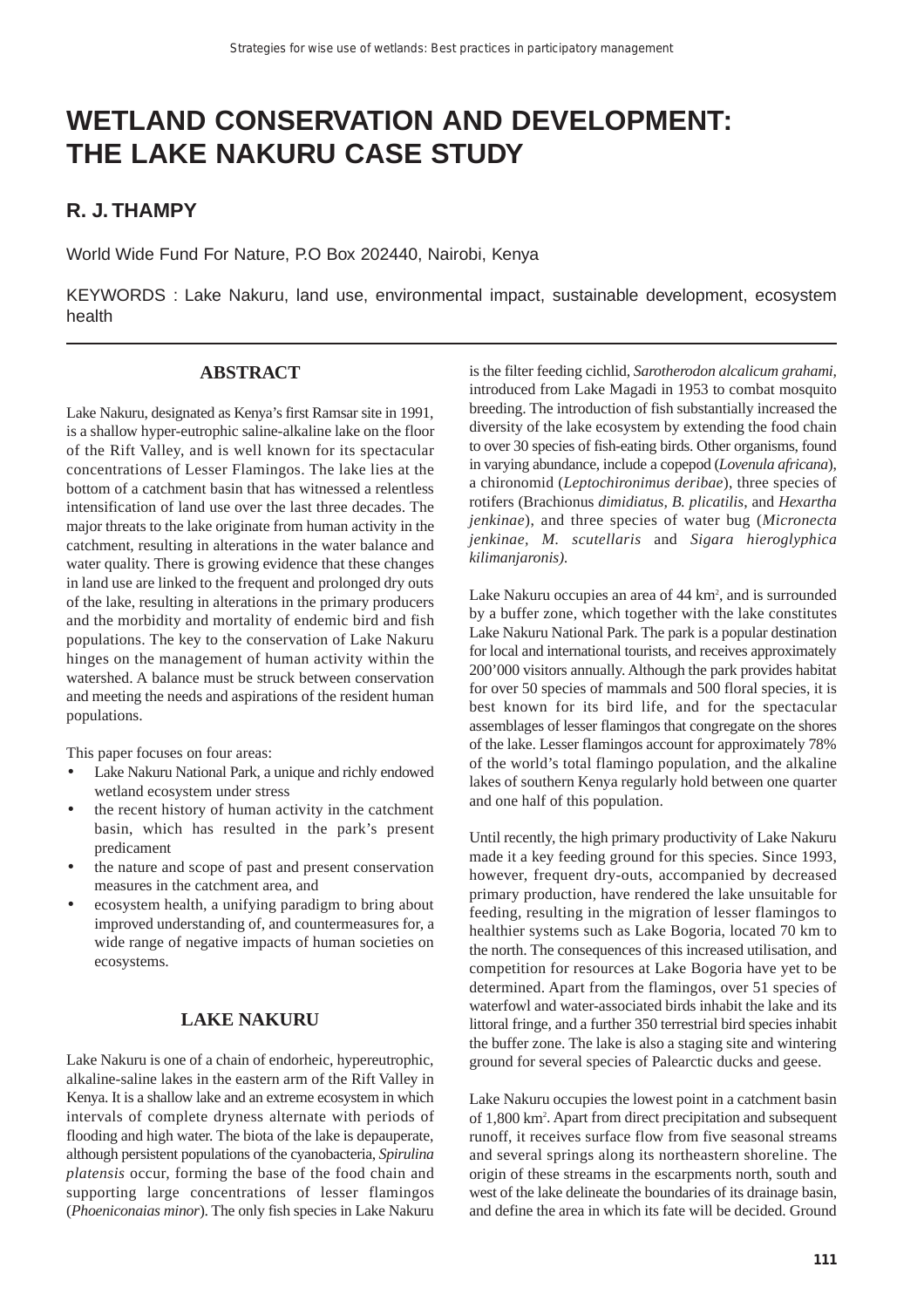water recharge is a major source of water to Lake Nakuru, which has been described as a "window on the water table", as its levels rise and fall in response to changes in the feeder aquifers.

In 1990 Lake Nakuru was designated the first Ramsar site in Kenya.

# **HISTORY OF HUMAN OCCUPATION AND LAND USE**

Little is known of the settlement patterns in the catchment basin prior to 1889, although the area has been a periodically important centre for human populations for tens of thousands of years, and many prehistoric sites are located in the vicinity (Horrobin, 1971 cited in Mwangi, 1994). Written records by European travellers visiting the area at the turn of the century provide descriptions of uninhabited landscapes teeming with wildlife (Elliot, 1905; Chapman, 1908; Percival, 1928). Local oral traditions record occupation of the area by shifting cultivators and pastoral groups, who used the valley floors, grasslands and forest glades for cultivation and wet season grazing – practices that continue to this day in some parts of the catchment basin.

The arrival of the Kenya-Uganda Railway in Nakuru in 1889 set the stage for permanent settlement in the catchment. During the colonial era, land ownership in the area fell mainly to the farming and ranching European settlers, who engaged in widespread fencing of their properties and shooting of "vermin" to protect their crops and livestock. Timber merchants secured generous concessions in the hardwood forests in the upper reaches of the catchment, and pursued their lucrative trade with such vigour that, in 1949, the colonial government felt compelled to restore forest cover by establishing plantations on the vast tracts of land laid bare by clear felling.

The town of Nakuru was founded close to the shores of the lake in 1904, to service the agricultural hinterland straddling the railway line. The town quickly grew in size and stature to become a district headquarters and the agricultural capital of the "White Highlands". By 1948, it supported a population of 14'000 people. Landscape modification during this period led to loss of habitat and interference with the migratory routes of endemic wildlife. This, together with uncontrolled hunting, precipitated their decimation and dispersal.

In 1963 independence ushered in a second settlement thrust by indigenous, small-scale farmers, which led to further modifications in land use. Settlement initially took place on existing mixed farms bought from European owners. These were fragmented into many smaller individually owned holdings, ranging in size from 1 to 5 hectares. As the number of settlements increased over the next decade, encroachment into the forest reserves occurred. Between 1967 and 1986 more than 400 km<sup>2</sup> of forest and areas under natural vegetation were converted to subsistence agriculture. Most of this clearance occurred between 1970 and 1980, when the influx of new settlers was finally stemmed. During this period, the area of the catchment under forest and natural vegetative cover declined from 47% to 26%. Declines also occurred in the area of land under large-scale farming and ranching, as small-scale subsistence farming burgeoned from insignificant levels in 1970 to over 35% of the catchment area in 1986. The type of farming practised by the new settlers depleted resources available for restoring or improving soil fertility or curtailing erosion. The allocation of land for farming on steep slopes, often exceeding the 55% gradient stipulated by the Agricultural Act, further exacerbated the erosion problem. This in combination with other factors led to a progressive decline in environmental quality and crop yields over the ensuing years.

The aggravating factors include: insecure land tenure, inaccessibility of extension services and technological options, low farm prices and disposable income, recurrent droughts, crop pests and in some cases, wildlife depredation (LNCDP, 1990). Large-scale farms (>100 acres), with trained managers and greater access to capital, were able to modernise their operations in the post-independence era, and emerged as the most productive farms in the country. However, these gains were achieved and maintained through heavy investments in agricultural machinery and agro-chemicals.

In 1987, the remaining natural forests in the catchment were accorded protection, and brought under the management of the Forest Department. For the next seven years, extraction of timber was regulated in both natural and plantation forests. By 1990, however, fuel wood scarcities began to emerge, affecting large sections of the catchment's rural population. In 1994, the government in a highly controversial move degazetted over 20'000 ha of plantation forest in the Western Mau Escarpment, a major national watershed, and the source of feeder streams to Lake Nakuru. The decision ostensibly taken in the interests of "landless" people was swiftly implemented, and resulted in rampant deforestation, and an influx of an estimated 30'000 people into the catchment. This incident drew attention to the wilful blindness of politicians to the environmental consequences of their decisions, and also to the apathetic response of stakeholders, including the resident communities, who stood to lose the most. Despite a ban on felling imposed by the government in 1998, illegal forest clearance continues in Lake Nakuru's watershed.

From its small beginnings in 1904, the township of Nakuru has grown into the fourth largest city in Kenya, occupying an area of 102 km<sup>2</sup>, and supporting a population of 360,000 people, with an annual growth rate of 5% (Mbwagwa *et al.*, 1998). Between 1923 and 1992, the town extended its boundaries four times. In terms of wetland management, the most significant developments during this period was the urban sprawl, with encroachment into farmlands, forest and wildlife habitats at the town's periphery, and the growing burden of waste generated. A further expansion is now proposed, which, if carried out, will encircle the northern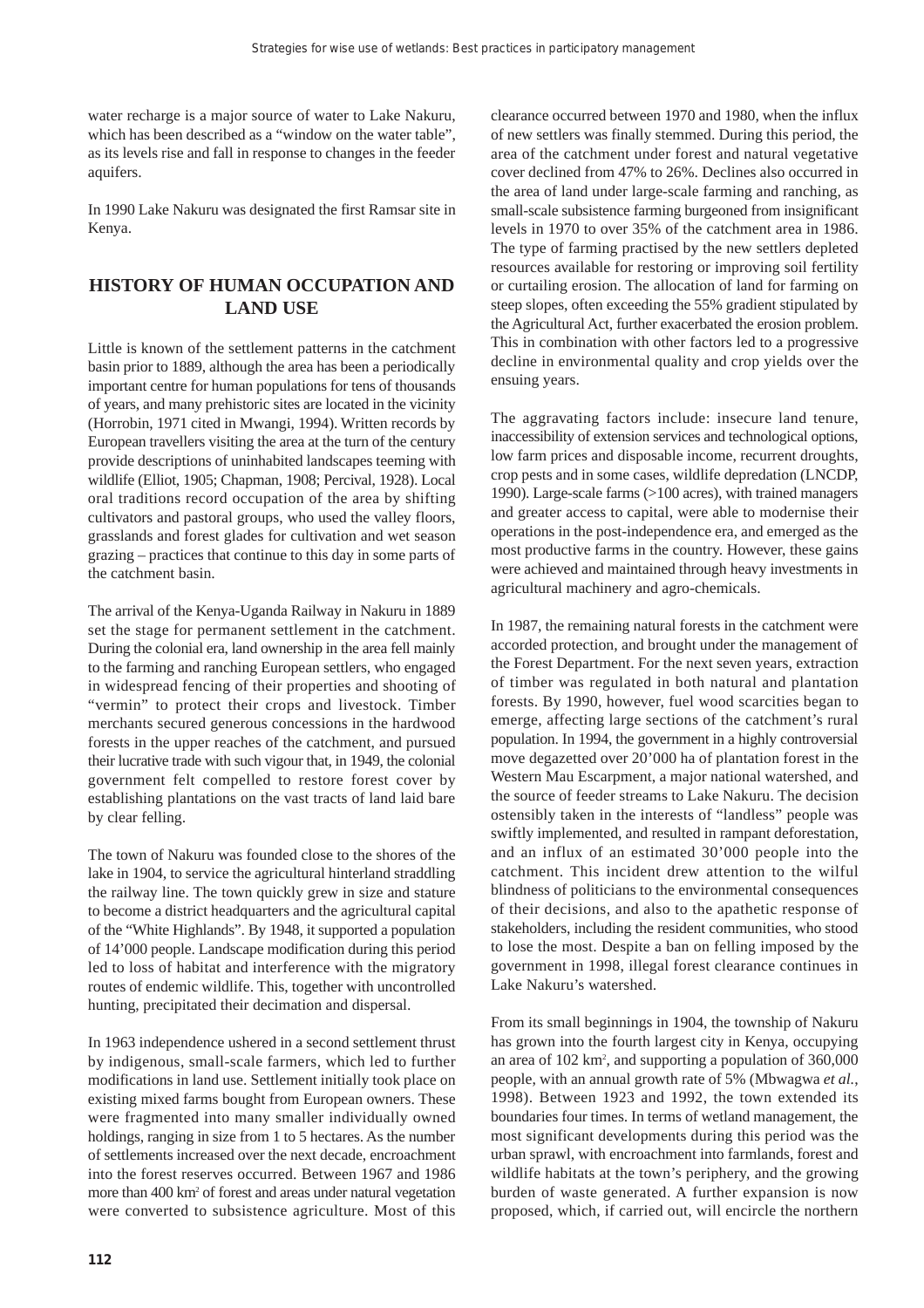boundary of Lake Nakuru National Park and extend down its western and eastern flanks.

Land use in the developed area of Nakuru town is dominated by housing, which accounts for 70% of the area, followed by industry and commerce (18%), and transport (2.5%) (Mbwagwa *et al.*, 1998). There are 178 registered industries in Nakuru, generally small- to medium-scale enterprises, manufacturing and processing a variety of products, such as batteries, textiles, tanned leather, animal and human foodstuffs, and agro-chemicals. In addition, there are machining works, electroplating facilities, and a multiplicity of automobile and open-air workshops.

Like most cities, Nakuru is a huge consumer of resources, and a prodigious producer of waste. Although only 19 % of the town is sewered, a total of  $9,000$  m<sup>3</sup> of sewage is generated each day, and processed in two treatment plants before being discharged into the lake. The sewage treatment plants were rehabilitated and expanded in 1996, and currently have a design capacity to handle  $16,200$  m<sup>3</sup> of sewage per day. However, given the growth projections for the town and the plans to expand the sewage reticulation system, this capacity could be easily outstripped in just a few years.

Solid waste management is constrained by inadequate resources resulting in the diffuse build up of waste in the environment. Pre-treatment of industrial waste is the exception rather than the rule, and storm water is discharged into the lake without prior treatment.

# **ENVIRONMENTAL IMPACTS OF PAST AND PRESENT LAND USE**

The land use and land treatments described thus far have serious implications for the environment of the catchment, the national park and for the lake in particular. Over the years, Lake Nakuru National Park has become an island of nature surrounded by a sea of humanity. The potential effects of this insularisation are particularly worrying. Nairobi National Park, which shares a similar predicament, is forecasted to eventually lose over 80% of its species, and similarly, the Serengeti is expected to eventually lose about 70% of its species (Soule *et al*., 1979 cited in Mwangi, 1994).

Some of the environmental impacts arising from development and massive landscape modifications in the catchment basin of Lake Nakuru include:

- alterations in the hydrological regime of the catchment resulting in increased seasonality of stream flow, declining yields from wells and bore holes, and frequent, prolonged dry-outs of the lake as have occurred in 1993, 1994, 1995 and 1996
- loss of biological diversity and the capacity for disturbance regulation, as a result of deforestation in the catchment basin
- accelerated soil erosion, resulting in loss of farm productivity and income, which in turn leads to over

exploitation of the natural resource base – soil loss from farms in the catchment is estimated to range from 18 to 50 t/ha/annum

- deterioration in the water quality of streams, and exposure of human and livestock populations to pesticide residues and other potentially dangerous leachates
- contamination of the lake with pesticide residues, heavy metals and possibly PCBs, dioxins and furans
- contamination of the bottom sediments of Lake Nakuru with lead, copper, mercury, zinc, cadmium, chromium, nickel, DDT, dieldrin, and gamma BHC, which unfortunately is expected to increase (other contaminants remain to be assayed)
- nutrient enrichment of the lake, resulting in reduced productivity of the lake's natural primary producer (*S. platensis*), and the frequent occurrence of blooms of toxic blue-green algae (*Microcystis* and *Anabaena* sp.), which has led to the desertion of the lake by flagship species such as the lesser flamingo
- die-offs involving fish and waterfowl: analysis of fish tissue following a die-off in 1992, revealed the presence of malathion and elevated levels of lead; the lesser flamingo die-offs of 1993 and 1995 are being investigated, and a possible toxicosis is suspected
- disappearance of aquatic species such as the clawless otter (*Aonyx capensis*), last reported in Lake Nakuru National Park in the 1970s.

# **ENVIRONMENTAL CONSERVATION IN THE CATCHMENT BASIN**

The first recorded conservation efforts in the catchment basin date back to the 1930s, when the colonial government employed compulsive measures for reforestation and soil conservation in the area. It is notable that many of the soil conservation structures built on settler farms during this period were subsequently destroyed by indignant Kenyan farmers following their occupation of the land after independence. This example illustrates the futility of using compulsive methods to achieve conservation.

In the late 1950s, a game warden stationed in Nakuru made repeated appeals to the settler community to protect the endangered Nakuru hartebeest (*Alcelaphus buselaphus cokii x jacksoni),* but it was a case of too little too late, and in 1958, the last of member of this species died.

The protectionist strategy of establishing national parks "for cultural, scientific and recreational purposes" was extended to Lake Nakuru in 1961, when a part of the lake was gazetted as a bird sanctuary. In 1968, the national government, continuing essentially the same policy, increased the area under protection to include the entire lake. This effort was further augmented in 1974, when a buffer zone of 144 km<sup>2</sup> was added to the park, bringing it to its present dimensions of 188 km . It is probable that the creation of a buffer zone, and the subsequent ring fencing of the park in 1987 lulled planners into believing that the park was safe from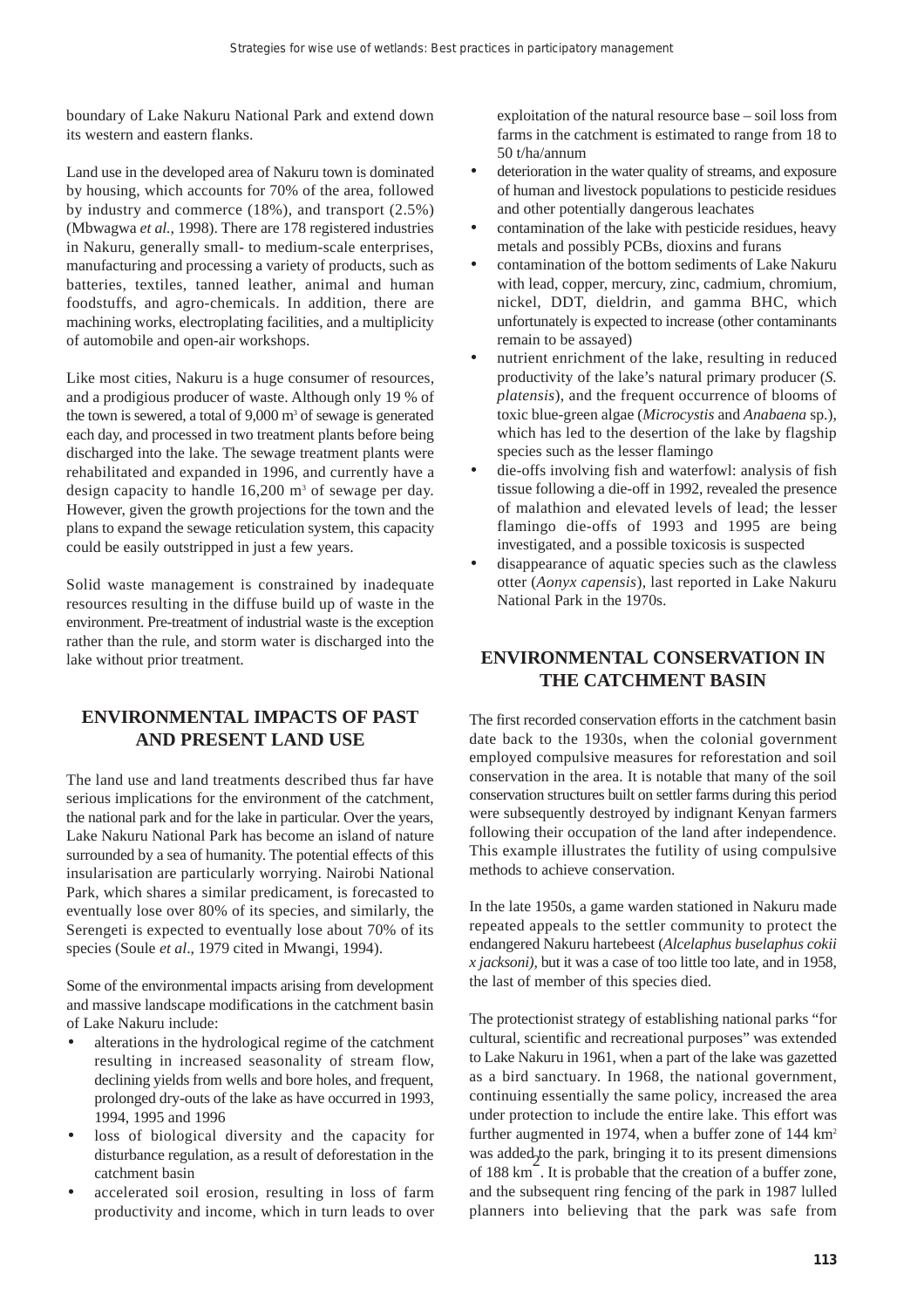environmental degradation. Little was done thereafter to protect the lake or the park from the threats that were building up within and outside its boundaries.

Between 1960 and 1988, rural development programmes were carried out in the catchment by extension staff of the Ministry of Agriculture, the Catholic Diocese of Nakuru and other church organisations. Although these initiatives included some elements of soil and water conservation, they bore no direct relation to the conservation of the environment or the lake. Instead emphasis was placed on maximising farm yields and income through greater reliance on agro-chemical inputs. Interactions between farmers and extension workers were limited, with only a few farmers receiving more than one visit in a year.

In 1988, the WorldWide Fund for Nature (WWF) initiated the Lake Nakuru Conservation and Development Project (LNCDP). LNCDP is an integrated conservation and development project, which seeks to maintain ecosystem health in the catchment basin of Lake Nakuru. Agriculture, forestry and tourism are the main economic activities in the catchment, and all three are dependent on the maintenance of a healthy environment.

Ecosystem health is defined as the ability of an ecosystem to maintain system organisation (structure) and potential for growth (function) despite stress. These concepts embody resilience, which tends to confer sustainability (Constanza, 1992 cited in Beasley, 1993). The target states for healthy ecosystems in the catchment include:

- highly liveable cities and rural areas
- productive farms and forests
- clean streams, and
- a lake in which its inherent potential is realised, its capacity for self-repair when perturbed is preserved, and minimal external support for management is needed.

For an ecosystem to work, it is necessary to ensure normal inputs, and to avoid interference with the critical mechanisms of self-regulation (Beasley, 1993).

The goals of the project are therefore, to influence human activity and decisions in ways that will ensure a suitable environment for human beings as well as maintain biological diversity. The key features of the project are: its catchment approach to conservation, the establishment of strategic partnerships with local organisations and communities, building on existing resources and skills, and demonstrating how conservation can generate economic benefits for local people. The project incorporates a suite of conservation activities, including:

- the promotion of soil, water and energy conservation
- the provision of broad-based environmental education for school children and members of the general public
- support for waste recycling
- alternative income generation, and
- watershed rehabilitation.

It has also initiated programmes for pollution monitoring and

prevention, supported research in ecology and toxicology, and lobbied rural committees and urban planners to adopt the ecosystem health paradigm, and integrate environmental considerations in to the rural and urban development process.

Key results achieved by the project and its partners over the last ten years include:

- the development of environmental education packages for use in 140 primary schools and adult literacy classes
- the establishment of an outreach programme, which has involved over 16,000 school children, and facilitated visits to the national park by over 8,000 children
- training of over 30,000 farmers in sustainable agriculture, and subsequently involving farmers in diffusing conservation skills to fellow farmers
- the formation of over 90 village environmental committees, trained by the project and now involved in village mapping, the establishment of natural resource inventories, identification of degraded areas, and the development of action plans for environmental conservation
- the formation of urban environmental health committees involved in solid waste collection, recycling and compost making – recently one of these committees raised KShs 39,000 (US\$ 650) to purchase implements for street cleaning; another active committee was rewarded with four plots of land by the Municipal Council in recognition of their contribution to urban waste management
- the construction of over 500 km of terracing in farms within ten target areas
- annual soil and water conservation campaigns planned by the village committees, and carried out by members of the community in collaboration with the project and government extension services
- the excavation by villagers of 1'800 earthen dams, which retain runoff from agricultural fields and rural access roads; the water collected is used to irrigate kitchen gardens and tree nurseries
- the establishment of over 200 group and individually owned tree nurseries, which have an annual turn over of over 200,000 seedlings – most of these nurseries are now self reliant and do not receive any material support from the project
- the rehabilitation of over 40 km of river frontage
- the initiation of a process to develop a strategic structural plan for Nakuru township, aimed at developing the town as an eco-city: an updated map of the town was produced to replace the previous map, which was very outdated
- the establishment of a Pollution Release and Transfer Register for industry in Nakuru, which monitors waste emissions from 11 industries: the initiative is expected to expand to include all the industries in Nakuru within the next five years, and two industries have reported significant reductions in waste emissions and economic gains as a result of this effort
- the initiation of an environmental monitoring programme, and the ongoing development of an extensive data base for the lake, which provides information on the current status of the lake, and forms the basis for tracking future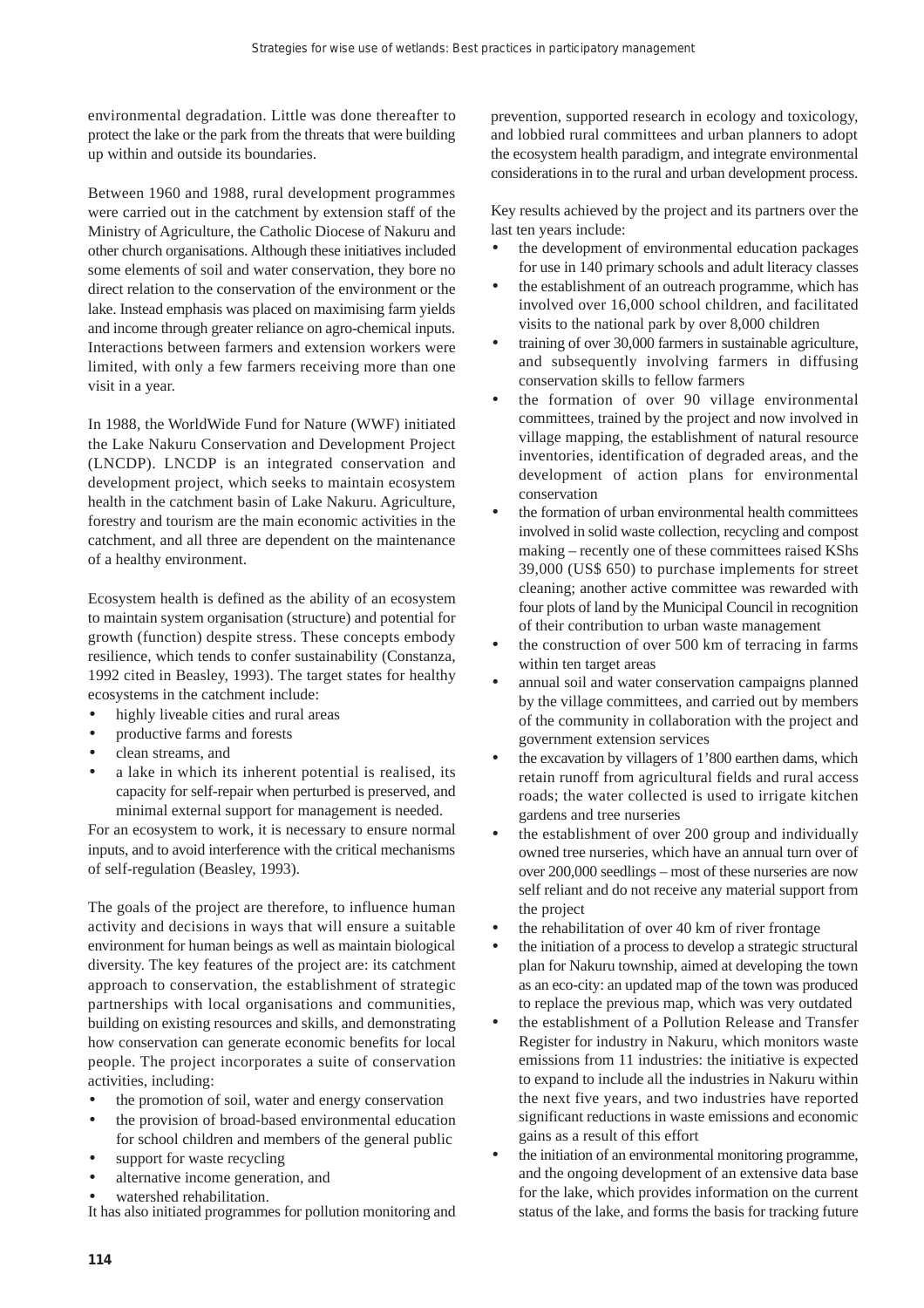trends

the initiation of studies to determine the background causes of morbidity and mortality among lesser flamingos, and to establish the causes of the die-offs that occurred in 1993 and 1995.

Although the project has made major strides in integrating conservation and development, it is important – in the interest of sharing lessons learned – to acknowledge shortcomings as well, e.g.:

- the failure to address policy issues during the design and implementation phases –inappropriate national policies often lie at the heart of the most severe threats to biodiversity, as demonstrated in the case of Nakuru by the degazettement of forests in the lake's watershed
- the failure to secure the full commitment of all potential partners – in the case of the LNCDP it was wrongly assumed that the Kenya Wildlife Service, as the official custodian of wildlife in Kenya, would support any initiative that worked in favour of its own mandate
- the failure to invest sufficient staff time and resources in collecting and documenting comprehensive baseline data on peoples attitudes and the state of the environment prior to the onset of project activities, which has made it difficult in some cases to demonstrate the impact of the project and to establish clear cause-effect relationships, and
- perhaps most importantly, the failure to assume the role of facilitator, rather than the implementer, of certain critical project activities, which threatens the long-term sustainability of activities such as environmental monitoring.

## **CONCLUSIONS**

The main issues confronting Lake Nakuru are the threats to its water balance and water quality arising from human activity in the catchment basin. Over the last ten years, many manifestations of environmental stress have become evident. These include the occurrence of frequent and prolonged dryouts, toxic contamination of the lake's water and bottom sediments, and unexplained die-offs among resident wildlife. The processes that endanger the lake also pose serious threats to the health and well being of the human populations living in the catchment basin. In this sense, Lake Nakuru can be considered as the "canary in the cage". The degradation of the lake should serve as a warning that people's own life support systems are under threat.

Many technical prescriptions have been advanced to counter the threats confronting the lake and its watershed. Some of these, such as improvements in soil management practices, reductions in the use of agro-chemicals, improvements in handling and disposing urban and industrial waste, and the restoration of ground cover have been successfully initiated. However, much more needs to be done at the local and national levels, and with greater urgency and commitment. Decision-makers need to know with more scientific certainty

how, for example, migration, urbanisation, rapid population growth, tourism, and high rates of resource consumption affect the natural environment and the ecosystems on which life depends.

To achieve enduring success in maintaining the health of ecosystems, astute environmental policies that provide incentives are needed. Apart from tourism, Lake Nakuru National Park is not amenable to any form of direct consumptive utilisation by the catchment residents. However, significant resources are generated by the park from tourism (estimated at over US\$ 2.5 million/year), which can be used to provide essential services to catchment residents in a manner that safeguards ecological interests at the same time. The provision of potable water and the regulation of water abstraction and use are other possibilities worthy of consideration.

As suggested by Odom (1992), the choice in the management of natural resources is one of becoming a "smart parasite" that does no harm (or that even confers some advantage) to the overall life sustaining base, or a "stupid parasite" that threatens ecosystem health and survival.

The Nakuru experience corroborates the assertion of Beasley (1993) that realistic environmental policies targeting the achievement and maintenance of ecosystem health must also be compatible with human nature, and must include an allowance for a reasonable degree of self-interest. At the same time, practices that unjustly provide short-term gains for the few at the expense of long-term gains for the many must be discouraged.

Finally, it must be recognised that environmental issues cannot be tackled in isolation of prevailing economic and social problems. Poverty, for example, is known to cause and compound environmental problems. The outstanding issues of inequity, insecurity, and political instability must also be addressed. Until this is done, sustainable development and ecosystem health will remain elusive for many more years to come.

### **REFERENCES**

Beasley, V., 1993. Ecotoxicology and ecosystem health: Roles for veterinarians; goals of the Envirovet program. *J. American* Vet. Med. Assoc. 203 (Nº5): 617-628.

Chapman, A., 1908. *On Safari*. Edward Arnold, London.

Elliot, C. 1905. *The East African Protectorate.* Edward Arnold, London.

LNCDP, 1990. Lake Nakuru Conservation and Development Project Annual Report. WWF East Africa Regional Programme Office, Nairobi.

Mbwagwa, R.K., H. Musoga, J. Michoma, L. Esho, Mwau,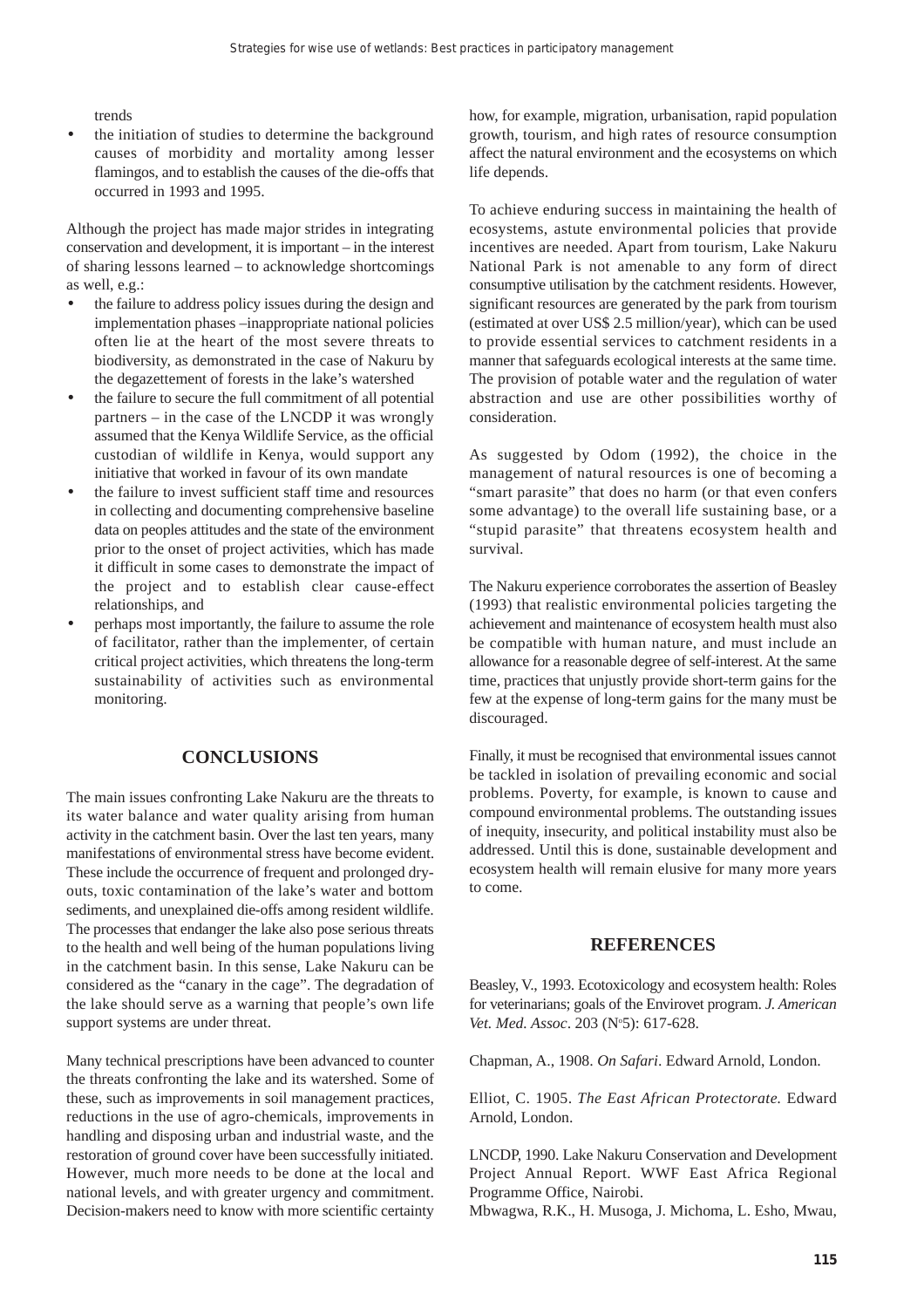J. Muthomi, N. Githire, M. Lateste, M. Ng'ayu, R. Musyoka, P. Mutai, F. Swallah, 1998. Strategic Structure Plan: Action Plan For Sustainable Urban Development. Vol. 1. Municipal Council of Nakuru, Nakuru, Kenya.

Mwangi, E.M., 1994. The Structure and dynamics of an insularized herbivore community in Lake Nakuru National Park. PhD Thesis, University of Nairobi. pp 1-31. Odom E., 1992. Great ideas in ecology for the 1990s.

*Bioscience* 42: 542-545.

Percival, A.B., 1928. *A Game Ranger on Safari*. Nisbett and Co. Ltd., London.